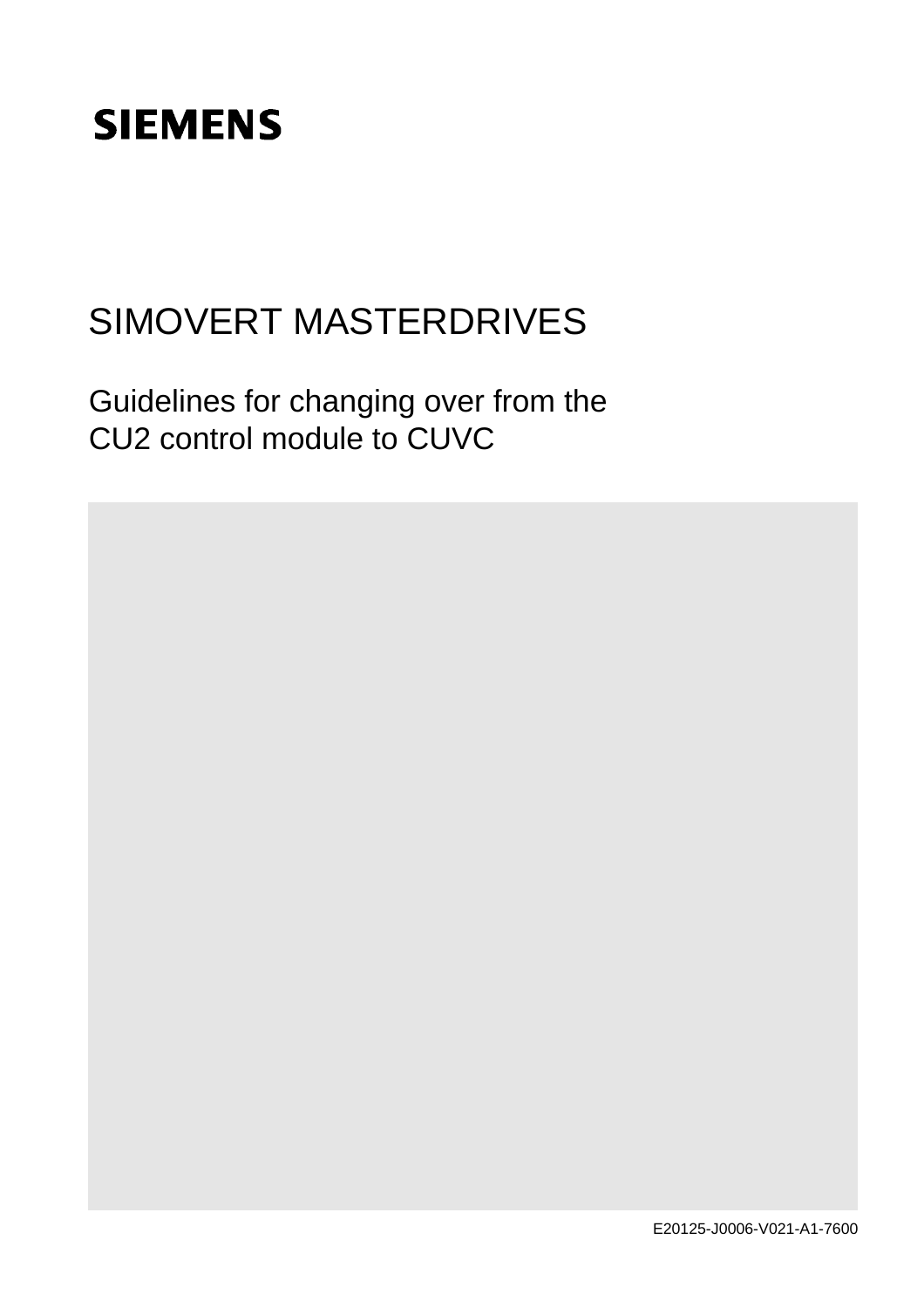**We reserve the right to make changes to functions, technical data, standards, drawings and parameters.**

The reproduction, transmission or use of this document or its contents is not permitted without express written authority. Offenders will be liable for damages. All rights, including rights created by patent grant or registration of a utility model or design, are reserved.

We have checked the contents of this document to ensure that they coincide with the described hardware and software. However, differences cannot be completely excluded, so that we do not accept any guarantee for complete conformance. However, the information in this document is regularly checked and necessary corrections will be included in subsequent editions. We are grateful for any recommendations for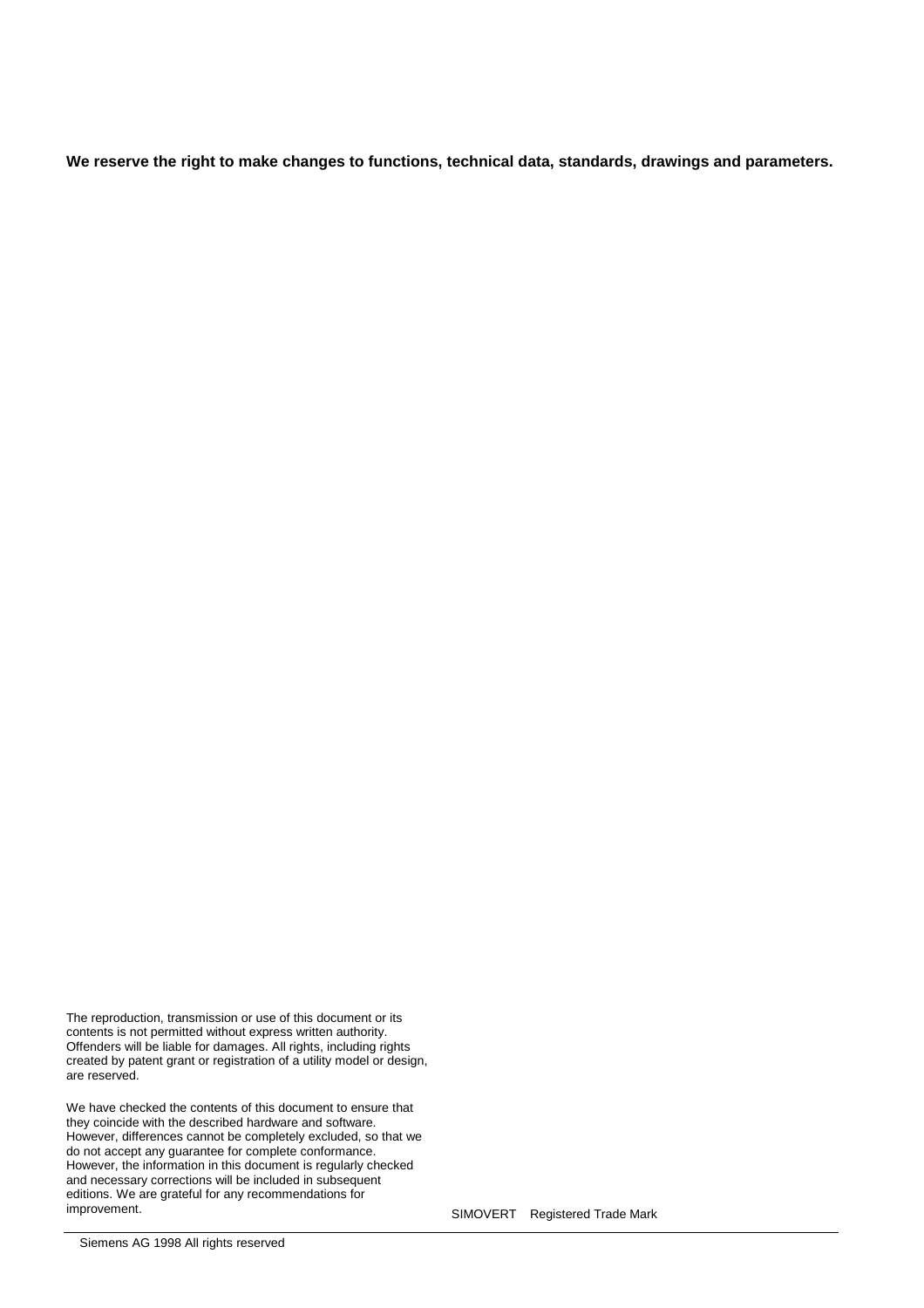## **Contents**

| $\mathbf 1$                                    |  |
|------------------------------------------------|--|
| 1.1                                            |  |
| 1.2                                            |  |
| $\mathbf{2}$                                   |  |
| 2.1                                            |  |
| 2.2                                            |  |
| 2.3                                            |  |
| 2.4                                            |  |
| 2.5                                            |  |
| 2.6                                            |  |
| 3                                              |  |
| 3.1                                            |  |
|                                                |  |
| 3.2                                            |  |
| 3.3                                            |  |
| 3.4                                            |  |
| 4                                              |  |
| 4.1                                            |  |
| 4.2<br>4.2.1<br>4.2.2<br>4.2.3<br>4.2.4<br>4.3 |  |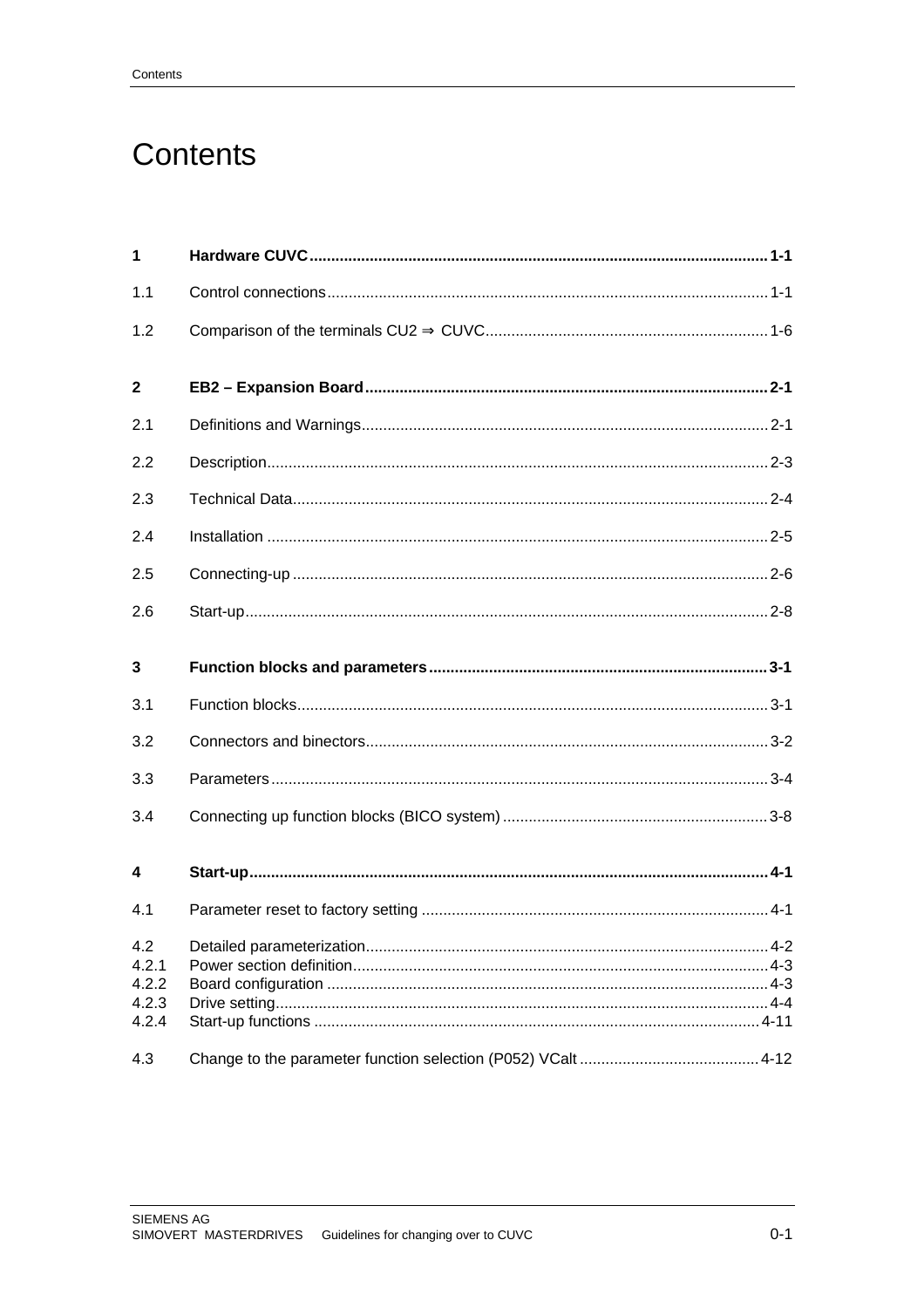| 5                                                                           |                                                                          |  |
|-----------------------------------------------------------------------------|--------------------------------------------------------------------------|--|
| 5.1                                                                         |                                                                          |  |
| 5.2                                                                         |                                                                          |  |
| 5.3                                                                         |                                                                          |  |
| 5.4                                                                         |                                                                          |  |
| 5.5                                                                         |                                                                          |  |
| 5.6                                                                         | Possible targets for the wiring of the binectors of the status words5-15 |  |
| 5.7                                                                         |                                                                          |  |
| 5.8<br>5.8.1<br>5.8.2<br>5.8.2.1                                            |                                                                          |  |
| 5.9<br>5.9.1<br>5.9.2<br>5.9.3<br>5.9.4<br>5.9.5<br>5.9.6<br>5.9.7<br>5.9.8 |                                                                          |  |
| 6                                                                           |                                                                          |  |
| 6.1                                                                         |                                                                          |  |
| 6.2                                                                         |                                                                          |  |
| 6.3                                                                         |                                                                          |  |
| 6.4                                                                         |                                                                          |  |
| 6.5                                                                         |                                                                          |  |
| 6.6                                                                         |                                                                          |  |
| 6.7                                                                         |                                                                          |  |
| 6.8                                                                         |                                                                          |  |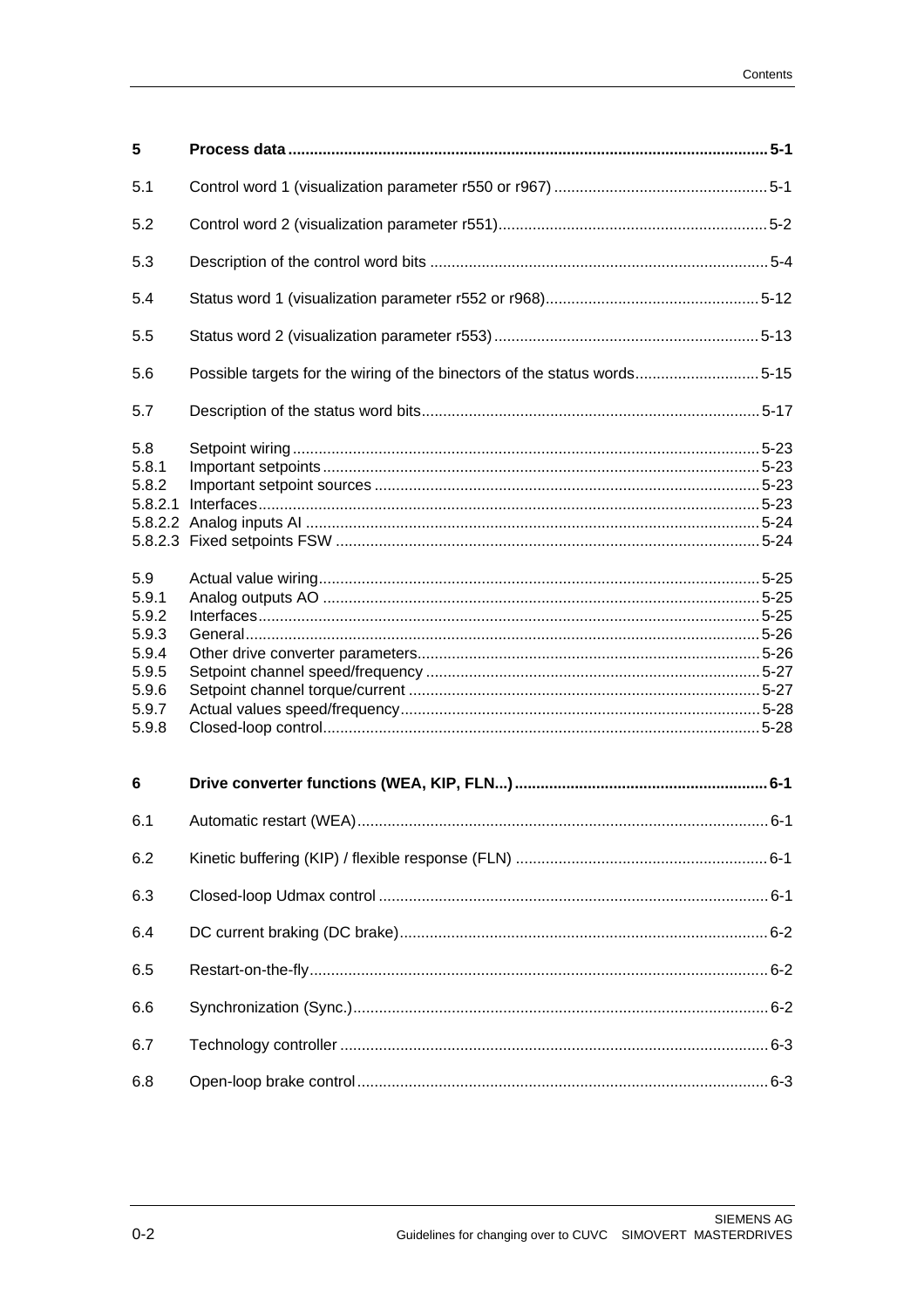| $\overline{7}$                     |                                                                       |  |
|------------------------------------|-----------------------------------------------------------------------|--|
| 8                                  |                                                                       |  |
| 9                                  |                                                                       |  |
| 10                                 |                                                                       |  |
| 10.1                               |                                                                       |  |
| 10.2                               |                                                                       |  |
| 10.3                               |                                                                       |  |
| 10.4                               |                                                                       |  |
| 11                                 |                                                                       |  |
| 12                                 |                                                                       |  |
| 12.1                               |                                                                       |  |
| 12.2                               |                                                                       |  |
| 12.3                               | Parameter numbers of the individual CUs regarding PROFIBUS  12-4      |  |
| 12.4                               | Information on the GSD- and type files for the new COM-BOARD CBP 12-5 |  |
| 12.5<br>12.5.1<br>12.5.2<br>12.5.3 |                                                                       |  |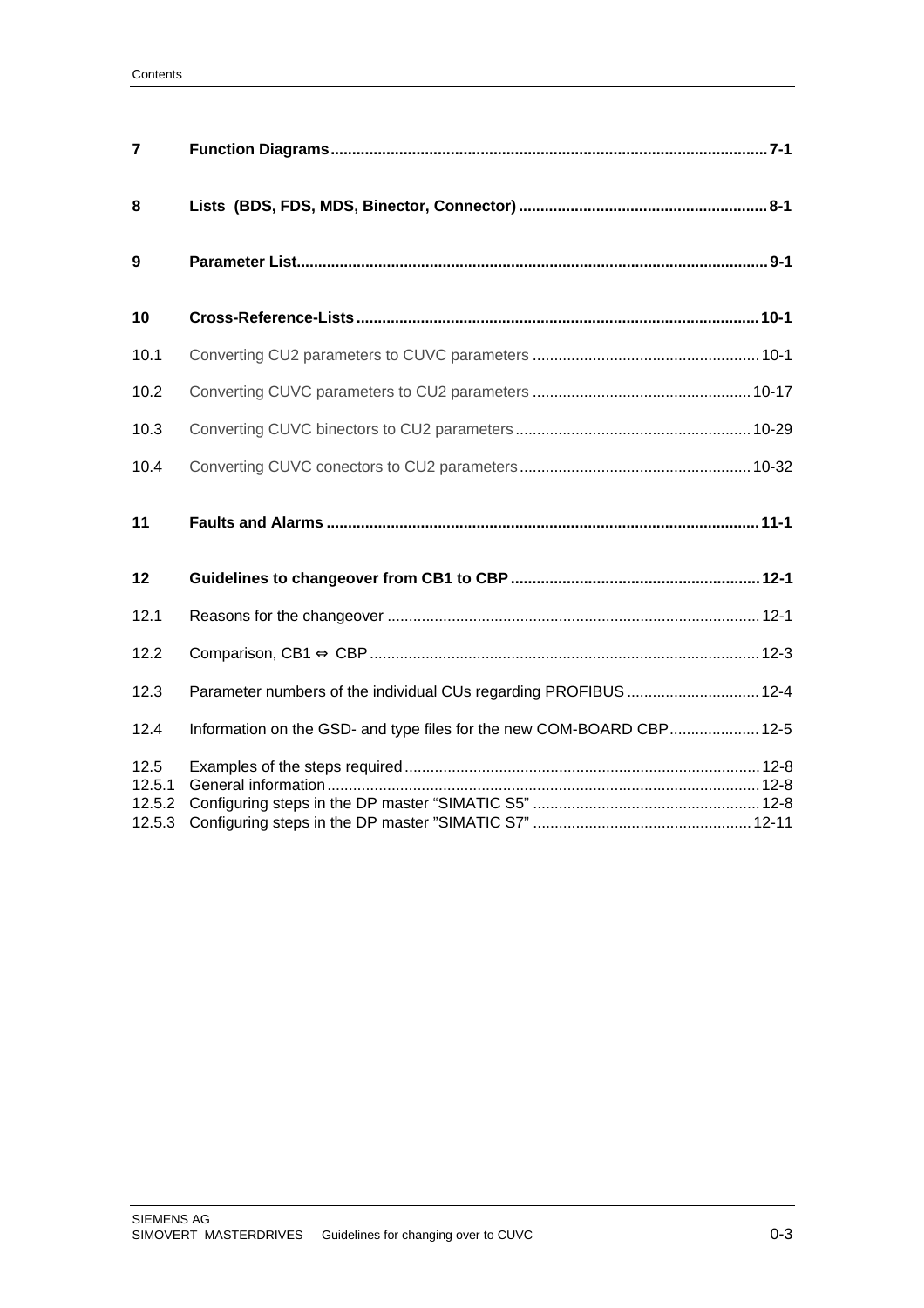## 1 Hardware CUVC

### 1.1 Control connections

**Standard connections** In the basic version, the unit has the following control connections on the CUVC:

- ♦ Serial interface (RS232 / RS485) for PC or OP1S
- ♦ A serial interface (USS bus, RS485)
- ♦ A control terminal strip for connecting up a HTL unipolar pulse enocder and a motor temperature sensor (PTC / KTY84)
- ♦ Two control terminal strips with digital and analog inputs and outputs.



Fig. 1-1 View of the CUVC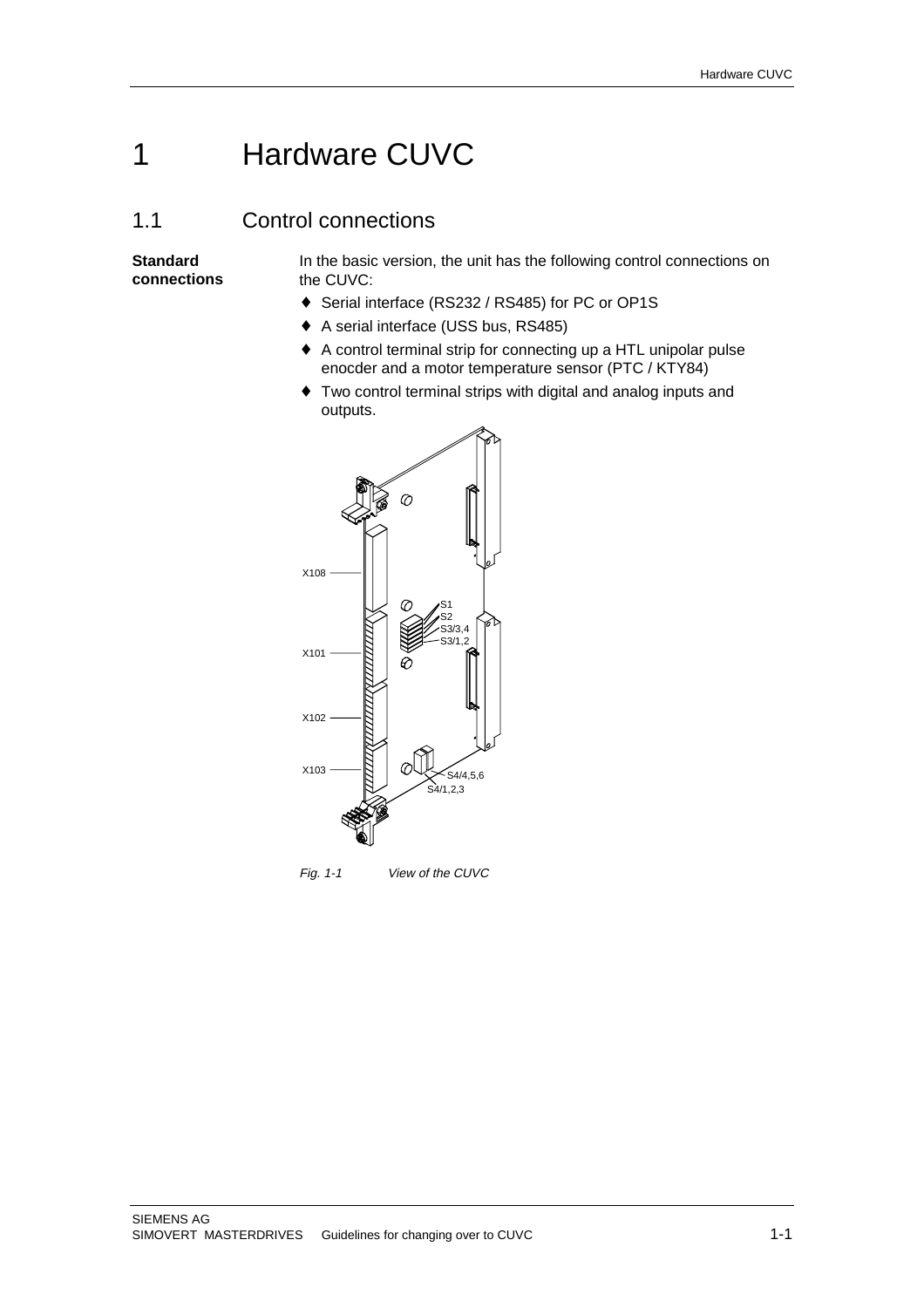

Fig. 1-2 Overview of the standard connections

#### **X101 – Control terminal strip**

The following connections are provided on the control terminal strip:

- 4 optionally parameterizable digital inputs and outputs
- ♦ 3 digital inputs
- 24 V aux. voltage supply (max. 150 mA) for the inputs and outputs
- 1 serial interface SCom2 (USS / RS485)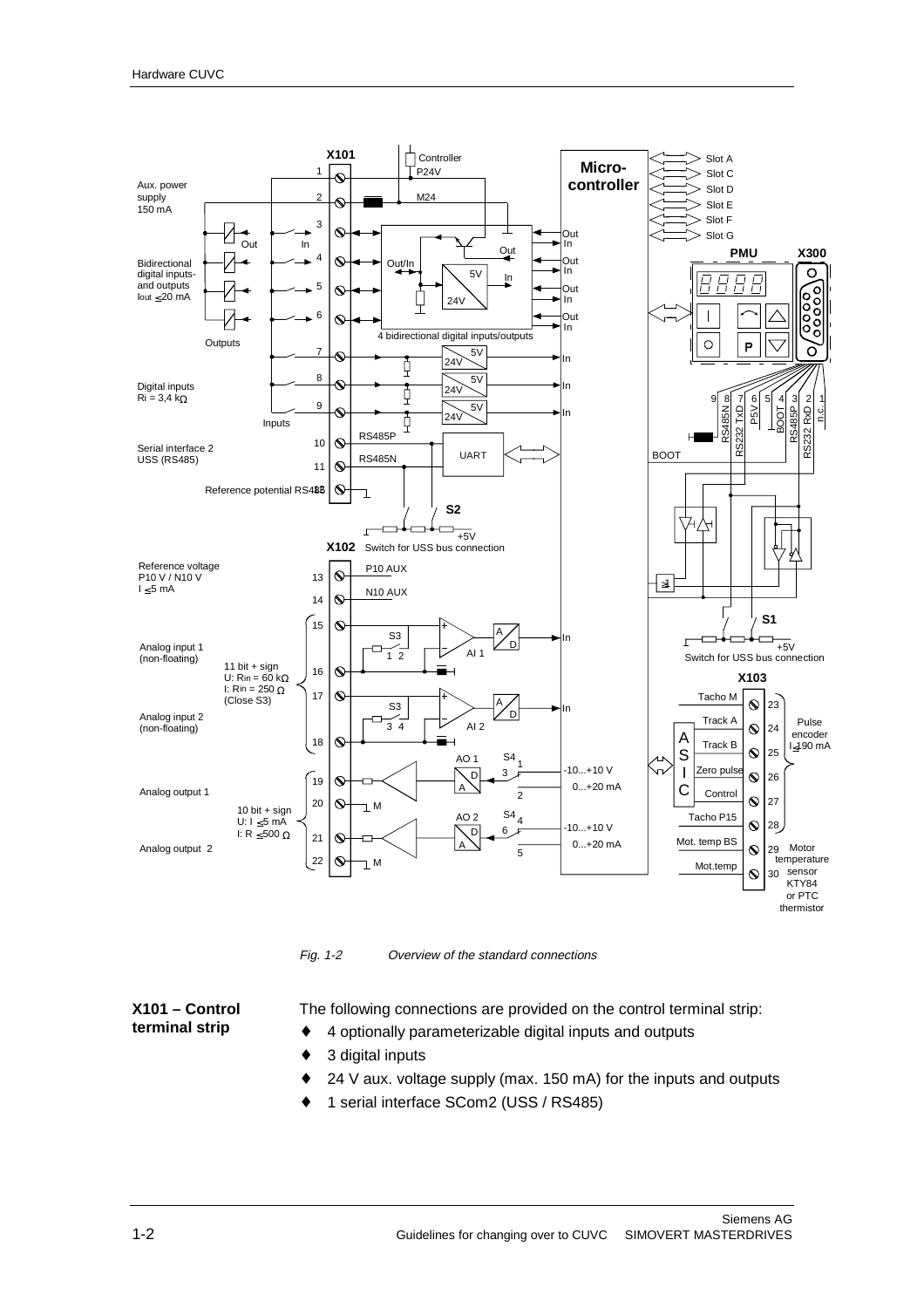| 1                                          |  |
|--------------------------------------------|--|
|                                            |  |
| $\begin{array}{c} 2 \\ 3 \\ 4 \end{array}$ |  |
|                                            |  |
| 5<br>6                                     |  |
|                                            |  |
| 7                                          |  |
| 8                                          |  |
| 9                                          |  |
| 10                                         |  |
| 11                                         |  |
| 12                                         |  |

| <b>Terminal</b> | <b>Designation</b>  | <b>Significance</b>                     | Range               |
|-----------------|---------------------|-----------------------------------------|---------------------|
| 1               | P <sub>24</sub> AUX | Aux. voltage supply                     | DC 24 V / 150 mA    |
| 2               | M <sub>24</sub> AUX | Reference potential                     | 0 V                 |
| 3               | DIO1                | Digital input/output 1                  | 24 V, 10 mA / 20 mA |
| 4               | DIO <sub>2</sub>    | Digital input/output 2                  | 24 V, 10 mA / 20 mA |
| 5               | DIO3                | Digital input/output 3                  | 24 V, 10 mA / 20 mA |
| 6               | DIO <sub>4</sub>    | Digital input/output 4                  | 24 V, 10 mA / 20 mA |
| 7               | D <sub>15</sub>     | Digital input 5                         | 24 V, 10 mA         |
| 8               | DI <sub>6</sub>     | Digital input 6                         | 24 V, 10 mA         |
| 9               | DI7                 | Digital input 7                         | 24 V, 10 mA         |
| 10              | <b>RS485 P</b>      | USS bus connection<br>SCom <sub>2</sub> | <b>RS485</b>        |
| 11              | <b>RS485 N</b>      | USS bus connection<br>SCom <sub>2</sub> | RS485               |
| 12              | M RS485             | Reference potential RS485               |                     |

Connectable cross-section: 1.5 mm² (AWG 16)

Terminal 1 is at the top when installed.

Table 1-1 Control terminal strip X101

**X102 – Control terminal strip**

The following connections are provided on the control terminal strip:

- ♦ 10 V aux. voltage (max. 5 mA) for the supply of an external potentiometer
- ♦ 2 analog inputs, can be used as current or voltage input
- ♦ 2 analog outputs, can be used as current or voltage output

| <b>Terminal</b> | <b>Designation</b> | <b>Significance</b>                    | Range                                  |
|-----------------|--------------------|----------------------------------------|----------------------------------------|
| 13              | <b>P10 V</b>       | +10 V supply for ext.<br>potentiometer | +10 V $\pm$ 1.3 %,<br>$lmax = 5 mA$    |
| 14              | <b>N10 V</b>       | -10 V supply for ext.<br>potentiometer | $-10$ V $\pm$ 1.3 %,<br>$lmax = 5 mA$  |
| 15              | $AI1+$             | Analog input $1 +$                     | 11 bit + sign                          |
| 16              | M AI1              | Ground, analog input 1                 | Voltage:                               |
| 17              | $AI2+$             | Analog input $2 +$                     | $\pm$ 10 V / Ri = 60 kΩ                |
| 18              | M AI2              | Ground, analog input 2                 | Current: Rin = 250 $\Omega$            |
| 19              | AO1                | Analog output 1                        | 10 bit $+$ sign                        |
| 20              | M AO1              | Ground, analog output 1                | Voltage:                               |
| 21              | AO <sub>2</sub>    | Analog output 2                        | $\pm$ 10 V / lmax = 5 mA               |
| 22              | M AO <sub>2</sub>  | Ground, analog output 2                | Current: 020 mA<br>$R \geq 500 \Omega$ |

Connectable cross-section: 1.5 mm² (AWG 16)

Terminal 13 is at the top when installed.

Table 1-2 Control terminal strip X102

| 1              | P <sub>24</sub> AUX |
|----------------|---------------------|
| $\overline{2}$ | M24 AUX             |
| 3              | DIO <sub>1</sub>    |
| 4              | DIO <sub>2</sub>    |
| 5              | DIO <sub>3</sub>    |
| 6              | DIO <sub>4</sub>    |
| $\overline{7}$ | D <sub>15</sub>     |
| 8              | D <sub>16</sub>     |
| 9              | DI <sub>7</sub>     |
| 10             | <b>RS485 P</b>      |
| 11             | <b>RS485 N</b>      |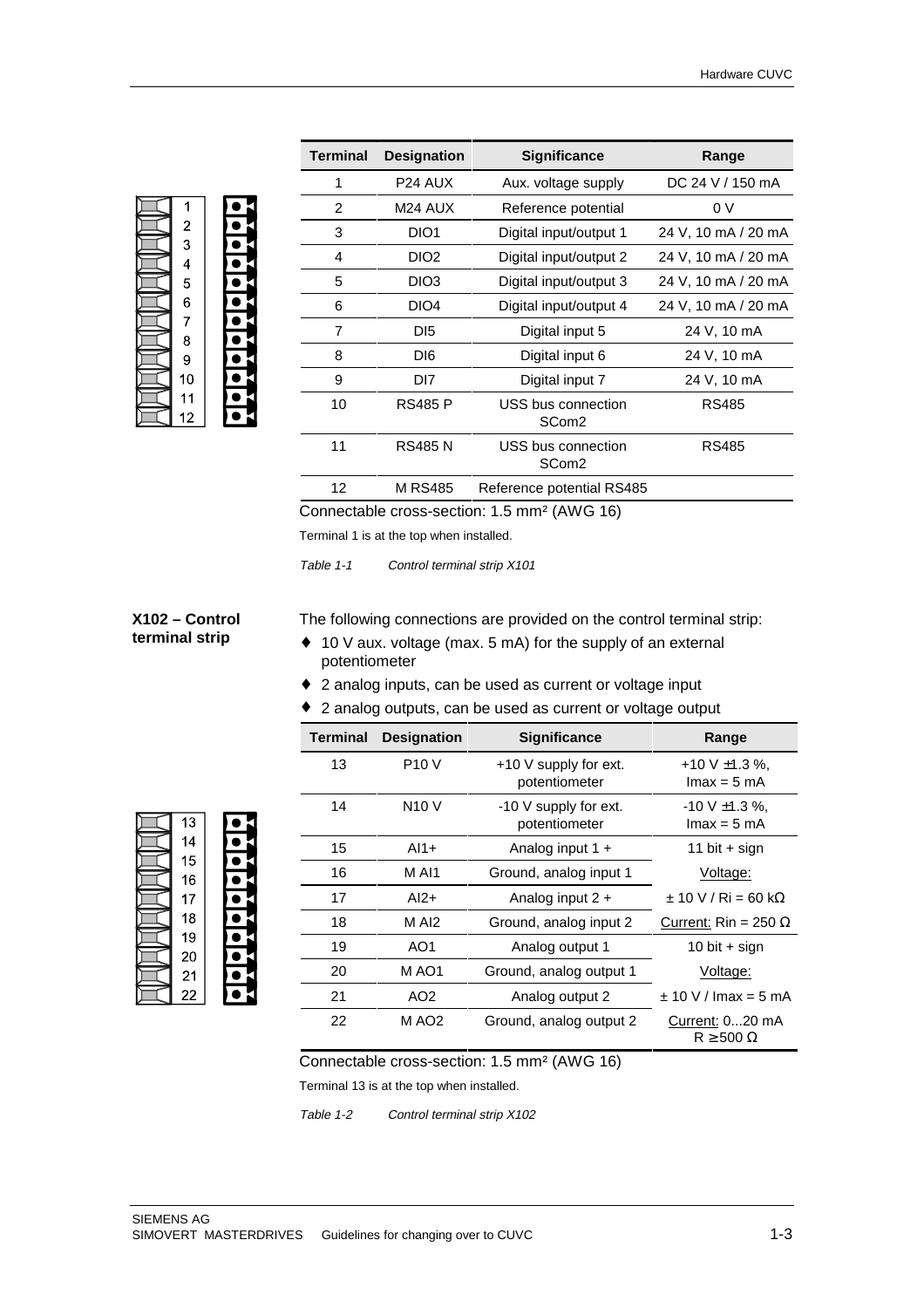#### **X103 – Pulse encoder connection**

The connection for a pulse encoder (HTL unipolar) is provided on the control terminal strip.

| 23 |  |
|----|--|
| 24 |  |
| 25 |  |
| 26 |  |
| 27 |  |
| 28 |  |
| 29 |  |
| 30 |  |

| <b>Terminal</b> | <b>Designation</b> | <b>Significance</b>               | Range                                    |
|-----------------|--------------------|-----------------------------------|------------------------------------------|
| 23              | - V <sub>SS</sub>  | Ground for power supply           |                                          |
| 24              | Track A            | Connection for track A            | HTL unipolar                             |
| 25              | Track B            | Connection for track B            | HTL unipolar                             |
| 26              | Zero pulse         | Connection for zero pulse         | HTL unipolar                             |
| 27              | <b>CTRL</b>        | Connection for control track      | HTL unipolar                             |
| 28              | + V <sub>SS</sub>  | Power supply pulse<br>encoder     | 15V<br>$\text{Imax} = 190 \text{ mA}$    |
| 29              | - Temp             | Minus (-) connection<br>KTY84/PTC | KTY84: 0200 °C                           |
| 30              | + Temp             | Plus (+) connection<br>KTY84/PTC  | PTC: RPTC therm $\leq$<br>1.5 k $\Omega$ |

Connectable cross-section: 1.5 mm² (AWG 16)

Terminal 23 is at the top when installed.

socket.

Table 1-3 Control terminal strip X103

**X300 - Serial interface**

#### 5 1  $\overline{\circ}$ 000  $0000$ 9 6

| <b>Pin</b> | <b>Name</b>      | <b>Significance</b>                   | Range                         |
|------------|------------------|---------------------------------------|-------------------------------|
| 1          | n.c.             | Not connected                         |                               |
| 2          | <b>RS232 RxD</b> | Receive data via RS232                | RS232                         |
| 3          | <b>RS485 P</b>   | Data via RS485                        | RS485                         |
| 4          | <b>Boot</b>      | Control signal for software<br>update | Digital signal, low<br>active |
| 5          | M <sub>5</sub> V | Reference potential to P5V            | 0 V                           |
| 6          | P <sub>5</sub> V | 5 V aux. voltage supply               | +5 V, Imax = 200 mA           |
| 7          | <b>RS232 TxD</b> | Transmit data via RS232               | RS232                         |
| 8          | <b>RS485 N</b>   | Data via RS485                        | RS485                         |
| 9          | n.c.             | Not connected                         |                               |

Either an OP1S or a PC can be connected up via the 9-pole Sub D

Table 1-4 Serial interface X300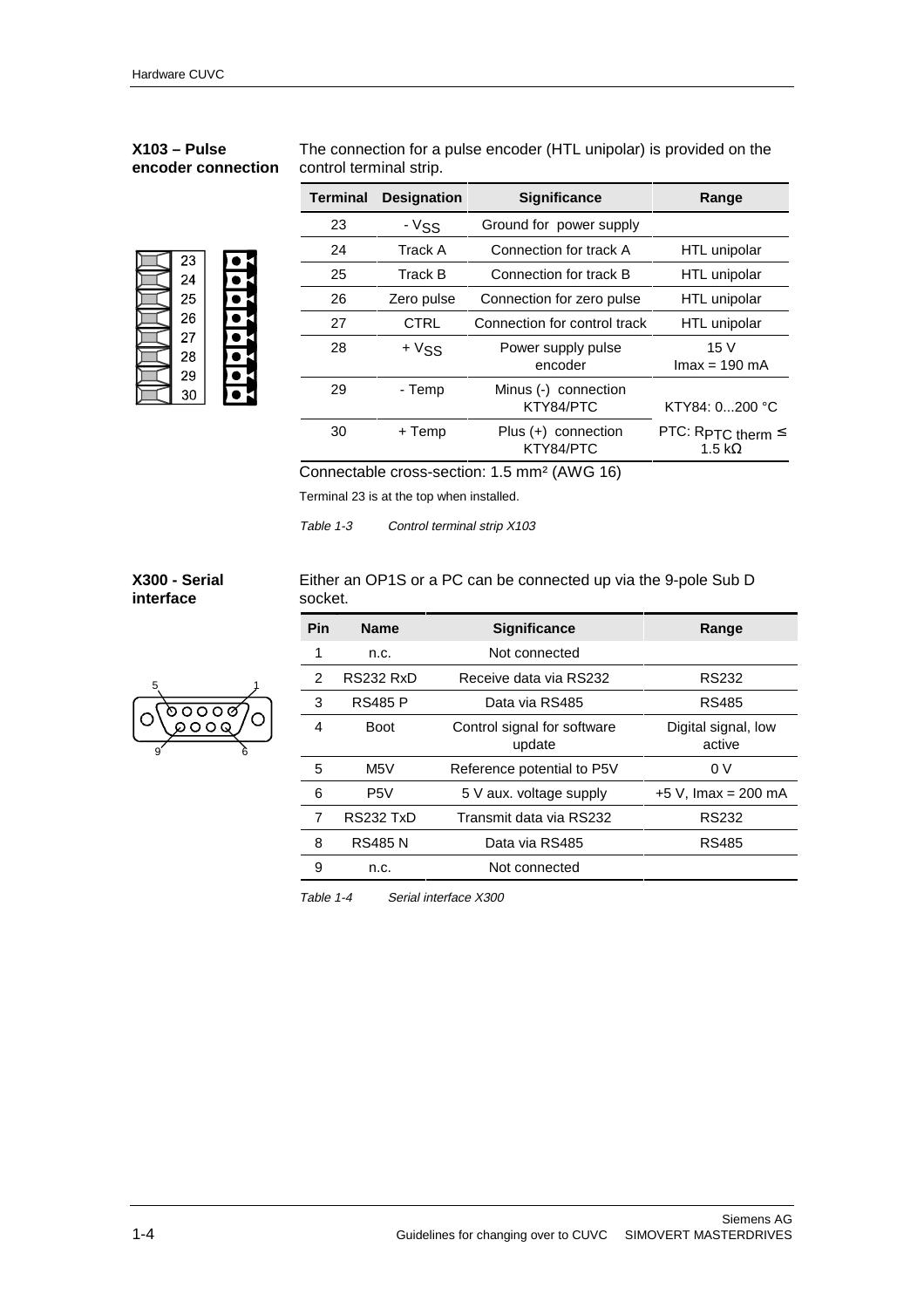#### **Switch settings**

| <b>Switch</b>  | <b>Significance</b>                          |
|----------------|----------------------------------------------|
| S <sub>1</sub> | SCom1 (X300): Bus terminating resistor       |
| open           | Resistor open<br>$\bullet$                   |
| closed         | Resistor closed                              |
| S <sub>2</sub> | SCom2 (X101/10,11): Bus terminating resistor |
| open           | Resistor open<br>٠                           |
| closed         | Resistor closed<br>$\bullet$                 |
| S3(1,2)        | Al1: Changeover current/voltage input        |
| open           | Voltage input<br>٠                           |
| closed         | <b>Current input</b><br>٠                    |
| S3(3,4)        | Al2: Changeover current/voltage input        |
| open           | Voltage input<br>$\bullet$                   |
| closed         | <b>Current input</b><br>$\bullet$            |
| S4 (1,2,3)     | AO1: Changeover current/voltage output       |
| Jumper 1, 3    | Voltage output<br>$\bullet$                  |
| Jumper 2, 3    | Current output<br>٠                          |
| S4 (4,5,6)     | AO2: Changeover current/voltage output       |
| Jumper 4, 6    | Voltage output<br>٠                          |
| Jumper 5, 6    | Current output                               |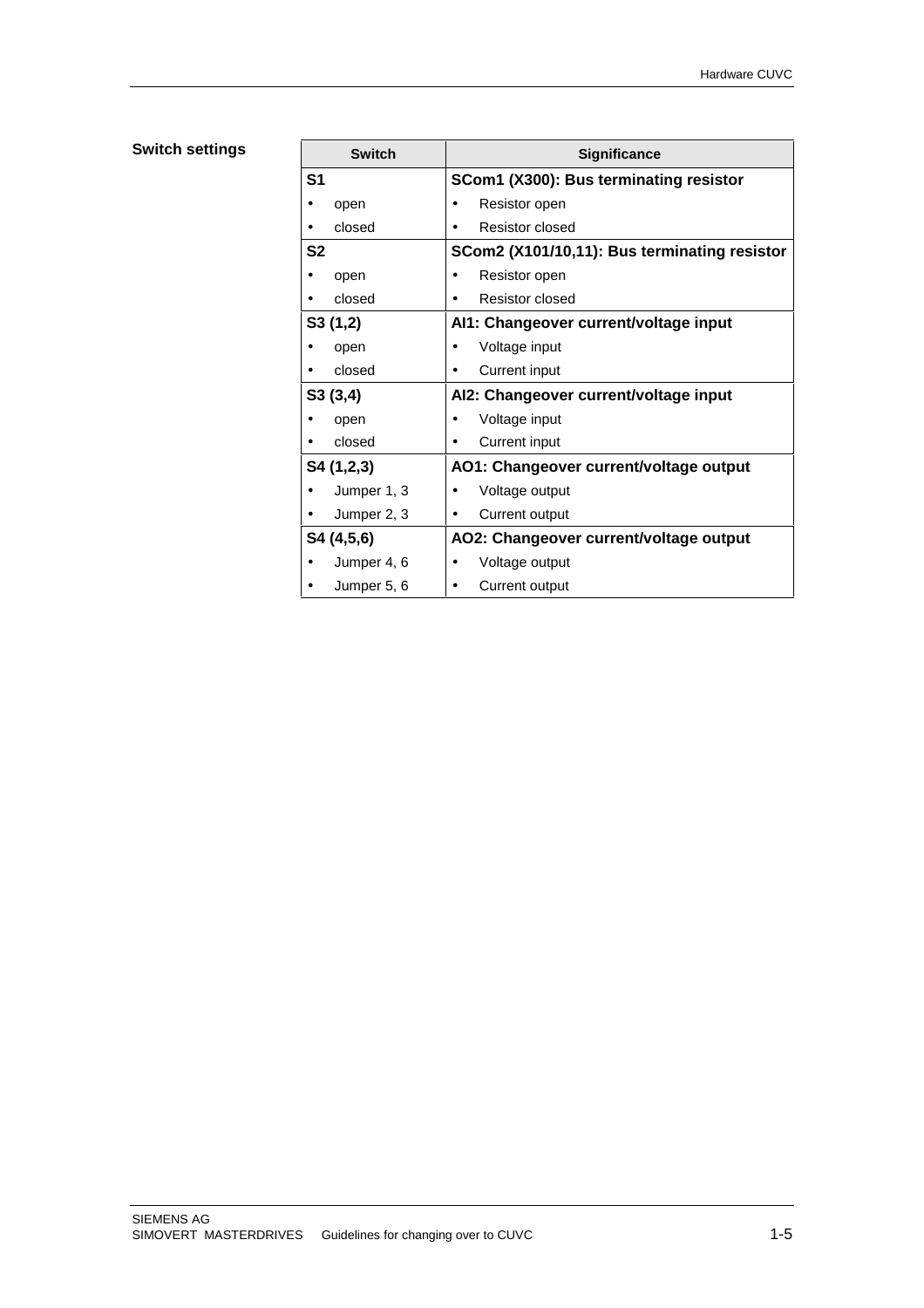## 1.2 Comparison of the terminals  $CU2 \Rightarrow CUVC$

#### **Terminal –X100**

|                | -X100 (CU2)     |        |           |                 | -X101 (CUVC)     |                                                                                          |
|----------------|-----------------|--------|-----------|-----------------|------------------|------------------------------------------------------------------------------------------|
|                | SST2 RRS485P    |        |           | 10 <sup>°</sup> | SST2 RR485P      |                                                                                          |
| $\overline{2}$ | SST2 RRS485N    |        |           | 11              | SST2_RR485N      |                                                                                          |
| 3              | SST2 TRS485N    | 3)     |           |                 |                  |                                                                                          |
| 4              | SST2 TRS485N    | 3)     |           |                 |                  |                                                                                          |
| 5              | SST2 M EXTRS485 |        |           | 12              | SST2 M EXTRS485  |                                                                                          |
| 6              | <b>BO11</b>     | 1), 2) |           | $\overline{2}$  | м                | Reference potential to<br>terminals $3, 4, 5, 6$                                         |
| $\overline{7}$ | <b>BO12</b>     | 1), 2) | Fault     |                 |                  |                                                                                          |
| 8              | <b>BO13</b>     | 1), 2) |           | 3               | DIO <sub>1</sub> | If terminal 3 is used as digital input, both<br>indices of parameter P651 must be set to |
| 9              | <b>BO21</b>     |        | Operation |                 |                  | '0'.                                                                                     |
| 10             | BO22            |        |           | 4               | DIO <sub>2</sub> | If terminal 4 is used as digital input, both<br>indices of parameter P652 must be set to |
| 11             | <b>BO31</b>     |        |           |                 |                  | '0'.                                                                                     |
| 12             | <b>BO32</b>     | 1)     |           |                 |                  |                                                                                          |

1)

If floating digital outputs are required in the application, Extension Board 2 (EB2) must be used. The CUVC digital outputs are SIMATIC compatible.

2)

If a floating relay changeover output is required in the application, Extension Board 2 (EB2) must be used.

3)

Not required, CUVC does not support a 4-wire USS protocol.

The terminal assignment shown corresponds to the basic factory setting (P366 = 0; P970 = 1).

#### **Terminal –X101**

| -X101 (CU2) |                 | -X101 (CUVC)                      |                |                  |                                               |
|-------------|-----------------|-----------------------------------|----------------|------------------|-----------------------------------------------|
| 13          | P <sub>24</sub> | 24V / 150mA                       |                | P <sub>24</sub>  |                                               |
| 14          | M24             |                                   | $\overline{2}$ | M24              |                                               |
| 15          | M               | 1)<br>On/off for BDS2 (4)         |                |                  |                                               |
| 16          | B <sub>1</sub>  |                                   | 9              | DI7              |                                               |
| 17          | B <sub>12</sub> | Off2 for BDS2 (4)                 | 8              | D <sub>16</sub>  | If terminal 4 is used as digital output, both |
| 18          | B <sub>13</sub> | Acknowledge for BDS2 (4)          | 7              | D <sub>15</sub>  | indices of parameter P654 must be set to a    |
| 19          | BI4             | Fixed setpoint, Bit0 for BDS2 (4) | 6              | DIO <sub>4</sub> | binector value $\leq 0$                       |
| 20          | B <sub>I5</sub> | BDS changeover (4)                | 5              | DIO <sub>3</sub> | If terminal 3 is used as digital output, both |
| 21          | BI <sub>6</sub> | 2)                                |                |                  | indices of parameter P653 must be set to a    |
| 22          | BI7             | 2)                                |                |                  | binector value <> 0                           |
| 23          | P <sub>24</sub> | 3)                                |                |                  |                                               |
| 24          | M24             | 3)                                |                |                  |                                               |

1)

Not required, terminal -X101/2 should be used.

2)

If additional digital inputs are required in the application, Extension Board 2 (EB2) must be used.

3) Not required, terminals -X101/1 and -X101/2 should be used.

4)

The basic/reserve changeover for CU1, CU2, CU3 corresponds to the BICO data set changeover for CUVC and CUMC. There are two BICO data sets.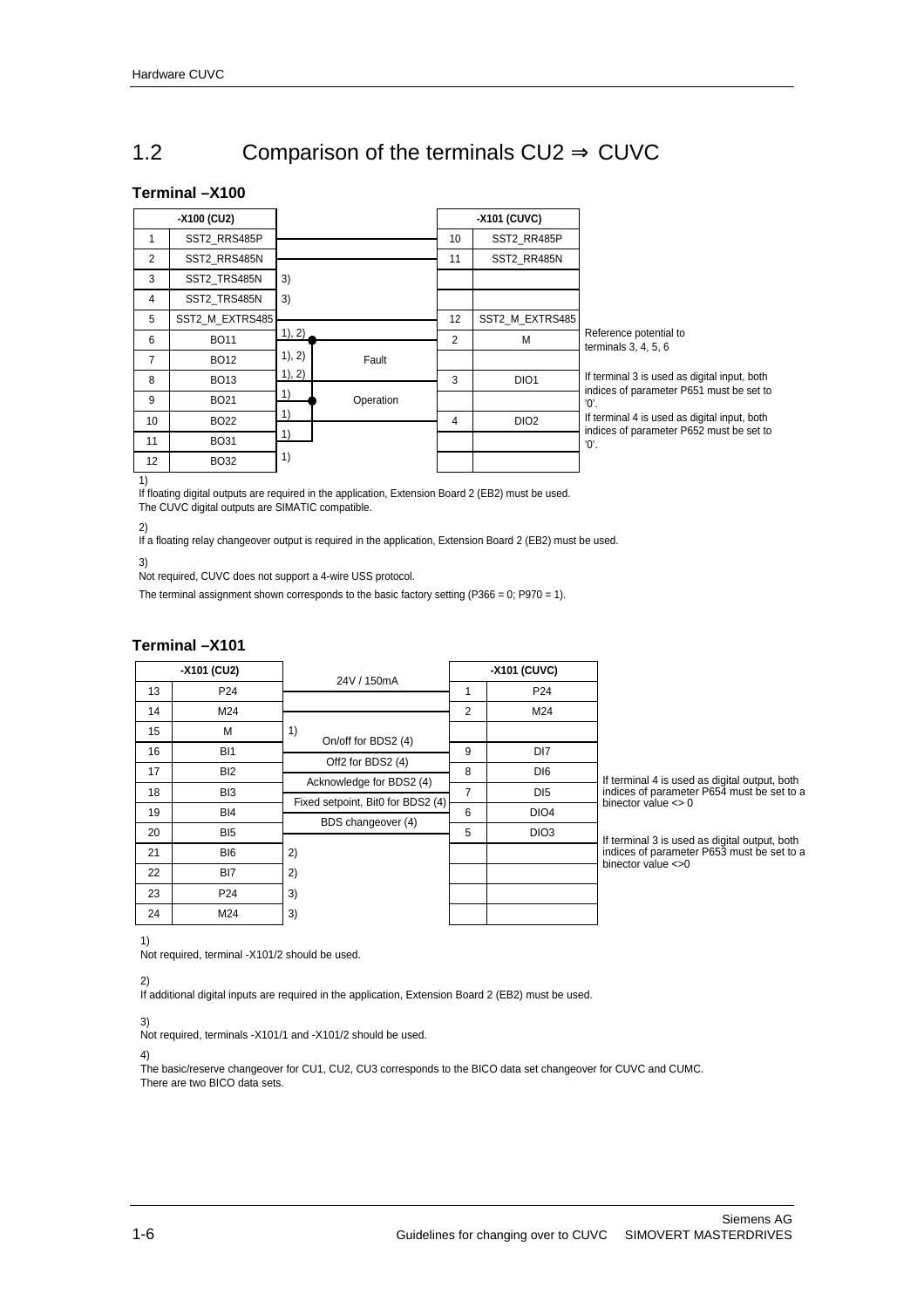| -X102 (CU2) |                     | +10V / 5mA for analog inputs        |    | -X102 (CUVC)        |    |
|-------------|---------------------|-------------------------------------|----|---------------------|----|
| 25          | P <sub>10</sub> AUX |                                     |    | P <sub>10</sub> AUX |    |
| 26          | N <sub>10</sub> AUX | -10V / 5mA for analog inputs        | 14 | N <sub>10</sub> AUX |    |
|             |                     | Analog input 1, refer to 1)         |    |                     |    |
| 27          | AVI1                | Reference potential, analog input 1 | 15 | AI1                 | 1) |
| 28          | AI1M                |                                     | 16 | AI1M                |    |
| 29          | AC <sub>11</sub>    | CUVC: Terminal -X102/15             |    |                     |    |
| 30          | AVI <sub>2</sub>    | Analog input 2, refer to 2)         | 17 | AI2                 | 2) |
|             |                     | Reference potential, analog input 2 |    |                     |    |
| 31          | AI2M                | CUVC: Terminal -X102/17             | 18 | AI2M                |    |
| 32          | AC <sub>12</sub>    |                                     | 5  |                     |    |
| 33          | AO <sub>1</sub> M   | Analog output 1 reference potential | 20 | AO1M                |    |
| 34          | AO <sub>1</sub>     | Analog output 1, refer to 3)        | 19 | AO <sub>1</sub>     | 3) |
|             |                     |                                     |    |                     |    |

#### **Terminal –X102**

S3 (1-2) open : analog input signals in the range +/-10V<br>S3 (1-2) closed : analog input signals in the range +/-20m.

analog input signals in the range +/-20mA

The evaluation of the analog input signals is set in P632.1: bipolar, unipolar, 4-20mA.

For 4-20mA evaluation, the wire breakage monitoring can be activated in P638.1.

2)<br>S3 (3-4) open :  $\overline{S3}$  (3-4) open : analog input signals in the range +/-10V  $\overline{S3}$  (3-4) closed : analog input signals in the range +/-20m

analog input signals in the range +/-20mA

The evaluation of the analog input signals is set in P632.2: bipolar, unipolar, 4-20mA. For 4-20mA evaluation, the wire breakage monitoring can be activated in P638.2.

#### 3)

| S4 (1-3) closed : | analog output signals in the range $+/-10V$ |
|-------------------|---------------------------------------------|
| S4 (2-3) closed : | analog output signals in the range 0-20mA   |

#### **Terminal –X103**

|    | -X103 (CU2)           |                                               |    | -X103 (CUVC)                      |    |
|----|-----------------------|-----------------------------------------------|----|-----------------------------------|----|
| 35 | <b>MTACHO</b>         | Tachometer, reference potential               |    | <b>MTACHO</b>                     |    |
| 36 | <b>ATACHO</b>         | Tachometer signal, track A (HTL)              | 24 | <b>ATACHO</b>                     |    |
| 37 | <b>BTACHO</b>         | Tachometer signal, track B (HTL)              | 25 | <b>BTACHO</b>                     |    |
|    |                       | Tachometer signal, zero track (HTL)           |    |                                   |    |
| 38 | <b>NULLTACHO</b>      | Tachometer monitoring signal (HTL)            | 26 | <b>NULLTACHO</b>                  |    |
| 39 | <b>CTRLTACHO</b>      | Tachometer power supply (15 V / 150 mA)       | 27 | <b>CTRLTACHO</b>                  |    |
| 40 | P <sub>15</sub> TACHO | Motor temperature sensor, reference potential | 28 | P <sub>15</sub> T <sub>ACHO</sub> |    |
| 41 | <b>MOTEMPM</b>        |                                               | 29 | <b>MOTEMPM</b>                    |    |
| 42 | <b>MOTEMP</b>         | Motor temperature sensor                      | 29 | <b>MOTEMP</b>                     | 1) |
|    |                       |                                               |    |                                   |    |
|    |                       |                                               |    | -X102 (CUVC)                      |    |
| 43 | AO <sub>2</sub> M     | Analog output 2, reference potential          | 22 | AO <sub>2</sub> M                 |    |
| 44 | AO <sub>2</sub>       | Analog output 2                               | 21 | AO <sub>2</sub>                   | 2) |

1)

PTC- and KTY84 motor temperature sensors can be connected to this terminal.

The temperature sensor type is determined in parameter P380 by entering the threshold values.

 $\overline{S4}$  (4-6) closed : analog output signals in the range +/-10V<br>S4 (5-6) closed : analog output signals in the range 0-20m/

analog output signals in the range 0-20mA

<sup>2)&</sup>lt;br>S4 (4-6) closed :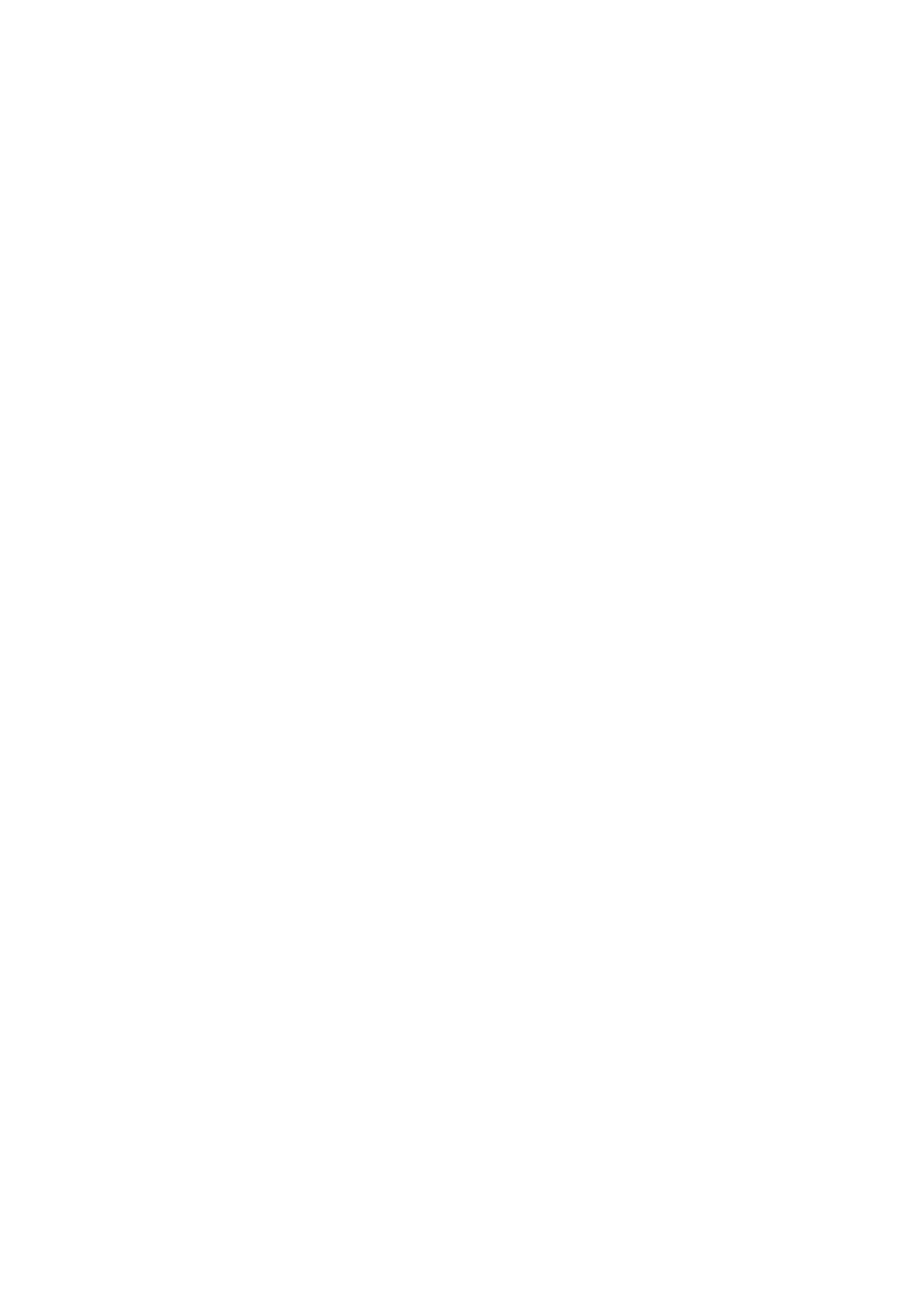## 2 EB2 – Expansion Board

## 2.1 Definitions and Warnings

| <b>Qualified personnel</b> |                | For the purpose of this documentation and the product warning labels, a<br>"Qualified person" is someone who is familiar with the installation,<br>mounting, start-up, operation and maintenance of the product. He or<br>she must have the following qualifications: |  |  |
|----------------------------|----------------|-----------------------------------------------------------------------------------------------------------------------------------------------------------------------------------------------------------------------------------------------------------------------|--|--|
|                            |                | Trained or authorized to energize, de-energize, ground and tag circuits and<br>equipment in accordance with established safety procedures.                                                                                                                            |  |  |
|                            |                | Trained or authorized in the proper care and use of protective equipment in<br>accordance with established safety procedures.                                                                                                                                         |  |  |
|                            |                | Trained in rendering first aid.                                                                                                                                                                                                                                       |  |  |
|                            | <b>DANGER</b>  | For the purpose of this documentation and the product warning labels,<br>"Danger" indicates death, severe personal injury or substantial property<br>damage will result if proper precautions are not taken.                                                          |  |  |
|                            | WARNING        | For the purpose of this documentation and the product warning labels,<br>"Warning" indicates death, severe personal injury or property damage<br>can result if proper precautions are not taken.                                                                      |  |  |
|                            | <b>CAUTION</b> | For the purpose of this documentation and the product warning labels,<br>"Caution" indicates that minor personal injury or material damage can<br>result if proper precautions are not taken.                                                                         |  |  |
|                            | <b>NOTE</b>    | For the purpose of this documentation, "Note" indicates important<br>information about the product or about the respective part of the<br>documentation which is essential to highlight.                                                                              |  |  |
|                            | WARNING        | • Hazardous voltages are present in this electrical equipment during<br>operation.<br>• Non-observance of the warnings can thus result in severe personal injury                                                                                                      |  |  |
|                            |                | or property damage.                                                                                                                                                                                                                                                   |  |  |
|                            |                | Only qualified personnel should work on or around the equipment                                                                                                                                                                                                       |  |  |
|                            |                | • This personnel must be thoroughly familiar with all warning and<br>maintenance procedures contained in this documentation.                                                                                                                                          |  |  |
|                            |                | The successful and safe operation of this equipment is dependent on<br>correct transport, proper storage and installation as well as careful<br>operation and maintenance.                                                                                            |  |  |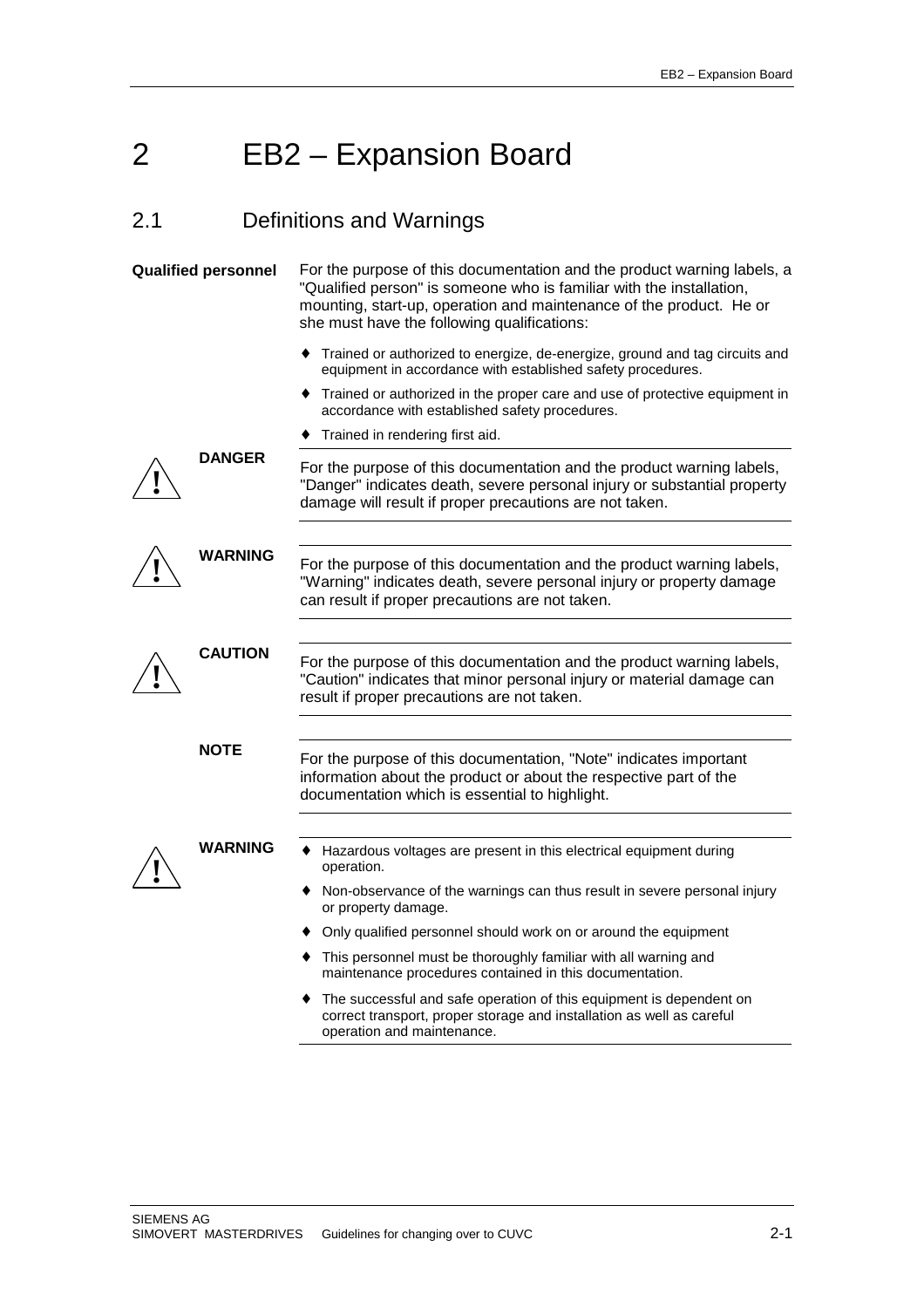

**CAUTION** Components which can be destroyed by electrostatic discharge (ESD)

The board contains components which can be destroyed by electrostatic discharge. These components can be easily destroyed if not carefully handled. If you have to handle electronic boards, please observe the following:

- ♦ Electronic boards should only be touched when absolutely necessary.
- The human body must be electrically discharged before touching an electronic board.
- ♦ Boards must not come into contact with highly insulating materials e.g. plastic parts, insulated desktops, articles of clothing manufactured from man-made fibers.
- Boards must only be placed on conductive surfaces.
- Boards and components should only be stored and transported in conductive packaging (e.g. metalized plastic boxes or metal containers).
- ♦ If the packing material is not conductive, the boards must be wrapped with a conductive packaging material, e.g. conductive foam rubber or household aluminium foil.

The necessary ESD protective measures are clearly shown in the following diagram:

- a = Conductive floor surface
- $b = FSD$  table
- $c = ESD$  shoes
- $d = ESD$  overall
- $e = ESD$  chain
- $f =$  Cubicle ground connection



Fig. 2-1 ESD protective measures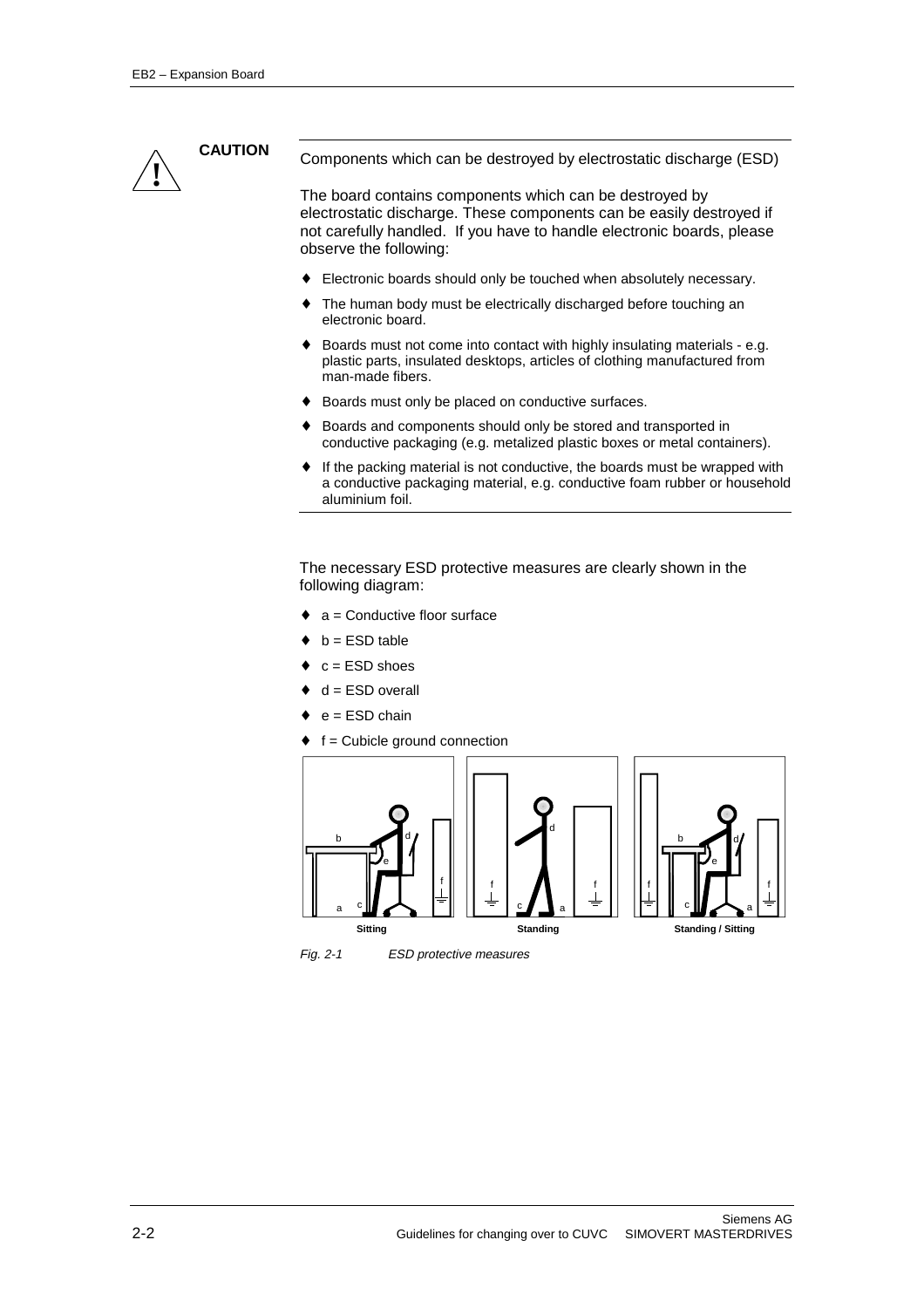### 2.2 Description

**Range of application** The digital and analog inputs and outputs can be expanded with Expansion Board 2 (EB2).

The EB2 optional board has the following:

- ♦ 2 digital inputs
- ♦ 24 V voltage supply for the digital inputs
- ♦ 1 relay output with changeover contacts
- 3 relay outputs with NO contact
- ♦ 1 analog input with differential signal, which can be used as a current input and as a voltage input
- ♦ 1 analog output which can be used as a current output and as a voltage output



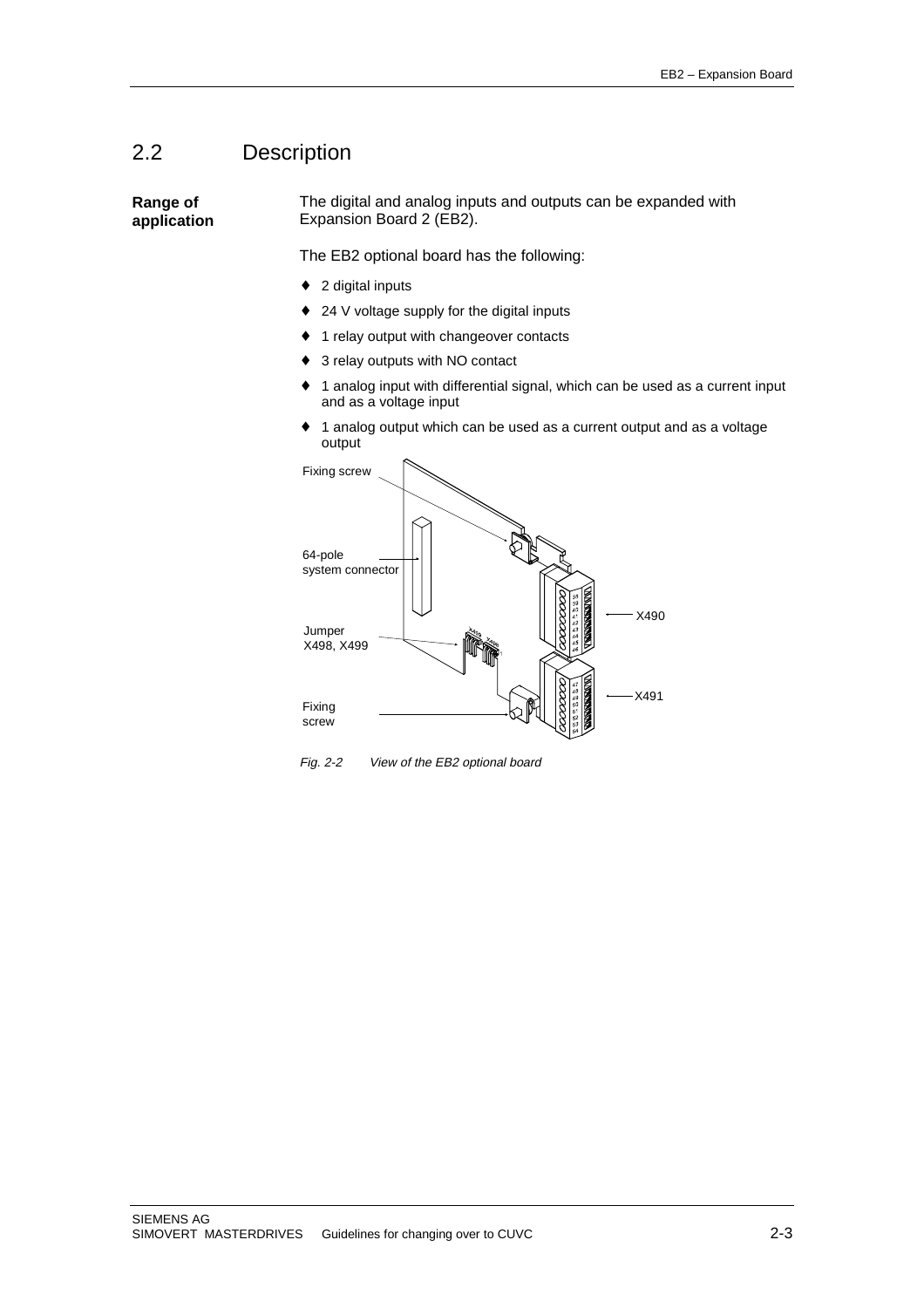## 2.3 Technical Data

| Order number                                                                                                  | 6SE7090-0XX84-0KC0                                                                                                              |  |  |
|---------------------------------------------------------------------------------------------------------------|---------------------------------------------------------------------------------------------------------------------------------|--|--|
| Size (length x width)                                                                                         | 90 mm x 83 mm                                                                                                                   |  |  |
| Pollution degree                                                                                              | Pollution degree 2 acc. to IEC 664-1 (DIN VDE 0110/T1),<br>moisture condensation is not permissible in operation                |  |  |
| Mechanical strength<br>During stationary operation                                                            | Acc. to DIN IEC 68-2-6 (for correctly installed board)                                                                          |  |  |
| - Deflection<br>- Acceleration<br>During transport                                                            | 0.15 mm in frequency range 10 Hz to 58 Hz<br>19.6 m/s <sup>2</sup> in frequency range > 58 Hz to 500 Hz                         |  |  |
| - Deflection<br>- Acceleration                                                                                | 3.5 mm in frequency range 5 Hz to 9 Hz<br>9.8 m/s <sup>2</sup> in frequency range $>$ 9 Hz to 500 Hz                            |  |  |
| Climate class                                                                                                 | Class 3K3 to DIN IEC 721-3-3 (in operation)                                                                                     |  |  |
| Type of cooling                                                                                               | Natural-air cooling                                                                                                             |  |  |
| Permissible ambient or coolant<br>temperature<br>- during operation<br>- during storage<br>- during transport | 0° C to +70° C (32° F to 158° F)<br>-25° C to +70° C (-13° F to 158° F)<br>-25° C to +70° C (-13° F to 158° F)                  |  |  |
| Permissible humidity rating                                                                                   | $\leq$ 95 % during transport and storage<br>Relative air humidity<br>$\leq$ 85 % in operation (condensation not<br>permissible) |  |  |

Table 2-1 General technical data

|                         | Digital inputs                                                                                   | DI1, DI2, DIM                                                                                                               |
|-------------------------|--------------------------------------------------------------------------------------------------|-----------------------------------------------------------------------------------------------------------------------------|
|                         | Voltage range LOW<br>Voltage range HIGH<br>Input resistance<br>Smoothing<br>Electrical isolation | 0 V<br>$(-33 \text{ V}  + 5 \text{ V})$<br>$+24$ V $(+13$ V $ + 33$ V)<br>4 k $\Omega$<br>$250 \text{ }\mu\text{s}$<br>none |
| Digital outputs (relay) |                                                                                                  | DO1, DO2, DO3, DO4                                                                                                          |
|                         | Type of contact                                                                                  | Changeover / NO contact                                                                                                     |
|                         | Max. switching voltage                                                                           | 60 V AC, 60 V DC                                                                                                            |
|                         | Max. switching capacity<br>- at 60 V AC:<br>- at 60 V DC:                                        | 16 VA (cos $φ = 0,4$ )<br>60 VA ( $\cos \varphi = 1,0$ )<br>$3 W (cos \varphi = 0,4)$<br>24 W ( $\cos \varphi = 1,0$ )      |
|                         | Necessary minimum load                                                                           | 1 mA, 1 V                                                                                                                   |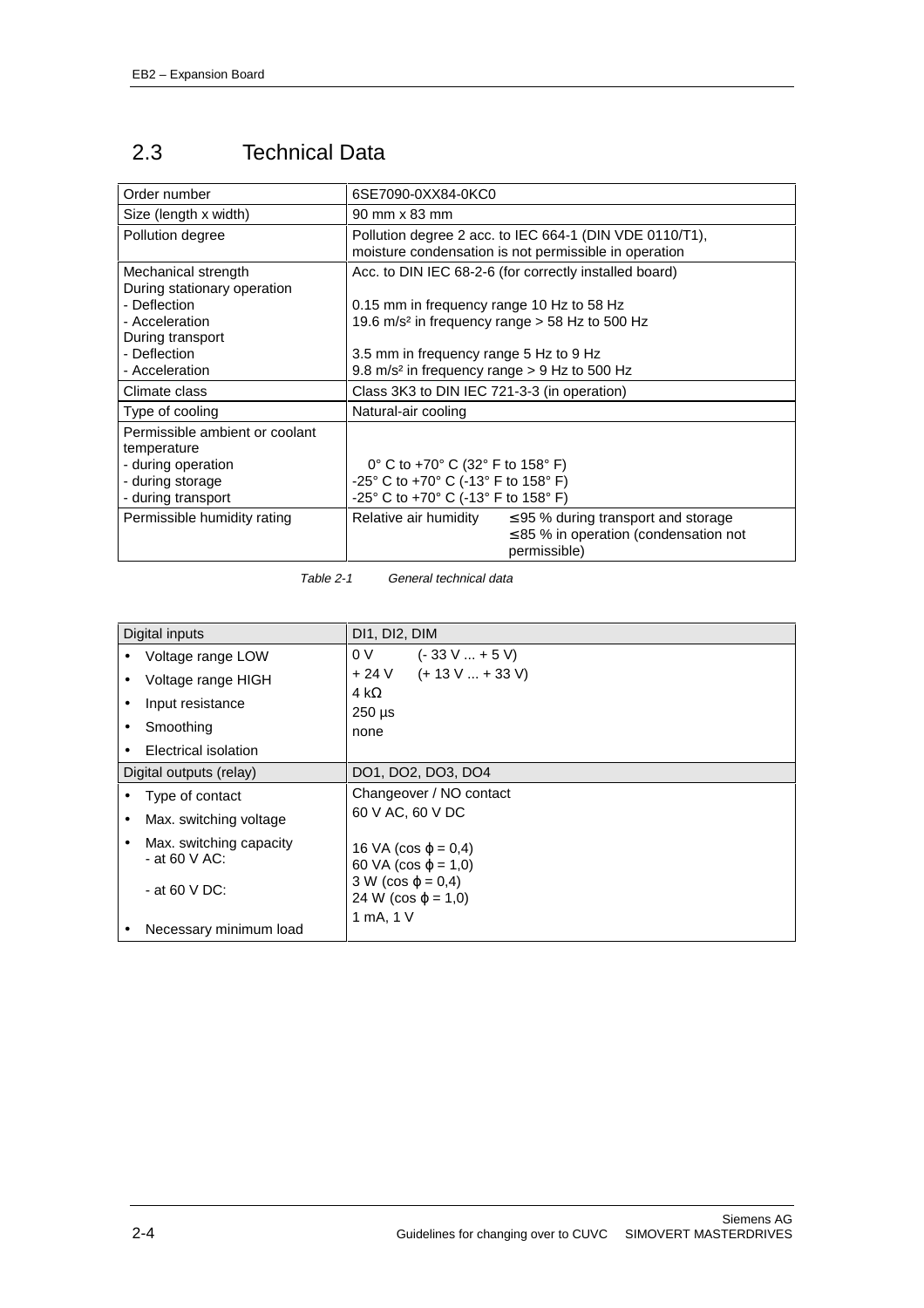| Analog input (differential input)          |                                        | AI1P, AI1N                                                            |
|--------------------------------------------|----------------------------------------|-----------------------------------------------------------------------|
|                                            | Input range<br>Voltage<br>Current      | $\pm$ 10.0 V ( $\pm$ 1 V reserve)<br>$\pm 20$ mA $(\pm 2$ mA reserve) |
|                                            | Input resistance<br>Voltage<br>Current | 40 k $\Omega$ to ground<br>250 $\Omega$ to ground<br>$200 \mu s$      |
| ٠                                          | Hardware smoothing<br>Resolution       | 11 bit $+$ sign                                                       |
|                                            |                                        | AO, AOM                                                               |
| Analog output<br>Current or voltage signal |                                        |                                                                       |
|                                            | Voltage signal                         | $\pm$ 10.0 V / $\pm$ 5 mA                                             |
|                                            | Current signal                         | $\pm$ 20 mA at 500 $\Omega$                                           |
|                                            | Hardware smoothing                     | $10 \mu s$                                                            |
|                                            | Resolution                             | $9 \text{ bit} + \text{sign}$                                         |

Table 2-2 Technical data of EB2

### 2.4 Installation

If the inverters/converters are ordered with optional functions, the optional boards are already installed in the units when they are delivered.

It is possible to retrofit optional boards and this can be carried out by the user.

For this purpose, there are either three or up to six slots on the basic unit depending on the type of construction for mounting the optional boards.

An exact description of installation is included with the relevant basic unit. As the unit has to be removed and opened in order to install optional boards, attention must be paid to the ESD measures. Please refer to the operating instructions of the basic unit in this regard.

**NOTE** Generally, you can install the EB2 optional board in every slot. However, bear in mind that a sensor board always requires slot C.

A maximum of two EB2s can be installed per unit.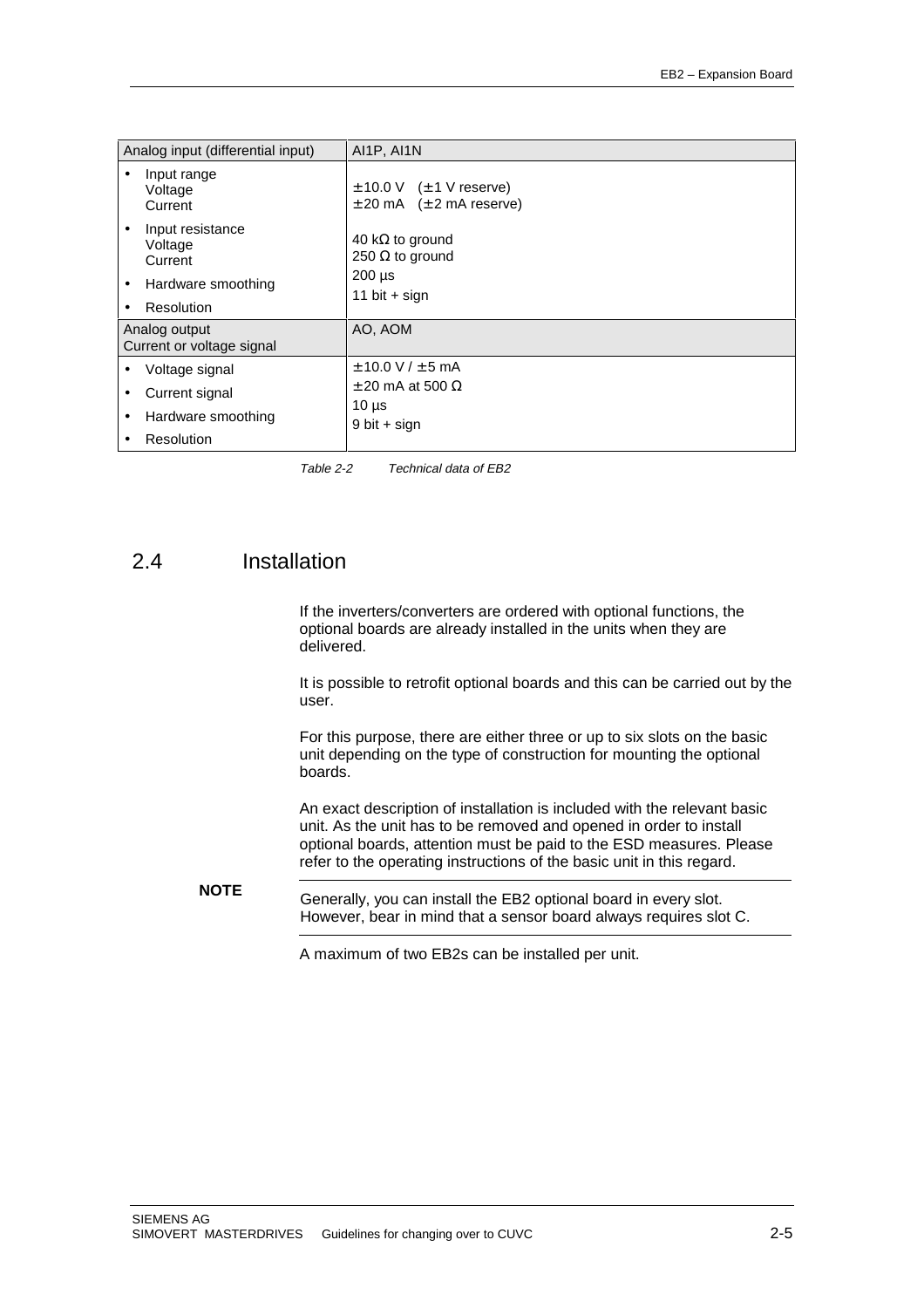## 2.5 Connecting-up





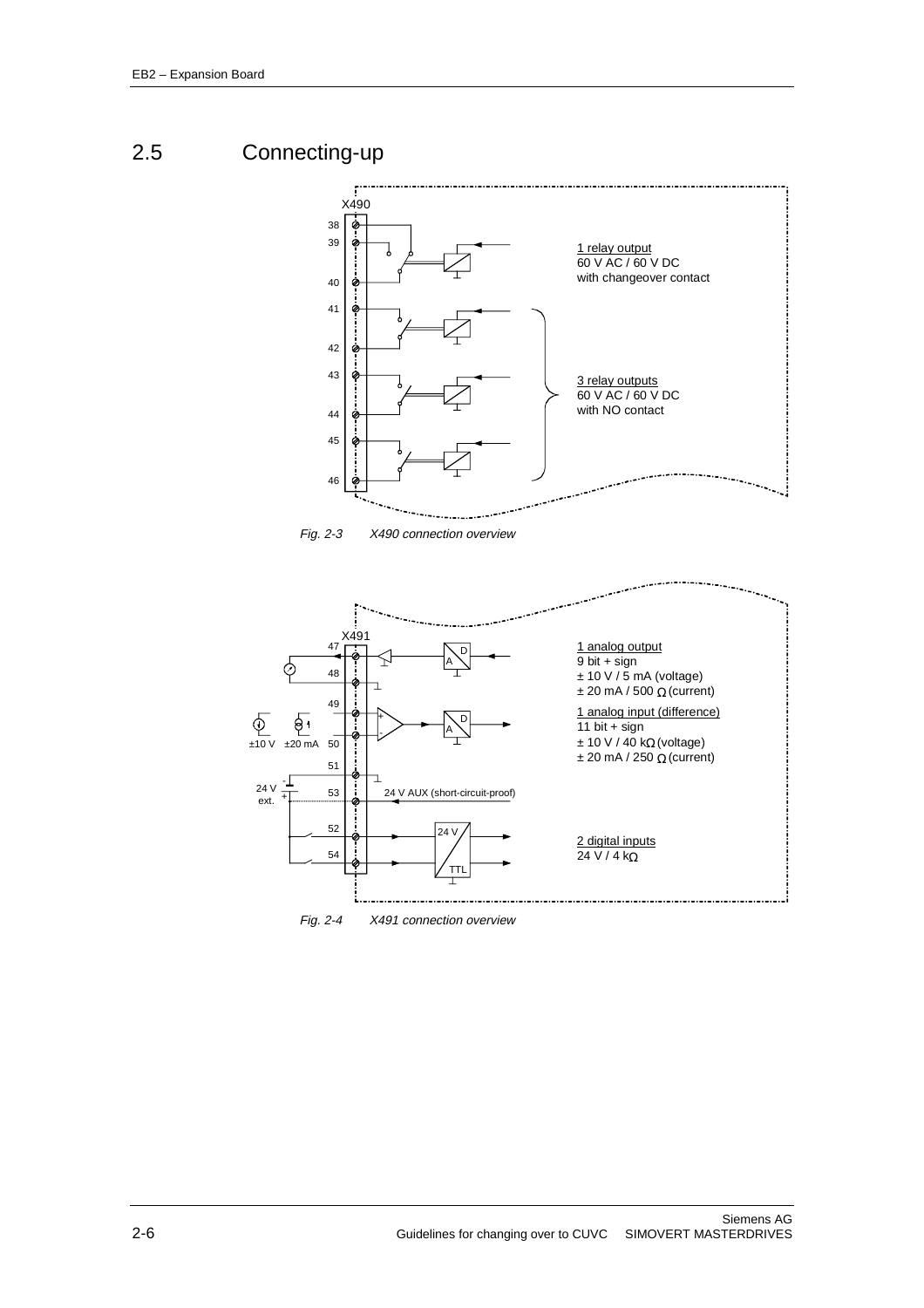#### **X490 - Relay outputs**

The following connections are provided on the terminal strip:

- ♦ 1 relay output (changeover contact)
- 3 relay outputs (NO contact)

| 38 |  |
|----|--|
| 39 |  |
| 40 |  |
| 41 |  |
| 42 |  |
| 43 |  |
| 44 |  |
| 45 |  |
| 46 |  |

| <b>Terminal</b> | <b>Designation</b> | <b>Significance</b>               |
|-----------------|--------------------|-----------------------------------|
| 38              | DO13               | Relay output 1, NC contact        |
| 39              | DO12               | Relay output 1, NO contact        |
| 40              | DO11               | Relay output 1, reference contact |
| 41              | DO <sub>22</sub>   | Relay output 2, NO contact        |
| 42              | DO21               | Relay output 2, reference contact |
| 43              | DO32               | Relay output 3, NO contact        |
| 44              | DO31               | Relay output 3, reference contact |
| 45              | DO42               | Relay output 4, NO contact        |
| 46              | I IO 141           | Relay output 4, reference contact |

Connectable cross-section: 1.5 mm² (AWG 16)

Terminal 38 is at the top when installed.

Table 2-3 Terminal assignment at connection X490

#### **X491 - Analog input and output, digital inputs**

47

48

49

50

 $\bullet$  $\bullet$ 

 $\bullet$ 

 $\bullet$ 

 $\bullet$ 

There are the following connections on the terminal strip:

- ♦ 1 analog input (current or voltage)
- ♦ 1 analog output (current or voltage)
- ♦ 2 digital inputs

| <b>Terminal</b> | <b>Designation</b>  | <b>Significance</b>  | Range                              |
|-----------------|---------------------|----------------------|------------------------------------|
| 47              | AΟ                  | Analog output        | Voltage: $\pm$ 10 V, 5 mA          |
| 48              | <b>AOM</b>          | Ground analog output | Current: $\pm$ 20 mA, 500 $\Omega$ |
| 49              | AI1P                | Analog input +       | Voltage: $\pm$ 10 V, 40 k $\Omega$ |
| 50              | AI1N                | Analog input -       | Current: $\pm$ 20 mA, 250 $\Omega$ |
| 51              | <b>DIM</b>          | Ground digital input | 0 V                                |
| 52              | P <sub>24</sub> AUX | 24 V supply          | 24 V, 150 mA                       |
| 53              | D <sub>1</sub>      | Digital input 1      | 24 V, 4 k $\Omega$                 |
| 54              | DI <sub>2</sub>     | Digital input 2      | 24 V. 4 k $\Omega$                 |

Connectable cross-section: 1.5 mm² (AWG 16)

The ground cables are protected by a reactor.

Terminal 47 is at the top when installed.

Table 2-4 Terminal assignment of connection X491

**NOTE** The current which is output via connection P24AUX - total current of all optional boards - must not exceed 150 mA!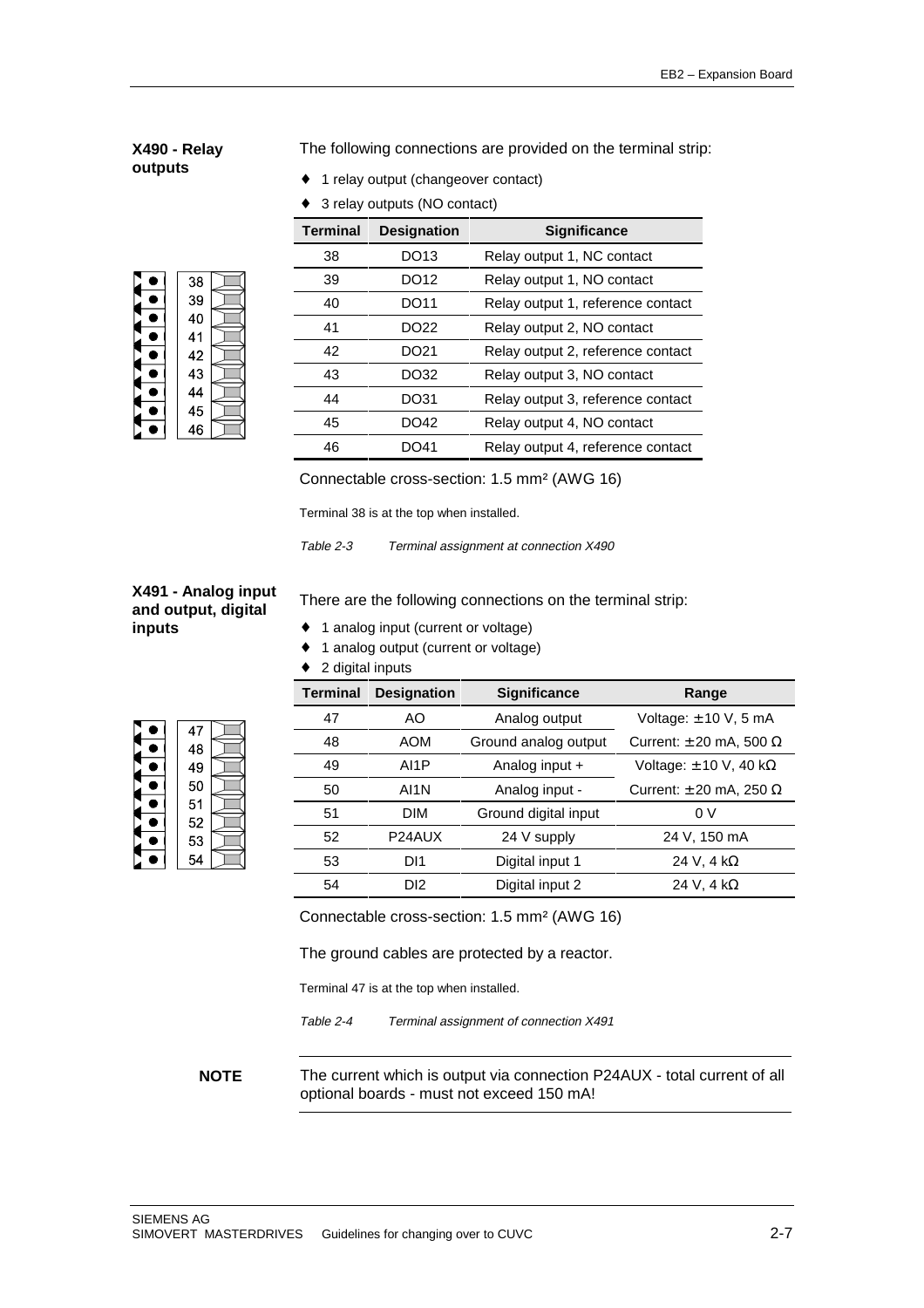#### **Loadability of the relay contacts:**

| Type of contact                   | Changeover contact                                                                                                                                                      |
|-----------------------------------|-------------------------------------------------------------------------------------------------------------------------------------------------------------------------|
| <b>Maximum switching voltage</b>  | 60 V AC, 60 V DC                                                                                                                                                        |
| <b>Maximum switching capacity</b> | 16 VA at 60 V AC (cos $\varphi$ = 0.4)<br>60 VA at 60 V AC ( $\cos \varphi = 1.0$ )<br>3 W at 60 V DC (cos $\varphi$ = 0.4)<br>24 W at 60 V DC ( $\cos \varphi = 1.0$ ) |
| <b>Required minimum load</b>      | 1 mA, 1 V                                                                                                                                                               |

#### **Jumper settings**

The analog input can be used as a voltage input or as a current input. The analog output can be used as a voltage output or as a current output.

Switchover is made via jumpers on the lower section of the board. The assignment is shown in the following table:

| <b>Connector</b> | <b>Significance</b>                     |  |  |  |  |  |
|------------------|-----------------------------------------|--|--|--|--|--|
| X498             | Current/voltage input switchover at AI1 |  |  |  |  |  |
| Jumper $1 + 2$   | Current input                           |  |  |  |  |  |
| Jumper $2 + 3$   | Voltage input<br>٠                      |  |  |  |  |  |
| X499             | Current/voltage output switchover at AO |  |  |  |  |  |
| Jumper $1 + 2$   | Current output                          |  |  |  |  |  |
| Jumper $2 + 3$   | Voltage output                          |  |  |  |  |  |

Table 2-5 Jumper settings

#### 2.6 Start-up

After installation of the EB2 terminal expansion board has been completed, an automatic self-test is carried out when the basic unit (converter/inverter) is powered up.

If you want to use an input or output of the optional board, you have to activate the respective function block.

**NOTES** Please bear in mind that if two EB2 terminal expansions are installed, each board is provided with its own parameter set.

> Please refer to the Compendium for further information regarding parameterization of the EB2 terminal expansion board.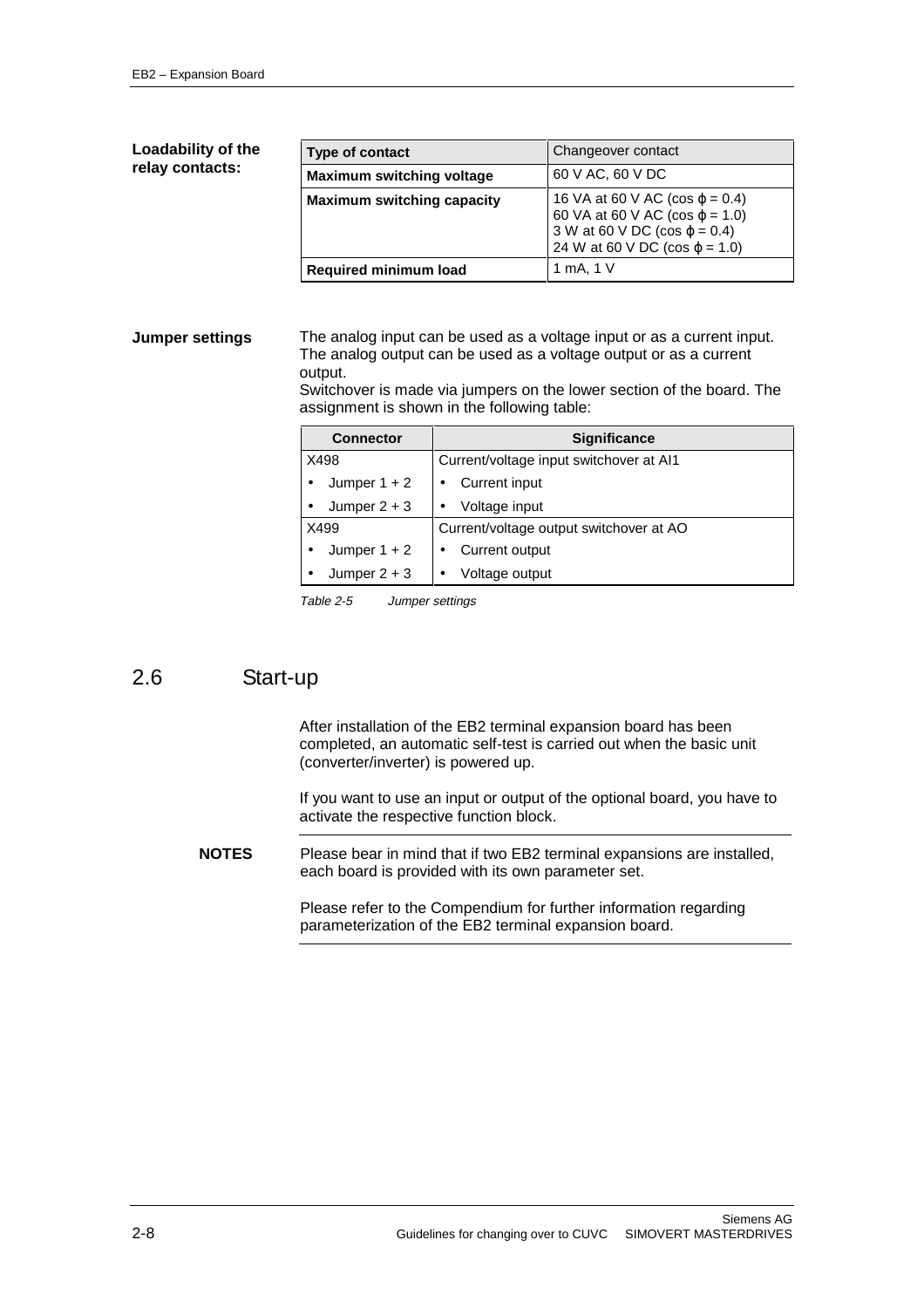## 3 Function blocks and parameters

A large number of open-loop and closed-loop control functions, communication functions, as well as diagnostics and operator control functions are implemented in the software of the converters and inverters by means of function blocks. These function blocks can be parameterized and freely interconnected. **Control functions**

> The interconnection method can be compared with electrical circuit engineering where various function units, e.g. integrated circuits or other components are interconnected by cables.

The difference is, however, that function blocks are interconnected not by cables, but via software.

### 3.1 Function blocks

Functions are implemented in function blocks. The function scope of the individual function blocks depends on its special task.

The function blocks are provided with inputs, outputs and parameters and are processed in time slots.



Fig. 3-1 A function block

Each function block has a function block number (FB number) by which it can be clearly identified. With the FB number, you can define which time slot can be used for processing a large number of function blocks. For this purpose, each function block is allocated an indexed parameter which contains the relevant FB number in its parameter number and its parameter index. **Function block number**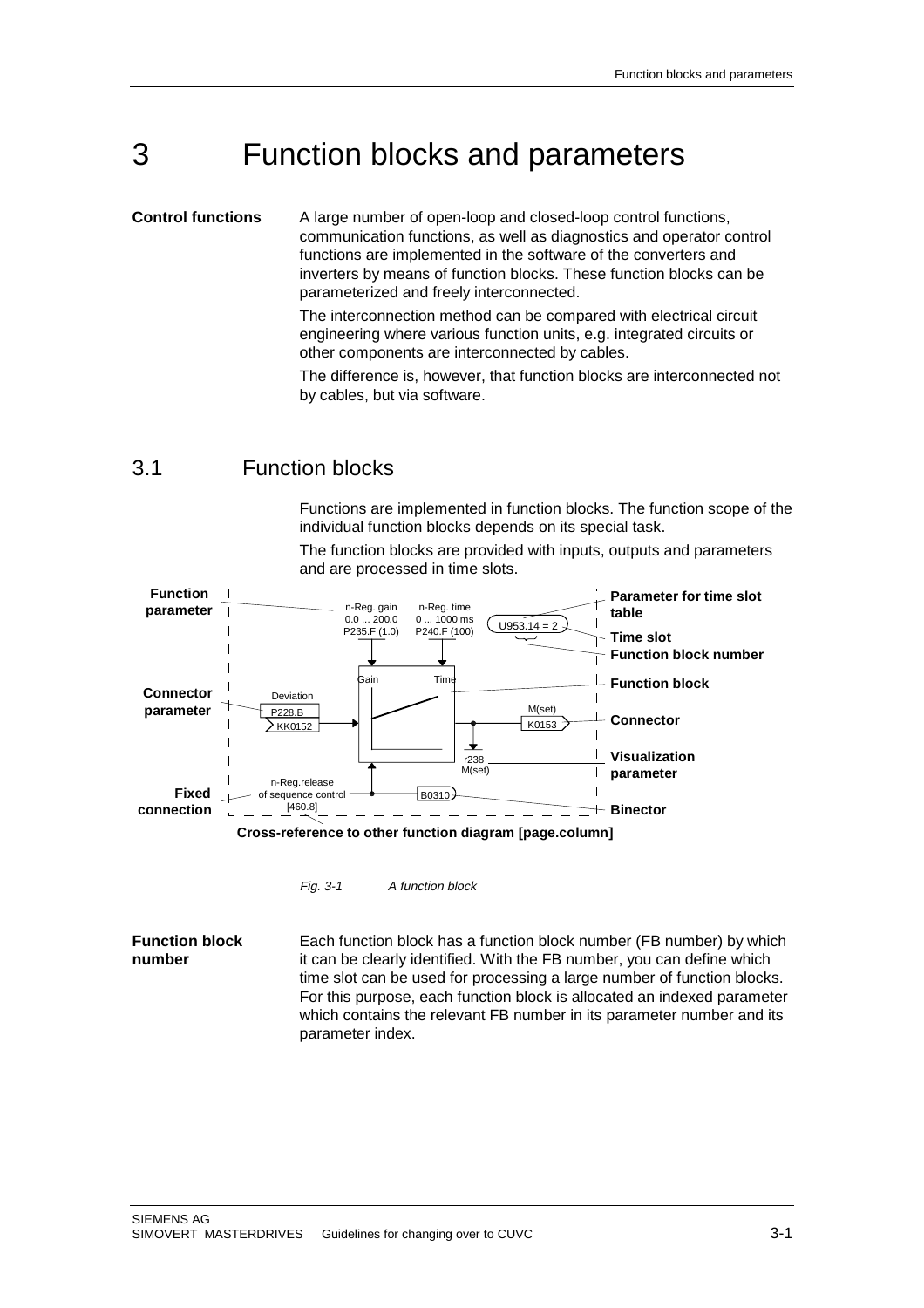Example:

U950.01 is the code of FB number 001 U953.50 is the code of FB number 250 U953.99 is the code of FB number 299 U954.74 is the code of FB number 374

The parameter for selecting the time slot as well as the corresponding factory setting are indicated in the function diagrams for each function block. This data takes the form of an ellipse in order to distinguish it optically from the other elements of a function block.

In addition to the time slot, the processing sequence can also be determined for most of the function blocks.

### 3.2 Connectors and binectors

Connectors and binectors are elements which are used to exchange signals between individual function blocks. They are each cyclically filled by function blocks with one signal value. Other function blocks can then call up these values, depending on parameterization.

#### Connectors can be likened to storage locations which are used to archive "analog" signals. They are clearly designated. Each connector designation comprises the connector name, the connector number and an identification letter. **Connectors**

The identification letter depends on the numerical representation:

- ♦ K Connector with word length (16 bit)
- KK Connector with double-word length (32 bit, increased accuracy) The connector number always has four digits.



- ♦ -200 % (8000H / 8000 0000H for double-word connectors) to
- +199,99 % (7FFFH / 7FFF FFFFH for double-word connectors).

100 % corresponds to the value 4000H (4000 0000H for double-word connectors).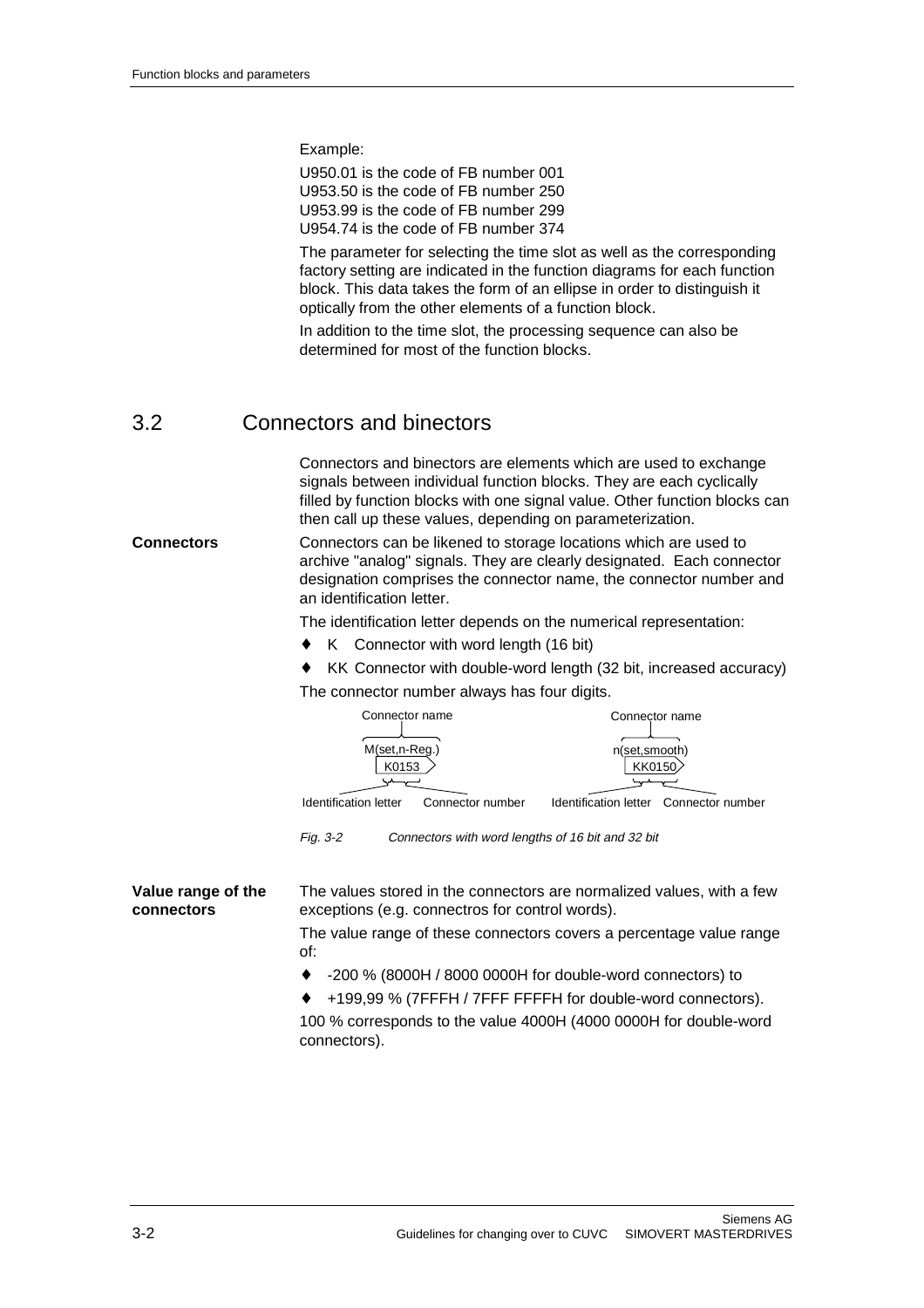

Connector with word length (Kxxxx) Connector with double-word length (KKxxxx)



Function blocks archive the **bi**nary (digital) output information in binary con**nectors**, the binectors. Binectors can therefore be likened to storage locations used for storing binary signals. They are clearly identified. Each binector designation comprises the binector name, the binector number and an identification letter. The identification letter is B. **Binectors**

The binector number always has four digits.

On account of their definition, binectors can only assume the two states "0" (logically no) and "1" (logically yes).

Binector name Identification letter Binector number Accel active B0201

Fig. 3-4 Binectors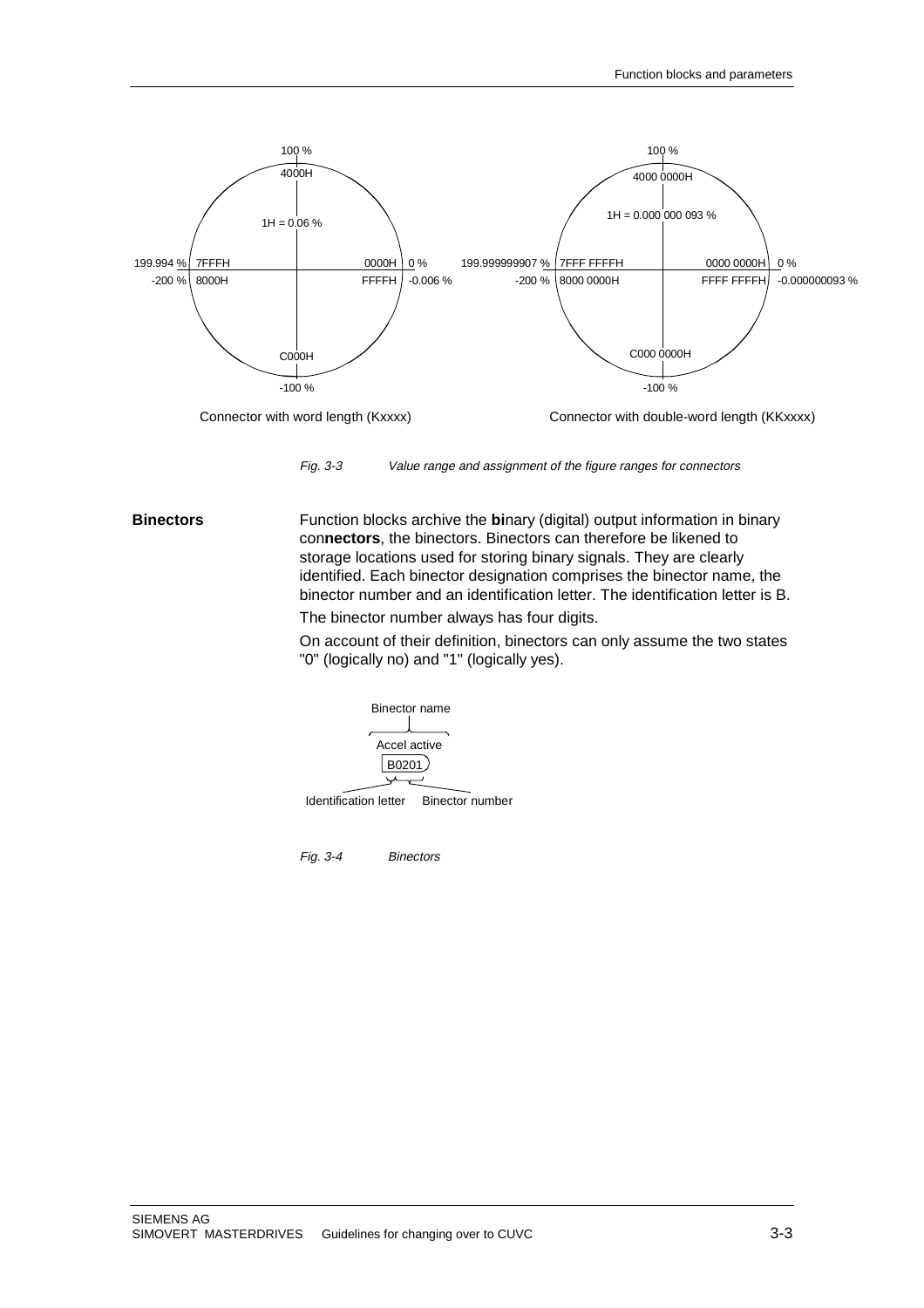## 3.3 Parameters

|                                         | Parameters are the intervention points for adapting function blocks to<br>an application, for interconnecting function blocks via connectors and<br>binectors and for visualizing internal signals.                                                                                                                                                                                                                   |  |  |  |  |  |  |  |
|-----------------------------------------|-----------------------------------------------------------------------------------------------------------------------------------------------------------------------------------------------------------------------------------------------------------------------------------------------------------------------------------------------------------------------------------------------------------------------|--|--|--|--|--|--|--|
|                                         | The various parameters are differentiated according to their function as<br>follows:                                                                                                                                                                                                                                                                                                                                  |  |  |  |  |  |  |  |
|                                         | Function parameters (can be read and written)<br>$\bullet$                                                                                                                                                                                                                                                                                                                                                            |  |  |  |  |  |  |  |
|                                         | BICO parameters (can be read and written)<br>٠                                                                                                                                                                                                                                                                                                                                                                        |  |  |  |  |  |  |  |
|                                         | Visualization parameters (can only be read).                                                                                                                                                                                                                                                                                                                                                                          |  |  |  |  |  |  |  |
|                                         | Each parameter is clearly designated. The parameter designation<br>comprises the parameter name and the parameter number, and<br>enables every parameter to be clearly identified. In addition to the<br>parameter name and the parameter number, many parameters also<br>have a parameter index. With the aid of this index, it is possible to store<br>several values for one parameter under one parameter number. |  |  |  |  |  |  |  |
|                                         | The function diagrams indicate the factory setting for every BICO<br>parameter and every function parameter. They further indicate the value<br>ranges for the changeable function parameters.                                                                                                                                                                                                                        |  |  |  |  |  |  |  |
| <b>Parameter numbers</b><br>on the PMU  | The parameter numbers shown on the parameterizing unit (PMU) which<br>is directly mounted on the unit consist of a letter and a three-digit<br>number.                                                                                                                                                                                                                                                                |  |  |  |  |  |  |  |
|                                         | The following applies for the letters:                                                                                                                                                                                                                                                                                                                                                                                |  |  |  |  |  |  |  |
|                                         | $\bullet$ Upper-case letters (P, U, H and L) represent the BICO parameters<br>and function parameters which can be changed                                                                                                                                                                                                                                                                                            |  |  |  |  |  |  |  |
|                                         | $\bullet$ Lower-case letters (r, n, d and c) represent the visualization<br>parameters which cannot be changed.                                                                                                                                                                                                                                                                                                       |  |  |  |  |  |  |  |
|                                         | The three-digit number covers the value range from 000 to 999; but not<br>all values are used.                                                                                                                                                                                                                                                                                                                        |  |  |  |  |  |  |  |
| <b>Parameter numbers</b><br>on the OP1S | The OP1S operator control panel enables parameters to be selected<br>directly by their parameter numbers. As the OP1S only has a numerical<br>keypad, the parameter number must be replaced by a figure when<br>input. The following replace mode is applicable:                                                                                                                                                      |  |  |  |  |  |  |  |
|                                         | "P"xxx and "r"xxx are replaced by "0"xxx<br>٠                                                                                                                                                                                                                                                                                                                                                                         |  |  |  |  |  |  |  |
|                                         | "H"xxx and "d"xxx are replaced by "1"xxx                                                                                                                                                                                                                                                                                                                                                                              |  |  |  |  |  |  |  |
|                                         | "U"xxx and "n"xxx are replaced by "2"xxx                                                                                                                                                                                                                                                                                                                                                                              |  |  |  |  |  |  |  |
|                                         | "L"xxx and "c"xxx are replaced by "3"xxx"                                                                                                                                                                                                                                                                                                                                                                             |  |  |  |  |  |  |  |
|                                         | Examples:                                                                                                                                                                                                                                                                                                                                                                                                             |  |  |  |  |  |  |  |
|                                         | Select r004 on OP1S:<br>Input 0004<br>Input 0050<br>Select P050 on OP1S:                                                                                                                                                                                                                                                                                                                                              |  |  |  |  |  |  |  |
|                                         | Select U123 on OP1S: Input 2123                                                                                                                                                                                                                                                                                                                                                                                       |  |  |  |  |  |  |  |
|                                         | Select L411 on OP1S<br>Input 3411                                                                                                                                                                                                                                                                                                                                                                                     |  |  |  |  |  |  |  |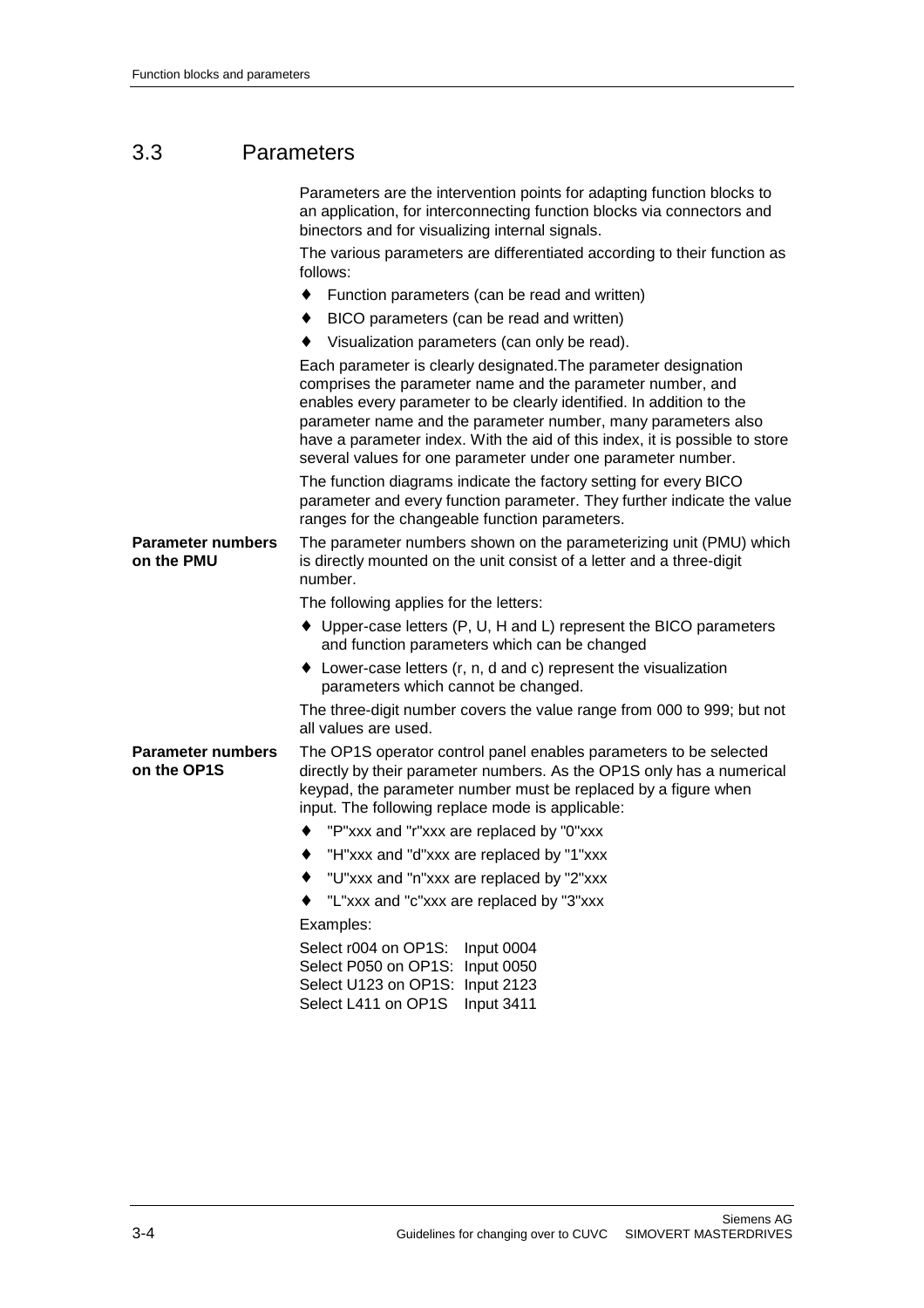**Function parameters** The response of a function block is determined by function parameters. Typical examples of function parameters are:

- Normalization of an input signal
- ♦ Acceleration or deceleration times in the ramp-function generator
- Proportional gain (Kp) and integral time (Tn) in the speed controller.

Function parameters can be indexed. The significance of the parameter values stored in the various indices depends on the definition of the respective parameter. A special group is formed by the function parameters which are part of the so-called function data sets.

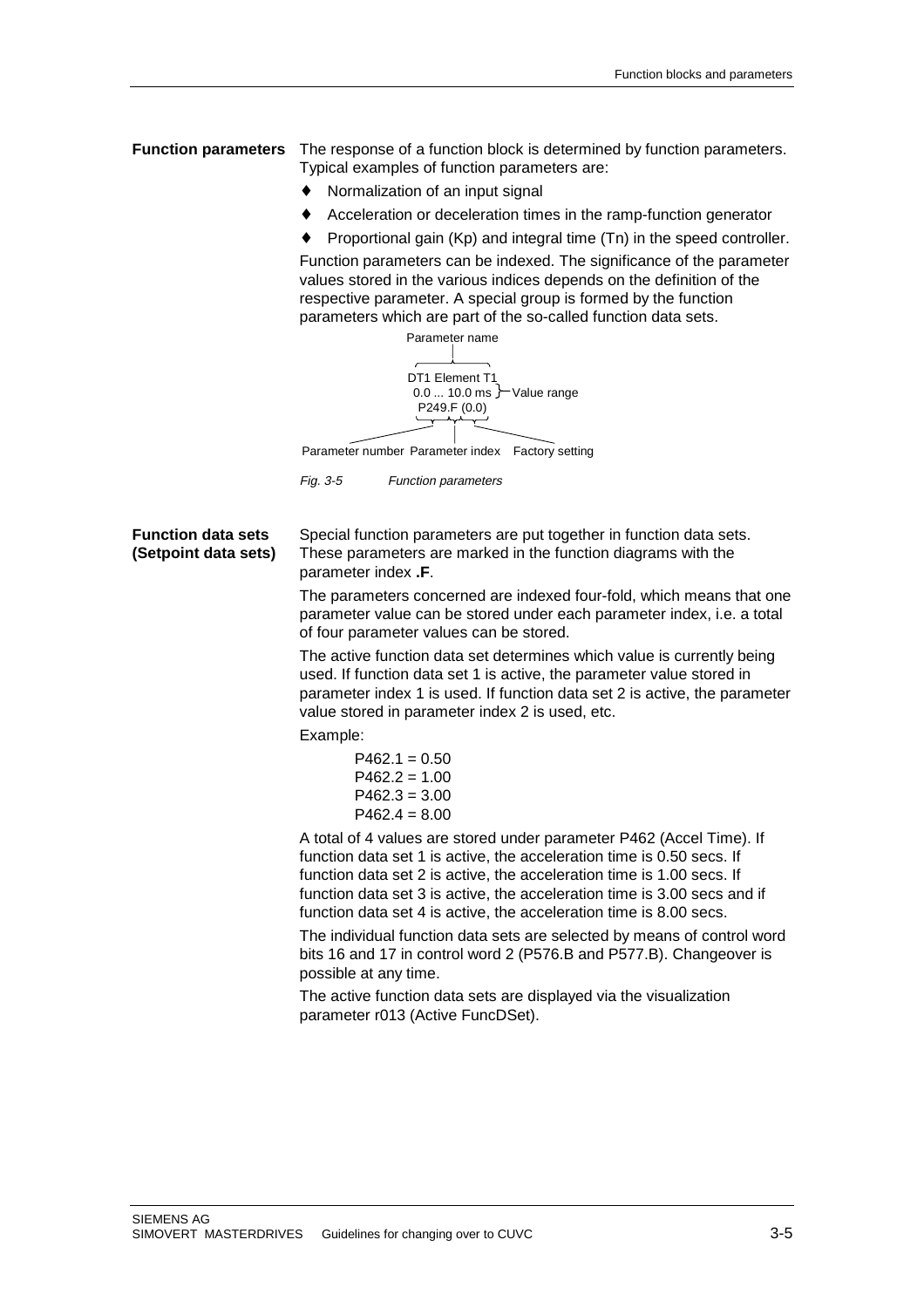| <b>NOTE</b>             | Changeover of all the indexed parameters of the function data sets<br>between parameter indices 1, 2, 3 and 4 is always effected jointly.                                                                                                                                                                                                        |  |  |  |  |  |  |  |
|-------------------------|--------------------------------------------------------------------------------------------------------------------------------------------------------------------------------------------------------------------------------------------------------------------------------------------------------------------------------------------------|--|--|--|--|--|--|--|
| <b>Motor parameters</b> | The motor parameters enable the converter to the be adapted to the<br>connected motor and enable the open-loop and closed-loop control<br>structure to be adapted. Typical examples for motor parameters are:<br>Rated motor data from the rating plate                                                                                          |  |  |  |  |  |  |  |
|                         | Specification of the connected tachometer<br>Current and output limits<br>٠                                                                                                                                                                                                                                                                      |  |  |  |  |  |  |  |
|                         | Motor parameters are indexed 4-fold.                                                                                                                                                                                                                                                                                                             |  |  |  |  |  |  |  |
|                         | Parameter number Parameter index Factory setting                                                                                                                                                                                                                                                                                                 |  |  |  |  |  |  |  |
|                         | Maximum current } Parameter name<br>0.1  6553.5 A $\}$ Value range<br>$P128.M (-)$<br>MIN                                                                                                                                                                                                                                                        |  |  |  |  |  |  |  |
|                         | Fig. 3-6<br>Motor parameters                                                                                                                                                                                                                                                                                                                     |  |  |  |  |  |  |  |
| Motor data sets         | Selected function parameters are put together in motor data sets.<br>These parameters are marked in the function diagrams with the<br>parameter index .M<br>The parameters concerned are indexed four-fold, which means that one                                                                                                                 |  |  |  |  |  |  |  |
|                         | parameter value can be stored under each parameter index of these<br>parameters, i.e. a total of four parameters can be stored.                                                                                                                                                                                                                  |  |  |  |  |  |  |  |
|                         | The active motor data block (MDS) determines which value is currently<br>being used. If MDS1 is active, the parameter value stored in parameter<br>index 1 is used, if MDS2 is active, the parameter value stored in<br>parameter index 2 is used, etc                                                                                           |  |  |  |  |  |  |  |
|                         | Example:<br>$P100.1 = 4$<br>$P100.2 = 3$<br>$P100.3 = 1$<br>$P100.4 = 1$                                                                                                                                                                                                                                                                         |  |  |  |  |  |  |  |
|                         | A totoal of 4 values are stored under parameter P100 (Control Mode). If<br>motor data set 1 is active, the drive operates in speed control with a<br>tachometer. If the motor data set 2 is active, the drive operates in<br>frequency control without a tachometer. If motor data set 3 and 4 are<br>active, the drive operates in v/f control. |  |  |  |  |  |  |  |
|                         | Individual motor data sets are selected via control word bits 18 and 19<br>in control word 2 (P578.B and P579.B).                                                                                                                                                                                                                                |  |  |  |  |  |  |  |
|                         | Changeover is only possible in the powered-down state.                                                                                                                                                                                                                                                                                           |  |  |  |  |  |  |  |
| <b>NOTE</b>             | All indexed parameters of the motor data sets are always changed over<br>jointly between parameter indices 1, 2, 3 and 4.                                                                                                                                                                                                                        |  |  |  |  |  |  |  |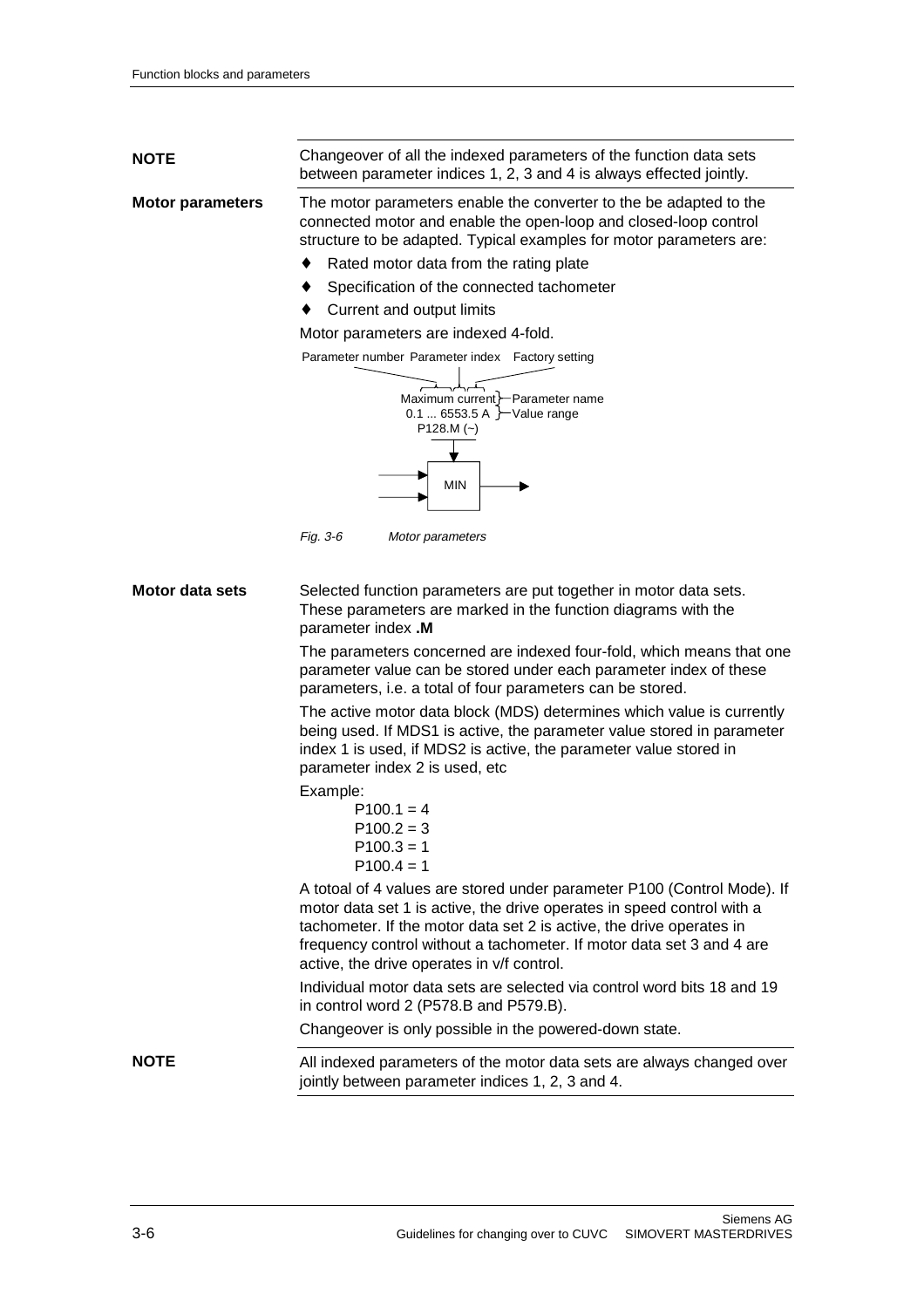| <b>BICO parameters</b>                                | With BICO parameters, you can determine the sources of the input<br>signals of a function block. This means that you can use BICO<br>parameters to define the connectors and binectors from which a<br>function block reads in its input signals. In this manner, you can "soft-<br>wire" the function blocks stored in the units to meet your requirements.<br>This is referred to as the BICO system.<br>For every BICO parameter, the type of input signals (connector or<br>binector) which you can connect to the inputs is specified. BICO<br>parameters have the following identification:<br>$\bullet$ B<br>Binector parameter<br>for connecting binectors<br>• K Connector parameter<br>for connecting connectors with word length (16 bit)<br>• KK Connector parameter<br>for conneting connectors with double-word length (32 bit)<br>Reciprocal "softwiring" of binectors and connectors is not permitted.<br>However, you can always connect connector with word length and<br>double-word length to the connector parameters.<br>BICO parameters are available in two forms; they can either be |  |  |  |  |  |  |  |
|-------------------------------------------------------|---------------------------------------------------------------------------------------------------------------------------------------------------------------------------------------------------------------------------------------------------------------------------------------------------------------------------------------------------------------------------------------------------------------------------------------------------------------------------------------------------------------------------------------------------------------------------------------------------------------------------------------------------------------------------------------------------------------------------------------------------------------------------------------------------------------------------------------------------------------------------------------------------------------------------------------------------------------------------------------------------------------------------------------------------------------------------------------------------------------|--|--|--|--|--|--|--|
|                                                       | non-indexed, or<br>٠                                                                                                                                                                                                                                                                                                                                                                                                                                                                                                                                                                                                                                                                                                                                                                                                                                                                                                                                                                                                                                                                                          |  |  |  |  |  |  |  |
|                                                       | double-indexed.<br>٠                                                                                                                                                                                                                                                                                                                                                                                                                                                                                                                                                                                                                                                                                                                                                                                                                                                                                                                                                                                                                                                                                          |  |  |  |  |  |  |  |
| <b>BICO data sets</b><br>(Basic/reserve data<br>sets) | Selected BICO parameters are put together in BICO data sets. These<br>parameters are marked in the function diagrams with the parameter<br>index . <b>B.</b>                                                                                                                                                                                                                                                                                                                                                                                                                                                                                                                                                                                                                                                                                                                                                                                                                                                                                                                                                  |  |  |  |  |  |  |  |
|                                                       | The parameters concerned are double-indexed, which means that one<br>parameter value can be stored under each parameter index of these<br>parameters, i.e. a total of two parameter values can be stored.                                                                                                                                                                                                                                                                                                                                                                                                                                                                                                                                                                                                                                                                                                                                                                                                                                                                                                     |  |  |  |  |  |  |  |
|                                                       | The active BICO data set determines which value is currently being<br>used. If BICO data set 1 is active, the parameter value stored in<br>parameter index 1 is used. If BICO data set 2 is active, the parameter<br>value stored in parameter index 2 is used.                                                                                                                                                                                                                                                                                                                                                                                                                                                                                                                                                                                                                                                                                                                                                                                                                                               |  |  |  |  |  |  |  |
|                                                       | Example:<br>$P554.1 = 10$<br>$P554.2 = 2100$                                                                                                                                                                                                                                                                                                                                                                                                                                                                                                                                                                                                                                                                                                                                                                                                                                                                                                                                                                                                                                                                  |  |  |  |  |  |  |  |
|                                                       | A total of 2 values are stored under parameter P554 (Src ON/OFF1). If<br>BICO data set 1 is active, the ON command comes from digital input 1<br>of the basic unit. If BICO data set 2 is active, the ON command comes<br>from bit 0 of the first data word received by serial interface 1.<br>Individual BICO data sets are selected by means of control word bit 30                                                                                                                                                                                                                                                                                                                                                                                                                                                                                                                                                                                                                                                                                                                                         |  |  |  |  |  |  |  |
|                                                       | in control word 2 (P590.                                                                                                                                                                                                                                                                                                                                                                                                                                                                                                                                                                                                                                                                                                                                                                                                                                                                                                                                                                                                                                                                                      |  |  |  |  |  |  |  |
|                                                       | The active BICO data set is displayed via visualization parameter r012<br>(Active BICO DS).                                                                                                                                                                                                                                                                                                                                                                                                                                                                                                                                                                                                                                                                                                                                                                                                                                                                                                                                                                                                                   |  |  |  |  |  |  |  |
| <b>NOTE</b>                                           | All indexed BICO parameters are always switched jointly between<br>parameter index 1 and 2.                                                                                                                                                                                                                                                                                                                                                                                                                                                                                                                                                                                                                                                                                                                                                                                                                                                                                                                                                                                                                   |  |  |  |  |  |  |  |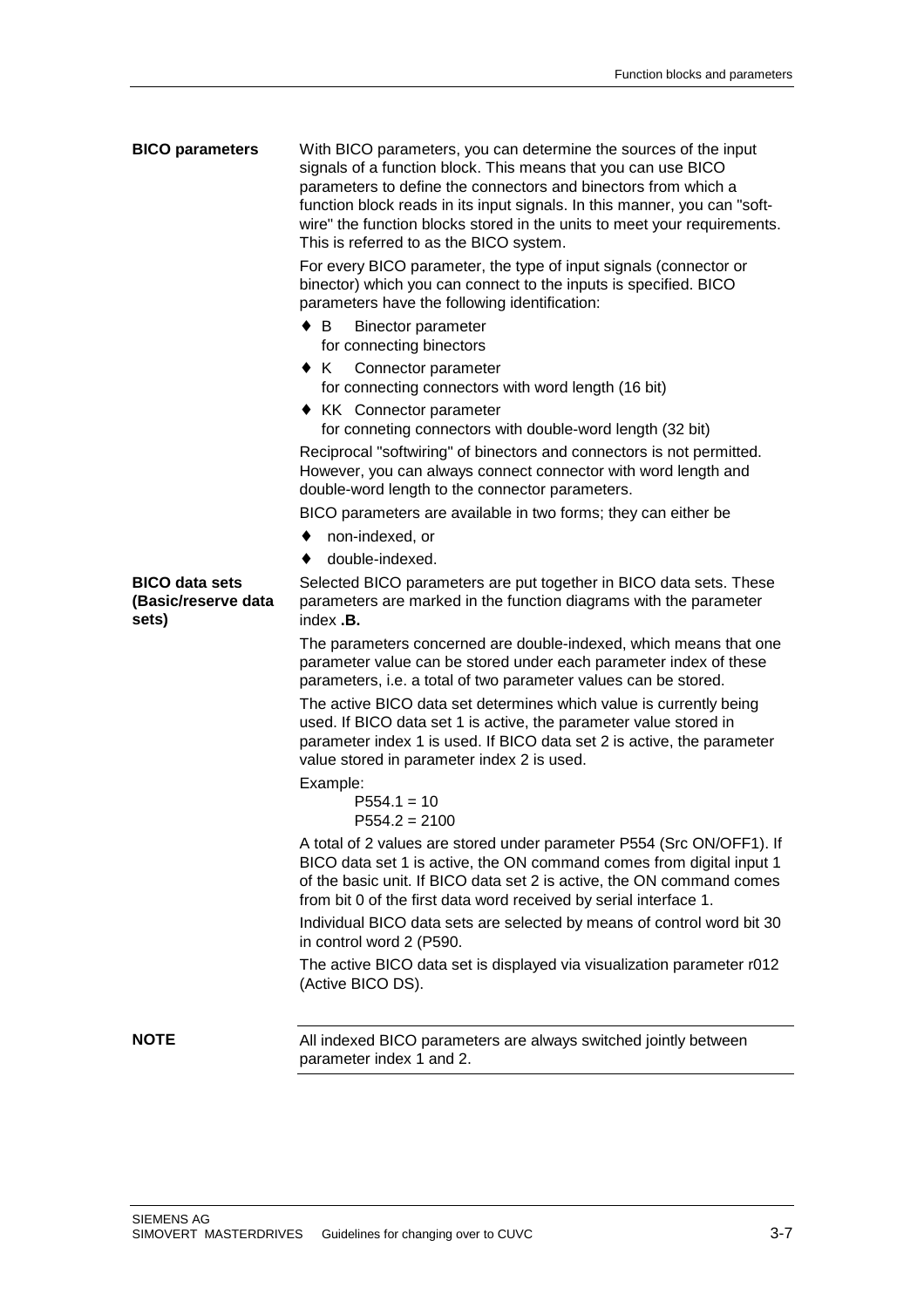

### 3.4 Connecting up function blocks (BICO system)

BICO system is the term used to descrbe the method of creating connections between function blocks. This is performed with the aid of **bi**nectors and **co**nnectors. The name **BICO** system is derived from these two terms.

A connection between two function blocks consists of a connector or binector on the one side, and a BICO parameter on the other side. The connection is always made from the point of view of the input of a function block. You must always assign an output to an input. Assigment is made by entering in a BICO parameter the number of the connector or the binector from which the required input signals are read in. You are allowed to enter the same connector and binector numbers several times in different BICO parameters and thus use output signals of one function block as input signals for several other function blocks. Example:

In the following figure, connector K0152 is connected to connector parameter P228. For this purpose, you must assign the number of connector K0152 as the value to the connector parameter P228 , i.e. in this case 152.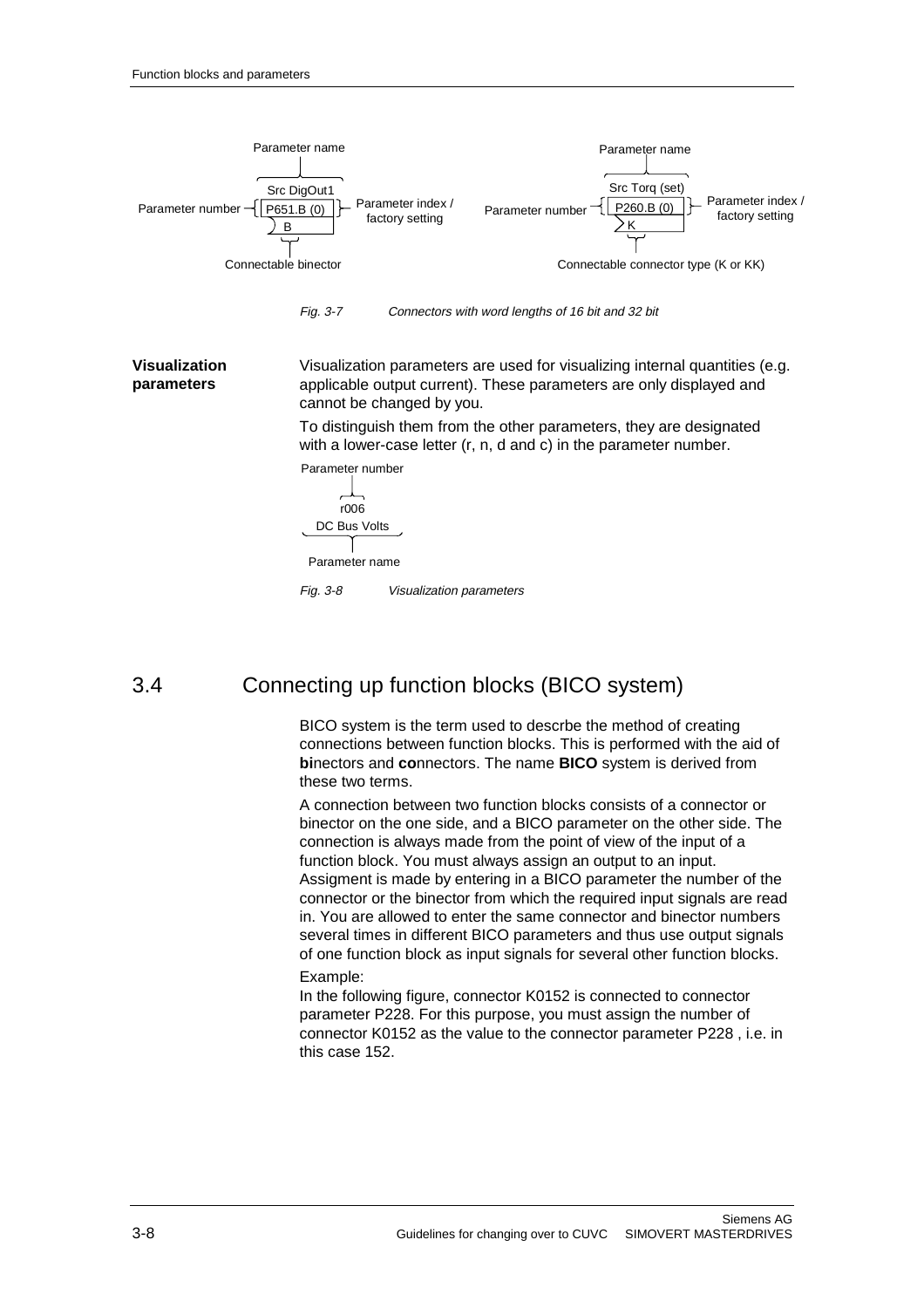

Fig. 3-9 Connecting two function blocks



Fig. 3-10 Possible and impossible BICO connections

#### **Interconnecting different connector types**

Depending on their characteristics, connectors either have a length of a word (16 bit) or a double-word (32 bit). Accordingly, function blocks have BICO parameters which are suitable for connecting the respective connector type. It is, however, possible in principle to mix the types among the connectors. The word length is then automatically adjusted according to the following mode:

| Interconnection of a                          | a word connector<br>parameter        | Value stays the same                                                     |  |  |  |
|-----------------------------------------------|--------------------------------------|--------------------------------------------------------------------------|--|--|--|
| word connector to                             | a double-word<br>connector parameter | Value is taken over in<br>high-word, low-word is<br>filled up with 0000H |  |  |  |
| Interconnection of a<br>double-word connector | a word connector<br>parameter        | Value is taken over from<br>high-word, low-word<br>deleted               |  |  |  |
| to                                            | a double-word<br>connector parameter | Value stays the same                                                     |  |  |  |

#### **NOTE**

When a double-word connector is interconnected to a word connector parameter, the signal resolution will drop from 32 bit to 16 bit. As the low-word is cut off, the information of the lower-order 16 bit of the double-word connectors is then lost.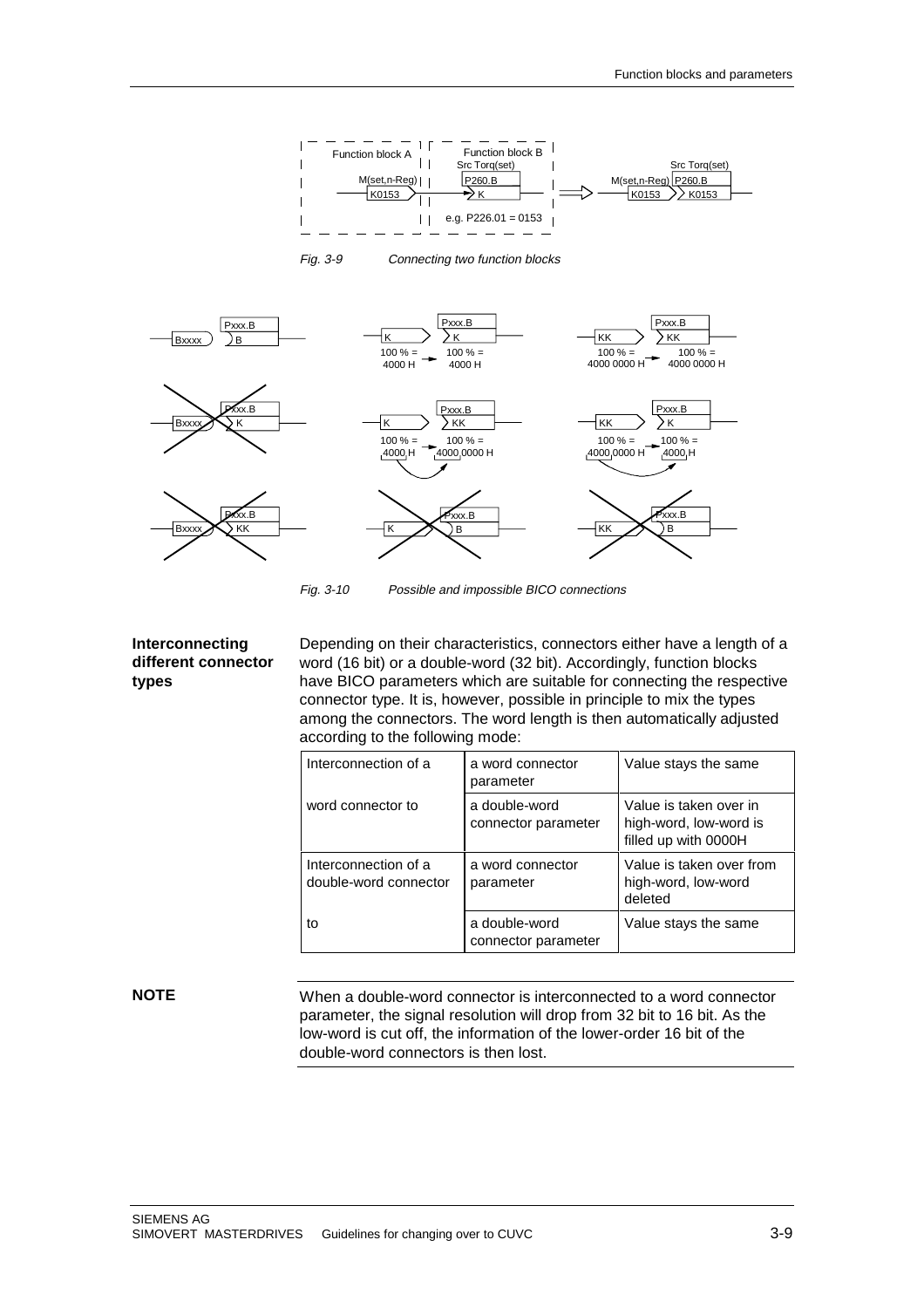## 4 Start-up

4.1 Parameter reset to factory setting

The factory setting is the defined initial state of all parameters of a unit. The units are delivered with this setting.

You can restore this initial state at any time by resetting the parameters to the factory setting, thus canceling all parameter changes made since the unit was delivered.



**reset and then leaves the "Fixed settings" menu**

Fig. 4-1 Sequence for parameter reset to factory setting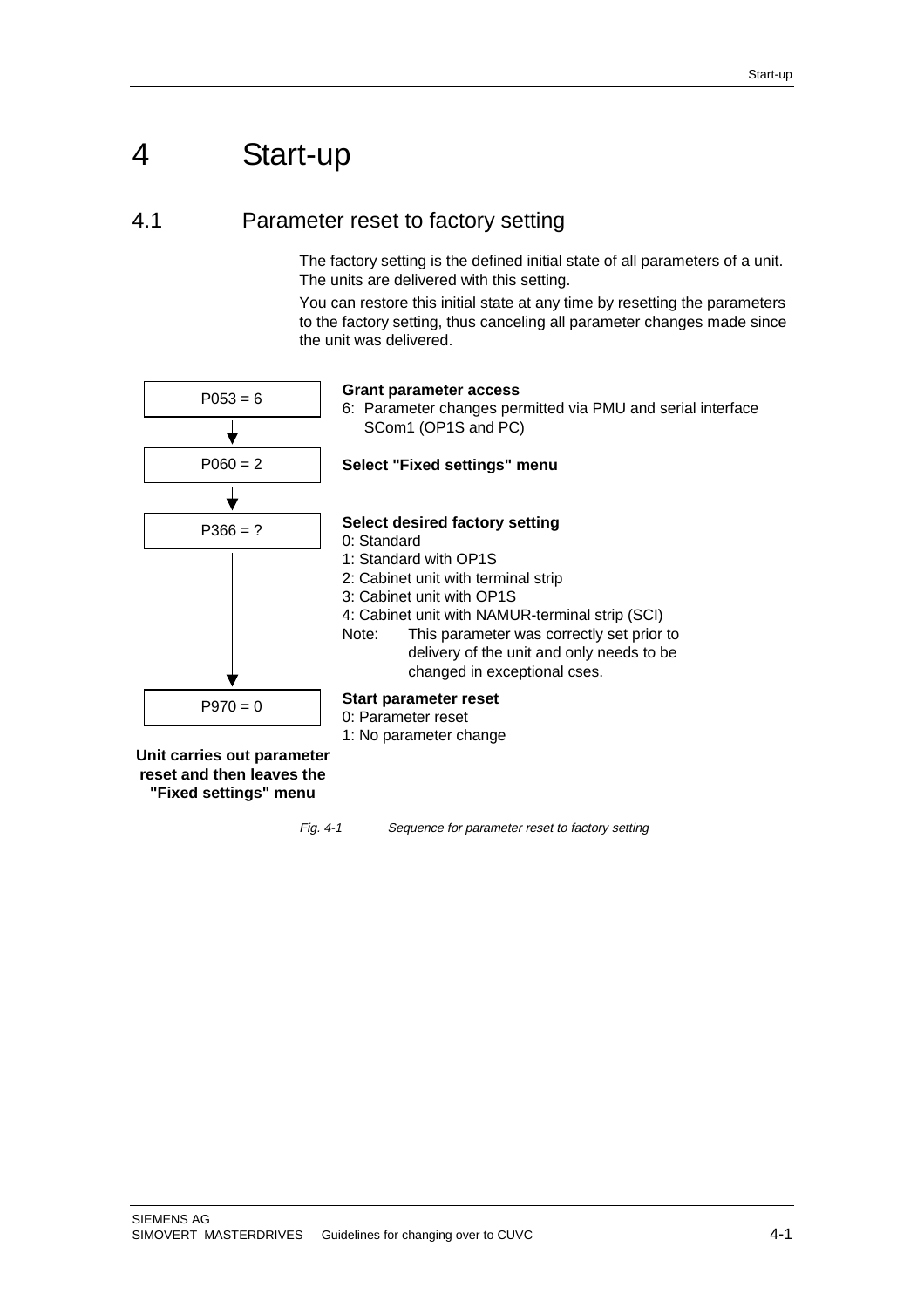#### **Factory settings dependent on P366**

| Para-<br>meters<br>depen-<br>dent on<br>P366 | Designation of the<br>parameter on the<br>OP <sub>1</sub> S | <b>Normal factory</b><br>setting |                             | <b>Factory</b><br>setting with<br>OP <sub>1</sub> S |                        | <b>Cabinet unit</b><br>with<br>OP <sub>1</sub> S |                        | <b>Cabinet unit</b><br>with terminal<br>strip |                        | <b>Cabinet unit</b><br>with NAMUR<br>terminal strip<br>(SCI) |                        |
|----------------------------------------------|-------------------------------------------------------------|----------------------------------|-----------------------------|-----------------------------------------------------|------------------------|--------------------------------------------------|------------------------|-----------------------------------------------|------------------------|--------------------------------------------------------------|------------------------|
|                                              |                                                             | $P366 = 0$                       |                             | $P366 = 1$                                          |                        | $P366 = 2$                                       |                        | $P366 = 3$                                    |                        | $P366 = 4$                                                   |                        |
|                                              |                                                             | <b>BICO1</b><br>(i001)           | BICO <sub>2</sub><br>(i002) | <b>BICO1</b><br>(i001)                              | <b>BICO2</b><br>(i002) | BICO1<br>(i001)                                  | <b>BICO2</b><br>(i002) | BICO1<br>(i001)                               | <b>BICO2</b><br>(i002) | BICO <sub>1</sub><br>(i001)                                  | <b>BICO2</b><br>(i002) |
| P443                                         | <b>Src MainSetpoint</b>                                     | KK058                            | <b>KK040</b>                | KK040                                               | <b>KK040</b>           | KK040                                            | <b>KK040</b>           | <b>KK058</b>                                  | <b>KK040</b>           | <b>KK058</b>                                                 | K4101                  |
| P554                                         | Src ON/OFF1                                                 | B0005                            | B0022                       | B2100                                               | B0022                  | B2100                                            | B0022                  | B0005                                         | B0022                  | B2100                                                        | B4100                  |
| P555                                         | Src1 OFF2(coast)                                            | B0001                            | B0020                       | B0001                                               | B0020                  | B0001                                            | B0001                  | B0001                                         | B0001                  | B0001                                                        | B0001                  |
| P556                                         | Src2 OFF2(coast)                                            | B0001                            | B0001                       | B0001                                               | B0001                  | B0001                                            | B0001                  | B0001                                         | B0001                  | B0001                                                        | B4108                  |
| P565                                         | Src1 Fault Reset                                            | B2107                            | B2107                       | B2107                                               | B2107                  | B2107                                            | B2107                  | B2107                                         | B2107                  | B2107                                                        | B2107                  |
| P566                                         | Src2 Fault Reset                                            | B0000                            | <b>B0000</b>                | <b>B0000</b>                                        | <b>B0000</b>           | <b>B0000</b>                                     | <b>B0000</b>           | <b>B0000</b>                                  | <b>B0000</b>           | B4107                                                        | B4107                  |
| P567                                         | Src3 Fault Reset                                            | B0000                            | B0018                       | <b>B0000</b>                                        | B0018                  | B0000                                            | B0010                  | <b>B0000</b>                                  | B0010                  | <b>B0000</b>                                                 | B0018                  |
| P568                                         | Src Jog Bit0                                                | <b>B0000</b>                     | <b>B0000</b>                | B2108                                               | <b>B0000</b>           | B2108                                            | <b>B0000</b>           | <b>B0000</b>                                  | <b>B0000</b>           | <b>B0000</b>                                                 | <b>B0000</b>           |
| P571                                         | Src FWD Speed                                               | B0001                            | B0001                       | B2111                                               | B0001                  | B2111                                            | B0001                  | B0001                                         | B0001                  | B0001                                                        | B0001                  |
| P572                                         | Src REV Speed                                               | B0001                            | B0001                       | B2112                                               | B0001                  | B2112                                            | B0001                  | B0001                                         | B0001                  | B2112                                                        | B4109                  |
| P573                                         | Src MOP UP                                                  | <b>B0008</b>                     | <b>B0000</b>                | <b>B0008</b>                                        | <b>B0000</b>           | <b>B0008</b>                                     | <b>B0000</b>           | <b>B0008</b>                                  | <b>B0000</b>           | B2113                                                        | B4105                  |
| P574                                         | Src MOP Down                                                | B0009                            | <b>B0000</b>                | B0009                                               | <b>B0000</b>           | B0009                                            | <b>B0000</b>           | B0009                                         | <b>B0000</b>           | B2114                                                        | B4106                  |
| P575                                         | Src No ExtFault1                                            | B0001                            | B0001                       | B0001                                               | B0001                  | B0018                                            | B0018                  | B0018                                         | B0018                  | B0001                                                        | B0001                  |
| P588                                         | Src No Ext Warn1                                            | B0001                            | B0001                       | B0001                                               | B0001                  | B0020                                            | B0020                  | B0020                                         | B0020                  | B0001                                                        | B0001                  |
| P590                                         | Src BICO DSet                                               | B0014                            | B0014                       | B0014                                               | B0014                  | B0012                                            | B0012                  | B0012                                         | B0012                  | B4102                                                        | B4102                  |
| P651                                         | Src DigOut1                                                 | B0107                            | B0107                       | B0107                                               | B0107                  | <b>B0000</b>                                     | <b>B0000</b>           | <b>B0000</b>                                  | <b>B0000</b>           | B0107                                                        | B0107                  |
| P652                                         | Src DigOut2                                                 | B0104                            | B0104                       | B0104                                               | B0104                  | B0000                                            | <b>B0000</b>           | B0000                                         | <b>B0000</b>           | B0104                                                        | B0104                  |
| P653                                         | Src DigOut3                                                 | B0000                            | <b>B0000</b>                | B0000                                               | <b>B0000</b>           | B0107                                            | B0107                  | B0107                                         | B0107                  | B0000                                                        | <b>B0000</b>           |
| P693.1                                       | SCI AnaOutActV 1                                            | KK000                            | <b>KK000</b>                | <b>KK000</b>                                        | <b>KK000</b>           | <b>KK000</b>                                     | <b>KK000</b>           | <b>KK000</b>                                  | <b>KK000</b>           | <b>KK020</b>                                                 | <b>KK020</b>           |
| P693.2                                       | SCI AnaOutActV 2                                            | K0000                            | K0000                       | K0000                                               | K0000                  | K0000                                            | K0000                  | K0000                                         | K0000                  | K0022                                                        | K0022                  |
| P693.3                                       | SCI AnaOutActV 3                                            | K0000                            | K0000                       | K0000                                               | K0000                  | K0000                                            | K0000                  | K0000                                         | K0000                  | K0024                                                        | K0024                  |
| P698.1                                       | Src SCI DigOut 1                                            | <b>B0000</b>                     | <b>B0000</b>                | <b>B0000</b>                                        | <b>B0000</b>           | B0000                                            | <b>B0000</b>           | <b>B0000</b>                                  | B0000                  | B4100                                                        | B4100                  |
| P698.2                                       | Src SCI DigOut 2                                            | B0000                            | <b>B0000</b>                | <b>B0000</b>                                        | <b>B0000</b>           | <b>B0000</b>                                     | <b>B0000</b>           | <b>B0000</b>                                  | <b>B0000</b>           | B0120                                                        | B0120                  |
| P698.3                                       | Src SCI DigOut 3                                            | B0000                            | <b>B0000</b>                | <b>B0000</b>                                        | <b>B0000</b>           | <b>B0000</b>                                     | <b>B0000</b>           | <b>B0000</b>                                  | <b>B0000</b>           | B0108                                                        | B0108                  |
| P698.4                                       | Src SCI DigOut 4                                            | <b>B0000</b>                     | <b>B0000</b>                | <b>B0000</b>                                        | B0000                  | <b>B0000</b>                                     | <b>B0000</b>           | B0000                                         | <b>B0000</b>           | B0107                                                        | B0107                  |
| P704.3                                       | SCom TIgOFF SCI                                             | 0 <sub>ms</sub>                  | 0 <sub>ms</sub>             | 0 ms                                                | 0 <sub>ms</sub>        | 0 ms                                             | 0 <sub>ms</sub>        | 0 <sub>ms</sub>                               | 0 <sub>ms</sub>        | 100 <sub>ms</sub>                                            | 100 <sub>ms</sub>      |
| P796                                         | Compare Value                                               | 100.0                            | 100.0                       | 100.0                                               | 100.0                  | 100.0                                            | 100.0                  | 100.0                                         | 100.0                  | 2.0                                                          | 2.0                    |
| P797                                         | Compare Hyst                                                | 3.0                              | 3.0                         | 3.0                                                 | 3.0                    | 3.0                                              | 3.0                    | 3.0                                           | 3.0                    | 1.0                                                          | 1.0                    |
| P049.4                                       | OP OperDisp                                                 | 229                              | 229                         | 405                                                 | 405                    | 405                                              | 405                    | 229                                           | 229                    | 229                                                          | 229                    |

### 4.2 Detailed parameterization

Detailed parameterization should always be used in cases where the application conditions of the units are not exactly known beforehand and detailed parameter adjustments need to be carried out locally. An example of a typical application is initial start-up.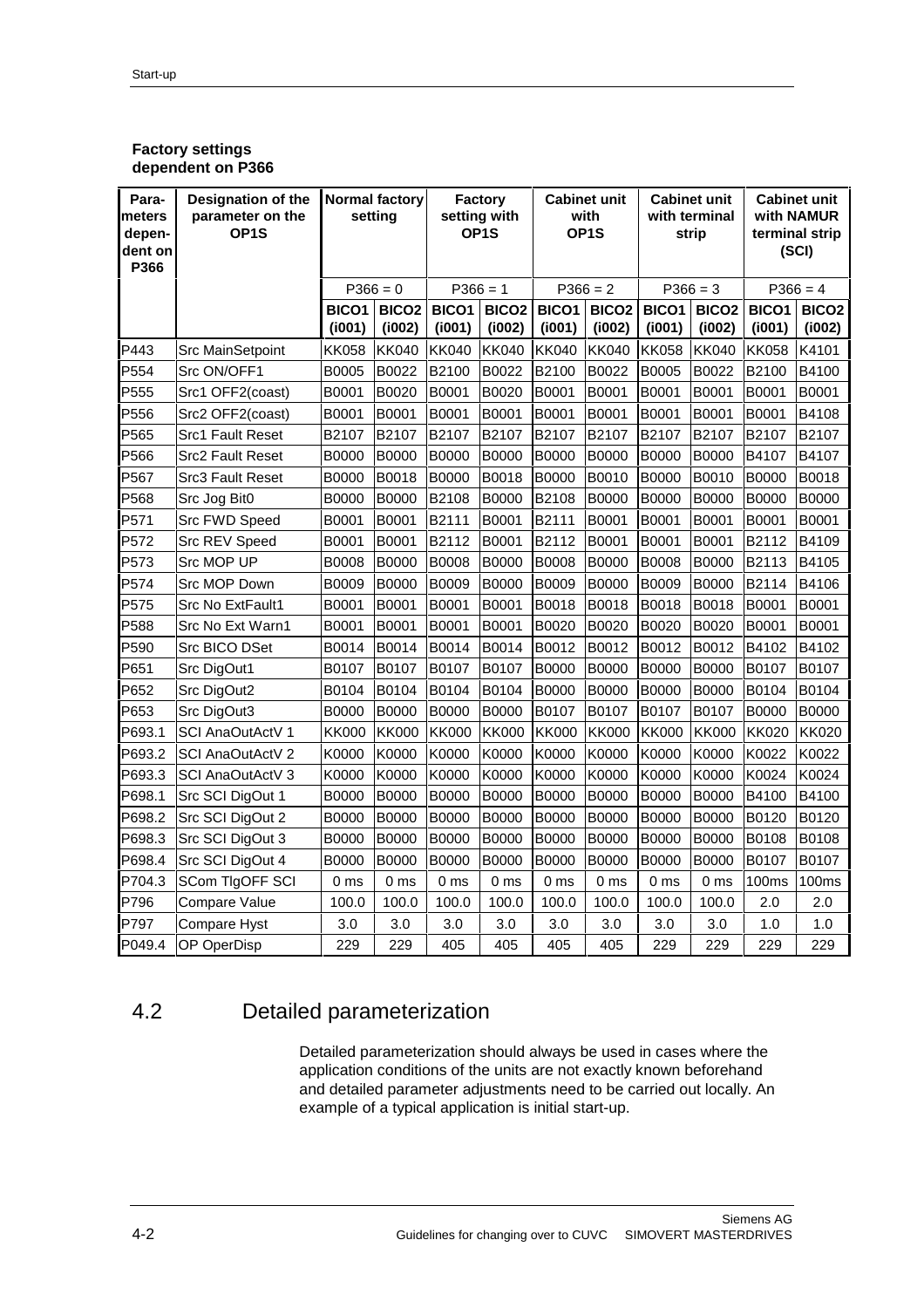#### 4.2.1 Power section definition

During the power section definition, the control electronics is informed which power section it is working with. This step is necessary for Compact, chassis and cabinet units. On these units, the CUVC control board is accommodated in the electronics box and is not firmly connected to the power section.

The power section definition has already been completed in the asdelivered state. It therefore only needs to be carried out if the CUVC needs replacing, and is not required under normal circumstances.

#### **WARNING**



If CUVC boards are changed over between different units without the power section being re-defined, the unit can be destroyed when connected up to the voltage supply and energized.

The unit has to be switched to the "Power section definition" state for carrying out the power section definition. This is done by selecting the "Power section definition" menu. The power section is then defined in this menu by inputting a code number.



#### **Select "Power section definition" menu**

**Input the code number for the unit concerned** The code number is allocated to the order numbers (MLFB). The order number can be read off the unit's rating plate. (See attached lists of units).

#### P060 = 1 **Return to parameter menu**

Fig. 4-2 Sequence for performing the power section definition

To check the input data, the values for the converter supply voltage in P071 and the converter current in P072 should be checked after returning to the parameter menu. They must tally with the data given on the unit rating plate. **NOTE**

#### 4.2.2 Board configuration

in preparation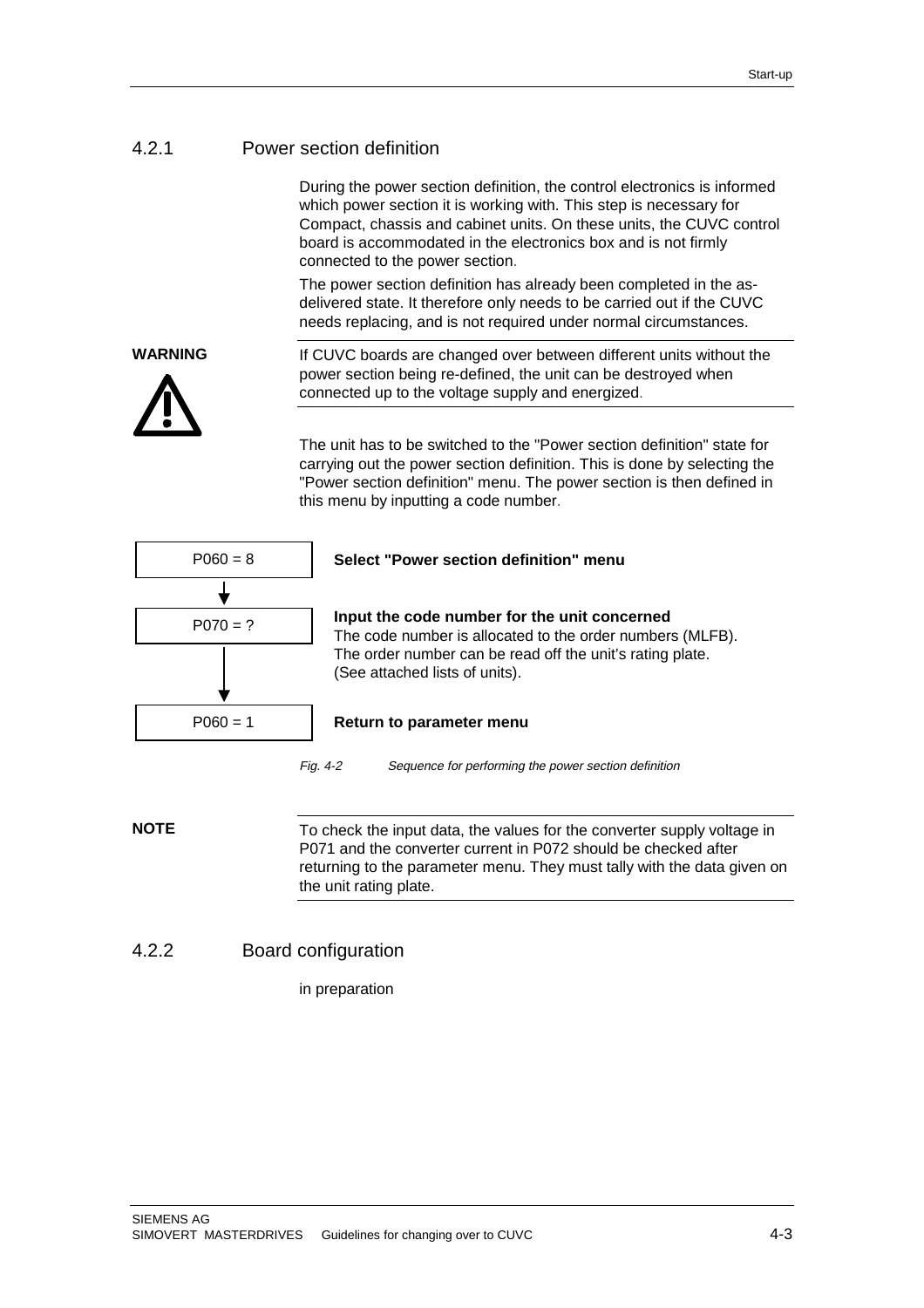#### 4.2.3 Drive setting

During the drive setting, the control electronics is informed about the incoming voltage supply with which the drive converter is operating, about the connected motor and about the motor encoder. In addition, the motor control (V/f open-loop control or closed-loop current control) and the pulse frequency are selected. If required, the parameters necessary for the motor model can be calculated automatically. Furthermore, the normalization values for current, voltage, frequency, speed and torque signals are determined during the drive setting.

For start-up of the induction motor, first enter the manufacturer's parameters completely (see below):

- In doing so, you must be observe whether the induction motor has a star or a delta connection.
- ♦ You must always use the S1 data from the rating plate.
- You must enter the rating data for mains duty (not converter duty).
- ♦ You must always enter the correct rated motor current P102 (rating plate). If there are two different rated currents on the rating plate for special fan motors, you must use the value for  $M \sim n$  for constant torque (not  $M \sim n2$ ). A higher torque can be set with the torque and active-current limits.
- ♦ The accuracy of the rated motor current has a direct effect on the torque accuracy, as the rated torque is normalized to the rated current. If a rated current is increased by 4 %, this will also approximately result in a 4 % increase in the torque (referred to the rated motor torque).
- $\bullet$  For group drives, you have to enter the total rated current P102 = x\*Imot,nenn
- ♦ If the rated magnetizing current is known, you should enter it during the drive setting in P103 (in % Imot,nenn). If this is done, the results of the "Automatic parameterization"  $(P115 = 6)$  will be more precise.
- ♦ As the rated magnetizing current P103 (not to be confused with the no-load current during operation with rated frequency P107 and rated voltage P101) is usually not known, you can first enter 0.0 %. With the aid of the power factor (cosPHI) P104, an approximate value is calculated and displayed in r119.

Experience shows that the approximation supplies values which are rather on the large side in the case of motors with a high rating (over 800 kW), whereas it supplies values which are slightly too low in the case of motors with low rating (below 22 kW).

The magnetizing current is defined as a field-generating current component during operation at the rated point of the machine  $(U =$ P101, f = P107, n = P108, i = P102).

The rated frequency P107 and the rated speed P108 automatically result in the calculation of the pole pair number P109. If the connected motor is designed as a generator and the generator data are on the rating plate (oversynchronous rated speed), you have to correct the pole pair number manually (increase by 1 if the motor is at least 4-pole), so that the rated slip (r110) can be correctly calcuulated.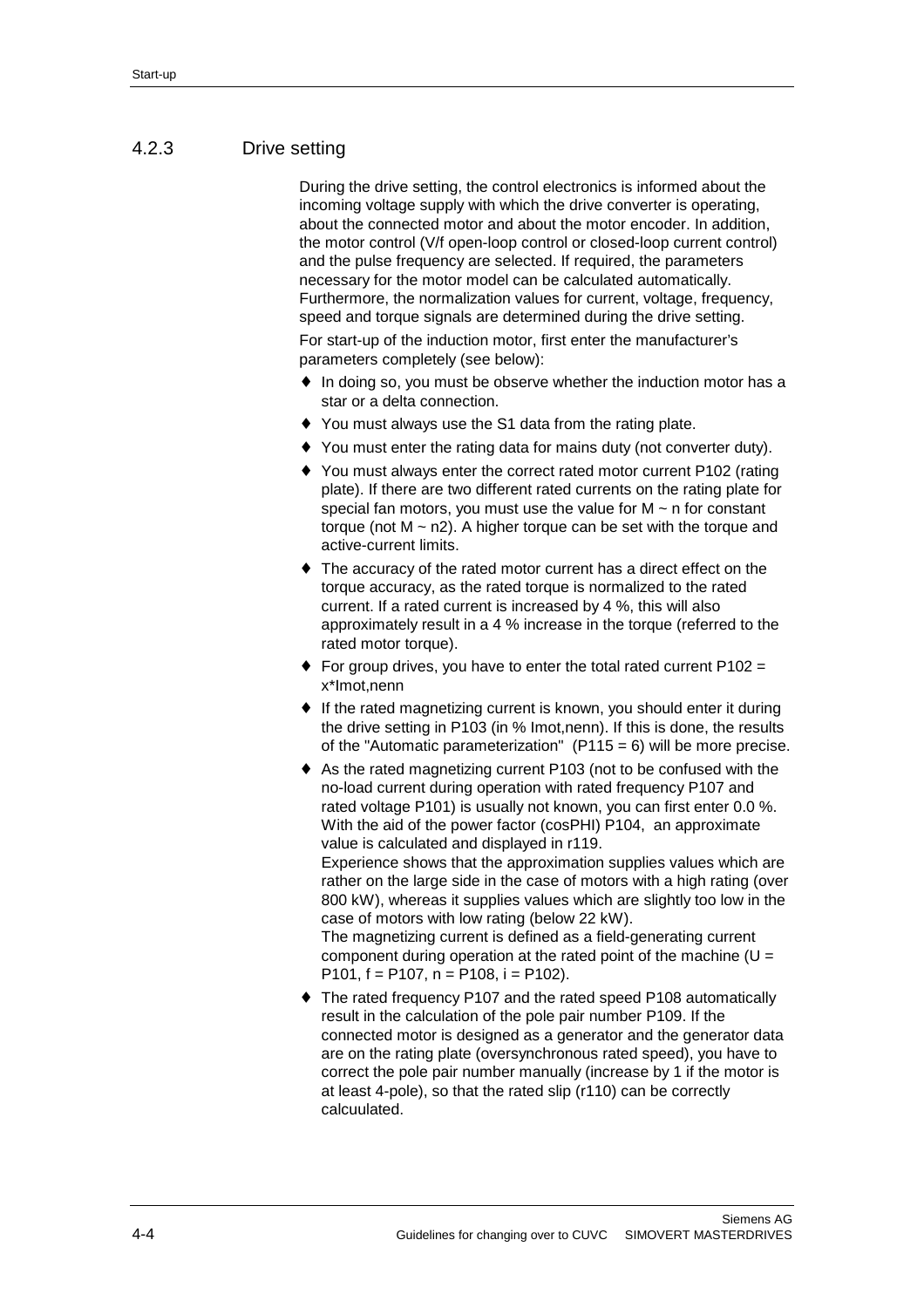- ♦ For induction motors, you have to enter the actual rated motor speed, and not the synchronous no-load speed in P108, i.e. the slip frequency at nominal load has to be derived from parameters P107...P109.
- ♦ The rated motor slip (1 P108/60 x P109/P107) should usually be greater than 0.35 % x P107. These low values are, however, only achieved in the case of motors with a very high rating (from approx. 1000 kW). Motors with average rating (45..800 kW) have slip values around 2.0...0.6 %.

Motors with low rating (below 22 kW) can also have slip values up to 10 %.

- ♦ It is possible to achieve a more accurate evaluation of the rated slip after standstill measurement ( $P115 = 2$ ) by taking into account the temperature evaluation for the rotor resistance P127. On cold motors (approx. 20 °C), the value is usually around 70 % ( $\pm$  8 %) and on warm motors (operating temperature) around 100 % (± 10 %). If there are any large differences, you can proceed on the assumption that the rated frequency P107 or the rated speed P108 do not correspond to the real values.
- ♦ If the rated motor frequency (engineered) is below 8 Hz, you have to set P107 = 8.0Hz in the drive setting. The rated motor voltage P101 and the rated motor speed P108 have to be calculated in the ratio of  $8$  Hz / f<sub>Mot, N</sub>.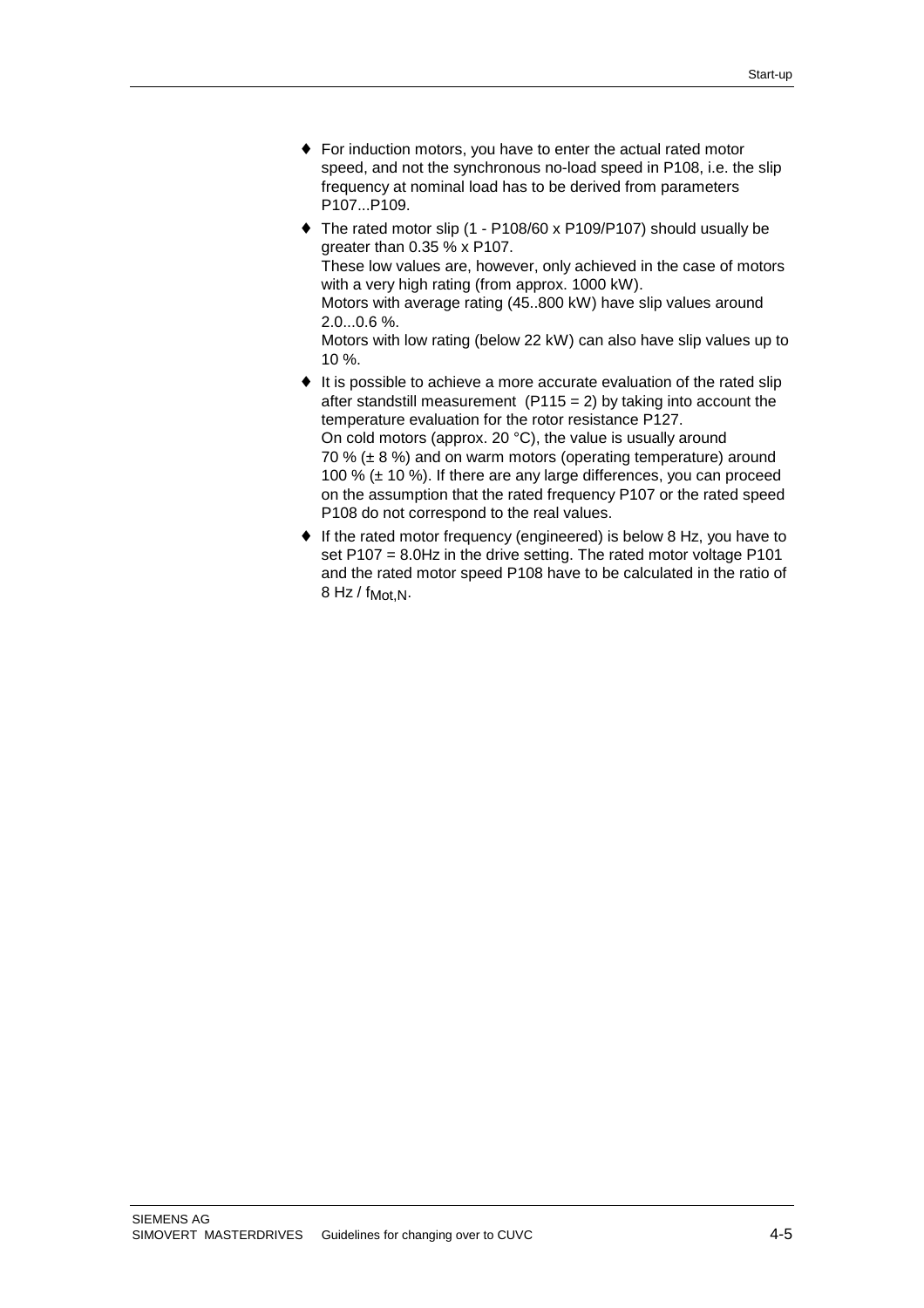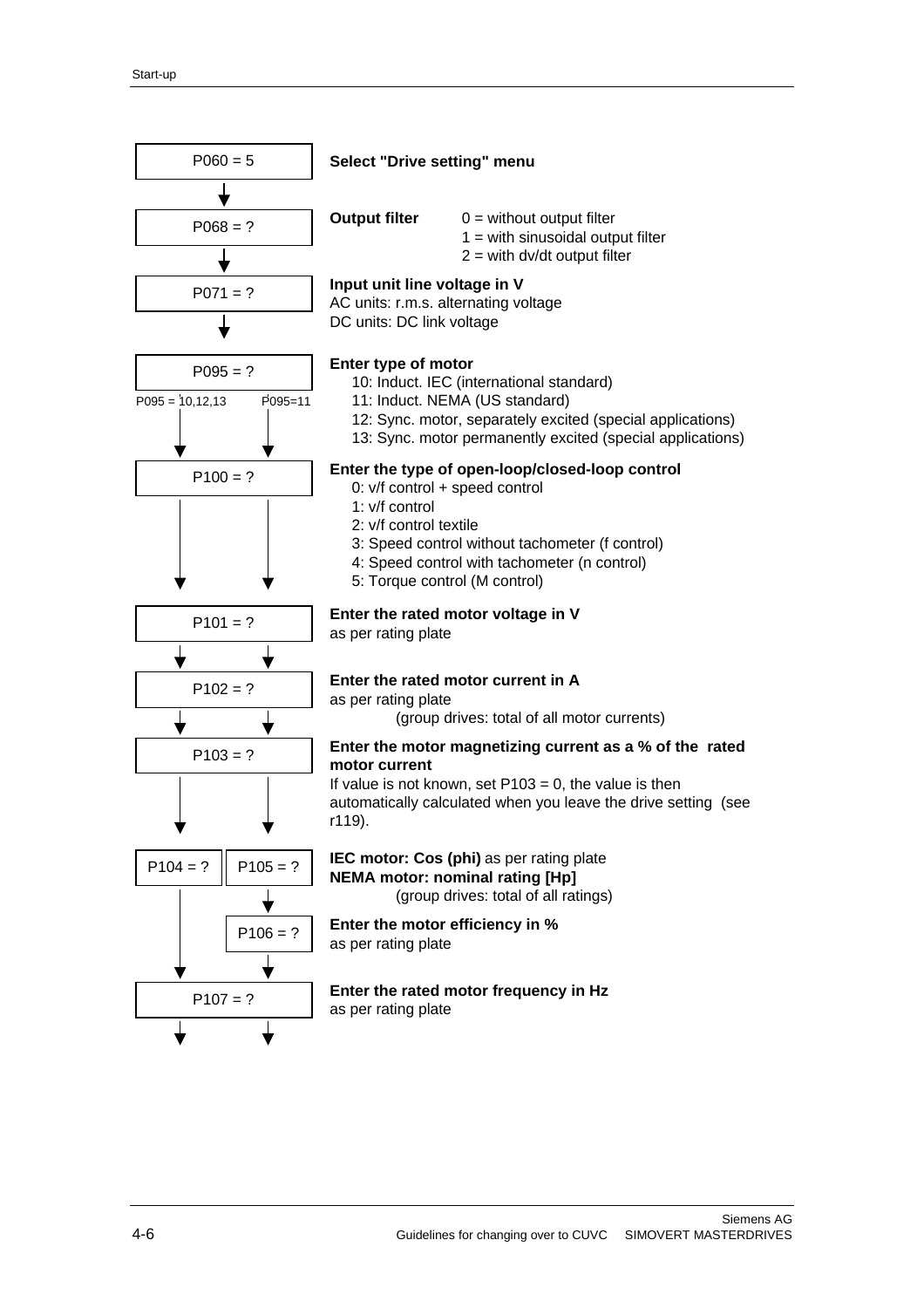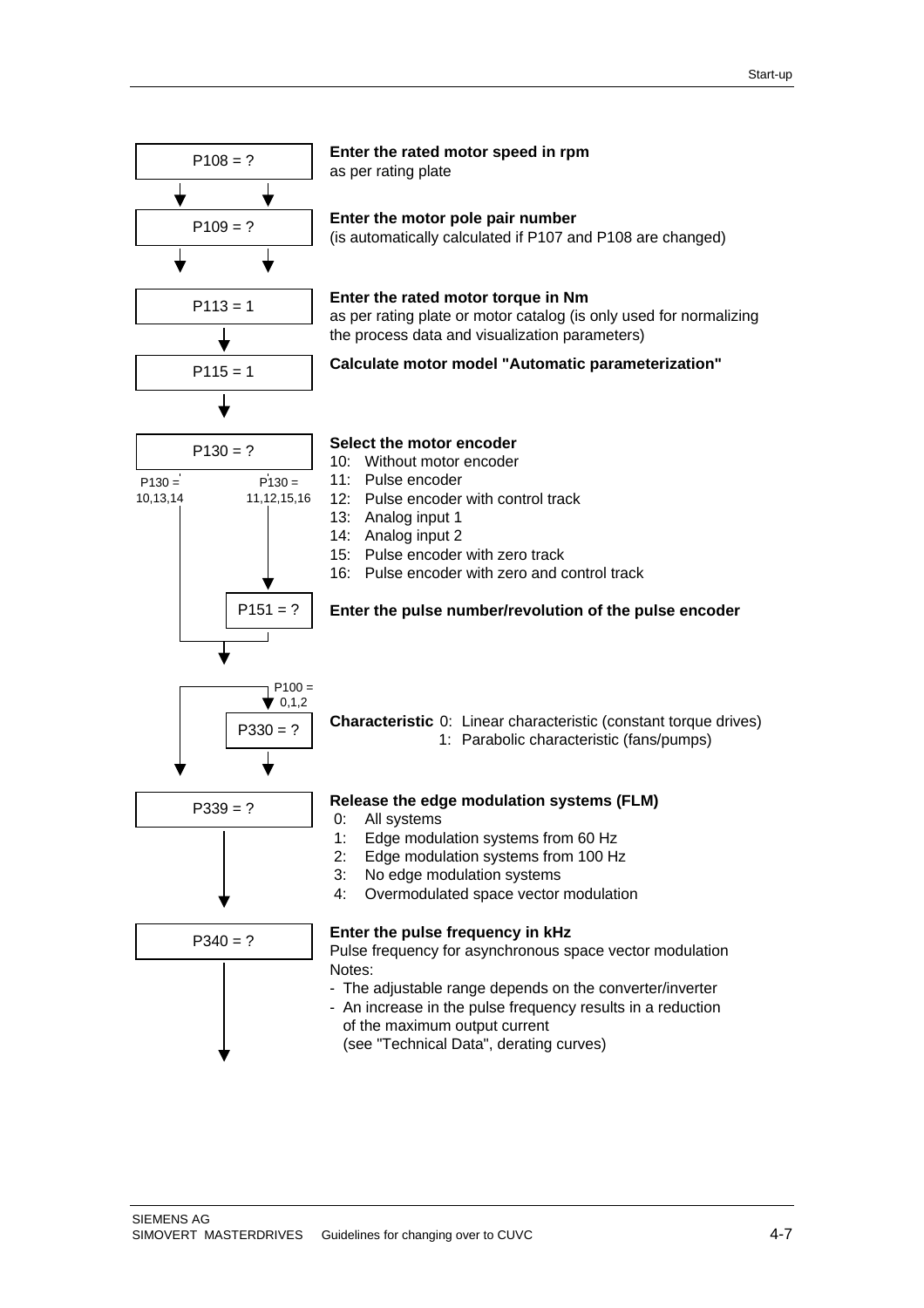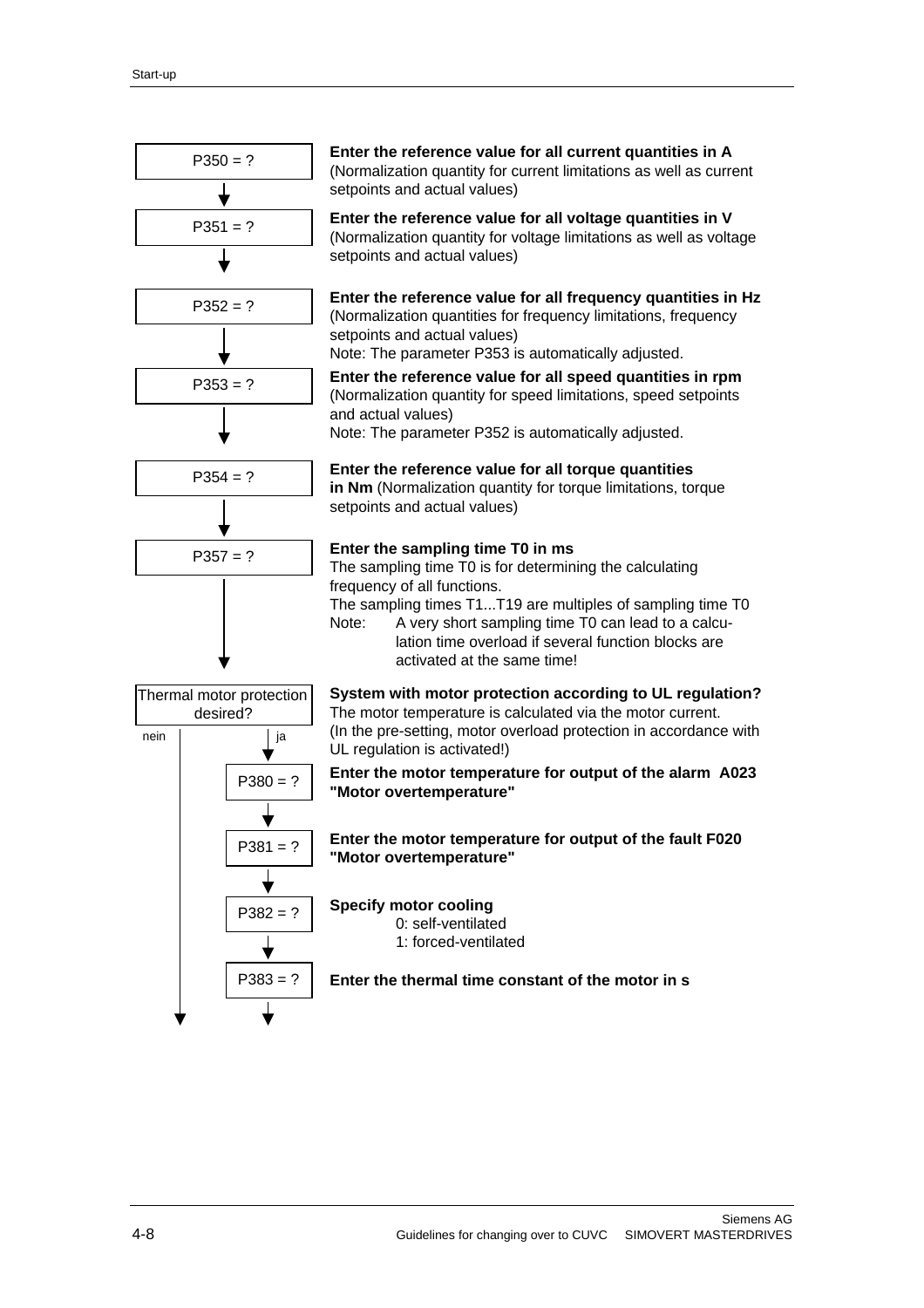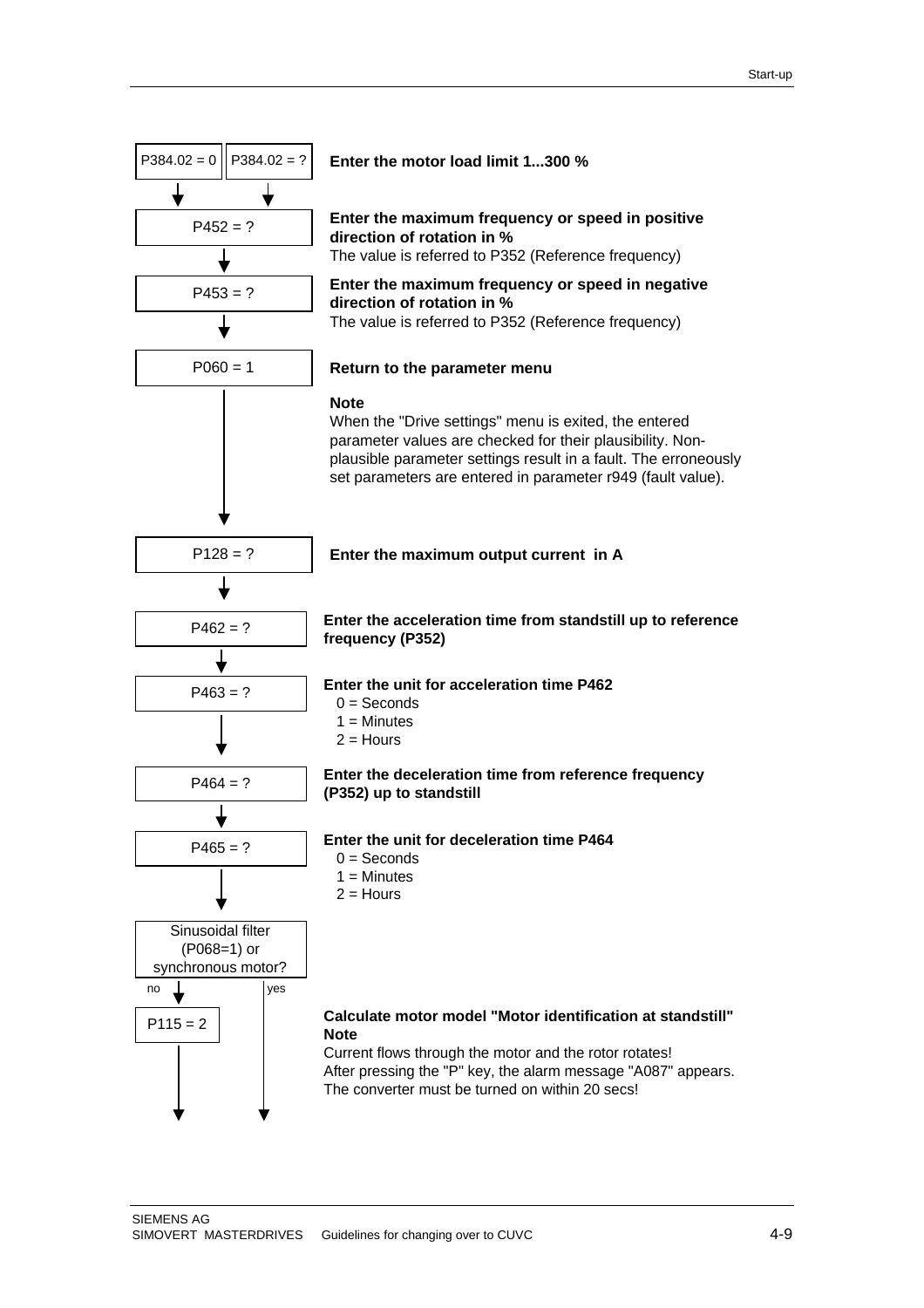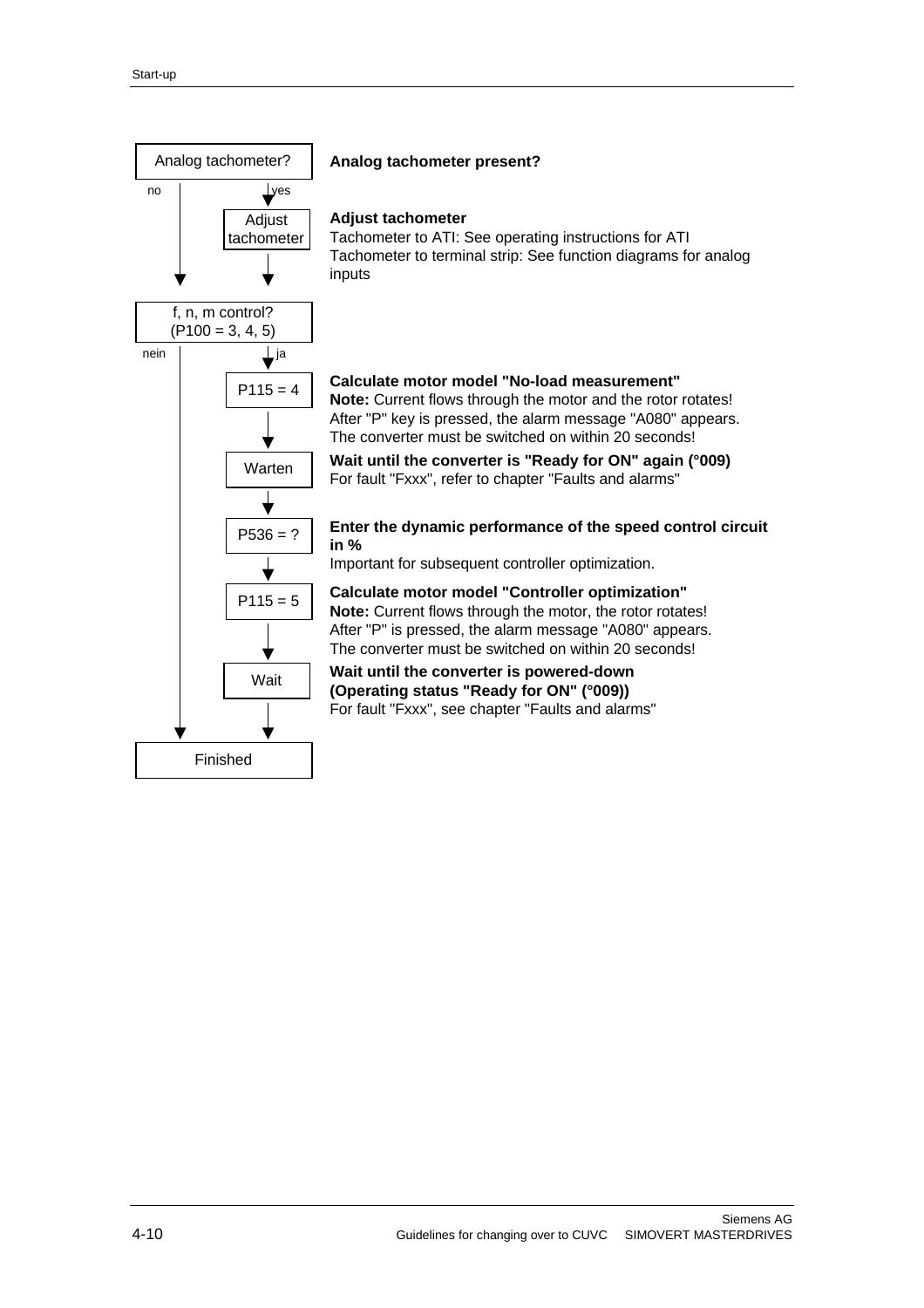#### 4.2.4 Start-up functions

The parameter list covers the setting parameters and visualization parameters of all available motor types (induction motors and synchronous motors), as well as all possible open-loop and closed-loop control modes (e.g. V/f characteristic, speed control).

The constellation under which this parameter is influenced or whether it is displayed at all is indicated under "Preconditions" in the parameter description.

Unless otherwise specified, all percentage values refer to the reference quantities in P350 to P354.

If reference quantities are changed, this will also change the significance of the parameters with percentage normalization (e.g. P352 = Maximum frequency).

Function diagrams and start-up instructions for separately excited synchronous motors (with damping cage and excitation via sliprings) are available separately.

The following parameters are only effective for these synchronous motors:

P75 to P88; P155 to r168, P187, P258, P274, P297, P298, P301, r302, P306 to P312.

The following parameters are calculated or set to fixed values during automatic parameterization (P115 = 1):

| P116             | P236             | P303 | P337 |
|------------------|------------------|------|------|
| P117             | P240             | P306 | P347 |
| P <sub>120</sub> | P258             | P313 | P349 |
| P <sub>121</sub> | P <sub>259</sub> | P315 | P388 |
| P122             | P273             | P316 | P392 |
| P127             | P274             | P319 | P396 |
| P128             | P278             | P322 | P471 |
| P161             | P <sub>279</sub> | P325 | P525 |
| P215             | P283             | P326 | P602 |
| P216             | P284             | P334 | P603 |
| P223             | P <sub>293</sub> | P335 |      |
| P235             | P295             | P336 |      |

- ♦ P350 to P354 are only set to the rated motor quantities in the converter status "Drive setting".
- ♦ Automatic parameterization is also carried out by the standstill measurement  $P115 = 2, 3$ .
- $\bullet$  During the standstill measurement P115 = 2, 3, the following parameters are measured or calculated:
	- P103, P120, P121, P122, P127, P347, P349. The controller settings resulting from these values are in: P283, P284, P315, P316.
- $\bullet$  During the rotating measurement P115 = 3, 4, P103 and P120 are adiusted.
- $\bullet$  During the n/f controller optimization P115 = 5, the parameters P116, P223, P235, P236, P240 and P471 are determined.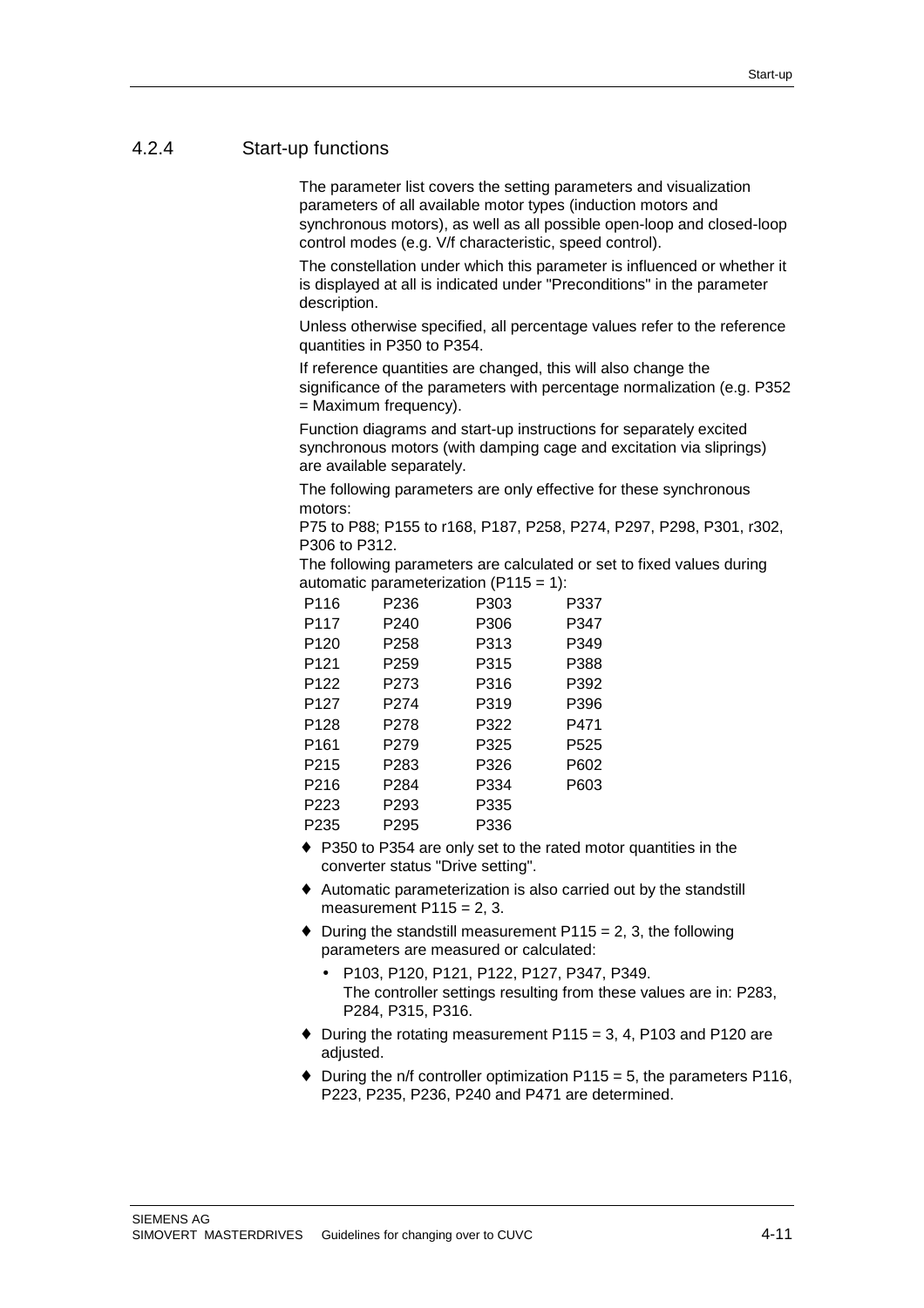## 4.3 Change to the parameter function selection (P052) VCalt

The function selection parameter P052 of the firmware versions to the previous master drive VC units includes selecting the various special functions and start-up (commissioning) steps. In order to make this important parameter more transparent, the "special functions" and "start-up steps" function groups have been saved in the CUVC firmware in two different parameters.



Fig. 4-2 Motor model (drive setting

Further, the new special "user parameter" function has been introduced and the special "drive setting"function (P052=5) has been sub-divided into the "fast parameterization" and "drive setting" functions. The parameterization for the standard application is "hidden" behind the new special "fast parameterization" function, and behind the new "drive setting", the parameterization for the expert application.

The special "download/upread" function (P052=3) has been sub-divided into the "download" and "upread" functions.

| <b>P60</b> | <b>Menu selection</b>   | P052 (old) | <b>Function selection</b>       |
|------------|-------------------------|------------|---------------------------------|
| $0=$       | User parameter          |            | Refer to parameter<br>list P060 |
| $1 =$      | Parameter menu          | $0=$       | Return                          |
| $2=$       | Fixed settings 1)       | $1 =$      | Par. reset                      |
| $3=$       | Fast parameterization   | $5=$       | Drive setting                   |
| $4=$       | Module configuration    | $4=$       | HW config.                      |
| $5=$       | Drive setting           | $5=$       | Drive setting                   |
| $6=$       | Download                | $3=$       | Download                        |
| $7=$       | Upread                  | $3=$       | Download                        |
| $8=$       | Power module definition | $2=$       | Order No. (MLFB)<br>input       |

1) Selecting the factory setting menu (P366 factory setting type, activated with P970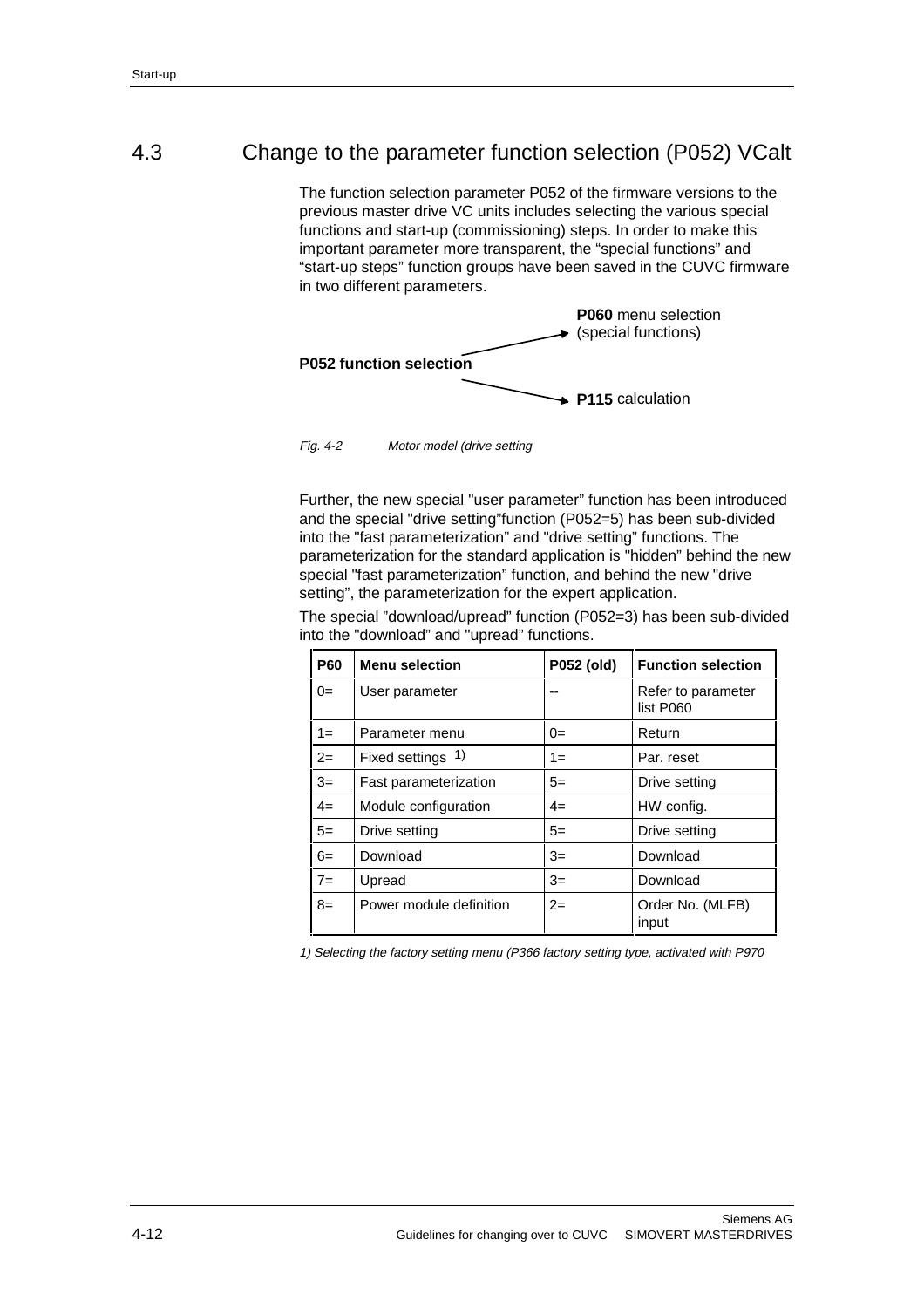| P <sub>115</sub> | <b>Calculation, motor model</b>            | P052 (old) | <b>Function selection</b> |
|------------------|--------------------------------------------|------------|---------------------------|
| $1 =$            | Automatic parameterization                 | $6=$       | AutomParam                |
| $2=$             | Motor identification at<br>standstill      | $7=$       | MotidStill                |
| $3=$             | Complete motor<br>identification           | $8=$       | MotidVollst               |
| $4=$             | No-load measurement                        | $9=$       | Leerlmess                 |
| $5=$             | Speed/frequency controller<br>optimization | $10=$      | Regleropt                 |
| $6=$             | Self-test                                  | $11 =$     | Selbsttest                |
| $7 =$            | Tachometer test                            | $12=$      | Tachotest                 |

The new special function  $P060 = 0$  (user parameter) allows the user to generate an important list of parameters for his particular application. After selecting P060 = 0 (user parameter), in addition to parameters P053, P060 and P358 only those parameters are visible, whose numbers have been entered in indices 4 to 100 of parameter P360.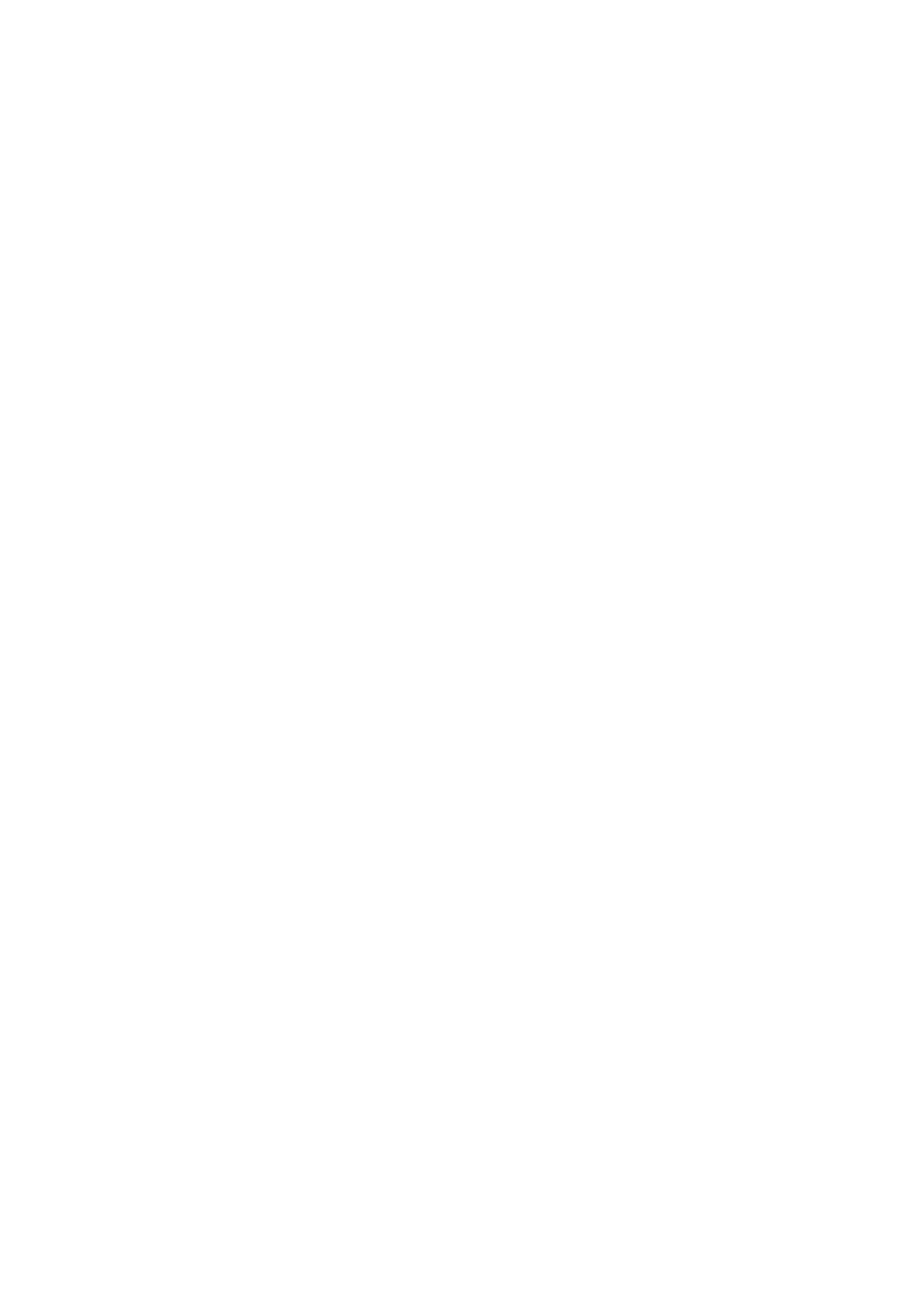# 5 Process data

## 5.1 Control word 1 (visualization parameter r550 or r967)

| <b>Designation</b><br><b>Bit-No. (significance)</b>                                                                                                                                                                                                                                                                                           | <b>High / low values</b><br>$(1 = high, 0 = low)$ |                  | Parameter No.<br><b>BICO1 / BICO2</b>    | <b>Factory setting</b><br>BICO1 (BICO2)<br>$P366 = 0$  |
|-----------------------------------------------------------------------------------------------------------------------------------------------------------------------------------------------------------------------------------------------------------------------------------------------------------------------------------------------|---------------------------------------------------|------------------|------------------------------------------|--------------------------------------------------------|
| ON / OFF (stop)                                                                                                                                                                                                                                                                                                                               | On                                                | OFF1             |                                          |                                                        |
| $\begin{picture}(40,40) \put(0,0){\line(1,0){155}} \put(15,0){\line(1,0){155}} \put(15,0){\line(1,0){155}} \put(15,0){\line(1,0){155}} \put(15,0){\line(1,0){155}} \put(15,0){\line(1,0){155}} \put(15,0){\line(1,0){155}} \put(15,0){\line(1,0){155}} \put(15,0){\line(1,0){155}} \put(15,0){\line(1,0){155}} \put(15,0){\line(1,0){155}} \$ | $\overline{1}$                                    | 0                | P554.1(2)                                | 0005 (0022)                                            |
| OFF2 (electrical)                                                                                                                                                                                                                                                                                                                             | No OFF <sub>2</sub>                               | OFF <sub>2</sub> |                                          |                                                        |
| oooo<br>$_1$ docid                                                                                                                                                                                                                                                                                                                            |                                                   |                  | P555.1(2)<br>&<br>P556.1(2)<br>P557.1(2) | 0001 (0020)<br>0001 (0001)<br>0001 (0001)              |
| OFF3 (fast stop)                                                                                                                                                                                                                                                                                                                              | No OFF3                                           | OFF <sub>3</sub> |                                          |                                                        |
| $_2$ 8860                                                                                                                                                                                                                                                                                                                                     |                                                   |                  | P558.1(2)<br>&<br>P559.1(2)<br>P560.1(2) | 0001 (0001)<br>0001 (0001)<br>0001 (0001)              |
| Inverter enable                                                                                                                                                                                                                                                                                                                               | Free                                              | Inhibited        |                                          |                                                        |
| பய<br>أتانتانتانتا<br>3                                                                                                                                                                                                                                                                                                                       |                                                   |                  | P561.1(2)                                | 0001 (0001)                                            |
| RFG enable                                                                                                                                                                                                                                                                                                                                    | Free                                              | Inhibited        |                                          |                                                        |
| $\overline{4}$ $\overline{11}$ $\overline{11}$ $\overline{11}$ $\overline{11}$                                                                                                                                                                                                                                                                |                                                   |                  | P562.1(2)                                | 0001 (0001)                                            |
| <b>RFG</b> start                                                                                                                                                                                                                                                                                                                              | Start                                             | Stop             |                                          |                                                        |
| OOOO<br><b>HOLORING</b><br>5                                                                                                                                                                                                                                                                                                                  |                                                   |                  | P563.1(2)                                | 0001 (0001)                                            |
| Setpoint enable                                                                                                                                                                                                                                                                                                                               | Free                                              | Inhibited        |                                          |                                                        |
| OCIOO<br>أحانجاتها المار<br>6                                                                                                                                                                                                                                                                                                                 |                                                   |                  | P564.1(2)                                | 0001 (0001)                                            |
| Acknowledge                                                                                                                                                                                                                                                                                                                                   | ON                                                |                  |                                          |                                                        |
| بكيبكيتك<br>7 OCIOO                                                                                                                                                                                                                                                                                                                           | $\mathbf 0$                                       | 1                | P565.1(2)<br>P566.1(2)<br>P567.1(2)      | 2107(2107)<br>0000 (0000)<br>0000 (0018)<br>PMU (fest) |

The factory setting is only valid for  $P366 = 0$ .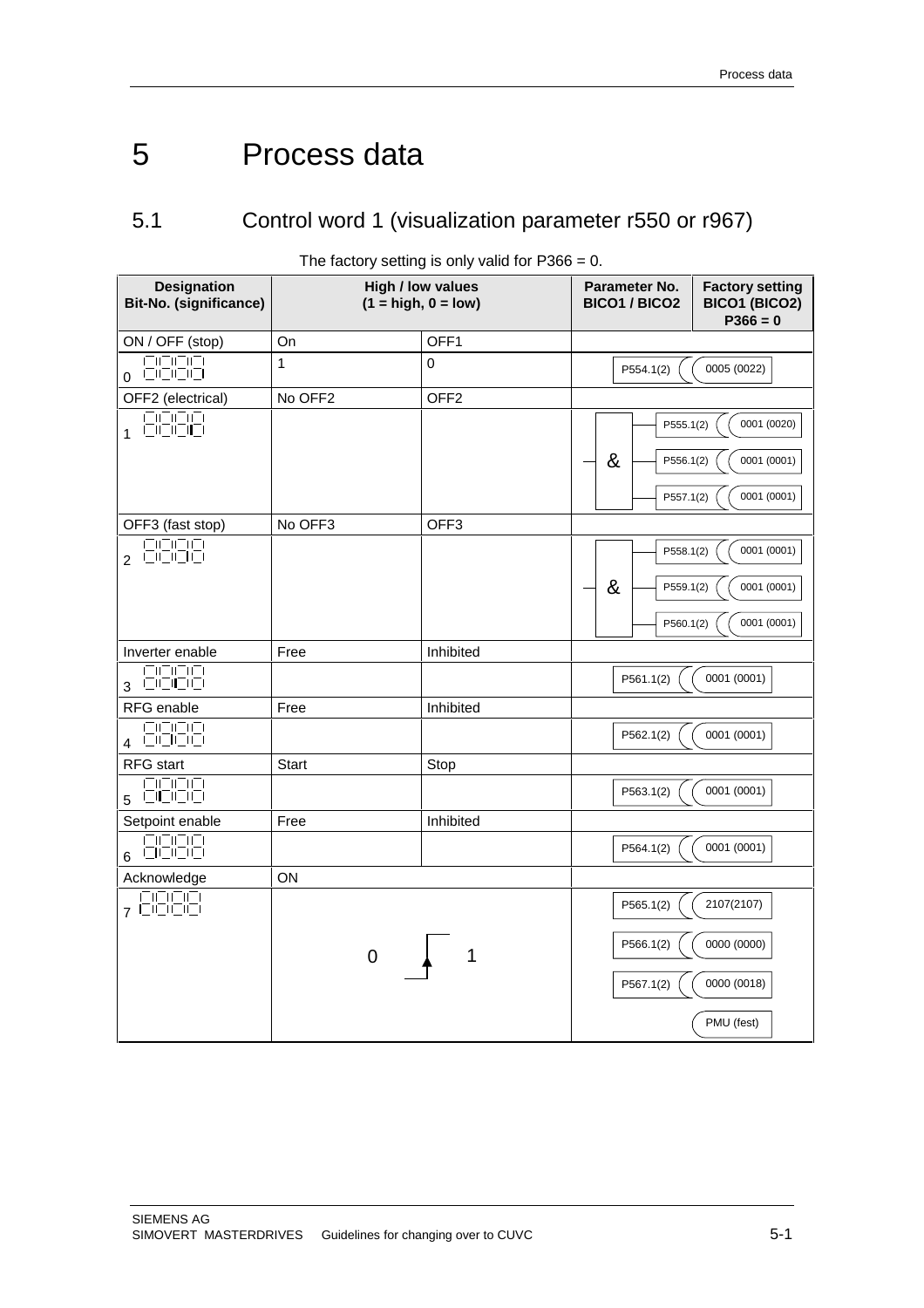| <b>Designation</b><br><b>Bit-No. (significance)</b> |             |                | <b>High / low values</b><br>$(1 = high, 0 = low)$ |       | Parameter No.<br><b>BICO1 / BICO2</b> | <b>Factory setting</b><br>BICO1 (BICO2)<br>$P366 = 0$ |
|-----------------------------------------------------|-------------|----------------|---------------------------------------------------|-------|---------------------------------------|-------------------------------------------------------|
| Inching $1/2$                                       |             |                |                                                   |       |                                       |                                                       |
| 8888<br>8                                           |             |                |                                                   |       | P568.1(2)                             | 0000 (0000)                                           |
| 8888<br>9                                           |             |                |                                                   |       | P569.1(2)                             | 0000(0000)                                            |
| PZD control from the<br><b>PLC</b>                  | Control     |                | No control                                        |       |                                       |                                                       |
| 10 8888                                             | 1           |                | $\mathbf 0$                                       |       |                                       | SST 1/2                                               |
|                                                     |             |                |                                                   |       | ╱                                     | CB/TB                                                 |
|                                                     |             |                |                                                   |       |                                       | SCB <sub>2</sub>                                      |
| Enable rotating field                               | Both free   | LDF            | <b>RDF</b>                                        | No DF |                                       |                                                       |
| 11 8888                                             |             |                |                                                   |       | P571.1(2)                             | 0001 (0001)                                           |
| 12 BUDER                                            |             |                |                                                   |       | P572.1(2)                             | 0001 (0001)                                           |
| Motorized<br>potentiometer                          | Stop        | Higher         | Lower                                             | Stop  |                                       |                                                       |
|                                                     | $\mathbf 0$ | 1              | $\Omega$                                          | 1     | P573.1(2)                             | 0008 (0008)                                           |
| 14 8888                                             | $\mathbf 0$ | $\overline{0}$ | 1                                                 | 1     | P574.1(2)                             | 0009 (0009)                                           |
| Fault, external 1                                   | No fault    |                | Fault, external 1                                 |       |                                       |                                                       |
| 白口口口<br>$15$ $\Box$ $\Box$ $\Box$ $\Box$            | 1           |                | $\mathbf 0$                                       |       | P575.1(2)                             | 0001 (0001)                                           |

## 5.2 Control word 2 (visualization parameter r551)

| <b>Designation</b><br>Bit-No. (significance) | High / low values<br>$(1 = high, 0 = low)$ |      |                  | Parameter No.<br><b>BICO1 / BICO2</b> | <b>Factory setting</b><br>BICO1 (BICO2)<br>$P366 = 0$ |             |
|----------------------------------------------|--------------------------------------------|------|------------------|---------------------------------------|-------------------------------------------------------|-------------|
| Function data set                            | FDS4                                       | FDS3 | FDS <sub>2</sub> | FDS <sub>1</sub>                      |                                                       |             |
| הורורור<br>الوابي الوالي<br>16               |                                            | 0    |                  | 0                                     | P576.1(2)                                             | 0000 (0000) |
| $   \cdot    \cdot   $<br>3000               |                                            |      | $\Omega$         | 0                                     | P577.1(2)                                             | 0000 (0000) |
| Motor data set                               | MDS4                                       | MDS3 | MDS <sub>2</sub> | MDS1                                  |                                                       |             |
| - 11 - 11 - 1<br>18                          |                                            | 0    |                  | 0                                     | P578.1(2)                                             | 0000 (0000) |
| كالكالكات<br>19                              |                                            |      | $\Omega$         | 0                                     | P579.1(2)                                             | 0000 (0000) |

The factory setting is only valid for  $P366 = 0$ .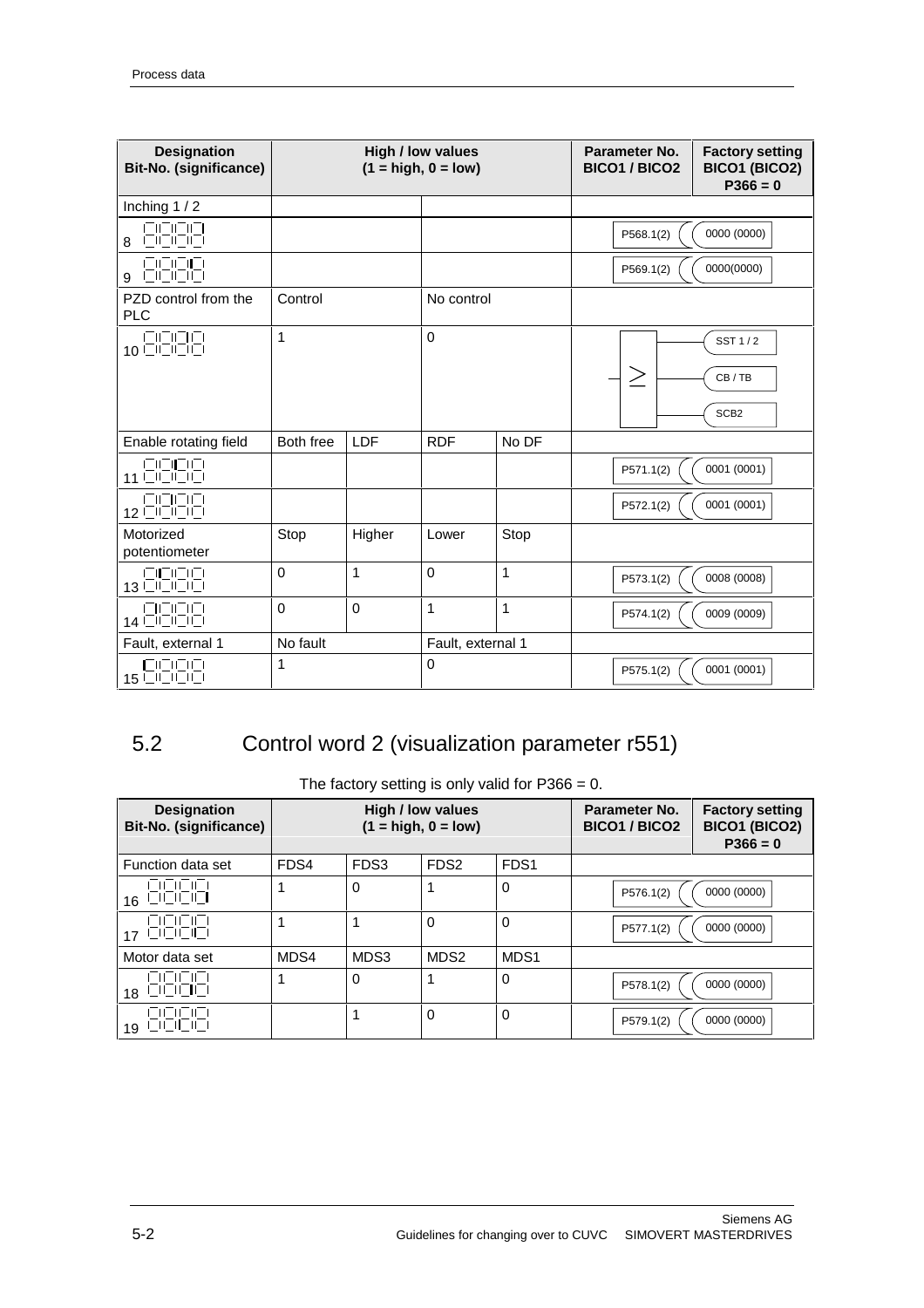| <b>Designation</b><br>Bit-No. (significance) | <b>High / low values</b><br>$(1 = high, 0 = low)$ |              | Parameter No.<br><b>BICO1 / BICO2</b> | <b>Factory setting</b><br>BICO1 (BICO2)<br>$P366 = 0$ |           |             |
|----------------------------------------------|---------------------------------------------------|--------------|---------------------------------------|-------------------------------------------------------|-----------|-------------|
| 1)<br><b>Fixed setpoint</b>                  | 4/8/12                                            | 3/7/11       | 2/6/10                                | 1/5/9                                                 |           |             |
| ت ات ات ات<br>$_{20}$ ciclicia               | $\mathbf{1}$                                      | $\Omega$     | $\mathbf{1}$                          | $\Omega$                                              | P580.1(2) | 0000 (0016) |
| اترات اترات<br>21 OCIOID                     | 1                                                 | $\mathbf{1}$ | 0                                     | $\mathbf 0$                                           | P581.1(2) | 0000 (0000) |
| Synchronization                              | Synchr. enable                                    |              | Synchr. inhibit                       |                                                       |           |             |
| 22 EILIEIE                                   | 1                                                 |              | $\Omega$                              |                                                       | P582.1(2) | 0000 (0000) |
| Restart-on-the-fly                           | Enable                                            |              | Inhibited                             |                                                       |           |             |
| اتا اتا اتا ات<br>$_{23}$ Cicles $\Box$      | 1                                                 |              | $\Omega$                              |                                                       | P583.1(2) | 0000 (0000) |
| Droop function enable                        | Enable                                            |              | Inhibited                             |                                                       |           |             |
| ووات<br>24 CIOCIDI                           | 1                                                 |              | $\Omega$                              |                                                       | P584.1(2) | 0000 (0000) |
| Controller enable                            | Enable                                            |              | Inhibited                             |                                                       |           |             |
| $25$ $\Box$                                  | 1                                                 |              | 0                                     |                                                       | P585.1(2) | 0001 (0001) |
| Fault, external 2                            | No fault                                          |              | Fault, external 2                     |                                                       |           |             |
| ت التابات<br>26 CIOICIO                      | 1                                                 |              | $\Omega$                              |                                                       | P586.1(2) | 0001 (0001) |
| Slave/master drive                           | Slave drive (torque<br>control)                   |              | Master drive (speed<br>control)       |                                                       |           |             |
| 27                                           | 1                                                 |              | $\Omega$                              |                                                       | P587.1(2) | 0000 (0000) |
| Alarm, external 1                            | No alarm                                          |              | Alarm, external 1                     |                                                       |           |             |
| 28 889                                       | 1                                                 |              | $\Omega$                              |                                                       | P588.1(2) | 0001 (0001) |
| Alarm, external 2                            | No alarm                                          |              | Alarm, external 2                     |                                                       |           |             |
| ا کا ایک ایک<br>$29$ iniciiciici             | 1                                                 |              | 0                                     |                                                       | P589.1(2) | 0001 (0001) |
| BICO1 / BICO 2                               | BICO data set 1                                   |              | BICO data set 2                       |                                                       |           |             |
|                                              | 1                                                 |              | 0                                     |                                                       | P590.1(2) | 0014        |
| Main contactor<br>checkback signal           | Main contactor<br>checkback signal                |              | No main contactor<br>checkback signal |                                                       |           |             |
| بكايكاتها<br>31 LILILI                       | 1                                                 |              | $\Omega$                              |                                                       | P591.1(2) | 0000        |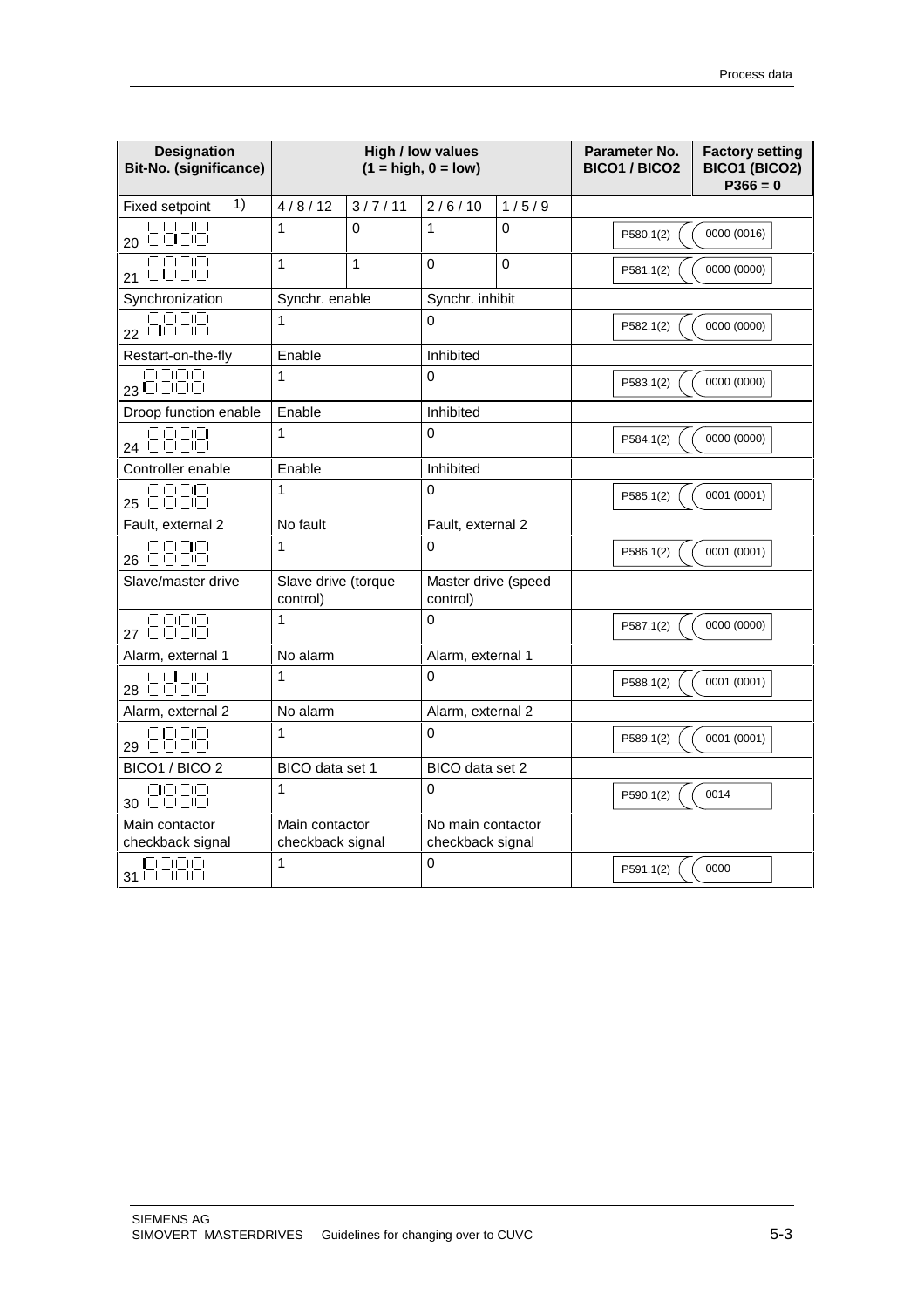## 5.3 Description of the control word bits

The operating statuses can be read in visualization parameter r001: e.g. READY TO POWER-UP: r001 = 009

The function sequences are described in the sequence in which they are actually realized.

#### **Bit 0: ON/OFF 1 command (**↑ **"ON") / (L "OFF1")**

| <b>Condition</b> | Positive edge change from L to H (L $\rightarrow$ H) in the READY TO POWER-<br>UP condition (009).                                                                                                                                                         |  |  |  |  |
|------------------|------------------------------------------------------------------------------------------------------------------------------------------------------------------------------------------------------------------------------------------------------------|--|--|--|--|
| Result           | ◆ PRECHARGING (010)<br>Main contactor (option)/bypass contactor, if available, are switched-<br>in (closed).<br>The DC link is pre-charged.<br>◆ READY (011)                                                                                               |  |  |  |  |
|                  | If the drive was last powered-down with "OFF2", the next condition is<br>only selected after the de-energization time (P603) has expired since<br>the last shutdown                                                                                        |  |  |  |  |
|                  | ♦ GROUND FAULT TEST (012), only when the ground fault test has<br>been selected (P375).                                                                                                                                                                    |  |  |  |  |
|                  | ◆ RESTART ON THE FLY (013), if restart on the fly (control word bit<br>23 via P583) has been enabled.                                                                                                                                                      |  |  |  |  |
|                  | ◆ RUN $(014)$ .                                                                                                                                                                                                                                            |  |  |  |  |
| <b>Condition</b> | LOW signal and $P100 = 3$ , 4 (closed-loop frequency/speed control)                                                                                                                                                                                        |  |  |  |  |
| Result           | $\bullet$ OFF1 (015), if the drive is in a status where the inverter is enabled.                                                                                                                                                                           |  |  |  |  |
|                  | For $P100 = 3$ , 4 and slave drive, the system waits until the<br>$\bullet$<br>higher-level open-loop/closed-loop control shuts down the drive.                                                                                                            |  |  |  |  |
|                  | For $P100 = 3$ , 4 and master drive, the setpoint at the ramp-<br>$\bullet$<br>function generator input is inhibited (setpoint $= 0$ ), so that the<br>drive decelerates along the parameterized down ramp (P464) to<br>the OFF shutdown frequency (P800). |  |  |  |  |
|                  | After the OFF delay time (P801) has expired, the inverter pulses are<br>inhibited, and the main contactor (option/bypass contactor), if<br>available, are opened.                                                                                          |  |  |  |  |
|                  | If the OFF1 command is withdrawn again when the drive is ramping-<br>down, (e.g. as the result of an ON command), ramp-down is<br>interrupted, and the drive goes back into the RUN (014) condition.                                                       |  |  |  |  |
|                  | ◆ For PRECHARGING (010), READY (011), RESTART-ON-THE-FLY<br>(013) or MOT-ID-STANDSTILL (018), the inverter pulses are<br>inhibited, and the main contactor (option)/bypass contactor, if<br>available, is opened.                                          |  |  |  |  |
|                  | ♦ POWER-UP INHIBIT (008)                                                                                                                                                                                                                                   |  |  |  |  |
|                  | ◆ READY-TO-POWER-UP (009), if "OFF2" or "OFF3" are not present.                                                                                                                                                                                            |  |  |  |  |
| <b>Condition</b> | Low signal and $P100 = 5$ (closed-loop torque control)                                                                                                                                                                                                     |  |  |  |  |
| Result           | An OFF2 command (electrical) is executed.                                                                                                                                                                                                                  |  |  |  |  |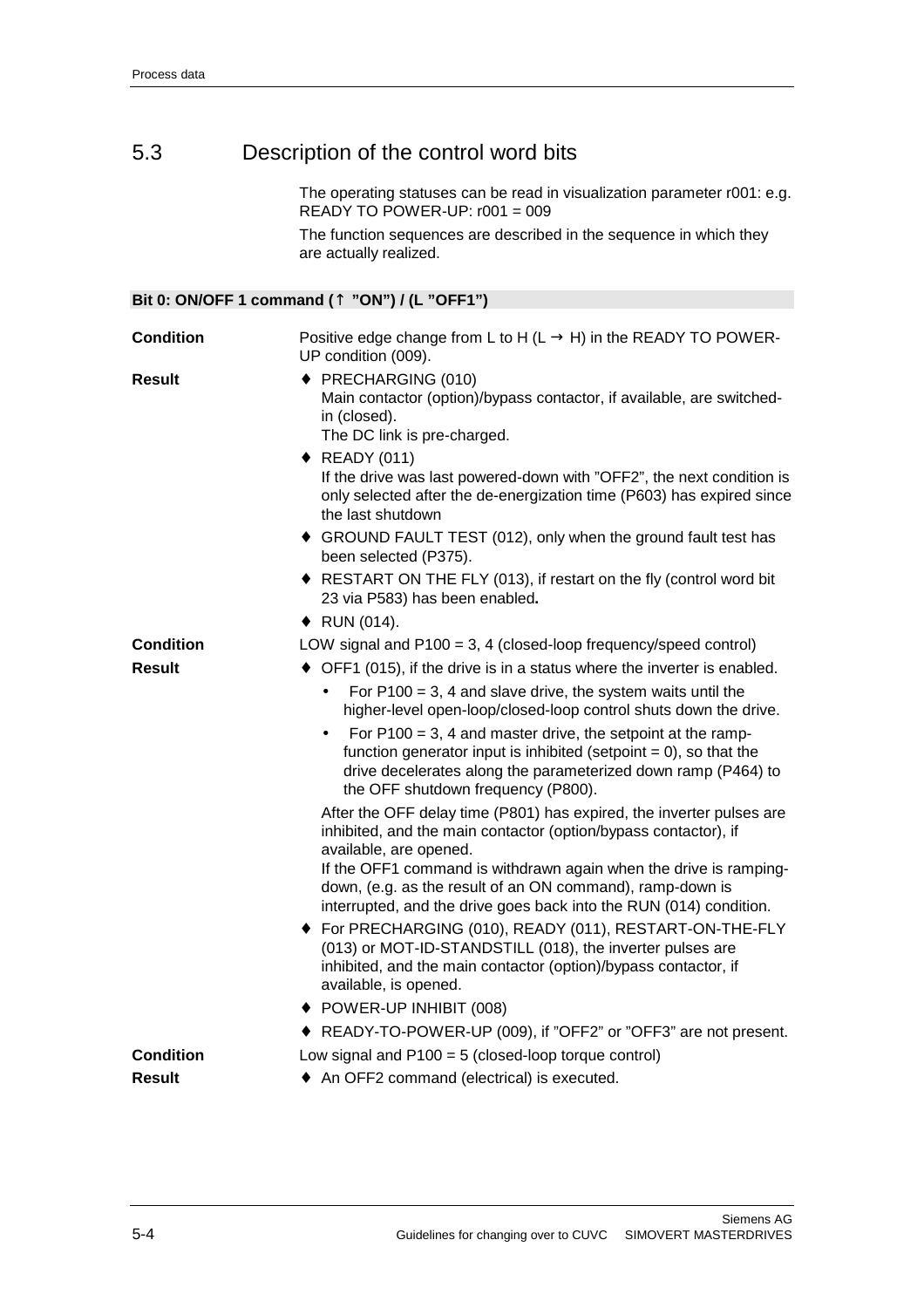#### **Bit 1: OFF2 command (L "OFF2") electrical** LOW signal ♦ The inverter pulses are inhibited, and the main contactor (option)/bypass contactor, if available, are opened. ♦ POWER-ON INHIBIT (008), until the command is removed. The **OFF2** command is simultaneously connected from three sources (P555, P556 and P557)! **Bit 2: OFF3 command (L "OFF3") (fast stop)** LOW signal ♦ This command has two possible effects: DC braking is enabled  $(P395 = 1)$ : DC BRAKING (017) The drive decelerates along the parameterized downramp for OFF3 (P466) until the frequency for the start of DC braking is reached (P398). The inverter pulses are then inhibited for the duration of the deenergization time (P603). After this, the drive DC brakes with an adjustable braking current (P393) for a braking time which can be parameterized (P397). The inverter pulses are then inhibited and the main contactor (option)/bypass contactor, if available, is opened. DC braking is not enabled  $(P395 = 0)$ : The setpoint is inhibited at the ramp-function generator input (setpoint=0), so that the drive decelerates along the parameterized downramp for OFF3 (P466) to the OFF shutdown frequency (P800). The inverter pulses are inhibited after the OFF delay time (P801) has expired, and the main/bypass contactor, if used, is opened. If the OFF3 command is withdrawn while the drive is decelerating, the drive still continues to accelerate. ♦ For PRE-CHARGING (010), READY (011), RESTART-ON-THE-FLY (013) or MOT-ID STANDSTILL (018), the inverter pulses are inhibited, and the main/bypass contactor, if used, is opened. ♦ If the drive operates as slave drive, when an OFF3 command is issued, it automatically switches-over to the master drive. POWER-ON inhibit (008), until the command is withdrawn. The **OFF3** command is simultaneously effective from three sources (P558, P559 and P560)! Priority of the **OFF** commands: **OFF2** > **OFF3** > **OFF1 Condition Result Note Condition Result Note**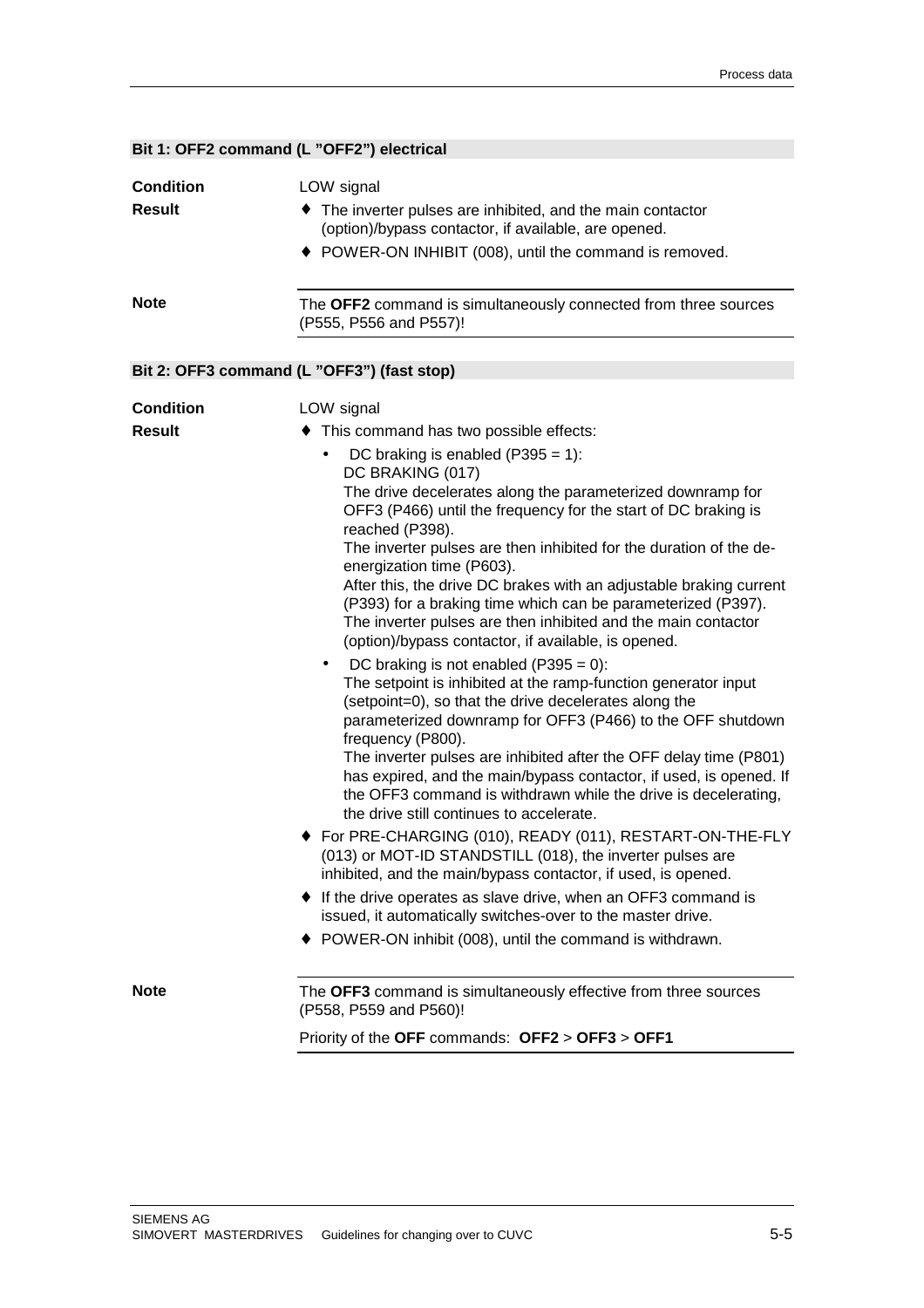| <b>Condition</b> | HIGH signal, READY (011) and the de-energization time (P603) has<br>expired since the last time that the drive was shutdown.                                                              |
|------------------|-------------------------------------------------------------------------------------------------------------------------------------------------------------------------------------------|
| <b>Result</b>    | $\bullet$ RUN (014)                                                                                                                                                                       |
|                  | The inverter pulses are enabled and the setpoint is approached via<br>the ramp-function generator.                                                                                        |
| <b>Condition</b> | LOW signal                                                                                                                                                                                |
| <b>Result</b>    | ◆ For RESTART-ON-THE-FLY (013), RUN (014), KINETIC<br>BUFFERING with pulse enable, OPTIMIZATION OF THE SPEED<br>CONTROLLER CIRCUIT (019) or SYNCHRONIZATION (020):                        |
|                  | • The drive changes over into the READY (011), condition, and the<br>inverter pulses are inhibited.                                                                                       |
|                  | $\bullet$ If OFF1 is active (015), the inverter pulses are inhibited, the<br>main/bypass contactor, if used, is opened, and the drive goes into<br>the POWER-ON INHIBIT (008) condition.  |
|                  | $\bullet$ If OFF3 is active (016 / fast stop), the inverter inhibit command is<br>ignored, fast stop is continued and, after shutdown (P800, P801), the<br>inverter pulses are inhibited. |
|                  | Bit 4: Ramp-function generator inhibit command (L "RFG inhibit")                                                                                                                          |
|                  |                                                                                                                                                                                           |
| <b>Condition</b> | LOW signal in the RUN (014) condition.                                                                                                                                                    |
| <b>Result</b>    | The ramp-function generator output is set to setpoint $= 0$ .                                                                                                                             |
|                  | Bit 5: Ramp-function generator hold command (L "RFG hold")                                                                                                                                |
|                  |                                                                                                                                                                                           |
| <b>Condition</b> | LOW signal in the RUN (014) condition.                                                                                                                                                    |
| <b>Result</b>    | The actual setpoint is "frozen at the ramp-function generator output".                                                                                                                    |
|                  | Bit 6: Setpoint enable command (H "setpoint enable")                                                                                                                                      |
|                  |                                                                                                                                                                                           |
| <b>Condition</b> | HIGH signal and the de-energization time have expired (P602).                                                                                                                             |
| <b>Result</b>    | The setpoint at the ramp-function generator input is enabled.                                                                                                                             |

#### **Bit 3: Inverter enable command (H "inverter enable")/(L "inverter inhibit")**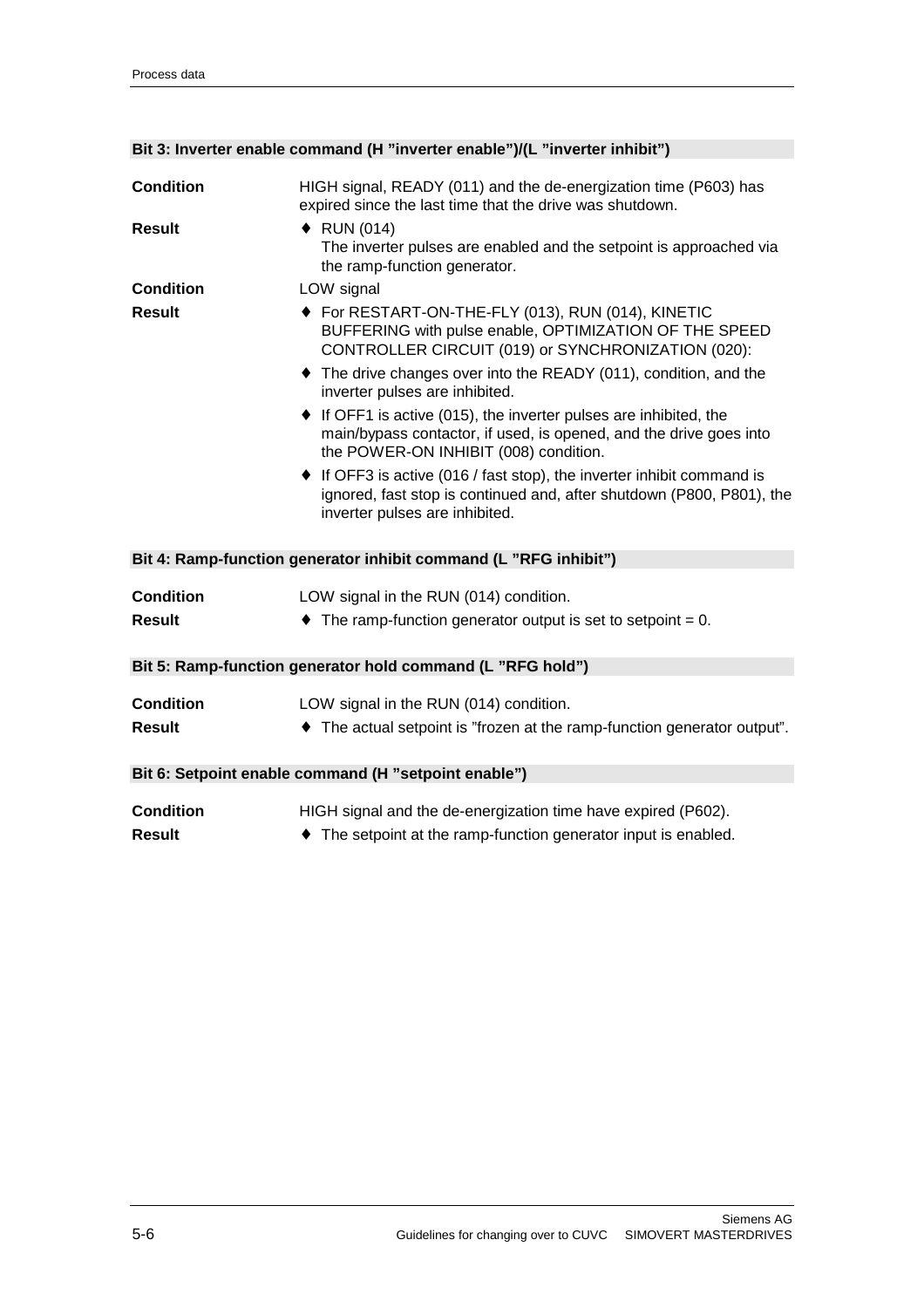| Bit 7: Acknowledge command ( <sup><math>\uparrow</math></sup> "Acknowledge") |                                                                                                                                                                           |  |  |  |  |
|------------------------------------------------------------------------------|---------------------------------------------------------------------------------------------------------------------------------------------------------------------------|--|--|--|--|
| <b>Condition</b><br><b>Result</b>                                            | Rising (positive) edge change from L to H (L $\rightarrow$ H) in the FAULT<br>condition (007).<br>• All of the current faults are deleted after they have been previously |  |  |  |  |
|                                                                              | transferred into the diagnostics memory.                                                                                                                                  |  |  |  |  |
|                                                                              | ◆ POWER-ON INHIBIT (008), if no actual faults are present.                                                                                                                |  |  |  |  |
|                                                                              | ◆ FAULT (007), if there are no faults.                                                                                                                                    |  |  |  |  |
|                                                                              |                                                                                                                                                                           |  |  |  |  |
| <b>NOTE</b>                                                                  | The Acknowledge command is simultaneously effective from the three<br>sources (P565, P566 and P567) and always from the PMU!                                              |  |  |  |  |
|                                                                              |                                                                                                                                                                           |  |  |  |  |
|                                                                              | Bit 8: Inching 1 ON command ( $\uparrow$ "Inching 1 ON") / (L "Inching 1 OFF")                                                                                            |  |  |  |  |
|                                                                              |                                                                                                                                                                           |  |  |  |  |
| <b>Condition</b>                                                             | Positive (rising) edge change from L to H (L $\rightarrow$ H) in the READY TO<br>POWER-UP (009) condition.                                                                |  |  |  |  |
| <b>Result</b>                                                                | • An ON command is automatically executed (refer to control word bit<br>0), and inching frequency 1 (P448) is enabled in the setpoint<br>channel.                         |  |  |  |  |
|                                                                              | The ON/OFF1 command (bit 0) is ignored for active inching<br>operation!                                                                                                   |  |  |  |  |
|                                                                              | The system must wait until the de-energization time (P603) has<br>expired                                                                                                 |  |  |  |  |
| <b>Condition</b>                                                             | LOW signal                                                                                                                                                                |  |  |  |  |
| <b>Result</b>                                                                | • An OFF1 command is automatically executed (refer to control word<br>bit 0).                                                                                             |  |  |  |  |
|                                                                              | Bit 9: Inching 2 ON command ( $\uparrow$ "Inching 2 ON") / (L "Inching 2 OFF")                                                                                            |  |  |  |  |
| <b>Condition</b>                                                             | Rising (positive) edge change from L to H (L $\rightarrow$ H) in the READY TO<br>POWER-UP (009) condition.                                                                |  |  |  |  |
| <b>Result</b>                                                                | • An ON command is automatically executed (refer to control board bit<br>0), and inching frequency 2 (P449) is enabled in the setpoint                                    |  |  |  |  |
|                                                                              | channel.<br>The ON/OFF1 command (bit 0) is ignored if inching is active.<br>The system must wait until the de-energization time (P603) has<br>expired.                    |  |  |  |  |
| <b>Condition</b>                                                             | LOW signal                                                                                                                                                                |  |  |  |  |
| <b>Result</b>                                                                | An OFF1 command is automatically executed (refer to control word<br>bit 0).                                                                                               |  |  |  |  |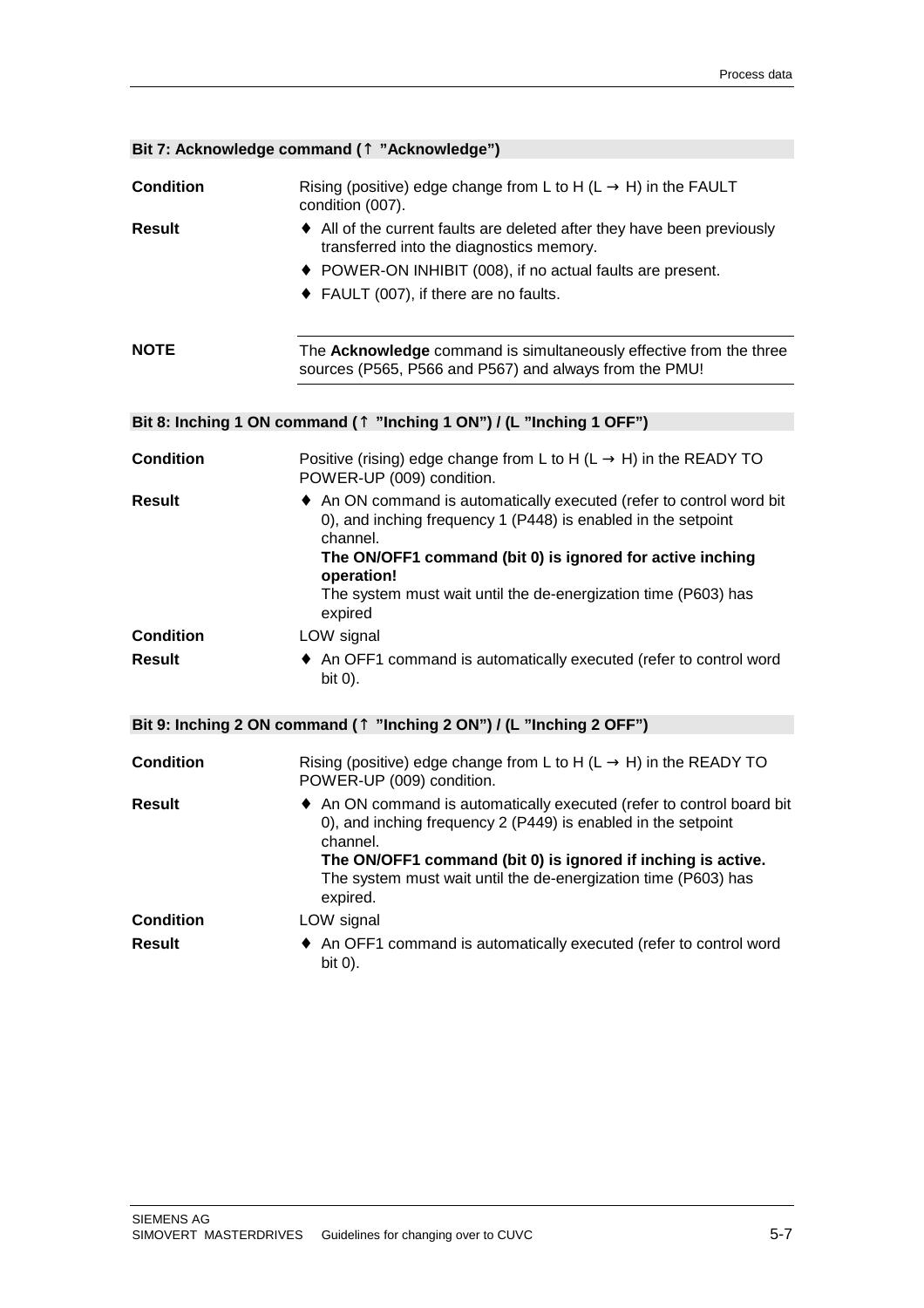#### **Bit 10: Control from the PLC command (H "control from the PLC")**

| <b>Condition</b> | HIGH signal; the process data PZD (control word, setpoints) are only<br>evaluated if the command has been accepted; this data is sent via the<br>SST1 interface of the CU, the CB/TB interface (option) and the<br>SST/SCB interface (option). |
|------------------|------------------------------------------------------------------------------------------------------------------------------------------------------------------------------------------------------------------------------------------------|
| Result           | • If several interfaces are used, only the process data of the interfaces<br>are evaluated, which send an H signal.                                                                                                                            |
|                  | • For an L signal, the last values are received in the appropriate dual<br>port RAM of the interface.                                                                                                                                          |
| <b>NOTE</b>      | An H signal appears in the visualization parameter r550 "control word<br>1", if one of the interfaces sends an H signal!                                                                                                                       |
|                  | Bit 11: Clockwise rotating field command (H "clockwise rotating field")                                                                                                                                                                        |
| <b>Condition</b> | <b>HIGH</b> signal                                                                                                                                                                                                                             |
| <b>Result</b>    | • The setpoint is influenced in conjunction with bit 12 "counter-<br>clockwise rotating field".                                                                                                                                                |
|                  | Refer to the function diagram "Setpoint channel", Part 1 (316)                                                                                                                                                                                 |
|                  | Bit 12: Counter-clockwise rotating field command (H "counter-clockwise rotating field")                                                                                                                                                        |
| <b>Condition</b> | <b>HIGH</b> signal                                                                                                                                                                                                                             |
| <b>Result</b>    | • The setpoint is influenced in conjunction with bit 11 "clockwise-<br>rotating field".                                                                                                                                                        |
|                  | Refer to the function diagram, "Setpoint channel", Part 1 (316)                                                                                                                                                                                |
| <b>NOTE</b>      | The counter-clockwise rotating field and the clockwise rotating<br>field command have no influence on supplementary setpoint 2, which is<br>added after the ramp-function generator (RFG)!                                                     |
|                  | Bit 13: Command to raise the motorized potentiometer<br>(H "raise motorized potentiometer")                                                                                                                                                    |
| <b>Condition</b> |                                                                                                                                                                                                                                                |
| <b>Result</b>    | <b>HIGH</b> signal<br>The motorized potentiometer in the setpoint channel is driven in                                                                                                                                                         |
|                  | conjunction with bit 14 "motorized potentiometer, lower".                                                                                                                                                                                      |
|                  | Refer to the function diagram "Setpoint channel" (300)                                                                                                                                                                                         |
|                  | Bit 14: Command to lower the motorized potentiometer<br>(H "lower motorized potentiometer")                                                                                                                                                    |
| <b>Condition</b> | <b>HIGH</b> signal                                                                                                                                                                                                                             |
| <b>Result</b>    | The motorized potentiometer in the setpoint channel is driven in<br>conjunction with bit 13 "raisemotorized potentiometer".                                                                                                                    |
|                  | Refer to the function diagram "Setpoint channel" (300)                                                                                                                                                                                         |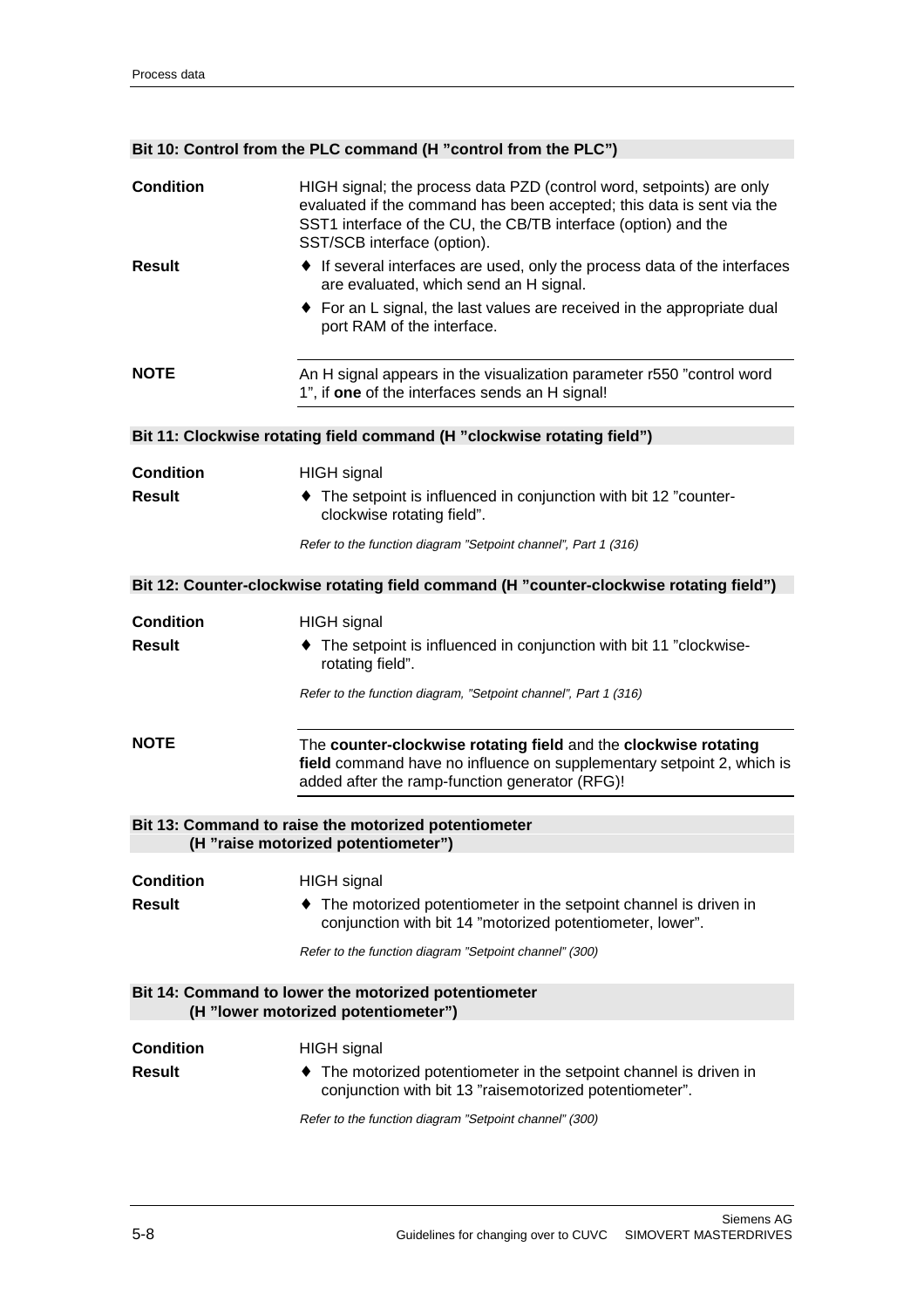|                                           | Bit 15: Command external fault 1 (L "External fault 1")                                                                                                                                                       |  |  |  |  |
|-------------------------------------------|---------------------------------------------------------------------------------------------------------------------------------------------------------------------------------------------------------------|--|--|--|--|
| <b>Condition</b><br><b>Result</b>         | LOW signal<br>FAULT (007) and fault message (F035).<br>The inverter pulses are inhibited, the main contactor/bypass<br>contactor, if used, is opened.<br>Refer to the section "Fault- and alarm messages"     |  |  |  |  |
|                                           | Bit 16: Function data set FDS bit 0 command                                                                                                                                                                   |  |  |  |  |
| <b>Result</b>                             | • In conjunction with bit 17 "FDS BIT 1" one of the four possible<br>function data sets is energized.                                                                                                         |  |  |  |  |
|                                           | Bit 17: Function data set FDS bit 1 command                                                                                                                                                                   |  |  |  |  |
| <b>Result</b>                             | • In conjunction with bit 16 "FDS BIT 0" one of the four possible<br>function data sets is energized.                                                                                                         |  |  |  |  |
| Bit 18: Motor data set, MDS bit 0 command |                                                                                                                                                                                                               |  |  |  |  |
| <b>Condition</b>                          | READY TO POWER-UP (009), PRE-CHARGING (010) or READY<br>(011)                                                                                                                                                 |  |  |  |  |
| <b>Result</b>                             | • One of the four possible motor data sets is energized in conjunction<br>with bit 19 "MDS BIT 1".                                                                                                            |  |  |  |  |
| Bit 19: Motor data set, MDS bit 1 command |                                                                                                                                                                                                               |  |  |  |  |
| <b>Condition</b>                          | READY TO POWER-UP (009), PRE-CHARGING (010) or READY<br>(011)                                                                                                                                                 |  |  |  |  |
| Result                                    | • One of the four possible motor data sets is energized in conjunction<br>with bit 18 "MDS BIT 0".                                                                                                            |  |  |  |  |
|                                           | Bit 20: Fixed setpoint FSW bit 0 (LSB) command                                                                                                                                                                |  |  |  |  |
| <b>Result</b>                             | In conjunction with bit 21 "FSW BIT 1", one of the four possible fixed<br>setpoints is energized to input as percentage fixed setpoints,<br>referred to the reference frequency P352 or reference speed P353. |  |  |  |  |
|                                           | Refer to the function diagram "Fixed setpoints" (290), also refer to FSW bit 2 and bit 3,<br>parameter P417, P418                                                                                             |  |  |  |  |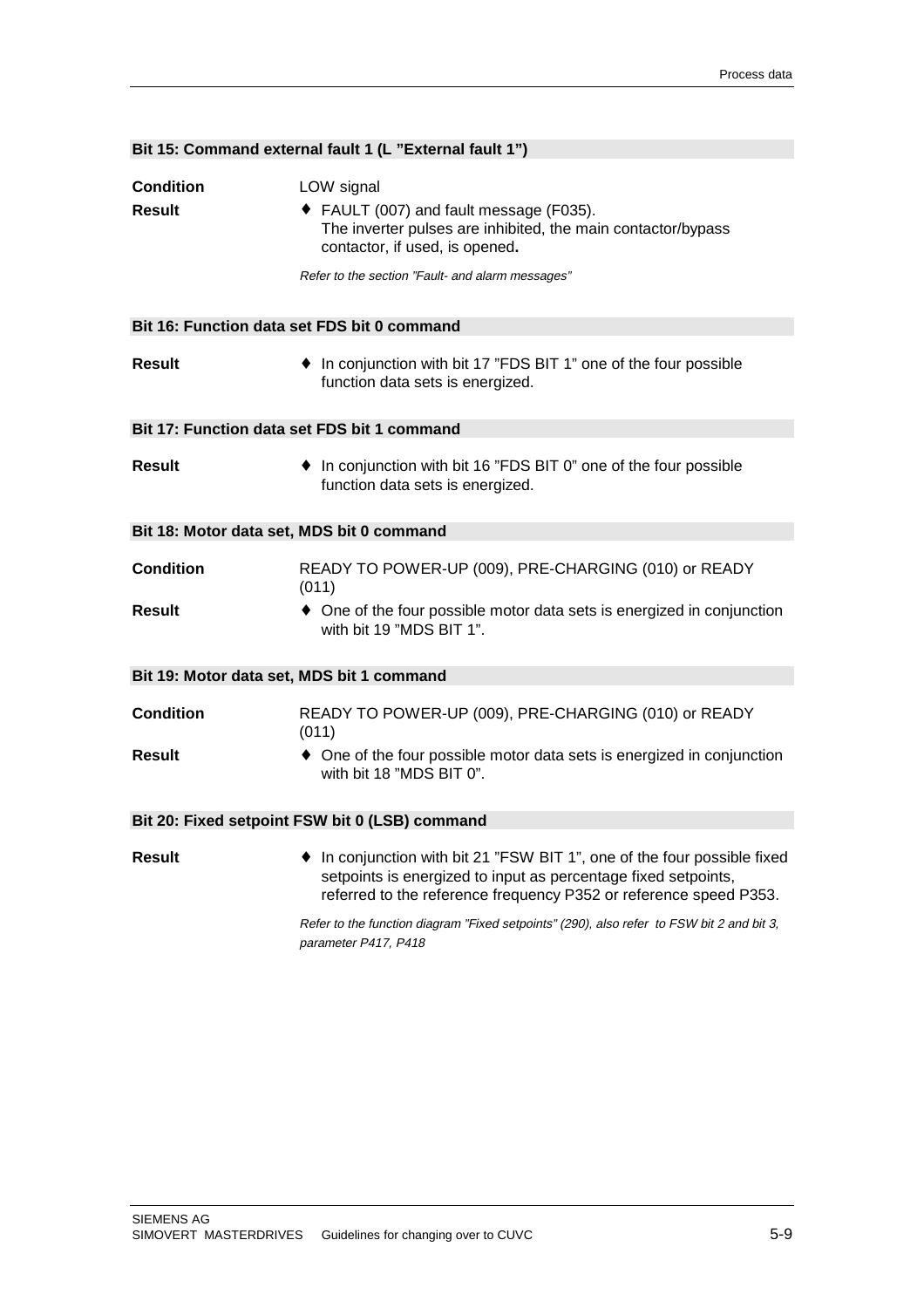#### **Bit 21: Fixed setpoint FSW bit 1 (MSB) command**

| <b>Result</b>    | • In conjunction with bit 20 "FSW BIT 0" one of the four possible fixed<br>setpoints is energized for input as percentage fixed setpoints,<br>referred to the reference frequency P352 or the reference speed<br>P353.                                                                                                                                                                                                                  |
|------------------|-----------------------------------------------------------------------------------------------------------------------------------------------------------------------------------------------------------------------------------------------------------------------------------------------------------------------------------------------------------------------------------------------------------------------------------------|
|                  | Refer to the function diagram "Fixed setpoints" (290), also refer to FSW bit 2 and bit 3,<br>parameters P417, P418                                                                                                                                                                                                                                                                                                                      |
|                  | Bit 22: Synchronizing enable command (H "synchronizing enable")                                                                                                                                                                                                                                                                                                                                                                         |
| <b>Condition</b> | HIGH signal, TSY (option) available and $P100 = 2$ (V/f characteristic for<br>textile applications).                                                                                                                                                                                                                                                                                                                                    |
| <b>Result</b>    | • The command enables the synchronizing function.                                                                                                                                                                                                                                                                                                                                                                                       |
|                  | Bit 23: Restart-on-the-fly enable command (H "restart-on-the-fly enable")                                                                                                                                                                                                                                                                                                                                                               |
| <b>Condition</b> | <b>HIGH</b> signal                                                                                                                                                                                                                                                                                                                                                                                                                      |
| <b>Result</b>    | • The command enables the restart-on-the-fly function.                                                                                                                                                                                                                                                                                                                                                                                  |
|                  | Bit 24: Droop/technology controller enable command<br>(H "droop/technology controller enable")                                                                                                                                                                                                                                                                                                                                          |
| <b>Condition</b> | <b>HIGH</b> signal                                                                                                                                                                                                                                                                                                                                                                                                                      |
| <b>Result</b>    | • The command enables the droop function, if P100 (open-<br>loop/closed-loop control type) is assigned 3 (closed-loop frequency<br>control) or 4 (closed-loop speed control), parameter P246 <> 0 and<br>the inverted pulses of the drive converter are enabled.<br>The speed/frequency controller output, fed back as negative signal<br>to the speed/frequency setpoint, can be set via parameter P245<br>(droop) and P246 (droop Kp) |
|                  | Refer to function diagrams 365 and 362                                                                                                                                                                                                                                                                                                                                                                                                  |
|                  | Bit 25: Controller enable command (H "controller enable")                                                                                                                                                                                                                                                                                                                                                                               |
| <b>Condition</b> | HIGH signal and the drive converter inverter pulses are enabled.                                                                                                                                                                                                                                                                                                                                                                        |
| <b>Result</b>    | • The speed controller output is enabled for the appropriate control<br>type $(P100 = 0, 4, 5)$ .                                                                                                                                                                                                                                                                                                                                       |
|                  | Refer to function diagrams 360 and 361                                                                                                                                                                                                                                                                                                                                                                                                  |
|                  | Bit 26: Command, external fault 2 (L "External fault 2")                                                                                                                                                                                                                                                                                                                                                                                |
| <b>Condition</b> | LOW signal; it is only activated from the READY (011) condition<br>onwards and after an additional time delay of 200 ms.                                                                                                                                                                                                                                                                                                                |
| <b>Result</b>    | ◆ FAULT (007) and fault message (F036).<br>The inverter pulses are inhibited, the main contactor, if available, is<br>opened.                                                                                                                                                                                                                                                                                                           |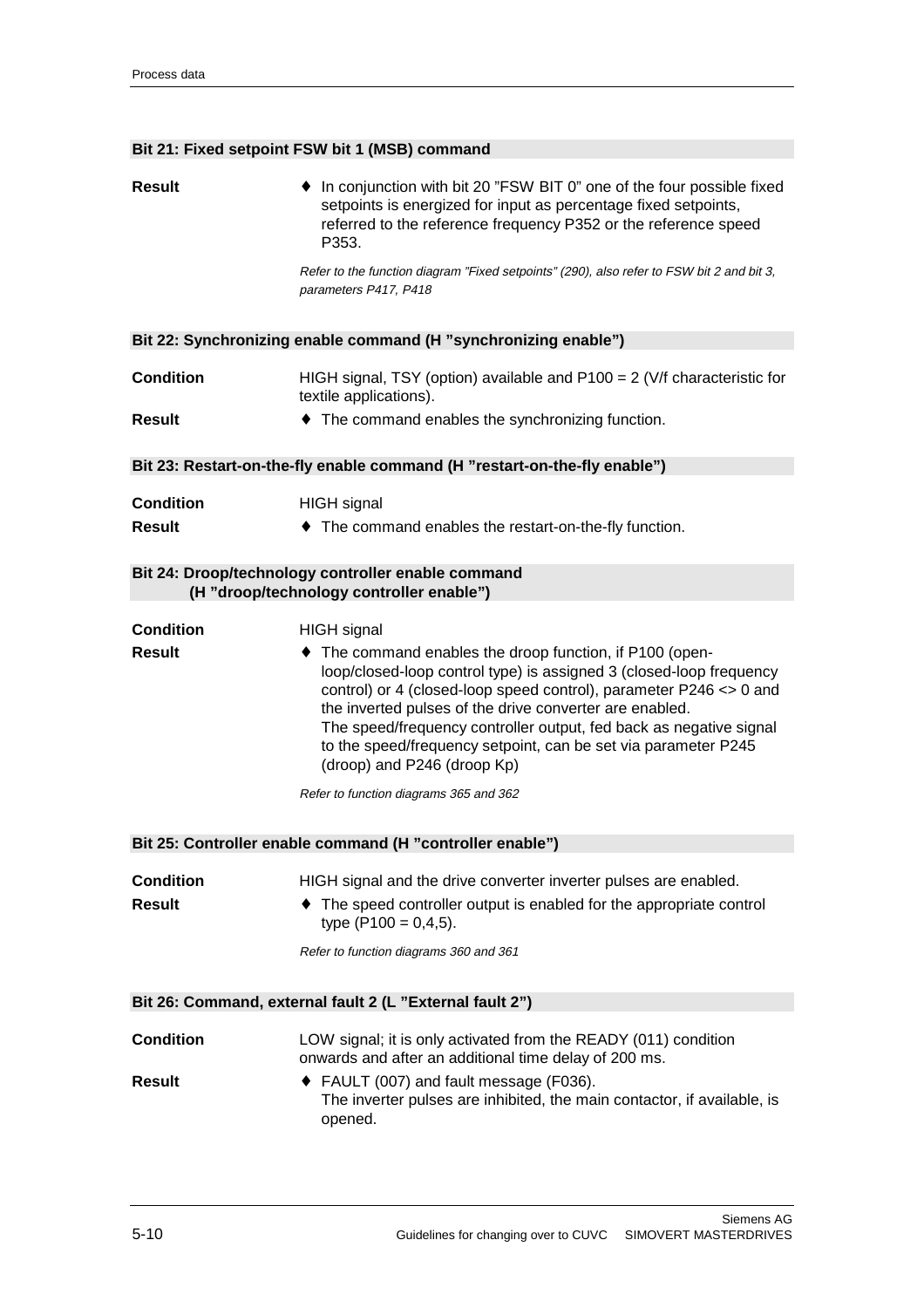| <b>Condition</b> | HIGH signal, P100 (open-loop/closed-loop control type) = $3, 4$ (closed-<br>loop frequency/speed control), and the drive inverter pulses are<br>enabled.          |
|------------------|-------------------------------------------------------------------------------------------------------------------------------------------------------------------|
| <b>Result</b>    | • Slave drive: The closed-loop control acts as closed-loop torque<br>control (M closed-loop control).                                                             |
| <b>Condition</b> | LOW signal, P100 (open-loop/closed-loop control type) = $3, 4$ (closed-<br>loop frequency/speed control), and the drive converter inverter pulses<br>are enabled. |
| <b>Result</b>    | • Master drive: The closed-loop control operates as closed-loop speed<br>or frequency control (closed-loop frequency/speed control).                              |
|                  | Refer to the function diagrams 350, 351, 360, 361, 362, 363, 370, 371, 372, 373                                                                                   |
|                  | Bit 28: Command, external alarm 1 (L "External alarm 1")                                                                                                          |
| <b>Condition</b> | LOW signal                                                                                                                                                        |
| <b>Result</b>    | The operating status is maintained. An alarm message is issued<br>(A015).                                                                                         |
|                  | Bit 29: Command, external alarm 2 (L "External alarm 2")                                                                                                          |
| <b>Condition</b> | LOW signal                                                                                                                                                        |
| <b>Result</b>    | The operating status is maintained. An alarm message is issued<br>(A016).                                                                                         |
|                  | Bit 30: Select, BICO data sets (H "data set 2") / (L "data set 1")                                                                                                |
| <b>Condition</b> | <b>HIGH</b> signal                                                                                                                                                |
| <b>Result</b>    | • The parameter settings of data set 2 for all binector and connector<br>commands and signals, are activated.                                                     |
| <b>Condition</b> | LOW signal                                                                                                                                                        |
| <b>Result</b>    | The parameter settings of data set 1 for all binector and connector<br>commands and signals, are activated.                                                       |
|                  | Bit 31: Main contactor checkback signal command<br>(H "main contactor checkback signal")                                                                          |
| <b>Condition</b> | HIGH signal, corresponding to the wiring and parameterization of the<br>main contactor (option).                                                                  |
| <b>Result</b>    | Checkback signal, "main contactor energized" (closed).                                                                                                            |

#### **Bit 27: Slave/master drive command (H "Slave drive")/(L "Master drive")**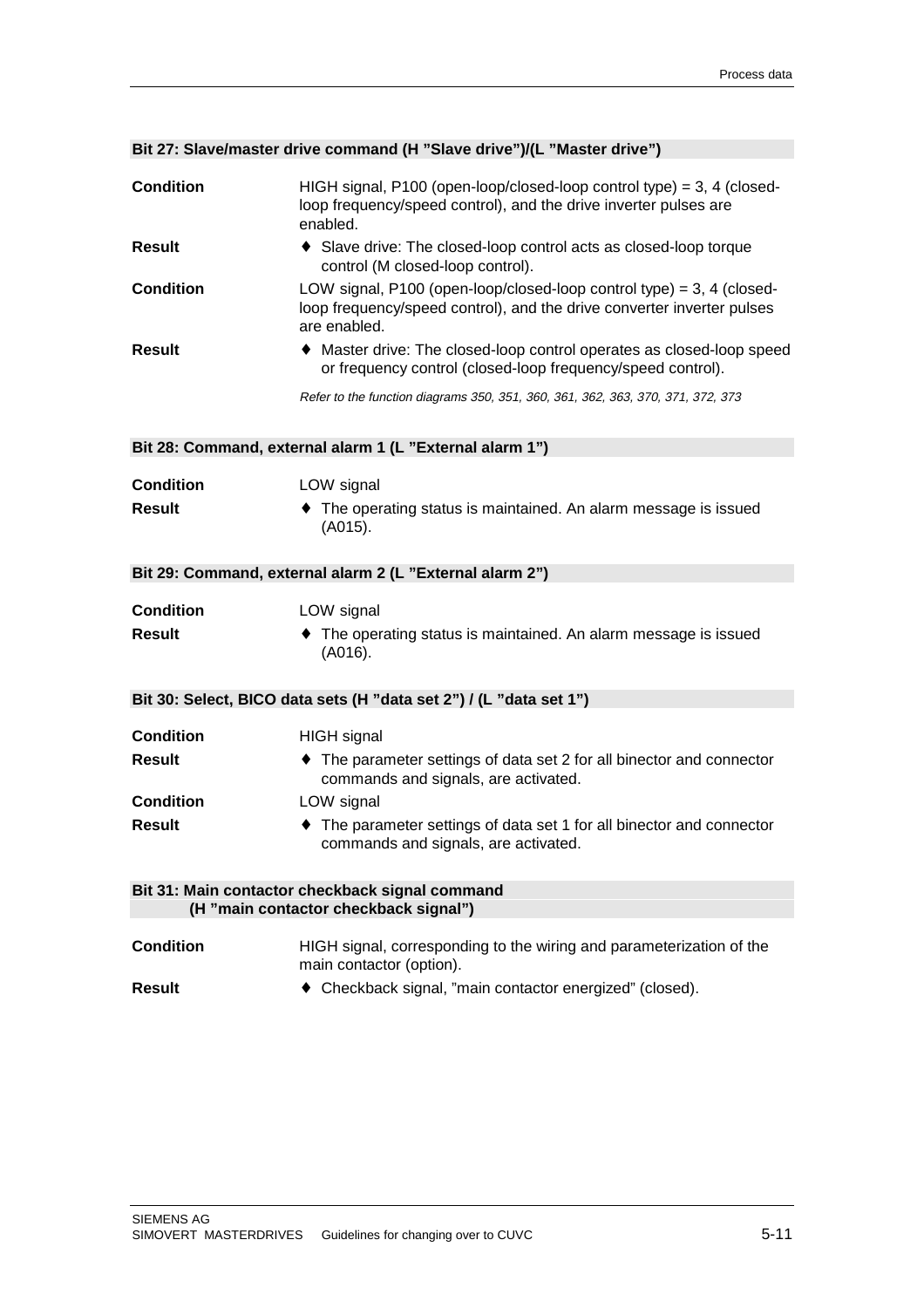| Bit #         | Value          | $1 = High$                          | Selection       |                    |
|---------------|----------------|-------------------------------------|-----------------|--------------------|
|               |                | $0 = Low$                           | <b>Binector</b> | Binector, inverted |
| Bit 0         | $\mathbf{1}$   | Ready to power-up                   | B0100           |                    |
|               | $\Omega$       | Not ready to power-up               |                 | B0101              |
| Bit 1         | $\mathbf{1}$   | Ready                               | B0102           |                    |
|               | $\mathbf 0$    | Not ready                           |                 | B0103              |
| Bit 2         | $\mathbf{1}$   | Run                                 | B0104           |                    |
|               | $\pmb{0}$      | Inverter pulses inhibited           |                 | B0105              |
| Bit 3         | $\mathbf{1}$   | Fault                               | B0106           |                    |
|               | $\overline{0}$ | No fault                            |                 | B0107              |
| Bit 4         | 1              | No OFF <sub>2</sub>                 | B0108           |                    |
|               | $\mathbf 0$    | OFF <sub>2</sub>                    |                 | B0109              |
| Bit 5         | $\mathbf{1}$   | No OFF3                             | B0110           |                    |
|               | $\mathbf{0}$   | OFF <sub>3</sub>                    |                 | B0111              |
| Bit 6         | $\mathbf{1}$   | Power-on inhibit                    | B0112           |                    |
|               | $\mathbf 0$    | No power-on inhibit                 |                 | B0113              |
| Bit 7         | $\mathbf{1}$   | Alarm                               | B0114           |                    |
|               | $\overline{0}$ | No alarm                            |                 | B0115              |
| Bit 8         | $\mathbf{1}$   | No setpoint-actual value deviation  | B0116           |                    |
|               | $\mathbf 0$    | Setpoint-actual value deviation     |                 | B0117              |
| Bit 9         | $\mathbf{1}$   | PZD control requested               | B0118           |                    |
|               | $\mathbf{0}$   | (not permissible)                   |                 | B0119              |
| <b>Bit 10</b> | $\mathbf{1}$   | Comparison frequency reached        | B0120           |                    |
|               | $\mathbf 0$    | Actual value < comparison frequency |                 | B0121              |
| <b>Bit 11</b> | $\mathbf{1}$   | Fault, undervoltage                 | B0122           |                    |
|               | $\pmb{0}$      | No fault, undervoltage              |                 | B0123              |
| <b>Bit 12</b> | $\mathbf 1$    | Main contactor driven               | B0124           |                    |
|               | 0              | Main contactor not driven           |                 | B0125              |
| <b>Bit 13</b> | $\mathbf{1}$   | RFG active                          | B0126           |                    |

## 5.4 Status word 1 (visualization parameter r552 or r968)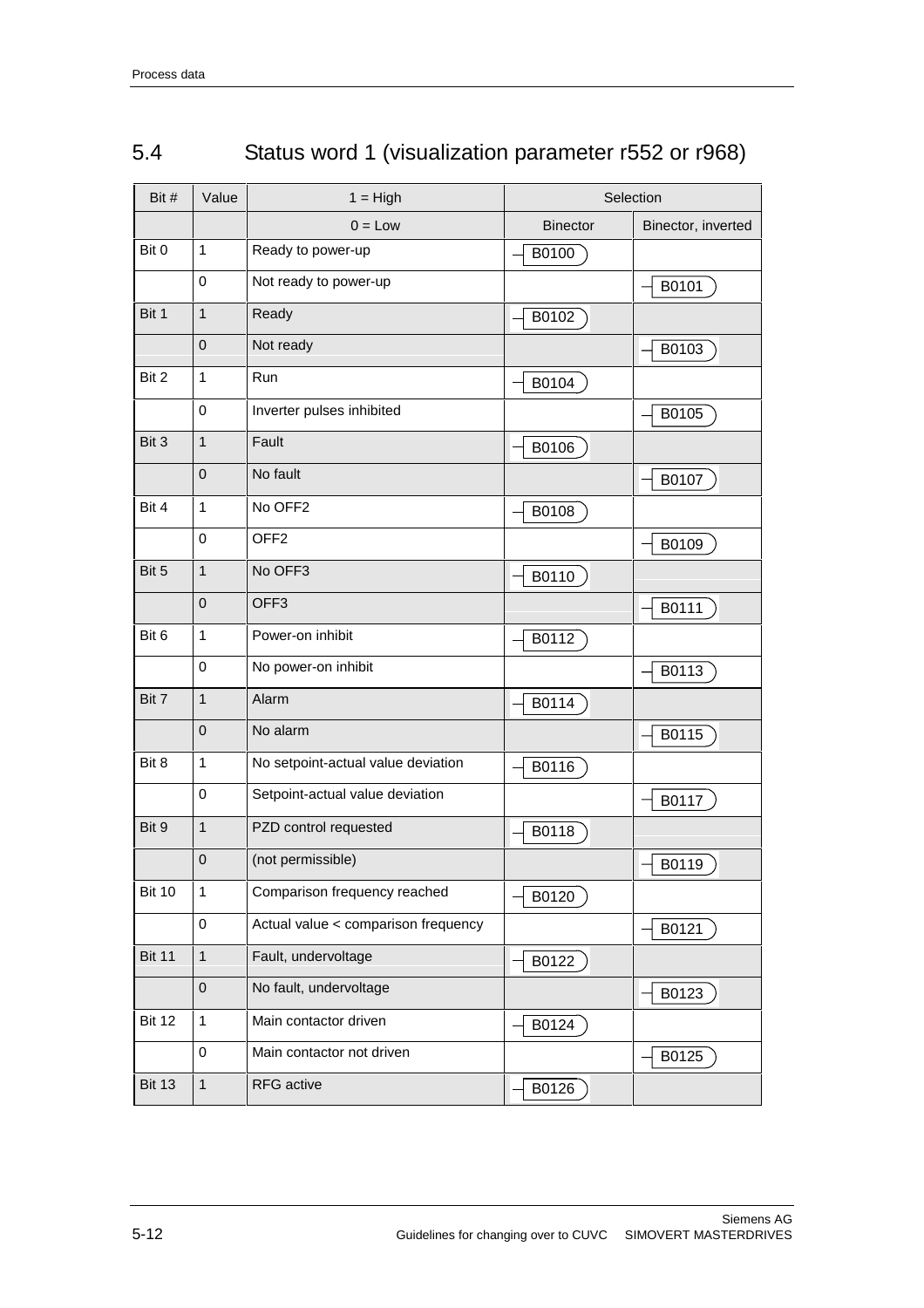| Bit $#$       | Value          | $1 = High$                       | Selection       |                    |
|---------------|----------------|----------------------------------|-----------------|--------------------|
|               |                | $0 = Low$                        | <b>Binector</b> | Binector, inverted |
|               | $\Omega$       | <b>RFG</b> not active            |                 | B0127              |
| <b>Bit 14</b> | 1              | Clockwise rotating field         | B0128           |                    |
|               | $\mathbf 0$    | Counter-clockwise rotating field |                 | B0129              |
| <b>Bit 15</b> | $\mathbf{1}$   | KIP / FLN active                 | B0130           |                    |
|               | $\overline{0}$ | KIP / FLN not active             |                 | B0131              |
|               |                | Status word 1 (bit 0 - 15)       | r552<br>K0032   |                    |

## 5.5 Status word 2 (visualization parameter r553)

| Bit #         | Value          | $1 = High$                                       |                 | <b>Selection</b>            |
|---------------|----------------|--------------------------------------------------|-----------------|-----------------------------|
|               |                | $0 = Low$                                        | <b>Binector</b> | <b>Binector</b><br>inverted |
| <b>Bit 16</b> | $\mathbf{1}$   | Restart-on-the-fly or energization active        | B0132           |                             |
|               | 0              | Restart-on-the-fly or energization not<br>active |                 | B0133                       |
| <b>Bit 17</b> | $\mathbf{1}$   | Synchronism reached                              | B0134           |                             |
|               | $\Omega$       | Synchronism not reached                          |                 | B0135                       |
| <b>Bit 18</b> | 1              | No overspeed                                     | B0136           |                             |
|               | $\Omega$       | Overspeed                                        |                 | B0137                       |
| <b>Bit 19</b> | $\mathbf{1}$   | Fault, external 1                                | B0138           |                             |
|               | $\Omega$       | No fault, external 1                             |                 | B0139                       |
| <b>Bit 20</b> | $\mathbf{1}$   | Fault, external 2                                | B0140           |                             |
|               | $\Omega$       | No fault, external 2                             |                 | B0141                       |
| <b>Bit 21</b> | $\mathbf{1}$   | Alarm, external                                  | B0142           |                             |
|               | $\Omega$       | No alarm, external                               |                 | B0143                       |
| <b>Bit 22</b> | $\mathbf{1}$   | Alarm, i2t converter                             | B0144           |                             |
|               | 0              | No alarm, i2t converter                          |                 | B0145                       |
| <b>Bit 23</b> | $\mathbf{1}$   | Fault, drive converter overtemperature           | B0146           |                             |
|               | $\overline{0}$ | No fault, drive converter<br>overtemperature     |                 | B0147                       |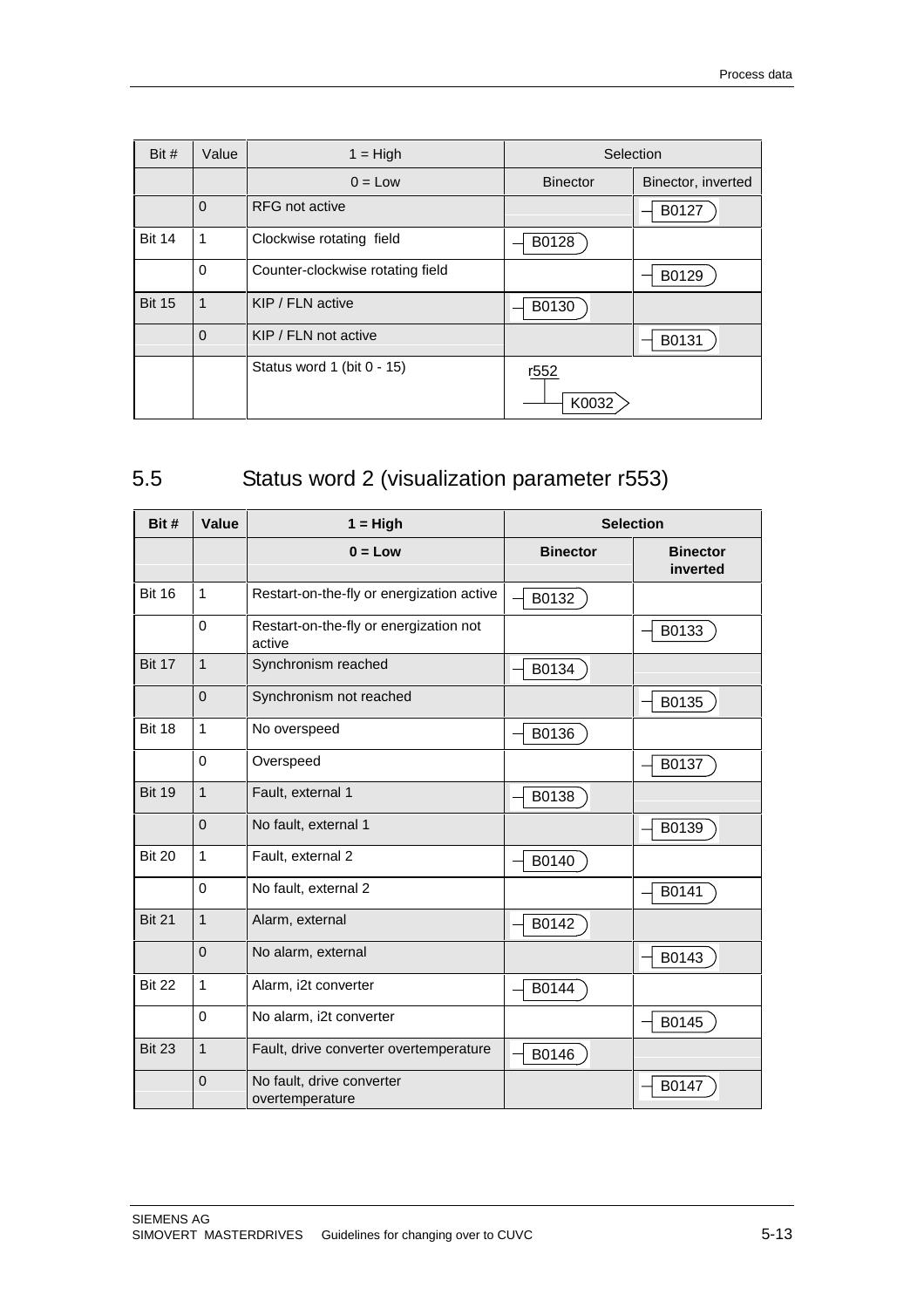| Bit #         | Value          | $1 = High$                                   | <b>Selection</b> |                             |
|---------------|----------------|----------------------------------------------|------------------|-----------------------------|
|               |                | $0 = Low$                                    | <b>Binector</b>  | <b>Binector</b><br>inverted |
| <b>Bit 24</b> | $\overline{1}$ | Alarm, drive converter overtemperature       | B0148            |                             |
|               | $\mathbf 0$    | No alarm, drive converter<br>overtemperature |                  | B0149                       |
| <b>Bit 25</b> | $\overline{1}$ | Alarm, motor overtemperature                 | B0150            |                             |
|               | $\mathbf{0}$   | No alarm, motor overtemperature              |                  | B0151                       |
| <b>Bit 26</b> | $\mathbf{1}$   | Fault, motor overtemperature                 | B0152            |                             |
|               | $\mathbf 0$    | No fault, motor overtemperature              |                  | B0153                       |
| <b>Bit 27</b> | $\overline{1}$ |                                              | B0154            |                             |
|               | $\overline{0}$ |                                              |                  | B0155                       |
| <b>Bit 28</b> | $\mathbf{1}$   | Fault, motor stalled/rotor blocked           | B0156            |                             |
|               | $\Omega$       | No fault, motor stalled/rotor blocked        |                  | B0157                       |
| <b>Bit 29</b> | $\overline{1}$ | Bypass contactor controlled                  | B0158            |                             |
|               | $\overline{0}$ | Bypass contactor not controlled              |                  | B0159                       |
| <b>Bit 30</b> | $\mathbf{1}$   | Alarm, synchronizing error                   | B0160            |                             |
|               | $\mathbf 0$    | No alarm, synchronizing error                |                  | B0161                       |
| <b>Bit 31</b> | $\overline{1}$ | Pre-charging active                          | B0162            |                             |
|               | $\Omega$       | Pre-charging not active                      |                  | B0163                       |
|               |                | Status word 2 (Bits 16 - 31)                 | r553<br>K0033    |                             |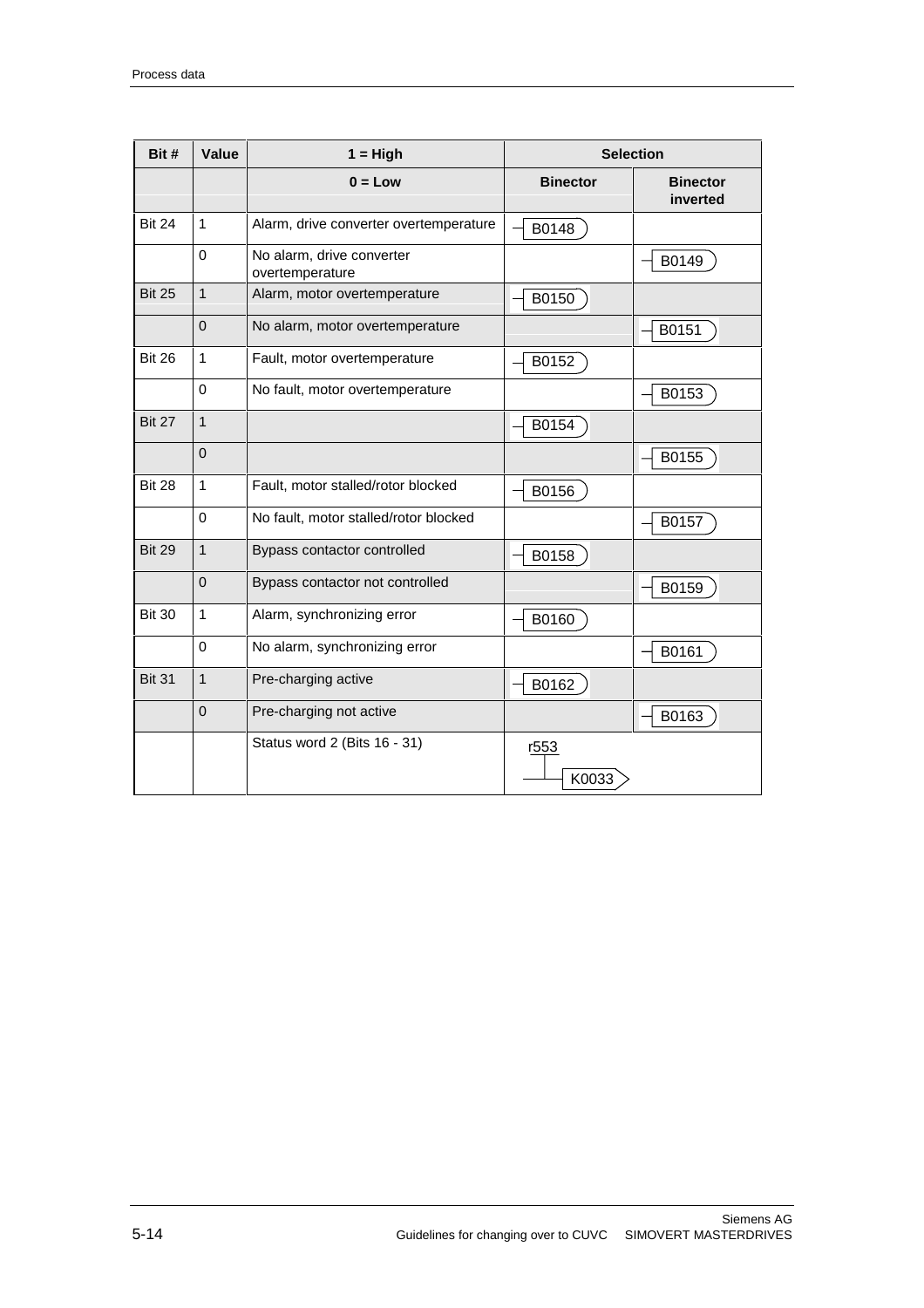## 5.6 Possible targets for the wiring of the binectors of the status words

|                 | Digital outputs on the CUVC |                                                                                                                                                                                                  |
|-----------------|-----------------------------|--------------------------------------------------------------------------------------------------------------------------------------------------------------------------------------------------|
| P651.B (0)      |                             | Note:                                                                                                                                                                                            |
| B               | $-X101.3$                   | For the terminals -X101.3-6 on the<br>CUVC, it involves bi-directional digital<br>inputs/outputs. When used as digital<br>input, both indices of the destination                                 |
| P652.B (0)<br>B | $-X101.4$                   | (target) parameter (P651-P654) must<br>be set to zero. If these terminals are<br>used as digital outputs, both indices of<br>the target (destination) parameter<br>(P651-P654), may not be zero. |
| P653.B (0)<br>B | $-X101.5$                   | If the second BICO data set is used, it<br>is possible, to save different binectors<br>in both indices .0 and .1 of parameter<br>P651-654.                                                       |
| P654.B (0)<br>B | $-X101.6$                   | If the second BICO data set is not<br>used, the same binector is saved in<br>both indices (0. and .1).                                                                                           |
|                 | <b>Digital outputs EB1</b>  |                                                                                                                                                                                                  |
| P669.B (0)      |                             | Note:                                                                                                                                                                                            |
| B               | 1.EB1: -X480.43             | For terminals X480.43-46, it involves<br>bi-directional digital I/O. To use as<br>digital input, the appropriate index of                                                                        |
| B               | 1.EB1: - X480.44            | the parameter P669 must be set to '0'.                                                                                                                                                           |
| B               | 1.EB1: - X480.45            | It is possible to use a maximum of two<br>EB <sub>1</sub>                                                                                                                                        |
| B               | 1.EB1: -X480.46             | P669 is a parameter to select<br>binectors, whose value is to be output                                                                                                                          |
| B               | 2.EB1: - X480.43            | at terminals -X480.4346.<br>Index 14: DIO1DIO4 of the first                                                                                                                                      |
| B               | 2.EB1: - X480.44            | inserted EB1                                                                                                                                                                                     |
| B               | 2.EB1: - X480.45            | Index 58: DIO1DIO4 of the<br>second inserted EB1                                                                                                                                                 |
| B               | 2.EB1: - X480.46            |                                                                                                                                                                                                  |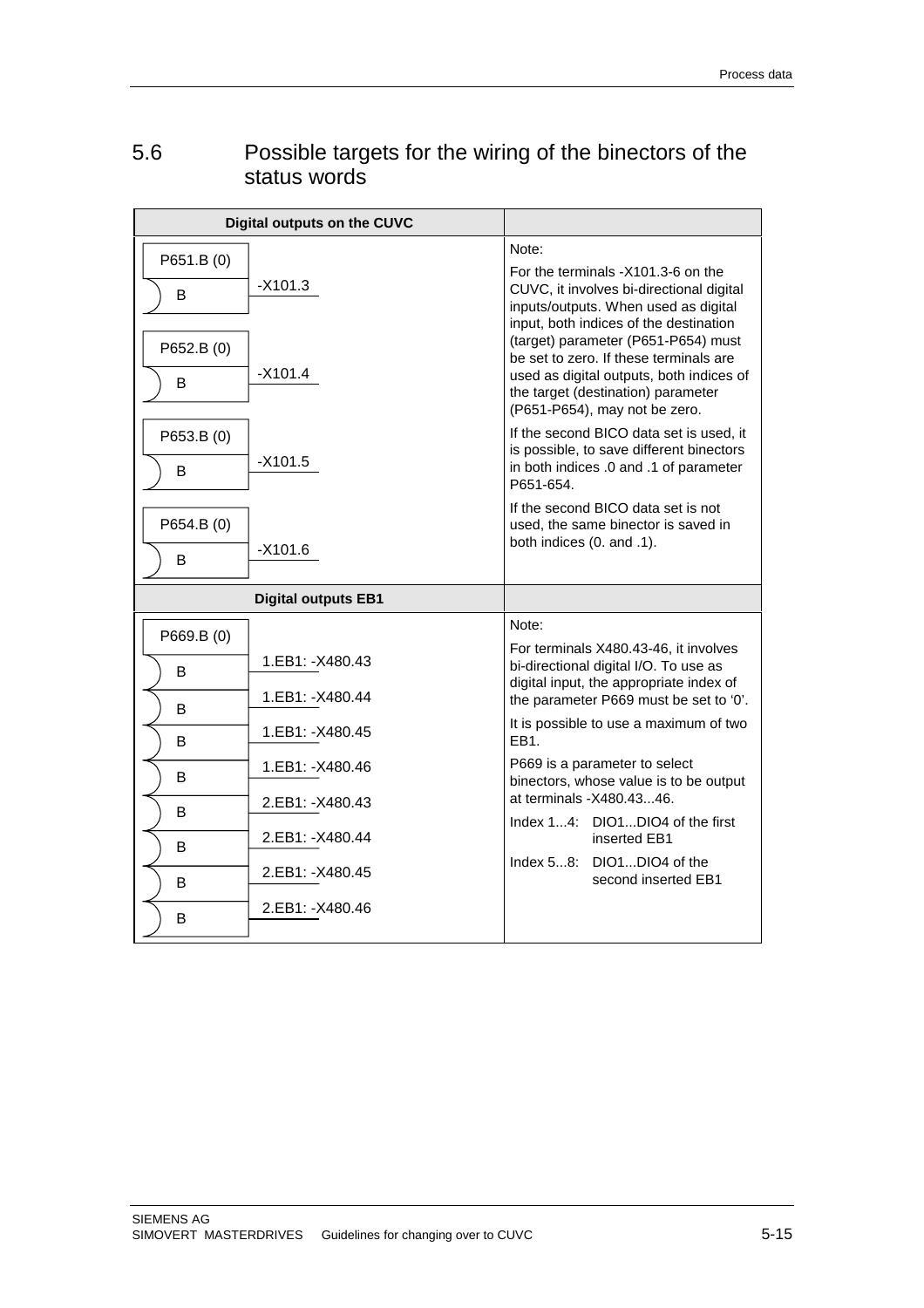|              | <b>Digital outputs EB2</b>            |                                                                                                                                                                                               |
|--------------|---------------------------------------|-----------------------------------------------------------------------------------------------------------------------------------------------------------------------------------------------|
| P674.B (0)   |                                       | Note:                                                                                                                                                                                         |
| B            | 1.EB2: DO1                            | For the digital outputs of EB2, it<br>involves floating (electrically isolated)<br>relay outputs.                                                                                             |
| B            | 1.EB2: DO2                            | P674 is a parameter to select the                                                                                                                                                             |
| B            | 1.EB2: DO3                            | binectors, whose values are to be<br>output at terminal strip -X490 of EB2.                                                                                                                   |
| B            | 1.EB2: DO4                            | Index 14: DO1DO4 of the first<br>inserted EB2                                                                                                                                                 |
| B            | 2.EB2: DO1                            | Index 58: DO1DO4 of the second<br>inserted EB2                                                                                                                                                |
| B            | 2.EB2: DO2                            |                                                                                                                                                                                               |
| B            | 2.EB2: DO3                            |                                                                                                                                                                                               |
| B            | 2.EB2: DO4                            |                                                                                                                                                                                               |
|              | Main contactor control (terminal -X9) |                                                                                                                                                                                               |
| P601.B (270) |                                       | Note:                                                                                                                                                                                         |
| в            | -X9                                   | This parameter is used to connect bit<br>12 of status word 1. The pre-<br>assignment with binector B0270 fulfills<br>the same function as binector B0124<br>assigned bit 12 of status word 1. |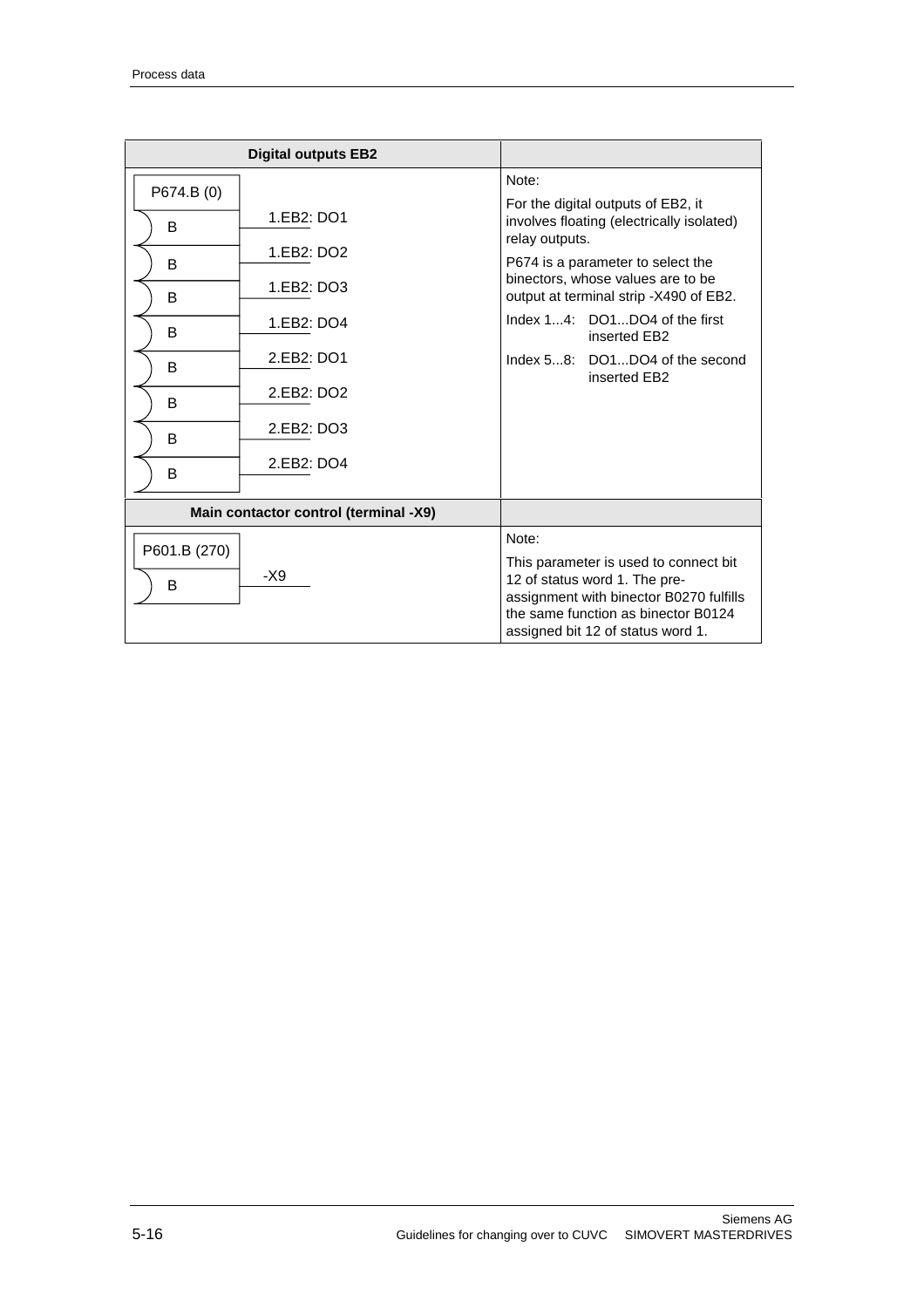## 5.7 Description of the status word bits

| Bit 0: Message, "Ready to power-up" (H)   |                                                                                                                                                                                                                                                                                                                                                                                                      |  |  |
|-------------------------------------------|------------------------------------------------------------------------------------------------------------------------------------------------------------------------------------------------------------------------------------------------------------------------------------------------------------------------------------------------------------------------------------------------------|--|--|
| <b>HIGH signal</b><br><b>Significance</b> | POWER-ON INHIBIT (008) or READY TO POWER-UP (009) status<br>The power supply, the open- and closed-loop control are<br>operational.<br>The inverter pulses are inhibited.<br>٠<br>If an external power supply and a main contactor (option)/bypass<br>٠<br>contactor are available, it is possible to bring the DC link into a no-<br>voltage condition, when the drive converter is in this status! |  |  |
| Bit 1: Message, "Ready" (H)               |                                                                                                                                                                                                                                                                                                                                                                                                      |  |  |
| <b>HIGH signal</b><br><b>Significance</b> | PRE-CHARGING (010) or READY (011) status<br>The power supply, the open-loop and the closed-loop control are<br>operational.<br>The unit is powered-up.<br>٠<br>Pre-charging has been completed.<br>٠<br>The DC link has been ramped-up to the full voltage.<br>The inverter pulses are still inhibited.                                                                                              |  |  |
| Bit 2: Message, "Run" (H)                 |                                                                                                                                                                                                                                                                                                                                                                                                      |  |  |
| <b>HIGH signal</b><br><b>Significance</b> | RESTART-ON-THE-FLY (013), RUN (014), OFF1 (015) or OFF3 (016)<br>The unit is functioning.<br>٠<br>The inverter pulses are enabled.<br>٠<br>The output terminals are live.                                                                                                                                                                                                                            |  |  |
| Bit 3: Message "Fault" (H)                |                                                                                                                                                                                                                                                                                                                                                                                                      |  |  |
| <b>HIGH signal</b><br><b>Significance</b> | Fault (007) status<br>A fault has occurred.<br>Output at the terminal strip (PEU, CUVC, TSY, SCI1/2, EB1, EB2) with L signal.                                                                                                                                                                                                                                                                        |  |  |
| Bit 4: Message "OFF2" (L)                 |                                                                                                                                                                                                                                                                                                                                                                                                      |  |  |
| <b>LOW signal</b><br><b>Significance</b>  | OFF2 command available<br>The OFF2 command was output (control word bit 1).                                                                                                                                                                                                                                                                                                                          |  |  |
| Bit 5: Message "OFF3" (L)                 |                                                                                                                                                                                                                                                                                                                                                                                                      |  |  |
| <b>LOW signal</b><br><b>Significance</b>  | OFF3 (016) status, and/or OFF3 command available<br>The OFF3 command was output (control word bit 2).                                                                                                                                                                                                                                                                                                |  |  |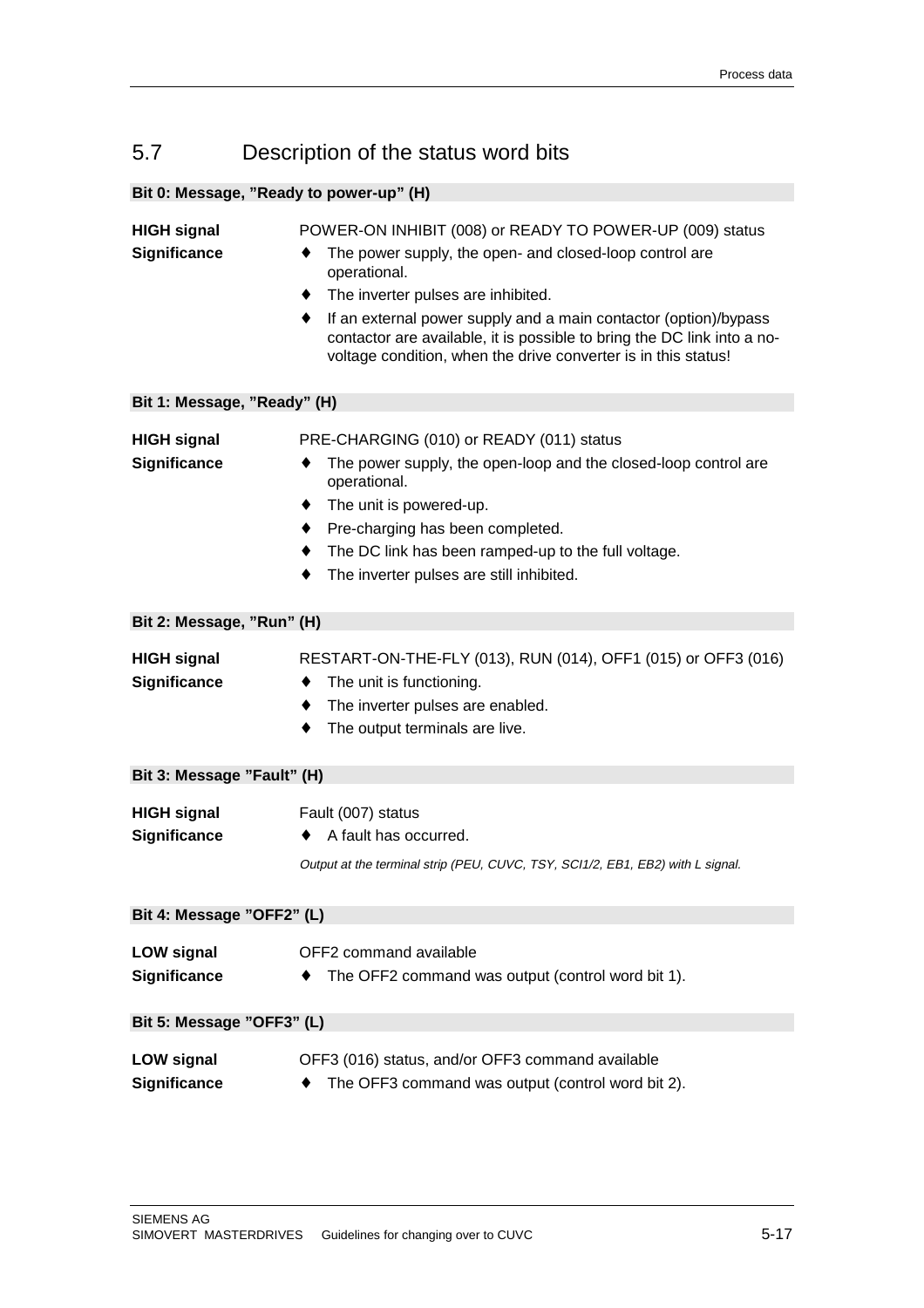| Bit 6: Message "Power-on inhibit" (H)      |                                                                                                                                                                                                                                                                                                                                                                                                                                                                                             |
|--------------------------------------------|---------------------------------------------------------------------------------------------------------------------------------------------------------------------------------------------------------------------------------------------------------------------------------------------------------------------------------------------------------------------------------------------------------------------------------------------------------------------------------------------|
|                                            |                                                                                                                                                                                                                                                                                                                                                                                                                                                                                             |
| <b>HIGH signal</b><br><b>Significance</b>  | POWER-ON INHIBIT (008) status<br>The power supply, open-loop and closed-loop control are<br>operational.                                                                                                                                                                                                                                                                                                                                                                                    |
|                                            | If an external power supply and a main contactor (option)/bypass<br>٠<br>contactor are available, it is possible to bring the DC link voltage in<br>this drive converter status into a no-voltage condition!<br>The message is available as long as an OFF2 command is present<br>٠<br>via control word bit 1 or an OFF3 command is available via control<br>word bit 2 after the setpoint has been ramped-down, or an ON<br>command is available via control word bit 0 (edge evaluation). |
|                                            | Output at the terminal strip (PEU, CUVC, TSY, SCI1/2, EB1, EB2) with L signal.                                                                                                                                                                                                                                                                                                                                                                                                              |
| Bit 7: Message, "Alarm" (H)                |                                                                                                                                                                                                                                                                                                                                                                                                                                                                                             |
| <b>HIGH signal</b>                         | Alarm (Axxx)                                                                                                                                                                                                                                                                                                                                                                                                                                                                                |
| <b>Significance</b>                        | An alarm has been issued.                                                                                                                                                                                                                                                                                                                                                                                                                                                                   |
|                                            | The signal is present until the cause has been resolved.                                                                                                                                                                                                                                                                                                                                                                                                                                    |
|                                            | Output at the terminal strip (PEU, CUVC, TSY, SCI1/2, EB1, EB2) with L signal.                                                                                                                                                                                                                                                                                                                                                                                                              |
|                                            | Bit 8: Message "Setpoint-actual value deviation" (L)                                                                                                                                                                                                                                                                                                                                                                                                                                        |
| <b>LOW signal</b>                          | Alarm, "Setpoint-actual value deviation" (A034)                                                                                                                                                                                                                                                                                                                                                                                                                                             |
| <b>Significance</b>                        | The frequency actual value deviates from the frequency setpoint<br>(reference value, by a value which exceeds P794 (setpoint-actual<br>value deviation, frequency), for a time which is longer than P792<br>(setpoint-actual value deviation time).                                                                                                                                                                                                                                         |
|                                            | The bit is again set as H signal, if the deviation is less than<br>٠<br>parameter value P792.                                                                                                                                                                                                                                                                                                                                                                                               |
| Bit 9: Message "PZD control requested" (H) |                                                                                                                                                                                                                                                                                                                                                                                                                                                                                             |
| <b>HIGH signal</b>                         | Still present.                                                                                                                                                                                                                                                                                                                                                                                                                                                                              |
|                                            | Bit 10: Message, "Comparison frequency reached" (H)                                                                                                                                                                                                                                                                                                                                                                                                                                         |
| <b>HIGH signal</b><br><b>Significance</b>  | The parameterized comparison frequency has been reached.<br>The absolute frequency actual value is greater than or equal to the                                                                                                                                                                                                                                                                                                                                                             |
|                                            | parameterized comparison frequency (P796).<br>The bit is again set to L signal, as soon as the absolute value of the<br>comparison frequency (P796), minus the parameterized<br>comparison frequency hysteresis (P797 as %, referred to the<br>comparison frequency (P796)) is fallen below.                                                                                                                                                                                                |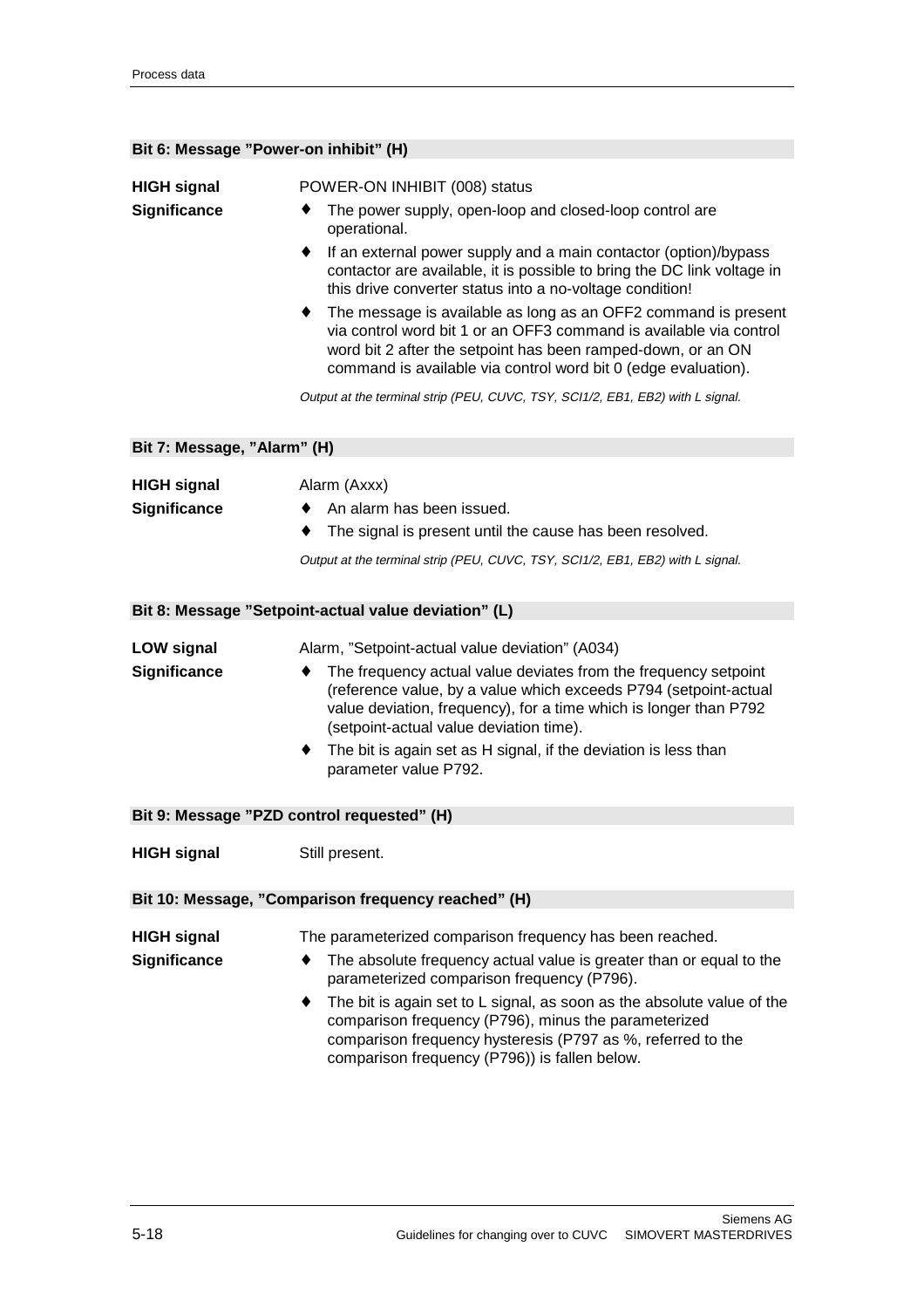|                                                                                       | Bit 11: Message "Fault, undervoltage" (H)                                                                                                                                                                                                                                                                                                                                                                                                                                                                                                                                                                                         |
|---------------------------------------------------------------------------------------|-----------------------------------------------------------------------------------------------------------------------------------------------------------------------------------------------------------------------------------------------------------------------------------------------------------------------------------------------------------------------------------------------------------------------------------------------------------------------------------------------------------------------------------------------------------------------------------------------------------------------------------|
| <b>HIGH signal</b><br><b>Significance</b>                                             | "Undervoltage in the DC link" fault (F008)<br>The DC link voltage has fallen below the permissible limit value.<br>Refer to the Section "Fault- and alarm messages"<br>Output at the terminal strip (PEU, CUVC, TSY, SCI1/2, EB1, EB2) with L signal.                                                                                                                                                                                                                                                                                                                                                                             |
|                                                                                       | Bit 12: Message "Main contactor energized" (H)                                                                                                                                                                                                                                                                                                                                                                                                                                                                                                                                                                                    |
| <b>HIGH signal</b><br><b>Significance</b>                                             | The main contactor/bypass contactor (option) is energized.<br>The main contactor/bypass contactor (option) can be driven with the<br>appropriate wiring and parameterization.                                                                                                                                                                                                                                                                                                                                                                                                                                                     |
| Bit 13: Message "RFG active" (H)                                                      |                                                                                                                                                                                                                                                                                                                                                                                                                                                                                                                                                                                                                                   |
| <b>HIGH signal</b><br><b>Significance</b>                                             | Ramp-function generator active<br>The ramp-function generator output (r480 / KK0073) is not equal to<br>the ramp-function generator input (r460 / KK0072).<br>A hysteresis, which can be parameterized (P476 as %, referred to<br>the rated system frequency P352), can only be taken into account<br>for an analog setpoint input.<br>When the "synchronizing" function is selected, alarm A069 is<br>initiated, as long as the ramp-function generator is active in the<br>setpoint channel of the synchronizing converter.<br>The synchronizing operation is not started as long as the ramp-<br>function generator is active. |
|                                                                                       | Bit 14: Message, "Clockwise rotating field" (H)/"Counter-clockwise rotating field" (L)                                                                                                                                                                                                                                                                                                                                                                                                                                                                                                                                            |
| <b>HIGH signal</b><br><b>Significance</b><br><b>LOW signal</b><br><b>Significance</b> | Clockwise rotating field<br>The frequency setpoint for the closed-loop control (speed/frequency<br>٠<br>setpoint, r482 / KK0075) is greater than or equal to 0.<br>Counter-clockwise rotating field<br>The frequency setpoint for the closed-loop control (speed/frequency                                                                                                                                                                                                                                                                                                                                                        |
| Bit 15: Message "KIP/FLN active" (H)                                                  | setpoint, r482 / KK0075) is less than 0.                                                                                                                                                                                                                                                                                                                                                                                                                                                                                                                                                                                          |
| <b>HIGH signal</b><br><b>Significance</b>                                             | The kinetic buffering (KIP) function or flexible response (FLN) is active.<br>$KIP$ :<br>A brief power failure is bypassed using the kinetic<br>energy of the connected load<br><b>CLAB</b><br>The converter can be eperated up to a minimum DC                                                                                                                                                                                                                                                                                                                                                                                   |

♦ FLN: The converter can be operated up to a minimum DC link voltage of 50% of the rated value.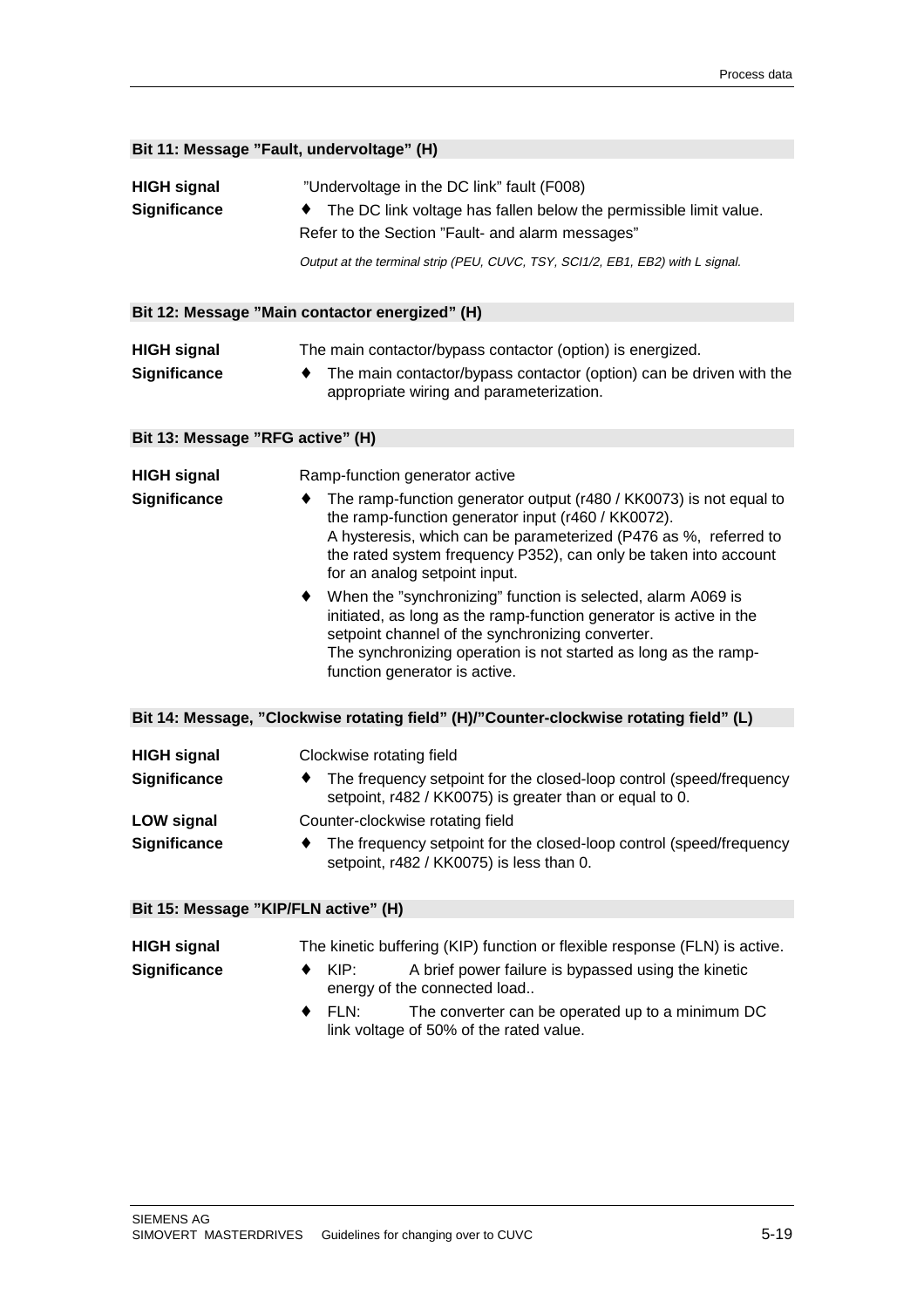|  | Bit 16: Message "Restart-on-the-fly active" (H) |  |  |
|--|-------------------------------------------------|--|--|
|--|-------------------------------------------------|--|--|

| <b>HIGH signal</b>                     | The restart-on-the-fly function is active, or the de-energization time<br>(P602) is running.                                                                                            |
|----------------------------------------|-----------------------------------------------------------------------------------------------------------------------------------------------------------------------------------------|
| <b>Significance</b>                    | The drive converter is switched to a motor which is still rotating.                                                                                                                     |
|                                        | Overcurrent is prevented as a result of the restart-on-the-fly<br>٠<br>function.                                                                                                        |
|                                        | The excitation time (magnetization time) is active.                                                                                                                                     |
|                                        | Bit 17: Message "Synchronism has been reached" (H)                                                                                                                                      |
| <b>HIGH signal</b><br>Significance     | Synchronism has been reached.<br>Synchronism has been reached.                                                                                                                          |
| Prerequisite                           | TSY (option) available and P100 (open-loop/closed-loop control type) =                                                                                                                  |
|                                        | 2 (V/f characteristic for textile applications).                                                                                                                                        |
| Bit 18: Message "Overspeed" (L)        |                                                                                                                                                                                         |
| <b>LOW signal</b>                      | Alarm "Overspeed" (A033)                                                                                                                                                                |
| Significance                           | The frequency actual value is either:<br>٠                                                                                                                                              |
|                                        | greater than the maximum frequency for the clockwise rotating field<br>٠<br>(P452) plus a hysteresis (P804 as %, referred to P452) or                                                   |
|                                        | less than the maximum frequency for the counter-clockwise rotating<br>٠<br>field (P453) plus a hysteresis (P804 as %, referred to P453).                                                |
|                                        | The bit is again set to an H signal as soon as the absolute value of<br>the frequency actual value is less than or equal to the absolute<br>value of the appropriate maximum frequency. |
| Bit 19: Message "External fault 1" (H) |                                                                                                                                                                                         |
| <b>HIGH signal</b>                     | "External fault 1"                                                                                                                                                                      |
| Significance                           | A "External fault 1" is present in control word, bit 15.                                                                                                                                |
|                                        | Output at the terminal strip (PEU, CUVC, TSY, SCI1/2, EB1, EB2) with L signal.                                                                                                          |
| Bit 20: Message "External fault 2" (H) |                                                                                                                                                                                         |
|                                        |                                                                                                                                                                                         |
| <b>HIGH signal</b>                     | "External fault 2"                                                                                                                                                                      |
| <b>Significance</b>                    | A "External fault 2" is present in control word bit 26.                                                                                                                                 |
|                                        | Output at the terminal strip (PEU, CUVC, TSY, SCI1/2, EB1, EB2) with L signal.                                                                                                          |
| Bit 21: Message "External alarm" (H)   |                                                                                                                                                                                         |
| <b>HIGH signal</b>                     | "External alarm"                                                                                                                                                                        |
| <b>Significance</b>                    | An "external alarm 1" is present in control word bit 28, or, "external<br>alarm 2" in control word bit 29.                                                                              |
|                                        | Output at the terminal strip (PEU, CUVC, TSY, SCI1/2, EB1, EB2) with L signal.                                                                                                          |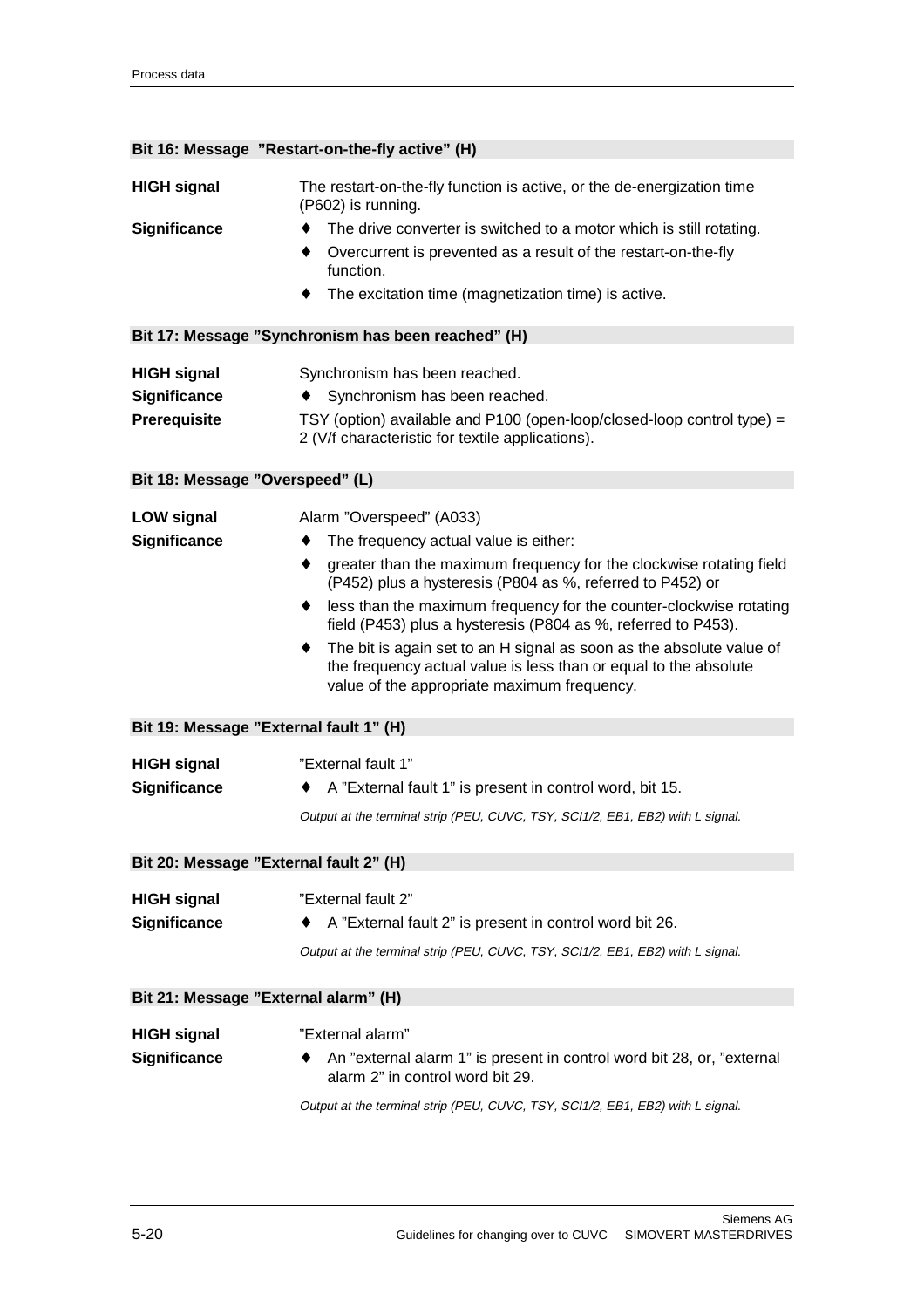|                                           | Bit 22: Message "Alarm i <sup>2</sup> t drive converter" (H)                                                                                                                                                                                                                                                                                                                                                                                                                                               |  |  |  |
|-------------------------------------------|------------------------------------------------------------------------------------------------------------------------------------------------------------------------------------------------------------------------------------------------------------------------------------------------------------------------------------------------------------------------------------------------------------------------------------------------------------------------------------------------------------|--|--|--|
| <b>HIGH signal</b><br>Significance        | Alarm "i <sup>2</sup> t alarm, inverter" (A025)<br>If the instantaneous load status is maintained, then the drive<br>converter will be thermally overloaded.<br>Output at the terminal strip (PEU, CUVC, TSY, SCI1/2, EB1, EB2) with L signal.                                                                                                                                                                                                                                                             |  |  |  |
|                                           | Bit 23: Message "Fault, converter overtemperature" (H)                                                                                                                                                                                                                                                                                                                                                                                                                                                     |  |  |  |
| <b>HIGH signal</b><br>Significance        | "Inverter temperature too high" fault (F023)<br>The limiting inverter temperature has been exceeded.<br>Output at the terminal strip (PEU, CUVC, TSY, SCI1/2, EB1, EB2) with L signal.                                                                                                                                                                                                                                                                                                                     |  |  |  |
|                                           | Bit 24: Message "Alarm, converter overtemperature" (H)                                                                                                                                                                                                                                                                                                                                                                                                                                                     |  |  |  |
| <b>HIGH signal</b><br>Significance        | Alarm, "inverter temperature too high" (A022)<br>The inverter temperature threshold to release an alarm has been<br>exceeded.<br>Output at the terminal strip (PEU, CUVC, TSY, SCI1/2, EB1, EB2) with L signal.                                                                                                                                                                                                                                                                                            |  |  |  |
|                                           |                                                                                                                                                                                                                                                                                                                                                                                                                                                                                                            |  |  |  |
|                                           | Bit 25: Message "Alarm, motor overtemperature" (H)                                                                                                                                                                                                                                                                                                                                                                                                                                                         |  |  |  |
| <b>HIGH signal</b><br>Significance        | Alarm "Motor overtemperature"<br>it involves an "I2t alarm, motor" (A029) or an overtemperature alarm<br>٠<br>from the KTY (P380 $>$ 0).<br>The alarmis initiated either by calculating the motor load (r008 /<br>٠<br>K0244) or from the KTY84 sensor (r009 / K0245).<br>Parameters involved in the calculation:<br>٠<br>P380 (mot. temp. alarm), P382 (motor cooling),<br>P383 (mot. temp.T1), P384 (mot. load limit).<br>Output at the terminal strip (PEU, CUVC, TSY, SCI1/2, EB1, EB2) with L signal. |  |  |  |
|                                           | Bit 26: Message "Fault, motor overtemperature" (H)                                                                                                                                                                                                                                                                                                                                                                                                                                                         |  |  |  |
| <b>HIGH signal</b><br><b>Significance</b> | Fault, "Motor overtemperature"<br>It involves an "I2t fault, motor" (F021) or an overtemperature fault,<br>from KTY (P381 $>$ 1) or PTC thermistor (P381 = 1).<br>Output at the terminal strip (PEU, CUVC, TSY, SCI1/2, EB1, EB2) with L signal.                                                                                                                                                                                                                                                           |  |  |  |
| <b>Bit 27: Reserve</b>                    |                                                                                                                                                                                                                                                                                                                                                                                                                                                                                                            |  |  |  |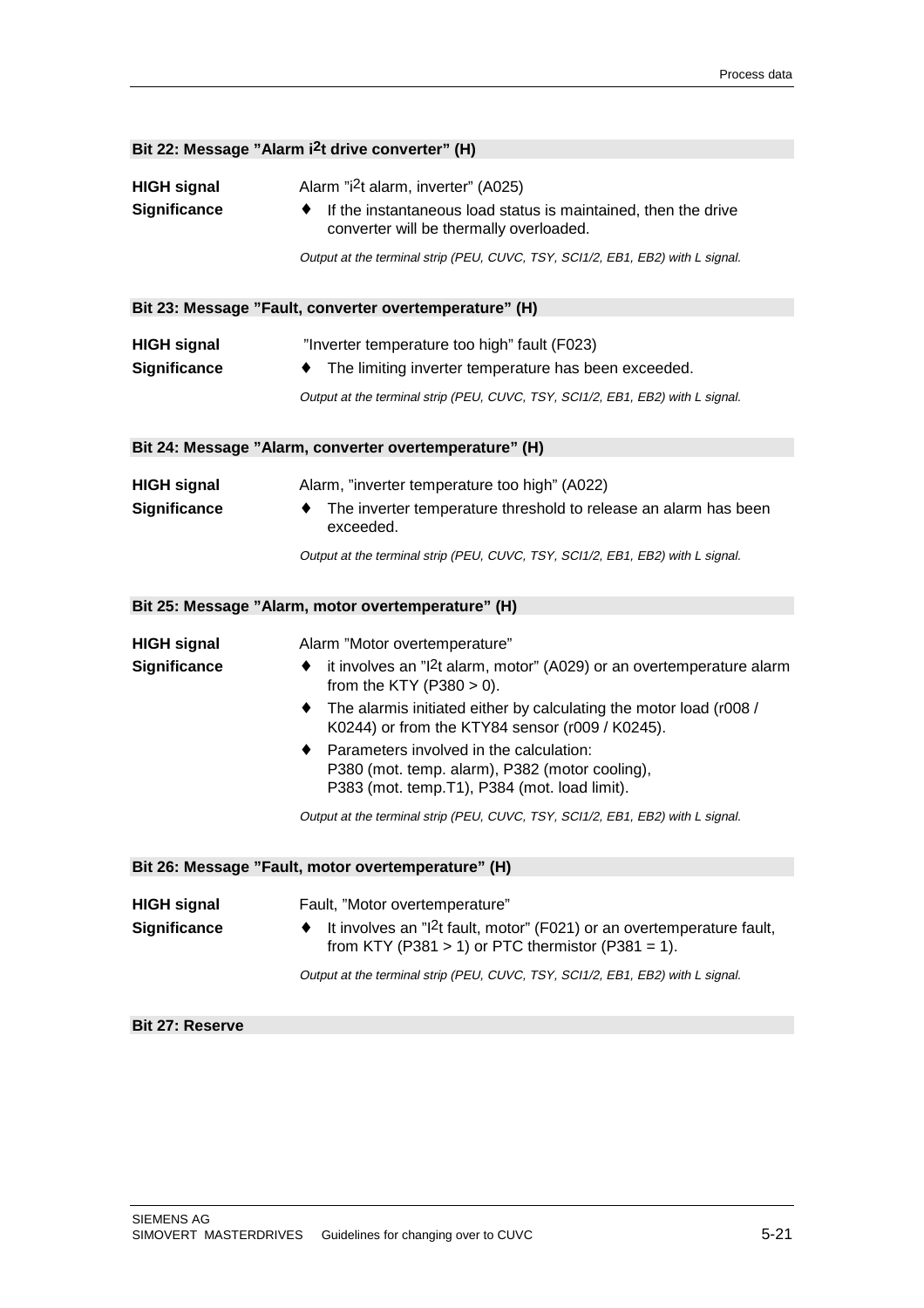|                                                                  | Bit 28: Message, "Fault, motor stalled/locked" (H)                                                                                                                                                                                                                                                   |
|------------------------------------------------------------------|------------------------------------------------------------------------------------------------------------------------------------------------------------------------------------------------------------------------------------------------------------------------------------------------------|
| <b>HIGH signal</b><br><b>Significance</b>                        | Fault, "Motor stalled or blocked" (F015)<br>The drive has either stalled or is locked.<br>Output at the terminal strip (PEU, CUVC, TSY, SCI1/2, EB1, EB2) with L signal.                                                                                                                             |
|                                                                  | Bit 29: Message "Bypass contactor energized" (H)                                                                                                                                                                                                                                                     |
| <b>HIGH signal</b><br><b>Significance</b>                        | The bypass- (pre-charging) contactor is energized. (Only for AC units)<br>A bypass contactor (option) can be energized with the appropriate<br>wiring and parameterization.                                                                                                                          |
| Bit 30: Message "Alarm sync. error" (H)                          |                                                                                                                                                                                                                                                                                                      |
| <b>HIGH signal</b><br><b>Significance</b><br><b>Prerequisite</b> | Alarm, "Synchronizing error" (A070)<br>After successful synchronization, the phase deviation is greater<br>$\bullet$<br>than the parameterized tolerance range (P531).<br>TSY (option) available and P100 (open-loop/closed-loop control type) =<br>2 (V/f characteristic for textile applications). |
|                                                                  | Output at the terminal strip (PEU, CUVC, TSY, SCI1/2, EB1, EB2) with L signal.                                                                                                                                                                                                                       |
|                                                                  | Bit 31: Message "Pre-charging active" (H)                                                                                                                                                                                                                                                            |
| <b>HIGH signal</b><br><b>Significance</b>                        | PRE-CHARGING (010) condition<br>Pre-charging is realized after an ON command.<br>$\bullet$                                                                                                                                                                                                           |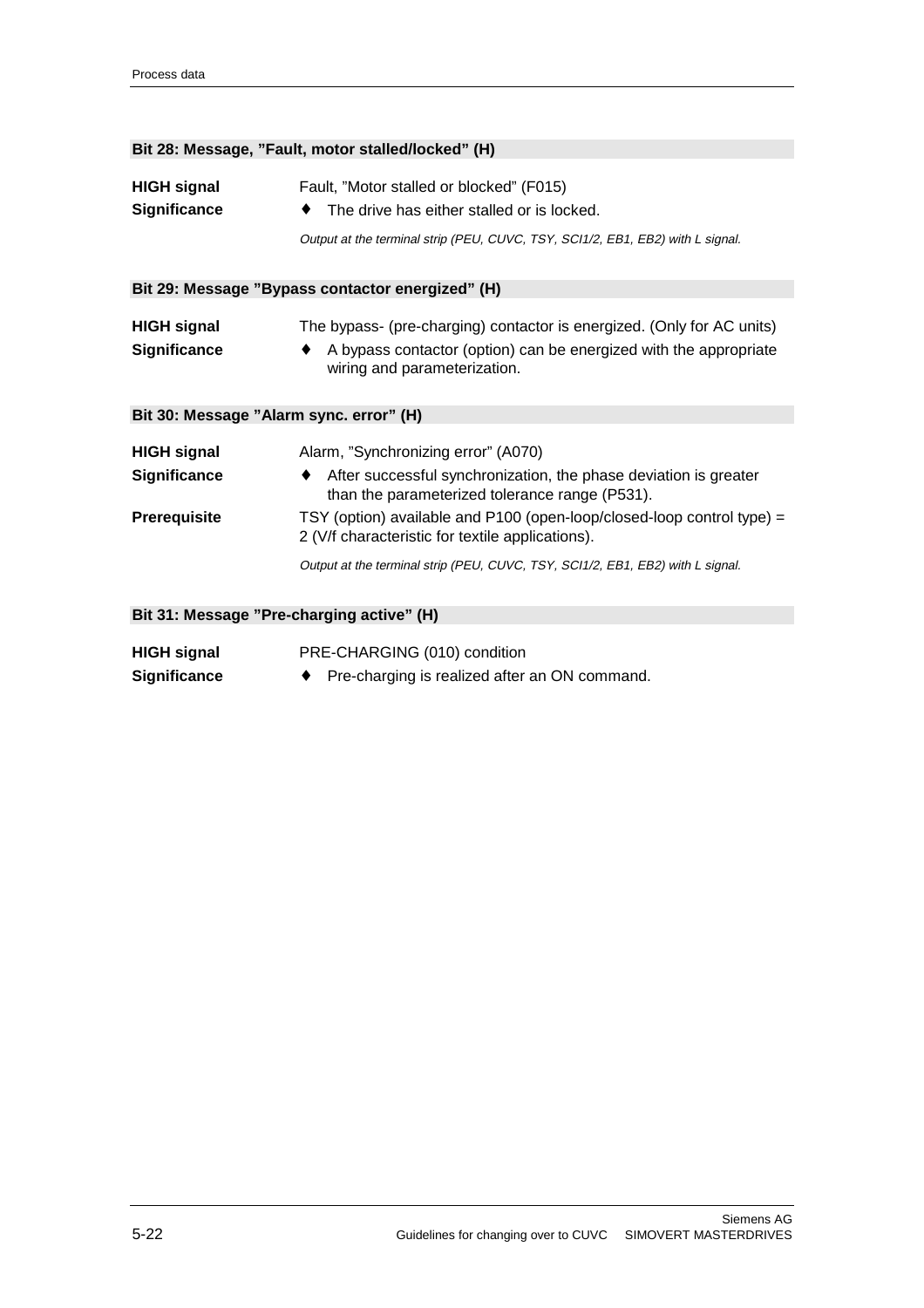## 5.8 Setpoint wiring

An individual source can be parameterized for each setpoint (fixed values, analog inputs, PZD parts of the part program for the automation devices)

The selection parameters for the sources of the setpoints are BICO parameters. These parameters are indexed twice.

- ♦ Index i001: BICO data set 1
- ♦ Index i001: BICO data set 2

#### 5.8.1 Important setpoints

|                                    |                  | Gain                     | <b>Normalization</b> | Visualization |
|------------------------------------|------------------|--------------------------|----------------------|---------------|
| Speed controller gain adaptation   | P <sub>231</sub> | $\overline{\phantom{a}}$ |                      | r237          |
| Supplementary setpoint 1           | P433             | P434                     | $4000$ Hex = P352    | r437          |
| Supplementary setpoint 2           | P438             | P439                     | $4000$ Hex = P352    | r442          |
| Main setpoint                      | P443             | P444                     | $4000$ Hex = P352    | r447          |
| Torque setpoint                    | P486             | P487                     | $4000$ Hex = P354    | r490          |
| Upper torque limiting              | P493             | P494                     | $4000$ Hex = P354    | r496          |
| Lower torque limiting              | P499             | P <sub>500</sub>         | $4000$ Hex = P354    | r502          |
| Torque/current supplementary value | P <sub>506</sub> | P <sub>50</sub> 7        | $4000$ Hex = P354    | r510          |
| Initial angle                      | P <sub>172</sub> | $\overline{\phantom{a}}$ |                      | r185, r186    |

Table 5-1 Interdependencies of the parameters for gain, normalization and visualization

The sources are selected from the connector list.

#### 5.8.2 Important setpoint sources

#### **5.8.2.1 Interfaces**

| <b>Setpoints from SST 1</b> | $(16-bit)$ | Word   | K2001-K2016   |
|-----------------------------|------------|--------|---------------|
|                             | $(32-bit)$ | D word | KK2031-KK2045 |
| Setpoints from CB/TB        | $(16-bit)$ | Word   | K3001-K3016   |
|                             | $(32-bit)$ | D word | KK3031-KK3045 |
| Setpoints from SST 2        | $(16-bit)$ | Word   | K6001-K6016   |
|                             | $(32-bit)$ | D word | KK6031-KK6045 |
| Setpoints from SLB          | $(16-bit)$ | Word   | K7001-K7016   |
|                             | $(32-bit)$ | D word | KK7031-KK7045 |
| Setpoints from 2.CB         | $(16-bit)$ | Word   | K8001-K8016   |
|                             | $(32-bit)$ | D word | KK8031-KK8045 |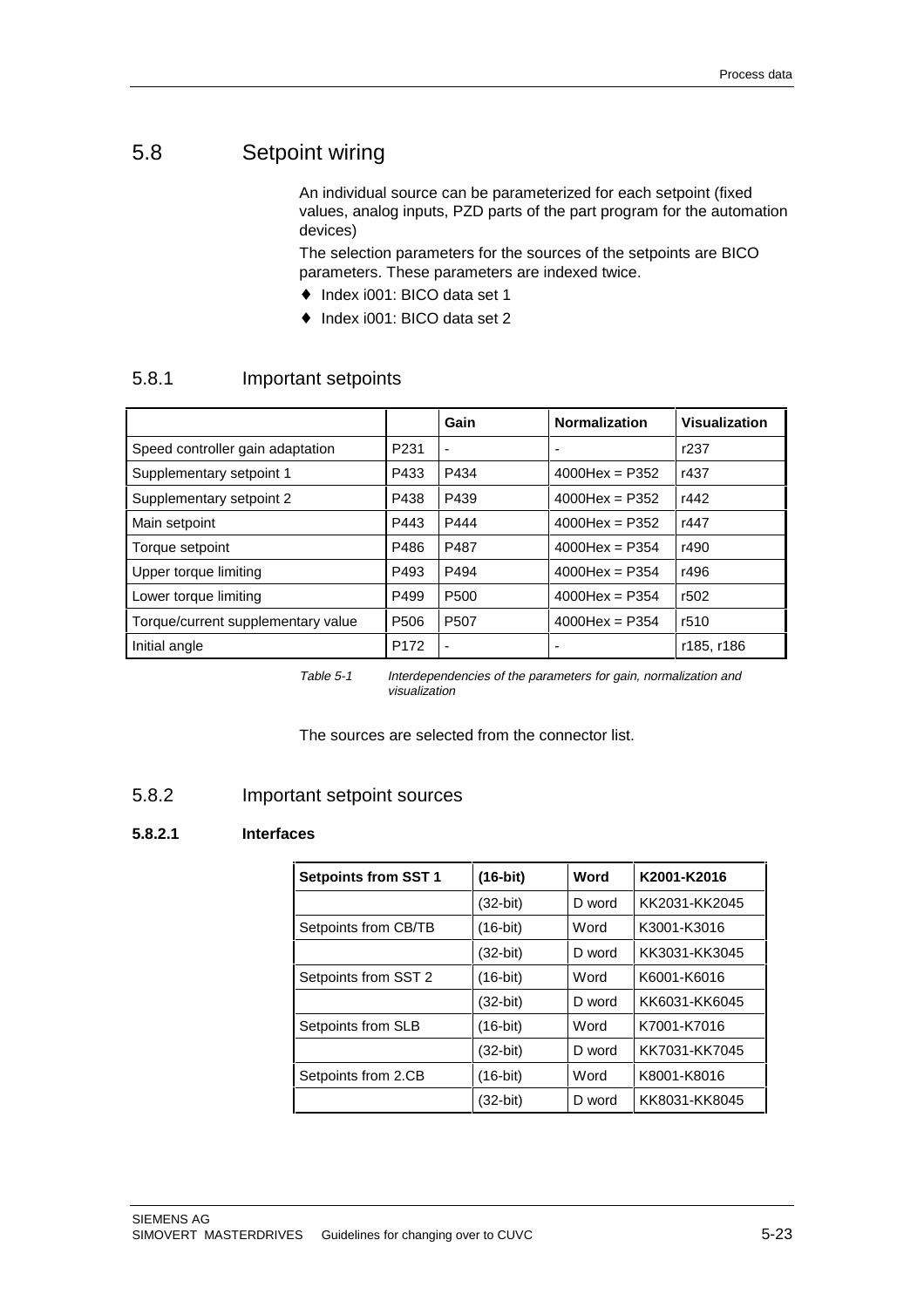#### **5.8.2.2 Analog inputs AI**

| <b>CUVC</b> | AI <sub>1</sub> | K0011 | <b>Configuration:</b> | P631-P636,r637  |
|-------------|-----------------|-------|-----------------------|-----------------|
|             | AI $2$          | K0013 |                       |                 |
| 1.EB1       | AI <sub>1</sub> | K5101 | Configuration:        | P655-P661, r662 |
|             | AI <sub>2</sub> | K5102 |                       |                 |
|             | AI $3$          | K5103 |                       |                 |
| 1.EB2       | AI              | K5111 | Configuration:        | P675-P681, r682 |
| 2.EB1       | AI 1            | K5201 | Configuration:        | P655-P661, r662 |
|             | AI $2$          | K5202 |                       |                 |
|             | AI $3$          | K5203 |                       |                 |
| 2.EB2       | AI              | K5211 | Configuration:        | P675-P681, r682 |
| SCISI.1     | AI <sub>1</sub> | K4101 | Configuration         | P690-P692       |
|             | AI $2$          | K4102 |                       |                 |
|             | AI3             | K4102 |                       |                 |
|             | AI $3$          | K4103 |                       |                 |
| SCISI.2     | AI <sub>1</sub> | K4201 | Configuration         | P690-P692       |
|             | AI <sub>2</sub> | K4202 |                       |                 |
|             | AI $3$          | K4203 |                       |                 |

#### **5.8.2.3 Fixed setpoints FSW**

| <b>Fixed connector</b> | 0       | K0000         |
|------------------------|---------|---------------|
| Fixed connector        | 100 %   | K0001         |
| Fixed connector        | 200 %   | K0002         |
| Fixed connector        | $-200%$ | K0004         |
| Fixed connector        | $-50%$  | K0005         |
| Fixed connector        | -150 %  | K0008         |
| <b>Actual FSW</b>      |         | KK0040        |
| <b>FSW 1-12</b>        |         | KK0041-KK0052 |
| T limit 1 FSW          |         | K0170         |
| T limit 2 FSW          |         | K0171         |
| T suppl. FSW           |         | K0087         |
| I suppl. FSW           |         | K0088         |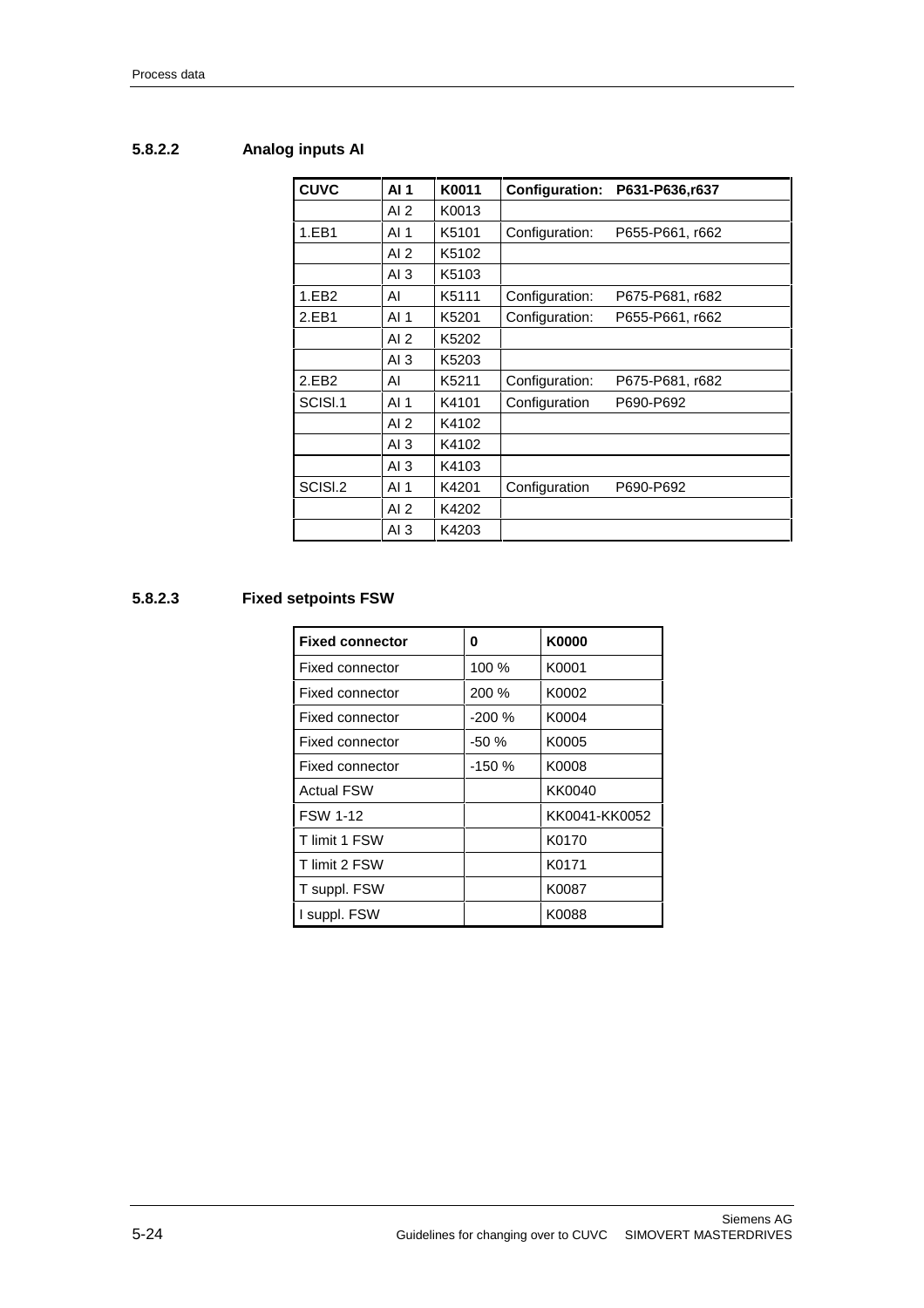### 5.9 Actual value wiring

Each actual value destination (analog outputs, PZD part of the telegram from the automation devices), can be individually assigned an actual value by parameterizing the appropriate source parameters (destination).

The selection parameters can be indexed several times. The significance of the indices is parameter-specific (e.g. number of analog outputs of a particular board, number of the word of a telegram from automation devices).

**Important source parameters for actual values (destinations)**

#### 5.9.1 Analog outputs AO

| S. CUVC   | AO <sub>1</sub> | P640.1 | Configuration: P640 - P644       |
|-----------|-----------------|--------|----------------------------------|
|           | AO <sub>2</sub> | P640.2 |                                  |
| S. 1.EB1  | AO <sub>1</sub> | P663.1 | Configuration: P663 - P667, r668 |
|           | AO <sub>2</sub> | P663.2 |                                  |
| S. 2.EB1  | AO <sub>1</sub> | P663.3 |                                  |
|           | AO <sub>2</sub> | P663.4 |                                  |
| S. 1.EB2  | AO              | P683.1 | Configuration: P683 - P687.r688  |
| S. 2.EB2  | AO.             | P683.2 |                                  |
| S.SCI-SL1 | AO <sub>1</sub> | P693.1 | Configuration: P693 - P695       |
|           | AO <sub>2</sub> | P693.2 |                                  |
|           | AO3             | P693.3 |                                  |
| S.SCI-SL2 | AO <sub>1</sub> | P693.4 |                                  |
|           | AO <sub>2</sub> | P693.5 |                                  |
|           | AO3             | P693.6 |                                  |

#### 5.9.2 Interfaces

| S. SCB              | Send data | P706.1-16 |
|---------------------|-----------|-----------|
| S. SST1             | Send data | P707.1-16 |
| S. SST <sub>2</sub> | Send data | P708.1-16 |
| S. CB/TB            | Send data | P734.1-16 |
| S. 2.CB             | Send data | P736.1-16 |
| S. SLB              | Send data | P751.1-16 |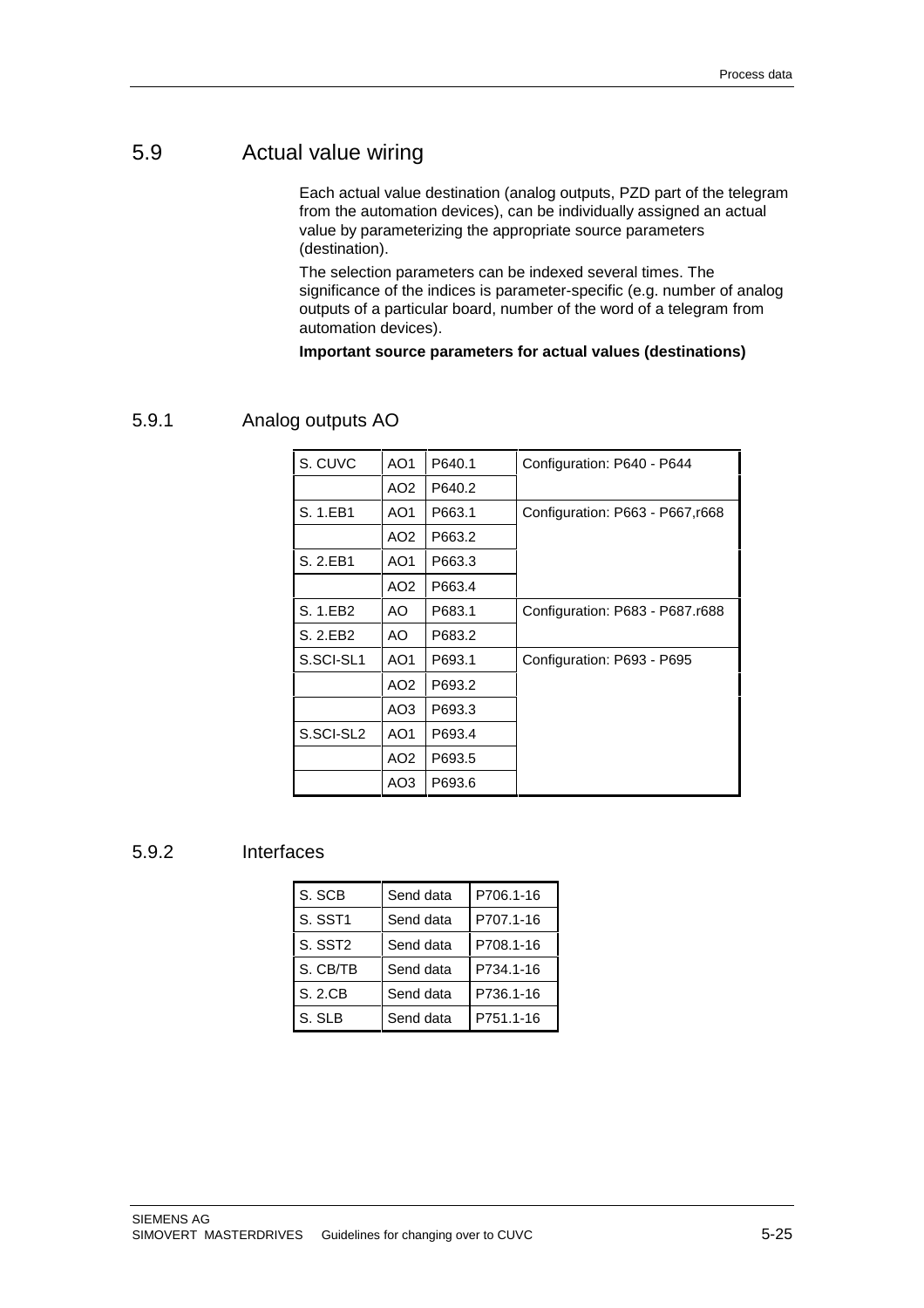### 5.9.3 General

| KK0020 | Speed, smoothed |                             | r015             |
|--------|-----------------|-----------------------------|------------------|
| K0021  | Output voltage  |                             | r003             |
| K0022  | Output current  |                             | r004             |
| K0023  | Output power    |                             | r005             |
| K0024  | Torque          |                             | r007             |
| K0025  | DC link voltage |                             | r006             |
| K0030  | Control word 1  | Control word 1              | r550             |
| K0031  | Control word 2  | Control word 2 (bits 16-31) | r551             |
| K0032  | Status word 1   | Status word 1               | r <sub>552</sub> |
| K0033  | Status word 2   | Status word 2 (bits 16-31)  | r <sub>553</sub> |

#### 5.9.4 Other drive converter parameters

| K0236 | Ud(act., smoothed)       |                              |        |
|-------|--------------------------|------------------------------|--------|
| K0238 | Phase current 1          |                              | r832.1 |
| K0239 | Phase current 2          |                              | r832.2 |
| K0240 | $U_{DC}$ (act)           | DC link voltage              |        |
| K0241 | $M(\text{act})$          | M act ?                      |        |
| K0242 | I(absolute output)       |                              |        |
| K0244 | Motor utilization        |                              | r008   |
| K0245 | Motor temperature        | Motor temperature KTY sensor | r009   |
| K0247 | Converter temp.          |                              | r833   |
| K0248 | Free computation<br>time | Free computation time        | r829   |
| K0249 | Converter status         |                              | r001   |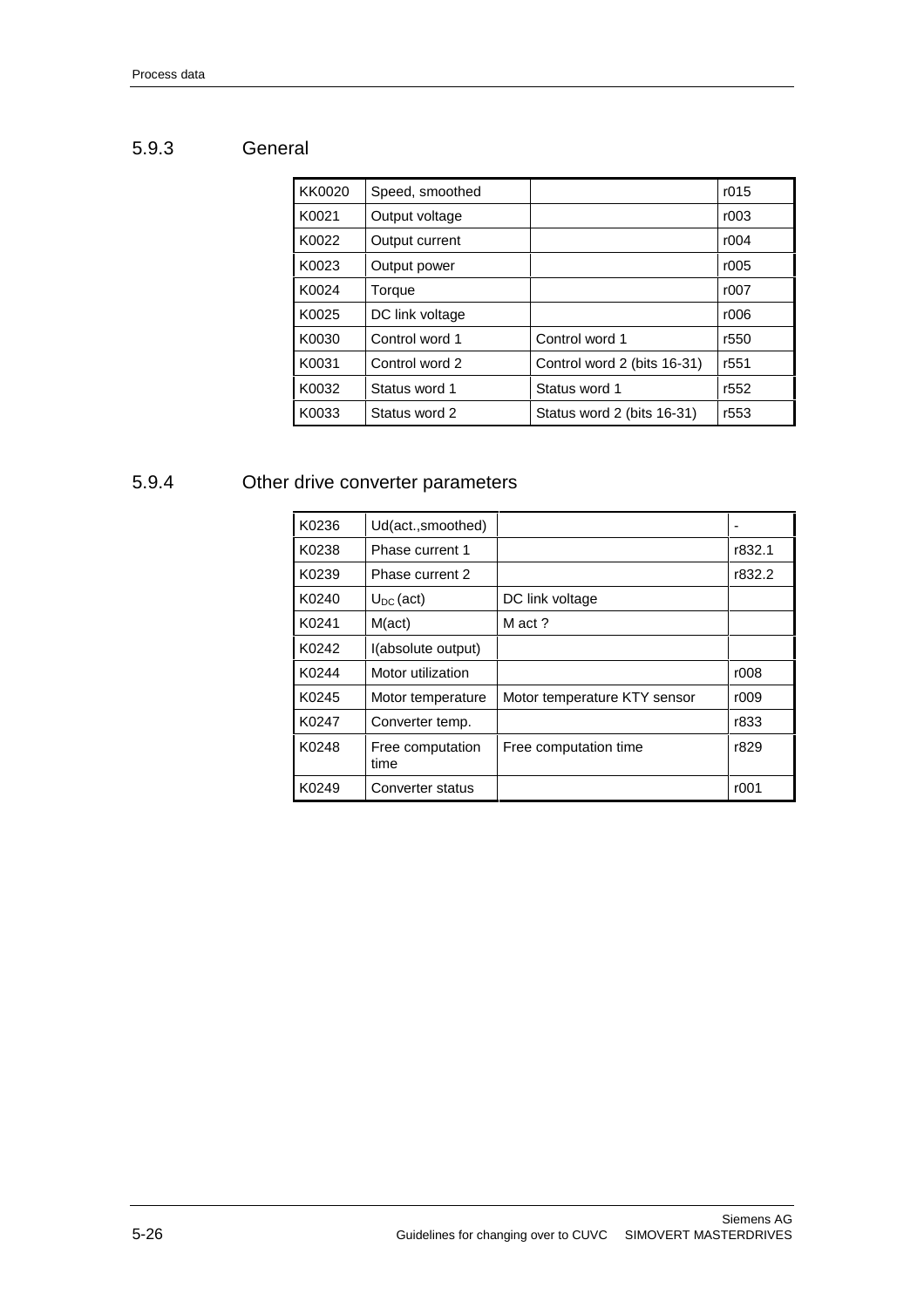| KK0040 | <b>Actual FSW</b>   | Connector with the currently valid fixed setpoint (can be<br>selected using the function data set and fixed setpoint bits |  |
|--------|---------------------|---------------------------------------------------------------------------------------------------------------------------|--|
| KK0058 | Mot.poti(output)    | Motorized potentiometer output value                                                                                      |  |
| KK0067 | Suppl. setpoint 1   | Supplementary setpoint 1; is added to the main setpoint in<br>front of the ramp-function generator                        |  |
| KK0068 | Suppl. setpoint 2   | Supplementary setpoint 2 ; is added to the main setpoint in<br>front of the ramp-function generator                       |  |
| KK0069 | Main setpoint       | Main setpoint                                                                                                             |  |
| KK0070 | $n$ (set, sum 1)    | Setpoint after the summing point 1                                                                                        |  |
| KK0071 | n(set, DR select)   | Setpoint after the summing point 2                                                                                        |  |
| KK0072 | $n(set, RFC-I)$     | Setpoint at the ramp-function generator input                                                                             |  |
| KK0073 | $n(set, RFC-O)$     | Setpoint at the ramp-function generator output                                                                            |  |
| KK0074 | $n$ (set, sum $2$ ) | Setpoint after the summing point 3                                                                                        |  |
| KK0075 | $n/f(\text{set})$   | Setpoint after limiting to n/f(max) pos./neg. direction of<br>rotation                                                    |  |

### 5.9.5 Setpoint channel speed/frequency

## 5.9.6 Setpoint channel torque/current

| K0077 | $T(\text{accel.})$ | Pre-control torque (moment of inertia compensation)   |  |
|-------|--------------------|-------------------------------------------------------|--|
| K0080 | T setpoint         | Torque setpoint, slave drive                          |  |
| K0081 | T limit 1          | Maximum value of the upper torque limit               |  |
| K0082 | Tmax               | Upper torque limit                                    |  |
| K0083 | T limit 2          | Maximum value of the lower torque limit               |  |
| K0084 | Tmax2              | Lower torque limit                                    |  |
| K0085 | suppl. setpoint    | Supplementary current setpoint                        |  |
| K0086 | T suppl. setpoint  | Supplementary torque setpoint                         |  |
| K0087 | T suppl. FSW       | Fixed setpoint for the supplementary torque setpoint  |  |
| K0088 | suppl. FSW         | Fixed setpoint for the supplementary current setpoint |  |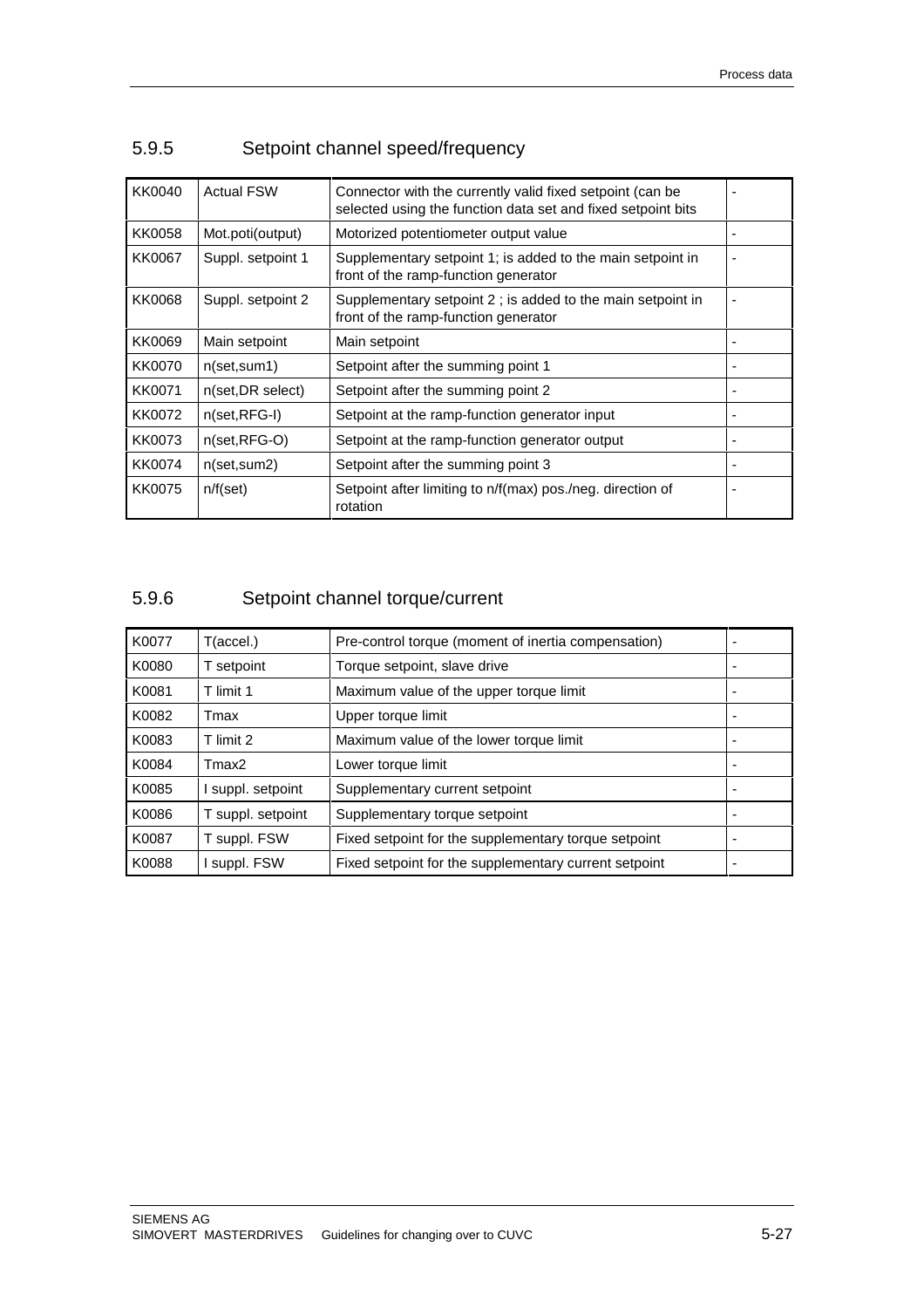| K0090  | Rotor angle                       | Mechanical angle                                                                                  | r0186 |
|--------|-----------------------------------|---------------------------------------------------------------------------------------------------|-------|
| KK0091 | Speed/frequency<br>(act.,encoder) | Actual speed                                                                                      |       |
| K0092  | Flux angle diff.                  |                                                                                                   |       |
| K0093  | Load angle                        |                                                                                                   |       |
| K0120  | Position angle                    | Position actual value from the motor encoder, in units of<br>length                               | r0185 |
| K0148  | n/f(act)                          |                                                                                                   |       |
| K0149  | n/f(precontrol)                   |                                                                                                   |       |
| K0150  | n/f(set, smooth.)                 | Smoothed speed setpoint in front of the setpoint-actual value<br>comparison, speed controller     |       |
| K0151  | $n/f(\text{set}, \text{act})$     | Smoothed speed actual value in front of the setpoint-actual<br>value comparison, speed controller |       |

## 5.9.7 Actual values speed/frequency

### 5.9.8 Closed-loop control

| <b>KK0152</b> | n/f(control diff.)    | Setpoint-actual value difference at the speed controller input               | ä, |
|---------------|-----------------------|------------------------------------------------------------------------------|----|
| KK0153        | T(set, n/f reg)       | Speed controller output                                                      |    |
| K00158        | n/f (bandstop)        | Speed actual value after filtering by the bandstop                           |    |
| K0159         | Output DT1<br>element | Output of the DT1 element, speed controller                                  |    |
| K0164         | T(set,precontrol)     |                                                                              |    |
| K0165         | T(set,limit)          | Output connector, torque limiting                                            |    |
| K0167         | Isq(set,limit)        | Setpoint-torque-generating current after the torque- and<br>current limiting |    |
| K0178         | I(set, smooth)        |                                                                              |    |
| K0179         | Isd(set)              |                                                                              | ۰  |
| K0182         | Isd(act)              | Actual value of the flux-generating current                                  |    |
| K0184         | Isq(act)              | Actual value of the torque-generating current                                |    |
| KK0188        | $f$ (slip)            | Slip speed                                                                   |    |
| KK0199        | f(set, stator)        |                                                                              |    |
| KK0200        | f(set, V/Hz)          | Setpoint frequency V/f characteristic (V/Hz) mode                            |    |
| KK0208        | Imax reg (output)     | Output i(max) controller for V/f characteristic                              | ٠  |
| K0209         | Imax reg(output)U     |                                                                              |    |
| K0210         | lexc(set)             |                                                                              |    |
| K0211         | lexc(act)             |                                                                              |    |
| K0222         | Modulation            | Absolute modulation depth                                                    |    |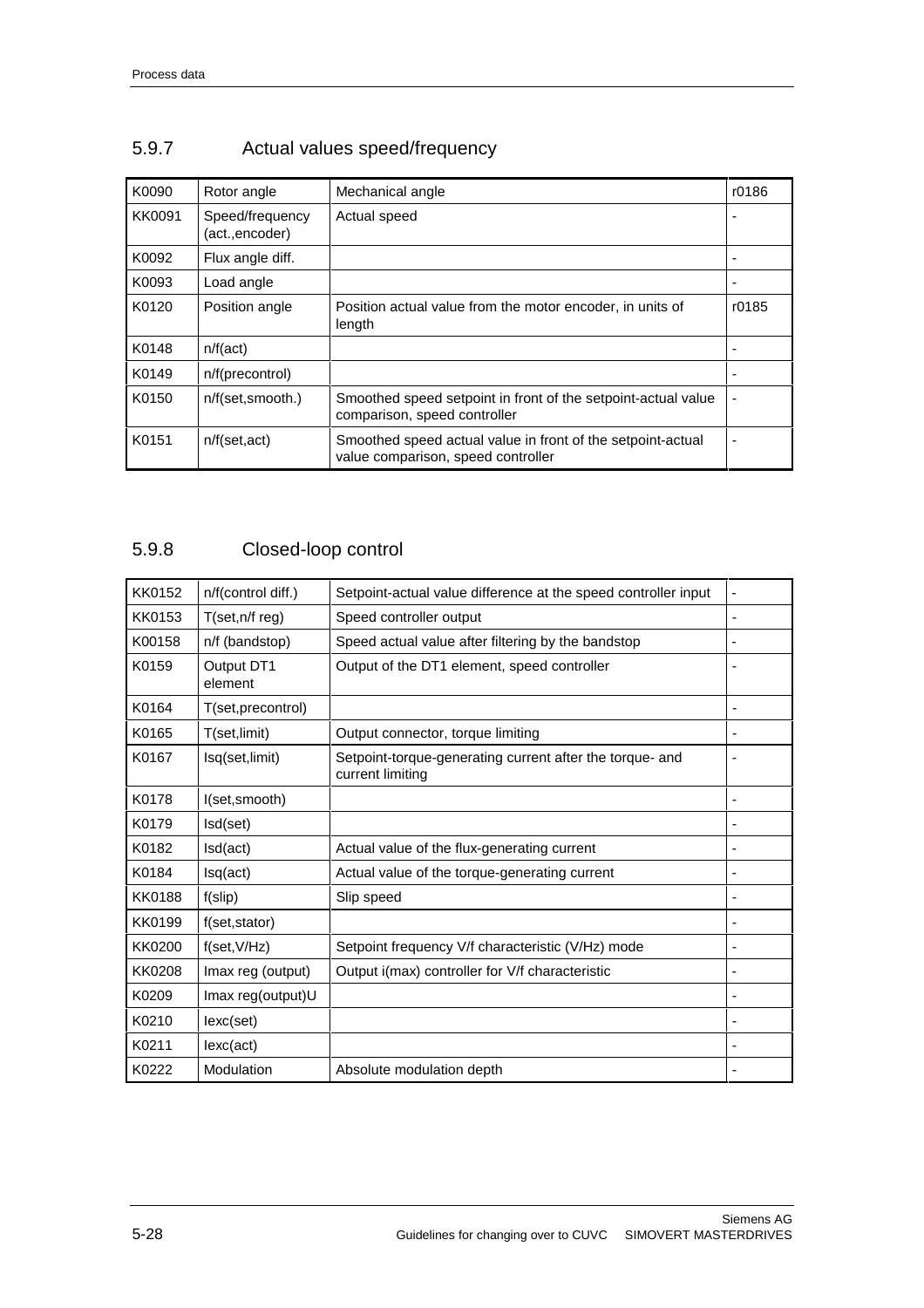# 6 Drive converter functions (WEA, KIP, FLN...)

#### 6.1 Automatic restart (WEA)

|                | <b>CU1/2</b> | <b>CUVC</b> |
|----------------|--------------|-------------|
| WEA on/off     | P366         | P373        |
| WEA delay time | P367         | P374        |

#### 6.2 Kinetic buffering (KIP) / flexible response (FLN)

|                         | <b>CU1/2</b> | <b>CUVC</b>       |
|-------------------------|--------------|-------------------|
| <b>KIP/FLN</b>          | P379         | P <sub>517</sub>  |
| KIP/FLN, start of       | P380         | P <sub>5</sub> 18 |
| KIP/FLN dyn. controller | P381         | P <sub>5</sub> 19 |
| KIP/FLN/Udmax reg. Kp   | P382         | P <sub>520</sub>  |
| KIP/FLN/Udmax reg. Ti   | P383         | P <sub>521</sub>  |
| KIP/FLN/Udmax reg. Td   | P384         | P <sub>522</sub>  |
| f (KIP/FLN/Udmax)       | r385         |                   |
| I (KIP/FLN/Udmax)       | r386         |                   |
| <b>FLN Udmin</b>        | P387         | P523              |

#### 6.3 Closed-loop Udmax control

|                    | <b>CU1/2</b> | <b>CUVC</b>       |
|--------------------|--------------|-------------------|
| I Udmax controller | P377         | P <sub>5</sub> 15 |
| Udmax reg. dyn.    | P378         | P <sub>516</sub>  |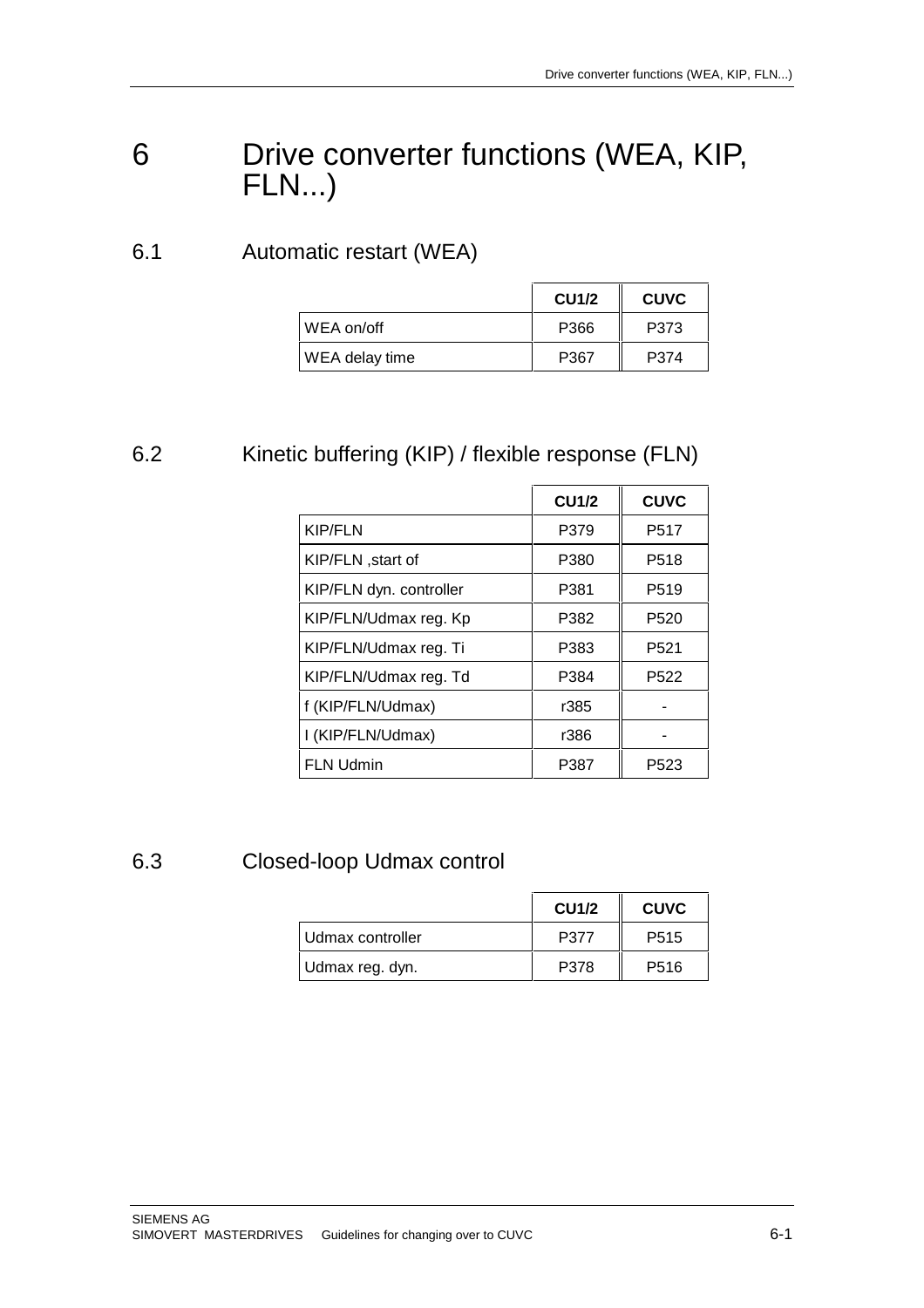### 6.4 DC current braking (DC brake)

|                                         | <b>CU1/2</b> | <b>CUVC</b> |
|-----------------------------------------|--------------|-------------|
| De-energization time                    | P371         | P603        |
| DC brake                                | P372         | P395        |
| DC braking current                      | P373         | P396        |
| DC braking duration                     | P374         | P397        |
| Frequency at the start of DC<br>braking | P375         | P398        |

#### 6.5 Restart-on-the-fly

|                                       | <b>CU1/2</b> | <b>CUVC</b>      |
|---------------------------------------|--------------|------------------|
| S. restart-on-the-fly enable          | P583         | P <sub>583</sub> |
| Restart-on-the-fly, standstill        | ( P386)      | P <sub>524</sub> |
| Restart-on-the-fly, search<br>current | P369         | P <sub>525</sub> |
| Restart-on-the-fly, search speed      | P370         | P <sub>526</sub> |
| Restart-on-the-fly, stmul             | (P376)       | P <sub>527</sub> |

### 6.6 Synchronization (Sync.)

|                        | <b>CU1/2</b>     | <b>CUVC</b>      |
|------------------------|------------------|------------------|
| S.sync enable          | P <sub>582</sub> | P582             |
| Sync. status           | r388             | r528             |
| Sync. start delta f    | P389             | P <sub>529</sub> |
| Sync. reference angle  | P390             | P530             |
| Sync. window           | P391             | P <sub>531</sub> |
| Sync. delta fmax       | P392             | P <sub>532</sub> |
| Sync. target frequency | r393             | r533             |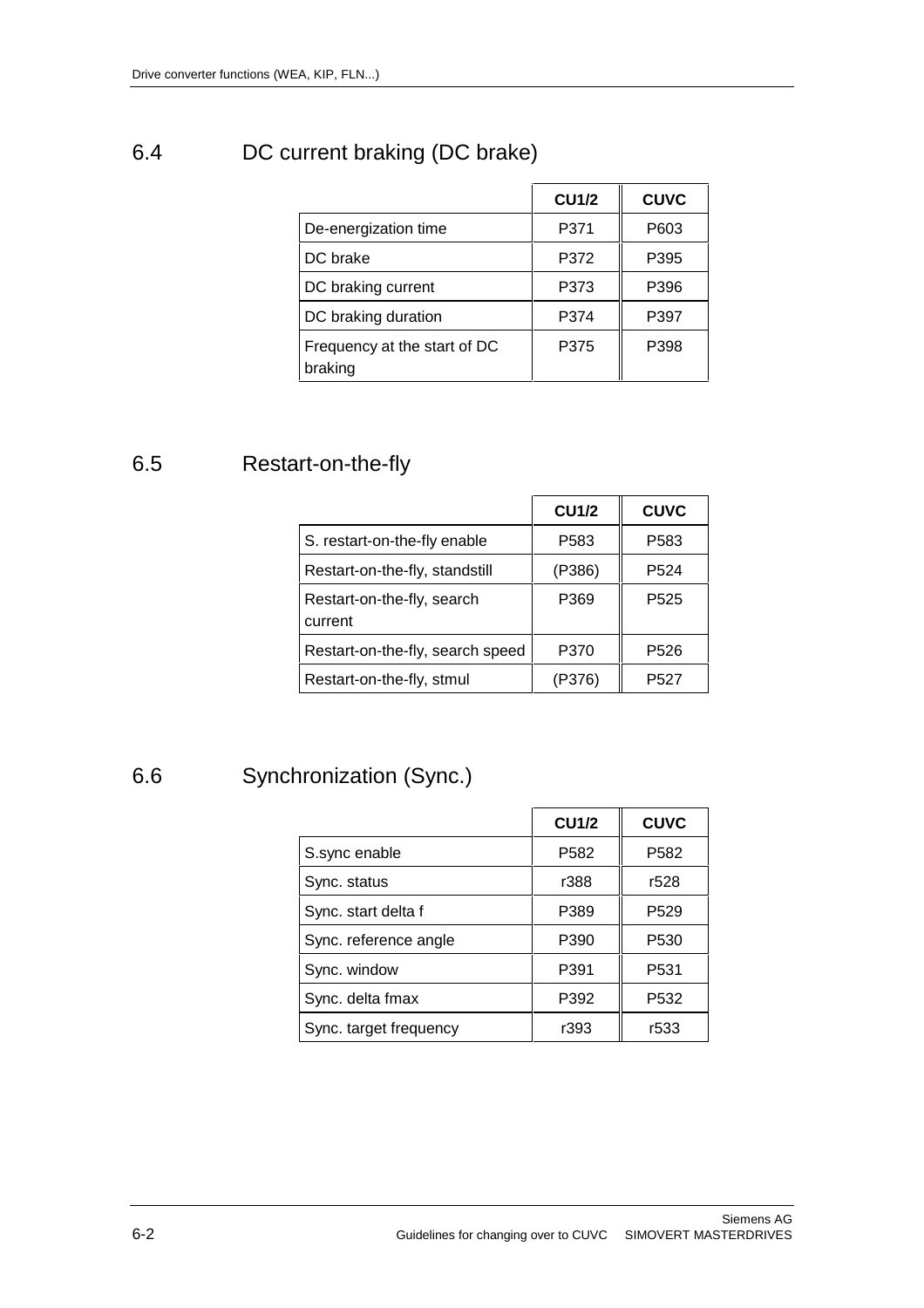### 6.7 Technology controller

|                                        | <b>CU1/2</b> | <b>CUVC</b>            |
|----------------------------------------|--------------|------------------------|
| Technol. setpoint                      | P525 - r529  | not used $\frac{1}{2}$ |
| Technol, actual value                  | P530 - r534  | not used $\frac{1}{2}$ |
| Technol. setp./act. val.<br>comparison | P535 - r536  | not used $\frac{1}{2}$ |
| PID controller                         | P537 - r545  | not used $\frac{1}{2}$ |

1) The technology controller is replaced by configuring free function blocks

#### 6.8 Open-loop brake control

|                               | <b>CU1/2</b> | <b>CUVC</b> |
|-------------------------------|--------------|-------------|
| Brake (open-loop) control     | not used     | P605        |
| Brake opening time            | not used     | P606        |
| Brake closing time            | not used     | P607        |
| S.open brake                  | not used     | P608        |
| S.close brake                 | not used     | P609        |
| S.brake, threshold 1          | not used     | P610        |
| Brake threshold 1             | not used     | P611        |
| S.checkback signal brake open | not used     | P612        |
| S.checkb. signal brake closed | not used     | P613        |
| S.stop brake closed           | not used     | P614        |
| S.brake threshold 2           | not used     | P615        |
| Brake threshold 2             | not used     | P616        |
| Brake threshold 2 time        | not used     | P617        |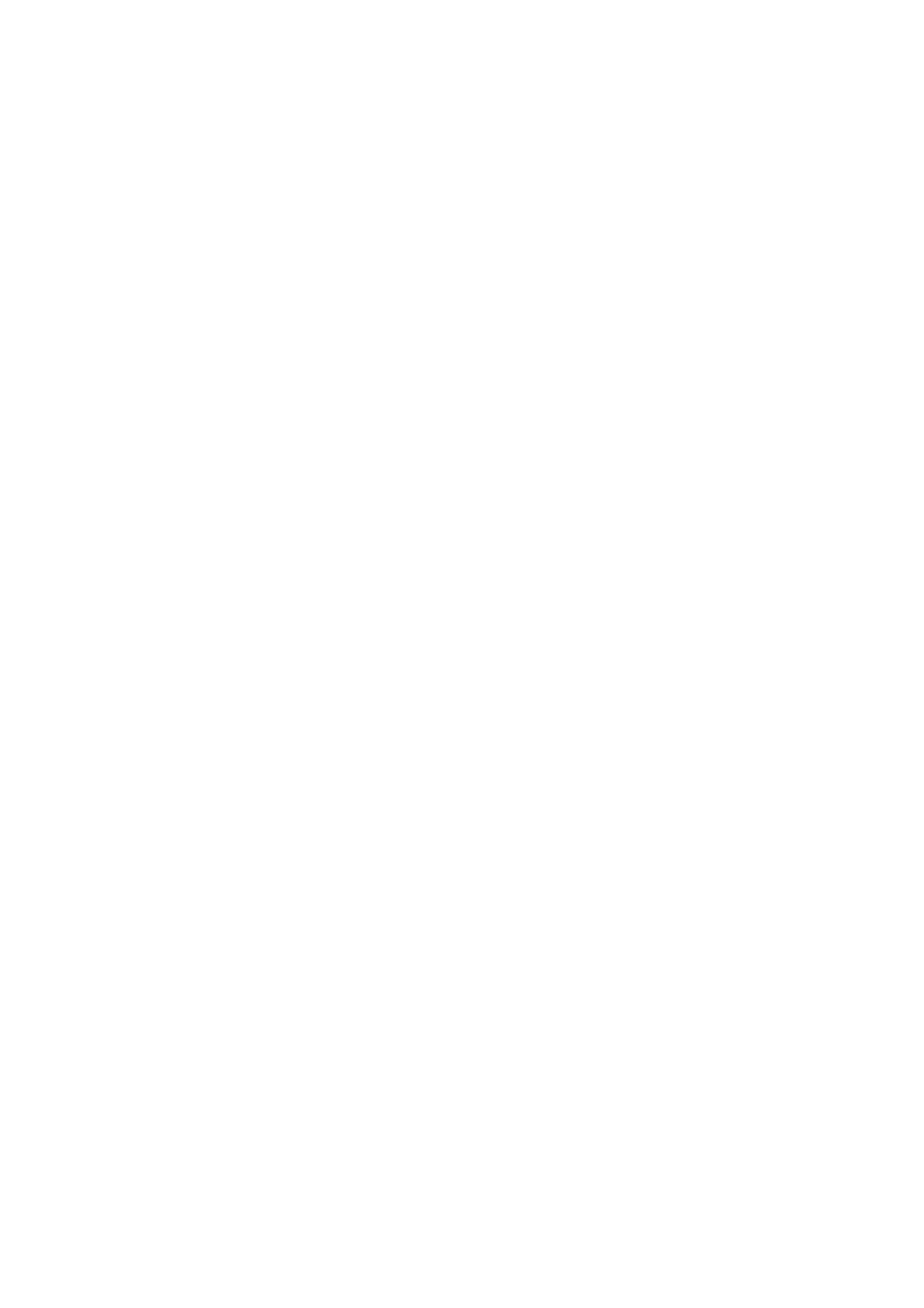# 7 Function Diagrams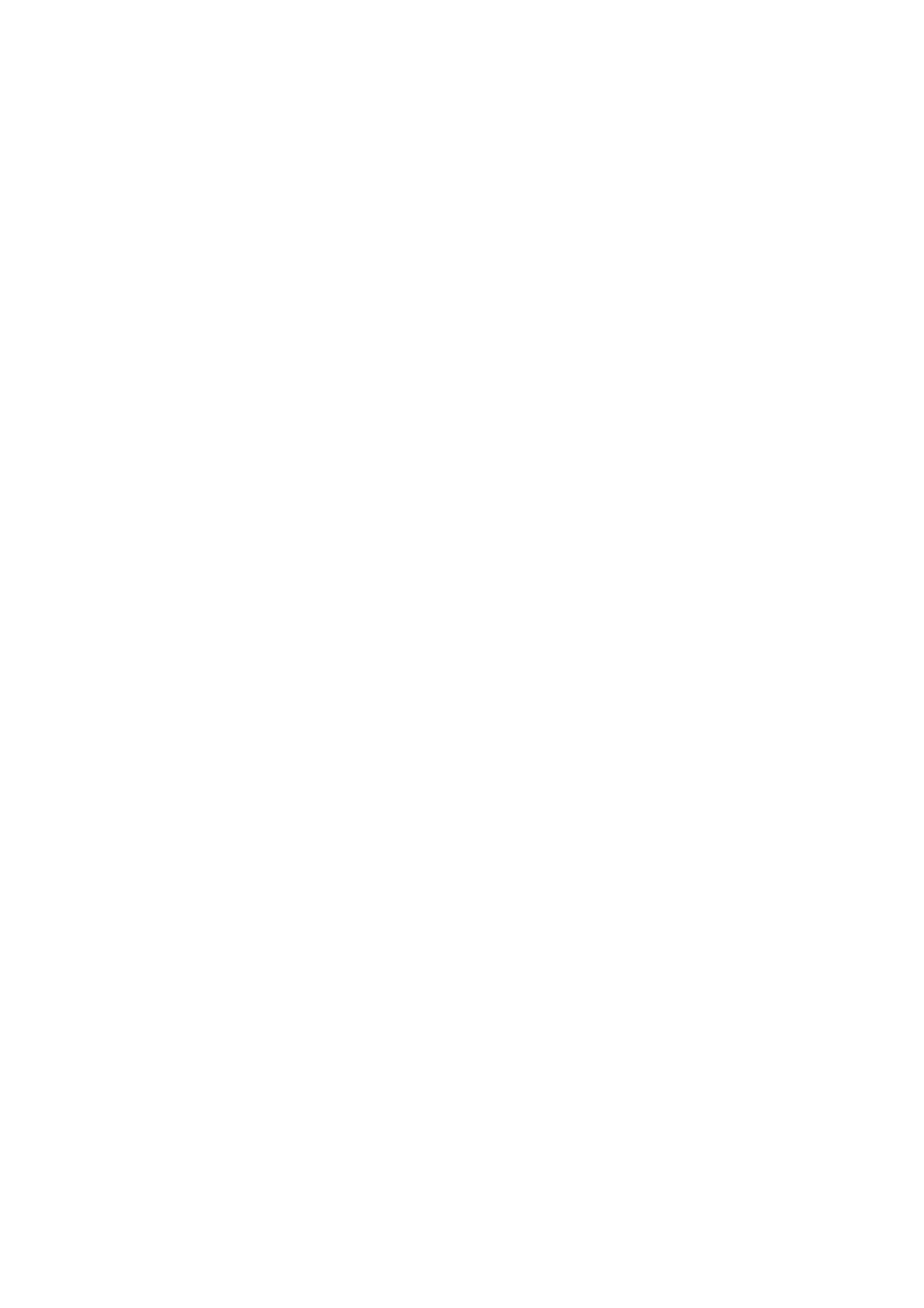# 8 Lists (BDS, FDS, MDS, Binector, Connector)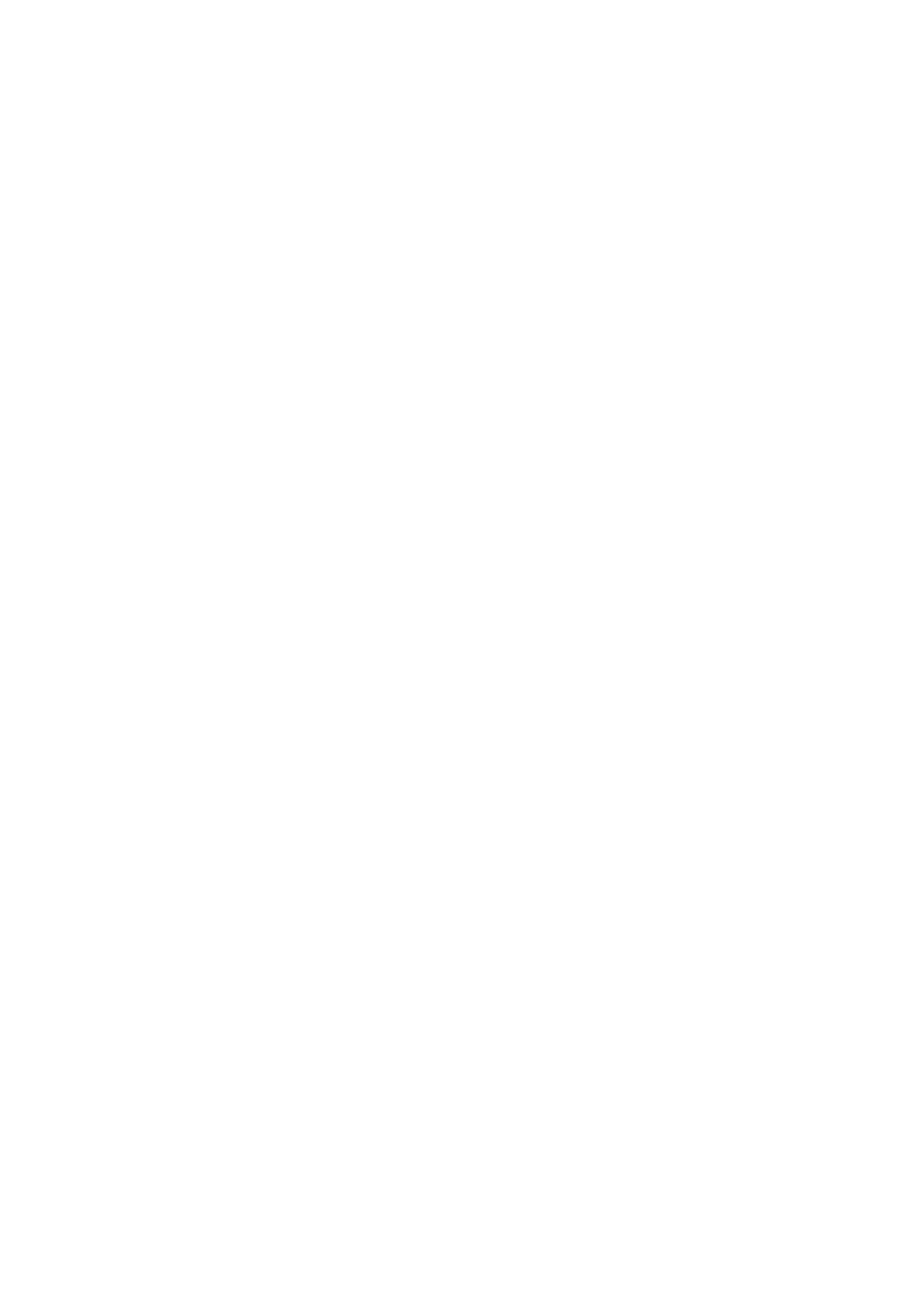# 9 Parameter List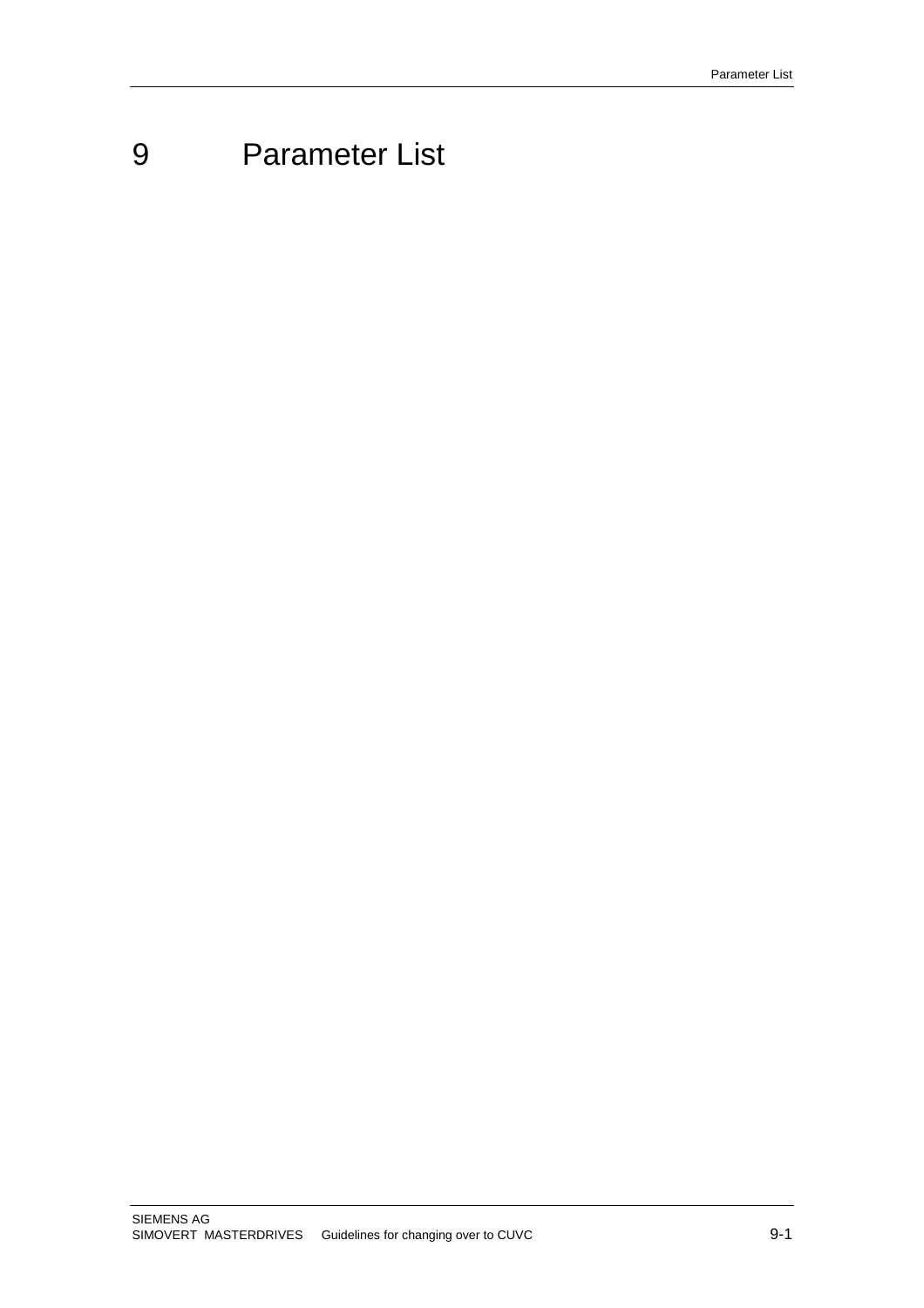# 10 Cross-Reference-Lists

### 10.1 Converting CU2 parameters to CUVC parameters

| Allgemeine Beobachtungsparameter   | bis 49 | Analoge Ein-/Ausgabe        | ab 650  |
|------------------------------------|--------|-----------------------------|---------|
| Allgemeine Parameter               | ab 50  | Schnittstellenkonfiguration | ab 680  |
| Gerätedaten                        | ab 70  | Diagnosefunktionen          | ab 720  |
| Hardware-Konfiguration             | ab 89  | Steuersatz                  | ab 760  |
| Motordaten                         | ab 100 | Werksparameter              | ab 780  |
| Regelung                           | ab 135 | Sonderparameter             | ab 800  |
| <b>Funktionen</b>                  | ab 330 | Profilparameter             | ab 900  |
| Sollwertkanal                      | ab 410 | Technologie Parameter       | ab 1000 |
| Steuer- und Zustandsbitverdrahtung | ab 550 |                             |         |

#### Die Parameternummern der CUVC enthalten **nur in dieser Tabelle** zur Unterscheidung ein 'N' hinter den Bezeichnern 'P' und 'r'

| <b>PNU</b> | OP1-Parametername |          | <b>PNU</b>    | <b>BICO Nr.</b> |
|------------|-------------------|----------|---------------|-----------------|
| *:Best-P   |                   |          | <b>VC NEU</b> |                 |
|            | Beschreibung      |          | *:Best-PN     |                 |
| r000       | Betriebsanzeige   |          | rN000         |                 |
| r001       | Umrichterzustand  |          | rN001         | K0249           |
| r003       | Ausgangsspannung  |          | rN003         | K0021           |
|            |                   |          |               | geglättet       |
| r004       | Ausgangsstrom     |          | rN004         | K0022           |
|            |                   |          |               | geglättet       |
| r005       | Ausgangsleistung  |          | rN005         | K0023           |
|            |                   |          |               | geglättet       |
| r006       | Zwischenkreisspg  |          | rN006         | K0025           |
|            |                   |          |               | geglättet       |
| r007       | Drehmoment        |          | rN007         | K0024           |
|            |                   |          |               | geglättet       |
| r008       | Motorauslastung   |          | rN008         | K0244           |
| r009       | Motortemperatur   |          | rN009         | K0245           |
| r010       | Umr.Auslastung    |          | rN010         | K0246           |
| r011       | Umr.Temperatur    |          | rN833         | K0247           |
| r012       | Grund/Reserve     |          | rN012         | $---$           |
| r013       | Betriebsstunden   |          | rN825         | ---             |
| P050       | Sprache           |          | <b>PN050</b>  |                 |
| P051       | Zugriffsstufe     | entfällt |               |                 |
| P052       | Funktionsanwahl   |          | PN060,        |                 |
|            |                   |          | <b>PN115</b>  |                 |
| P053       | Parametrierfreig  |          | PN053         |                 |
| P054       | OP-Hinterleuchtg  |          | <b>PN054</b>  |                 |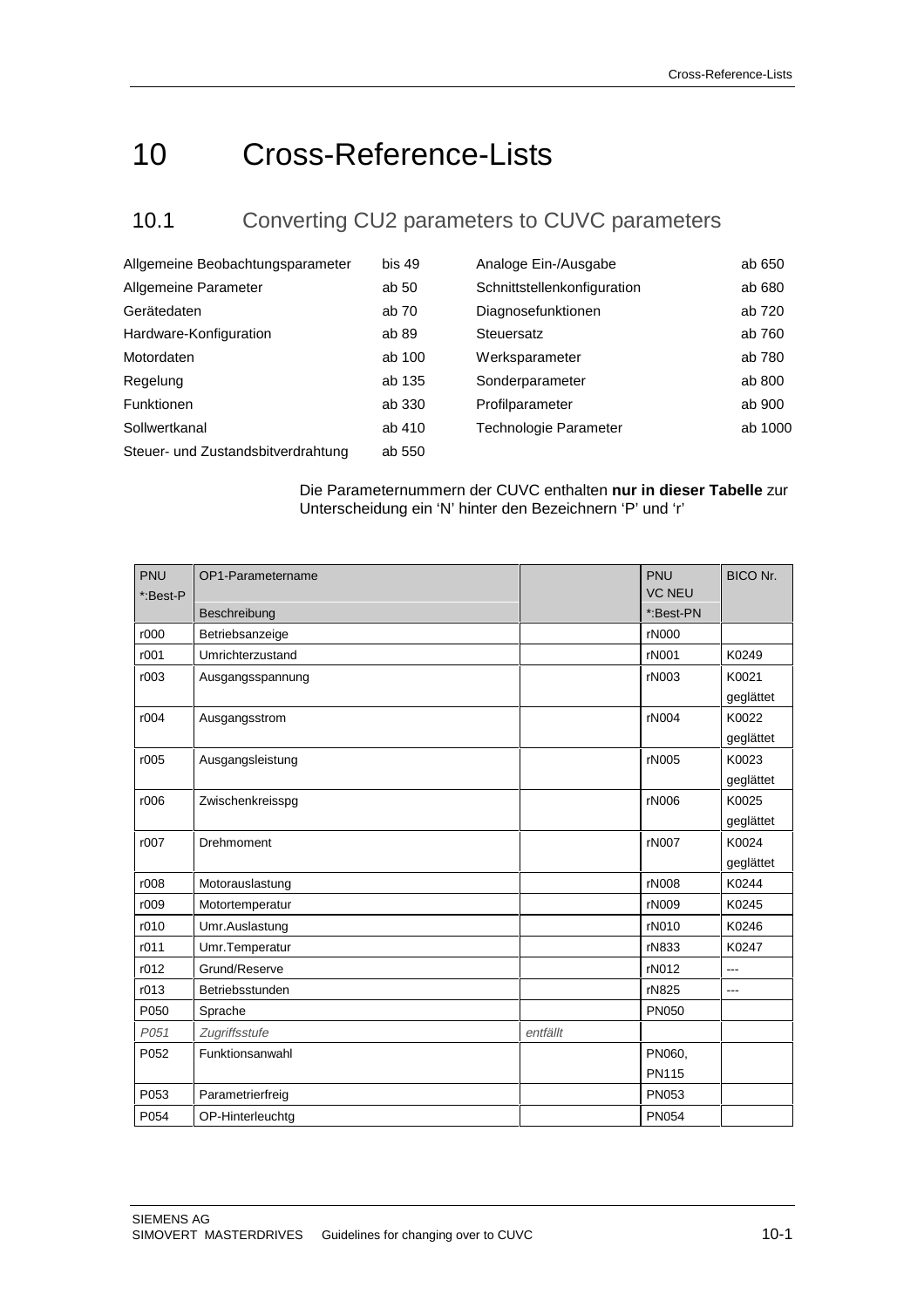| PNU                                              | OP1-Parametername                                                                                                                    |          | PNU                                   | <b>BICO Nr.</b> |
|--------------------------------------------------|--------------------------------------------------------------------------------------------------------------------------------------|----------|---------------------------------------|-----------------|
| *:Best-P                                         |                                                                                                                                      |          | <b>VC NEU</b>                         |                 |
|                                                  | Beschreibung                                                                                                                         |          | *:Best-PN                             |                 |
| P070                                             | MLFB(6SE70)                                                                                                                          |          | <b>PN070</b>                          |                 |
| P071                                             | Umr.Anschlußspg.                                                                                                                     |          | <b>PN071</b>                          |                 |
| P072                                             | Umr.Strom(n)                                                                                                                         |          | <b>PN072</b>                          |                 |
| P073                                             | Umr.Leistung(n)                                                                                                                      |          | <b>PN073</b>                          |                 |
| P077                                             | Werkseinst.-Typ                                                                                                                      |          | <b>PN366</b>                          |                 |
| r089                                             | Baugr. Steckpl.1                                                                                                                     | entfällt |                                       |                 |
| P090                                             | Baugr. Steckpl.2                                                                                                                     | entfällt |                                       |                 |
| P091                                             | Baugr. Steckpl.3                                                                                                                     |          |                                       |                 |
| P092                                             | Ausgangsfilter                                                                                                                       |          | <b>PN068</b>                          |                 |
| P100                                             | Motortyp                                                                                                                             |          | <b>PN095</b>                          |                 |
| P101                                             | Mot.Spannung(n)                                                                                                                      |          | PN101                                 |                 |
| P102                                             | Mot.Strom(n)                                                                                                                         |          | PN102                                 |                 |
| P103                                             | Mot.Leerl.Strom                                                                                                                      |          | PN103                                 |                 |
| P104                                             | Mot.CosPhi(n)                                                                                                                        |          | PN104                                 |                 |
| P105                                             | Mot.Leistung(n)                                                                                                                      |          | PN105                                 |                 |
| P106                                             | Mot.Wirk.Grad(n)                                                                                                                     |          | <b>PN106</b>                          |                 |
| P107                                             |                                                                                                                                      |          | PN107                                 |                 |
| P108                                             | Mot.Drehzahl(n)                                                                                                                      |          | <b>PN108</b>                          |                 |
| P109                                             | Mot.Polpaarzahl                                                                                                                      |          | PN109                                 |                 |
| P110                                             | kT(n)                                                                                                                                |          | <b>PN088</b>                          |                 |
| P120                                             | X(haupt,d) ges.                                                                                                                      |          | <b>PN075</b>                          |                 |
| P121                                             | X(haupt,q) ges.                                                                                                                      |          | <b>PN076</b>                          |                 |
| P122                                             | X(sigma,d) Dämpf                                                                                                                     |          | <b>PN077</b>                          |                 |
| P123                                             | X(sigma,q) Dämpf                                                                                                                     |          | <b>PN078</b>                          |                 |
| P124                                             | R(Dämpfung,d)                                                                                                                        |          | <b>PN079</b>                          |                 |
| P125                                             | R(Dämpfung,q)                                                                                                                        |          | <b>PN080</b>                          |                 |
| P126                                             | Psi(Sätt.Kl.,1)                                                                                                                      |          | <b>PN082</b>                          |                 |
| P127                                             | lerr(Sätt.Kl.,1)                                                                                                                     |          | <b>PN083</b>                          |                 |
| P128                                             | Psi(Sätt.Kl.,2)                                                                                                                      |          | <b>PN084</b>                          |                 |
| P129                                             | lerr(Sätt.Kl.,2)                                                                                                                     |          | <b>PN085</b>                          |                 |
| P130                                             | Psi(Sätt.Kl.,3)                                                                                                                      |          | <b>PN086</b>                          |                 |
| P131                                             | lerr(Sätt.Kl.,3)                                                                                                                     |          | <b>PN087</b>                          |                 |
| P133                                             | lerr(0)/lerr(n)                                                                                                                      |          | PN081                                 |                 |
| P137                                             | n (n/f-Reg.) KL1                                                                                                                     |          | <b>PN233</b>                          |                 |
| P138                                             |                                                                                                                                      |          | PN234                                 |                 |
| P139                                             | Kp(n/f-Reg.) KL2                                                                                                                     |          | PN236                                 |                 |
| P140                                             | Fluß-Reg. Kp                                                                                                                         |          | <b>PN297</b>                          |                 |
| P141                                             |                                                                                                                                      |          | <b>PN298</b>                          |                 |
|                                                  |                                                                                                                                      |          |                                       | K0212           |
|                                                  |                                                                                                                                      |          |                                       |                 |
|                                                  |                                                                                                                                      |          |                                       |                 |
|                                                  |                                                                                                                                      |          |                                       |                 |
|                                                  |                                                                                                                                      |          |                                       |                 |
| r142<br>P143<br>P <sub>144</sub><br>r145<br>P146 | Mot.Frequenz(n)<br>n (n/f-Reg.) KL2<br>Fluß-Reg. Tn<br>dlerr(sd)<br>Q. i(Erregung)<br>i(Erregung) Kp<br>lerr(ist)<br>i(Err.)-Reg. Kp | entfällt | <b>PN155</b><br>rN156<br><b>PN157</b> | K0211           |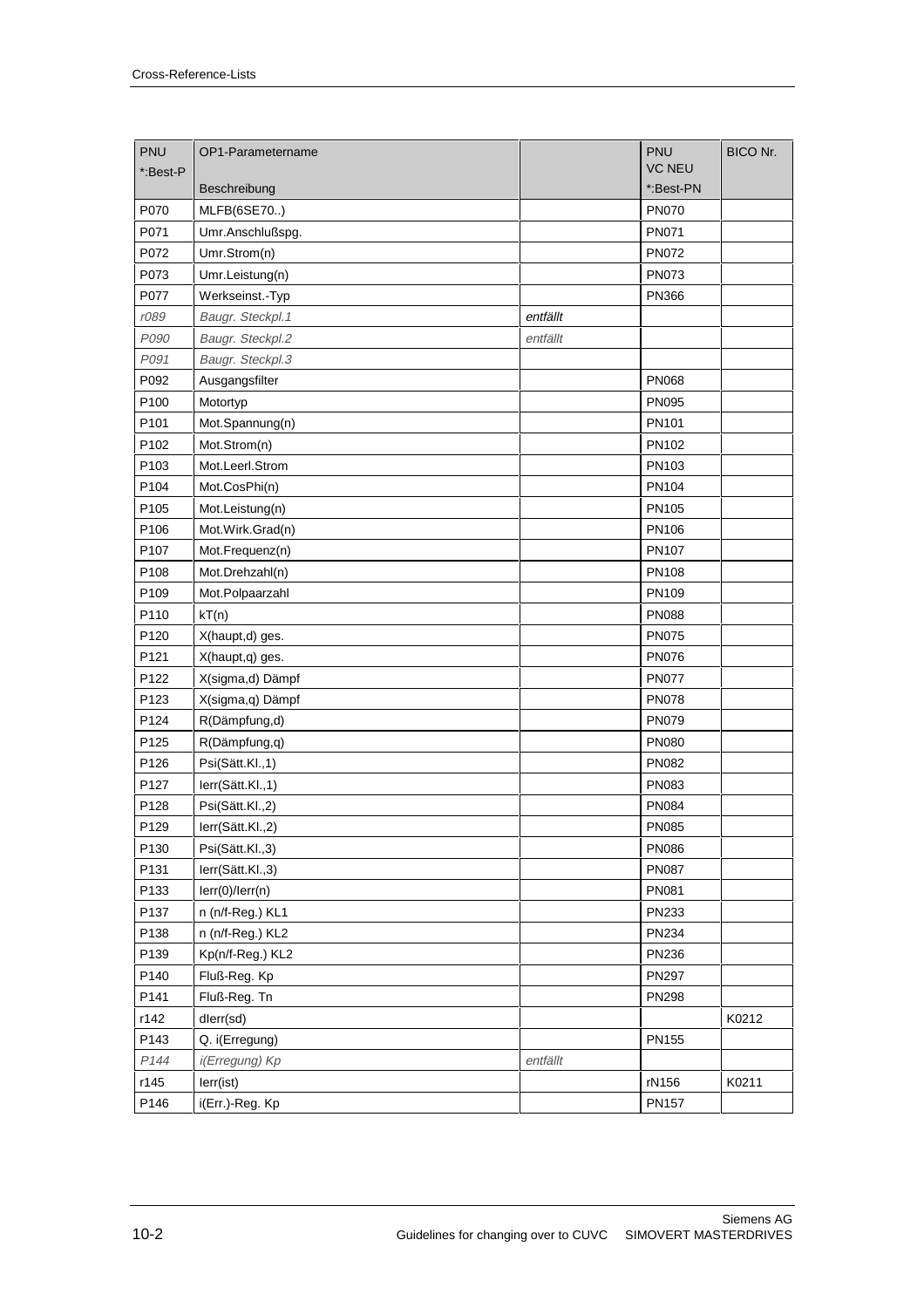| PNU              | OP1-Parametername                                                | <b>PNU</b>    | BICO Nr.       |
|------------------|------------------------------------------------------------------|---------------|----------------|
| *:Best-P         |                                                                  | <b>VC NEU</b> |                |
|                  | Beschreibung                                                     | *:Best-PN     |                |
| P <sub>147</sub> | i(Err., mindest)                                                 | <b>PN158</b>  |                |
| P148             | Glätt. dl(Err)                                                   | PN159         |                |
| r149             | lerr(soll)                                                       | rN160         | K0210          |
| r150             | Regelungszustand                                                 |               |                |
|                  | Bit00=1: Hochlaufgeber Setzbefehl aktiv                          |               | B0237          |
|                  | Bit01=1: Antrieb in der Feldschwächung                           |               | B0251          |
|                  | Bit02=1: Ud(min)-Regler aktiv (kin. Pufferung)                   |               | B0295          |
|                  | Bit03=1: Ud(max)-Regler aktiv                                    |               | B0296          |
|                  | Bit04=1: Frequenzbegrenzung greift ein                           |               | B0254          |
|                  | Bit05=1: Hochlaufgeber, Hochlaufsperre aktiv                     |               | B0238          |
|                  | Bit06=1: Hochlaufgeber, Rücklaufsperre aktiv                     |               | B0239          |
|                  | Bit07=1: Drehzahlregler-Ausgang an oberer Begrenzung             |               | B0231          |
|                  | Bit08=1: Drehzahlregler-Ausgang an unterer Begrenzung            |               | B0232          |
|                  | Bit09=1: Schutzhochlaufgeber aktiv                               |               | B0240          |
|                  | Bit10=1: i(max)-Regler aktiv                                     |               | B0236          |
|                  | Bit11=1: Initialisierung der Regelung fertig                     |               |                |
|                  | Bit12=1: Drehzahlregler-Ausgang Setzbefehl für I-Anteil<br>aktiv |               | B0229          |
|                  | Bit13=1: Wirkstrombegrenzung durch Kippgrenze                    |               | B0235          |
|                  | reduziert                                                        |               | B0252          |
|                  | Bit14=1: EMK-Regler I-Anteil an Begrenzung                       |               | B0156          |
|                  | Bit15=1: Motor gekippt oder blockiert                            |               |                |
| r152             | <b>Aktiver MDS</b>                                               | rN011         | $\overline{a}$ |
| P <sub>155</sub> | Filter f(Reso.)                                                  | <b>PN254</b>  |                |
| P156             | <b>FilterBandbreite</b>                                          | <b>PN253</b>  |                |
| P157             | Filter Kp                                                        | PN251         |                |
| P158             | Q.Anfangswinkel                                                  | <b>PN172</b>  |                |
| r159             | Rotorwinkel                                                      | rN186         | KK0090         |
| r160             | Lagewinkel                                                       | rN185         | KK0120         |
| P161             | T(tot, Läuf.wink)                                                | <b>PN187</b>  |                |
| r162             | Flußwinkel-Diff.                                                 |               | K0162          |
| P163             | Steuer/Regel-Art                                                 | PN100         |                |
| P165             | Kennlinie                                                        | PN330         |                |
| P166             | Anhebung                                                         | PN318         |                |
| P167             | Anhebung Strom                                                   | PN319         |                |
| P168             | AnhebungSpannung                                                 | <b>PN325</b>  |                |
| P169             | Anhebeendfrg.                                                    | <b>PN326</b>  |                |
| P170             | Feldschw.Frq.                                                    | PN293         |                |
| P171             | Beschl.Strom                                                     | <b>PN322</b>  |                |
| P172             | IxR-Komp. Kp                                                     | PN334         |                |
| P173             | lmax                                                             | <b>PN128</b>  |                |
| r174             | Imax(soll)                                                       | rN129         | K0175          |
| P175             | Imax-Regler Kp                                                   | PN331         |                |
| P176             | Imax-Regler Tn                                                   | PN332         |                |
|                  |                                                                  |               |                |
| r177             | f(Imax-Reg.)                                                     |               | K0208          |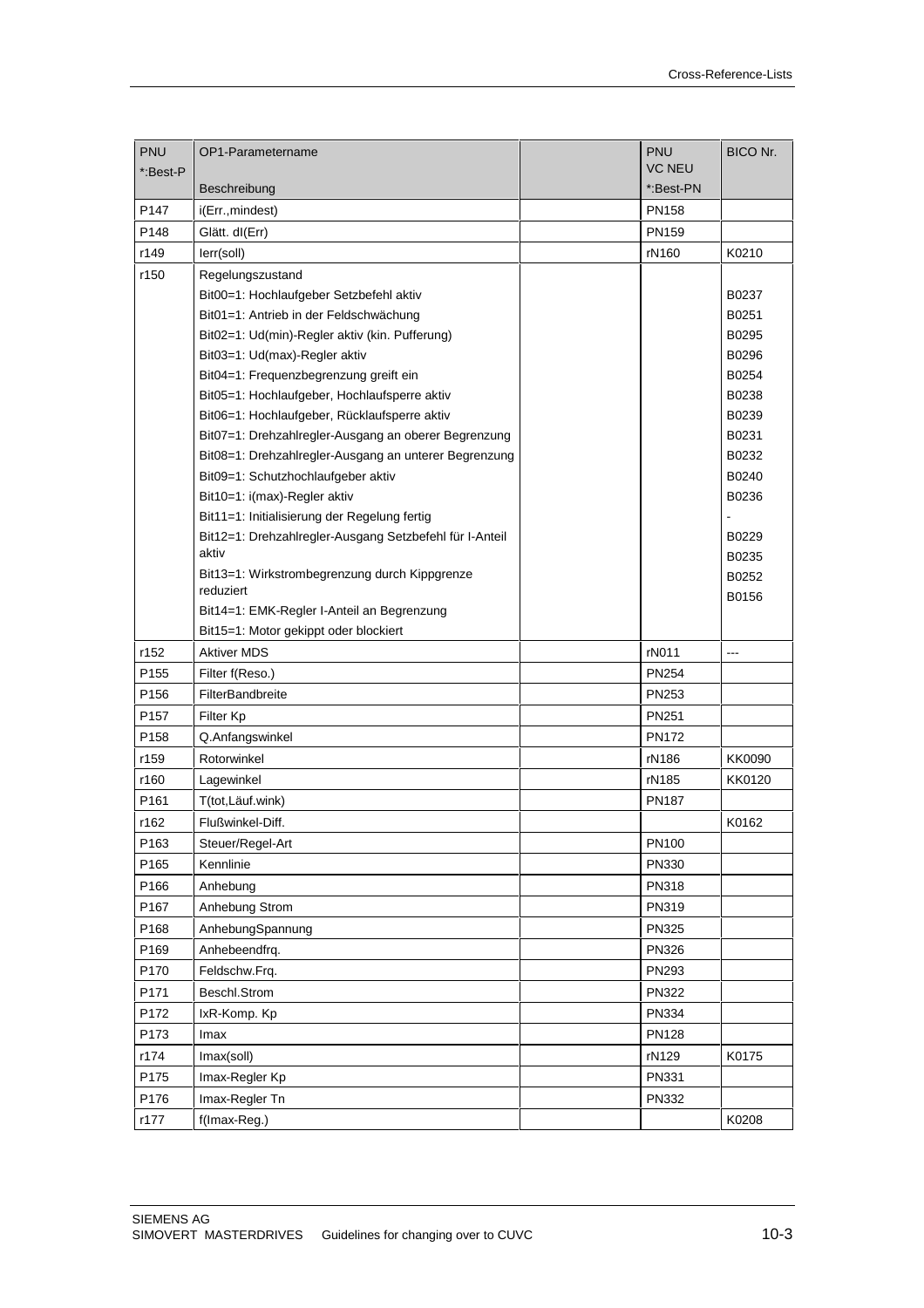| PNU      | OP1-Parametername | PNU           | <b>BICO Nr.</b> |
|----------|-------------------|---------------|-----------------|
| *:Best-P |                   | <b>VC NEU</b> |                 |
|          | Beschreibung      | *:Best-PN     |                 |
| r178     | U(Imax-Reg.)      |               | K0209           |
| r179     | I Ausg. (Betrag)  |               | K0242           |
| r180     | Aussteuergrenze   | rN345         | K0190           |
| r181     | Max. Ausg.Spg.    | rN346         | K0191           |
| r182     | FeldschwFrq(ist)  |               | K0192           |
| P183     | Psi(soll)         | PN291         |                 |
| r184     | Psi(Kennlinie)    |               | K0193           |
| P185     | Min.lastabh.Fluß  | <b>PN295</b>  |                 |
| P186     | Glätt. Psi(ist)   | PN301         |                 |
| r187     | Psi(ist)          | rN302         | K0181           |
| r188     | Psi(lastabh.)     |               | K0194           |
| P189     | Erregungszeit     | PN602         |                 |
| P190     | Sanftanlauf       | <b>PN604</b>  |                 |
| P191     | Glätt. Psi(soll)  | PN303         |                 |
| r192     | Psi(soll,glatt)   |               | K0195           |
| P193     | Feldschw.-Reg Ti  | PN305         |                 |
| r194     | Psi(FeldschwReg)  |               | K0196           |
| r195     | Psi(soll,gesamt)  | rN304         | K0197           |
| r196     | Leerlaufstrom     | rN119         |                 |
| P197     | X(haupt)          | <b>PN120</b>  |                 |
| P198     | R(Läufer) Ktmp    | <b>PN127</b>  |                 |
| r199     | R(Läufer)         | rN126         | ---             |
| r200     | T(Läufer)         | rN124         | ---             |
| r201     | Isd(statisch)     |               | K0177           |
| P202     | M(statisch)       | <b>PN278</b>  |                 |
| P203     | M(dynamisch)      | PN279         |                 |
| P204     | Glättung I(soll)  | <b>PN280</b>  |                 |
| r205     | I(soll,glatt)     |               | K0178           |
| r206     | Isd(soll)         | rN281         | K0179           |
| P207     | Q. n/f(ist)       | <b>PN222</b>  |                 |
| P208     | Q.Drehzahlistw.   | PN130         |                 |
| P209     | Impg. Strichzahl  | PN151         |                 |
| P210     | Ana.Tacho Abgl.   | <b>PN138</b>  |                 |
| r214     | n(ist,Geber)      |               | KK0091          |
| P215     | dn(ist,zulässig)  | PN215         |                 |
| P216     | Glätt n/f(Vorst)  | PN216         |                 |
| P217     | SchleppfKorr.     | PN217         |                 |
| r218     | n/f(ist)          | rN218         | KK0148          |
| r219     | n(ist)            | rN219         |                 |
| r220     | n/f(Vorst)        |               | KK0149          |
| P221     | Glätt. n/f(ist)   | PN223         |                 |
| r222     | n/f(ist,glatt)    | rN230         | KK0151          |
| r223     | n/f(soll, Reg)    | rN229         | KK0150          |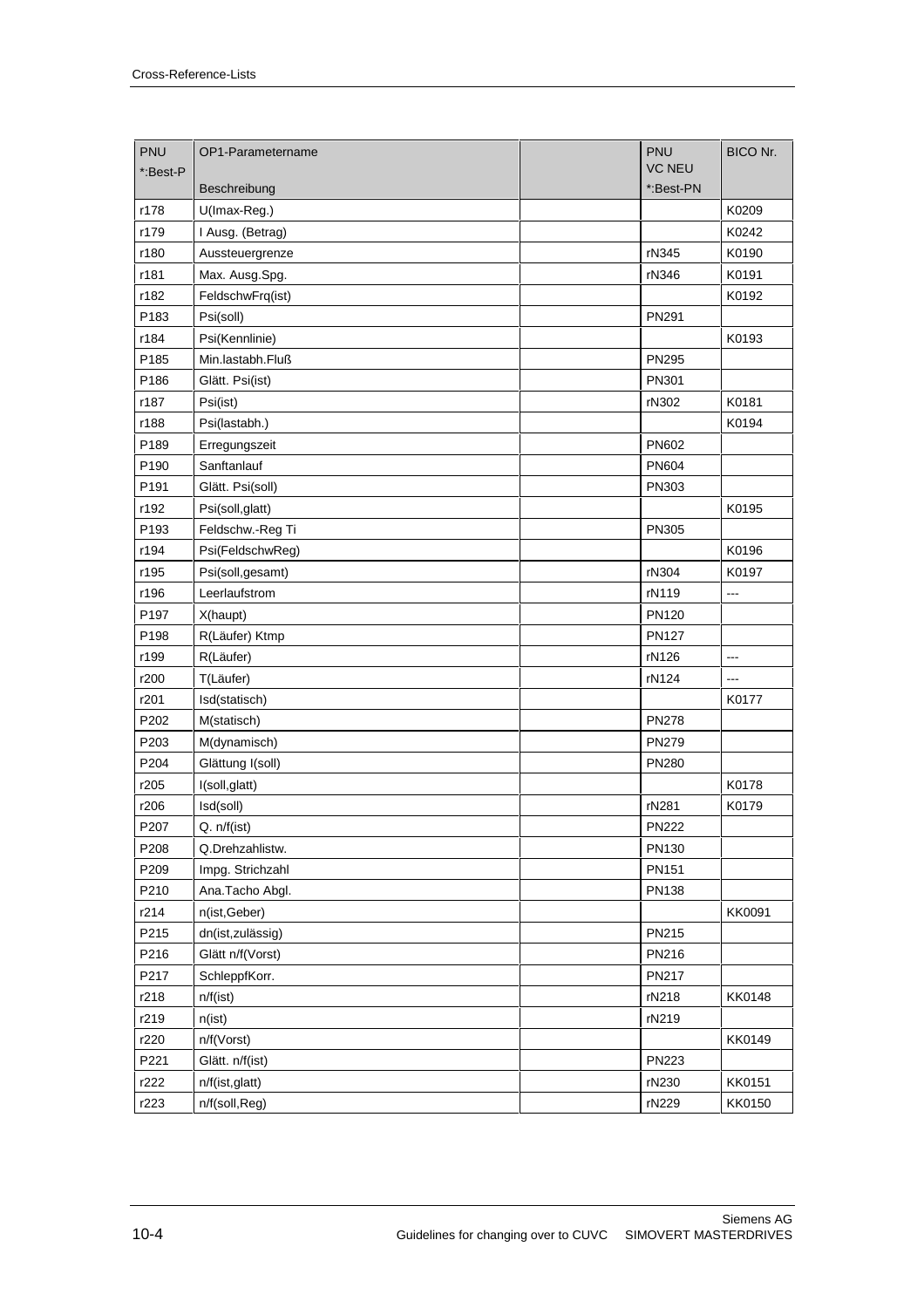| <b>PNU</b> | OP1-Parametername |          | PNU           | <b>BICO Nr.</b> |
|------------|-------------------|----------|---------------|-----------------|
| *:Best-P   |                   |          | <b>VC NEU</b> |                 |
|            | Beschreibung      |          | *:Best-PN     |                 |
| r224       | n/f-Regeldiff     |          |               | KK0152          |
| P225       | n/f-Reg. Kp       |          | <b>PN235</b>  |                 |
| P226       | Q.n/f-Reg.Adap.   |          | PN231         |                 |
| P227       | n/f-Reg.Adap. Kp  | entfällt |               |                 |
| r228       | n/f-Reg. Kp(ist)  |          | rN237         |                 |
| P229       | n/f-Reg. Tn       |          | PN240         |                 |
| P230       | Pwmax(mot)        |          | <b>PN258</b>  |                 |
| P231       | Kp Isq(max)       |          | <b>PN268</b>  |                 |
| P232       | Isq(soll)-Grad.   |          | <b>PN274</b>  |                 |
| P233       | Pwmax(gen)        |          | <b>PN259</b>  |                 |
| r234       | Isqmax            |          |               | K0176           |
| r235       | Mmax(n/f-Reg.)    |          |               | K0172           |
| r236       | Mmin(n/f-Reg.)    |          |               | K0173           |
| r237       | $M(n/f-Reg.,i)$   |          |               | K0155           |
| r238       | M(soll, Reg.-Aus) |          | rN255         | K0153           |
| P239       | EMK(max)          |          | <b>PN306</b>  |                 |
| P240       | EMK(max.)-Reg Ti  |          | <b>PN307</b>  |                 |
| P241       | Glätt. n/f(soll)  |          | <b>PN221</b>  |                 |
| P242       | Anlaufzeit        |          | PN116         |                 |
| P243       | n/f-Reg.Vorst Kp  |          | PN471         |                 |
| r244       | M(soll,zusatz)    |          |               | K0164           |
| r245       | M(soll,sum)       |          | rN269         | K0165           |
| r246       | Isq(soll)         |          | rN272         | K0167           |
| P247       | <b>Statik</b>     |          | <b>PN245</b>  |                 |
| P248       | Statik Kp         |          | <b>PN246</b>  |                 |
| r249       | n/f(Statik)       |          |               | KK0157          |
| P250       | n-Dämpfung Kd     |          | PN250         |                 |
| P251       | Glätt n-Dämpfung  |          | <b>PN249</b>  |                 |
| r252       | dlsq (Dämpfung)   |          |               | KK0159          |
| P253       | Strom-Reg. Kp     |          | <b>PN283</b>  |                 |
| P254       | Strom-Reg. Tn     |          | <b>PN284</b>  |                 |
| r255       | Isd(soll,glatt)   |          |               | K0183           |
| r256       | Isd(ist)          |          |               | K0182           |
| r257       | Umax(Isd-Reg.)    |          |               | K0217           |
| r258       | Usd(Isd-Reg.)     |          |               | K0218           |
| r259       | Usd(Isd-Reg.,i)   |          |               | K0219           |
| P261       | Glättung Isq      |          | <b>PN335</b>  |                 |
| P262       | Glätt. Isq(soll)  |          | PN273         |                 |
| r263       | Isq(soll,glatt)   |          |               | K0168           |
| r264       | Isq(ist)          |          |               | K0184           |
| r265       | Usq(Isq-Reg.)     |          |               | K0220           |
| r266       | Usq(Isq-Reg.,i)   |          |               | K0221           |
| r268       | Phasenstrom 1     |          | rN832         | K0238           |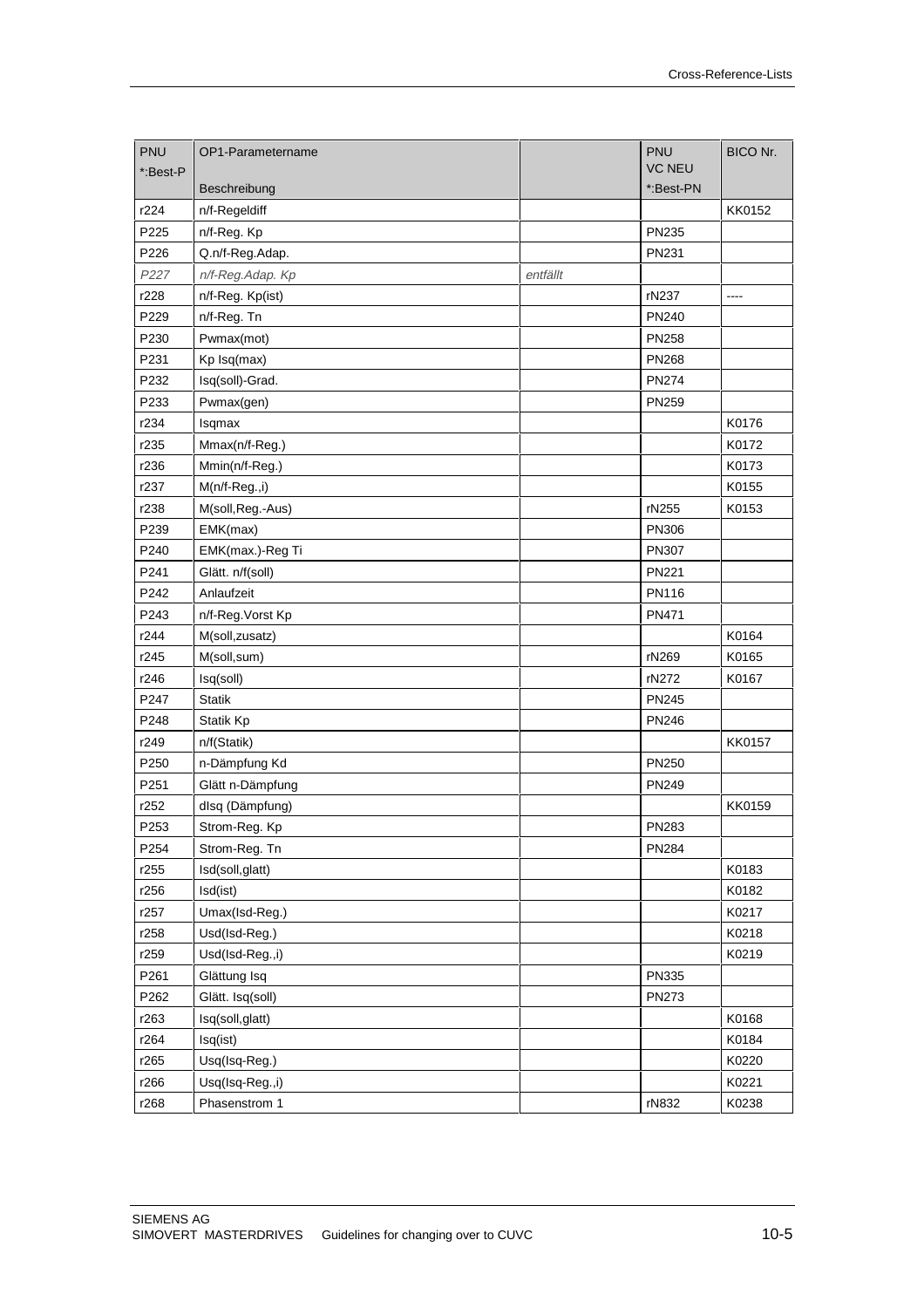| <b>VC NEU</b><br>*:Best-P<br>*:Best-PN<br>Beschreibung<br>r269<br>Phasenstrom 3<br>rN832<br>K0239<br>P270<br><b>PN117</b><br>R(Leitung)<br>r271<br>R(Ständer,ges)<br>rN118<br>$\sim$ $\sim$ $\sim$<br>P272<br>PN121<br>R(Ständer+Ltg)<br>P273<br><b>PN122</b><br>X(sigma)<br>r274<br>T(sigma)<br>rN125<br>---<br>P275<br>Entkopplung Kp 1<br><b>PN288</b><br>P276<br>Entkopplung Kp 2<br><b>PN289</b><br>r277<br>Usd(Entkoppl.)<br>K0228<br>P278<br>Kp L(sig, U-Mod.)<br>PN312<br>P279<br>Kp X(sig, U-Mod.)<br>entfällt<br>K0229<br>r280<br>Alpha(soll)<br>P281<br>PN161<br>i(Betr., mindest)<br>P282<br>df(Umsch,CosPhi)<br>PN162<br>P283<br>Phi(innen)<br>entfällt<br>P284<br>PN313<br>f(Umsch.EMK-Mod)<br>P285<br>f(Umsch.I-Mod.)<br>PN314<br>r286<br>Motormodell<br>B0253<br>P287<br>PN315<br>EMK-Reg. Kp<br>r288<br>EMK-Reg. Kp(ist)<br>K0230<br>P289<br>PN316<br>EMK-Reg. Tn<br>K0232<br>r290<br>fmax(EMK-Reg.)<br>r291<br>f(EMK-Reg.,p)<br>K0233<br>r292<br>K0234<br>f(EMK-Reg.,i)<br>r293<br><b>EMKsd</b><br>K0231<br>P294<br>Schlupfkomp. Kp<br><b>PN336</b><br>r295<br>Mot.Schlupf(n)<br>rN110<br>$\overline{\phantom{a}}$<br>r296<br>Schlupffrequenz<br>K0188<br>r297<br>f(soll, Ständer)<br>K0199<br>r298<br>f(soll, Steuers.)<br>KK0200<br>P299<br><b>PN337</b><br>Reson.Dämpfg. Kp<br>P300<br>Dämpfung Kp<br><b>PN337</b><br>r301<br>f(Reson.Dämpfg)<br>K0235<br>P302<br><b>PN287</b><br>Glättung Ud(ist)<br>r303<br>Ud(ist)<br>K0240<br>r304<br>K0236<br>Ud(ist, glatt)<br>r305<br>Psi(soll,I-Mod.)<br>rN308<br>K0180<br>r306<br>Psi(ist,I-Mod.)<br>rN309<br>K0198<br>r307<br>Netzspannung(n)<br>entfällt<br>$\overline{\phantom{a}}$<br>P308<br><b>PN357</b><br>Abtastzeit<br>P309<br>PN166<br>Kp Tdd<br>P310<br>R(Läuf)-TmpAdapt<br>PN386<br>P311<br>Motorreihe<br><b>PN387</b> | PNU | OP1-Parametername | PNU | BICO Nr. |
|--------------------------------------------------------------------------------------------------------------------------------------------------------------------------------------------------------------------------------------------------------------------------------------------------------------------------------------------------------------------------------------------------------------------------------------------------------------------------------------------------------------------------------------------------------------------------------------------------------------------------------------------------------------------------------------------------------------------------------------------------------------------------------------------------------------------------------------------------------------------------------------------------------------------------------------------------------------------------------------------------------------------------------------------------------------------------------------------------------------------------------------------------------------------------------------------------------------------------------------------------------------------------------------------------------------------------------------------------------------------------------------------------------------------------------------------------------------------------------------------------------------------------------------------------------------------------------------------------------------------------------------------------------------------------------------------------------------------------------------------------------------------------------------------------|-----|-------------------|-----|----------|
|                                                                                                                                                                                                                                                                                                                                                                                                                                                                                                                                                                                                                                                                                                                                                                                                                                                                                                                                                                                                                                                                                                                                                                                                                                                                                                                                                                                                                                                                                                                                                                                                                                                                                                                                                                                                  |     |                   |     |          |
|                                                                                                                                                                                                                                                                                                                                                                                                                                                                                                                                                                                                                                                                                                                                                                                                                                                                                                                                                                                                                                                                                                                                                                                                                                                                                                                                                                                                                                                                                                                                                                                                                                                                                                                                                                                                  |     |                   |     |          |
|                                                                                                                                                                                                                                                                                                                                                                                                                                                                                                                                                                                                                                                                                                                                                                                                                                                                                                                                                                                                                                                                                                                                                                                                                                                                                                                                                                                                                                                                                                                                                                                                                                                                                                                                                                                                  |     |                   |     |          |
|                                                                                                                                                                                                                                                                                                                                                                                                                                                                                                                                                                                                                                                                                                                                                                                                                                                                                                                                                                                                                                                                                                                                                                                                                                                                                                                                                                                                                                                                                                                                                                                                                                                                                                                                                                                                  |     |                   |     |          |
|                                                                                                                                                                                                                                                                                                                                                                                                                                                                                                                                                                                                                                                                                                                                                                                                                                                                                                                                                                                                                                                                                                                                                                                                                                                                                                                                                                                                                                                                                                                                                                                                                                                                                                                                                                                                  |     |                   |     |          |
|                                                                                                                                                                                                                                                                                                                                                                                                                                                                                                                                                                                                                                                                                                                                                                                                                                                                                                                                                                                                                                                                                                                                                                                                                                                                                                                                                                                                                                                                                                                                                                                                                                                                                                                                                                                                  |     |                   |     |          |
|                                                                                                                                                                                                                                                                                                                                                                                                                                                                                                                                                                                                                                                                                                                                                                                                                                                                                                                                                                                                                                                                                                                                                                                                                                                                                                                                                                                                                                                                                                                                                                                                                                                                                                                                                                                                  |     |                   |     |          |
|                                                                                                                                                                                                                                                                                                                                                                                                                                                                                                                                                                                                                                                                                                                                                                                                                                                                                                                                                                                                                                                                                                                                                                                                                                                                                                                                                                                                                                                                                                                                                                                                                                                                                                                                                                                                  |     |                   |     |          |
|                                                                                                                                                                                                                                                                                                                                                                                                                                                                                                                                                                                                                                                                                                                                                                                                                                                                                                                                                                                                                                                                                                                                                                                                                                                                                                                                                                                                                                                                                                                                                                                                                                                                                                                                                                                                  |     |                   |     |          |
|                                                                                                                                                                                                                                                                                                                                                                                                                                                                                                                                                                                                                                                                                                                                                                                                                                                                                                                                                                                                                                                                                                                                                                                                                                                                                                                                                                                                                                                                                                                                                                                                                                                                                                                                                                                                  |     |                   |     |          |
|                                                                                                                                                                                                                                                                                                                                                                                                                                                                                                                                                                                                                                                                                                                                                                                                                                                                                                                                                                                                                                                                                                                                                                                                                                                                                                                                                                                                                                                                                                                                                                                                                                                                                                                                                                                                  |     |                   |     |          |
|                                                                                                                                                                                                                                                                                                                                                                                                                                                                                                                                                                                                                                                                                                                                                                                                                                                                                                                                                                                                                                                                                                                                                                                                                                                                                                                                                                                                                                                                                                                                                                                                                                                                                                                                                                                                  |     |                   |     |          |
|                                                                                                                                                                                                                                                                                                                                                                                                                                                                                                                                                                                                                                                                                                                                                                                                                                                                                                                                                                                                                                                                                                                                                                                                                                                                                                                                                                                                                                                                                                                                                                                                                                                                                                                                                                                                  |     |                   |     |          |
|                                                                                                                                                                                                                                                                                                                                                                                                                                                                                                                                                                                                                                                                                                                                                                                                                                                                                                                                                                                                                                                                                                                                                                                                                                                                                                                                                                                                                                                                                                                                                                                                                                                                                                                                                                                                  |     |                   |     |          |
|                                                                                                                                                                                                                                                                                                                                                                                                                                                                                                                                                                                                                                                                                                                                                                                                                                                                                                                                                                                                                                                                                                                                                                                                                                                                                                                                                                                                                                                                                                                                                                                                                                                                                                                                                                                                  |     |                   |     |          |
|                                                                                                                                                                                                                                                                                                                                                                                                                                                                                                                                                                                                                                                                                                                                                                                                                                                                                                                                                                                                                                                                                                                                                                                                                                                                                                                                                                                                                                                                                                                                                                                                                                                                                                                                                                                                  |     |                   |     |          |
|                                                                                                                                                                                                                                                                                                                                                                                                                                                                                                                                                                                                                                                                                                                                                                                                                                                                                                                                                                                                                                                                                                                                                                                                                                                                                                                                                                                                                                                                                                                                                                                                                                                                                                                                                                                                  |     |                   |     |          |
|                                                                                                                                                                                                                                                                                                                                                                                                                                                                                                                                                                                                                                                                                                                                                                                                                                                                                                                                                                                                                                                                                                                                                                                                                                                                                                                                                                                                                                                                                                                                                                                                                                                                                                                                                                                                  |     |                   |     |          |
|                                                                                                                                                                                                                                                                                                                                                                                                                                                                                                                                                                                                                                                                                                                                                                                                                                                                                                                                                                                                                                                                                                                                                                                                                                                                                                                                                                                                                                                                                                                                                                                                                                                                                                                                                                                                  |     |                   |     |          |
|                                                                                                                                                                                                                                                                                                                                                                                                                                                                                                                                                                                                                                                                                                                                                                                                                                                                                                                                                                                                                                                                                                                                                                                                                                                                                                                                                                                                                                                                                                                                                                                                                                                                                                                                                                                                  |     |                   |     |          |
|                                                                                                                                                                                                                                                                                                                                                                                                                                                                                                                                                                                                                                                                                                                                                                                                                                                                                                                                                                                                                                                                                                                                                                                                                                                                                                                                                                                                                                                                                                                                                                                                                                                                                                                                                                                                  |     |                   |     |          |
|                                                                                                                                                                                                                                                                                                                                                                                                                                                                                                                                                                                                                                                                                                                                                                                                                                                                                                                                                                                                                                                                                                                                                                                                                                                                                                                                                                                                                                                                                                                                                                                                                                                                                                                                                                                                  |     |                   |     |          |
|                                                                                                                                                                                                                                                                                                                                                                                                                                                                                                                                                                                                                                                                                                                                                                                                                                                                                                                                                                                                                                                                                                                                                                                                                                                                                                                                                                                                                                                                                                                                                                                                                                                                                                                                                                                                  |     |                   |     |          |
|                                                                                                                                                                                                                                                                                                                                                                                                                                                                                                                                                                                                                                                                                                                                                                                                                                                                                                                                                                                                                                                                                                                                                                                                                                                                                                                                                                                                                                                                                                                                                                                                                                                                                                                                                                                                  |     |                   |     |          |
|                                                                                                                                                                                                                                                                                                                                                                                                                                                                                                                                                                                                                                                                                                                                                                                                                                                                                                                                                                                                                                                                                                                                                                                                                                                                                                                                                                                                                                                                                                                                                                                                                                                                                                                                                                                                  |     |                   |     |          |
|                                                                                                                                                                                                                                                                                                                                                                                                                                                                                                                                                                                                                                                                                                                                                                                                                                                                                                                                                                                                                                                                                                                                                                                                                                                                                                                                                                                                                                                                                                                                                                                                                                                                                                                                                                                                  |     |                   |     |          |
|                                                                                                                                                                                                                                                                                                                                                                                                                                                                                                                                                                                                                                                                                                                                                                                                                                                                                                                                                                                                                                                                                                                                                                                                                                                                                                                                                                                                                                                                                                                                                                                                                                                                                                                                                                                                  |     |                   |     |          |
|                                                                                                                                                                                                                                                                                                                                                                                                                                                                                                                                                                                                                                                                                                                                                                                                                                                                                                                                                                                                                                                                                                                                                                                                                                                                                                                                                                                                                                                                                                                                                                                                                                                                                                                                                                                                  |     |                   |     |          |
|                                                                                                                                                                                                                                                                                                                                                                                                                                                                                                                                                                                                                                                                                                                                                                                                                                                                                                                                                                                                                                                                                                                                                                                                                                                                                                                                                                                                                                                                                                                                                                                                                                                                                                                                                                                                  |     |                   |     |          |
|                                                                                                                                                                                                                                                                                                                                                                                                                                                                                                                                                                                                                                                                                                                                                                                                                                                                                                                                                                                                                                                                                                                                                                                                                                                                                                                                                                                                                                                                                                                                                                                                                                                                                                                                                                                                  |     |                   |     |          |
|                                                                                                                                                                                                                                                                                                                                                                                                                                                                                                                                                                                                                                                                                                                                                                                                                                                                                                                                                                                                                                                                                                                                                                                                                                                                                                                                                                                                                                                                                                                                                                                                                                                                                                                                                                                                  |     |                   |     |          |
|                                                                                                                                                                                                                                                                                                                                                                                                                                                                                                                                                                                                                                                                                                                                                                                                                                                                                                                                                                                                                                                                                                                                                                                                                                                                                                                                                                                                                                                                                                                                                                                                                                                                                                                                                                                                  |     |                   |     |          |
|                                                                                                                                                                                                                                                                                                                                                                                                                                                                                                                                                                                                                                                                                                                                                                                                                                                                                                                                                                                                                                                                                                                                                                                                                                                                                                                                                                                                                                                                                                                                                                                                                                                                                                                                                                                                  |     |                   |     |          |
|                                                                                                                                                                                                                                                                                                                                                                                                                                                                                                                                                                                                                                                                                                                                                                                                                                                                                                                                                                                                                                                                                                                                                                                                                                                                                                                                                                                                                                                                                                                                                                                                                                                                                                                                                                                                  |     |                   |     |          |
|                                                                                                                                                                                                                                                                                                                                                                                                                                                                                                                                                                                                                                                                                                                                                                                                                                                                                                                                                                                                                                                                                                                                                                                                                                                                                                                                                                                                                                                                                                                                                                                                                                                                                                                                                                                                  |     |                   |     |          |
|                                                                                                                                                                                                                                                                                                                                                                                                                                                                                                                                                                                                                                                                                                                                                                                                                                                                                                                                                                                                                                                                                                                                                                                                                                                                                                                                                                                                                                                                                                                                                                                                                                                                                                                                                                                                  |     |                   |     |          |
|                                                                                                                                                                                                                                                                                                                                                                                                                                                                                                                                                                                                                                                                                                                                                                                                                                                                                                                                                                                                                                                                                                                                                                                                                                                                                                                                                                                                                                                                                                                                                                                                                                                                                                                                                                                                  |     |                   |     |          |
|                                                                                                                                                                                                                                                                                                                                                                                                                                                                                                                                                                                                                                                                                                                                                                                                                                                                                                                                                                                                                                                                                                                                                                                                                                                                                                                                                                                                                                                                                                                                                                                                                                                                                                                                                                                                  |     |                   |     |          |
|                                                                                                                                                                                                                                                                                                                                                                                                                                                                                                                                                                                                                                                                                                                                                                                                                                                                                                                                                                                                                                                                                                                                                                                                                                                                                                                                                                                                                                                                                                                                                                                                                                                                                                                                                                                                  |     |                   |     |          |
|                                                                                                                                                                                                                                                                                                                                                                                                                                                                                                                                                                                                                                                                                                                                                                                                                                                                                                                                                                                                                                                                                                                                                                                                                                                                                                                                                                                                                                                                                                                                                                                                                                                                                                                                                                                                  |     |                   |     |          |
|                                                                                                                                                                                                                                                                                                                                                                                                                                                                                                                                                                                                                                                                                                                                                                                                                                                                                                                                                                                                                                                                                                                                                                                                                                                                                                                                                                                                                                                                                                                                                                                                                                                                                                                                                                                                  |     |                   |     |          |
|                                                                                                                                                                                                                                                                                                                                                                                                                                                                                                                                                                                                                                                                                                                                                                                                                                                                                                                                                                                                                                                                                                                                                                                                                                                                                                                                                                                                                                                                                                                                                                                                                                                                                                                                                                                                  |     |                   |     |          |
|                                                                                                                                                                                                                                                                                                                                                                                                                                                                                                                                                                                                                                                                                                                                                                                                                                                                                                                                                                                                                                                                                                                                                                                                                                                                                                                                                                                                                                                                                                                                                                                                                                                                                                                                                                                                  |     |                   |     |          |
|                                                                                                                                                                                                                                                                                                                                                                                                                                                                                                                                                                                                                                                                                                                                                                                                                                                                                                                                                                                                                                                                                                                                                                                                                                                                                                                                                                                                                                                                                                                                                                                                                                                                                                                                                                                                  |     |                   |     |          |
|                                                                                                                                                                                                                                                                                                                                                                                                                                                                                                                                                                                                                                                                                                                                                                                                                                                                                                                                                                                                                                                                                                                                                                                                                                                                                                                                                                                                                                                                                                                                                                                                                                                                                                                                                                                                  |     |                   |     |          |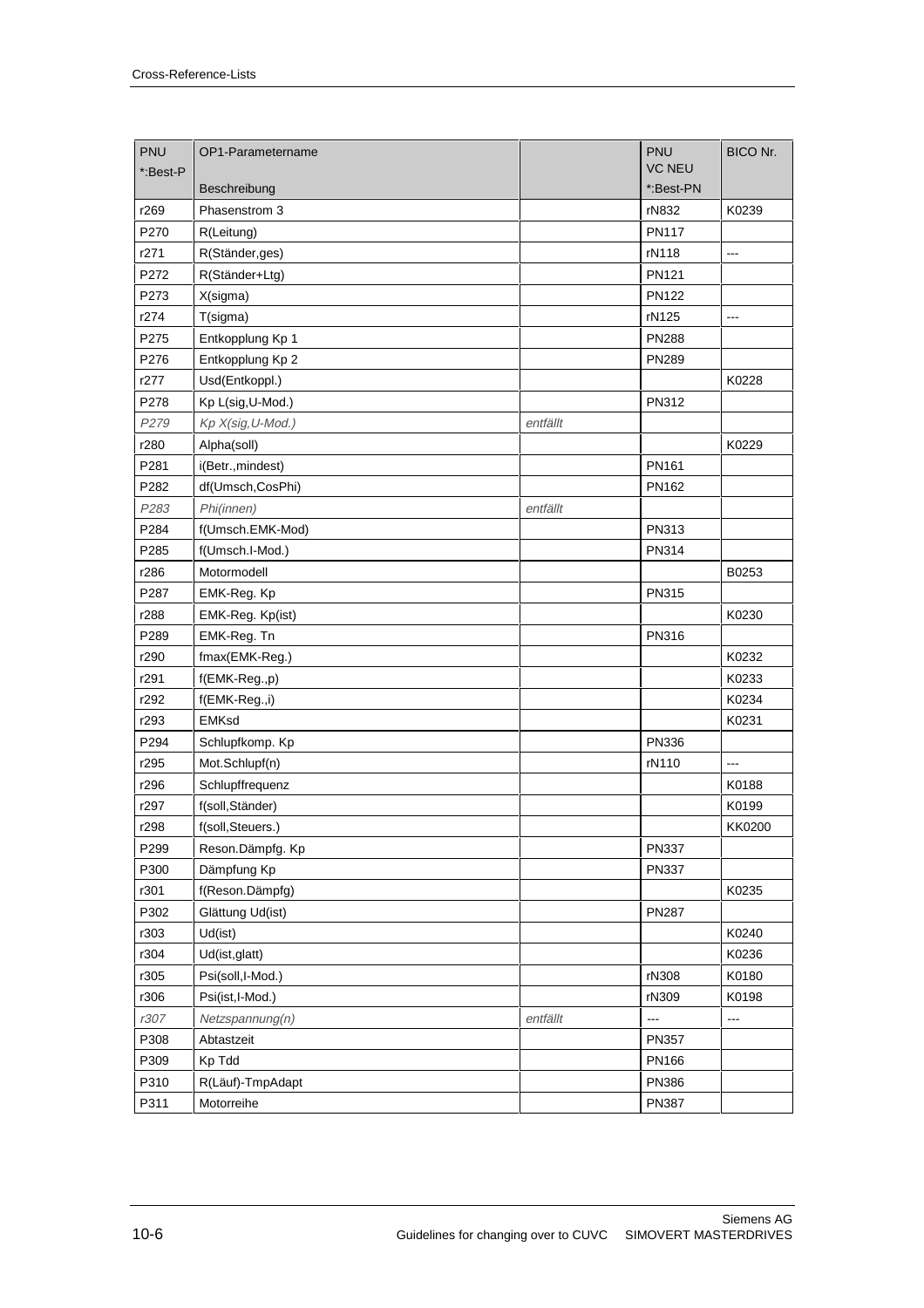| PNU      | OP1-Parametername    | PNU           | BICO Nr. |
|----------|----------------------|---------------|----------|
| *:Best-P |                      | <b>VC NEU</b> |          |
|          | Beschreibung         | *:Best-PN     |          |
| P312     | Motorgewicht         | <b>PN388</b>  |          |
| P313     | Innenlüfter          | PN389         |          |
| P314     | K(Übertemp.)         | PN390         |          |
| P315     | Pv(Eisen)            | PN392         |          |
| r316     | Modelltemperatur     | rN393         |          |
| P317     | K(ÜTemp., Läufer)    | PN391         |          |
| P318     | Kp Tdq               | PN167         |          |
| P319     | Psi(Mod)-Reg. Kp     | PN310         |          |
| P320     | Psi(Mod)-Reg. Tn     | PN311         |          |
| r321     | lµd(l-Mod.-Reg.)     |               | K0213    |
| r322     | lµd(l-Mod-Reg,i)     |               | K0214    |
| r323     | lµd(soll,I-Mod.)     |               | K0215    |
| r324     | lµq(soll,I-Mod.)     |               | K0216    |
| r325     | Lastwinkel           | rN168         | K093     |
| P326     | Psi-Reg. Kp          | PN163         |          |
| P327     | U(max)-Reg. Kp       | PN164         |          |
| P328     | EMK(max)-Reg. Kp     | PN165         |          |
| r329     | dlsd(soll,P-Reg)     |               | K0229    |
| r333     | Meßabschnitt         | rN377         | ---      |
| r334     | MotId R(Ständer)     | rN541         | ---      |
| r335     | MotId R(Läufer)      | rN542         | ---      |
| r337     | MotId Ventilspg.     | rN543         |          |
| r338     | MotId Querspg.       | rN544         | ---      |
| r339     | MotId Totzeit        | rN545         | ---      |
| r340     | MotId X(sigma)       | rN546         | $---$    |
| r341     | Zk. Ausgleichsfk     | rN547         | ---      |
| r344     | Testpulse Erg.       | rN539         | $--$     |
| r345     | Tachotest Erg.       | rN540         | ---      |
| P346     | n/f-RegDyn(soll)     | <b>PN536</b>  |          |
| P347     | n/f-Reg.Dyn(ist)     | <b>PN537</b>  |          |
| P348     | n/f-Reg.Schw.frq     | <b>PN538</b>  |          |
| P354     | Erdschlußtest        | <b>PN375</b>  |          |
| r358     | Erdschlt. Erg.       | rN376         | $---$    |
| P359     | Umgeb.Temperatur     | PN379         |          |
| P360     | Mot.Tmp.Warnung      | PN380         |          |
| P361     | Mot. Tmp. Störung    | PN381         |          |
| P362     | Motorkühlung         | PN382         |          |
| P363     | Mot.Tmp.T1           | PN383         |          |
| P364     | Mot.Lastgrenzen      | PN384         |          |
| P365     | Q.Motortemp.         | PN385         |          |
| P366     | WEA                  | <b>PN373</b>  |          |
| P367     | <b>WEA Wartezeit</b> | <b>PN374</b>  |          |
| P368     | (FangenStill)        | <b>PN524</b>  |          |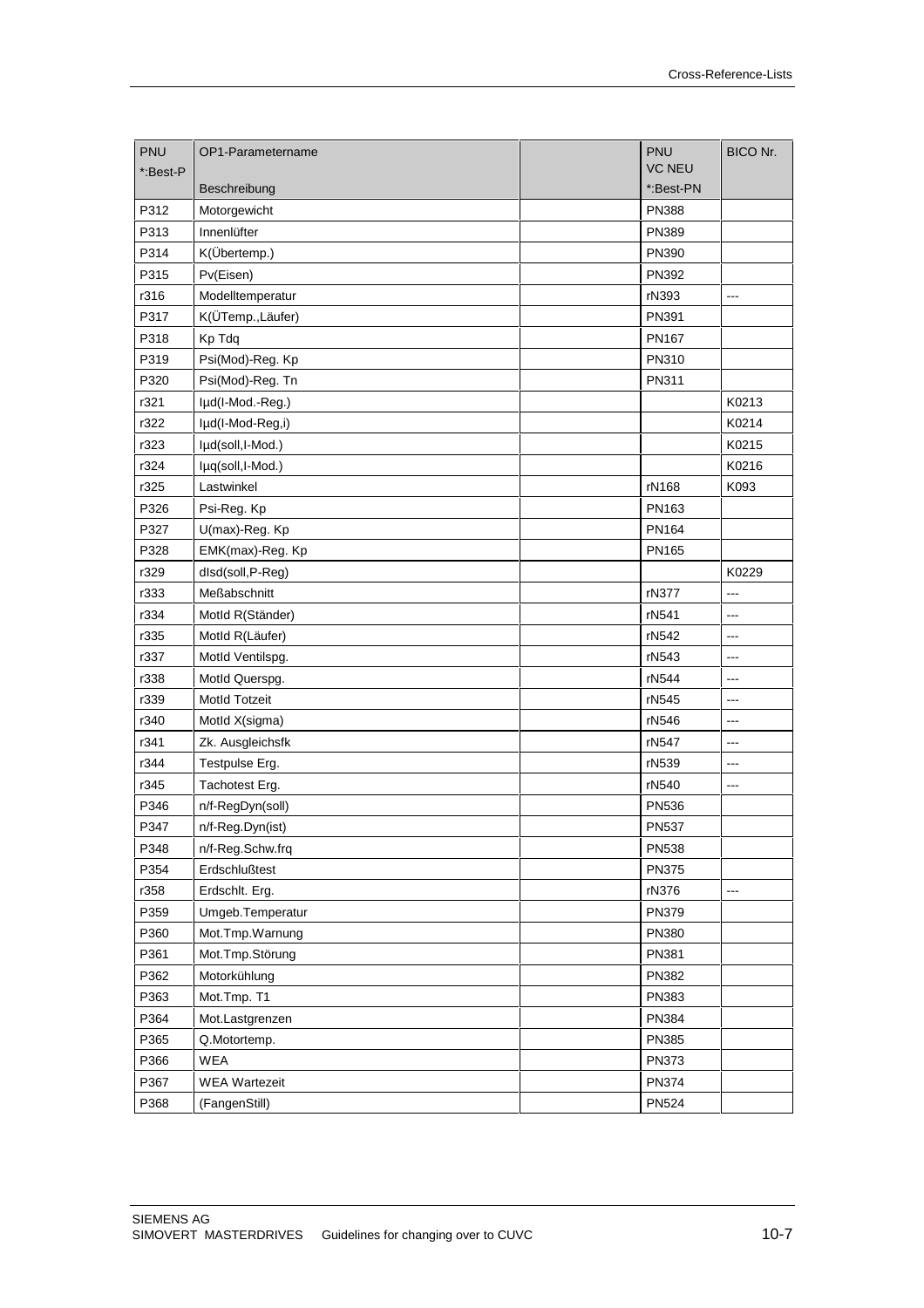| PNU      | OP1-Parametername                 | <b>PNU</b>    | <b>BICO Nr.</b> |
|----------|-----------------------------------|---------------|-----------------|
| *:Best-P |                                   | <b>VC NEU</b> |                 |
|          | Beschreibung                      | *:Best-PN     |                 |
| P369     | Fang. Suchstrom                   | <b>PN525</b>  |                 |
| P370     | Fang. Suchgeschw                  | <b>PN526</b>  |                 |
| P371     | Entregungszeit                    | PN603         |                 |
| P372     | DC-Bremse                         | <b>PN395</b>  |                 |
| P373     | DC-Bremsstrom                     | <b>PN396</b>  |                 |
| P374     | DC-Bremsdauer                     | <b>PN397</b>  |                 |
| P375     | DC-Br.Einsatzfrq                  | <b>PN398</b>  |                 |
| P376     | (FangStmul)                       | <b>PN527</b>  |                 |
| P377     | Udmax-Regler                      | <b>PN515</b>  |                 |
| P378     | Udmax-Reg. Dyn.                   | <b>PN516</b>  |                 |
| P379     | <b>KIP/FLN</b>                    | <b>PN517</b>  |                 |
| P380     | KIP/FLN Eins.Pkt                  | <b>PN518</b>  |                 |
| P381     | KIP/FLN Reg.Dyn.                  | PN519         |                 |
| P382     | KIP/FLN/Udmax-Reg Kp              | <b>PN520</b>  |                 |
| P383     | KIP/FLN/Udmax-Reg Ti              | <b>PN521</b>  |                 |
| P384     | KIP/FLN/Udmax-Reg Td              | <b>PN522</b>  |                 |
| r385     | f(KIP/FLN/Udmax)                  |               | K0270           |
| r386     | I(KIP/UdmaxReg)                   |               | K0271           |
| P387     | FLN Udmin                         | <b>PN523</b>  |                 |
| r388     | Sync. Zustand                     | rN528         |                 |
|          | 0: Synchronisierung ausgeschaltet |               | B0297           |
|          | 1 : Frequenzmessung aktiv         |               | B0298           |
|          | 2 : Phasenregelung aktiv          |               | B0299           |
|          | 3 : Synchronität erreicht         |               |                 |
|          | 4 : Synchronisierfehler           |               |                 |
| P389     | SyncStartDelta f                  | <b>PN529</b>  |                 |
| P390     | Sync. Sollwinkel                  | PN530         |                 |
| P391     | Sync. Fenster                     | PN531         |                 |
| P392     | Sync. Delta fmax                  | <b>PN532</b>  |                 |
| r393     | Sync. Zielfrq.                    | rN533         | K0275           |
| r394     | Sync. Phasendiff                  |               | K0276           |
| P395     | Selektivität                      | PN371         |                 |
| P399     | HS-Rückmeldezeit                  | <b>PN600</b>  |                 |
| r410     | <b>Aktiver SDS</b>                | rN013         | ---             |
| P420     | Anlagennennfrq.                   | PN352         |                 |
| P421     | Festsollwert 1                    | PN401         | KK0041          |
| P422     | Festsollwert 2                    | PN402         | KK0042          |
| P423     | Festsollwert 3                    | PN403         | KK0043          |
| P424     | Festsollwert 4                    | PN404         | KK0044          |
| P425     | Motpot Speichrg.                  | <b>PN425</b>  |                 |
| P426     | Motpot Startfrq.                  | PN426         |                 |
| P427     | Motorpoti setzen                  | <b>PN427</b>  |                 |
| P433     | Q.Zusatzsollw. 1                  | PN433         |                 |
| P434     | Zusatzsollw.1 Kp                  | PN434         |                 |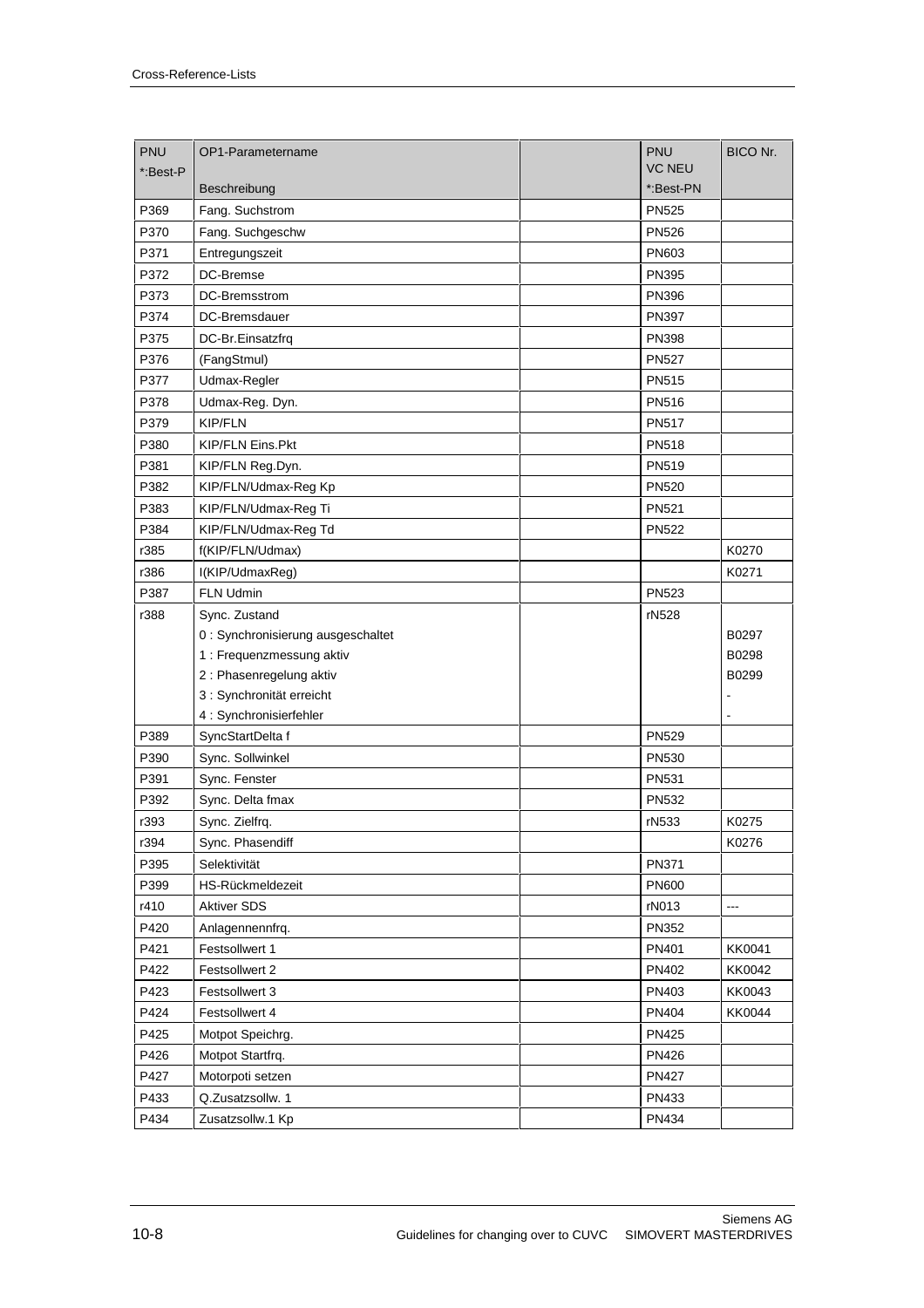| PNU      | OP1-Parametername             |          | PNU           | <b>BICO Nr.</b> |
|----------|-------------------------------|----------|---------------|-----------------|
| *:Best-P |                               |          | <b>VC NEU</b> |                 |
|          | Beschreibung                  |          | *:Best-PN     |                 |
| r437     | Zusatzsollwert 1              |          | rN437         | <b>KK0067</b>   |
| P438     | Q.Zusatzsollw. 2              |          | <b>PN438</b>  |                 |
| P439     | Zusatzsollw.2 Kp              |          | PN439         |                 |
| r442     | Zusatzsollwert 2              |          | rN442         | <b>KK0068</b>   |
| P443     | Q. Hauptsollwert              |          | PN443         |                 |
| P444     | Hauptsollwert Kp              |          | PN444         |                 |
| P445     | Grundsollwert                 | entfällt |               |                 |
| r447     | Hauptsollwert                 |          | rN447         | KK0069          |
| P448     | Tippfrequenz 1                |          | <b>PN448</b>  |                 |
| P449     | Tippfrequenz 2                |          | PN449         |                 |
| r451     | n/f(soll,sum1)                |          | rN451         | KK0070          |
| P452     | Maximalfrq.(RDF)              |          | PN452         |                 |
| P453     | Maximalfrq.(LDF)              |          | PN453         |                 |
| P455     | Ausblendfrequenz              |          | PN455         |                 |
| P456     | Ausblendband                  |          | <b>PN456</b>  |                 |
| P457     | Minimalfrequenz               |          | <b>PN457</b>  |                 |
| r460     | n/f(soll,HLG-E.)              |          | rN460         | KK0072          |
| r461     | <b>HLG Zustand</b>            |          |               |                 |
|          | 0 : Hochlaufgeber gesperrt    |          |               | B0205           |
|          | 1 : Hochlaufgeber freigegeben |          |               | B0206           |
|          | 2 : Hochlaufgeber angehalten  |          |               | B0207           |
|          | 4 : Hochlaufgeber gesetzt     |          |               | B0208           |
|          | 5 : Hochlaufgeber nachgeführt |          |               | B0209           |
| P462     | Hochlaufzeit                  |          | PN462         |                 |
| P463     | Einheit HL-Zeit               |          | PN463         |                 |
| P464     | Rücklaufzeit                  |          | PN464         |                 |
| P465     | Einheit RL-Zeit               |          | PN465         |                 |
| P466     | AUS3 RL-Zeit                  |          | <b>PN466</b>  |                 |
| P467     | Schutz-HL Kp                  |          | PN467         |                 |
| P469     | Anf.Verrundung                |          | PN469         |                 |
| P470     | Endverrundung                 |          | <b>PN470</b>  |                 |
| P475     | HLG-Nachführung               |          | <b>PN475</b>  |                 |
| P476     | HLG aktiv Hys.                |          | <b>PN476</b>  |                 |
| r480     | n/f(soll,HLG-A.)              |          | rN480         | KK0073          |
| r481     | n/f(soll,sum2)                |          | rN481         | KK0074          |
| r482     | n/f(soll)                     |          | rN482         | KK0075          |
| P485     | Anlagennenn-M                 |          | PN354         |                 |
| P486     | Q.M-Sollwert                  |          | PN486         |                 |
| P487     | M-Sollwert Kp                 |          | <b>PN487</b>  |                 |
| r490     | M-Sollwert                    |          | rN490         | K0080           |
| P492     | Mgrenz 1 FSW                  |          | PN492         |                 |
| P493     | Q.Mgrenz 1                    |          | PN493         |                 |
| P494     | Mgrenz 1 Kp                   |          | PN494         |                 |
| r496     | Mgrenz 1                      |          | rN496         | K0081           |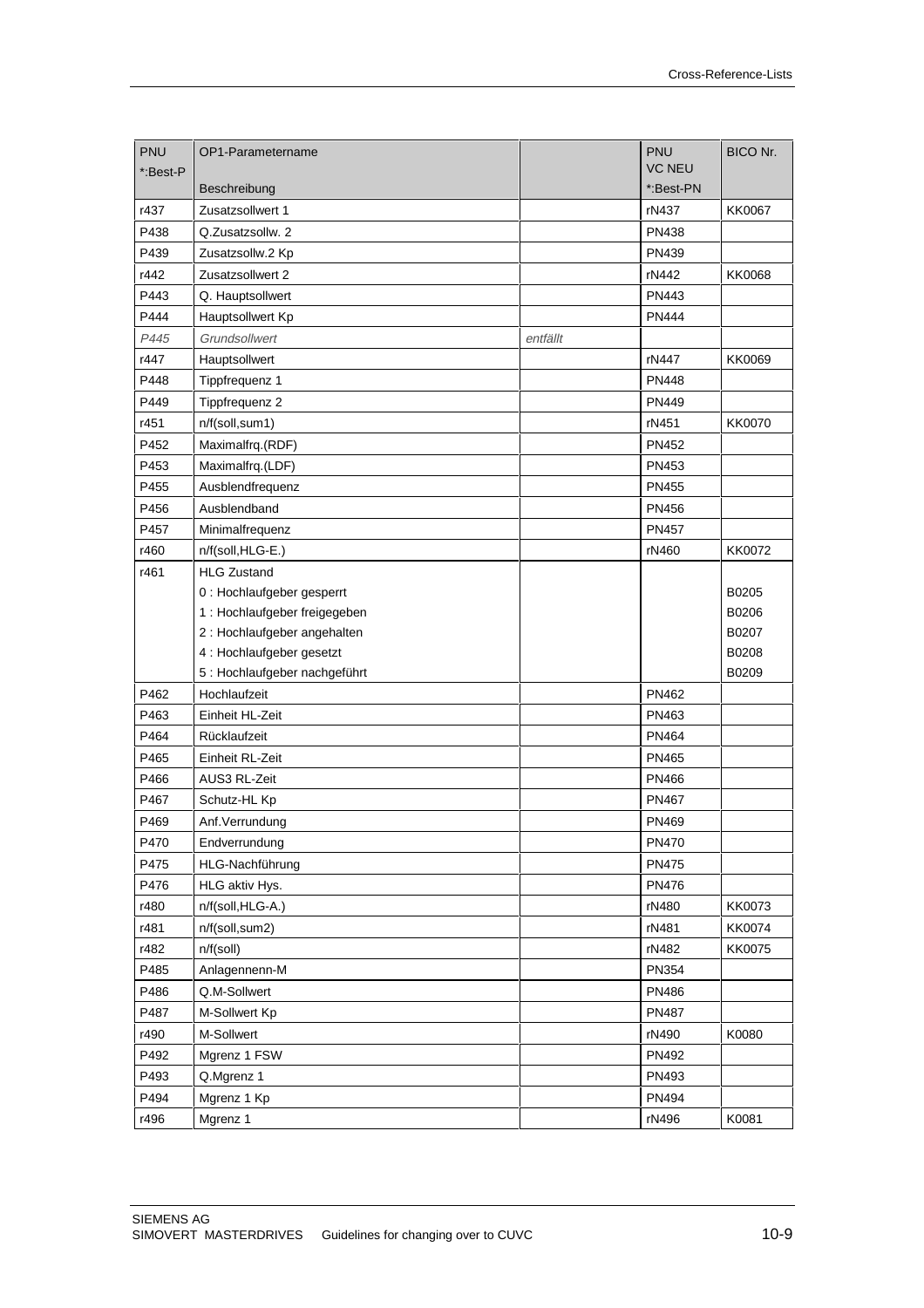| PNU      | OP1-Parametername    |                 | PNU           | BICO Nr.                  |
|----------|----------------------|-----------------|---------------|---------------------------|
| *:Best-P |                      |                 | <b>VC NEU</b> |                           |
|          | Beschreibung         |                 | *:Best-PN     |                           |
| r497     | Mmax 1               |                 | rN497         | K0082                     |
| P498     | Mgrenz 2 FSW         |                 | PN498         |                           |
| P499     | Q.Mgrenz 2           |                 | PN499         |                           |
| P500     | Mgrenz 2 Kp          |                 | <b>PN500</b>  |                           |
| r502     | Mgrenz 2             |                 | rN502         | K0083                     |
| r503     | Mmax 2               |                 | rN503         | K0084                     |
| P505     | M/I-Festsollwert     | M-ZusatzFSW     | <b>PN505</b>  |                           |
| P506     | Q.M/I-Zus.Sollw.     | Q.M-Zus.Sollw.  | <b>PN506</b>  |                           |
| P507     | M/I-Zus.Sollw Kp     | Skal M-ZusSollw | <b>PN507</b>  |                           |
| P508     | Anwahl M-Zusatz      | entfällt        |               |                           |
| r510     | M/I-Zusatzsollw.     | M-Zusatzsollw.  | rN510         | K0086                     |
| P512     | Vergl.Frq.           |                 | <b>PN796</b>  |                           |
| P513     | Vergl.Frq. Hys.      |                 | PN797         |                           |
| P514     | AUS-Abschaltfrq.     |                 | <b>PN800</b>  |                           |
| P516     | <b>AUS-Wartezeit</b> |                 | PN801         |                           |
| P517     | Soll-Ist-Abw Frq     |                 | <b>PN792</b>  |                           |
| P518     | Soll-Ist-AbwZeit     |                 | <b>PN794</b>  |                           |
| P519     | Überdrehzahl Hys     |                 | <b>PN804</b>  |                           |
| P520     | Kipp/Blck. Zeit      |                 | <b>PN805</b>  |                           |
| P525     | T.Reg.Festsollw.     | entfällt        |               |                           |
| P526     | Q.T.Reg.Sollwert     | entfällt        |               |                           |
| P527     | T.Reg Sollw.Kp       | entfällt        |               |                           |
| P528     | T.Reg.Soll.Glätt     | entfällt        |               |                           |
| r529     | T.Reg.Sollwert       | entfällt        |               | Κ                         |
| P530     | T.Reg.Istwerte       | entfällt        |               |                           |
| P531     | Q.T.Reg.Istwert      | entfällt        |               |                           |
| P532     | T.Reg.Istw. Kp       | entfällt        |               |                           |
| P533     | T.Reg.Istw.Glätt     | entfällt        |               |                           |
| r534     | T.Reg.Istwert        | entfällt        |               | К                         |
| P535     | T.Reg.Vergl.Hyst     | entfällt        |               |                           |
| r536     | T.Reg.Regeldiff      | entfällt        |               | Κ                         |
| P537     | T.Reg. Kp            | entfällt        |               |                           |
| P538     | T.Reg. Tn            | entfällt        |               |                           |
| P539     | T.Reg. Tv            | entfällt        |               |                           |
| r540     | T.Reg.Ausgang        | entfällt        |               | Κ                         |
| P541     | T.Reg.Aus.Grenz1     | entfällt        |               |                           |
| P542     | T.Reg.Aus.Grenz2     | entfällt        |               |                           |
| P543     | T.Reg.Gr1.HLZEIT     | entfällt        |               |                           |
| P544     | T.Reg.Gr2.HLZEIT     | entfällt        |               |                           |
| r545     | T.Reg.Aus.(begr)     | entfällt        |               | Κ                         |
| P546     | T.Reg kp-Adapt.      | entfällt        |               |                           |
| r547     | T.Reg kp akt         | entfällt        |               | $\boldsymbol{\mathsf{K}}$ |
| r550     | Steuerwort 1         |                 | rN550         | K0030                     |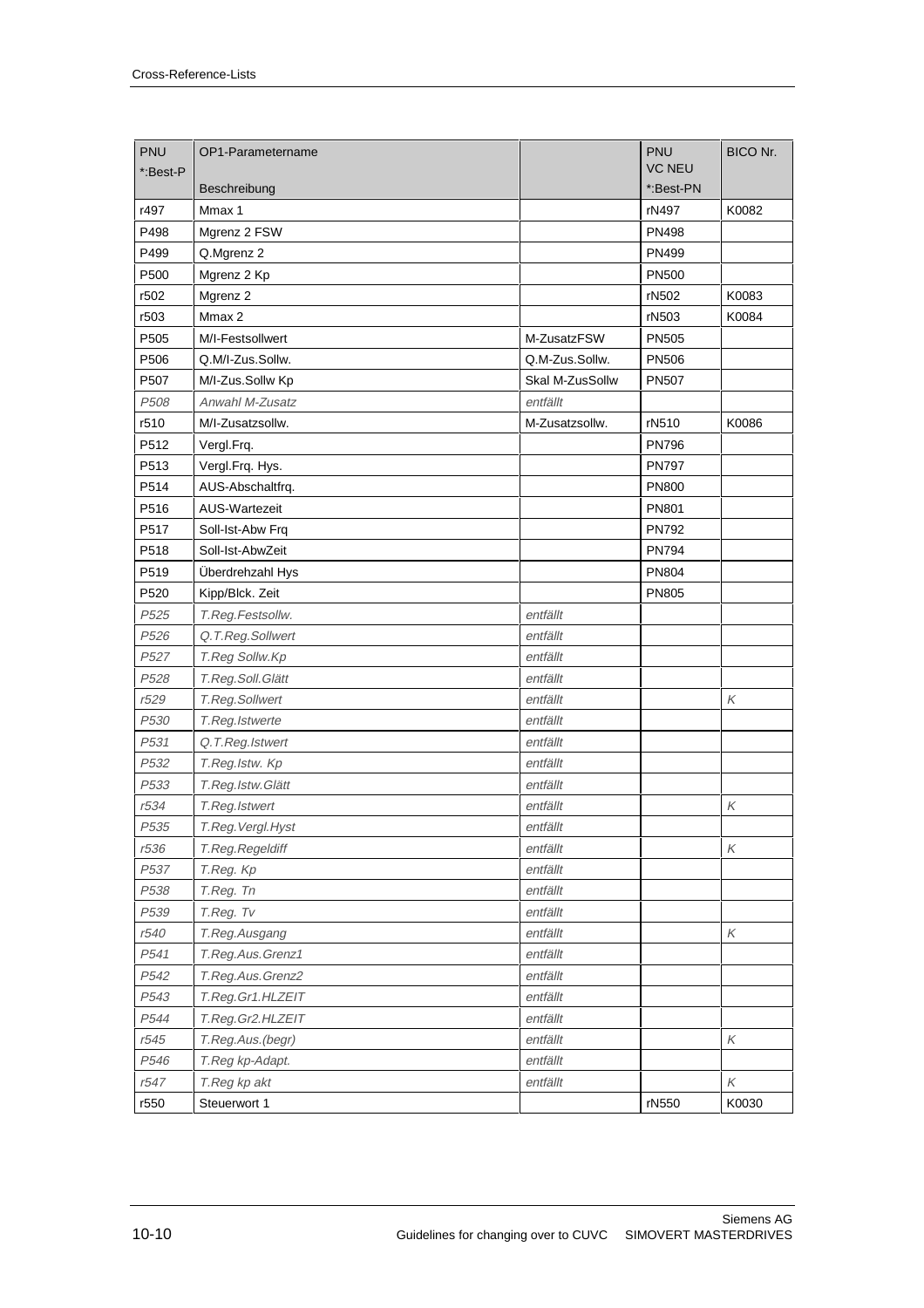| <b>PNU</b> | OP1-Parametername | PNU           | BICO Nr. |
|------------|-------------------|---------------|----------|
| *:Best-P   |                   | <b>VC NEU</b> |          |
|            | Beschreibung      | *:Best-PN     |          |
| r551       | Steuerwort 2      | rN551         | K0031    |
| r552       | Zustandswort 1    | rN552         | K0032    |
| r553       | Zustandswort 2    | rN553         | K0033    |
| P554       | Q.EIN/AUS1        | <b>PN554</b>  |          |
| P555       | Q.1 AUS2(Elektr)  | <b>PN555</b>  |          |
| P556       | Q.2 AUS2(Elektr)  | <b>PN556</b>  |          |
| P557       | Q.3 AUS2 (Elektr) | <b>PN557</b>  |          |
| P558       | Q.1 AUS3 (SHalt)  | <b>PN558</b>  |          |
| P559       | Q.2 AUS3 (SHalt)  | <b>PN559</b>  |          |
| P560       | Q.3 AUS3 (SHalt)  | <b>PN560</b>  |          |
| P561       | Q.WR-Freigabe     | PN561         |          |
| P562       | Q.HLG-Freigabe    | <b>PN562</b>  |          |
| P563       | Q.kein HLG-Halt   | PN563         |          |
| P564       | Q.Sollw.Freigabe  | <b>PN564</b>  |          |
| P565       | Q.1 Quittieren    | <b>PN565</b>  |          |
| P566       | Q.2 Quittieren    | <b>PN566</b>  |          |
| P567       | Q.3 Quittieren    | <b>PN567</b>  |          |
| P568       | Q.Tippen1 EIN     | <b>PN568</b>  |          |
| P569       | Q.Tippen2 EIN     | <b>PN569</b>  |          |
| P571       | Q.Rechtsdrehfeld  | <b>PN571</b>  |          |
| P572       | Q.Linksdrehfeld   | <b>PN572</b>  |          |
| P573       | Q.Motpot. Höher   | <b>PN573</b>  |          |
| P574       | Q.Motpot. Tiefer  | <b>PN574</b>  |          |
| P575       | Q.k. Störg.ext.1  | <b>PN575</b>  |          |
| P576       | Q.SDS Bit 0       | <b>PN576</b>  |          |
| P577       | Q.SDS Bit 1       | <b>PN577</b>  |          |
| P578       | Q.MDS Bit 0       | <b>PN578</b>  |          |
| P579       | Q.MDS Bit 1       | <b>PN579</b>  |          |
| P580       | Q.FSW Bit 0       | <b>PN580</b>  |          |
| P581       | Q.FSW Bit 1       | PN581         |          |
| P582       | Q.Sync. Freigabe  | <b>PN582</b>  |          |
| P583       | Q.Fang. Freigabe  | <b>PN583</b>  |          |
| P584       | Q.Stat/T.RegFrei  | <b>PN584</b>  |          |
| P585       | Q.Reglerfreigabe  | <b>PN585</b>  |          |
| P586       | Q.k. Störg.ext.2  | <b>PN586</b>  |          |
| P587       | Q.Folgeantrieb    | <b>PN587</b>  |          |
| P588       | Q.k. Warng.ext.1  | <b>PN588</b>  |          |
| P589       | Q.k. Warng.ext.2  | <b>PN589</b>  |          |
| P590       | Q.Grund/Reserve   | PN590         |          |
| P591       | Q.HS-Rückmeldung  | PN591         |          |
| P600       | Z.Einsch.Bereit   |               | B100,101 |
| P601       | Z.Betriebsbereit  |               | B102,103 |
| P602       | Z.Betrieb         |               | B104,105 |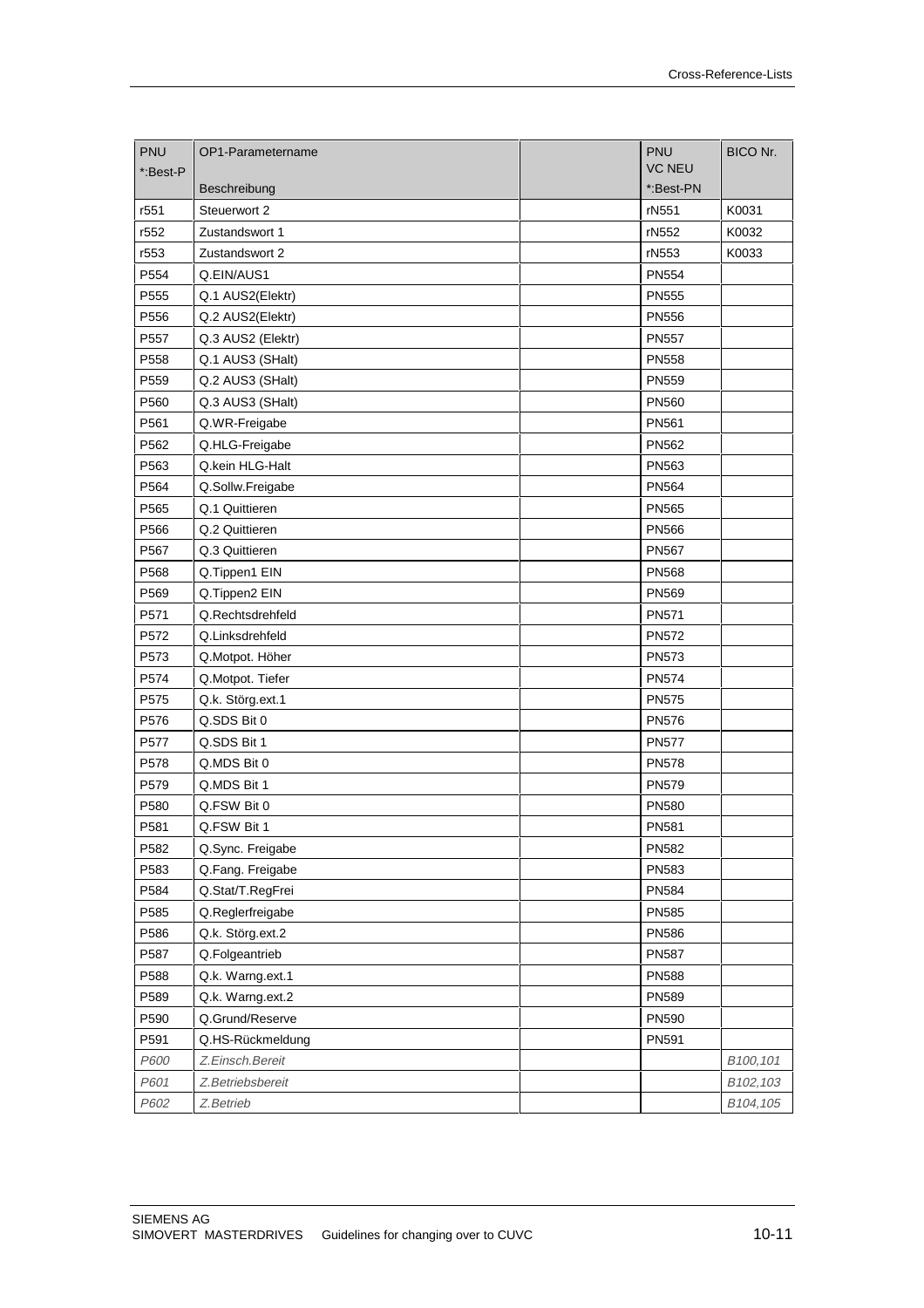| PNU      | OP1-Parametername      | PNU           | <b>BICO Nr.</b>        |
|----------|------------------------|---------------|------------------------|
| *:Best-P |                        | <b>VC NEU</b> |                        |
|          | Beschreibung           | *:Best-PN     |                        |
| P603     | Z.Störung              |               | B106,107               |
| P604     | Z.kein AUS2            |               | B108,109               |
| P605     | Z.kein AUS3            |               | B110,111               |
| P606     | Z.Einsch.Sperre        |               | B112,113               |
| P607     | Z. Warnung             |               | B114,115               |
| P608     | Z.k.Soll-Ist-Abw       |               | B116,117               |
| P610     | Z.Vergl.Frq err.       |               | B120,121               |
| P611     | Z.Unterspannung        |               | B122,123               |
| P612     | Z.HS angesteuert       |               | B124,125               |
| P613     | Z.HLG aktiv            |               | B126,127               |
| P614     | Z.Rechtdrehfeld        |               | B128,129               |
| P615     | Z.KIP/FLN aktiv        |               | B130,131               |
| P616     | Z.Fangen aktiv         |               | B132,133               |
| P617     | Z.Sync. erreicht       |               | B134,135               |
| P618     | Z.k. Überdrehz.        |               | B136,137               |
| P619     | Z.Störg. ext. 1        |               | B138,139               |
| P620     | Z.Störg. ext. 2        |               | B140,141               |
| P621     | Z.Warng. ext.          |               | B142,143               |
| P622     | Z. Warng. i2tUmr       |               | B144,145               |
| P623     | Z.Störg. ÜTmpUmr       |               | B146,147               |
| P624     | Z.Warng. ÜTmpUmr       |               | B148,149               |
| P625     | Z.Warng. ÜTmpMot       |               | B <sub>150</sub> , 151 |
| P626     | Z.Störg. ÜTmpMot       |               | B <sub>152</sub> , 153 |
| P627     | Z.T.Reg.Soll.err       |               | B154,155               |
| P628     | Z.Mot. Kipp/Blck       |               | B156,157               |
| P629     | Z.ÜS angesteuert       |               | B158,159               |
| P630     | Z.Sync.Fehler          |               | B160,161               |
| P631     | Z. Vorladg. aktiv      |               | B162,163               |
| P650     | CU-AE Konfig.          | PN632         |                        |
| P651     | CU-AE Glättung         | <b>PN634</b>  |                        |
| P652     | <b>CU-AE Offset</b>    | PN631         |                        |
| P655     | <b>CU-AA Istwerte</b>  | PN640         |                        |
| P656     | CU-AA Verst.           | PN643         |                        |
| P657     | <b>CU-AA Offset</b>    | <b>PN644</b>  |                        |
| P660     | SCI-AE Konfig.         | <b>PN690</b>  |                        |
| P661     | SCI-AE Glättung        | PN691         |                        |
| P662     | <b>SCI-AE Offset</b>   | PN692         |                        |
| P664     | <b>SCI-AA Istwerte</b> | PN693         |                        |
| P665     | SCI-AA Verst.          | <b>PN694</b>  |                        |
| P666     | SCI-AA Offset          | <b>PN695</b>  |                        |
| P680     | SST1 Istwerte          | <b>PN707</b>  |                        |
| P681     | SST2 Istwerte          | <b>PN708</b>  |                        |
| P682     | <b>SCB Protokoll</b>   | <b>PN696</b>  |                        |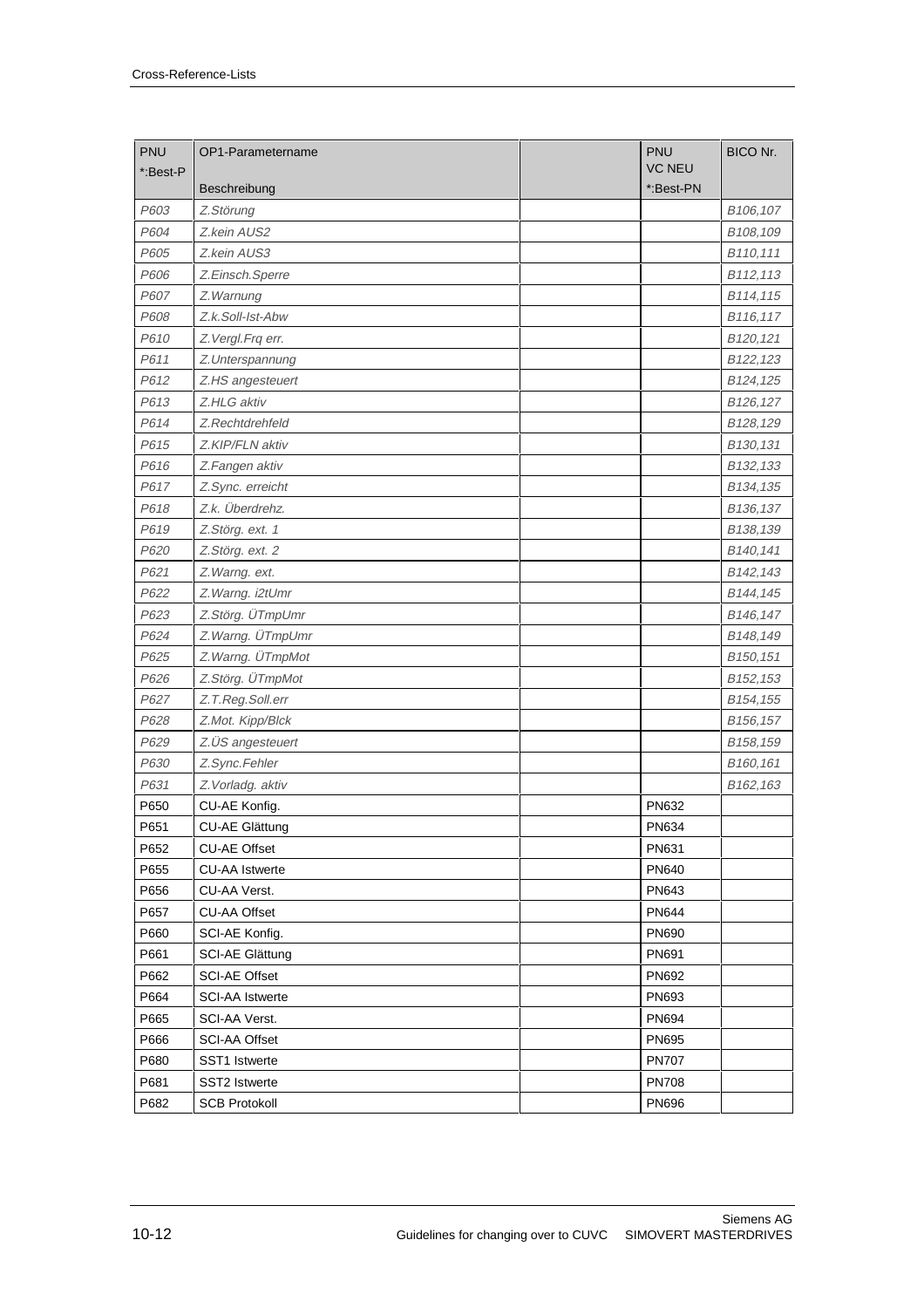| PNU      | OP1-Parametername       |          | <b>PNU</b>    | BICO Nr.                 |
|----------|-------------------------|----------|---------------|--------------------------|
| *:Best-P |                         |          | <b>VC NEU</b> |                          |
|          | Beschreibung            |          | *:Best-PN     |                          |
| P683     | SST/SCB Busadr.         |          | <b>PN700</b>  |                          |
| P684     | <b>SST/SCB Baudrate</b> |          | <b>PN701</b>  |                          |
| P685     | SST/SCB PKW-Anz.        |          | <b>PN702</b>  |                          |
| P686     | SST/SCB PZD-Anz.        |          | <b>PN703</b>  |                          |
| P687     | <b>SST/SCB TLG-Ausz</b> |          | <b>PN704</b>  |                          |
| P689     | SCB Peerweiterg.        |          | <b>PN705</b>  |                          |
| P690     | <b>SCB Istwerte</b>     |          | <b>PN706</b>  |                          |
| P692     | ReaktionTLGAusf.        | entfällt |               |                          |
| P694     | <b>CB/TB Istwerte</b>   |          | <b>PN734</b>  |                          |
| P695     | CB/TB TLG-Ausz.         |          | <b>PN722</b>  |                          |
| P696     | <b>CB Parameter 1</b>   |          | PN711         |                          |
| P697     | <b>CB Parameter 2</b>   |          | <b>PN712</b>  |                          |
| P698     | <b>CB Parameter 3</b>   |          | <b>PN713</b>  |                          |
| P699     | CB Parameter 4          |          | <b>PN714</b>  |                          |
| P700     | <b>CB Parameter 5</b>   |          | <b>PN715</b>  |                          |
| P701     | CB Parameter 6          |          | <b>PN716</b>  |                          |
| P702     | <b>CB Parameter 7</b>   |          | <b>PN717</b>  |                          |
| P703     | CB Parameter 8          |          | <b>PN718</b>  |                          |
| P704     | CB Parameter 9          |          | <b>PN719</b>  |                          |
| P705     | <b>CB Parameter 10</b>  |          | <b>PN720</b>  |                          |
| P706     | CB Parameter 11         |          | <b>PN721</b>  |                          |
| r720     | Softwareversion         |          | rN069         | $\overline{a}$           |
| r721     | Generierungsdat.        |          | rN827         | $---$                    |
| r722     | Softwarekennung         |          | rN828         | $\sim$                   |
| r723     | Baugruppencode          |          | rN826         | $\overline{a}$           |
| r724     | Baugr.-Kompatib.        |          | rN824         | ---                      |
| r725     | Freie Rechenzeit        |          | rN829         | K0248                    |
| r727     | Sollwerttabelle         | entfällt |               | ---                      |
| r728     | akt. SDS/MDS/FSW        | entfällt |               |                          |
| r730     | <b>SCB Diagnose</b>     |          | rN697         | $\overline{?}$           |
| r731     | <b>CB/TB Diagnose</b>   |          | rN732         | $\overline{\phantom{0}}$ |
| P733     | Simulations-Betr        |          | <b>PN372</b>  |                          |
| P735     | TRC Triggerpar.         |          | PN2880        |                          |
| P736     | <b>TRC Triggerwert</b>  |          | PN2881        |                          |
| P737     | TRC Triggerbed.         |          | PN2882        |                          |
| P738     | <b>TRC</b> Istwerte     |          | PN2883        |                          |
| P739     | <b>TRC Abtastzeit</b>   |          | PN2884        |                          |
| P740     | <b>TRC Pretrigger</b>   |          | PN2885        |                          |
| P741     | <b>TRC Start</b>        |          | PN2886        |                          |
| r743     | Störg. n/f(ist)         |          | rN783         | $\overline{\phantom{a}}$ |
| r744     | Störg. dn/dt            |          | rN784         | ---                      |
| r745     | Störg. Isq(ist)         |          | rN785         | ---                      |
| r746     | Störg. U(soll)          |          | rN786         |                          |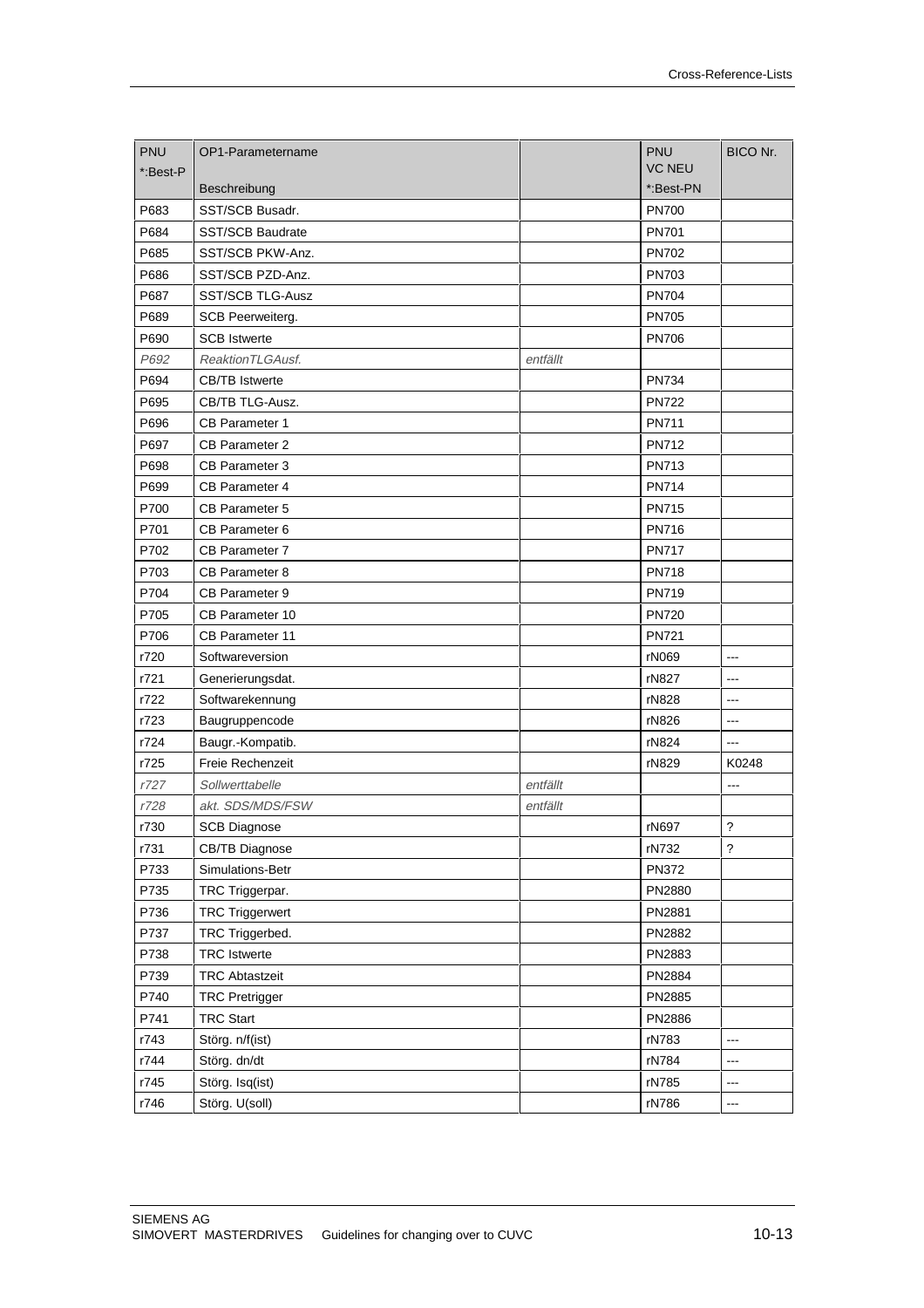| <b>PNU</b> | OP1-Parametername                                      | <b>PNU</b>    | <b>BICO Nr.</b> |
|------------|--------------------------------------------------------|---------------|-----------------|
| *:Best-P   |                                                        | <b>VC NEU</b> |                 |
|            | Beschreibung                                           | *:Best-PN     |                 |
| r747       | Störg. Reg.Zust.                                       | rN787         |                 |
| r748       | Störzeit                                               | rN782         |                 |
| P750       | <b>TRC Datenblock</b>                                  | <b>PN2887</b> |                 |
| r751       | <b>TRC Daten Kanal1</b>                                | <b>PN2888</b> |                 |
| r752       | <b>TRC Daten Kanal2</b>                                | PN2889        |                 |
| r753       | TRC Daten Kanal3                                       | PN2890        |                 |
| r754       | <b>TRC Daten Kanal4</b>                                | PN2891        |                 |
| r755       | <b>TRC Daten Kanal5</b>                                | PN2892        |                 |
| r756       | <b>TRC Daten Kanal6</b>                                | PN2893        |                 |
| r757       | <b>TRC Daten Kanal7</b>                                | <b>PN2894</b> |                 |
| r758       | <b>TRC Daten Kanal8</b>                                | PN2895        |                 |
| r760       | Steuersatzzust.                                        |               |                 |
|            | Bit0: 0: Raumzeigermodulation                          |               | B0320           |
|            | 1: Flankenmodulation                                   |               |                 |
|            | Bit1: 0: Pulslocking                                   |               |                 |
|            | 1: Pulsdropping                                        |               |                 |
|            | Bit2: 0: Einzelphasenlöschung<br>1: Summenlöschung     |               | B0321           |
|            | Bit3: 0: Linksdrehfeld                                 |               | B0322           |
|            | 1: Rechtsdrehfeld                                      |               | $\blacksquare$  |
|            | Bit4 : 0: asynchrone Modulation                        |               | B0323           |
|            | 1: synchrone Modulation                                |               | B0324           |
|            | Bit5: 1: Übersteuerungsbereich                         |               | B0325           |
|            | Bit6,7: unbenutzt                                      |               | B0326           |
|            | Bit8 : Bit0 der Systemnummer in der Flankenmodulation  |               |                 |
|            | Bit9 : Bit1 der Systemnummer in der Flankenmodulation  |               |                 |
|            | Bit10 : Bit2 der Systemnummer in der Flankenmodulation |               |                 |
|            | Bit11 : Bit3 der Systemnummer in der Flankenmodulation |               |                 |
|            | Bit1215 unbenutzt                                      |               |                 |
| P761       | Pulsfrequenz                                           | PN340         |                 |
| P762       | SIMO-Sound                                             | PN341         |                 |
| P763       | Max.Aussteuergrd                                       | PN342         |                 |
| r764       | Aussteuergrad                                          | PN343         | K0222,          |
|            |                                                        |               | K0205           |
| P765       | Aussteuerreserve                                       | <b>PN344</b>  |                 |
| P766       | T(Totzeitkomp.)                                        | PN345         |                 |
| P767       | Gleichtaktkomp.                                        | <b>PN338</b>  |                 |
| P768       | Ventilspg.Komp.                                        | PN349         |                 |
| P769       | PulssystemFreig.                                       | <b>PN339</b>  |                 |
| P770       | Totzeitkomp.                                           | <b>PN348</b>  |                 |
| P780       | Störmaskierung                                         | <b>PN830</b>  |                 |
| P781       | Testbetrieb                                            | <b>PN837</b>  |                 |
| P782       | UCE/Ü/K-Test                                           | <b>PN837</b>  |                 |
| r783       | UCE/Ü/K-Test Erg                                       | rN838         |                 |
| P784       | Parallel - Modus                                       | <b>PN847</b>  |                 |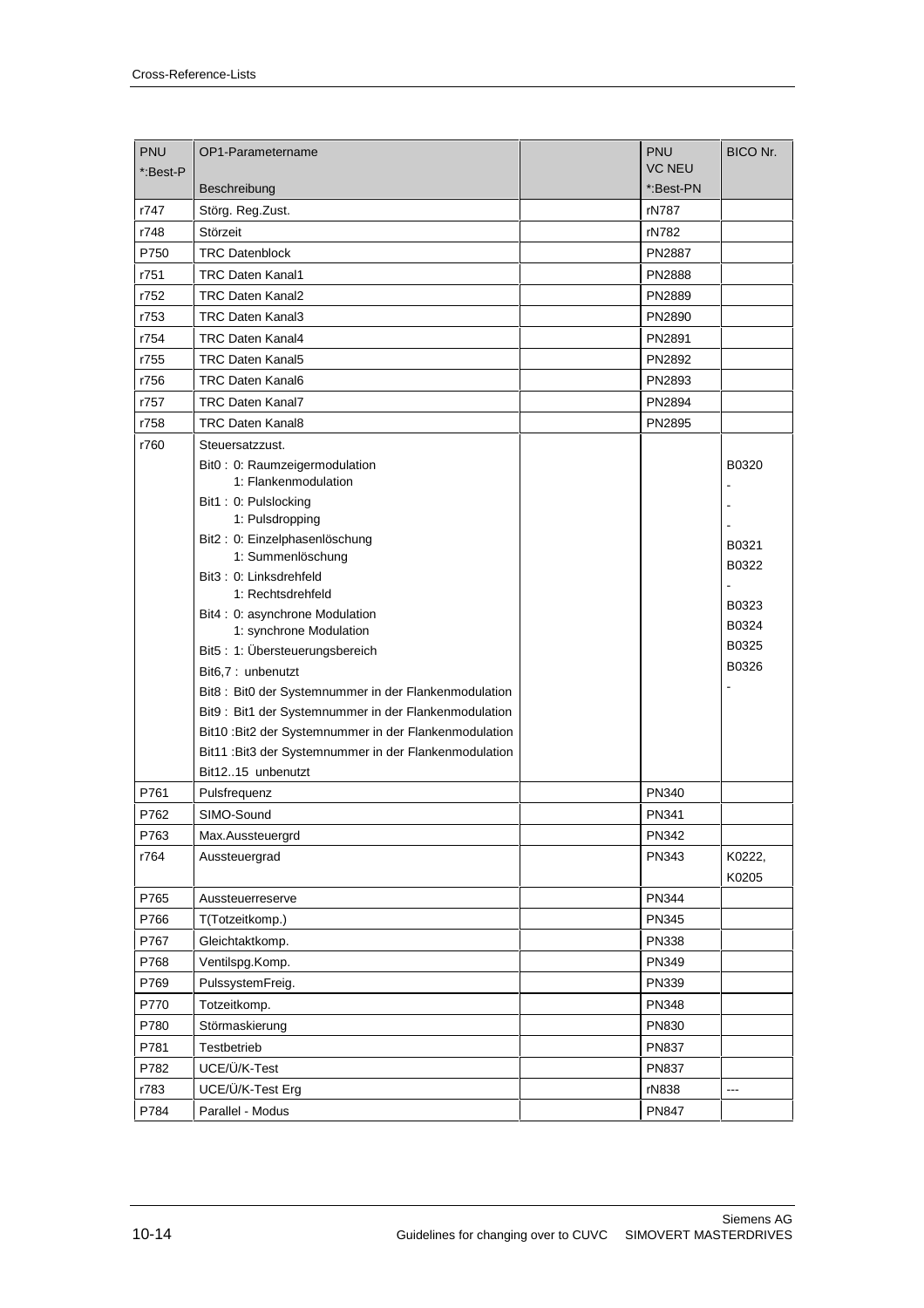| PNU      | OP1-Parametername    |          | PNU           | BICO Nr.       |
|----------|----------------------|----------|---------------|----------------|
| *:Best-P |                      |          | <b>VC NEU</b> |                |
|          | Beschreibung         |          | *:Best-PN     |                |
| P785     | Test MultiParll.     |          | <b>PN848</b>  |                |
| r786     | StatusMultiParl.     |          | rN849         | $\overline{a}$ |
| P788     | RAM-Zugr.Adr.        |          | <b>PN840</b>  |                |
| P789     | RAM-Zugr.Wert        |          | PN841         |                |
| P790     | MWHRAM-Zugr.Adr.     |          | <b>PN842</b>  |                |
| P791     | MWHRAM-ZugrWert      |          | <b>PN843</b>  |                |
| P799     | <b>SF</b>            |          | <b>PN399</b>  |                |
| r860     | zentrl. PNU-Lst.     | entfällt |               |                |
| r861     | Menü-Liste           | entfällt |               |                |
| r862     | Allg.BeobPar         | entfällt |               |                |
| r863     | Allg. Par.           | entfällt |               |                |
| r864     | Gerätedaten          | entfällt |               |                |
| r865     | HW-Konfig.           | entfällt |               |                |
| r866     | Motordaten           | entfällt |               |                |
| r867     | Regelung             | entfällt |               |                |
| r868     | Funktionen.          | entfällt |               |                |
| r869     | Sollw.Kanal          | entfällt |               |                |
| r870     | STW/ZUW              | entfällt |               |                |
| r871     | Analoge E/A          | entfällt |               |                |
| r872     | Schnittst.           | entfällt |               |                |
| r873     | Diagnose             | entfällt |               |                |
| r874     | Steuersatz           | entfällt |               |                |
| r875     | Werkspar.            | entfällt |               |                |
| r876     | Sonderpar.           | entfällt |               |                |
| r877     | Profilpar.           | entfällt |               |                |
| r878     | Tech.Par.            | entfällt |               |                |
| r881     | PWE-Betriebsanz.     | entfällt |               |                |
| r882     | PWE Sollw.Par.       | entfällt |               |                |
| r883     | PWE STW-Par.         | entfällt |               |                |
| r884     | PWE ZUW int          | entfällt |               |                |
| r885     | PWE ZUW ser          | entfällt |               |                |
| r886     | <b>PWE ZUW TSY</b>   | entfällt |               |                |
| r887     | L2-Text SW           | entfällt |               |                |
| r888     | L2-Text STW          | entfällt |               |                |
| r889     | L2-Text ZUW int      | entfällt |               |                |
| r890     | L2-Text ZUW ser      | entfällt |               |                |
| r891     | L2-Text ZUW TSY      | entfällt |               |                |
| r892     | Gültige PNU-PWE      | entfällt |               |                |
| r893     | Meldekennung         | entfällt |               |                |
| P899     | OP-Parametrierg.     | entfällt |               |                |
| P917     | Spontanmeldung       | entfällt |               |                |
| P918     | <b>CB Busadresse</b> |          | PN918         |                |
| P927     | Parametrierfreig     |          | <b>PN927</b>  |                |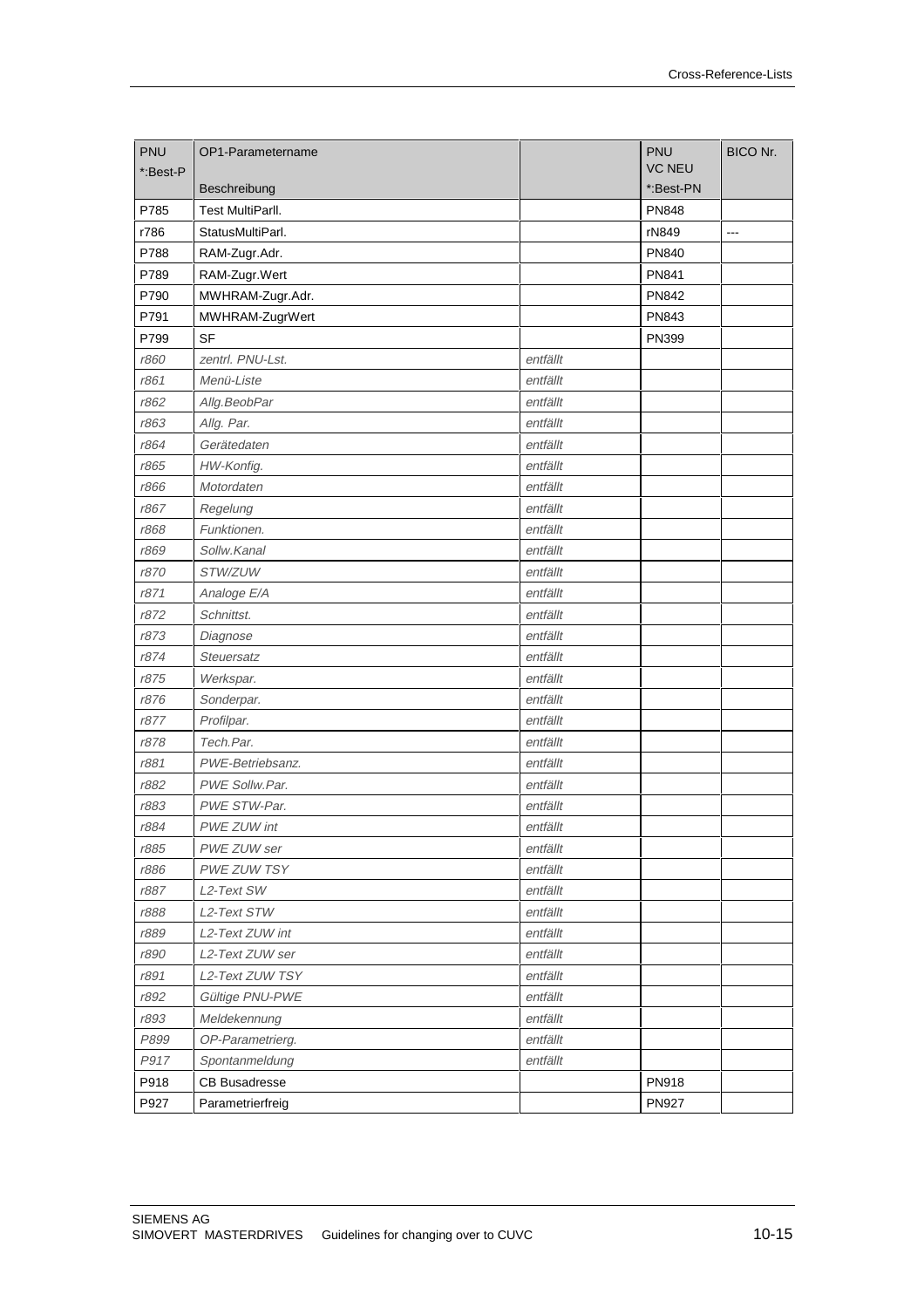| PNU      | OP1-Parametername |          | PNU           | BICO Nr. |
|----------|-------------------|----------|---------------|----------|
| *:Best-P |                   |          | <b>VC NEU</b> |          |
|          | Beschreibung      |          | *:Best-PN     |          |
| P928     | Q.Grund/Reserve   | entfällt |               |          |
| r947     | Störspeicher      |          | rN947         |          |
| r949     | Störwert          |          | rN949         |          |
| r951     | Störtextliste     |          | rN951         |          |
| P952     | Anzahl Störfälle  |          | <b>PN952</b>  |          |
| r953     | Warnparameter 1   |          | rN953         |          |
| r954     | Warnparameter 2   |          | rN954         |          |
| r955     | Warnparameter 3   |          | rN955         |          |
| r956     | Warnparameter 4   |          | rN956         |          |
| r957     | Warnparameter 5   |          | rN957         |          |
| r958     | Warnparameter 6   |          | rN958         |          |
| r959     | Warnparameter 7   |          | rN959         |          |
| r960     | Warnparameter 8   |          | rN960         |          |
| r964     | Geräteident.      |          | rN964         |          |
| r965     | Profilnummer      |          | rN965         |          |
| r967     | Steuerwort 1      |          | rN967         |          |
| r968     | Zustandswort 1    |          | rN968         |          |
| P970     | Werkseinstellung  |          | <b>PN970</b>  |          |
| P971     | EEPROM-Übernahm.  |          | PN971         |          |
| r980     | PNU-Lst. 1 vorh.  |          | rN980         |          |
| r981     | PNU-Lst. 2 vorh.  |          | rN981         |          |
| r982     | PNU-Lst. 3 vorh.  |          | rN982         |          |
| r983     | PNU-Lst. 4 vorh.  |          | rN983         |          |
| r984     | PNU-Lst. 5 vorh.  |          | rN984         |          |
| r985     | PNU-Lst. 6 vorh.  |          | rN985         |          |
| r986     | PNU-Lst. 7 vorh.  |          | rN986         |          |
| r987     | PNU-Lst. 8 vorh.  |          | rN987         |          |
| r988     | PNU-Lst. 9 vorh.  |          | rN988         |          |
| r989     | PNU-Lst.10 vorh.  |          | rN989         |          |
| r990     | PNU-Lst.1 geänd.  |          | rN990         |          |
| r991     | PNU-Lst.2 geänd.  |          | rN991         |          |
| r992     | PNU-Lst.3 geänd.  |          | rN992         |          |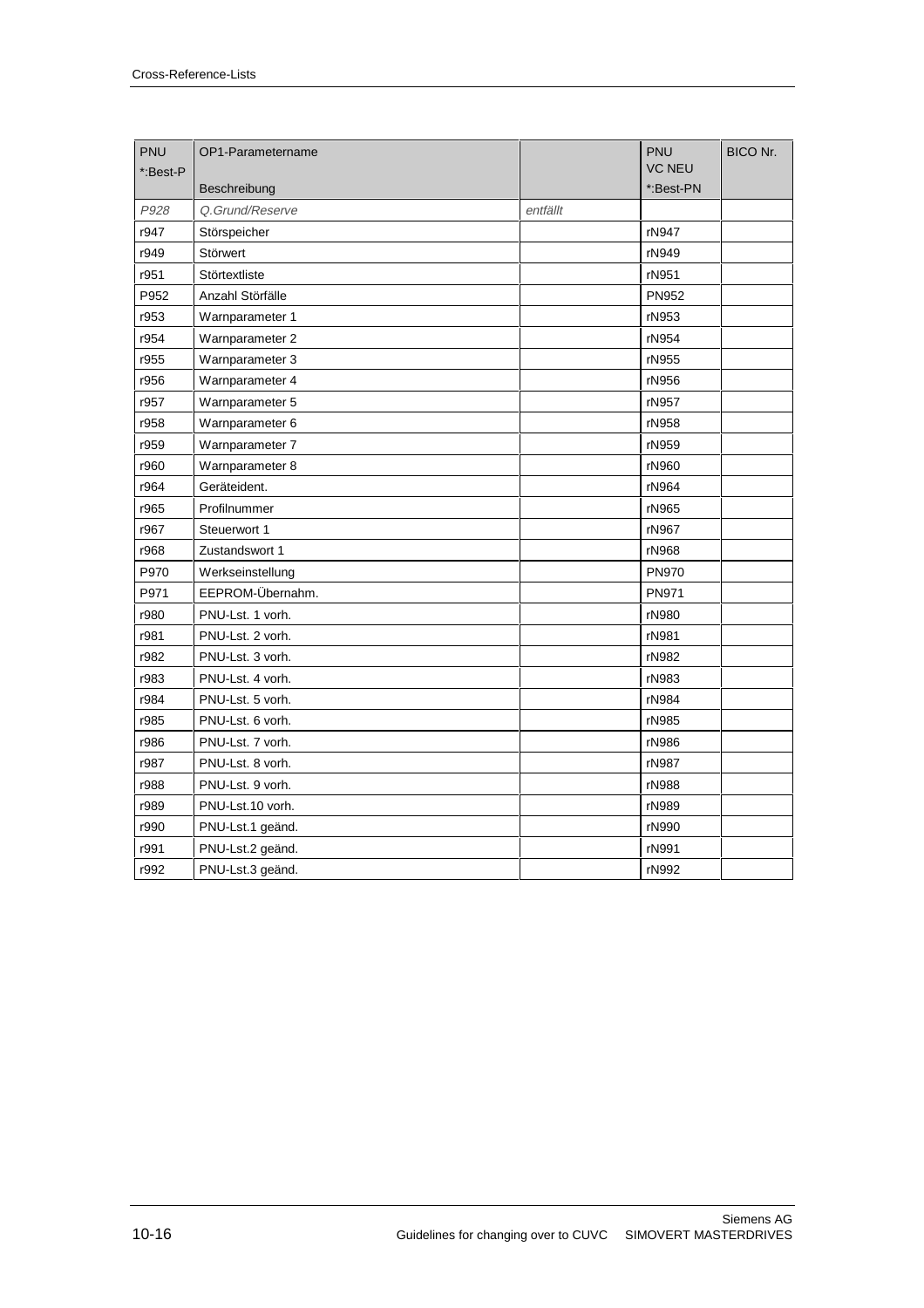## 10.2 Converting CUVC parameters to CU2 parameters

| <b>PNU</b> | OP1-Parametername              | OP1-Parametername  | <b>PNU</b> | <b>BICO</b>        |
|------------|--------------------------------|--------------------|------------|--------------------|
|            | <b>ALLGEMEINE PARAMETER</b>    |                    | VC alt     |                    |
| VC neu     | Beschreibung neu               | Beschreibung alt   |            |                    |
| r000       | "Betriebsanzeige"              | "Betriebsanzeige"  | r000       |                    |
| r001       | Umrichterzustand               | Umrichterzustand   | r001       | K0249              |
| r002       | Drehfrequenz                   | Istdrehzahl        |            | KK0020             |
|            |                                |                    |            | geglättet          |
| r003       | Ausgangsspannung               | Ausgangsspannung   | r003       | K0021<br>geglättet |
| r004       | Ausgangsstrom                  | Ausgangsstrom      | r004       | K0022              |
|            |                                |                    |            | geglättet          |
| r005       | Ausgangsleistung               | Ausgangsleistung   | r005       | K0023              |
|            |                                |                    |            | geglättet          |
| r006       | Zwischenkreisspg               | Zwischenkreisspg   | r006       | K0025              |
|            |                                |                    |            | geglättet          |
| r007       | Drehmoment                     | Drehmoment         | r007       | K0024              |
|            |                                |                    |            | geglättet          |
| r008       | Motorauslastung                | Motorauslastung    | r008       | K0244              |
| r009       | Motortemperatur                | Motortemperatur    | r009       | K0245              |
| r010       | Umr.Auslastung                 | Umr.Auslastung     | r010       | K0246              |
| r011       | akt.Motor.Datens               | aktiver MDS        | r152       |                    |
| r012       | akt.BICO-Datens.               | Grund/Reserve      | r012       | ---                |
| r013       | akt.Fkt.-Datens.               | aktiver SDS        | r410       | ---                |
| r014       | Solldrehzahl                   | n/f(soll,Reg)      | r223       | KK0150             |
| r015       | Istdrehzahl                    | Istdrehzahl        |            | <b>KK0020</b>      |
|            |                                |                    |            | geglättet          |
| P050       | Sprache                        | Sprache            | P050       |                    |
| P053       | Parametrierfreig               | Parametrierfreig   | P053       |                    |
| P054       | OP-Hinterleuchtung             | OP-Hinterleuchtung | P054       |                    |
| P060       | Menüauswahl (andere Bedeutung) | Funktionsanwahl    | P052       |                    |
| P068       | Ausgangsfilter                 | Ausgangsfilter     | P092       |                    |
| P069       | Softwareversion                | Softwareversion    | P720       |                    |
| P070       | Best.Nr.6SE70                  | MLFB(6SE70)        | P070       |                    |
| P071       | Umr.Anschlußspg.               | Umr.Anschlußspg.   | P071       |                    |
| P072       | Umr.Strom(n)                   | Umr.Strom(n)       | P072       |                    |
| P073       | Umr.Leistung(n)                | Umr.Leistung(n)    | P073       |                    |
| P075       | X(haupt,d)ges                  | X(haupt,d)ges      | P120       |                    |
| P076       | X(haupt,q)ges                  | X(haupt,q)ges      | P121       |                    |
| P077       | X(sigma,d)Dämpf                | X(sigma,d)Dämpf    | P122       |                    |
| P078       | X(sigma,q)Dämpf                | X(sigma,q)Dämpf    | P123       |                    |
| P079       | R(Dämpfung,d)                  | R(Dämpfung,d)      | P124       |                    |
| P080       | R(Dämpfung,q)                  | R(Dämpfung,q)      | P125       |                    |
| P081       | ierr(0)/ierr(n)                | ierr(0)/ierr(n)    | P133       |                    |
| P082       | Psi(sätt, Kl.1)                | Psi(sätt, Kl.1)    | P126       |                    |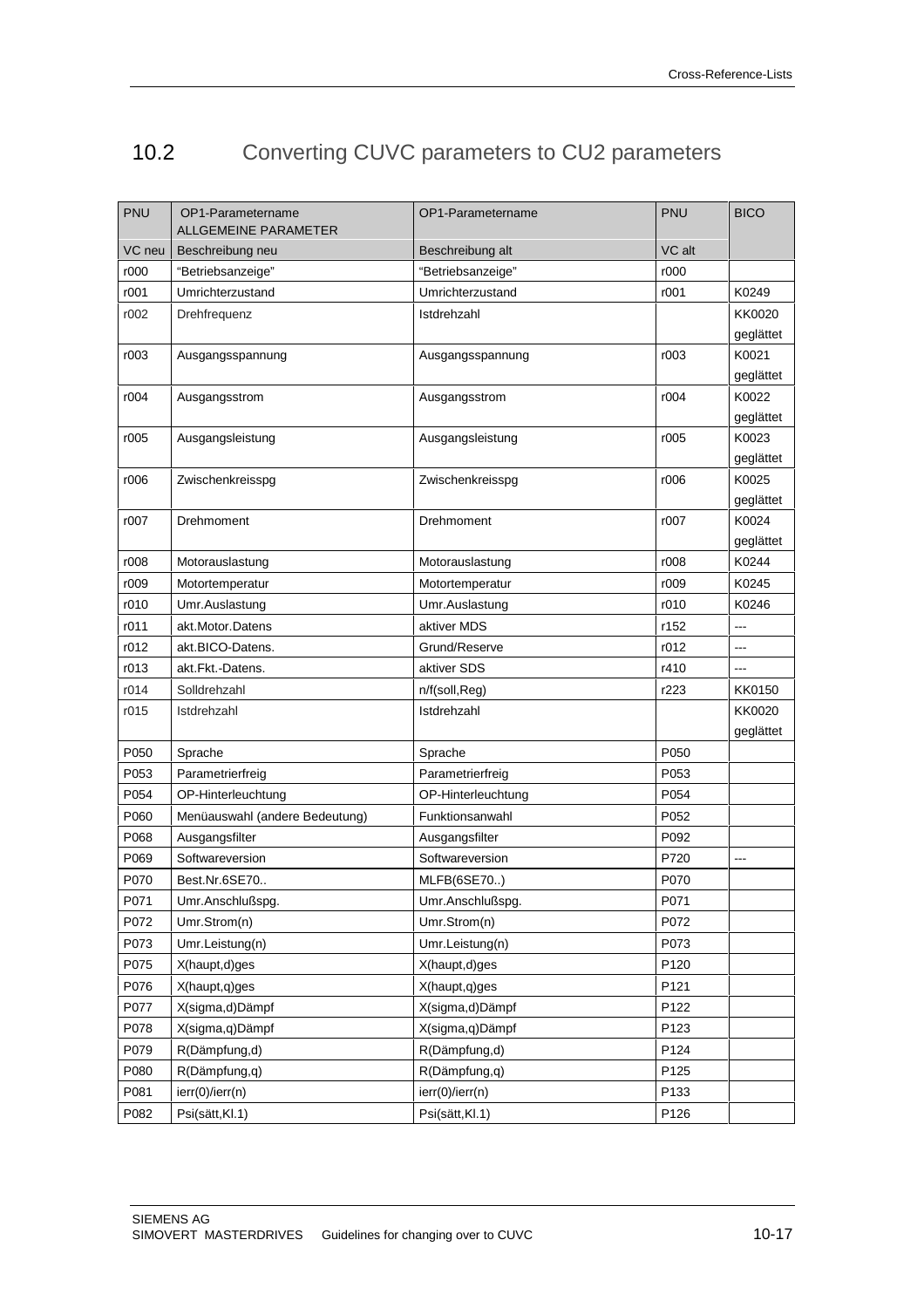| <b>PNU</b>       | OP1-Parametername                                       | OP1-Parametername | PNU              | <b>BICO</b> |
|------------------|---------------------------------------------------------|-------------------|------------------|-------------|
|                  | <b>ALLGEMEINE PARAMETER</b>                             |                   | VC alt           |             |
| VC neu<br>P083   | Beschreibung neu                                        | Beschreibung alt  | P127             |             |
| P084             | Ierr(sätt,KI.1)                                         | lerr(sätt,Kl.1)   | P128             |             |
|                  | Psi(sätt, Kl.2)                                         | Psi(sätt, Kl.2)   |                  |             |
| P085             | Ierr(sätt,KI.2)                                         | lerr(sätt, Kl.2)  | P129             |             |
| P086             | Psi(sätt, Kl.3)                                         | Psi(sätt, Kl.3)   | P130             |             |
| P087             | lerr(sätt, Kl.3)                                        | lerr(sätt, Kl.3)  | P <sub>131</sub> |             |
| P088             | kT(n)                                                   | kT(n)             | P110             |             |
| P095             | Auswahl Motorart                                        |                   | P <sub>100</sub> |             |
|                  | Ausw. 1FK6/1FT6                                         |                   |                  |             |
| (P097)           | Auswahl 1PA6/1PL6                                       |                   |                  |             |
| P <sub>100</sub> | Steuer/Regel-Art                                        | Steuer/Regel-Art  | P163             |             |
| P101             | Mot.Spannung(n)                                         | Mot.Spannung(n)   | P <sub>101</sub> |             |
| P <sub>102</sub> | Mot.Strom(n)                                            | Mot.Strom(n)      | P <sub>102</sub> |             |
| P103             | Mot.Leerl.Strom                                         | Mot.Leerl.Strom   | P103             |             |
| P104             | Mot.CosPhi(n)                                           | Mot.CosPhi(n)     | P <sub>104</sub> |             |
| P105             | Mot.Leistung(n)                                         | Mot.Leistung(n)   | P <sub>105</sub> |             |
| P106             | Mot.Wirk.Grad(n)                                        | Mot.Wirk.Grad(n)  | P <sub>106</sub> |             |
| P107             | Mot.Frequenz(n)                                         | Mot.Frequenz(n)   | P107             |             |
| P108             | Mot.Drehzahl(n)                                         | Mot.Drehzahl(n)   | P108             |             |
| P109             | Mot.Polpaarzahl                                         | Mot.Polpaarzahl   | P <sub>109</sub> |             |
| r110             | Mot.Schlupf(n)                                          | Mot.Schlupf(n)    | r295             | $---$       |
| P115             | Berech.MotModell (Nummern gleich<br>lassen bzgl. AutPa) |                   | (P052)           |             |
| P116             | Anlaufzeit                                              | Anlaufzeit        | P242             |             |
| P117             | R(Leitung)                                              | R(Leitung)        | P270             |             |
| r118             | ges.Ständerwiderst.                                     | R(Ständer,ges)    | r271             | ---         |
| r119             | Magnetis.Strom                                          | Leerlaufstrom     | r196             | ---         |
| P120             | Hauptreaktanz                                           | X(haupt)          | P197             |             |
| P <sub>121</sub> | Ständerwiderst.                                         | R(Ständer+Ltg)    | P272             |             |
| P122             | Ges.Streureakt.                                         | X(sigma)          | P273             |             |
|                  | Ständerreaktanz                                         |                   |                  |             |
| r124             | T(Läufer)                                               | T(Läufer)         | r200             |             |
| r125             | T(sigma)                                                | T(sigma)          | r274             | ---         |
| r126             | R(Läufer)                                               | R(Läufer)         | r199             | ---         |
| P127             | R(Läufer)Ktmp                                           | R(Läufer)Ktmp     | P198             |             |
| P128             | Maximalstrom                                            | lmax              | P173             |             |
| r129             | Imax(soll)                                              | Imax(soll)        | r174             | K0175       |
| P130             | Ausw.Motorgeber                                         | Q.Drehzahlistw.   | P208             |             |
| P138             | Ana.Tacho.Abgl.                                         | Ana.Tacho.Abgl.   | P210             |             |
| P151             | Strichzahl                                              | Impg. Strichzahl  | P209             |             |
| P155             | Q.i(Erregung)                                           | Q.i(Erregung)     | P143             |             |
|                  | (MC andere Bedeutung)                                   |                   |                  |             |
| r156             | lerr(ist)                                               | lerr(ist)         | r145             | K0136       |
|                  | (MC andere Bedeutung)                                   |                   |                  |             |
|                  |                                                         |                   |                  |             |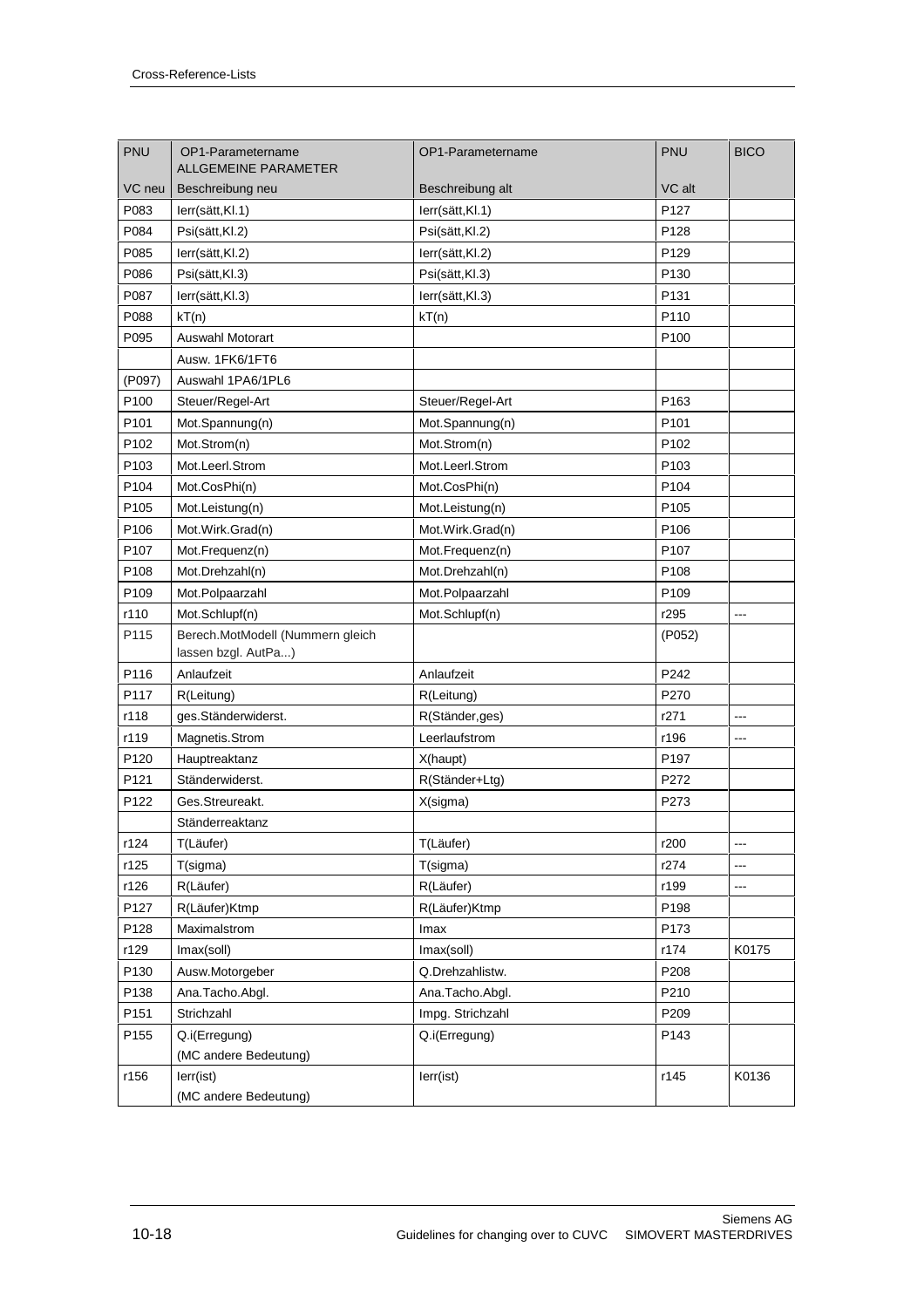| VC neu<br>Beschreibung alt<br>VC alt<br>Beschreibung neu<br>i(Err.)-Reg.Kp<br>P146<br>P <sub>157</sub><br>i(Err.)-Reg.Kp<br>(MC andere Bedeutung)<br>P <sub>158</sub><br>i(Err., mindest)<br><i>i</i> (Err., mindest)<br>P <sub>147</sub><br>(MC andere Bedeutung)<br>P159<br>Glätt dl(err)<br>Glätt dl(err)<br>P148<br>(MC andere Bedeutung)<br>r160<br>lerr(soll)<br>r149<br>K0135<br>lerr(soll)<br>(MC andere Bedeutung)<br>P161<br>I(Betr., mindest)<br>P281<br>I(Betr., mindest)<br>(MC andere Bedeutung)<br>P162<br>df(Umsch,CosPhi)<br>df(Umsch,CosPhi)<br>P282<br>(MC andere Bedeutung)<br>P <sub>163</sub><br>Psi-Reg.Kp<br>P326<br>Psi-Reg.Kp<br>(MC andere Bedeutung)<br>P164<br>P327<br>U(max)-Reg.Kp<br>U(max)-Reg.Kp<br>(MC andere Bedeutung)<br>P <sub>165</sub><br>EMK(max)-Reg.Kp<br>EMK(max)-Reg.Kp<br>P328<br>P309<br>P166<br>Kp Tdd<br>Kp Tdd<br>P318<br>P167<br>Kp Tdq<br>Kp Tdq<br>r168<br>K093<br>Lastwinkel<br>Lastwinkel<br>r325<br>P172<br>Q.Anfangswinkel<br>P158<br>Q.Lagesetzwert<br>r185<br>Lagewinkel<br>r160<br>KK0120<br>Lage (ist, Mot.)<br>Rotorwinkel<br>Rotorwinkel<br>r186<br>r159<br>KK0090<br>P187<br>T(tot, Läuf.winkel)<br>T(tot, Läuf.winkel)<br>P <sub>161</sub><br>P215<br>dn(ist,zulässig)<br>dn(ist,zulässig)<br>P215<br>P216<br>Glätt n/f(Vorst)<br>Glätt n/f(Vorst)<br>P216<br>P217<br>SchleppfKorr.<br>SchleppfKorr.<br>P217<br>r218<br>n/f(ist)<br>n/f(ist)<br><b>KK0148</b><br>r218<br>in Hz<br>r219<br>r219<br>n(ist)<br>n(ist)<br>---<br>in 1/min<br>P221<br>Glätt. n/f(soll)<br>Glätt. n/f(soll)<br>P241 |
|-----------------------------------------------------------------------------------------------------------------------------------------------------------------------------------------------------------------------------------------------------------------------------------------------------------------------------------------------------------------------------------------------------------------------------------------------------------------------------------------------------------------------------------------------------------------------------------------------------------------------------------------------------------------------------------------------------------------------------------------------------------------------------------------------------------------------------------------------------------------------------------------------------------------------------------------------------------------------------------------------------------------------------------------------------------------------------------------------------------------------------------------------------------------------------------------------------------------------------------------------------------------------------------------------------------------------------------------------------------------------------------------------------------------------------------------------------------------------------------------------------------------------------------------------------------------|
|                                                                                                                                                                                                                                                                                                                                                                                                                                                                                                                                                                                                                                                                                                                                                                                                                                                                                                                                                                                                                                                                                                                                                                                                                                                                                                                                                                                                                                                                                                                                                                 |
|                                                                                                                                                                                                                                                                                                                                                                                                                                                                                                                                                                                                                                                                                                                                                                                                                                                                                                                                                                                                                                                                                                                                                                                                                                                                                                                                                                                                                                                                                                                                                                 |
|                                                                                                                                                                                                                                                                                                                                                                                                                                                                                                                                                                                                                                                                                                                                                                                                                                                                                                                                                                                                                                                                                                                                                                                                                                                                                                                                                                                                                                                                                                                                                                 |
|                                                                                                                                                                                                                                                                                                                                                                                                                                                                                                                                                                                                                                                                                                                                                                                                                                                                                                                                                                                                                                                                                                                                                                                                                                                                                                                                                                                                                                                                                                                                                                 |
|                                                                                                                                                                                                                                                                                                                                                                                                                                                                                                                                                                                                                                                                                                                                                                                                                                                                                                                                                                                                                                                                                                                                                                                                                                                                                                                                                                                                                                                                                                                                                                 |
|                                                                                                                                                                                                                                                                                                                                                                                                                                                                                                                                                                                                                                                                                                                                                                                                                                                                                                                                                                                                                                                                                                                                                                                                                                                                                                                                                                                                                                                                                                                                                                 |
|                                                                                                                                                                                                                                                                                                                                                                                                                                                                                                                                                                                                                                                                                                                                                                                                                                                                                                                                                                                                                                                                                                                                                                                                                                                                                                                                                                                                                                                                                                                                                                 |
|                                                                                                                                                                                                                                                                                                                                                                                                                                                                                                                                                                                                                                                                                                                                                                                                                                                                                                                                                                                                                                                                                                                                                                                                                                                                                                                                                                                                                                                                                                                                                                 |
|                                                                                                                                                                                                                                                                                                                                                                                                                                                                                                                                                                                                                                                                                                                                                                                                                                                                                                                                                                                                                                                                                                                                                                                                                                                                                                                                                                                                                                                                                                                                                                 |
|                                                                                                                                                                                                                                                                                                                                                                                                                                                                                                                                                                                                                                                                                                                                                                                                                                                                                                                                                                                                                                                                                                                                                                                                                                                                                                                                                                                                                                                                                                                                                                 |
|                                                                                                                                                                                                                                                                                                                                                                                                                                                                                                                                                                                                                                                                                                                                                                                                                                                                                                                                                                                                                                                                                                                                                                                                                                                                                                                                                                                                                                                                                                                                                                 |
|                                                                                                                                                                                                                                                                                                                                                                                                                                                                                                                                                                                                                                                                                                                                                                                                                                                                                                                                                                                                                                                                                                                                                                                                                                                                                                                                                                                                                                                                                                                                                                 |
|                                                                                                                                                                                                                                                                                                                                                                                                                                                                                                                                                                                                                                                                                                                                                                                                                                                                                                                                                                                                                                                                                                                                                                                                                                                                                                                                                                                                                                                                                                                                                                 |
|                                                                                                                                                                                                                                                                                                                                                                                                                                                                                                                                                                                                                                                                                                                                                                                                                                                                                                                                                                                                                                                                                                                                                                                                                                                                                                                                                                                                                                                                                                                                                                 |
|                                                                                                                                                                                                                                                                                                                                                                                                                                                                                                                                                                                                                                                                                                                                                                                                                                                                                                                                                                                                                                                                                                                                                                                                                                                                                                                                                                                                                                                                                                                                                                 |
|                                                                                                                                                                                                                                                                                                                                                                                                                                                                                                                                                                                                                                                                                                                                                                                                                                                                                                                                                                                                                                                                                                                                                                                                                                                                                                                                                                                                                                                                                                                                                                 |
|                                                                                                                                                                                                                                                                                                                                                                                                                                                                                                                                                                                                                                                                                                                                                                                                                                                                                                                                                                                                                                                                                                                                                                                                                                                                                                                                                                                                                                                                                                                                                                 |
|                                                                                                                                                                                                                                                                                                                                                                                                                                                                                                                                                                                                                                                                                                                                                                                                                                                                                                                                                                                                                                                                                                                                                                                                                                                                                                                                                                                                                                                                                                                                                                 |
|                                                                                                                                                                                                                                                                                                                                                                                                                                                                                                                                                                                                                                                                                                                                                                                                                                                                                                                                                                                                                                                                                                                                                                                                                                                                                                                                                                                                                                                                                                                                                                 |
|                                                                                                                                                                                                                                                                                                                                                                                                                                                                                                                                                                                                                                                                                                                                                                                                                                                                                                                                                                                                                                                                                                                                                                                                                                                                                                                                                                                                                                                                                                                                                                 |
|                                                                                                                                                                                                                                                                                                                                                                                                                                                                                                                                                                                                                                                                                                                                                                                                                                                                                                                                                                                                                                                                                                                                                                                                                                                                                                                                                                                                                                                                                                                                                                 |
|                                                                                                                                                                                                                                                                                                                                                                                                                                                                                                                                                                                                                                                                                                                                                                                                                                                                                                                                                                                                                                                                                                                                                                                                                                                                                                                                                                                                                                                                                                                                                                 |
|                                                                                                                                                                                                                                                                                                                                                                                                                                                                                                                                                                                                                                                                                                                                                                                                                                                                                                                                                                                                                                                                                                                                                                                                                                                                                                                                                                                                                                                                                                                                                                 |
|                                                                                                                                                                                                                                                                                                                                                                                                                                                                                                                                                                                                                                                                                                                                                                                                                                                                                                                                                                                                                                                                                                                                                                                                                                                                                                                                                                                                                                                                                                                                                                 |
|                                                                                                                                                                                                                                                                                                                                                                                                                                                                                                                                                                                                                                                                                                                                                                                                                                                                                                                                                                                                                                                                                                                                                                                                                                                                                                                                                                                                                                                                                                                                                                 |
|                                                                                                                                                                                                                                                                                                                                                                                                                                                                                                                                                                                                                                                                                                                                                                                                                                                                                                                                                                                                                                                                                                                                                                                                                                                                                                                                                                                                                                                                                                                                                                 |
|                                                                                                                                                                                                                                                                                                                                                                                                                                                                                                                                                                                                                                                                                                                                                                                                                                                                                                                                                                                                                                                                                                                                                                                                                                                                                                                                                                                                                                                                                                                                                                 |
|                                                                                                                                                                                                                                                                                                                                                                                                                                                                                                                                                                                                                                                                                                                                                                                                                                                                                                                                                                                                                                                                                                                                                                                                                                                                                                                                                                                                                                                                                                                                                                 |
|                                                                                                                                                                                                                                                                                                                                                                                                                                                                                                                                                                                                                                                                                                                                                                                                                                                                                                                                                                                                                                                                                                                                                                                                                                                                                                                                                                                                                                                                                                                                                                 |
|                                                                                                                                                                                                                                                                                                                                                                                                                                                                                                                                                                                                                                                                                                                                                                                                                                                                                                                                                                                                                                                                                                                                                                                                                                                                                                                                                                                                                                                                                                                                                                 |
|                                                                                                                                                                                                                                                                                                                                                                                                                                                                                                                                                                                                                                                                                                                                                                                                                                                                                                                                                                                                                                                                                                                                                                                                                                                                                                                                                                                                                                                                                                                                                                 |
|                                                                                                                                                                                                                                                                                                                                                                                                                                                                                                                                                                                                                                                                                                                                                                                                                                                                                                                                                                                                                                                                                                                                                                                                                                                                                                                                                                                                                                                                                                                                                                 |
|                                                                                                                                                                                                                                                                                                                                                                                                                                                                                                                                                                                                                                                                                                                                                                                                                                                                                                                                                                                                                                                                                                                                                                                                                                                                                                                                                                                                                                                                                                                                                                 |
| P222<br>Q.n/f(ist)<br>Q.n/f(ist)<br>P207                                                                                                                                                                                                                                                                                                                                                                                                                                                                                                                                                                                                                                                                                                                                                                                                                                                                                                                                                                                                                                                                                                                                                                                                                                                                                                                                                                                                                                                                                                                        |
| P223<br>P221<br>Glätt. n/f(ist)<br>Glätt. n/f(ist)                                                                                                                                                                                                                                                                                                                                                                                                                                                                                                                                                                                                                                                                                                                                                                                                                                                                                                                                                                                                                                                                                                                                                                                                                                                                                                                                                                                                                                                                                                              |
| r229<br>n/f(soll,glatt)<br>n/f(soll,Reg)<br>r223<br>KK0150                                                                                                                                                                                                                                                                                                                                                                                                                                                                                                                                                                                                                                                                                                                                                                                                                                                                                                                                                                                                                                                                                                                                                                                                                                                                                                                                                                                                                                                                                                      |
| r230<br>n/f(ist,glatt)<br>n/f(ist,glatt)<br>r222<br>KK0151                                                                                                                                                                                                                                                                                                                                                                                                                                                                                                                                                                                                                                                                                                                                                                                                                                                                                                                                                                                                                                                                                                                                                                                                                                                                                                                                                                                                                                                                                                      |
| P232<br>Q.n-Reg.Adapt.<br>Q.n/f-Reg.Adap.<br>P226                                                                                                                                                                                                                                                                                                                                                                                                                                                                                                                                                                                                                                                                                                                                                                                                                                                                                                                                                                                                                                                                                                                                                                                                                                                                                                                                                                                                                                                                                                               |
| P233<br>n/f-Reg.Adapt 1<br>n (n/f-Reg.) KL1<br>P137                                                                                                                                                                                                                                                                                                                                                                                                                                                                                                                                                                                                                                                                                                                                                                                                                                                                                                                                                                                                                                                                                                                                                                                                                                                                                                                                                                                                                                                                                                             |
| P234<br>n/f-Reg.Adapt 2<br>n (n/f-Reg.) KL2<br>P138                                                                                                                                                                                                                                                                                                                                                                                                                                                                                                                                                                                                                                                                                                                                                                                                                                                                                                                                                                                                                                                                                                                                                                                                                                                                                                                                                                                                                                                                                                             |
| P235<br>n/f-Reg.Kp1<br>n/f-Reg.Kp<br>P <sub>225</sub>                                                                                                                                                                                                                                                                                                                                                                                                                                                                                                                                                                                                                                                                                                                                                                                                                                                                                                                                                                                                                                                                                                                                                                                                                                                                                                                                                                                                                                                                                                           |
| P236<br>n/f-Reg.Kp2<br>Kp(n/f-Reg.) KL2<br>P <sub>139</sub>                                                                                                                                                                                                                                                                                                                                                                                                                                                                                                                                                                                                                                                                                                                                                                                                                                                                                                                                                                                                                                                                                                                                                                                                                                                                                                                                                                                                                                                                                                     |
| r237<br>n/f-Reg.Kp(ist)<br>r228<br>n/f-Reg.Kp(ist)<br>---                                                                                                                                                                                                                                                                                                                                                                                                                                                                                                                                                                                                                                                                                                                                                                                                                                                                                                                                                                                                                                                                                                                                                                                                                                                                                                                                                                                                                                                                                                       |
| P240<br>n/f-Reg. Tn<br>P229<br>n/f-Reg. Tn                                                                                                                                                                                                                                                                                                                                                                                                                                                                                                                                                                                                                                                                                                                                                                                                                                                                                                                                                                                                                                                                                                                                                                                                                                                                                                                                                                                                                                                                                                                      |
| P245<br>Q.Statik<br><b>Statik</b><br>P247                                                                                                                                                                                                                                                                                                                                                                                                                                                                                                                                                                                                                                                                                                                                                                                                                                                                                                                                                                                                                                                                                                                                                                                                                                                                                                                                                                                                                                                                                                                       |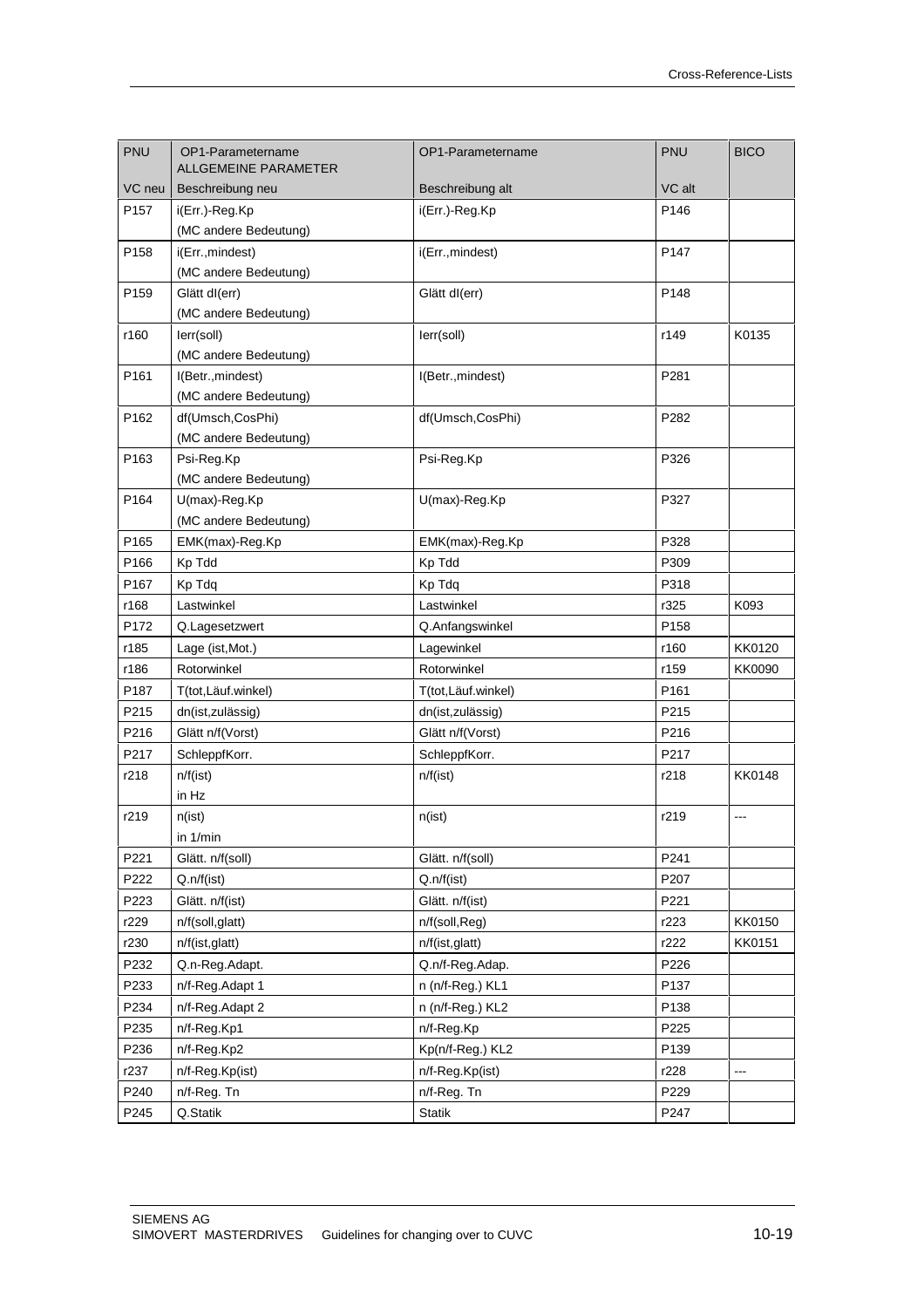| PNU              | OP1-Parametername<br>ALLGEMEINE PARAMETER | OP1-Parametername | <b>PNU</b>       | <b>BICO</b> |
|------------------|-------------------------------------------|-------------------|------------------|-------------|
| VC neu           | Beschreibung neu                          | Beschreibung alt  | VC alt           |             |
| P246             | Scal. Statik                              | Statik Kp         | P248             |             |
| P249             | DT1-Glied T1                              | Glätt n-Dämpfung  | P251             |             |
| P250             | DT1-Glied Td                              | n-Dämpfung Kd     | P250             |             |
| P251             | Bandsperre Kp                             | Filter Kp         | P <sub>157</sub> |             |
| P253             | FilterBandbreite                          | FilterBandbreite  | P <sub>156</sub> |             |
| P254             | Res.Freq.Bandsp.                          | Filter f(Reso.)   | P155             |             |
| r255             | M(soll, n/f-Reg)                          | M(soll, Reg.-Aus) | r238             | K0153       |
| P258             | Pw,max(mot)                               | Pw,max(mot)       | P230             |             |
| P259             | Pw,max(gen)                               | Pw,max(gen)       | P233             |             |
| P268             | $Kp$ Isq(max)                             | Kp Isq(max)       | P231             |             |
| r269             | M(soll,begr.)                             | M(soll,sum)       | r245             | K0165       |
| r272             | Isq(soll,begr.)                           | Isq(soll)         | r246             | K0167       |
| P273             | Glätt Isq(soll)                           | Glätt Isq(soll)   | P262             |             |
| P274             | Isq(soll)-Grad                            | Isq(soll)-Grad    | P232             |             |
| P278             | M(statisch)                               | M(statisch)       | P202             |             |
| P279             | M(dynamisch)                              | M(dynamisch)      | P203             |             |
| P280             | Glättung I(soll)                          | Glättung I(soll)  | P204             |             |
| r281             | Isd(soll)                                 | Isd(soll)         | r206             | K0179       |
| P282             | Kp Vorst Isq                              | Kp_vorst_isq      | <b>P252 SC</b>   |             |
| P283             | Strom-Reg.Kp                              | Strom-Reg.Kp      | P253             |             |
| P284             | Strom-Reg.Tn                              | Strom-Reg.Tn      | P <sub>254</sub> |             |
| P287             | Glättung Ud(ist)                          | Glättung Ud(ist)  | P302             |             |
| P288             | Entkopplung Kp1                           | Entkopplung Kp1   | P275             |             |
| P289             | Entkopplung Kp2                           | Entkopplung Kp2   | P276             |             |
| P291             | FSW Psi(soll)                             | Psi(soll)         | P183             |             |
| P293             | Feldschwächfreg.                          | Feldschw.Frq.     | P170             |             |
| P <sub>295</sub> | Wirk.grad Optim.                          | Min.Lastabh.Fluß  | P185             |             |
| P297             | Fluß-Reg.Kp                               | Fluß-Reg.Kp       | P140             |             |
| P298             | Fluß-Reg.Tn                               | Fluß-Reg.Tn       | P141             |             |
| P301             | Glätt Psi(ist)                            | Glätt Psi(ist)    | P186             |             |
| r302             | Psi(ist)                                  | Psi(ist)          | r187             | K0181       |
| P303             | Glätt.Psi(soll)                           | Glätt.Psi(soll)   | P191             |             |
| r304             | Psi(soll,gesamt)                          | Psi(soll,gesamt)  | r195             | K0197       |
| P305             | Feldschw.-Reg.Ti                          | Feldschw.-Reg.Ti  | P193             |             |
| P306             | EMK(max)                                  | EMK(max)          | P239             |             |
| Sy               |                                           |                   |                  |             |
| P307<br>Sy       | EMK(max)-Reg.Ti                           | EMK(max)-Reg.Ti   | P240             |             |
| r308<br>Sy       | Psi(soll,I-Mod.)                          | Psi(soll,I-Mod.)  | r305             | K0180       |
| r309<br>Sy       | Psi(ist,I-Mod.)                           | Psi(ist,I-Mod.)   | r306             | K0198       |
| P310<br>Sy       | Psi(mod)-Reg.Kp                           | Psi(mod)-Reg.Kp   | P319             |             |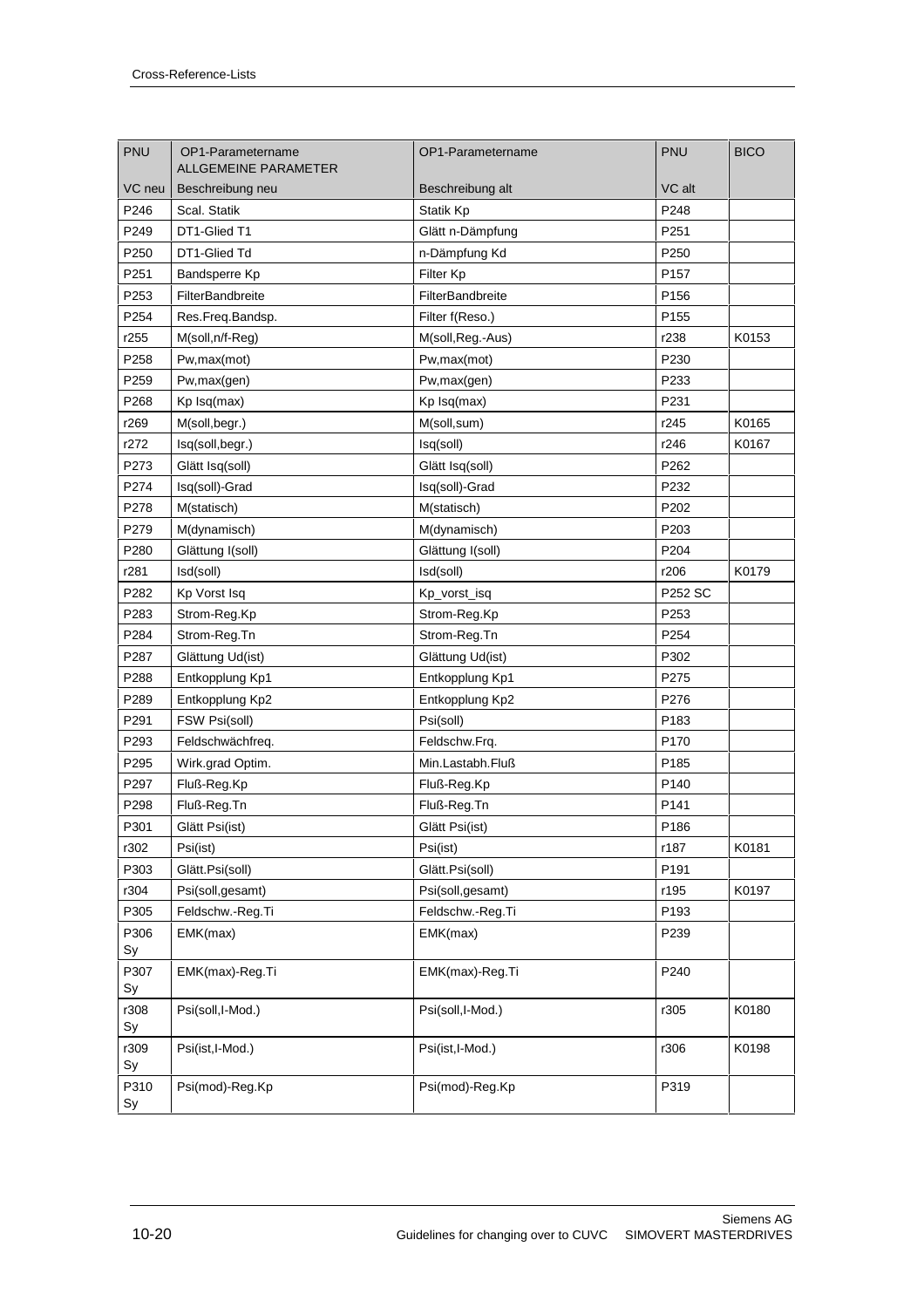| PNU        | OP1-Parametername<br><b>ALLGEMEINE PARAMETER</b> | OP1-Parametername    | <b>PNU</b>       | <b>BICO</b>    |
|------------|--------------------------------------------------|----------------------|------------------|----------------|
| VC neu     | Beschreibung neu                                 | Beschreibung alt     | VC alt           |                |
| P311<br>Sy | Psi(mod)-Reg.Tn                                  | Psi(mod)-Reg.Tn      | P320             |                |
| P312<br>Sy | Kp L(sig., U-Mod.)                               | Kp L(sig., U-Mod.)   | P278             |                |
| P313       | f(Umsch, EMK-Mod)                                | f(Umsch, EMK-Mod)    | P284             |                |
| P314       | f(Umsch, I-Mod)                                  | f(Umsch, I-Mod)      | P285             |                |
| P315       | EMK-Reg.Kp                                       | EMK-Reg.Kp           | P287             |                |
| P316       | EMK-Reg.Tn                                       | EMK-Reg.Tn           | P289             |                |
| P318       | Anhebung                                         | Anhebung             | P166             |                |
| P319       | Anhebung Strom                                   | Anhebung Strom       | P <sub>167</sub> |                |
| P322       | FSW Zus.Anhebung                                 | Beschl.Strom         | P171             |                |
| P325       | AnhebungSpannung                                 | Anhebung Spannung    | P168             |                |
| P326       | Freq.Kennlinie 1 (andere Bedeutung)              | Anhebeendfrg.        | P <sub>169</sub> |                |
| P330       | Q.Ausw.Kennlinie                                 | Kennlinie            | P <sub>165</sub> |                |
| P331       | Imax-Regler Kp                                   | Imax-Regler Kp       | P175             |                |
| P332       | Imax-Regler Tn                                   | Imax-Regler Tn       | P176             |                |
| P334       | IxR-Komp.Kp                                      | IxR-Komp.Kp          | P172             |                |
| P335       | Glättung Isq                                     | Glättung Isq         | P261             |                |
| P336       | Schlupfkomp.Kp                                   | Schlupfkomp.Kp       | P294             |                |
| P337       | Reson.Dämpfung.Kp                                | Reson.Dämpfung.Kp    | P299,<br>P300    |                |
| P338       | Gleichtaktkomp.                                  | Gleichtaktkomp.      | P767             |                |
| P339       | Pulssystem Freig.                                | Pulssystem Freig.    | P769             |                |
| P340       | Pulsfrequenz                                     | Pulsfrequenz         | P761             |                |
| P342       | Max.Aussteuergrd                                 | Max.Aussteuergrd     | P763             |                |
| r343       | Aussteuergrad                                    | Aussteuergrad        | r764             | K0222<br>K0205 |
| P344       | Aussteuerreserve                                 | Aussteuerreserve     | P765             |                |
| r345       | Aussteuergrenze                                  | Aussteuergrenze      | r180             | K0190          |
| r346       | Max.Ausg.Spg.                                    | Max.Ausg.Spg.        | r181             | K0191          |
| P347       | Ventilspg.Komp.                                  | Ventilspg.Komp.      | P768             |                |
| P348       | Totzeitkomp.                                     | Totzeitkomp.         | P770             |                |
| P349       | T(totzeitkomp)                                   | T(totzeitkomp)       | P766             |                |
| P352       | Bezugsfrequenz                                   | Anlagennennfreq.     | P420             |                |
| P354       | Bezugsdrehmoment                                 | Anlagennenn-M        | P485             |                |
| P357       | Abtastzeit                                       | Abtastzeit           | P308             |                |
| P366       | Ausw.Werkseinst. vgl.P970                        | Werkseinst. Typ      | P077             |                |
| P367       | Ausw.Reg.Art                                     | wie Steuer/Regel-Art |                  |                |
| P371       | Selektivität                                     | Selektivität         | P395             |                |
| P372       | Simulationsbetr.                                 | Simulations-Betr.    | P733             |                |
| P373       | <b>WEA</b>                                       | <b>WEA</b>           | P366             |                |
| P374       | <b>WEA Wartezeit</b>                             | <b>WEA Wartezeit</b> | P367             |                |
| P375       | Erdschlußtest                                    | Erdschlußtest        | P354             |                |
| r376       | <b>Ergebnis Erdtest</b>                          | Erdschlt. Erg.       | r358             | ---            |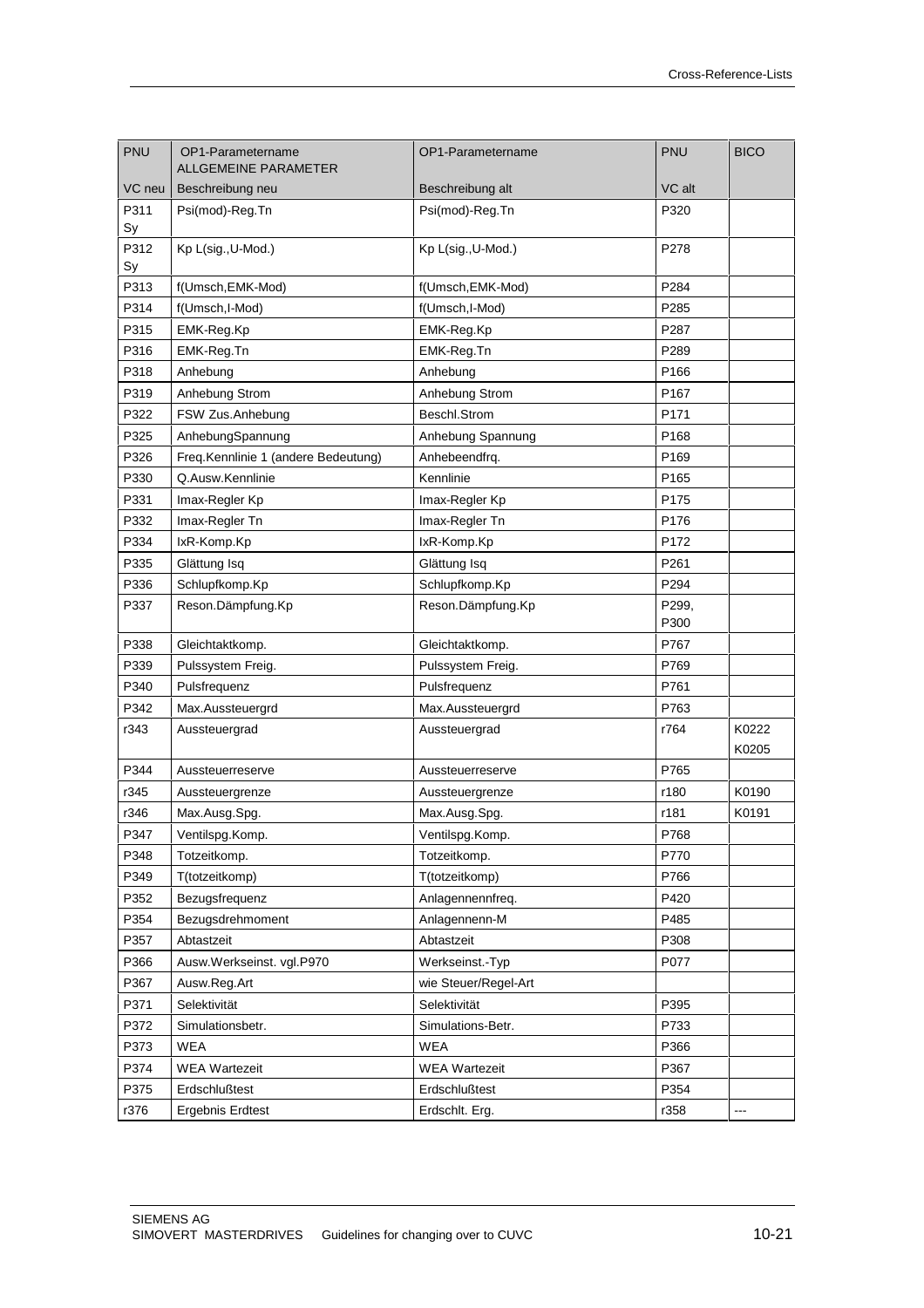| <b>PNU</b> | OP1-Parametername<br>ALLGEMEINE PARAMETER | OP1-Parametername  | PNU    | <b>BICO</b>   |
|------------|-------------------------------------------|--------------------|--------|---------------|
| VC neu     | Beschreibung neu                          | Beschreibung alt   | VC alt |               |
| r377       | Meßabschnitt                              | Meßabschnitt       | r333   |               |
| P379       | Umgeb.Temperatur                          | Umgeb.Temperatur   | P359   |               |
| P380       | Mot.Tmp.Warnung                           | Mot.Tmp.Warnung    | P360   |               |
| P381       | Mot.Tmp. Störung                          | Mot.Tmp.Störung    | P361   |               |
| P382       | Motorkühlung                              | Motorkühlung       | P362   |               |
| P383       | Mot.Tmp.T1                                | Mot.Tmp.T1         | P363   |               |
| P384       | MotLastgrenzen                            | MotLastgrenzen     | P364   |               |
| P385       | Q.Motortemp                               | Q.Motortemp        | P365   |               |
| P386       | R(Läuf)-TemAdapt                          | R(Läuf)-TemAdapt   | P310   |               |
| P387       | Motorreihe                                | Motorreihe         | P311   |               |
| P388       | Motorgewicht                              | Motorgewicht       | P312   |               |
| P389       | Innenlüfter                               | Innenlüfter        | P313   |               |
| P390       | K(Übertemp.)                              | K(Übertemp.)       | P314   |               |
| P391       | K(ÜTemp., Läufer)                         | K(ÜTemp., Läufer)  | P317   |               |
| P392       | Pv(Eisen)                                 | Pv(Eisen)          | P315   |               |
| r393       | Modelltemperatur                          | ModelItemperatur   | r316   |               |
| P395       | DC-Bremse                                 | DC-Bremse          | P372   |               |
| P396       | DC-Bremsstrom                             | DC-Bremsstrom      | P373   |               |
| P397       | DC-Bremsdauer                             | DC-Bremsdauer      | P374   |               |
| P398       | DC-Br.Einsatzfrq                          | DC-Br.Einsatzfrq   | P375   |               |
| P399       | <b>SF</b>                                 | <b>SF</b>          | P799   |               |
| P401       | Festsollwert 1                            | Festsollwert 1     | P421   | KK0041        |
| P402       | Festsollwert 2                            | Festsollwert 2     | P422   | KK0042        |
| P403       | Festsollwert 3                            | Festsollwert 3     | P423   | KK0043        |
| P404       | Festsollwert 4                            | Festsollwert 4     | P424   | KK0044        |
| P425       | Konf.Motorpoti                            | Motpot Speichrg.   | P425   |               |
| P426       | Startw.Motorpoti                          | Motpot Startfrq.   | P426   |               |
| P427       | Q.Mot.poti setz.                          | Motorpoti setzen   | P427   |               |
|            |                                           | (andere Bedeutung) |        |               |
| P433       | Q.Zusatzsollw.1                           | Q.Zusatzsollw.1    | P433   |               |
| P434       | Skalierung ZSW 1                          | Zusatzsollw.1 Kp   | P434   |               |
| r437       | Zusatzsollwert 1                          | Zusatzsollwert 1   | r437   | <b>KK0067</b> |
| P438       | Q.Zusatzsollw.2                           | Q.Zusatzsollw.2    | P438   |               |
| P439       | Skalierung ZSW 2                          | Zusatzsollw.2 Kp   | P439   |               |
| r442       | Zusatzsollwert 2                          | Zusatzsollwert 2   | r442   | <b>KK0068</b> |
| P443       | Q. Hauptsollwert                          | Q. Hauptsollwert   | P443   |               |
| P444       | Skalierung HSW                            | Hauptsollwert Kp   | P444   |               |
| P445       | Grundsollwert                             | Grundsollwert      | P445   |               |
| r447       | Hauptsollwert                             | Hauptsollwert      | r447   | KK0069        |
| P448       | Tippsollwert 1                            | Tippfrequenz 1     | P448   |               |
| P449       | Tippsollwert 2                            | Tippfrequenz 2     | P449   |               |
| r451       | n/f(soll,sum1) (andere Stelle)            | n/f(soll, sum1)    | (r451) | <b>KK0070</b> |
| P452       | n/f(max,pos.DR)                           | Maximalfrq.(RDF)   | P452   |               |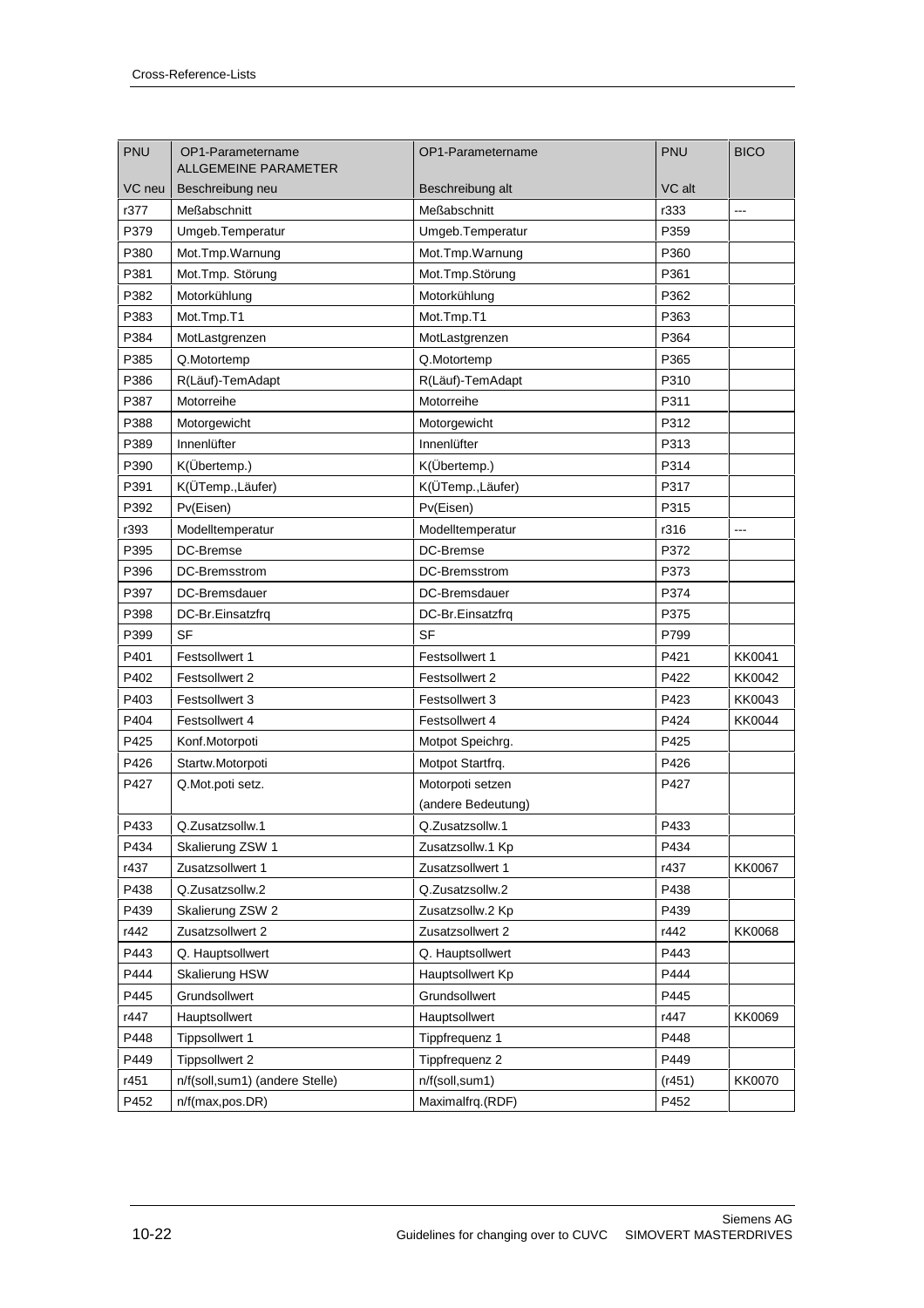| PNU    | OP1-Parametername<br><b>ALLGEMEINE PARAMETER</b> | OP1-Parametername    | PNU              | <b>BICO</b>   |
|--------|--------------------------------------------------|----------------------|------------------|---------------|
| VC neu | Beschreibung neu                                 | Beschreibung alt     | VC alt           |               |
| P453   | n/f(max, neg.DR)                                 | Maximalfrq.(LDF)     | P453             |               |
| P455   | Ausblendfrequenz                                 | Ausblendfrequenz     | P455             |               |
| P456   | Ausblendband                                     | Ausblendband         | P456             |               |
| P457   | Minimalfrequenz                                  | Minimalfrequenz      | P457             |               |
| r460   | n/f(soll,HLG-E.)                                 | n/f(soll,HLG-E.)     | r460             | KK0072        |
| P462   | Hochlaufzeit                                     | Hochlaufzeit         | P462             |               |
| P463   | Einheit HL-Zeit                                  | Einheit HL-Zeit      | P463             |               |
| P464   | Rücklaufzeit                                     | Rücklaufzeit         | P464             |               |
| P465   | Einheit RL-Zeit                                  | Einheit RL-Zeit      | P465             |               |
| P466   | AUS 3 RL-Zeit                                    | AUS 3 RL-Zeit        | P466             |               |
| P467   | Schutz-HL Kp                                     | Schutz-HL Kp         | P467             |               |
| P469   | Anf. Verrundung                                  | Anf.Verrundung       | P469             |               |
| P470   | Endverrundung                                    | Endverrundung        | P470             |               |
| P471   | Skal. M(Vorst.)                                  | n/f-Reg.Vorst Kp     | P243             |               |
| P475   | HLG-Nachführung                                  | HLG-Nachführung      | P475             |               |
| P476   | HLG aktiv Hys.                                   | HLG aktiv Hys.       | P476             |               |
| r480   | n/f(soll,HLG-A.)                                 | n/f(soll,HLG-A.)     | r480             | KK0073        |
| r481   | n/f(soll,sum2)                                   | n/f(soll,sum2)       | r481             | <b>KK0074</b> |
| r482   | n/f(soll)                                        | n/f(soll)            | r482             | KK0075        |
| P486   | Q.M-Sollwert                                     | Q.M-Sollwert         | P486             |               |
| P487   | Skal.M-Sollw.                                    | M-Sollwert Kp        | P487             |               |
| r490   | M-Sollwert                                       | M-Sollwert           | r490             | K0080         |
| P492   | Mgrenz 1 FSW                                     | Mgrenz 1 FSW         | P492             | K0078         |
| P493   | Q.Mgrenz 1                                       | Q.Mgrenz 1           | P493             |               |
| P494   | Skal.Mgrenz 1                                    | Mgrenz 1 Kp          | P494             |               |
| r496   | Mgrenz 1                                         | Mgrenz 1             | r496             | K0081         |
| r497   | Mmax 1                                           | Mmax 1               | r497             | K0082         |
| P498   | Mgrenz 2 FSW                                     | Mgrenz 2 FSW         | P498             | K0079         |
| P499   | Q.Mgrenz 2                                       | Q.Mgrenz 2           | P499             |               |
| P500   | Skal.Mgrenz 2                                    | Mgrenz 2 Kp          | P <sub>500</sub> |               |
| r502   | Mgrenz 2                                         | Mgrenz 2             | r502             | K0083         |
| r503   | Mmax 2                                           | Mmax 2               | r503             | K0084         |
| P505   | M-Zusatz FSW                                     | M/I-Festsollwert     | P505             | K0087         |
| P506   | Q.M-Zus.Sollw.                                   | Q.M/I-Zus.Sollw.     | P506             |               |
| P507   | Skal M-ZusSollw                                  | M/I-Zus.Sollw Kp     | P507             |               |
| r510   | M-Zusatzsollw.                                   | M-Zusatzsollw        | r510             | K0086         |
| P515   | Udmax-Regler                                     | Udmax-Regler         | P377             |               |
| P516   | Udmax-Reg.Dyn.                                   | Udmax-Reg.Dyn.       | P378             |               |
| P517   | KIP/FLN                                          | KIP/FLN              | P379             |               |
| P518   | KIP/FLN Eins.Pkt                                 | KIP/FLN Eins.Pkt     | P380             |               |
| P519   | KIP/FLN Reg.Dyn.                                 | KIP/FLN Reg.Dyn.     | P381             |               |
| P520   | KIP/FLN/Udmax-Reg Kp                             | KIP/FLN/Udmax-Reg Kp | P382             |               |
| P521   | KIP/FLN/Udmax-Reg Ti                             | KIP/FLN/Udmax-Reg Ti | P383             |               |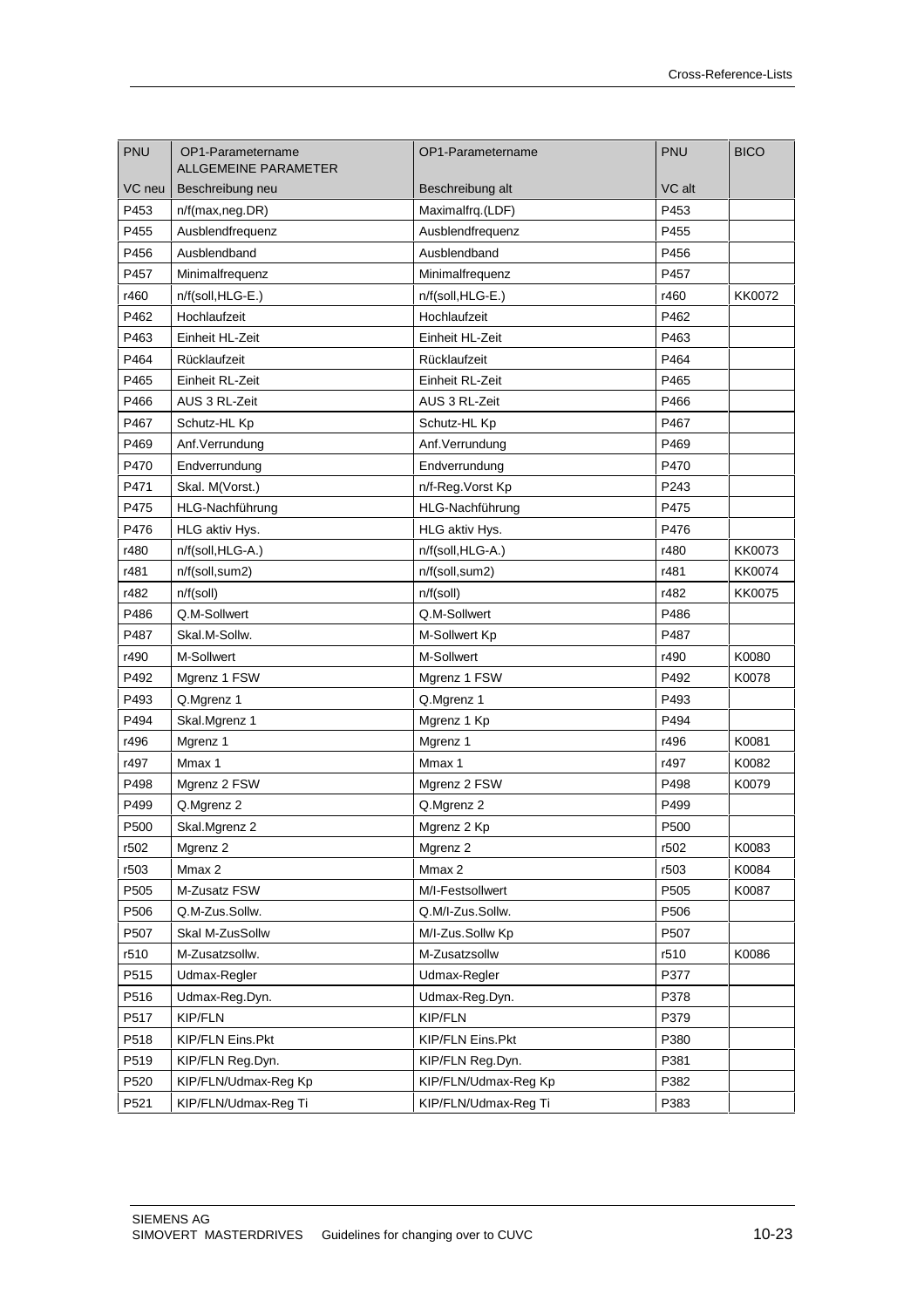| <b>PNU</b>       | OP1-Parametername           | OP1-Parametername    | <b>PNU</b> | <b>BICO</b> |
|------------------|-----------------------------|----------------------|------------|-------------|
|                  | <b>ALLGEMEINE PARAMETER</b> | Beschreibung alt     | VC alt     |             |
| VC neu<br>P522   | Beschreibung neu            |                      | P384       |             |
|                  | KIP/FLN/Udmax-Reg Td        | KIP/FLN/Udmax-Reg Td |            |             |
| P523             | <b>FLN Udmin</b>            | <b>FLN Udmin</b>     | P387       |             |
| P524             | FangStill                   | FangStill            | (P368)     |             |
| P525             | Fang.Suchstrom              | Fang.Suchstrom       | P369       |             |
| P526             | Fang.Suchgeschw.            | Fang.Suchgeschw.     | P370       |             |
| P527             | Fang Stmul                  | Fang Stmul           | (P376)     |             |
| r528             | Sync.Zustand                | Sync.Zustand         | r388       | B297.299    |
| P529             | Sync.Start Delta f          | Sync.Start Delta f   | P389       |             |
| P530             | Sync.Sollwinkel             | Sync.Sollwinkel      | P390       |             |
| P531             | Sync.Fenster                | Sync.Fenster         | P391       |             |
| P532             | Sync.Delta fmax             | Sync.Delta fmax      | P392       |             |
| r533             | Sync.Zielfrq.               | Sync.Zielfrq.        | r393       | K0275       |
| P535             | SIMO-Sound                  | SIMO-Sound           | P762       |             |
| P536             | n/f-Reg.Dyn(soll)           | n/f-Reg.Dyn(soll)    | P346       |             |
| P537             | n/f-Reg.Dyn(ist)            | n/f-Reg.Dyn(ist)     | P347       |             |
| P538             | n/f-Reg.Schw.frq            | n/f-Reg.Schw.frq     | P348       |             |
| r539             | Testpulse Erg.              | Testpulse Erg.       | r344       | ---         |
| r540             | Tachotest Erg.              | Tachotest Erg.       | r345       |             |
| r541             | Motld R(Ständer)            | MotId R(Ständer)     | r334       |             |
| r542             | MotId R(Läufer)             | MotId R(Läufer)      | r335       | ---         |
| r543             | MotId Ventilspg.            | MotId Ventilspg.     | r337       | ---         |
| r544             | MotId Querspg.              | MotId Querspg.       | r338       | ---         |
| r545             | <b>MotId Totzeit</b>        | <b>MotId Totzeit</b> | r339       | ---         |
| r546             | Motld X(sigma)              | MotId X(sigma)       | r340       | ---         |
| r547             | T1. Ausgleichsfkt           | Zk. Ausgleichsfkt    | r341       | ---         |
| r550             | Steuerwort 1                | Steuerwort 1         | r550       | K0030       |
| r551             | Steuerwort 2                | Steuerwort 2         | r551       | K0031       |
| r552             | Zustandswort 2              | Zustandswort 1       | r552       | K0032       |
| r553             | Zustandswort 3              | Zustandswort 3       | r553       | K0033       |
| P <sub>554</sub> | Q.Ein/AUS 1                 | Q.Ein/AUS 1          | P554       |             |
| P555             | Q.1 AUS2(Elektr)            | Q.1 AUS2(Elektr)     | P555       |             |
| P556             | Q.2 AUS2(Elektr)            | Q.2 AUS2(Elektr)     | P556       |             |
| P557             | Q.3 AUS2(Elektr)            | Q.3 AUS2(Elektr)     | P557       |             |
| P558             | Q.1 AUS3(SHalt)             | Q.1 AUS3(SHalt)      | P558       |             |
| P559             | Q.2 AUS3(SHalt)             | Q.2 AUS3(SHalt)      | P559       |             |
| P560             | Q.3 AUS3(SHalt)             | Q.3 AUS3(SHalt)      | P560       |             |
| P561             | Q.WR-Freigabe               | Q.WR-Freigabe        | P561       |             |
| P562             | Q.HLG-Freigabe              | Q.HLG-Freigabe       | P562       |             |
| P563             | Q.kein HLG-Halt             | Q.kein HLG-Halt      | P563       |             |
| P564             | Q.Sollw.Freigabe            | Q.Sollw.Freigabe     | P564       |             |
| P565             | Q.1 Quittieren              | Q.1 Quittieren       | P565       |             |
| P566             | Q.2 Quittieren              | Q.2 Quittieren       | P566       |             |
| P567             | Q.3 Quittieren              | Q.3 Quittieren       | P567       |             |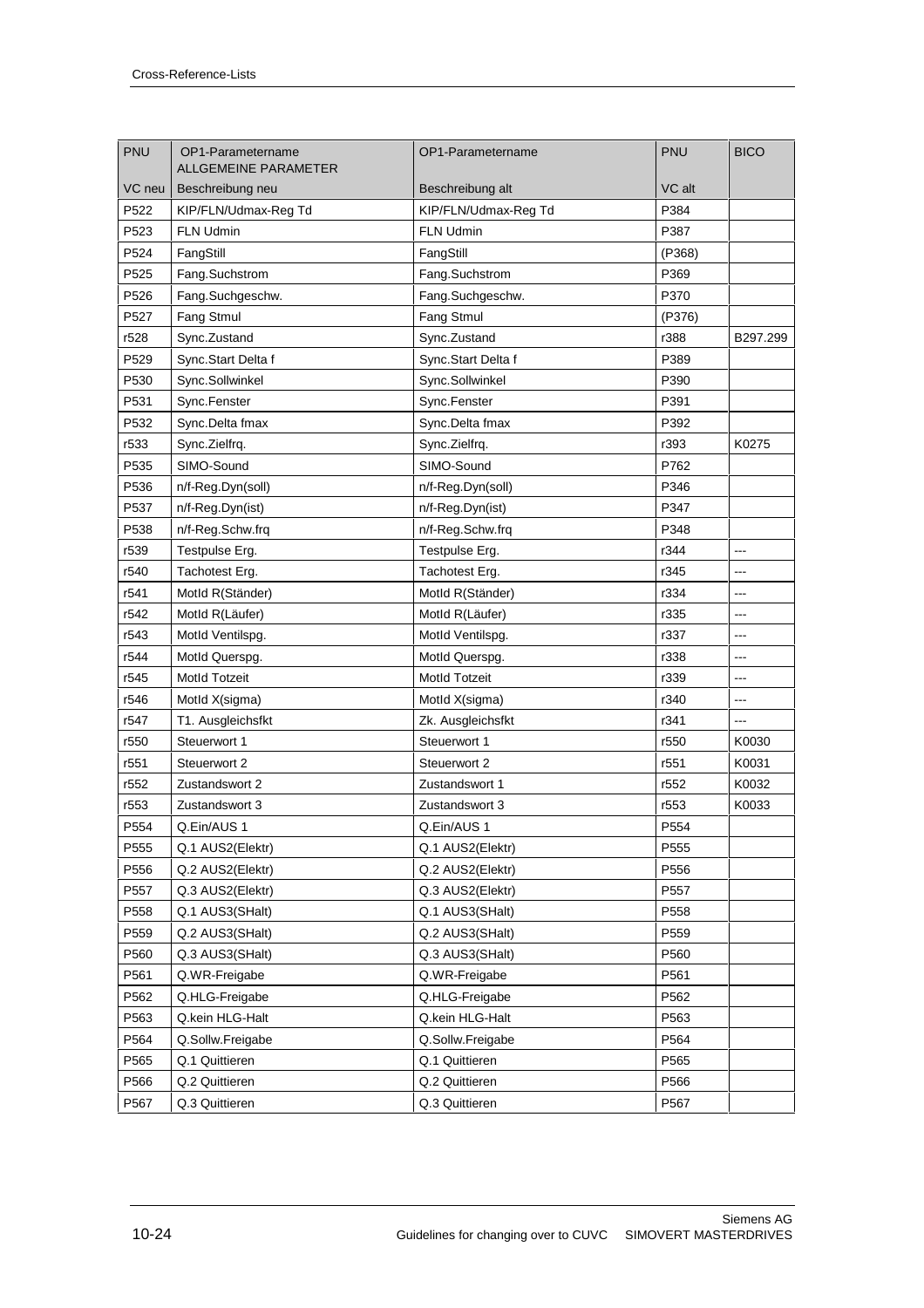| PNU    | OP1-Parametername<br><b>ALLGEMEINE PARAMETER</b> | OP1-Parametername      | <b>PNU</b>       | <b>BICO</b> |
|--------|--------------------------------------------------|------------------------|------------------|-------------|
| VC neu | Beschreibung neu                                 | Beschreibung alt       | VC alt           |             |
| P568   | Q. Tippen Bit 0                                  | Q.Tippen1 EIN          | P568             |             |
| P569   | Q. Tippen Bit 1                                  | Q.Tippen2 EIN          | P569             |             |
| P571   | Q.positive DR                                    | Q.Rechtsdrehfeld       | P571             |             |
| P572   | Q.negative DR                                    | Q.Linksdrehfeld        | P572             |             |
| P573   | Q.Mot.poti Höher                                 | Q.Motpot. Höher        | P573             |             |
| P574   | Q.Mot.poti Tiefer                                | Q.Motpot. Tiefer       | P574             |             |
| P575   | Q.k. Störg.ext.1                                 | Q.k. Störg.ext.1       | P575             |             |
| P576   | Q.FDS Bit 0                                      | Q.SDS Bit 0            | P576             |             |
| P577   | Q.FDS Bit 1                                      | Q.SDS Bit 1            | P577             |             |
| P578   | Q.MDS Bit 0                                      | Q.MDS Bit 0            | P578             |             |
| P579   | Q.MDS Bit 1                                      | Q.MDS Bit 1            | P579             |             |
| P580   | Q.FSW Bit 0                                      | Q.FSW Bit 0            | P580             |             |
| P581   | Q.FSW Bit 1                                      | Q.FSW Bit 1            | P581             |             |
| P582   | Q.Sync.Freigabe                                  | Q.Sync.Freigabe        | P582             |             |
| P583   | Q.Fang.Freigabe                                  | Q.Fang.Freigabe        | P583             |             |
| P584   | Q.Statikfreigabe                                 | Q.Stat/T.RegFrei       | P584             |             |
| P585   | Q.n/f-Reg.Freig.                                 | Q.Reglerfreigabe       | P585             |             |
| P586   | Q.k. Störg.ext.2                                 | Q.k. Störg.ext.2       | P586             |             |
| P587   | Q.Folgeantrieb                                   | Q.Folgeantrieb         | P587             |             |
| P588   | Q.k. Warng.ext.1                                 | Q.k. Warng.ext.1       | P588             |             |
| P589   | Q.k. Warng.ext.2                                 | Q.k. Warng.ext.2       | P589             |             |
| P590   | Q.BICO-Datensatz                                 | Q.Grund/Reserve        | P590             |             |
| P591   | Q.HS-Rückmeldung                                 | Q.HS-Rückmeldung       | P591             |             |
| P600   | HS-Rückmeldezeit                                 | HS-Rückmeldezeit       | P399             |             |
| P601   | Q.Digitalausg.HS                                 | Z.HS angesteuert       | P612             |             |
| P602   | Erregungszeit                                    | Erregungszeit          | P <sub>189</sub> |             |
| P603   | Entregungszeit                                   | Entregungszeit         | P371             |             |
| P604   | Sanftanlauf                                      | Sanftanlauf            | P190             |             |
| P631   | <b>AE Offset</b>                                 | CU-AE Offset           | P652             |             |
| P632   | <b>AE Konfiguration</b>                          | CU-AE Konfig.          | P650             |             |
| P634   | AE-Glättung                                      | <b>CU-AE Glättung</b>  | P651             |             |
| P640   | Q.Analogausgang                                  | <b>CU-AA Istwerte</b>  | P655             |             |
| P643   | AA Skalierung                                    | CU-AA Verst.           | P656             |             |
| P644   | AA Offset                                        | CU-AA Offset           | P657             |             |
| P690   | SCI-AE Konfig.                                   | SCI-AE Konfig.         | P660             |             |
| P691   | <b>SCI-AE Glättung</b>                           | <b>SCI-AE Glättung</b> | P661             |             |
| P692   | <b>SCI-AE Offset</b>                             | <b>SCI-AE Offset</b>   | P662             |             |
| P693   | Q.SCI-Analogausg.                                | <b>SCI-AA Istwerte</b> | P664             |             |
| P694   | SCI-AA Verst.                                    | SCI-AA Verst.          | P665             |             |
| P695   | SCI-AA Offset                                    | <b>SCI-AA Offset</b>   | P666             |             |
| P696   | <b>SCB Protokoll</b>                             | <b>SCB Protokoll</b>   | P682             |             |
| r697   | <b>SCB Diagnose</b>                              |                        | r730             | ---         |
| P700   | <b>SST/SCB Busadresse</b>                        | SST/SCB Busadr.        | P683             |             |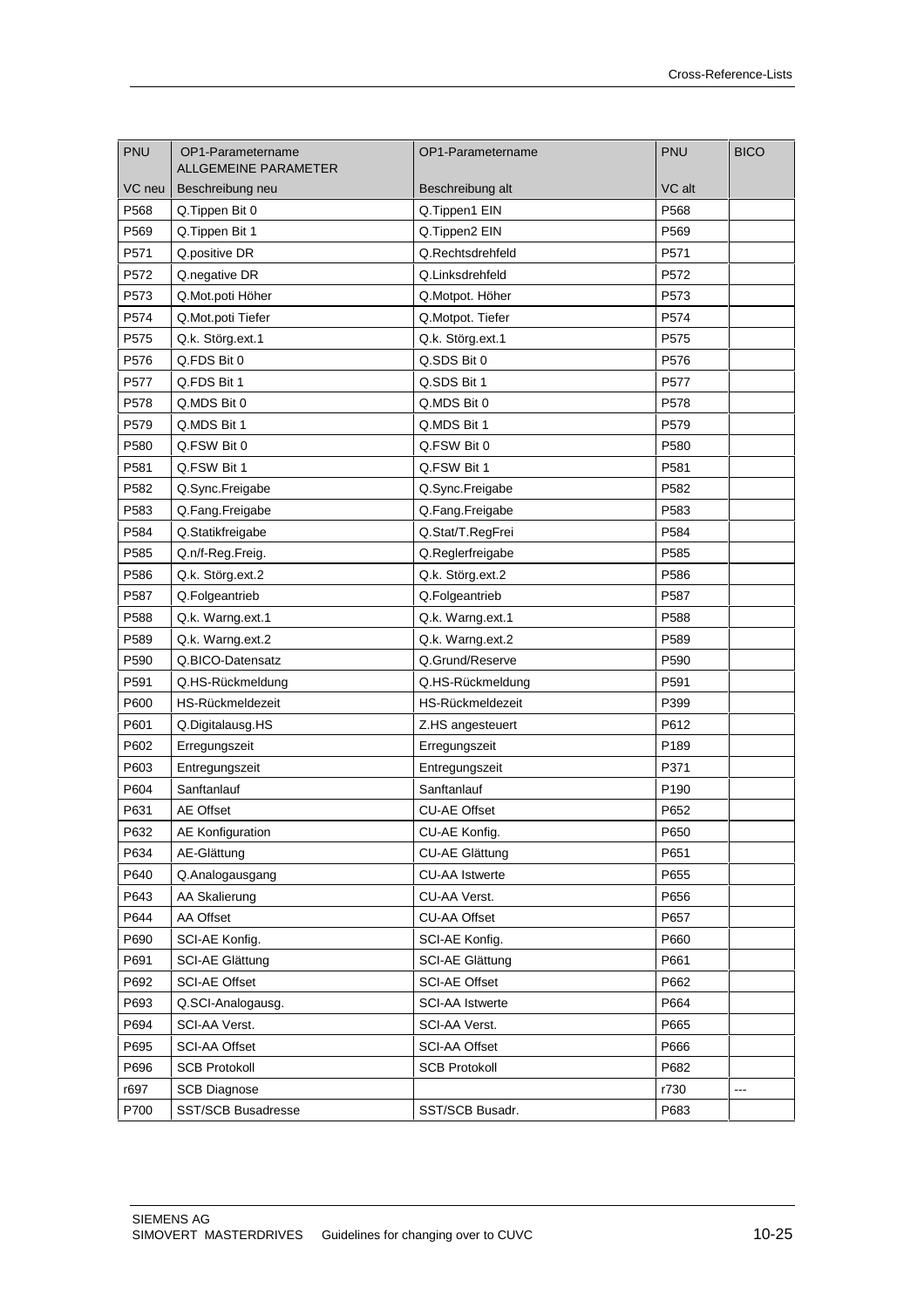| <b>PNU</b> |                                                  |                           |            |                          |
|------------|--------------------------------------------------|---------------------------|------------|--------------------------|
|            | OP1-Parametername<br><b>ALLGEMEINE PARAMETER</b> | OP1-Parametername         | <b>PNU</b> | <b>BICO</b>              |
| VC neu     | Beschreibung neu                                 | Beschreibung alt          | VC alt     |                          |
| P701       | <b>SST/SCB Baudrate</b>                          | <b>SST/SCB Baudrate</b>   | P684       |                          |
| P702       | SST/SCB PKW-Anzahl                               | SST/SCB PKW-Anz.          | P685       |                          |
| P703       | SST/SCB PZD-Anzahl                               | SST/SCB PZD-Anz.          | P686       |                          |
| P704       | SST/SCB Tlg.Ausz.                                | <b>SST/SCB TLG-Ausz</b>   | P687       |                          |
| P705       | SCB Peererweiterg.                               | <b>SCB Peererweiterg.</b> | P689       |                          |
| P706       | Q.SCB Sendedaten                                 | <b>SCB Istwerte</b>       | P690       |                          |
| P707       | Q.SST1 Sendedat.                                 | SST1 Istwerte             | P680       |                          |
| P708       | Q.SST2 Sendedat.                                 | <b>SST2 Istwerte</b>      | P681       |                          |
| P711       | <b>CB Parameter 1</b>                            | <b>CB Parameter 1</b>     | P696       |                          |
| P712       | <b>CB Parameter 2</b>                            | <b>CB Parameter 2</b>     | P697       |                          |
| P713       | <b>CB Parameter 3</b>                            | <b>CB Parameter 3</b>     | P698       |                          |
| P714       | <b>CB Parameter 4</b>                            | <b>CB Parameter 4</b>     | P699       |                          |
| P715       | <b>CB Parameter 5</b>                            | <b>CB Parameter 5</b>     | P700       |                          |
| P716       | CB Parameter 6                                   | CB Parameter 6            | P701       |                          |
| P717       | <b>CB Parameter 7</b>                            | <b>CB Parameter 7</b>     | P702       |                          |
| P718       | <b>CB Parameter 8</b>                            | <b>CB Parameter 8</b>     | P703       |                          |
| P719       | <b>CB Parameter 9</b>                            | CB Parameter 9            | P704       |                          |
| P720       | CB Parameter 10                                  | <b>CB Parameter 10</b>    | P705       |                          |
| P721       | <b>CB Parameter 11</b>                           | <b>CB Parameter 11</b>    | P706       |                          |
| P722       | CB/TB Tlg.Ausz.                                  | CB/TB TLG-Ausz.           | P695       |                          |
| r732       | <b>CB/TB Diagnose</b>                            | <b>CB/TB Diagnose</b>     | r731       | $---$                    |
| P734       | Q. CB/TB Sendedat.                               | <b>CB/TB Istwerte</b>     | P692       |                          |
| r782       | Störzeit                                         | Störzeit                  | r748       | $\sim$ $\sim$            |
| r783       | Störg. n/f(ist)                                  | Störg. n/f(ist)           | r743       | $\overline{\phantom{a}}$ |
| r784       | Störg. dn/dt                                     | Störg. dn/dt              | r744       | ---                      |
| r785       | Störg. Isq(ist)                                  | Störg. Isq(ist)           | r745       | ---                      |
| r786       | Störg. U(soll)                                   | Störg. U(soll)            | r746       | ---                      |
| r787       | Störg. Reg.Zust.                                 | Störg. Reg.Zust.          | r747       |                          |
| P792       | zul.Soll-IstAbw.                                 | Soll-Ist-Abw Frq          | P517       |                          |
| P794       | Soll-IstAbw.Zeit                                 | Soll-Ist-AbwZeit          | P518       |                          |
| P796       | Vergleichswert                                   | Vergl.Frq.                | P512       |                          |
| P797       | Vergleich Hyst.                                  | Vergl.Frq.Hys.            | P513       |                          |
| P800       | Abschaltwert                                     | AUS-Abschaltfrq.          | P514       |                          |
| P801       | Abschalt Zeit                                    | AUS-Wartezeit             | P516       |                          |
| P804       | Überdrehzahl Hys                                 | Überdrehzahl Hys          | P519       |                          |
| P805       | Kipp/Blck.Zeit                                   | Kipp/Blck.Zeit            | P520       |                          |
| r824       | Baugr.-Kompatibilität                            | Baugr.-Kompatibilität     | r724       | ---                      |
| r825       | Betriebsstunden                                  | Betriebsstunden           | r013       | ---                      |
| r826       | Baugruppencode                                   | Baugruppencode            | r723       | ---                      |
| r827       | Generier.datum                                   | Generierungsdat.          | r721       | ---                      |
| r828       | SW-Kennung                                       | Softwarekennung           | r722       | ---                      |
| r829       | freie Rechenzeit                                 | Freie Rechenzeit          | r725       | K0248                    |
| P830       | Störmaskierung                                   | Störmaskierung            | P780       |                          |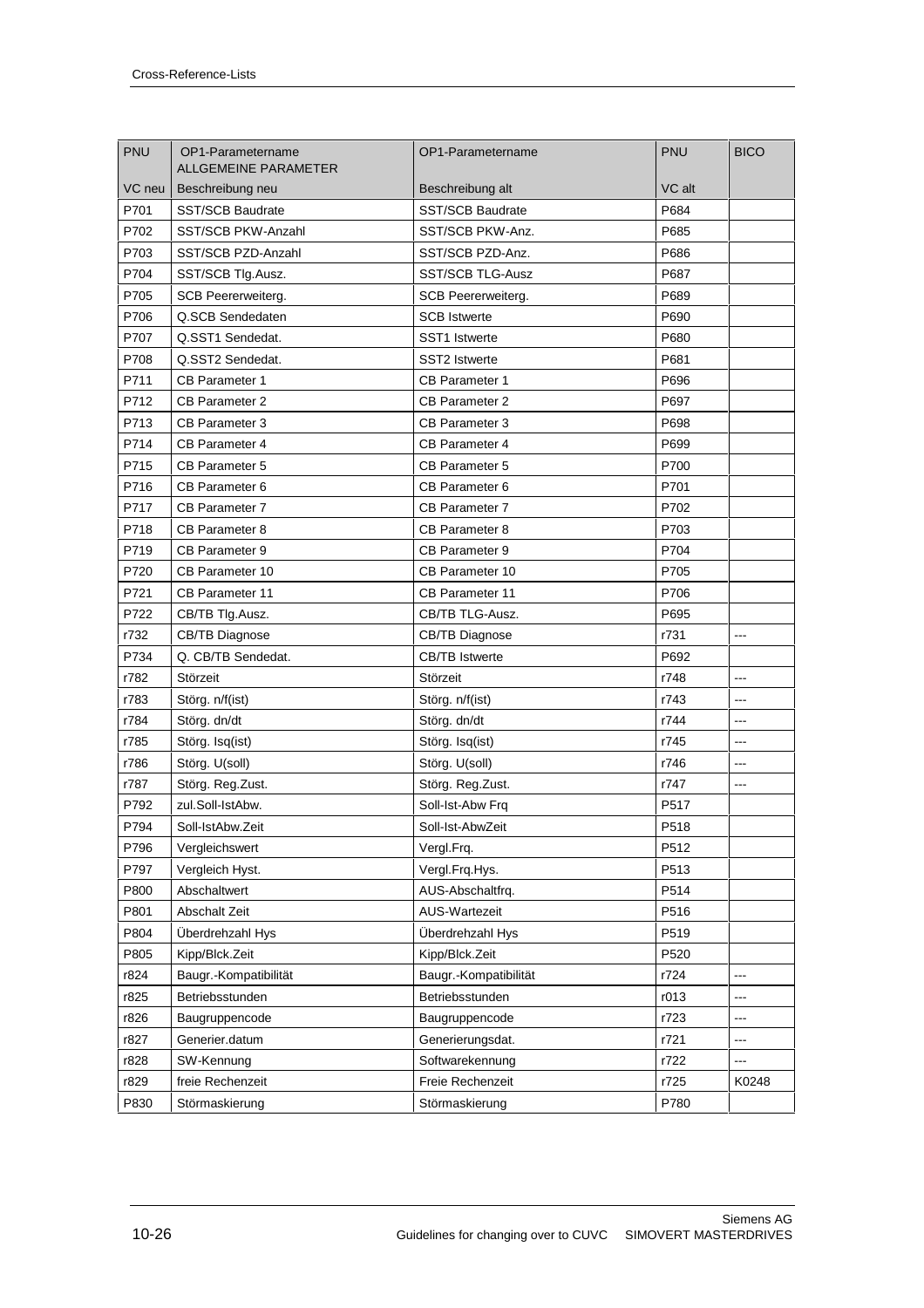| PNU    | OP1-Parametername<br>ALLGEMEINE PARAMETER | OP1-Parametername    | PNU       | <b>BICO</b> |
|--------|-------------------------------------------|----------------------|-----------|-------------|
| VC neu | Beschreibung neu                          | Beschreibung alt     | VC alt    |             |
| r832   | Phasenströme                              | Phasenstrom 1        | r268      | K0238       |
|        |                                           | Phasenstrom 3        | r269      | K0239       |
| r833   | Umr.Temp.                                 | Umr.Temperatur       | r011      | K0247       |
| P837   | Testbetrieb                               | Testbetrieb          | P781 P782 |             |
| r838   | Erg.UCE/Ü/Kest                            | Erg.UCE/Ü/K Test     | r783      | ---         |
| P840   | RAM-Zugr.Adr.                             | RAM-Zugr.Adr.        | P788      |             |
| P841   | RAM-Zugr.Wert                             | RAM-Zugr.Wert        | P789      |             |
| P842   | MWHRAM-Zugr.Adr.                          | MWHRAM-Zugr.Adr.     | P790      |             |
| P843   | MWHRAM-ZugrWert                           | MWHRAM-ZugrWert      | P791      |             |
| P847   | ParallelModul                             | ParallelModul        | P784      |             |
| P848   | Test Multiparall.                         | Test Multiparall.    | P785      |             |
| r849   | Status MultiParl.                         | Status MultiParl.    | r786      | ---         |
|        |                                           | Spontanmeldung       | P917      |             |
| P918   | <b>CB Busadresse</b>                      | <b>CB Busadresse</b> | P918      |             |
| P927   | Parametrierfreig.                         | Parametrierfreig.    | P927      |             |
| r947   | Störspeicher                              | Störspeicher         | r947      |             |
| r949   | Störwert                                  | Störwert             | r949      |             |
| r951   | Störtextliste                             | Störtextliste        | r951      |             |
| P952   | Anzahl Störfälle                          | Anzahl Störfälle     | P952      |             |
| r953   | Warnparameter 1                           | Warnparameter 1      | r953      |             |
| r954   | Warnparameter 2                           | Warnparameter 2      | r954      |             |
| r955   | Warnparameter 3                           | Warnparameter 3      | r955      |             |
| r956   | Warnparameter 4                           | Warnparameter 4      | r956      |             |
| r957   | Warnparameter 5                           | Warnparameter 5      | r957      |             |
| r958   | Warnparameter 6                           | Warnparameter 6      | r958      |             |
| r959   | Warnparameter 7                           | Warnparameter 7      | r959      |             |
| r960   | Warnparameter 8                           | Warnparameter 8      | r960      |             |
| r964   | Geräteident.                              | Geräteident.         | r964      |             |
| r965   | Profilnummer                              | Profilnummer         | r965      |             |
| r967   | Steuerwort 1                              | Steuerwort 1         | r967      |             |
| r968   | Zustandswort 1                            | Zustandswort 1       | r968      |             |
| P970   | Werkseinstellung                          | Werkseinstellung     | P970      |             |
| P971   | EEPROM-Übernahme                          | EEPROM-Übernahme     | P971      |             |
| r980   | PNU-Lst. 1 vorh.                          | PNU-Lst. 1 vorh.     | r980      |             |
| r981   | PNU-Lst. 2 vorh.                          | PNU-Lst. 2 vorh.     | r981      |             |
| r982   | PNU-Lst. 3 vorh.                          | PNU-Lst. 3 vorh.     | r982      |             |
| r983   | PNU-Lst. 4 vorh.                          | PNU-Lst. 4 vorh.     | r983      |             |
| r984   | PNU-Lst. 5 vorh.                          | PNU-Lst. 5 vorh.     | r984      |             |
| r985   | PNU-Lst. 6 vorh.                          | PNU-Lst. 6 vorh.     | r985      |             |
| r986   | PNU-Lst. 7 vorh.                          | PNU-Lst. 7 vorh.     | r986      |             |
| r987   | PNU-Lst. 8 vorh.                          | PNU-Lst. 8 vorh.     | r987      |             |
| r988   | PNU-Lst. 9 vorh.                          | PNU-Lst. 9 vorh.     | r988      |             |
| r989   | PNU-Lst. 10 vorh.                         | PNU-Lst. 10 vorh.    | r989      |             |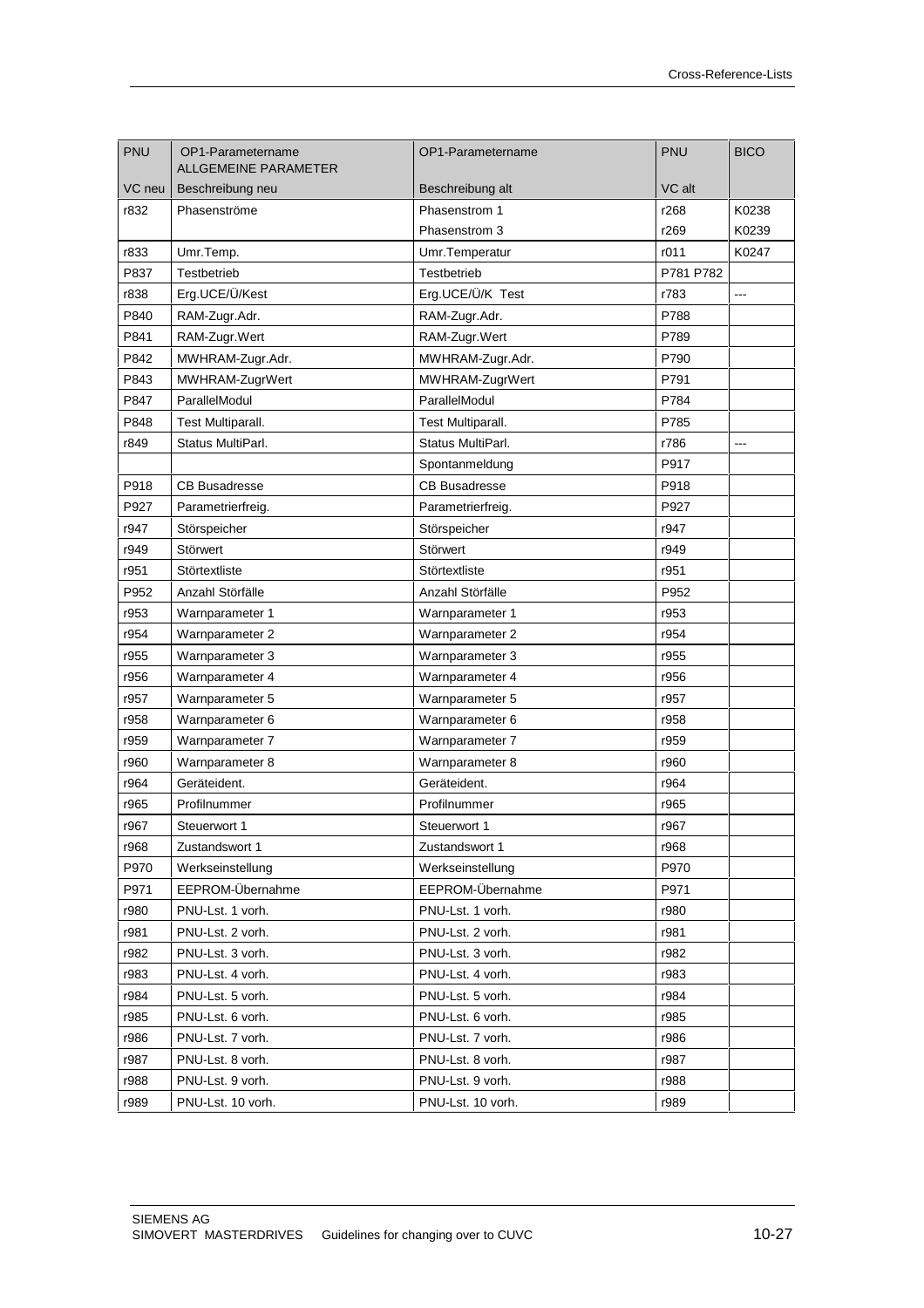| <b>PNU</b> | OP1-Parametername<br>ALLGEMEINE PARAMETER | OP1-Parametername | <b>PNU</b> | <b>BICO</b> |
|------------|-------------------------------------------|-------------------|------------|-------------|
| VC neu     | Beschreibung neu                          | Beschreibung alt  | VC alt     |             |
| r990       | PNU-Lst. 1 geänd.                         | PNU-Lst. 1 geänd. | r990       |             |
| r991       | PNU-Lst. 2 geänd.                         | PNU-Lst. 2 geänd. | r991       |             |
| r992       | PNU-Lst. 3 geänd.                         | PNU-Lst. 3 geänd. | r992       |             |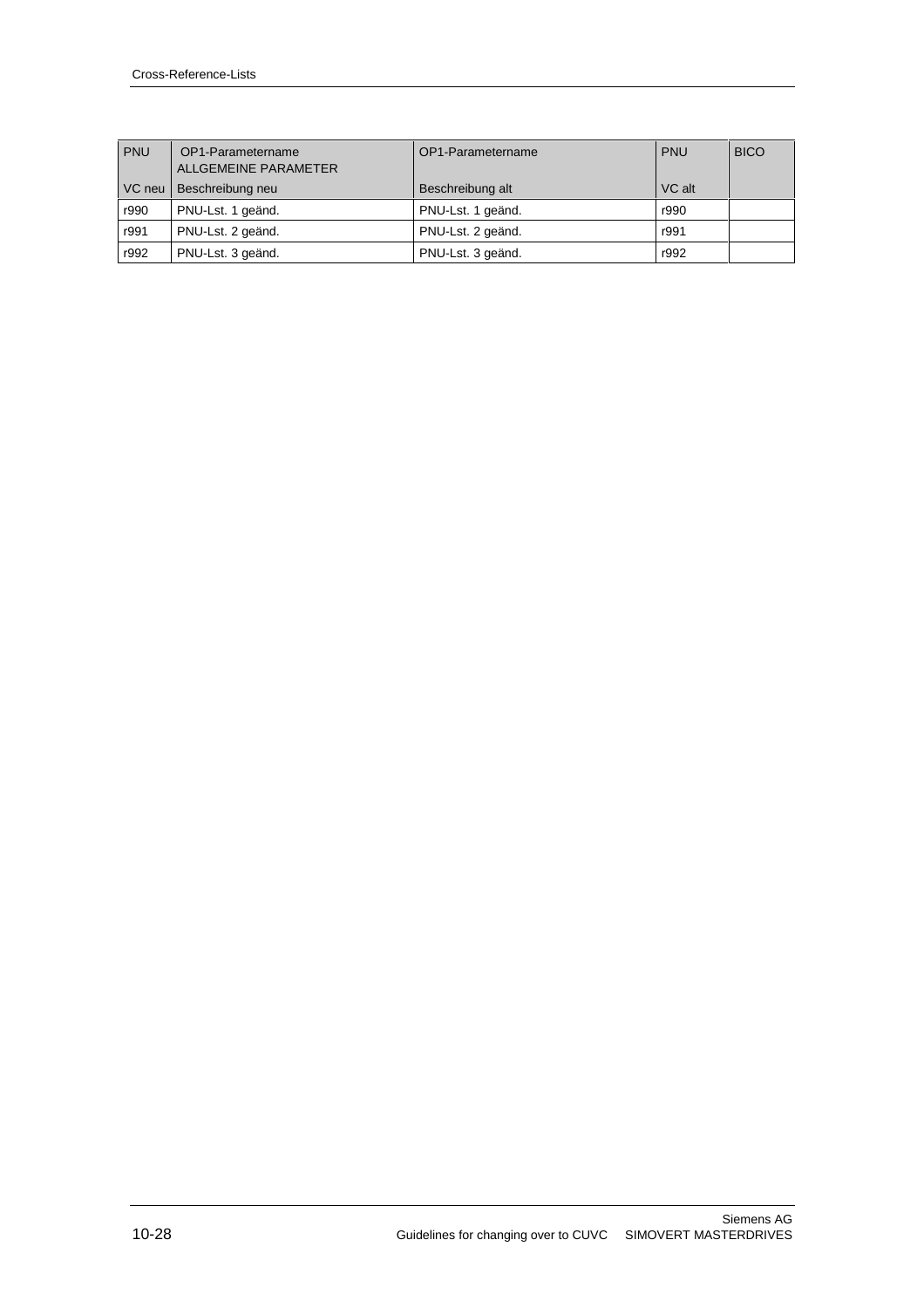# 10.3 Converting CUVC binectors to CU2 parameters

| <b>PNU</b> | OP1-Parametername      | OP1-Parametername  | <b>PNU</b> |
|------------|------------------------|--------------------|------------|
| VC neu     | Beschreibung neu       | Beschreibung alt   | VC alt     |
| B0100      | Einschaltbereit        | Z.Einschaltbereit  | P600       |
| B0101      | n.Einsch.Bereit        | Z.Einschaltbereit  | P600       |
| B0102      | <b>Betriebsbereit</b>  | Z.Betriebsbereit   | P601       |
| B0103      | n.Betriebsber.         | Z.Betriebsbereit   | P601       |
| B0104      | <b>Betrieb</b>         | Z.Betrieb          | P602       |
| B0105      | kein Betrieb           | Z.Betrieb          | P602       |
| B0106      | Störung                | Z.Störung          | P603       |
| B0107      | keine Störung          | Z.Störung          | P603       |
| B0108      | kein AUS2              | Z.kein AUS2        | P604       |
| B0109      | AUS <sub>2</sub>       | Z.kein AUS2        | P604       |
| B0110      | kein AUS3              | Z.kein AUS3        | P605       |
| B0111      | AUS3                   | Z.kein AUS3        | P605       |
| B0112      | Einschaltsperre        | Z.Einschaltsperre  | P606       |
| B0113      | k.Einsch.Sperre        | Z.Einschaltsperre  | P606       |
| B0114      | Warnung                | Z.Warnung          | P607       |
| B0115      | kein Warnung           | Z.Warnung          | P607       |
| B0116      | k.Soll-IstAbw.         | Z.k. Soll-Ist-Abw. | P608       |
| B0117      | Soll-IstAbw.           | Z.k. Soll-Ist-Abw. | P608       |
| B0120      | VerglWert err.         | Z.Vergl.Frq.err.   | P610       |
| B0121      | VerglWert n.err.       | Z.Vergl.Frg.err.   | P610       |
| B0122      | Unterspannung          | Z.Unterspannung    | P611       |
| B0123      | keine Unterspg.        | Z.Unterspannung    | P611       |
| B0124      | HS ansteuern           | Z.HS angesteuert   | P612       |
| B0125      | HS n. ansteuern        | Z.HS angesteuert   | P612       |
| B0126      | <b>HLG</b> aktiv       | Z.HLG aktiv        | P613       |
| B0127      | <b>HLG</b> nicht aktiv | Z.HLG aktiv        | P613       |
| B0128      | DrehzSollw.pos.        | Z.Rechtsdrehfeld   | P614       |
| B0129      | DrehzSollw.neg.        | Z.Rechtsdrehfeld   | P614       |
| B0130      | KIP/FLN aktiv          | Z.KIP/FLN aktiv    | P615       |
| B0131      | KIP/FLN n. aktiv       | Z.KIP/FLN aktiv    | P615       |
| B0132      | Fang/Err.akt.          | Z.Fangen aktiv     | P616       |
| B0133      | Fang/Err.n.akt.        | Z.Fangen aktiv     | P616       |
| B0134      | Sync. erreicht         | Z.Sync. erreicht   | P617       |
| B0135      | Sync. n.erreicht       | Z.Sync. erreicht   | P617       |
| B0136      | Überdrehzahl           | Z.k. Überdrehz.    | P618       |
| B0137      | k. Überdrehzahl        | Z.k. Überdrehz.    | P618       |
| B0138      | Störung ext.1          | Z.Störg. ext 1     | P619       |
| B0139      | k.Störung ext.1        | Z.Störg. ext 1     | P619       |
| B0140      | Störung ext.2          | Z.Störg. ext 2     | P620       |
| B0141      | k.Störung ext.2        | Z.Störg. ext 2     | P620       |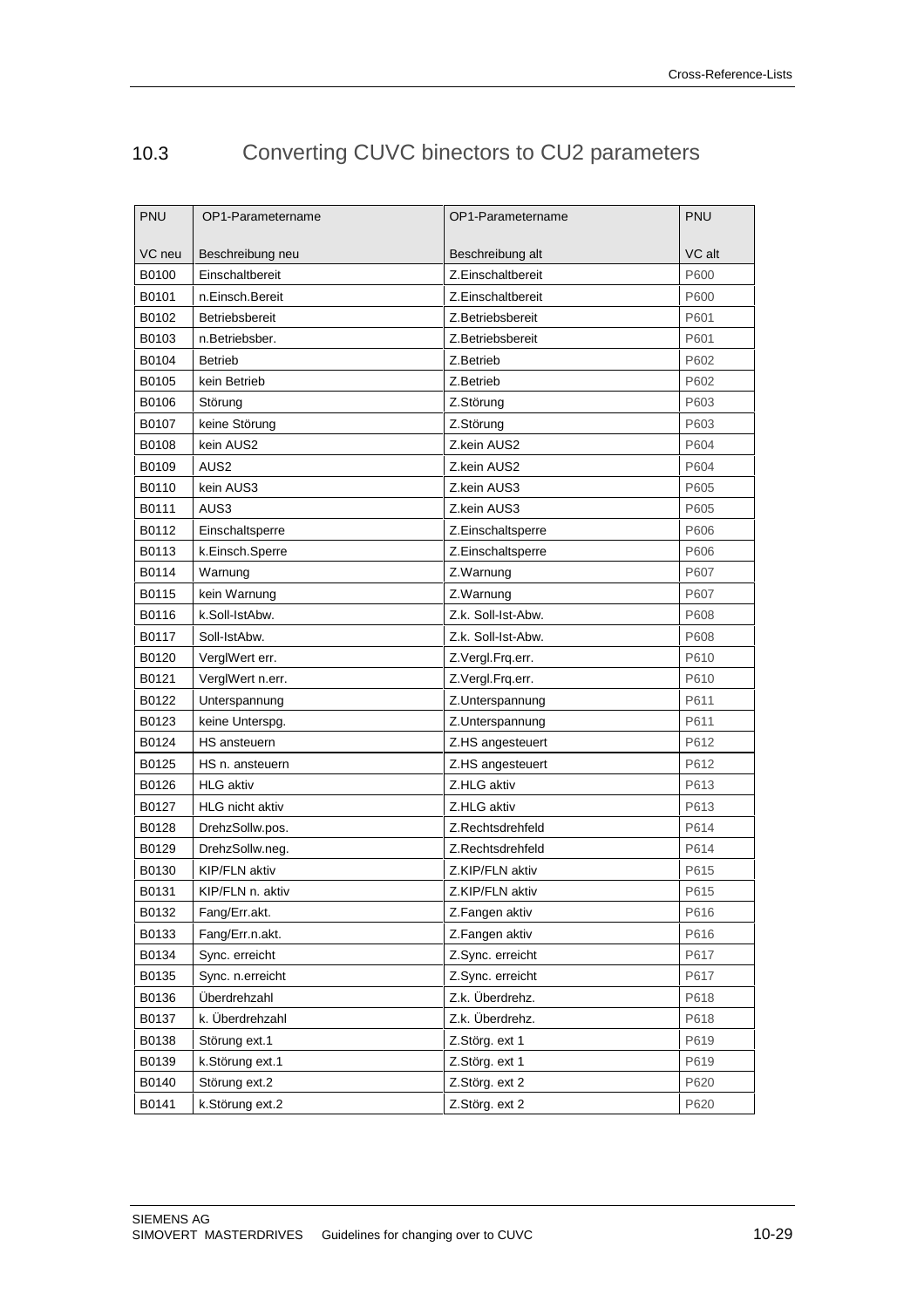| PNU    | OP1-Parametername    | OP1-Parametername  | <b>PNU</b> |
|--------|----------------------|--------------------|------------|
| VC neu | Beschreibung neu     | Beschreibung alt   | VC alt     |
| B0142  | Warnung ext.         | Z.Warng. ext.      | P621       |
| B0143  | k. Warnung ext.      | Z.Warng. ext.      | P621       |
| B0144  | WarngÜLast Umr.      | Z.Warng. i2tUmr    | P622       |
| B0145  | k.WarngÜLastUmr      | Z.Warng. i2tUmr    | P622       |
| B0146  | StörgÜTemp Umr.      | Z.Störg. ÜTmpUmr   | P623       |
| B0147  | k.StörgÜTempUmr      | Z.Störg. ÜTmpUmr   | P623       |
| B0148  | Warng Ütemp Umr.     | Z.Warng. ÜTmpUmr   | P624       |
| B0149  | k.WarngÜTempUmr      | Z.Warng. ÜTmpUmr   | P624       |
| B0150  | Warng Ütemp Mot.     | Z.Warng. ÜTmpMot   | P625       |
| B0151  | k.WarngÜTempMot.     | Z.Warng. ÜTmpMot   | P625       |
| B0152  | Störg ÜTemp Mot.     | Z.Störg. ÜTmpMot   | P626       |
| B0153  | k.StörgÜTempMot      | Z.Störg. ÜTmpMot   | P626       |
| B0156  | Motor gekippt        | Z.Mot. Kipp/Blck   | P628       |
| B0157  | Motor n.gekippt      | Z.Mot. Kipp/Blck   | P628       |
| B0158  | ÜS geschlossen       | Z.ÜS angesteuert   | P629       |
| B0159  | ÜS n.geschloss.      | Z.ÜS angesteuert   | P629       |
| B0160  | Sync.Fehler          | Z.Sync.Fehler      | P630       |
| B0161  | k. Sync.Feher        | Z.Sync.Fehler      | P630       |
| B0162  | Vorladung aktiv      | Z.Vorladg. aktiv   | P631       |
| B0163  | Vorladung n.akt.     | Z.Vorladg. aktiv   | P631       |
| B0205  | <b>HLG</b> gesperrt  | <b>HLG Zustand</b> | r461       |
| B0206  | HLG freigegeben      | <b>HLG Zustand</b> | r461       |
| B0207  | HLG angehalten       | <b>HLG Zustand</b> | r461       |
| B0208  | <b>HLG</b> gesetzt   | <b>HLG Zustand</b> | r461       |
| B0209  | HLG nachgeführt      | <b>HLG Zustand</b> | r461       |
| B0229  | Setz.I-Ant.akt.      | Regelungszustand   | r150       |
| B0231  | M(grenz, 1) akt.     | Regelungszustand   | r150       |
| B0232  | M(grenz,2)akt.       | Regelungszustand   | r150       |
| B0235  | Isq(max) red.        | Regelungszustand   | r150       |
| B0236  | I(max)-Reg. akt.     | Regelungszustand   | r150       |
| B0237  | <b>HLG-Setzen</b>    | Regelungszustand   | r150       |
| B0238  | <b>HLG-HL-Sperre</b> | Regelungszustand   | r150       |
| B0239  | <b>HLG-RL-Sperre</b> | Regelungszustand   | r150       |
| B0240  | Schutz-HLG akt.      | Regelungszustand   | r150       |
| B0251  | Feldschwächung       | Regelungszustand   | r150       |
| B0252  | EMK-Reg.in Begr.     | Regelungszustand   | r150       |
| B0253  | EMK-Modell akt.      | Motormodell        | r286       |
| B0254  | f(soll) in Begr.     | Regelungszustand   | r150       |
| B0295  | Ud(min)-Reg.akt.     | Regelungszustand   | r150       |
| B0296  | Ud(max)-Reg.akt.     | Regelungszustand   | r150       |
| B0297  | Synchron. aus        | Sync. Zustand      | r388       |
| B0298  | Sync.Freq.messg.     | Sync. Zustand      | r388       |
| B0299  | Sync.Phasenmess.     | Sync. Zustand      | r388       |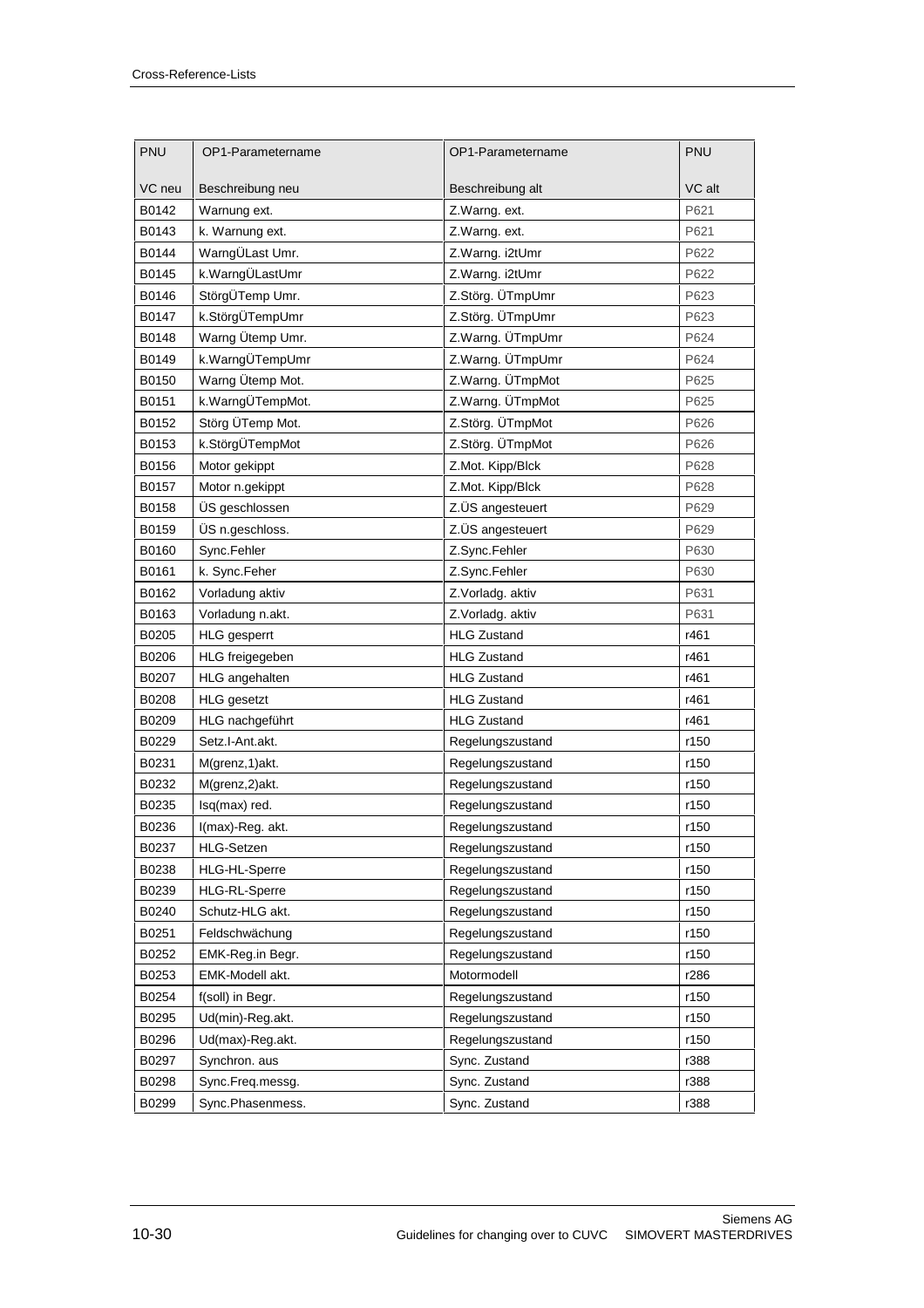| <b>PNU</b> | OP1-Parametername | OP1-Parametername | <b>PNU</b> |
|------------|-------------------|-------------------|------------|
| VC neu     | Beschreibung neu  | Beschreibung alt  | VC alt     |
| B0320      | RZM / FLM         | Steuersatzzust.   | r760       |
| B0321      | asyn/syn.Systeme  | Steuersatzzust.   | r760       |
| B0322      | Übersteuerung     | Steuersatzzust.   | r760       |
| B0323      | FLM Systemnr.1    | Steuersatzzust.   | r760       |
| B0324      | FLM Systemnr.2    | Steuersatzzust.   | r760       |
| B0325      | FLM Systemnr.3    | Steuersatzzust.   | r760       |
| B0326      | FLM Systemnr.4    | Steuersatzzust.   | r760       |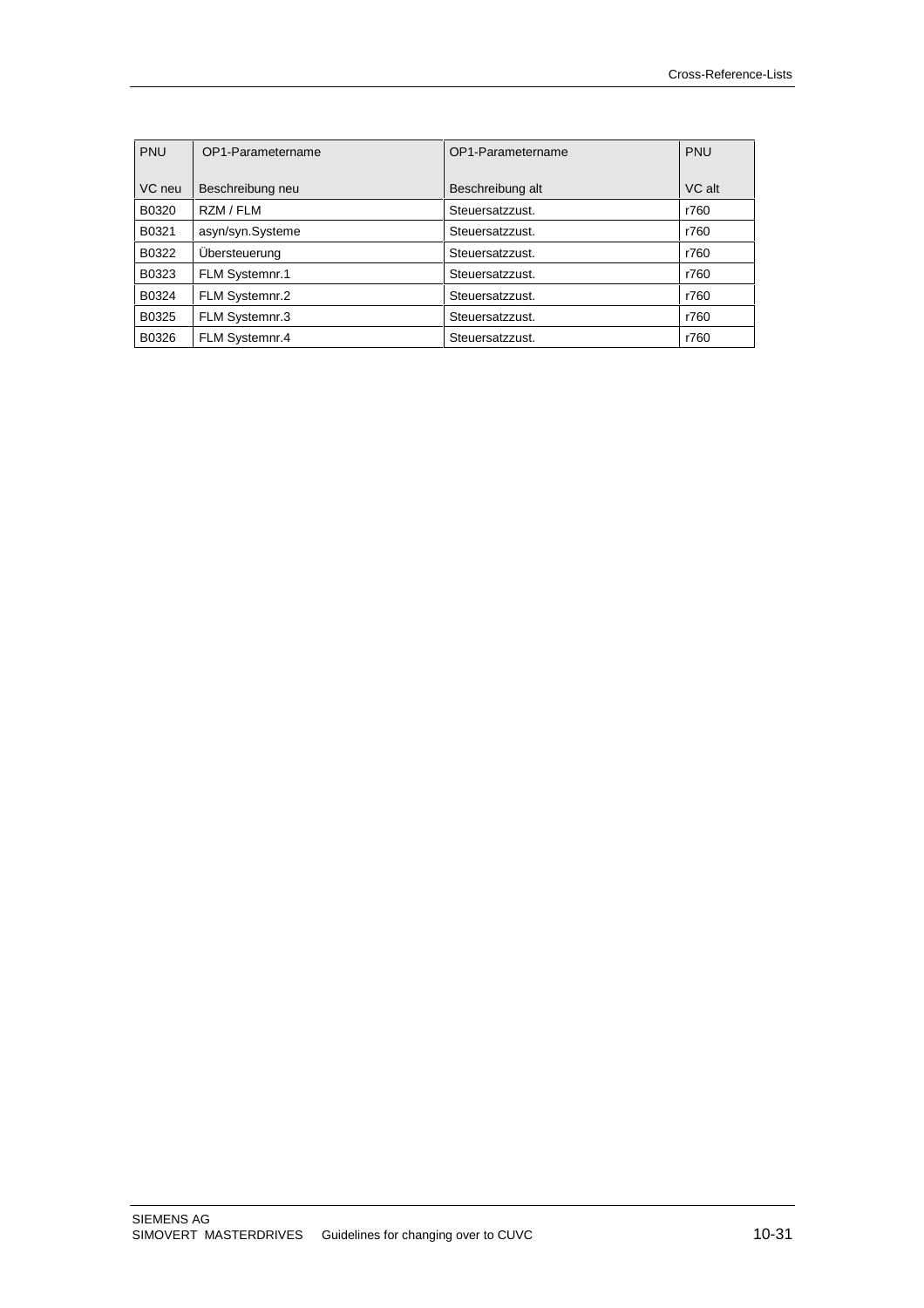| 10.4 | Converting CUVC conectors to CU2 parameters |  |
|------|---------------------------------------------|--|
|      |                                             |  |

| PNU           | OP1-Parametername                 | OP1-Parametername     | <b>PNU</b>       |
|---------------|-----------------------------------|-----------------------|------------------|
| VC neu        | Beschreibung neu                  | Beschreibung alt      | VC alt           |
| KK0020        | Drehzahl (geglättet)              | Drehzahl              | r002             |
| K0021         | Ausgangsspannung (geglättet)      | Ausgangsspannung      | r003             |
| K0022         | Ausgangsstrom (geglättet)         | Ausgangsstrom         | r004             |
| K0023         | Ausgangsleistung (geglättet)      | Ausgangsleistung      | r005             |
| K0024         | Drehmoment (geglättet)            | Drehmoment            | r007             |
| K0025         | Zwischenkreisspannung (geglättet) | Zwischenkreisspannung | r006             |
| K0030         | Steuerwort 1                      | Steuerwort 1          | r550             |
| K0031         | Steuerwort 2                      | Steuerwort 2          | r551             |
| K0032         | Zustandswort 1                    | Zustandswort 1        | r552             |
| K0033         | Zustandswort 2                    | Zustandswort 2        | r <sub>553</sub> |
| KK0041        | Festsollwert                      | Festsollwert 1        | P0421            |
| KK0042        | Festsollwert                      | Festsollwert 2        | P0422            |
| KK0043        | Festsollwert                      | Festsollwert 3        | P0423            |
| KK0044        | Festsollwert                      | Festsollwert 4        | P0424            |
| KK0067        | Zusatzsollwert 1                  | Zusatzsollwert 1      | r437             |
| KK0068        | Zusatzsollwert 2                  | Zusatzsollwert 2      | r442             |
| KK0069        | Hauptsollwert                     | Hauptsollwert         | r447             |
| KK0070        | n/f(soll, sum1)                   | n/f(soll,sum1)        | r451             |
| KK0072        | $n/f(soll, HLG-E)$                | n/f(soll,HLG-E)       | r460             |
| KK0073        | n/f(soll,HLG-A)                   | n/f(soll,HLG-A)       | r480             |
| KK0074        | n/f(soll,sum2)                    | n/f(soll,sum2)        | r481             |
| KK0075        | n/f(soll,begin)                   | n/f(soll)             | r482             |
| K0077         | M(Beschl.)                        | M(soll,zusatz)        | (r244)           |
| K0080         | M-Sollwert                        | M-Sollwert            | r490             |
| K0081         | Mgrenz 1                          | Mgrenz 1              | r496             |
| K0082         | Mmax 1                            | Mmax 1                | r497             |
| K0083         | Mgrenz 2                          | Mgrenz 2              | r502             |
| K0084         | Mmax 2                            | Mmax 2                | r503             |
| K0086         | M-Zusatzsollw.                    | M/I-Zusatzsollw.      | r510             |
| K0087         | M-Zusatz FSW                      | M/I-Festsollwert      | P505             |
| K0090         | Rotorwinkel                       |                       | r159             |
| KK0091        | n/f(ist, Geber)                   |                       | r214             |
| K0092         | Flußwinkel-Diff.                  |                       | r162             |
| K0093         | Lastwinkel                        |                       | r325             |
| KK0120        | Lagewinkel                        |                       | r160             |
| <b>KK0148</b> | n/f(ist)                          | n/f(ist)              | r218             |
| KK0149        | n/f(Vorst)                        | n/f(Vorst)            | r220             |
| KK0150        | n/f(soll,glatt)                   | f/f(soll,Reg)         | r223             |
| KK0151        | n/f(ist,glatt)                    | n/f(ist,glatt)        | r222             |
| KK0152        | n/f(Regeldiff.)                   | n/f-Regeldiff         | r224             |
| K0153         | M(soll, n/f-Reg.)                 | M(soll, Reg.-Aus)     | r238             |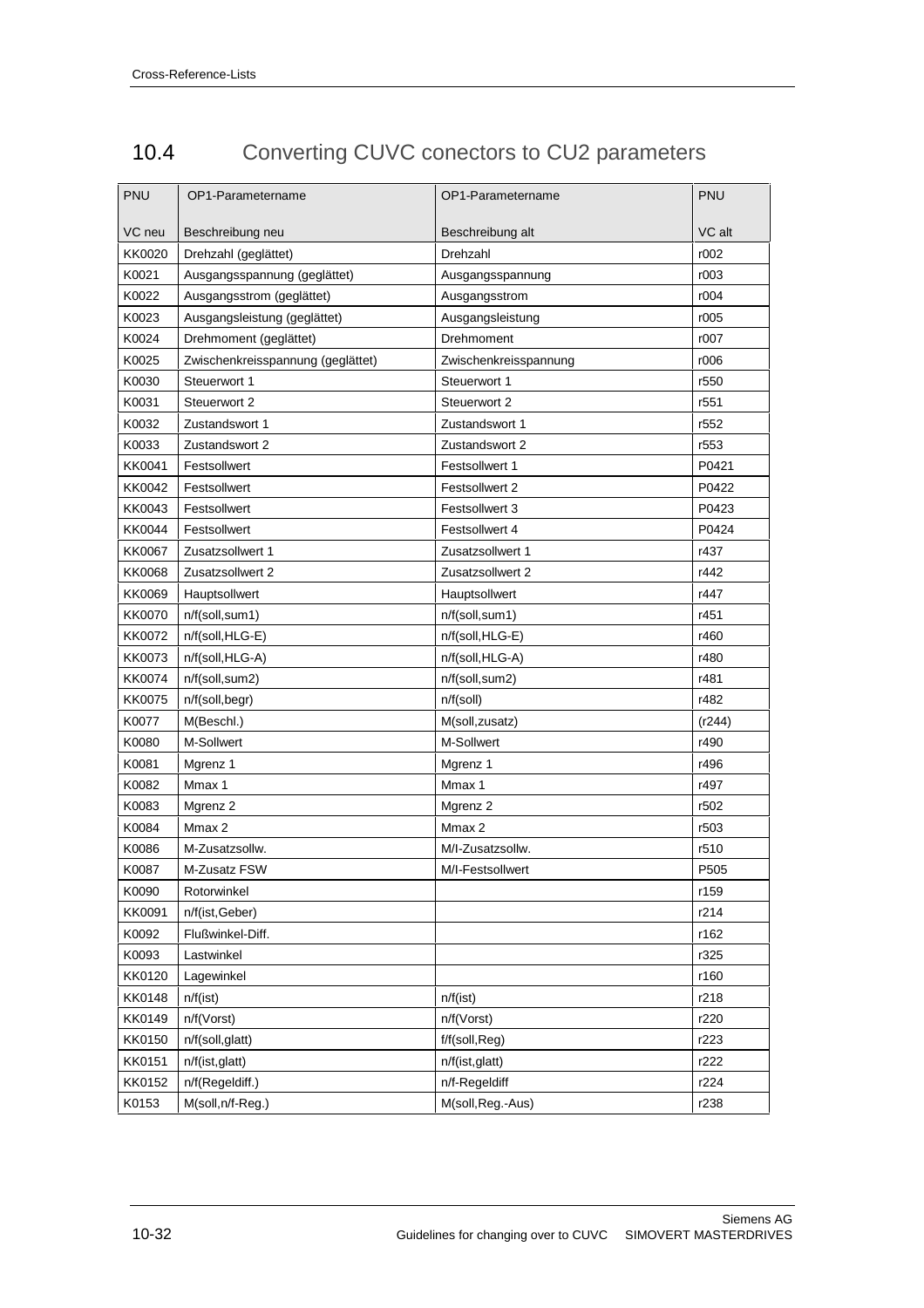| PNU           | OP1-Parametername                    | OP1-Parametername | PNU    |
|---------------|--------------------------------------|-------------------|--------|
| VC neu        | Beschreibung neu                     | Beschreibung alt  | VC alt |
| K0155         | n/f(Reg,I-Ant.)                      | $M(n/f-Reg, i)$   | r237   |
| <b>KK0157</b> | n/f(Statik) (andere Stelle)          | n/f(Statik)       | r249   |
| K0159         | Ausg.DT1-Glied                       | disq-Dämpfung     | r252   |
| K0164         | M(soll, vorst.)                      | M(soll, zusatz)   | r244   |
| K0165         | M(soll,begr.)                        | M(soll,sum)       | r245   |
| K0167         | Isq(begr)                            | Isq(soll)         | r246   |
| K0168         | Isq(soll,akt)                        | Isq(soll,glatt)   | r263   |
| K0172         | M(grenz1, ist)                       | Mmax(n-Reg.)      | r235   |
| K0173         | M(grenz2, ist)                       | Mmin(n/f-Reg.)    | r236   |
| K0175         | I(max,zulässig)                      | Imax(soll)        | r174   |
| K0176         | Isq(max,abs.)                        | Isqmax            | r234   |
| K0177         | Isd(statisch)                        | Isd(statisch)     | r201   |
| K0178         | I(soll, glatt)                       | I(soll, glatt)    | r205   |
| K0179         | Isd(soll)                            | Isd(soll)         | r206   |
| K0180         | Psi(soll)                            | Psi(soll,I-Mod.)  | r305   |
| K0181         | Psi(ist)                             | Psi(ist)          | r187   |
| K0182         | Isd(ist)                             | Isd(ist)          | r256   |
| K0183         | Isd(soll, akt.)                      | Isd(soll, glatt)  | r255   |
| K0184         | Isq(ist)                             | Isq(ist)          | r264   |
| <b>KK0188</b> | f(Schlupf)                           | Schlupffrequenz   | r296   |
| K0189         | U(soll,abs) (ungeglättet, begrenzt)  | Ausgangsspannung  | (003)  |
| K0190         | Aussteuergrenze                      | Aussteuergrenze   | r180   |
| K0191         | Max.Ausg.Spg.                        | Max.Ausg.Spg.     | r181   |
| KK0192        | Feldschw.Frq(ist)                    | FeldschwFrq(ist   | r182   |
| K0193         | Psi(Kennlinie)                       | Psi(Kennlinie)    | r184   |
| K0194         | Psi(Lastabhänig)                     | Psi(lastabh.)     | r188   |
| K0195         | Psi(soll,glatt)                      | Psi(soll, glatt)  | r192   |
| K0196         | Psi(FeldschReg)                      | Psi(FeldschwReg)  | r194   |
| K0197         | Psi(soll,gesamt)                     | Psi(soll,gesamt)  | r195   |
| K0198         | Kp Tdd                               | Kp Tdd            | r309   |
| K0199         | f(soll, Ständer)                     | f(soll, Ständer)  | r297   |
| <b>KK0200</b> | f(soll, Steuersatz)                  | f(soll, Steuers.) | r298   |
| K0204         | U(soll, U/f) (ungeglättet, begrenzt) | Ausgangsspannung  | r003   |
| K0205         | A(soll, U/f)                         | Aussteuergrad     | r764   |
| K0208         | Imax-Reg.(Ausg.) (f)                 | f(Imax-Reg.)      | r177   |
| K0209         | Imax-Reg.(Ausg.) (U)                 | U(Imax-Reg.)      | r178   |
| K0210         | lerr(soll)                           | lerr(soll)        | r149   |
| K0211         | lerr(ist)                            | lerr(ist)         | r145   |
| K0212         | dlerr(sd)                            | dlerr(sd)         | r142   |
| K0213         | lµd(I-Mod.-Reg.)                     | µd(I-Mod.-Reg.)   | r321   |
| K0214         | lµd(l-Mod-Reg,i)                     | lµd(I-Mod-Reg,i)  | r322   |
| K0215         | lµd(soll,I-Mod.)                     | lµd(soll,I-Mod.)  | r323   |
| K0216         | lµq(soll,I-Mod.)                     | lµq(soll,I-Mod.)  | r324   |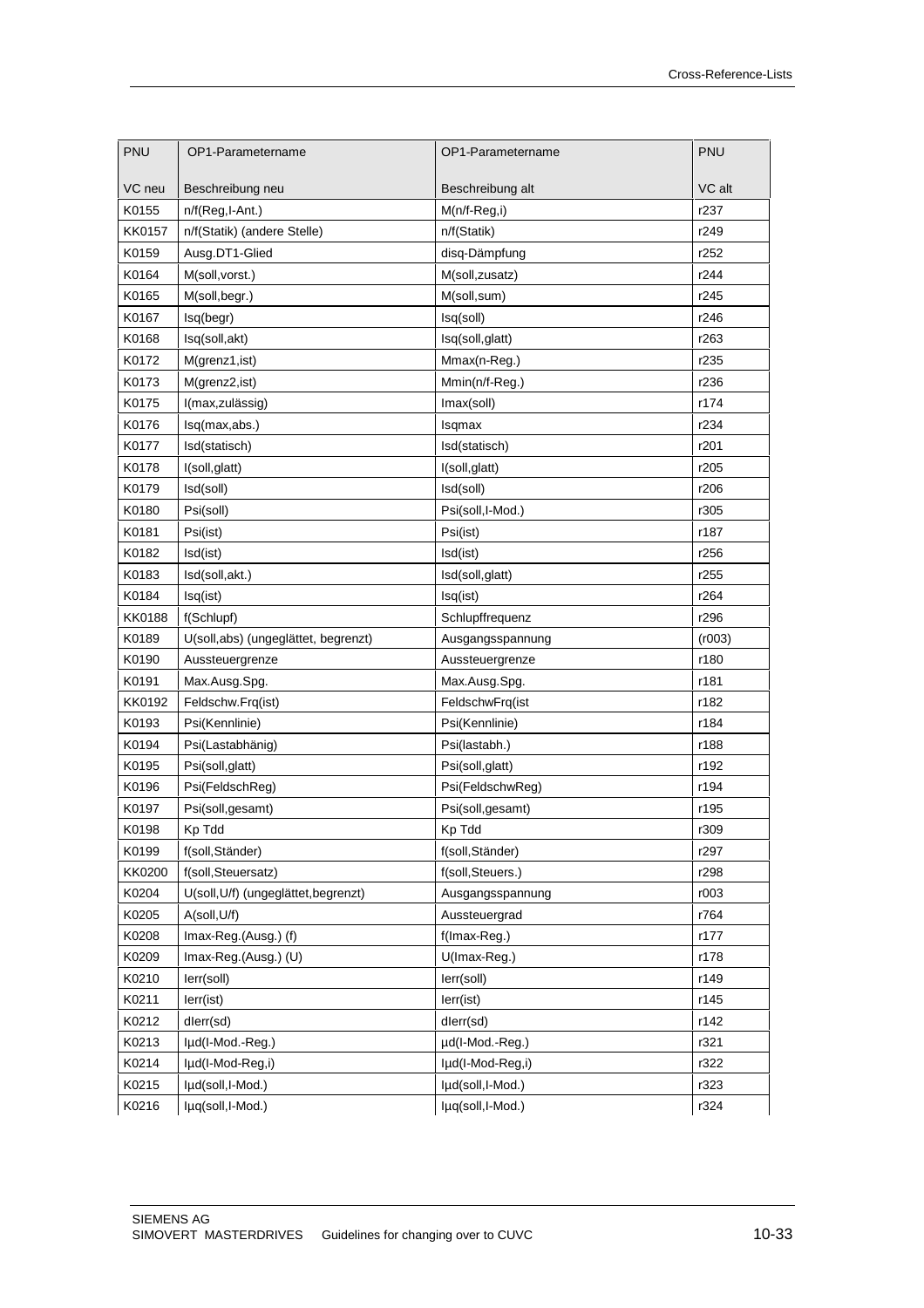| PNU    | OP1-Parametername            | OP1-Parametername    | PNU    |
|--------|------------------------------|----------------------|--------|
| VC neu | Beschreibung neu             | Beschreibung alt     | VC alt |
| K0217  | Umax(Isd-Reg.)               | Umax(Isd-Reg.)       | r257   |
| K0218  | Usd(Isd-Reg.)                | Usd(Isd-Reg.)        | r258   |
| K0219  | Usd(Isd-Reg.,i)              | Usd(Isd-Reg.,i)      | r259   |
| K0220  | Usq(Isq-Reg.)                | Usq(Isq-Reg.)        | r265   |
| K0221  | Usq(Isq-Reg.,i)              | Usq(Isq-Reg.,i)      | r266   |
| K0222  | Aussteuergrad                | Aussteuergrad        | r764   |
| K0227  | dlsd(soll,P-Reg)             | dlsd(soll,P-Reg)     | r329   |
| K0228  | Usd(Entkoppl.)               | Usd(Entkoppl.)       | r277   |
| K0229  | Alpha(soll)                  | Alpha(soll)          | r280   |
| K0230  | EMK-Reg. Kp(ist)             | EMK-Reg. Kp(ist)     | r288   |
| K0231  | <b>EMKsd</b>                 | <b>EMKsd</b>         | r293   |
| KK0232 | fmax(EMK-Reg.)               | fmax(EMK-Reg.)       | r290   |
| KK0233 | $f$ (EMK-Reg.,p)             | $f(EMK-Reg., p)$     | r291   |
| KK0234 | f(EMK-Reg.,i)                | $f$ (EMK-Reg.,i)     | r292   |
| KK0235 | f(Reson.Dämpfg)              | f(Reson.Dämpfg)      | r301   |
| K0236  | Ud(ist, glatt)               | Ud(ist, glatt)       | r304   |
| K0238  | Phasenstrom1                 | Phasenstrom1         | r268   |
| K0239  | Phasenstrom3                 | Phasenstrom3         | r269   |
| K0240  | Uzk(ist) (ungeglättet)       | Ud(ist)              | r303   |
| K0241  | M(ist) (ungeglättet)         | Drehmoment           | (007)  |
| K0242  | I(Ausg.Betrag) (ungeglättet) | I Ausg. (Betrag)     | r179   |
| K0244  | Motorauslastung              | Motorauslastung      | r008   |
| K0245  | Motortemperatur              | Motortemperatur      | r009   |
| K0247  | Umr.Temperatur               | Umr.Temperatur       | r011   |
| K0248  | freie Rechenzeit             | freie Rechenzeit     | r725   |
| K0249  | Umrichterzustand             | Umrichterzustand     | r001   |
| K0270  | f(KIP/UdmaxReg))             | f(KIP/FLN/UdmaxReg)) | r385   |
| K0271  | I(KIP/UdmaxReg)              | I(KIP/FLN/UdmaxReg)) | r386   |
| KK0275 | Sync.Zielfrq.                | Sync.Zielfrq.        | r393   |
| K0276  | Sync.Phasendiff              | Sync.Phasendiff      | r394   |
|        |                              |                      |        |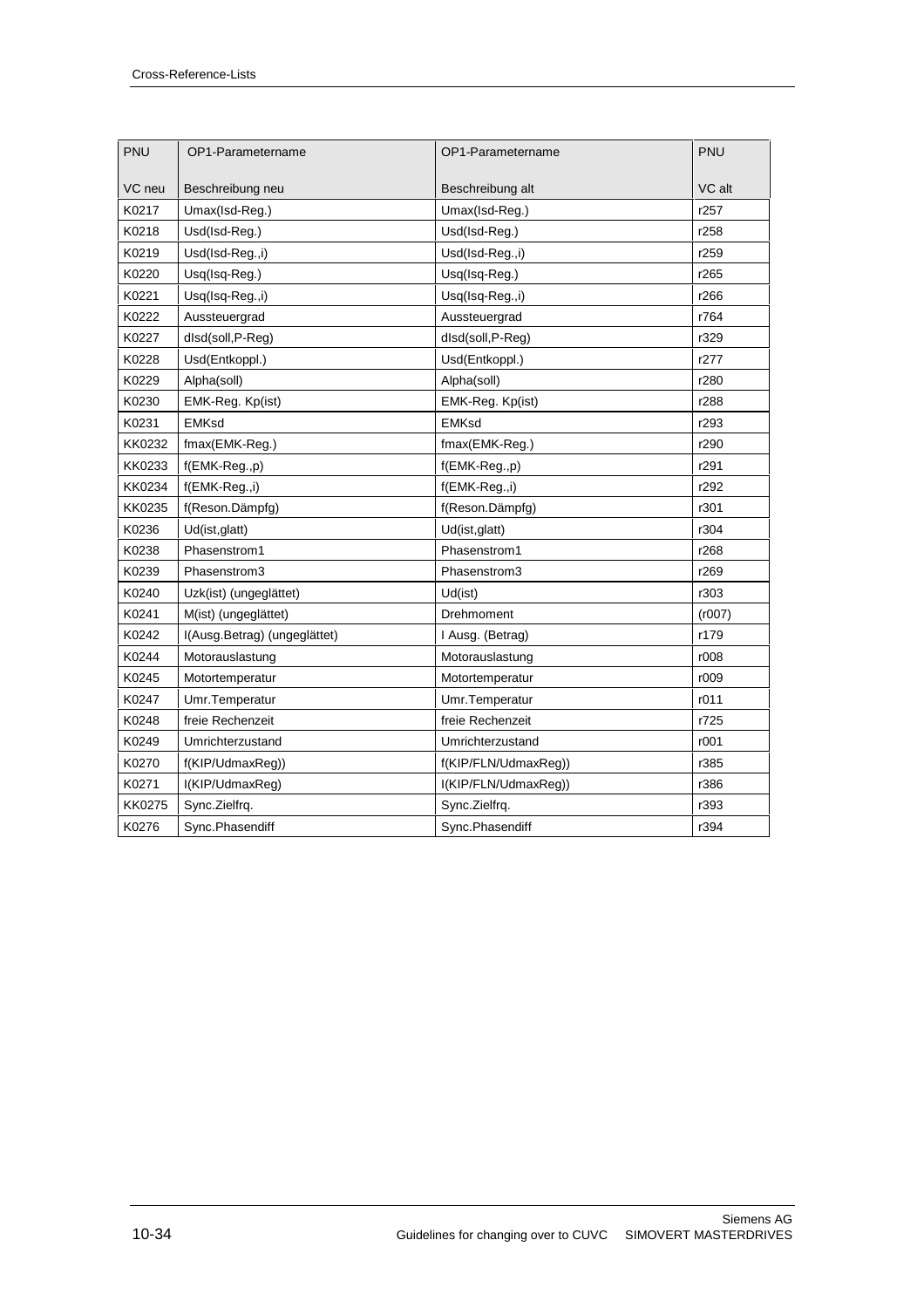# 11 Faults and Alarms

**Faults**

General information regarding faults

For each fault, the following information is available:

| Parameter | r947 | Fault number       |
|-----------|------|--------------------|
|           | r949 | <b>Fault value</b> |
|           | r951 | <b>Fault list</b>  |
|           | P952 | Number of faults   |
|           | r782 | <b>Fault time</b>  |
|           |      |                    |

If a fault message is not reset before the electronic supply voltage is switched off, then the fault message will be present again when the electronic supply is switched on again. The unit cannot be operated without resetting the fault message. (Exception: Automatic restart has been selected, see P373).

| <b>Fault</b><br>number | <b>Fault</b>                                                                                                                        | Counter-measure                                                                                                                                     |
|------------------------|-------------------------------------------------------------------------------------------------------------------------------------|-----------------------------------------------------------------------------------------------------------------------------------------------------|
| F001                   | Main contactor checkback                                                                                                            | P591 Src Contactor Msg                                                                                                                              |
|                        | If a main contactor checkback is configured,<br>no checkback takes place within the time set<br>in P600 after the power-up command. | Parameter value must be in conformance<br>with the connection of the main contactor<br>checkback.                                                   |
|                        | In the case of externally excited synchronous<br>motors (P095 = $12$ ), there is no checkback<br>for the excitation current unit.   | Check the checkback loop of the main<br>contactor (or the checkback of the excitation<br>current unit in the case of synchronous<br>motors).        |
| F002                   | Pre-charging                                                                                                                        | Check the supply voltage,                                                                                                                           |
|                        | When pre-charging, the minimum DC link<br>voltage (P071 Line Volts ### 1.34) of 80 %                                                | Compare with P071 Line Volts (compare<br>P071 with the DC link voltage on DC units).                                                                |
|                        | has not been reached.<br>The maximum pre-charging time of 3<br>seconds has been exceeded.                                           | Check the rectifier/regenerative unit on DC<br>units. The rectifier/regenerative unit must be<br>switched on before the inverter is switched<br>on. |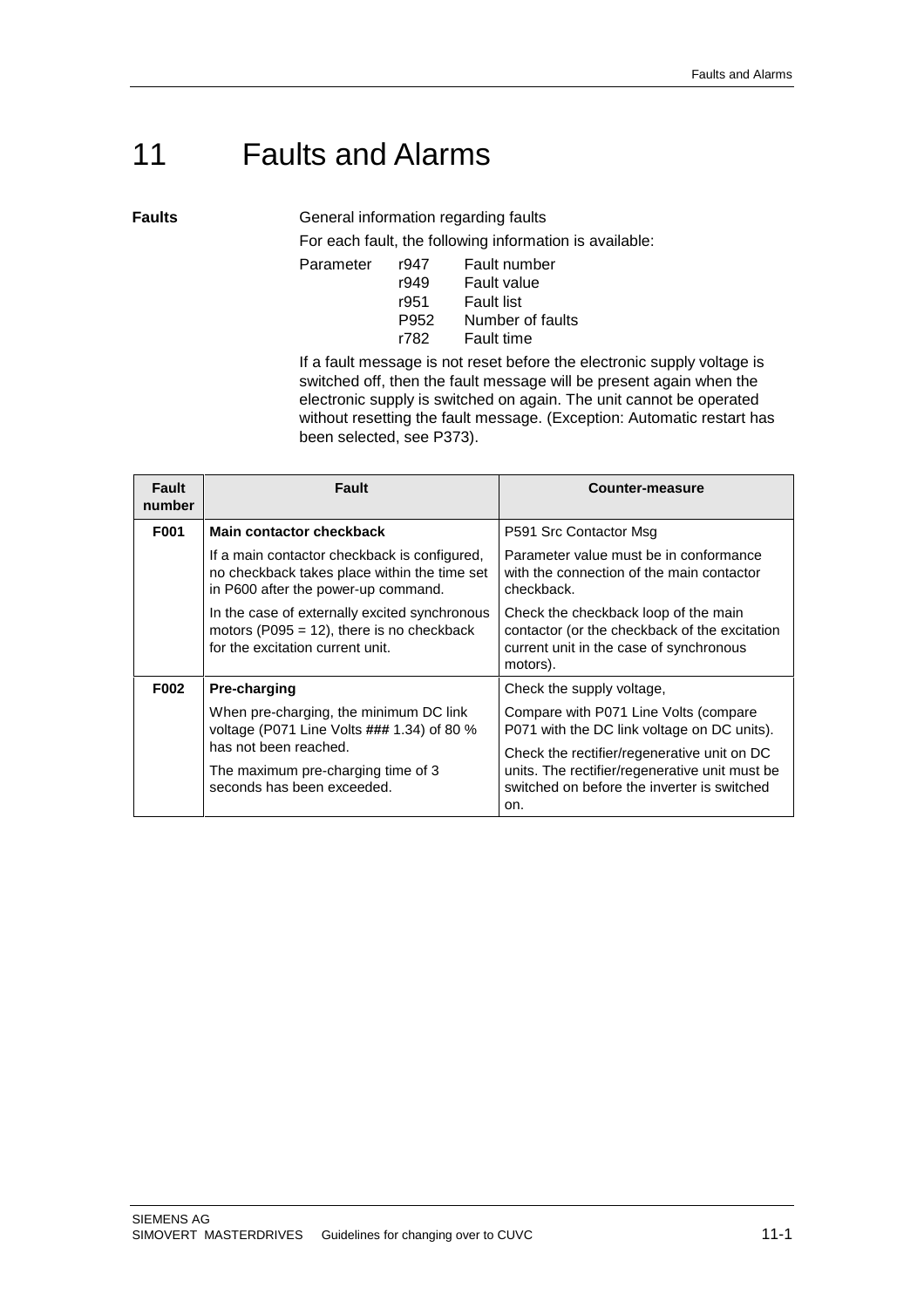| <b>Fault</b><br>number     | Fault                                                                                                                                                                                                                                                                                                                                                                                                                                                                                                                                                                                                                                                                                                                                                                                                                                                 | Counter-measure                                                                                                                                                                                                                                                                                                                                                                                                                                                                                                                                                                                                     |
|----------------------------|-------------------------------------------------------------------------------------------------------------------------------------------------------------------------------------------------------------------------------------------------------------------------------------------------------------------------------------------------------------------------------------------------------------------------------------------------------------------------------------------------------------------------------------------------------------------------------------------------------------------------------------------------------------------------------------------------------------------------------------------------------------------------------------------------------------------------------------------------------|---------------------------------------------------------------------------------------------------------------------------------------------------------------------------------------------------------------------------------------------------------------------------------------------------------------------------------------------------------------------------------------------------------------------------------------------------------------------------------------------------------------------------------------------------------------------------------------------------------------------|
| <b>F006</b><br><b>F008</b> | <b>DC link overvoltage</b><br>Shutdown has occurred due to excessive DC<br>link voltage.<br>Line voltage<br>I Shutdown<br>I DC voltage<br>I threshold<br>I range<br>208 V - 230 V 1 280 V - 310 V 1 appr. 410 V<br>380 V - 460 V 1 510 V - 620 V 1 appr. 820 V<br>500 V - 575 V 1 675 V - 780 V 1 appr. 1020 V<br>660 V - 690 V 1 890 V - 930 V 1 appr. 1220 V<br>For parallel-connected converters (BF L)<br>$r949 = 1$ : Overvoltage in the DC link<br>of the master<br>$r949 = 2$ : Overvoltage in the DC link<br>of the slave.<br>DC link undervoltage<br>The lower limit value of 76 % of the DC link<br>voltage (P071 Line Volts), or of 61 % when<br>kinetic buffering has been enabled, has been<br>fallen short of.<br>Undervoltage in the DC link in 'normal'<br>operation (i.e. no SIMULATION).<br>Undervoltage in the DC link with active | Check the supply voltage or input DC<br>voltage.<br>Converter is operating in regenerative mode<br>without rectifier possibility.<br>If the converter supply voltage is at the upper<br>tolerance limit and it is operating at full load,<br>F006 can also be caused by a line phase<br>failure.<br>Possibly:<br>Increase P464 Decel Time,<br>$\bullet$<br>Activate P515 DC Bus Volts Reg<br>$\bullet$<br>(check P071 beforehand)<br>Reduce P526 Fly Search Speed.<br>$\bullet$<br>Reduce P259 Max Regen Power<br>$\bullet$<br>(only for $P100 = 3$ , 4 or 5)<br>Check:<br>Input DC voltage<br>DC link<br>$\bullet$ |
|                            | kinetic buffering and speed less than 10 % of<br>the rated motor speed.<br>It was a 'brief power failure' which was not<br>detected until system recovery (auto restart<br>flag).                                                                                                                                                                                                                                                                                                                                                                                                                                                                                                                                                                                                                                                                     |                                                                                                                                                                                                                                                                                                                                                                                                                                                                                                                                                                                                                     |
| F011                       | Overcurrent<br>Overcurrent shutdown has occurred.<br>The shutdown threshold has been exceeded.                                                                                                                                                                                                                                                                                                                                                                                                                                                                                                                                                                                                                                                                                                                                                        | Check<br>$\bullet$<br>the converter output for short-circuit or<br>ground fault<br>the load for an overload condition<br>$\bullet$<br>whether motor and converter are correctly<br>$\bullet$<br>matched<br>whether the dynamic requirements are<br>$\bullet$<br>too high.                                                                                                                                                                                                                                                                                                                                           |
| F012                       | I too low<br>During excitation of the induction motor, the<br>current did not rise above 12.5 % of the<br>setpoint magnetizing current for no-load<br>operation.                                                                                                                                                                                                                                                                                                                                                                                                                                                                                                                                                                                                                                                                                      | Only for closed loop n/f/T control<br>$($ P100 = 3, 4 or 5)<br>If no motor is connected, go into the<br>simulation mode P372.<br>Check current detection, check power<br>section.                                                                                                                                                                                                                                                                                                                                                                                                                                   |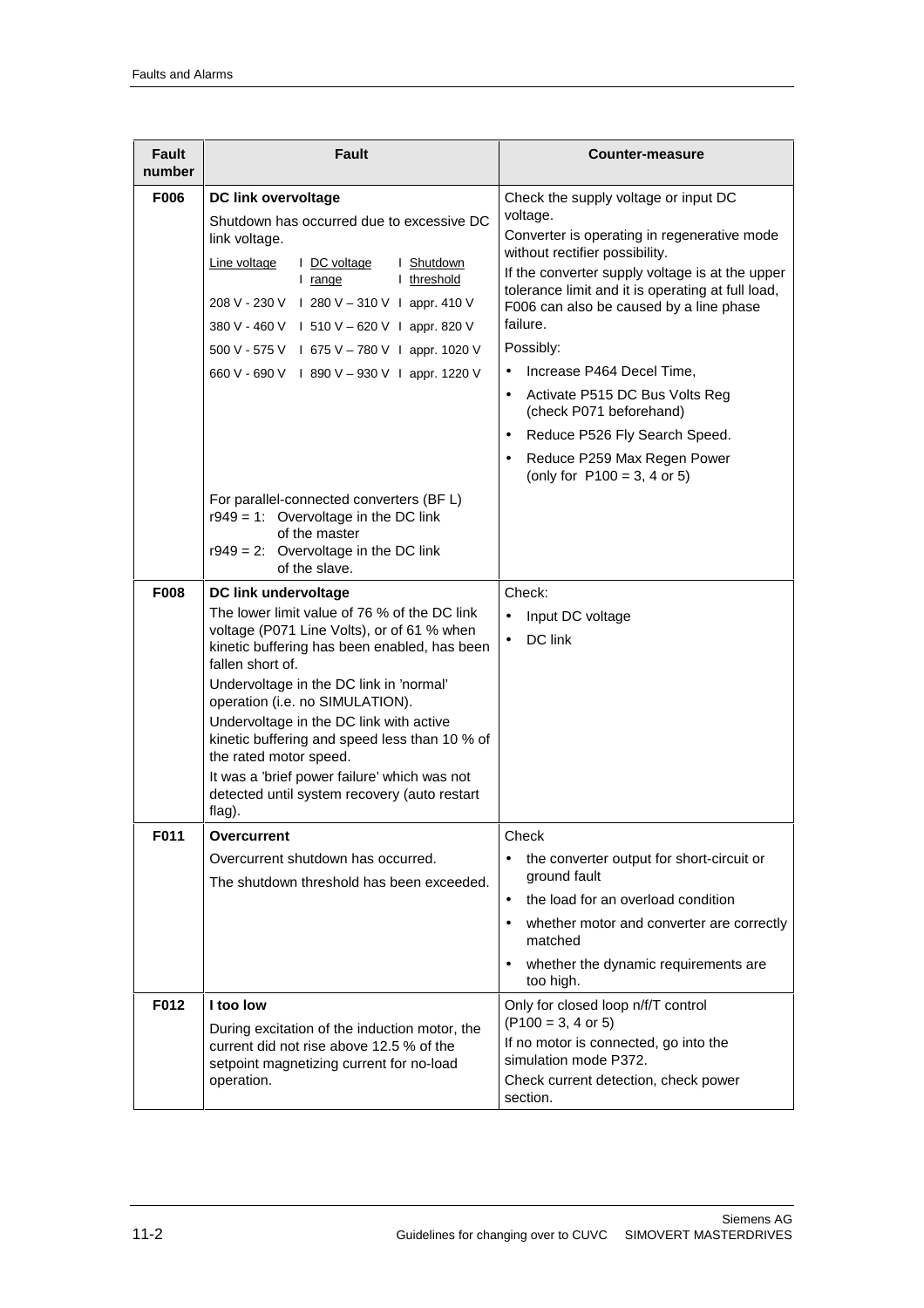| <b>Fault</b><br>number | Fault                                                                                                                                                                      | <b>Counter-measure</b>                                                                                                                        |
|------------------------|----------------------------------------------------------------------------------------------------------------------------------------------------------------------------|-----------------------------------------------------------------------------------------------------------------------------------------------|
| F015                   | <b>Motor stall</b><br>Motor has stalled or is locked:                                                                                                                      | Reduce load<br>$\bullet$                                                                                                                      |
|                        |                                                                                                                                                                            | Release brake<br>$\bullet$                                                                                                                    |
|                        | if the static load is too high<br>$\bullet$                                                                                                                                | Increase current limits<br>$\bullet$                                                                                                          |
|                        | if the acceleration or deceleration time is<br>$\bullet$<br>too fast or if load change is too fast and                                                                     | Increase P805 PullOut/BlckTime<br>$\bullet$                                                                                                   |
|                        | too great,                                                                                                                                                                 | Increase P792 response threshold for<br>$\bullet$<br>set/actual deviation                                                                     |
|                        | due to incorrect parameterization of the<br>$\bullet$<br>pulse encoder pulse number P151 or of                                                                             | Only for $f/n/T$ control (P100 = 3, 4, 5)                                                                                                     |
|                        | the analog tachometer scaling P138.                                                                                                                                        | Increase torque limits or torque setpoint<br>$\bullet$                                                                                        |
|                        | due to disturbed speed signals<br>$\bullet$<br>(tachometer shield not connected)                                                                                           | Only n/T control or v/f control with speed<br>controller: $(P100 = 0, 4, 5)$                                                                  |
|                        |                                                                                                                                                                            | Check tachometer cable breal<br>$\bullet$                                                                                                     |
|                        | The fault is only generated after the time set<br>in P805.                                                                                                                 | Check pulse encoder pulse number<br>$\bullet$                                                                                                 |
|                        | The binector B0156 is set, in the status word                                                                                                                              | Check analog tachometer scaling<br>$\bullet$                                                                                                  |
|                        | 2 r553 Bit28.<br>To detect whether the drive is locked, see                                                                                                                | Connect shield of tachometer cable on<br>$\bullet$<br>motor side and converter side                                                           |
|                        | P792 (Perm Deviation) and P794. With n/f<br>control, this fault is tripped if the torque limits                                                                            | Reduce smoothing of speed pre-control<br>$\bullet$<br>P216 (only n/T control)                                                                 |
|                        | have been reached (B0234).                                                                                                                                                 | Only frequency control: $(P100 = 3)$                                                                                                          |
|                        | With speed control ( $P100 = 4$ ) and master<br>drive (see P587), the fault can also point to                                                                              | Slow down acceleration time (see also<br>P467-ProtRampGen Gain)                                                                               |
|                        | an interruption in the encoder cable. This<br>case has the same significance as if the drive                                                                               | Increase current in the lower frequency<br>$\bullet$<br>range (P278, P279, P280)                                                              |
|                        | is locked.                                                                                                                                                                 | Switch in speed controller pre-control<br>$\bullet$<br>(P471>0)                                                                               |
|                        | With v/f control, the I(max) controller has to<br>be activated (P331). The monitor does not<br>operate with $v/f$ textile applications (P100 = 2).                         | Set EMF controller more dynamically<br>$\bullet$<br>(P315) to max. approx. 2                                                                  |
|                        | Motor has stalled or is locked:                                                                                                                                            | Increase changeover frequency for the<br>$\bullet$<br>EMF model (P313)                                                                        |
|                        | By reaching the maximum frequency in<br>the case of synchronous motors                                                                                                     | Replace by speed control with pulse<br>$\bullet$<br>encoder                                                                                   |
|                        | $($ P095 = 12,13 $)$                                                                                                                                                       | In the case of overmodulated n/f controller:                                                                                                  |
|                        | As a result of missing or excessively high<br>excitation current in the case of externally<br>excited synchronous motors (P095 = 12):<br>(flux is too small or too great). | Track speed setpoint with the speed<br>$\bullet$<br>actual value so that the set/actual<br>deviation is always less than that set in<br>P792. |
|                        | When the maximum frequency (including<br>control reserves) (B0254) has been reached                                                                                        | Only for synchronous motor: (P095 = 12)                                                                                                       |
|                        | on synchronous motors, the fault is                                                                                                                                        | Check current limits of the excitation unit.<br>$\bullet$                                                                                     |
|                        | generated immediately. If the deviations in<br>the rotor flux are too great, first of all, the                                                                             | Check excitation current setpoint and<br>$\bullet$<br>actual value (incl. wiring)                                                             |
|                        | converter current is switched to zero, the<br>excitation current is reduced and, after some<br>time, the fault message is tripped at the level                             | Check voltage limits of the excitation unit<br>$\bullet$<br>during dynamic current changes.                                                   |
|                        | of the double damping time constant<br>(2*r124.1). During this wait time, the status<br>word bit is set already B0156 (r553.28)                                            | Check drive system for resonance<br>$\bullet$<br>oscillations.                                                                                |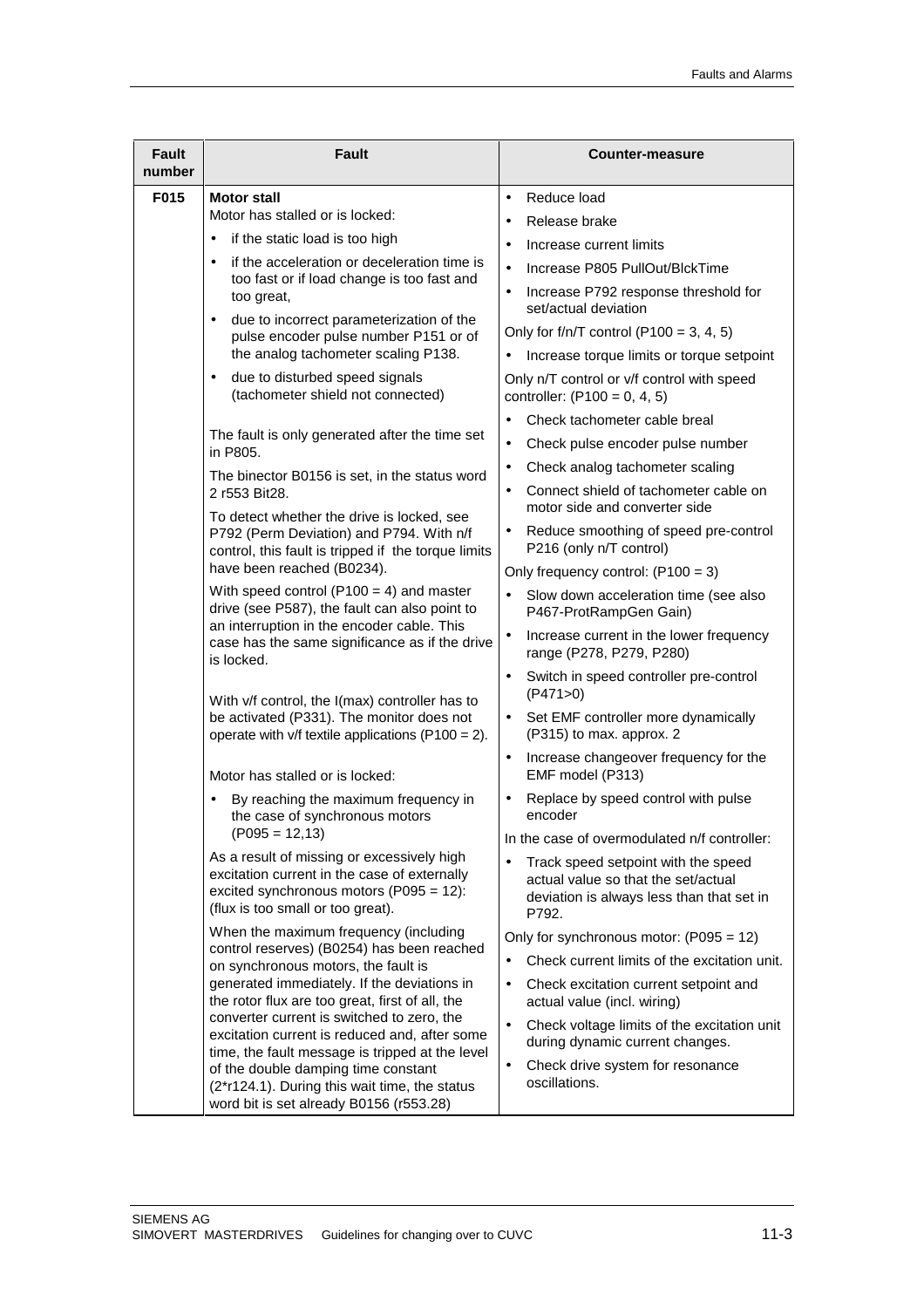| <b>Fault</b><br>number | Fault                                                                                                                                                                                                                                                                                                                                                                                                                                                                                  | <b>Counter-measure</b>                                                                                                                                                                                                                                                                                                                               |
|------------------------|----------------------------------------------------------------------------------------------------------------------------------------------------------------------------------------------------------------------------------------------------------------------------------------------------------------------------------------------------------------------------------------------------------------------------------------------------------------------------------------|------------------------------------------------------------------------------------------------------------------------------------------------------------------------------------------------------------------------------------------------------------------------------------------------------------------------------------------------------|
| <b>F017</b>            | <b>SAFE OFF in operation</b>                                                                                                                                                                                                                                                                                                                                                                                                                                                           | Check whether the switch for SAFE OFF<br>(X009/5-6) is open (only for devices with<br>Order No-11, -21, -31).                                                                                                                                                                                                                                        |
| F018<br>F019           | F set fly<br>The found set-frequency could not be<br>implemented because the additional setpoint<br>is too high.<br><b>Motor not found</b><br>Motor has not been found (during flying<br>restart without tachometer).                                                                                                                                                                                                                                                                  | Check additional setpoint.<br>Power up after coasting.<br>Release both directions of rotation.<br>Power up after coasting.<br>Possibly increase P525 Fly Search Amps.                                                                                                                                                                                |
| F020                   | <b>Motor temperature</b><br>The motor temperature limit value has been<br>exceeded.<br>$r949 = 1$ Limit value of motor temperature<br>exceeded<br>$r949 = 2$ Short-circuit in the cable to the<br>motor temperature sensor or sensor<br>defective<br>$r949 = 3$ wire break in the cable to the motor<br>temperature sensor or sensor defective                                                                                                                                         | Check the motor (load, ventilation, etc.). The<br>actual motor temperature can be read in<br>r009.<br>Check P381 Mot Tmp Fault<br>Check the KTY84 input at connector<br>X103:29,30 for short-circuit.                                                                                                                                                |
| F021                   | Motor 12t<br>Parameterizable limit value of the I2t<br>monitoring for the motor has been exceeded.                                                                                                                                                                                                                                                                                                                                                                                     | Check: P383 Mot Tmp T1                                                                                                                                                                                                                                                                                                                               |
| F023                   | Inverter temperature<br>The limit value of the inverter temperature<br>has been exceeded.<br>$r949 = 1$ : Limit value of inverter temperature<br>has been exceeded.<br>$r949 = 2$ : Sensor 1: Wire break of sensor<br>cable or sensor defective<br>$r949 = 18$ : Sensor 2: Wire break of sensor<br>cable or sensor defective<br>$r949 = 34$ : Sensor 3: Wire break of sensor<br>cable or sensor defective<br>$r949 = 50$ : Sensor 4: Wire break of sensor<br>cable or sensor defective | Measure the air intake and ambient<br>temperature. Please observe the reduction<br>curves at $\# \# \neq 40$ °C.<br>Check:<br>Whether the fan -E1 is connected and is<br>$\bullet$<br>rotating in the correct direction.<br>That the air entry and discharge openings<br>$\bullet$<br>are not restricted.<br>Temperature sensor at -X30<br>$\bullet$ |
| F <sub>025</sub>       | UCE Ph. L1<br>There has been an UCE shutdown in phase<br>L1.                                                                                                                                                                                                                                                                                                                                                                                                                           | Check:<br>Phase L1 for short-circuit or ground fault<br>(-X2:U2 - including motor).<br>That CU is correctly inserted.<br>$\bullet$<br>That the switch for 'SAFE OFF' (X9/5-6)<br>$\bullet$<br>is open (only for units with<br>Order No. -11, -21, -31).                                                                                              |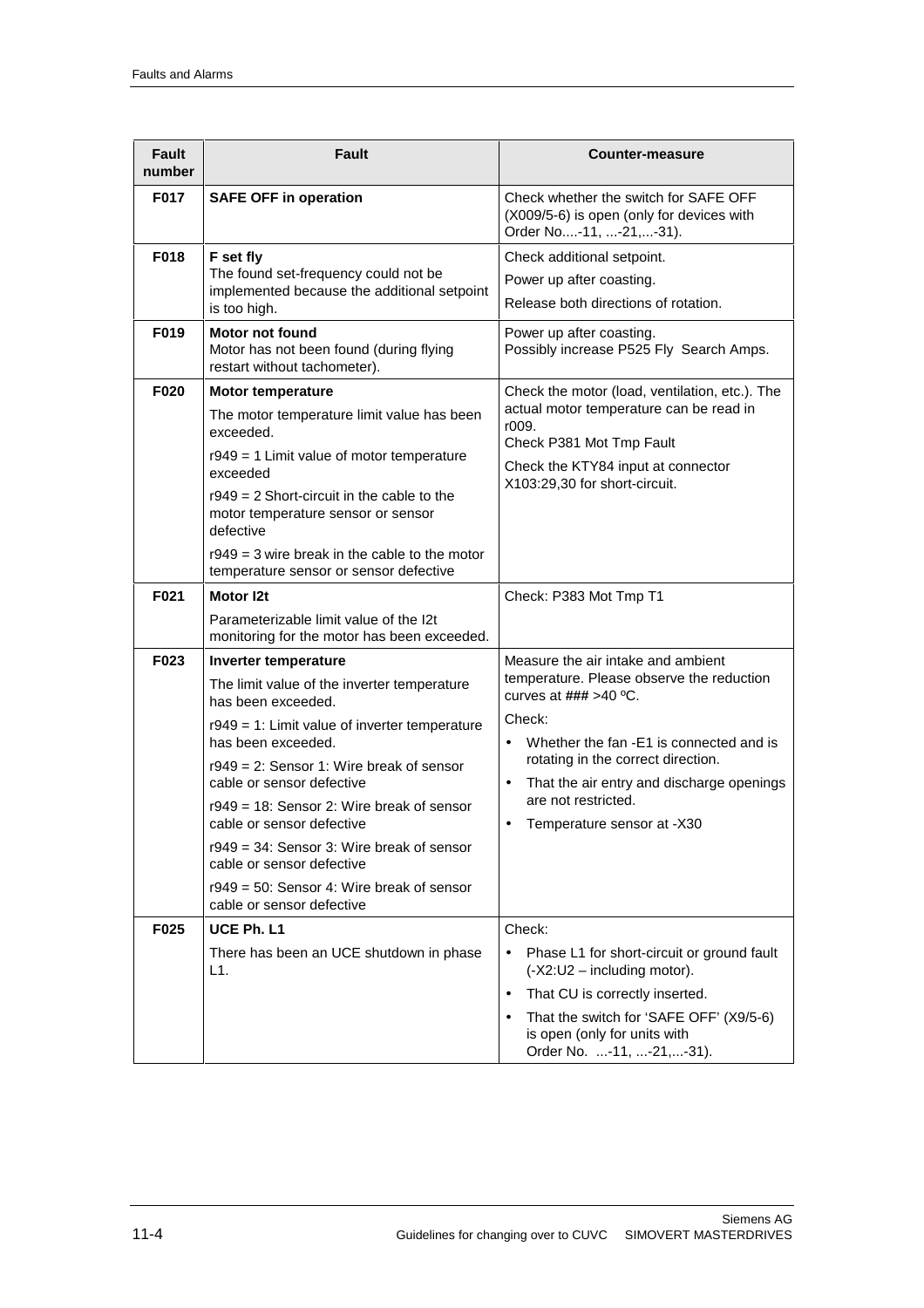| <b>Fault</b><br>number | <b>Fault</b>                                                                                                              | Counter-measure                                                                                                         |
|------------------------|---------------------------------------------------------------------------------------------------------------------------|-------------------------------------------------------------------------------------------------------------------------|
| F026                   | UCE Ph. L2                                                                                                                | Check:                                                                                                                  |
|                        | There has been an UCE shutdown in phase<br>L2.                                                                            | Phase L2 for short-circuit or ground fault<br>$\bullet$<br>(-X2:V2 - including motor).                                  |
|                        |                                                                                                                           | That CU is correctly inserted.<br>$\bullet$                                                                             |
|                        |                                                                                                                           | That the switch for 'SAFE OFF' (X9/5-6) is<br>$\bullet$<br>open (only for units with Order No. -11,<br>$$ -21, $$ -31). |
| F027                   | UCE Ph. L3                                                                                                                | Check:                                                                                                                  |
|                        | There has been an UCE shutdown in phase<br>L3.                                                                            | Phase L3 for short-circuit or ground fault<br>$\bullet$<br>(-X2:W2 - including motor).                                  |
|                        |                                                                                                                           | That CU is correctly inserted.<br>$\bullet$                                                                             |
|                        |                                                                                                                           | That the switch for 'SAFE OFF' (X9/5-6) is<br>$\bullet$<br>open (only for units with Order No. -11,<br>-21,-31).        |
| F028                   | <b>Supply phase</b><br>The frequency and the amplitude of the DC<br>link ripple indicate a single-phase power<br>failure. | Check the supply voltage.                                                                                               |
| F029                   | <b>Meas. value sensing</b>                                                                                                | Fault in measured value sensing.                                                                                        |
|                        | A fault has occurred in the measured value<br>sensing system;                                                             | Fault in power section (valve cannot block)<br>Fault on CU                                                              |
|                        | $(1949 = 1)$ Offset adjustment not possible<br>$\bullet$<br>in phase L1                                                   |                                                                                                                         |
|                        | $(1949 = 2)$ Offset adjustment not possible<br>in phase L3                                                                |                                                                                                                         |
|                        | $(1949 = 3)$ Offset adjustment not possible<br>$\bullet$<br>in phases L1 and L3                                           |                                                                                                                         |
|                        | (r949=65) Autom. Adjustment of the<br>analog inputs is not possible                                                       |                                                                                                                         |
| F035                   | Ext. fault 1                                                                                                              | Check:                                                                                                                  |
|                        | Parameterizable external fault input 1 has                                                                                | whether there is an external fault<br>$\bullet$                                                                         |
|                        | been activated                                                                                                            | whether the cable to the appropriate<br>٠<br>digital input has been interrupted                                         |
|                        |                                                                                                                           | P575 Src No ExtFault1<br>$\bullet$                                                                                      |
| F036                   | Ext. fault 2                                                                                                              | Check:                                                                                                                  |
|                        | Parameterizable external fault input 2 has                                                                                | Whether there is an external fault<br>$\bullet$                                                                         |
|                        | been activated                                                                                                            | Whether the cable to the appropriate<br>$\bullet$<br>digital input has been interrupted                                 |
|                        |                                                                                                                           | P586 Src No ExtFault2<br>$\bullet$                                                                                      |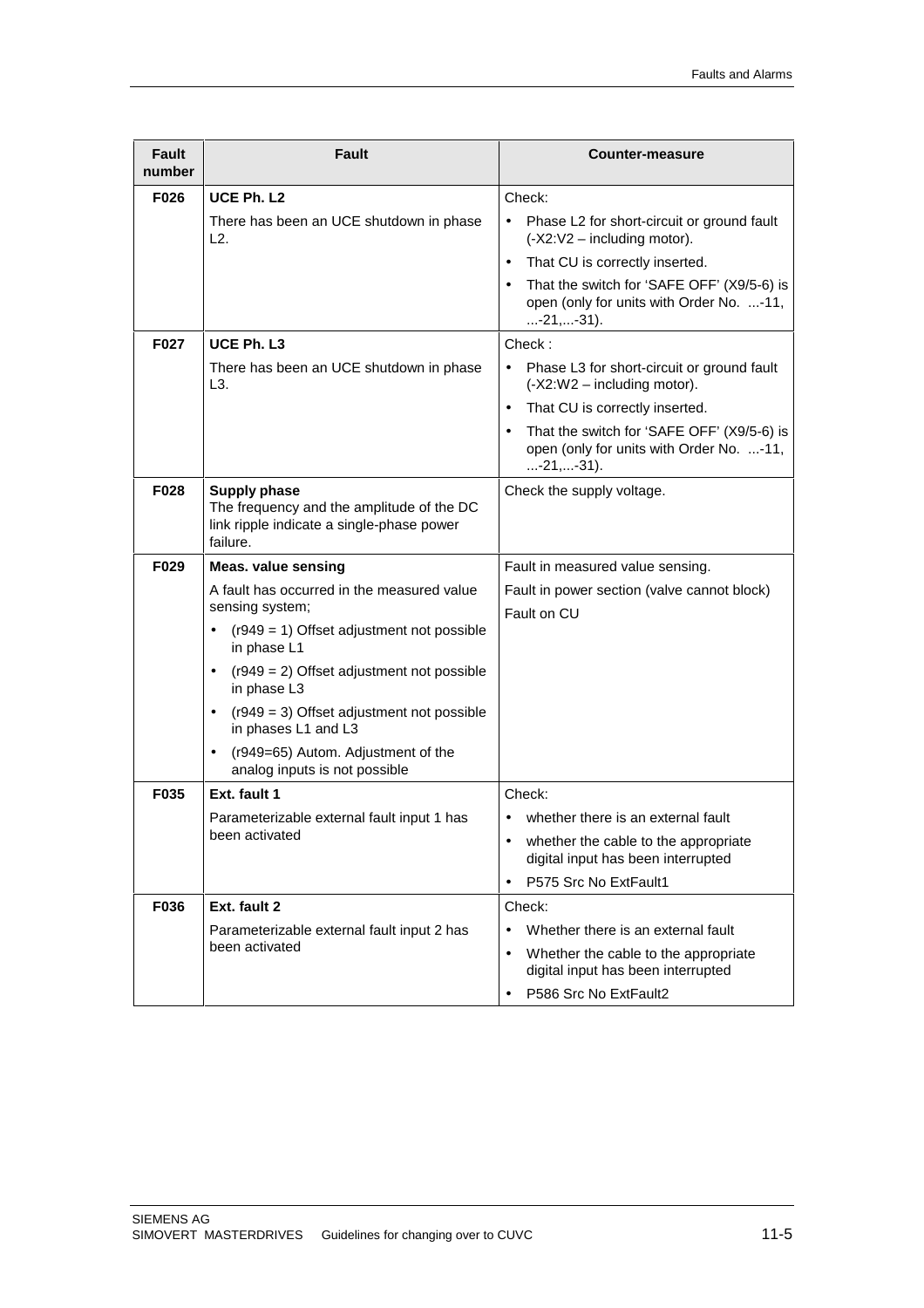| <b>Fault</b><br>number | Fault                                                                                                        | Counter-measure                                                                                      |
|------------------------|--------------------------------------------------------------------------------------------------------------|------------------------------------------------------------------------------------------------------|
| <b>F037</b>            | Analog input                                                                                                 | Check the connection to                                                                              |
|                        |                                                                                                              | Analog input 1 - X102:15, 16.<br>$\bullet$                                                           |
|                        |                                                                                                              | Analog input 2 - X102: 17, 18.<br>$\bullet$                                                          |
|                        |                                                                                                              | Check parameters                                                                                     |
|                        |                                                                                                              | P632 CU Analn Conf<br>$\bullet$                                                                      |
|                        |                                                                                                              | P634 CU Analn Smooth<br>$\bullet$                                                                    |
|                        |                                                                                                              | P631 CU Analn Offset<br>$\bullet$                                                                    |
| F038                   | Voltage OFF during parameter storage<br>During a parameter task, a voltage failure<br>occurred on the board. | Re-enter the parameter. The number of the<br>parameter concerned can be seen in fault<br>value r949. |
| F040                   | <b>AS internal</b><br>Incorrect operating status                                                             | Replace CU (-A10)                                                                                    |
| F041                   | <b>EEPROM</b> fault<br>A fault has occurred when storing the values<br>in the EEPROM.                        | Replace CU (-A10)                                                                                    |
| F042                   | <b>Calculating time</b>                                                                                      | Reduce the calculating time load:                                                                    |
|                        | Calculating time problems                                                                                    | Increase P357 Sampling Time<br>$\bullet$                                                             |
|                        |                                                                                                              | Calculate individual blocks in a slower<br>$\bullet$<br>sampling time                                |
|                        |                                                                                                              | Observe r829 CalcTimeHdroom.                                                                         |
| F044                   | <b>BICO Manager</b>                                                                                          |                                                                                                      |
| F045                   | Opt. Board HW                                                                                                | Replace CU                                                                                           |
|                        | A hardware fault has occurred when<br>accessing an optional board.                                           | Check connection of the board subrack to the<br>boards                                               |
| F046                   | Par. Task                                                                                                    | Power the unit down and up again.                                                                    |
|                        |                                                                                                              | Replace CU (-A10).                                                                                   |
| F047                   | Internal calculating time<br>The calculating time in the gating unit<br>computer is not sufficient.          | Replace CU (-A10).                                                                                   |
|                        |                                                                                                              | For synchronous motors (P095 = $12$ ):                                                               |
|                        |                                                                                                              | Pulse frequency is set too high<br>$($ P340 > 2kHz).                                                 |
| F048                   | Internal pulse frequency                                                                                     | Change P340 Pulse Frequency.                                                                         |
| F049                   | <b>SW Version</b>                                                                                            | Use uniform firmware                                                                                 |
|                        | The firmware versions on the CU have a<br>different firmware release.                                        |                                                                                                      |
| F050                   | <b>TSY Init.</b>                                                                                             | Check:                                                                                               |
|                        | Error when initializing the TSY board                                                                        | Whether the TSY is correctly inserted<br>$\bullet$                                                   |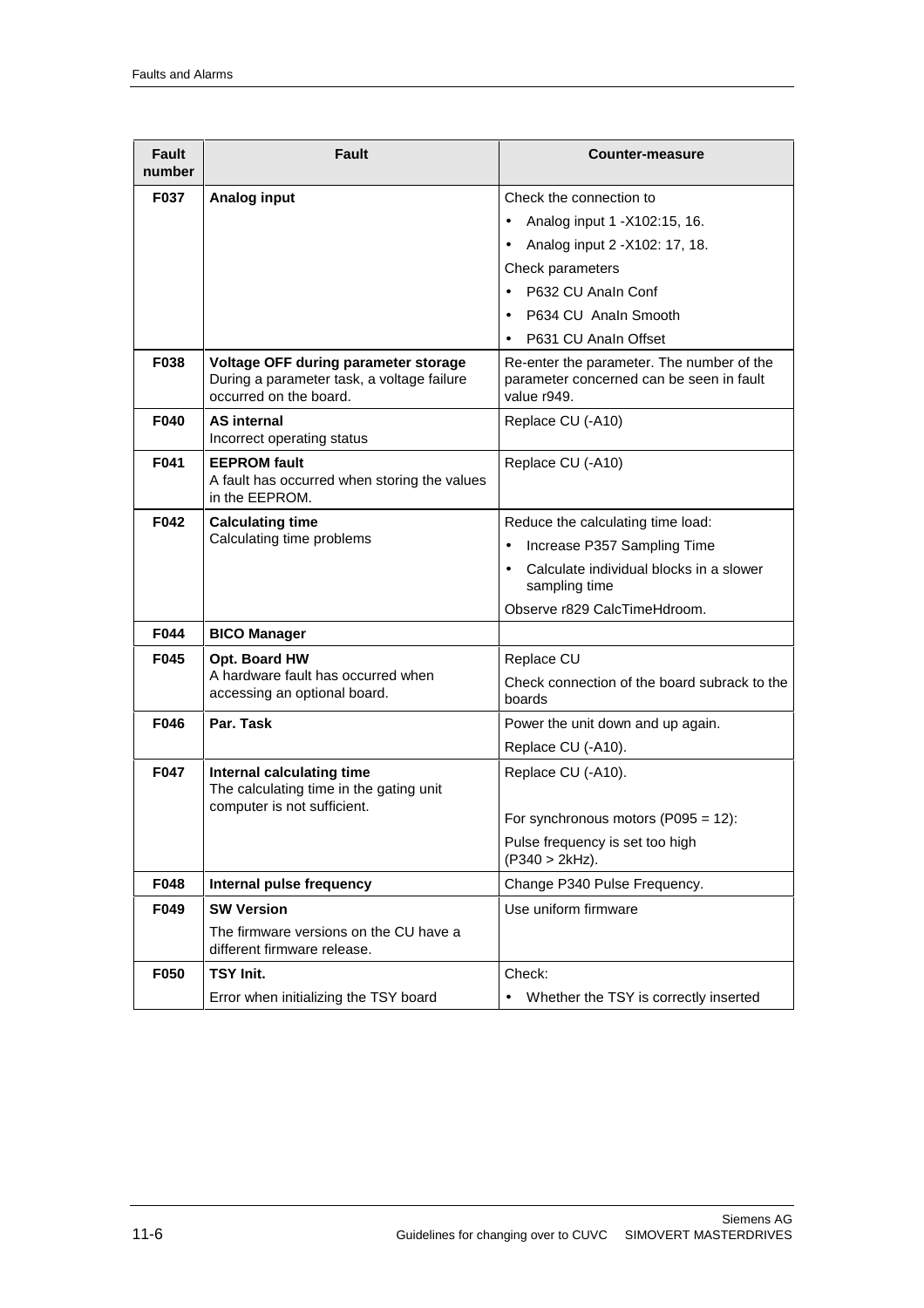| <b>Fault</b><br>number | Fault                                                                                                                           | Counter-measure                                                                                                                                                                                                                                                                                                                                                                                                                                                                       |
|------------------------|---------------------------------------------------------------------------------------------------------------------------------|---------------------------------------------------------------------------------------------------------------------------------------------------------------------------------------------------------------------------------------------------------------------------------------------------------------------------------------------------------------------------------------------------------------------------------------------------------------------------------------|
| F051                   | Speed encoder<br>Digital tachometer or analog tachometer<br>sensing are faulty.                                                 | Check the parameters:<br>P130 Src SpdActV<br>P <sub>151</sub><br>$\bullet$<br>P138 AnalogTachScale<br>$\bullet$<br>P109 Motor #PolePairs<br>The product of P109 and P138 must be<br>smaller than 19200.<br>Check or replace tachometer. Check<br>connection to tachometer.                                                                                                                                                                                                            |
| F052                   | n-Cntr. Input<br>The fault input on the TSY has been active.                                                                    | Replace CU<br>Cancel tachometer with control track<br>P130 Src Spd ActV<br>Replace TSY.<br>Check the tachometer connection at the TSY.<br>Several versions are possible, depending on<br>the type of tachometer.                                                                                                                                                                                                                                                                      |
| F053                   | Tachometer dn/dt<br>The permissible change value of the speed<br>encoder signal P215 dn(act, perm) has been<br>doubly exceeded. | Check tachometer cables for interruptions.<br>Check earthing of tachometer shield.<br>The shield must be connected both at the<br>$\bullet$<br>motor and the converter side.<br>The encoder cable must not be<br>interrupted.<br>The encoder cable must not be laid<br>$\bullet$<br>together with the power cables.<br>Only recommended encoders should be<br>$\bullet$<br>used.<br>In the case of a signal fault, the DT1<br>board may have to be used.<br>If necessary, change P215 |
| F054                   | Sensor board initialization fault                                                                                               | Fault value r949<br>1: Board code incorrect<br>2: TSY not compatible<br>20: TSY board double                                                                                                                                                                                                                                                                                                                                                                                          |
| F056<br>F058           | <b>SIMOLINK telegram failure</b><br>Parameter error during parameter task                                                       | Check:<br>Fiber-optic cable ring<br>$\bullet$<br>Whether an SLB in the ring is without<br>$\bullet$<br>voltage<br>Whether an SLB in the ring is faulty<br>$\bullet$<br>Check P741 (SLB Tlg OFF)<br>No counter-measure                                                                                                                                                                                                                                                                 |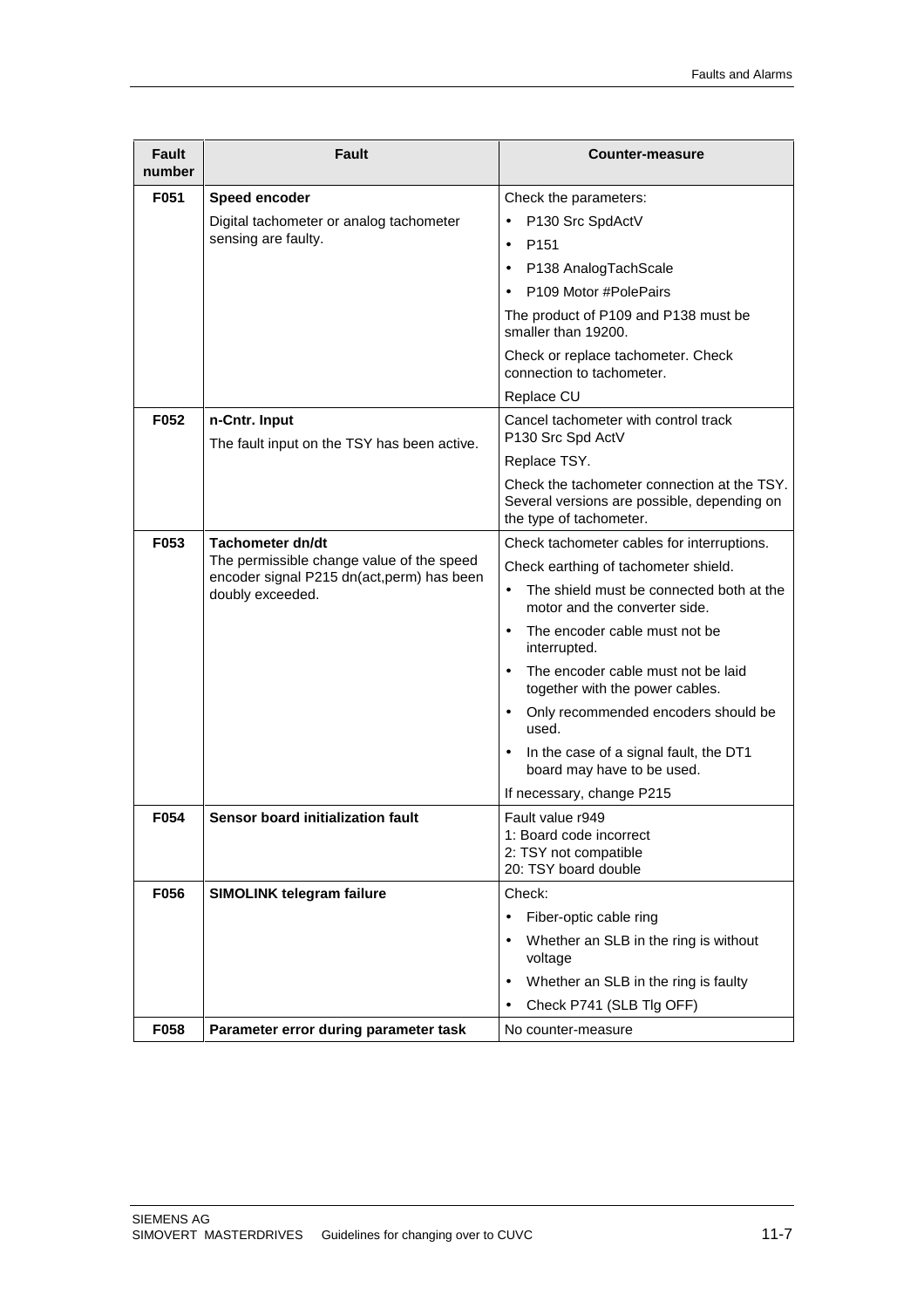| <b>Fault</b><br>number | Fault                                                                                                                                                                                                           | Counter-measure                                                                                                                                                                                                                                                           |
|------------------------|-----------------------------------------------------------------------------------------------------------------------------------------------------------------------------------------------------------------|---------------------------------------------------------------------------------------------------------------------------------------------------------------------------------------------------------------------------------------------------------------------------|
| F059                   | Parameter error after factory<br>setting/initialization                                                                                                                                                         | The number of the inconsistent parameter is<br>indicated in fault value r949. Correct this<br>parameter (ALL indices) and power down<br>and power up the voltage again. Depending<br>on circumstances, several parameters may<br>be concerned, i.e. repeat the procedure. |
| <b>F060</b>            | <b>MLFB</b> is missing<br>This is set if the MLFB = 0 after exiting<br>$INITIALIZATION (0.0 kW)$ . MLFB = order<br>number.                                                                                      | After acknowledgement, in INITIALIZATION<br>enter a suitable MLFB in parameter P070<br>MLFB (6SE70). (Only possible with the<br>corresponding access stages to both access<br>parameters).                                                                                |
| F061                   | Incorrect parameterization<br>A parameter entered during drive setting (e.g.<br>P107 Mot Rtd Freq, P108 Mot Rtd Speed,<br>P340 Pulse Frequency) is not in a<br>permissible range (depending on control<br>type) | Acknowledge the fault and change the<br>corresponding parameter value. The missing<br>parameter is indicated in r949 as a fault<br>value.                                                                                                                                 |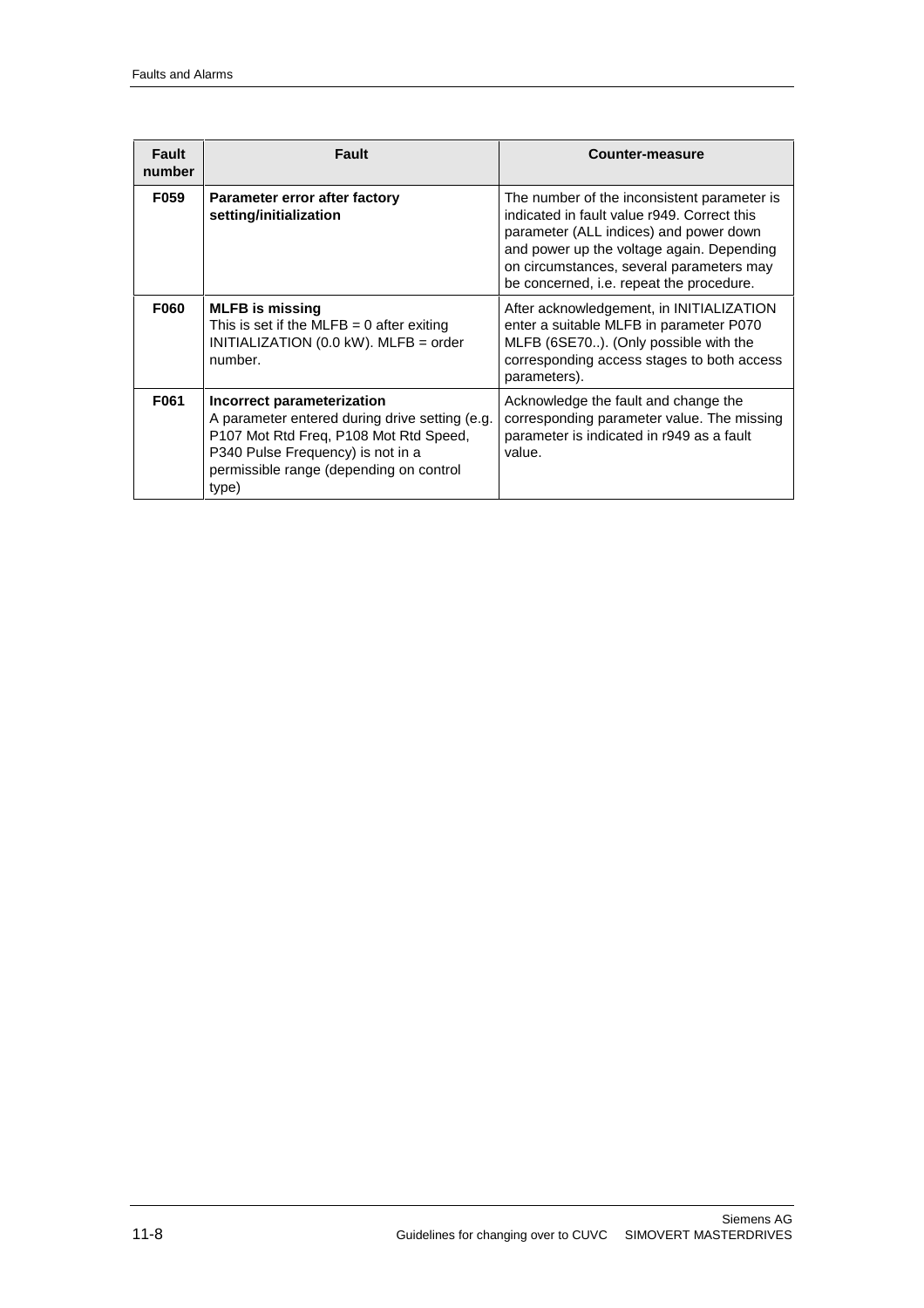| <b>Fault</b><br>number | Fault                                                                                                             | <b>Counter-measure</b>                                                                                                                                                                                                  |
|------------------------|-------------------------------------------------------------------------------------------------------------------|-------------------------------------------------------------------------------------------------------------------------------------------------------------------------------------------------------------------------|
| F062                   | Multi-parallel circuit<br>Fault in connection with the multi-parallel<br>circuit or board ImP1 has been detected. | $r949 = 10$ :<br>Communications card does<br>not reply. When writing the control word,<br>BUSY is not active if CSOUT is inactive.<br>Communications card is probably not<br>inserted.                                  |
|                        |                                                                                                                   | r949 = 11,12: Timeout during BUSY during<br>initialization. BUSY does not become active<br>within 1 sec.                                                                                                                |
|                        |                                                                                                                   | r949 = 15: Timeout during BUSY during<br>normal communication. BUSY does not<br>become active within 1 sec.                                                                                                             |
|                        |                                                                                                                   | $r949 = 18$ : Timeout when reading out the<br>fault information from the ImPIs.<br>Within one second after activation of FAULT<br>no fault cause can be supplied by the ImP1.                                           |
|                        |                                                                                                                   | $r949 = 20 + i$ : HW conflict. This is set if bit<br>HWCONF is set in status word of slave i.<br>(Fault in the configuration of the multi-parallel<br>circuit)                                                          |
|                        |                                                                                                                   | $r949 = 30 + i$ : HW version of ImPI is not<br>compatible. The relevant slave number is<br>contained in i.                                                                                                              |
|                        |                                                                                                                   | r949 = 40:<br>Number of slaves does not tally<br>with the setpoint number of slaves of the unit.                                                                                                                        |
|                        |                                                                                                                   | $r949 = 50 + i$ : Inconsistency in the number of<br>slaves. The number of slaves notified by the<br>ImPI is not in conformance with the number<br>of status words or with the setpoint number of<br>slaves of the MLFB. |
|                        |                                                                                                                   | Counter-measure:                                                                                                                                                                                                        |
|                        |                                                                                                                   | Check ImPI or communications card and<br>$\bullet$<br>replace, if necessary.                                                                                                                                            |
|                        |                                                                                                                   | Check configuration of multi-parallel<br>$\bullet$<br>circuit.                                                                                                                                                          |
|                        |                                                                                                                   | Check parameterization.<br>$\bullet$                                                                                                                                                                                    |
|                        |                                                                                                                   | Replace CU.<br>$\bullet$                                                                                                                                                                                                |
|                        |                                                                                                                   | Replace ImPI.<br>$\bullet$                                                                                                                                                                                              |
| F065                   | <b>SCom Telegram</b>                                                                                              | $r949 = 1$ SCom1                                                                                                                                                                                                        |
|                        | No telegram was received at an SCom<br>interface (SCom/USS protocol) within the<br>telegram failure time.         | $r949 = 2$ SCom2                                                                                                                                                                                                        |
|                        |                                                                                                                   | Check the connection CU - X100:1 to 5<br>$\bullet$<br>and check the connection PMU -X300.                                                                                                                               |
|                        |                                                                                                                   | Check "Scom/SCB TLG OFF" P704.01<br>$\bullet$<br>(SCom1) and P704.02 (SCom2)                                                                                                                                            |
|                        |                                                                                                                   | Replace CU (-A10).                                                                                                                                                                                                      |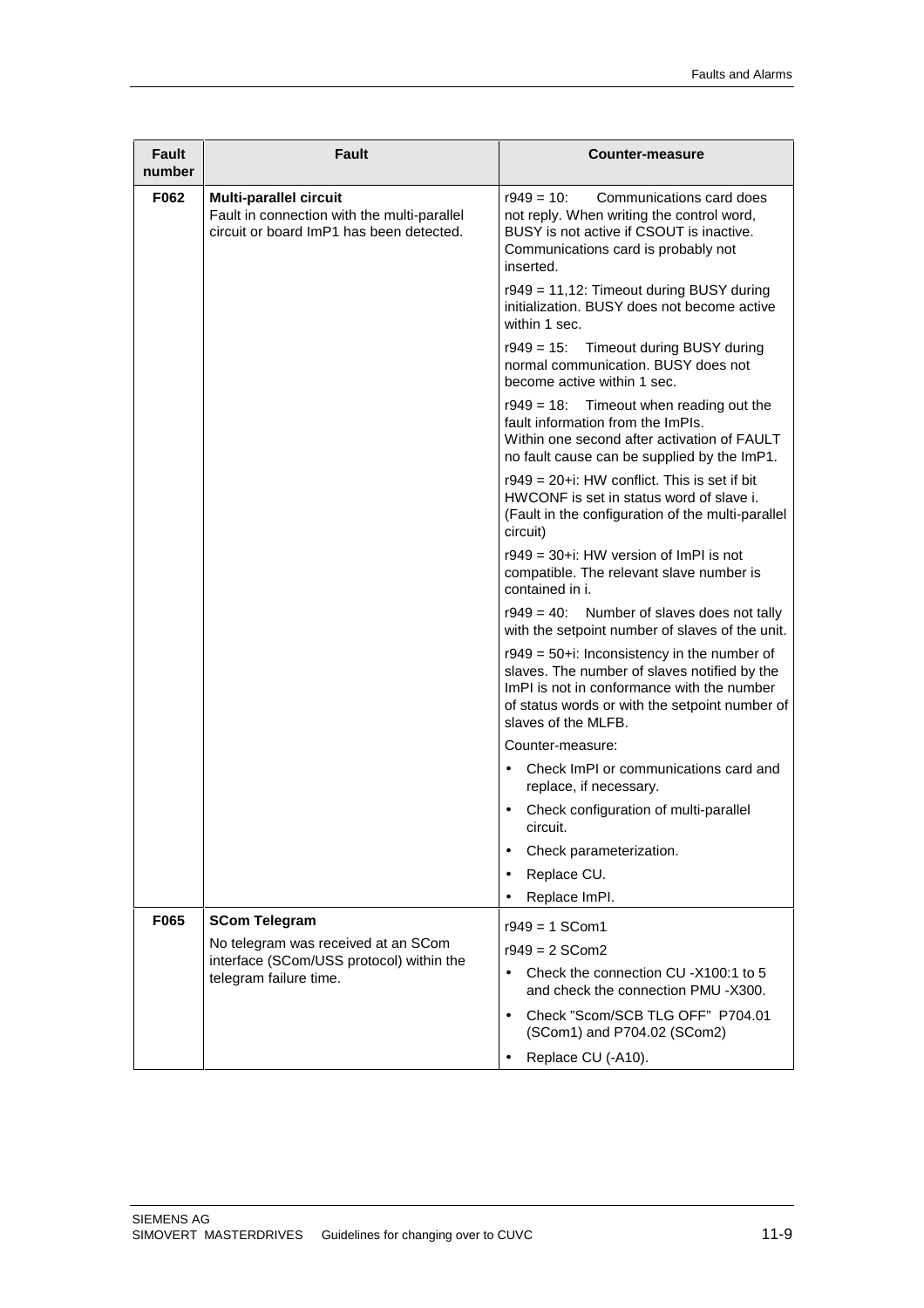| <b>Fault</b><br>number | Fault                                                                                | Counter-measure                                                                               |
|------------------------|--------------------------------------------------------------------------------------|-----------------------------------------------------------------------------------------------|
| <b>F070</b>            | <b>SCB Init.</b>                                                                     | $r949 = 1$ : Board code incorrect                                                             |
|                        | Error during initialization of the SCB                                               | $r949 = 2$ : SCB board not compatible                                                         |
|                        |                                                                                      | $r949 = 5$ : Initialization data error                                                        |
|                        |                                                                                      | Check parameter SCB Protocol P696<br>$\bullet$<br>parameter and Scom/SCB Baud<br>Rate P701.03 |
|                        |                                                                                      | $r949 = 6$ : Timeout during initalization                                                     |
|                        |                                                                                      | $r949 = 7$ : SCB board double                                                                 |
|                        |                                                                                      | $r949 = 10$ : Error in configuration channel                                                  |
| F072                   | <b>EB initialization error</b>                                                       | $r949 = 2$ : 1. EB1 not compatible                                                            |
|                        |                                                                                      | $r949 = 3: 2$ . EB1 not compatible                                                            |
|                        |                                                                                      | $r949 = 4: 1$ . EB2 not compatible                                                            |
|                        |                                                                                      | $r949 = 5: 2$ . EB2 not compatible                                                            |
|                        |                                                                                      | $r949 = 21$ : There are three EB1 boards                                                      |
|                        |                                                                                      | $r949 = 22$ : There are three EB2 boards                                                      |
| F073                   | Analn1 SL1<br>4 mA at analog input 1, slave1 fallen short of                         | Check the connection between the signal<br>source and the SCI1 (Slave 1) -X428:4, 5.          |
| F074                   | Analn <sub>2</sub> SL <sub>1</sub><br>4 mA at analog input 2, slave1 fallen short of | Check the connection between the signal<br>source and the SCI1 (Slave 2) -X428:7, 8.          |
| F075                   | Analn <sub>3</sub> SL <sub>1</sub><br>4 mA at analog input 3, slave1 fallen short of | Check the connection between the signal<br>source and the SCI1 (Slave 3) -X428:10, 11.        |
| F076                   | Analn1 SL2<br>4 mA at analog input 1, slave2 fallen short of                         | Check the connection between the signal<br>source and the SCI1 (Slave1) -X428:4, 5.           |
| F077                   | Analn <sub>2</sub> SL <sub>2</sub><br>4 mA at analog input 2, slave2 fallen short of | Check connection between signal source and<br>SCI1 (Slave 2) -X428:7,8.                       |
| F078                   | Analn3 SL2<br>4 mA at analog input 3, slave2 fallen short of                         | Check connection between signal source and<br>SCI1 (Slave 3) -X428:10, 11.                    |
| F079                   | <b>SCB Telegram</b>                                                                  | $\bullet$<br>Check connection of SCB1(2).                                                     |
|                        | No telegram has been received by the SCB                                             | Check P704.03"SCom/SCB TLG OFF".<br>$\bullet$                                                 |
|                        | (USS, Peer-to-Peer, SCI) within the telegram<br>failure time.                        | Replace SCB1(2).<br>$\bullet$                                                                 |
|                        |                                                                                      | Replace CU (-A10).<br>$\bullet$                                                               |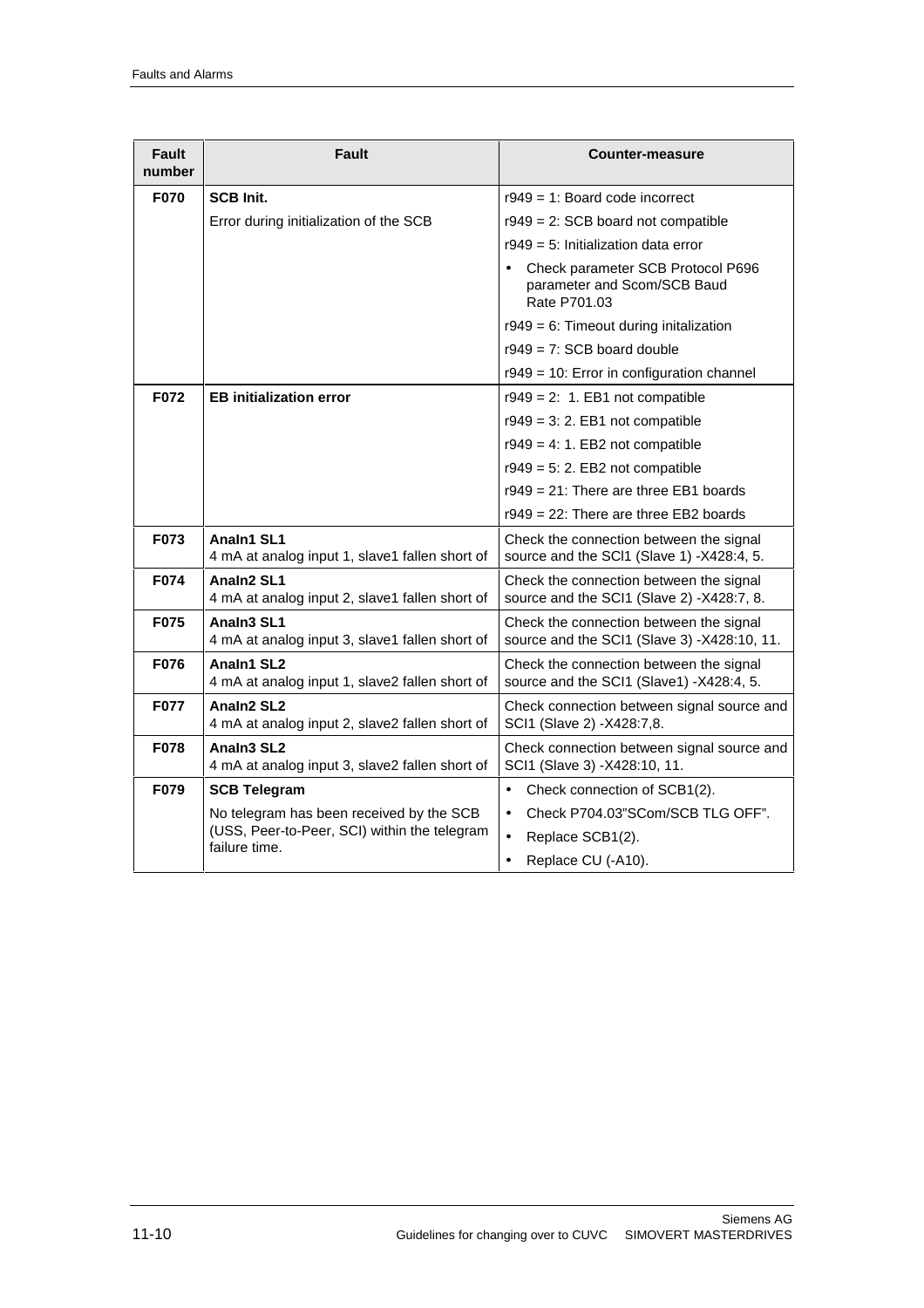| <b>Fault</b><br>number | Fault                                                                                                                                             | <b>Counter-measure</b>                                                          |
|------------------------|---------------------------------------------------------------------------------------------------------------------------------------------------|---------------------------------------------------------------------------------|
| F080                   | <b>TB/CB Init.</b><br>Error during initialization of the board at the                                                                             | $r949 = 1$ : TB/CB not inserted or TB/CB board<br>code incorrect                |
|                        | <b>DPR</b> interface                                                                                                                              | $r949 = 2$ TB not compatible                                                    |
|                        |                                                                                                                                                   | $r949 = 3$ : CB not compatible                                                  |
|                        |                                                                                                                                                   | $r949 = 5$ : Error in initialization data                                       |
|                        |                                                                                                                                                   | Check that the T300 / CB board is inserted<br>correctly                         |
|                        |                                                                                                                                                   | $r949 = 6$ : Timeout during initialization                                      |
|                        |                                                                                                                                                   | $r949 = 7$ : TB/CB board double                                                 |
|                        |                                                                                                                                                   | $r949 = 10$ : Error in configuration channel                                    |
|                        |                                                                                                                                                   | Check the CB initialization parameter:                                          |
|                        |                                                                                                                                                   | P918 CB Bus Address                                                             |
|                        |                                                                                                                                                   | P711 to P721 CB parameters 1 to 11                                              |
| F081                   | <b>Opt. Board Heartb</b>                                                                                                                          | r949 = 0: TB/CB Heartbeat counter                                               |
|                        | TB, CB or SCB no longer processes the<br>monitoring counter                                                                                       | $r949 = 1$ : SCB Heartbeat counter                                              |
|                        |                                                                                                                                                   | Replace SCB, TB or CB<br>$\bullet$                                              |
|                        |                                                                                                                                                   | Check connection between subrack and<br>$\bullet$<br>optional boards            |
| F082                   | <b>TB/CB Tlg</b>                                                                                                                                  | $r949 = 1$ : TB/CB                                                              |
|                        | No new process data have been received by<br>the TB or the CB within the telegram failure<br>time.                                                | $r949 = 2: 2. CB$                                                               |
|                        |                                                                                                                                                   | Check the connections of the CB/TB.<br>$\bullet$                                |
|                        |                                                                                                                                                   | Check P722 "CB/TB TLG OFF".<br>$\bullet$                                        |
|                        |                                                                                                                                                   | Replace CB or TB.<br>$\bullet$                                                  |
| F087                   | <b>SIMOLINK initialization fault</b>                                                                                                              | Replace CU<br>$\bullet$                                                         |
|                        |                                                                                                                                                   | Replace SLB<br>$\bullet$                                                        |
| F090                   | Mid Param.<br>An error occurred when attempting to change<br>a parameter from the standstill measurement<br>or the rotating measurement (Mot ID). | Power down and power up again. If it re-<br>occurs, replace the CU.             |
| F091                   | <b>MId Time</b>                                                                                                                                   | Eliminate the cause and re-start the                                            |
|                        | The rotating measurement takes longer than<br>programmed in a measured status. Possible<br>causes:                                                | measurement (power up the converter<br>again). If it re-occurs, replace the CU. |
|                        | Load torque too high<br>$\bullet$                                                                                                                 |                                                                                 |
|                        | Load torque not uniform                                                                                                                           |                                                                                 |
|                        | Ramp-function generator disabled<br>$\bullet$                                                                                                     |                                                                                 |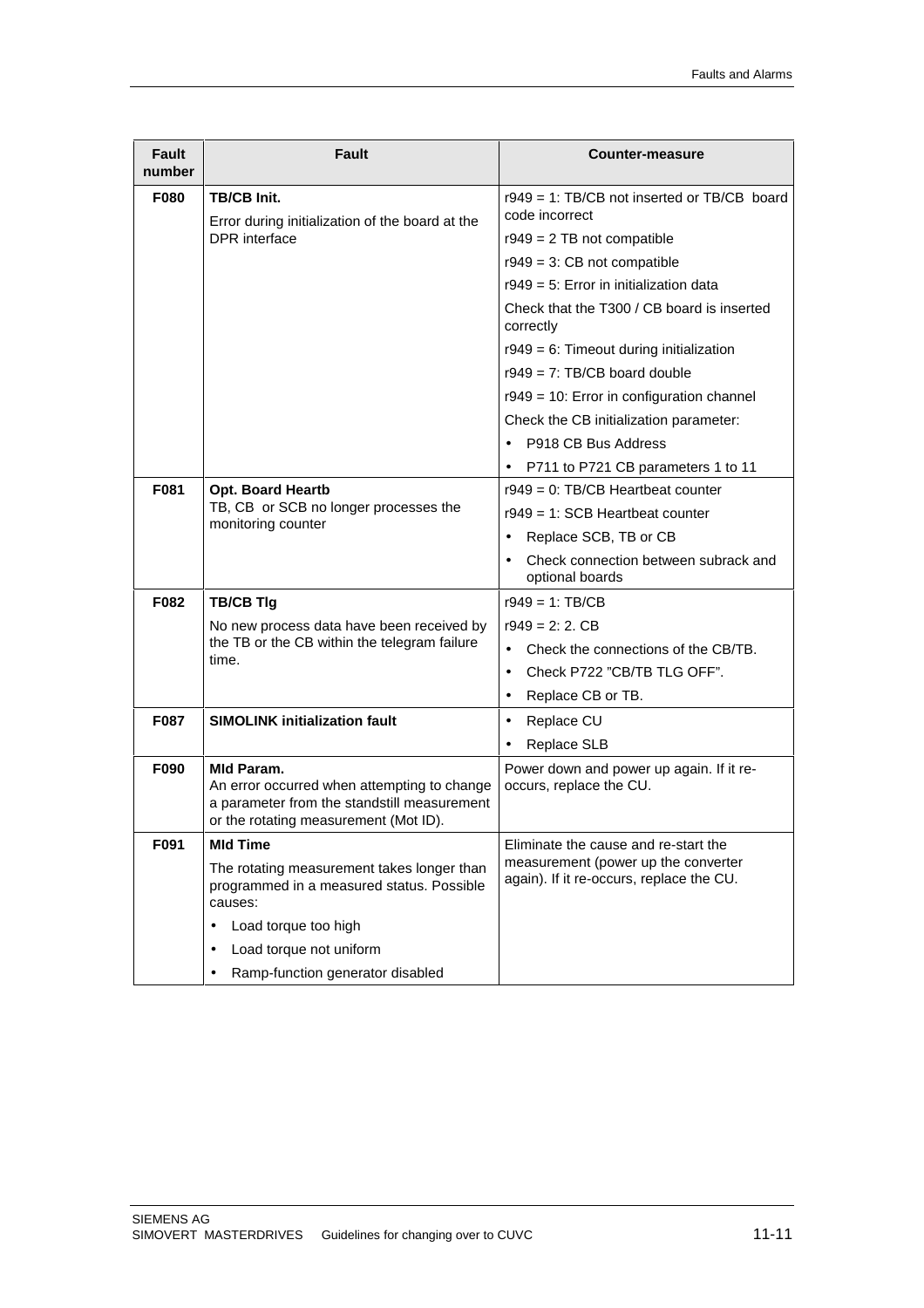| Fault<br>number | <b>Fault</b>                                                                                                                                                                                                                                                                                                                                                                                           | <b>Counter-measure</b>                                                                                                                                                                                                                                                                                                                                                                                                                                        |
|-----------------|--------------------------------------------------------------------------------------------------------------------------------------------------------------------------------------------------------------------------------------------------------------------------------------------------------------------------------------------------------------------------------------------------------|---------------------------------------------------------------------------------------------------------------------------------------------------------------------------------------------------------------------------------------------------------------------------------------------------------------------------------------------------------------------------------------------------------------------------------------------------------------|
| F095            | Mid n(set)<br>Due to entries for<br>Permissible phase sequence<br>$\bullet$<br>Maximum frequency,<br>$\bullet$<br>Minimum speed,<br>$\bullet$<br>Changeover frequency between V and I<br>$\bullet$<br>model,<br>Start of field-weakening frequency,<br>$\bullet$<br>Frequency suppression bandwidth<br>$\bullet$<br>It was not possible to determine a<br>permissible frequency range for the rotating | There must be a 10% frequency range which<br>lies above 1.1 times the changeover<br>frequency and below 0.9 times the start of<br>field-weakening frequency.<br>Possible counter-measures;<br>Permit both phase sequences<br>Increase maximum frequency<br>$\bullet$<br>Reduce minimum speed,<br>$\bullet$<br>Reduce changeover frequency between<br>$\bullet$<br>the V and I model.<br>Reduce or remove the frequency<br>$\bullet$<br>suppression bandwidth. |
| F096            | measurement.<br><b>Mid abort</b><br>The rotating measurement was aborted due<br>to inadmissible external intervention.                                                                                                                                                                                                                                                                                 | The fault value in r949 defines the type of<br>intervention:<br>4<br>Setpoint inhibit<br>5<br>Changeover, setpoint channel<br>Unexpected change in the converter<br>8<br>status<br>12 Motor data set changeover (for function<br>selection "Compl. Mot ID")<br>13 Changeover to slave drive                                                                                                                                                                   |
|                 |                                                                                                                                                                                                                                                                                                                                                                                                        | 14 Motor data set changeover to data set<br>with v/f_charac<br>15 Controller inhibit is set<br>16 Ramp-function generator is disabled<br>17 Selection "Tacho test" for F controller<br>18 Ramp-function generator stopped<br>ninate cause                                                                                                                                                                                                                     |
| F097            | <b>MId measured value</b><br>The measured values for the nominal ramp-<br>up time when optimizing the controller<br>deviate too greatly.<br>Cause: very unsteady load torque                                                                                                                                                                                                                           | If necessary, increase the torque limit values<br>to 100 percent                                                                                                                                                                                                                                                                                                                                                                                              |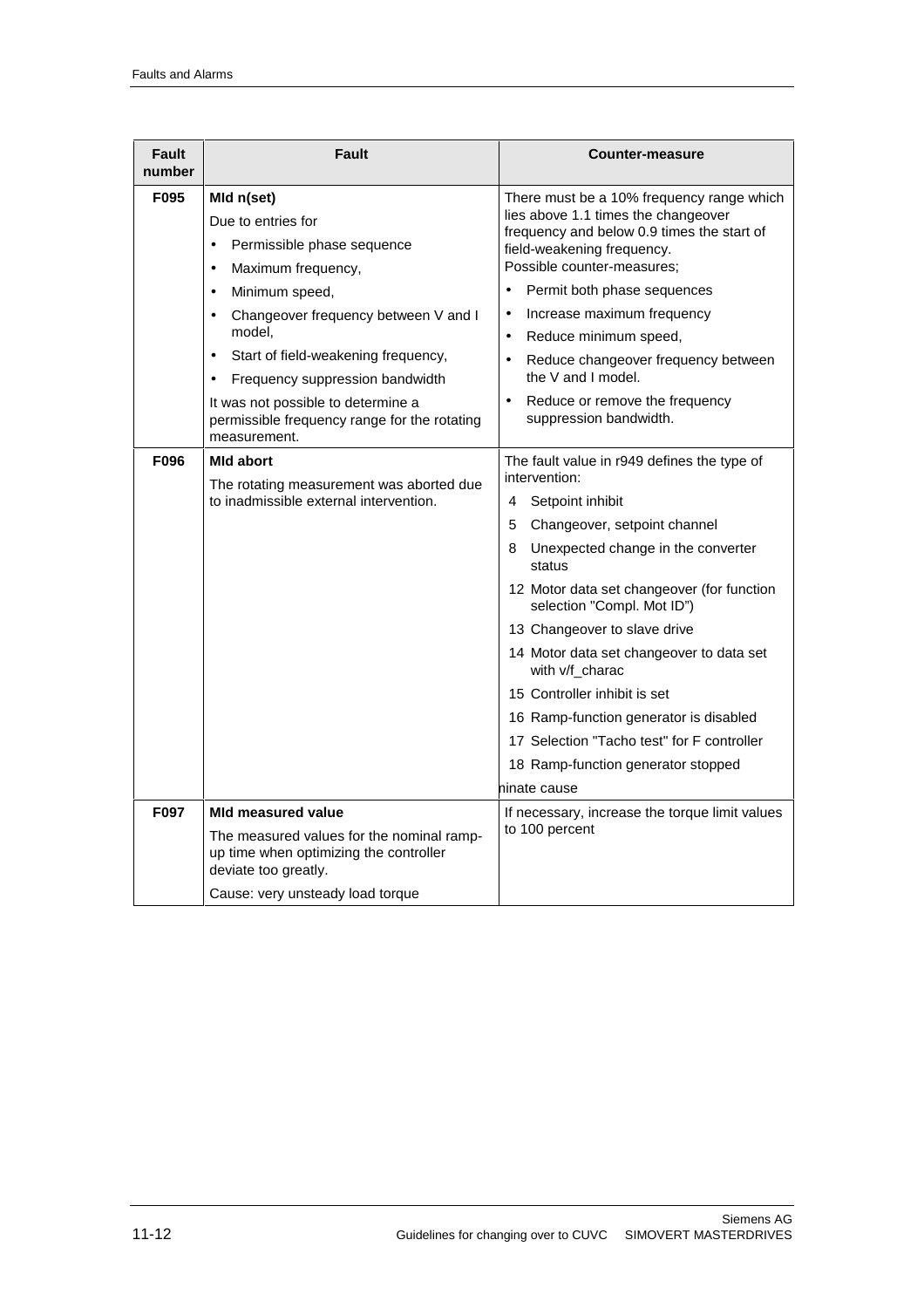| <b>Fault</b><br>number | <b>Fault</b>                                                                                                                                                                                   | <b>Counter-measure</b>                                                                      |
|------------------------|------------------------------------------------------------------------------------------------------------------------------------------------------------------------------------------------|---------------------------------------------------------------------------------------------|
| F098                   | <b>MId Tachof</b>                                                                                                                                                                              | The fault value in r949 defines the type of                                                 |
|                        | The rotating measurement has detected a                                                                                                                                                        | intervention                                                                                |
|                        | fault in the speed actual value signal. The<br>fault value defines the type of fault.                                                                                                          | 4<br>No speed signal present                                                                |
|                        | The fault message may have been                                                                                                                                                                | Sign of the signal is incorrect<br>5                                                        |
|                        | erroneously generated if the drive speed is                                                                                                                                                    | 6<br>A track signal is missing<br>7<br>Incorrect gain                                       |
|                        | externally forced (e.g. completely locked<br>drive generates the "no signal" message)                                                                                                          | 8<br>Incorrect pulse number                                                                 |
|                        |                                                                                                                                                                                                | Checking the measurement cables.                                                            |
|                        |                                                                                                                                                                                                | Checking the parameters                                                                     |
|                        |                                                                                                                                                                                                | P130 Src Speed ActV<br>$\bullet$                                                            |
|                        |                                                                                                                                                                                                | P151 Encoder Pulse #                                                                        |
| F100                   | <b>GRND Init</b><br>During the ground fault test, a current not                                                                                                                                | The cause of the fault can be read out from<br>r376 "GrdFltTestResult".                     |
|                        | equal to zero has been measured, or an UCE<br>or overcurrent monitoring has responded,                                                                                                         | Check the converter output for short-circuit or<br>ground fault                             |
|                        | although no valve has yet been triggered.                                                                                                                                                      | (-X2:U2, V2, W2 - including motor).                                                         |
|                        |                                                                                                                                                                                                | Check that the CU is inserted correctly.                                                    |
|                        |                                                                                                                                                                                                | Sizes 1 and 2:                                                                              |
|                        |                                                                                                                                                                                                | Check the transistor modules on the PEU<br>board -A23 for short-circuit.                    |
|                        |                                                                                                                                                                                                | Size 3 and 4:                                                                               |
|                        |                                                                                                                                                                                                | Check the transistor modules -A100,<br>-A200, -A300 for short-circuit                       |
| F101                   | <b>GRND UCE</b>                                                                                                                                                                                | Check valves in the power section for short-                                                |
|                        | During the ground fault test, the UCE<br>monitoring has responded in a phase in<br>which no valve has been triggered.                                                                          | circuit, and on converters with fiber-optic<br>gating, check the gating unit wiring and the |
|                        |                                                                                                                                                                                                | UCE checkbacks for correct assignment.                                                      |
|                        |                                                                                                                                                                                                | r376 can be interrogated to indicate which                                                  |
|                        |                                                                                                                                                                                                | UCE monitoring has responded.                                                               |
| F102                   | <b>GRND Phase</b>                                                                                                                                                                              | The fault value can be read out from r949.<br>The digit of the xth position indicates the   |
|                        | During the ground fault test, a current flows in<br>a phase in which no valve has been triggered<br>or the UCE monitoring has responded in the<br>phase in which the valve has been triggered. | valve where the fault occurred at power-up                                                  |
|                        |                                                                                                                                                                                                | $x = 1 = V + x = 2 = V -$<br>$x = 3 = U +$<br>$x = 4 = U - x = 5 = W + x = 6 = W -$         |
|                        |                                                                                                                                                                                                | The figure of the xth digit indicates the phase                                             |
|                        |                                                                                                                                                                                                | in which I ### 0 and thus a valve must be                                                   |
|                        |                                                                                                                                                                                                | defective (always conductive).                                                              |
|                        |                                                                                                                                                                                                | $x = 1$ = Phase 1 (U)<br>$x = 3 =$ Phase 3 (W)<br>$x = 4 =$ Phase 1 (U) or 3 (W)            |
|                        |                                                                                                                                                                                                | Examine phase for defective valves (always<br>conductive).                                  |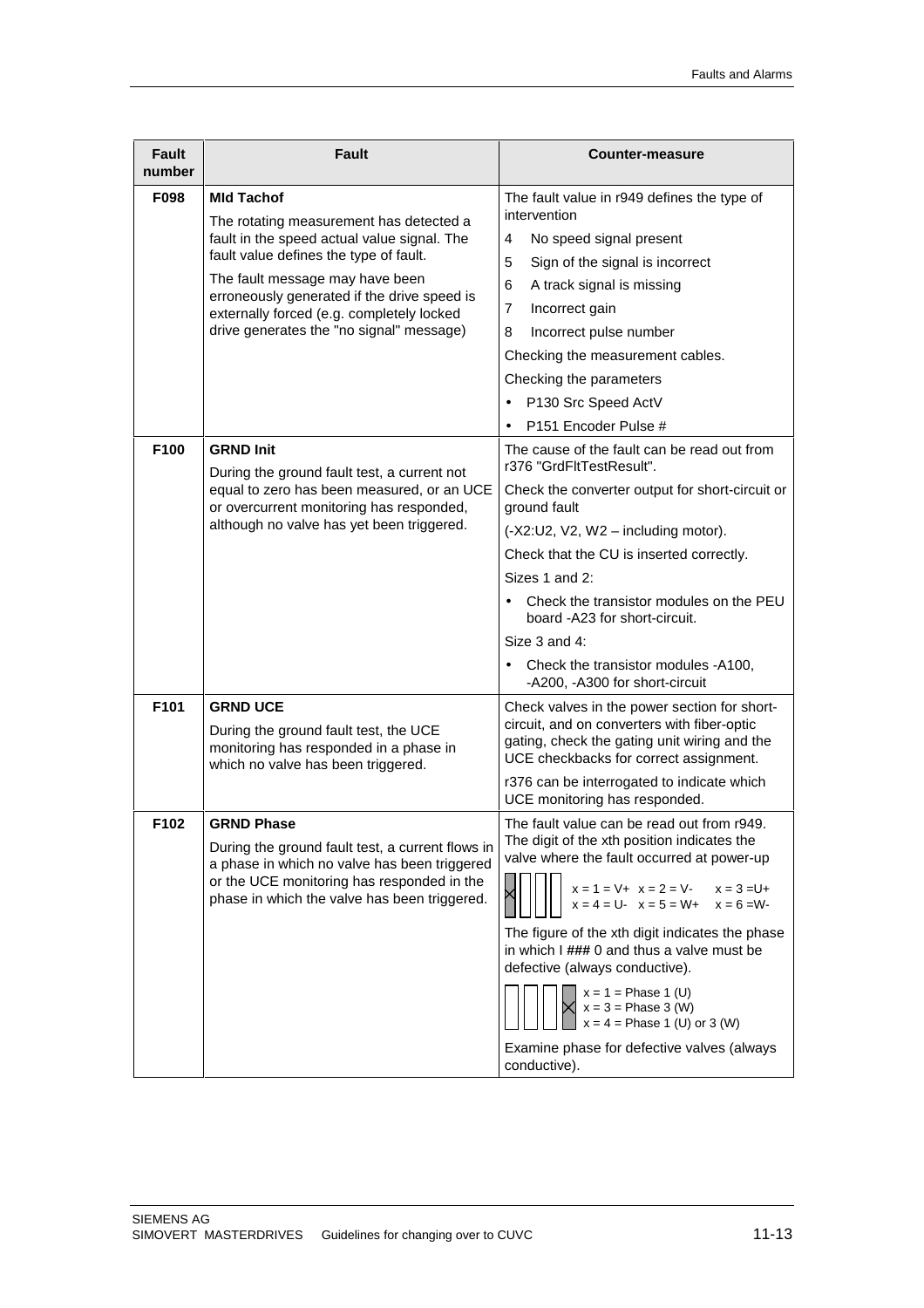| <b>Fault</b><br>number | Fault                                                                                                                                                                                                                                                                                                                              | Counter-measure                                                                                                                                                                                                                                                                                                                                                                                                                                                                                                                                                                                                                                                                                                                                                                                                                                                                                       |
|------------------------|------------------------------------------------------------------------------------------------------------------------------------------------------------------------------------------------------------------------------------------------------------------------------------------------------------------------------------|-------------------------------------------------------------------------------------------------------------------------------------------------------------------------------------------------------------------------------------------------------------------------------------------------------------------------------------------------------------------------------------------------------------------------------------------------------------------------------------------------------------------------------------------------------------------------------------------------------------------------------------------------------------------------------------------------------------------------------------------------------------------------------------------------------------------------------------------------------------------------------------------------------|
| F103                   | <b>Ground fault</b><br>There is a ground fault or a fault in the power<br>section.<br>During the ground fault test, a current flows<br>from the phase in which a valve has been<br>triggered, the overcurrent comparator has<br>responded, or a UCE monitoring has<br>responded in a phase in which a valve has<br>been triggered. | Read out fault value from r949. The digit of<br>the xth position indicates the valve where the<br>fault occurred at power-up.<br>$x = 1 = V + x = 2 = V -$<br>$x = 3 = U +$<br>$x = 4 = U - x = 5 = W + x = 6 = W -$<br>Check the motor including the feeder cable<br>for short-circuit. If no ground fault is present,<br>check the power section for defective valves<br>(always conductive).<br>The digit of the xth position indicates the<br>phase in which I ### 0 and therefore a valve<br>must be defective (always conductive).<br>$1 =$ Current in phase 1 (U)<br>$2 = UCE$ in phase 2 (V) 1)<br>$3 =$ Current in phase $3 (W)$<br>$4 =$ Only overcurrent occurred<br>The speed of the motor shaft during the<br>ground fault test should be less than 10 % of<br>the nominal speed!<br>1) A ground fault or a defective valve (aways<br>conductive) is present in phase V or the           |
|                        |                                                                                                                                                                                                                                                                                                                                    | switch for 'SAFE OFF' (X9/5-6) is open<br>(only for units with Order No. -11, -<br>$21,-31$ ).                                                                                                                                                                                                                                                                                                                                                                                                                                                                                                                                                                                                                                                                                                                                                                                                        |
| F107                   | Mid $I = 0$<br>A fault has occurred during the test pulse<br>measurement.                                                                                                                                                                                                                                                          | Read out fault value from r949. The figures of<br>the grey shaded areas indicate which fault<br>has occurred.                                                                                                                                                                                                                                                                                                                                                                                                                                                                                                                                                                                                                                                                                                                                                                                         |
|                        |                                                                                                                                                                                                                                                                                                                                    | $xx = 01$ : Both current actual values<br>remain 0<br>$xx = 02$ : Motor-converter cable phase U<br>interrupted<br>$xx = 03$ : Motor-converter phase V<br>interrupted<br>$xx = 04$ : Motor-converter phase W<br>interrupted<br>$xx = 05$ : Current actual value 11<br>remains 0<br>$xx = 06$ : Current actual value I3<br>remains 0<br>$xx = 07$ : Valve U+ does not trigger<br>$xx = 08$ : Valve U- does not trigger<br>$xx = 09$ : Valve V + does not trigger<br>$xx = 10$ : Valve V- does not trigger<br>$xx = 11$ : Valve W+ does not trigger<br>$xx = 12$ : Valve W- does not trigger<br>$xx = 13$ : Sign I1 incorrect<br>$xx = 14$ : Sign I3 incorrect<br>$xx = 15$ : Sign I1 and I3 incorrect<br>$xx = 16$ : 11 confused with 13<br>$xx = 17$ : 11 confused with 13 and both<br>currents have an incorrect sign<br>The digit of the grey shaded area indicates<br>where the fault has occurred. |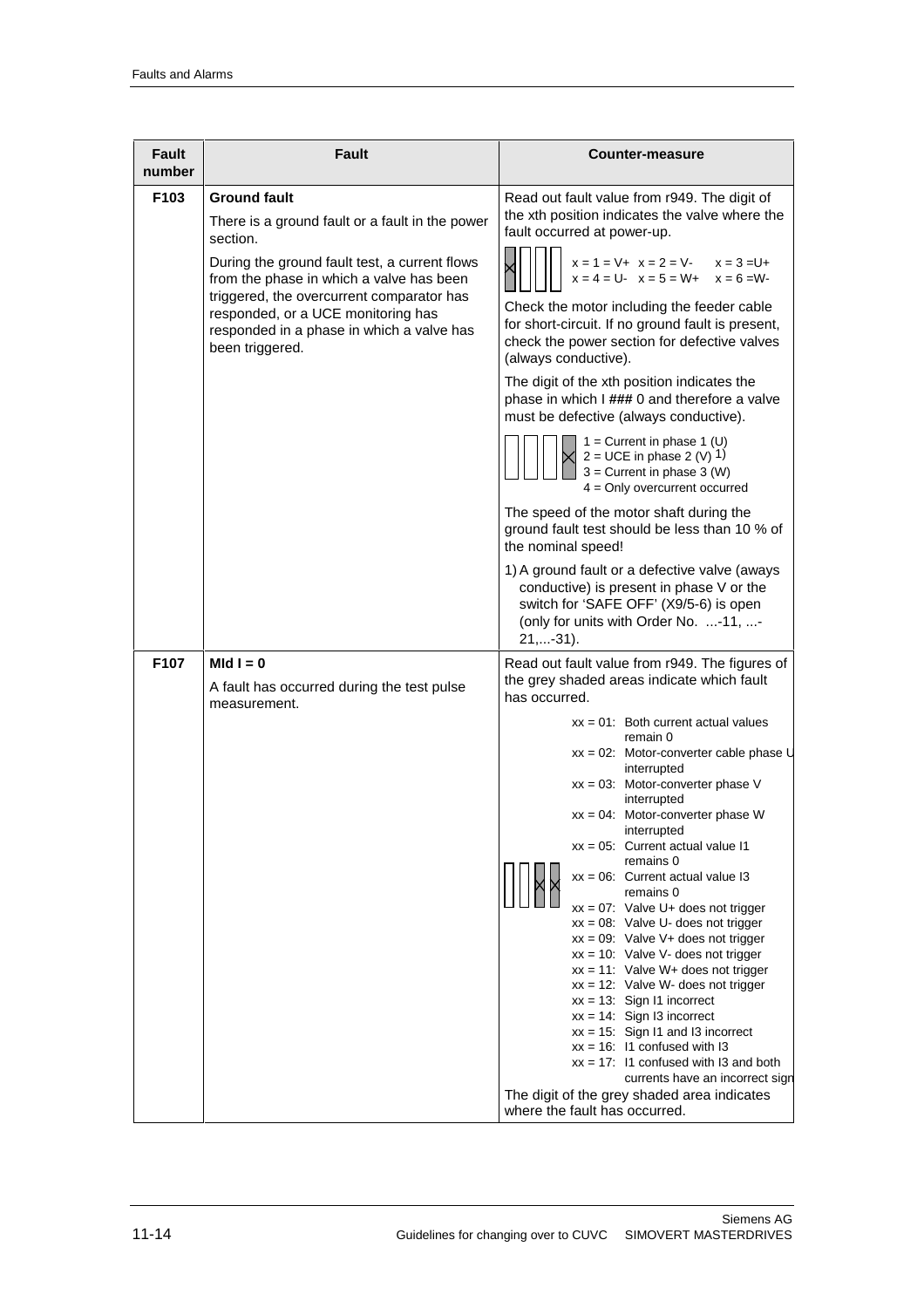| <b>Fault</b><br>number | Fault                                                                                                                                                                                                                                                     | Counter-measure                                                                                                                                                                                                                                                                                                                                                                                                                                                                                                              |
|------------------------|-----------------------------------------------------------------------------------------------------------------------------------------------------------------------------------------------------------------------------------------------------------|------------------------------------------------------------------------------------------------------------------------------------------------------------------------------------------------------------------------------------------------------------------------------------------------------------------------------------------------------------------------------------------------------------------------------------------------------------------------------------------------------------------------------|
| F108                   | <b>Mid Unsym</b><br>During the DC measurement, the                                                                                                                                                                                                        | $x = 0$ = Single converter<br>$x = 1$ = Inverter 1<br>$x = 2 =$ Inverter 2<br>$x = 3$ = Inverters 1 and 2<br>Check that all 3 motor feeder cables and the<br>motor windings do not have any interruption.<br>Check the connection between the current<br>converter and the electronics and check the<br>current converter itself. Check the correct<br>input of the rating plate data for the motor<br>data set valid during the measurement.<br>Read out fault value from r949. The digit of<br>the xth position indicates; |
|                        | measurement results for the individual<br>phases differ significantly. The fault value<br>indicates which quantity(ies) is (are)<br>concerned and in which phase the greatest<br>deviation occurred.                                                      | Transverse voltage too high<br>$x = 1$ = phase R; $x = 2$ =phase S;<br>$x = 3$ = phase T<br>Dev. stator resistance<br>$(1, 2, 3$ as above)<br>Dev. rotor resistance<br>$(1, 2, 3$ as above)<br>Dev. dead-time compensation<br>$(1, 2, 3$ as above)<br>Deviation valve voltage<br>$(1, 2, 3$ as above)<br>The motor, power section or actual-value<br>sensing are significantly non-symmetrical.                                                                                                                              |
| F109                   | MId $R(L)$<br>The rotor resistance determined during DC<br>measurement deviates too significantly from<br>the value which was calculated by the<br>automatic parameterization from the rated<br>slip.                                                     | Incorrect input of rated speed or rated<br>$\bullet$<br>frequency<br>Pole pair number incorrect<br>$\bullet$                                                                                                                                                                                                                                                                                                                                                                                                                 |
| F110                   | Mid di/dt<br>During test pulse measurement, the current<br>has increased significantly faster than was<br>expected. Thus for the 1 <sup>st</sup> test pulse, an<br>overcurrent condition occurred within the first<br>half of the minimum switch-on time. | There may be a short-circuit between two<br>$\bullet$<br>converter outputs.<br>$\bullet$<br>The motor rating plate data have not been<br>correctly parameterized.<br>The motor leakage is too low.<br>$\bullet$                                                                                                                                                                                                                                                                                                              |
| F111                   | Fault e_Func<br>A fault has occurred while calculating the<br>equalization function.                                                                                                                                                                      |                                                                                                                                                                                                                                                                                                                                                                                                                                                                                                                              |
| F112                   | Unsym I_sigma<br>The individual leakage test results deviate<br>too significantly.                                                                                                                                                                        |                                                                                                                                                                                                                                                                                                                                                                                                                                                                                                                              |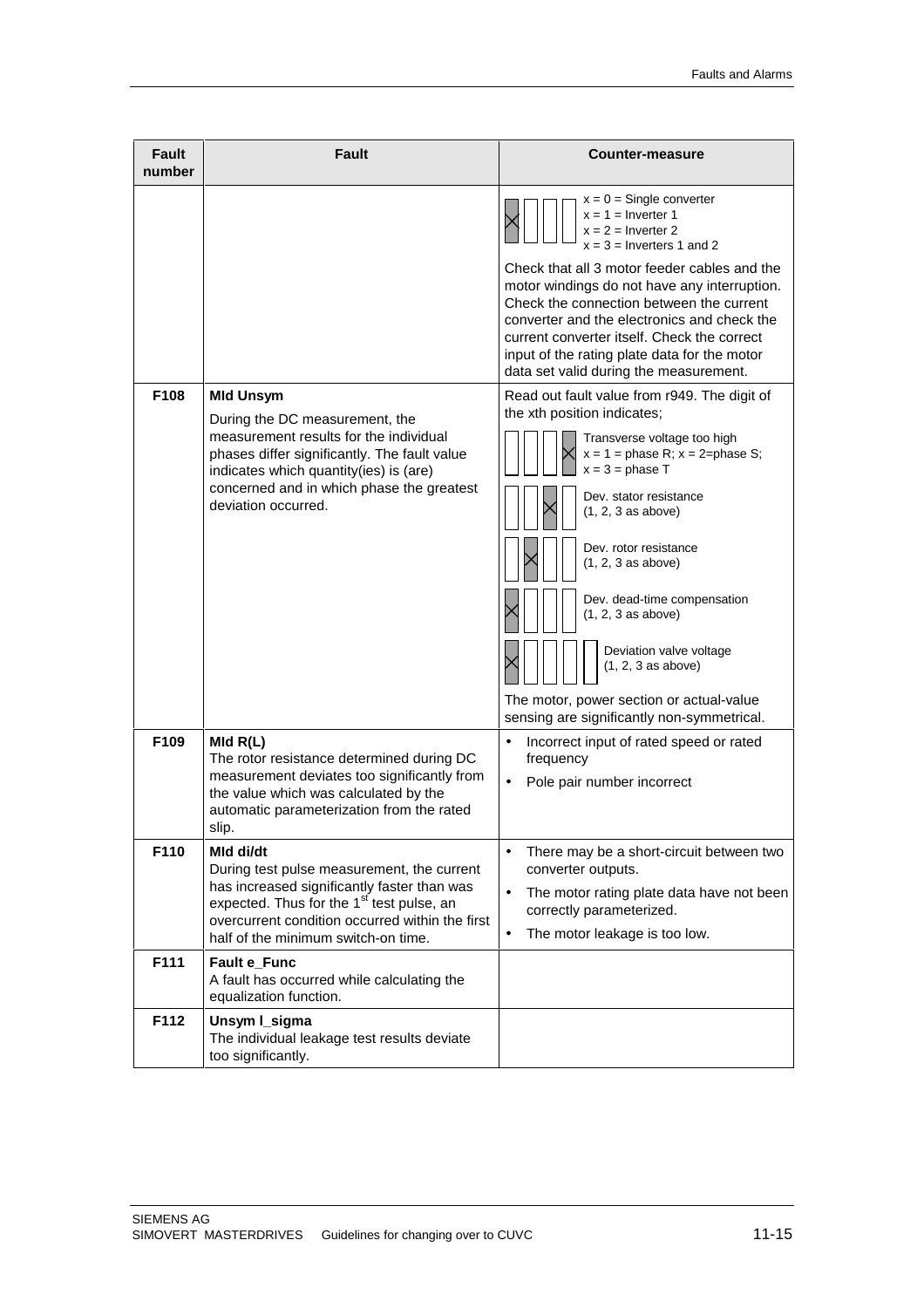| Fault<br>number  | Fault                                                                                                                                                                                                                                              | <b>Counter-measure</b>                                                                                                                                                                                                                                |
|------------------|----------------------------------------------------------------------------------------------------------------------------------------------------------------------------------------------------------------------------------------------------|-------------------------------------------------------------------------------------------------------------------------------------------------------------------------------------------------------------------------------------------------------|
| F114             | <b>MId OFF</b><br>The converter has automatically aborted the<br>automatic measurement as the time limit was<br>exceeded up to converter power-up, or due to<br>an OFF command during the measurement;<br>the selection in P115 Function Select is | For P115 Function Select = 2 restart "Motor<br>data identification at standstill". The ON<br>command must be provided within 20 s after<br>the alarm message $A078$ = standstill<br>measurement appears.<br>Withdraw the OFF command, and restart the |
|                  | reset.                                                                                                                                                                                                                                             | measurement.                                                                                                                                                                                                                                          |
| F115             | <b>KF</b> internal                                                                                                                                                                                                                                 | Power-down the converter and electronics<br>and power-up again.                                                                                                                                                                                       |
| F148             | <b>Fault 1 Function blocks</b>                                                                                                                                                                                                                     | Check cause of fault,<br>see function diagram 710                                                                                                                                                                                                     |
| F149             | <b>Fault 2 Function blocks</b>                                                                                                                                                                                                                     | Check cause of fault.<br>see function diagram 710                                                                                                                                                                                                     |
| F <sub>150</sub> | <b>Fault 3 Function blocks</b>                                                                                                                                                                                                                     | Check cause of fault.<br>see function diagram 710                                                                                                                                                                                                     |
| F <sub>151</sub> | <b>Fault 4 Function blocks</b>                                                                                                                                                                                                                     | Check cause of fult,<br>see function diagram 710                                                                                                                                                                                                      |
| F243             | Link int.<br>Faults in internal linking. One of the two<br>linked partners does not reply.                                                                                                                                                         | Replace CU (-A10).                                                                                                                                                                                                                                    |
| F244             | ParaLink int.<br>Fault in the internal parameter linking                                                                                                                                                                                           | Release comparison of MWH software and<br>CU software regarding the transfer<br>parameters.                                                                                                                                                           |
|                  |                                                                                                                                                                                                                                                    | Replace CU (-A10).                                                                                                                                                                                                                                    |
| F <sub>255</sub> | <b>Fault in the EEPROM</b>                                                                                                                                                                                                                         | Switch off the unit and power it up again. If it<br>occurs again, replace the CU.                                                                                                                                                                     |

Table 11-1 Fault numbers, causes and their counter-measures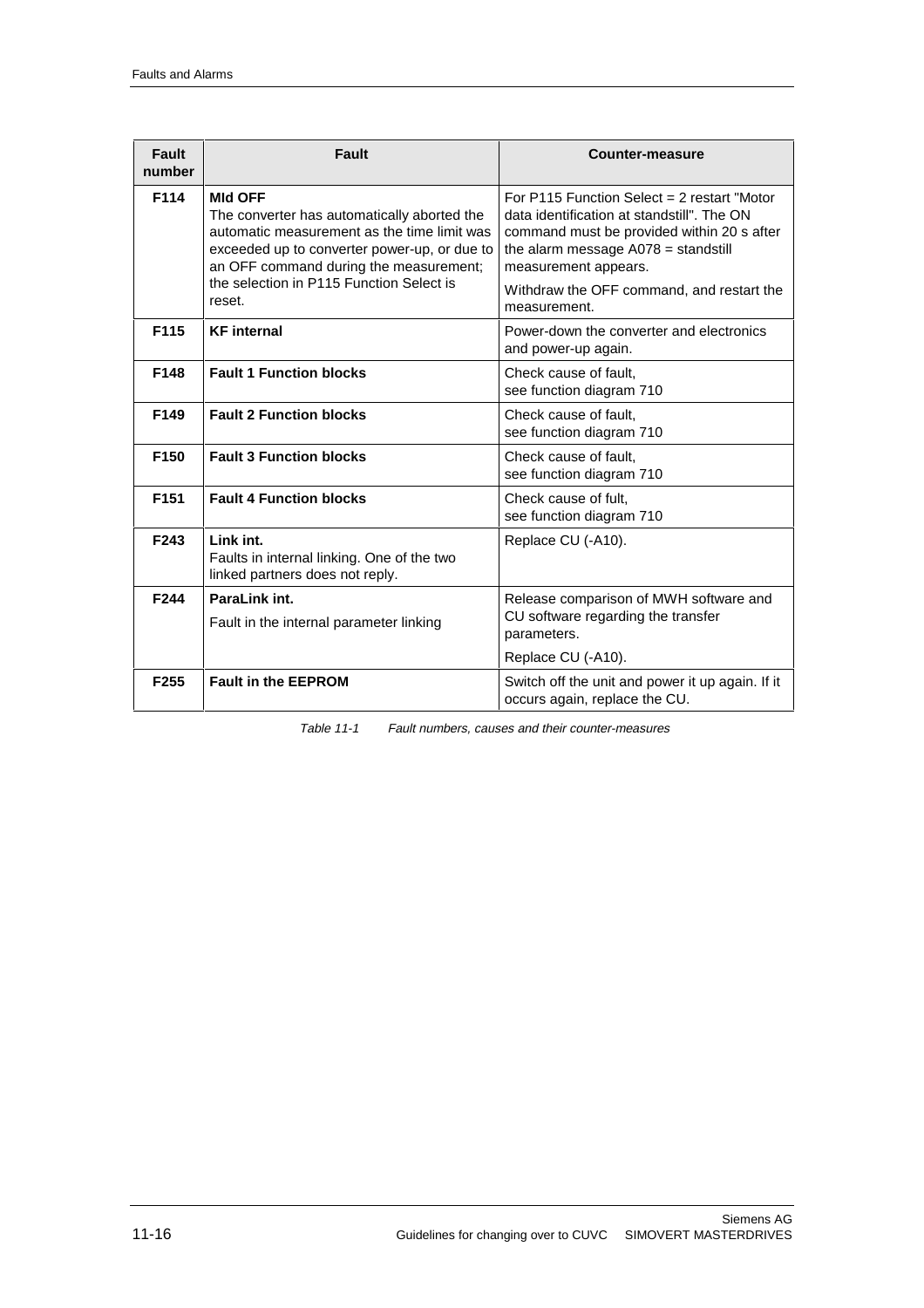The alarm message is periodically displayed on the PMU by A = alarm/ alarm message and a 3-digit number. An alarm cannot be acknowledged. It is automatically deleted once the cause has been eliminated. Several alarms can be present. The alarms are then displayed one after the other. **Alarms**

When the converter is operated with the OP1S operator control panel, the alarm is indicated in the lowest operating display line. The red LED additionally flashes (refer to the OP1S operating instructions).

| <b>Alarm</b><br>number | Param.<br>No. | Cause                                                                                                                                 | Counter-measure                                                                      |
|------------------------|---------------|---------------------------------------------------------------------------------------------------------------------------------------|--------------------------------------------------------------------------------------|
|                        | Bit No.       |                                                                                                                                       |                                                                                      |
| A001                   | r953          | <b>Calculating time</b>                                                                                                               | Observe r829 CalcTimeHdroom<br>$\bullet$                                             |
|                        | 0             | The CUVC board calculating time<br>utilization is too high                                                                            | Increase P357 Sampling Time or<br>$\bullet$                                          |
|                        |               |                                                                                                                                       | Reduce P340 Pulse Frequency.<br>$\bullet$                                            |
| A002                   |               | <b>SIMOLINK start alarm</b>                                                                                                           | Check                                                                                |
|                        |               |                                                                                                                                       | the fiber-optic cable ring<br>$\bullet$                                              |
|                        |               |                                                                                                                                       | whether there is an SLB without voltage<br>$\bullet$<br>in the ring                  |
|                        |               |                                                                                                                                       | whether there is a faulty SLB in the ring<br>$\bullet$                               |
|                        |               |                                                                                                                                       | P741 (SLB Tlg OFF)<br>$\bullet$                                                      |
| A014                   | r953          | <b>Simulation active alarm</b>                                                                                                        | Set P372 to 0<br>$\bullet$                                                           |
|                        | 13            | The DC link voltage is not equal to 0<br>when the simulation mode is<br>selected. $(P372 = 1)$                                        | Reduce DC link voltage (disconnect the<br>$\bullet$<br>converter from the supply)    |
| A015                   | r953          | <b>External alarm 1</b>                                                                                                               | Check                                                                                |
|                        | 14            | Parameterizable external alarm input<br>1 has been activated                                                                          | $\bullet$<br>Whether the cable to the corresponding<br>digital input is interrupted. |
|                        |               |                                                                                                                                       | Parameter P588 Src No Ext Warn1<br>$\bullet$                                         |
| A016                   | r953          | <b>External alarm 2</b>                                                                                                               | Check                                                                                |
|                        | 15            | Parameterizable external alarm input<br>2 has been activated                                                                          | Whether the cable to the corresponding<br>digital input is interrupted.              |
|                        |               |                                                                                                                                       | Parameter P589 Src No Ext Warn2<br>$\bullet$                                         |
| A017                   | r954          | <b>SAFE OFF alarm active</b>                                                                                                          | Close switch X9 5-6 and thus release the                                             |
|                        | 0             | The switch for blocking the inverter<br>pulses (X9 terminal 5-6) has been<br>opened (only for units with Order No.<br>-11, -21, -31). | inverter pulses.                                                                     |
| A020                   | r954          | Overcurrent                                                                                                                           | Check the driven load for an overload                                                |
|                        | 3             | An overcurrent condition has<br>occurred.                                                                                             | condition.                                                                           |
|                        |               |                                                                                                                                       | Are the motor and the converter<br>$\bullet$<br>matched?                             |
|                        |               |                                                                                                                                       | Have the dynamic performance<br>$\bullet$<br>requirements been exceeded?             |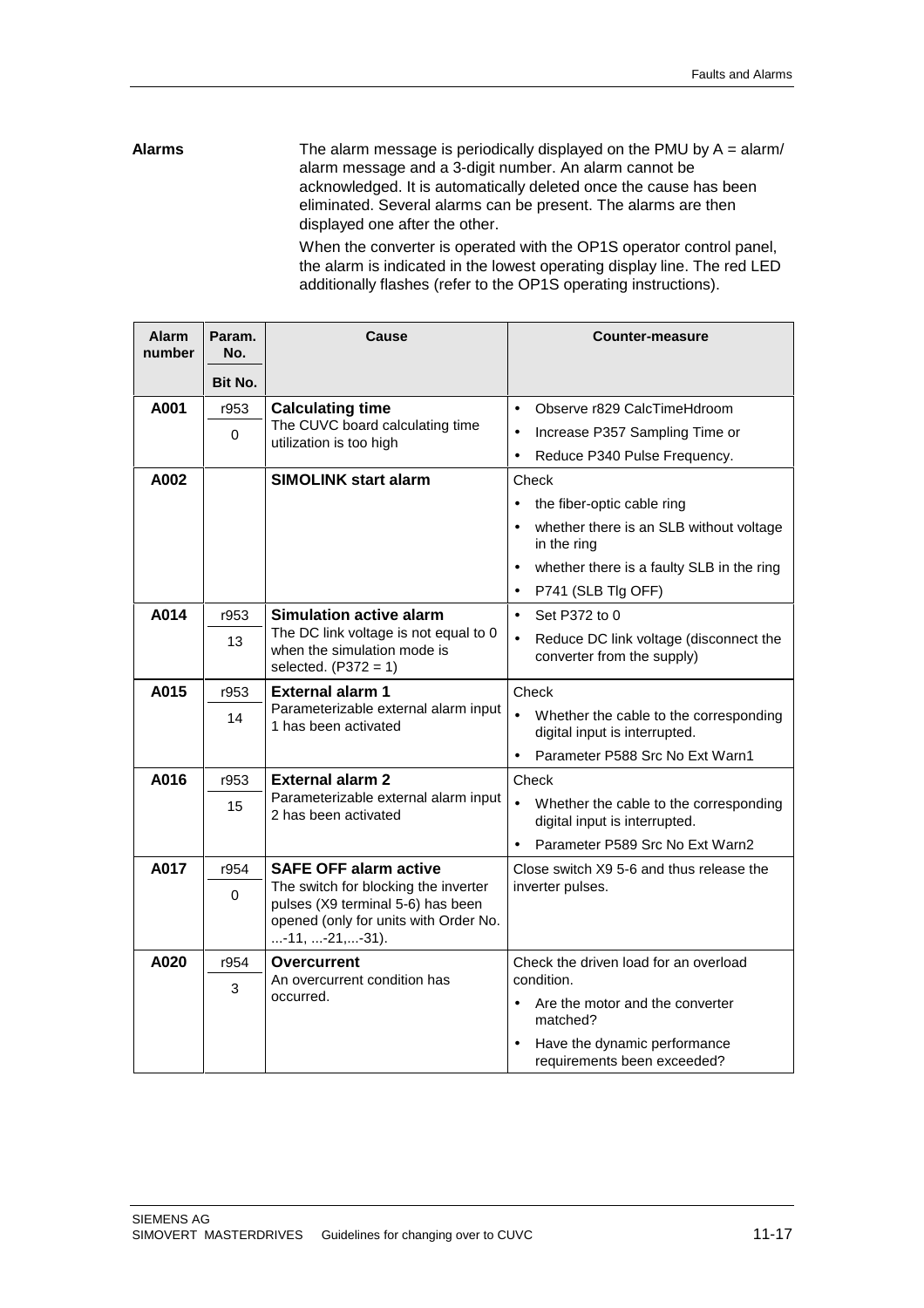| <b>Alarm</b><br>number | Param.<br>No.             | Cause                                                                                                                | Counter-measure                                                                                                                                                                |
|------------------------|---------------------------|----------------------------------------------------------------------------------------------------------------------|--------------------------------------------------------------------------------------------------------------------------------------------------------------------------------|
|                        | Bit No.                   |                                                                                                                      |                                                                                                                                                                                |
| A021                   | r954<br>4                 | Overvoltage<br>An overvoltage condition has<br>occurred.                                                             | Check the supply voltage.<br>The converter regenerates without<br>regeneration possibility.                                                                                    |
| A022                   | r954<br>5                 | Inverter temperature<br>The threshold for initiating an alarm<br>has been fallen short of.                           | $\bullet$<br>Observe r833 Drive Tmp.<br>Measure intake air or ambient<br>temperature. Observe reduction curves<br>at $\# \# \# > 40$ °C.                                       |
|                        |                           |                                                                                                                      | Check:<br>Whether the fan -E1 is connected and is<br>$\bullet$<br>rotating in the correct direction.                                                                           |
|                        |                           |                                                                                                                      | The air intake and discharge openings<br>$\bullet$<br>for blockage.                                                                                                            |
|                        |                           |                                                                                                                      | The temperature sensor at -X30.<br>$\bullet$                                                                                                                                   |
| A023                   | r954<br>6                 | <b>Motor temperature</b><br>The parameterizable threshold for<br>initiating an alarm has been<br>exceeded.           | Check the motor (load, ventilation, etc.).<br>The current temperature can be read in<br>r009 Motor Tmp.<br>Check the KTY84 input at connector<br>X103:29,30 for short-circuit. |
| A024                   | r954                      | <b>Motor movement</b>                                                                                                | Lock the motor                                                                                                                                                                 |
|                        | $\overline{7}$            | The motor has moved during motor<br>data identification in first start-up.                                           |                                                                                                                                                                                |
| A025                   | r954                      | 12t Inv.                                                                                                             | Motor load cycle exceeded! Check the                                                                                                                                           |
|                        | 8                         | If the instantaneous load condition is<br>maintained, then the inverter will be<br>thermally overloaded.             | parameters:<br>P382 Motor Cooling<br>P383 Mot Tmp T1<br>P384 Mot Load Limits                                                                                                   |
| A029                   | r954                      | 12t motor                                                                                                            | Motor load cycle is exceeded! Check the                                                                                                                                        |
|                        | 12                        | The parameterized limit value for the<br>I2t monitoring of the motor has been<br>exceeded.                           | parameters:<br>P382 Motor Cooling<br>P383 Mot Tmp T1<br>P384 Mot Load Limits                                                                                                   |
| A033                   | r955                      | Overspeed                                                                                                            | P804 Overspeed Hyst plus                                                                                                                                                       |
|                        | 0                         | Bit 3 in r553 status word 2 of the<br>setpoint channel. The speed actual                                             | P452 n/f(max, FWD Spd) or<br>P453 n/f(max, REV Spd) has been                                                                                                                   |
|                        |                           | value has exceeded the value of<br>maximum speed plus the set<br>hysteresis.                                         | exceeded.<br>Increase the parameter for the maximum                                                                                                                            |
|                        |                           |                                                                                                                      | frequencies or reduce the regenerative<br>load.                                                                                                                                |
| A034                   | r955                      | Setpoint/actual value deviation                                                                                      | Check:                                                                                                                                                                         |
|                        | $\mathbf{1}$              | Bit 8 in r552 status word 1 of<br>$\bullet$<br>setpoint channel. The difference<br>between frequency setpoint/actual | Whether an excessive torque<br>requirement is present.                                                                                                                         |
|                        | value is greater than the | parameterizable value and the                                                                                        | Whether the motor has been<br>dimensioned too small.                                                                                                                           |
|                        |                           | control monitoring time has elapsed.                                                                                 | Increase values P792 Perm Deviation Frq/<br>set/actual DevSpeed and<br>P794 Deviation Time                                                                                     |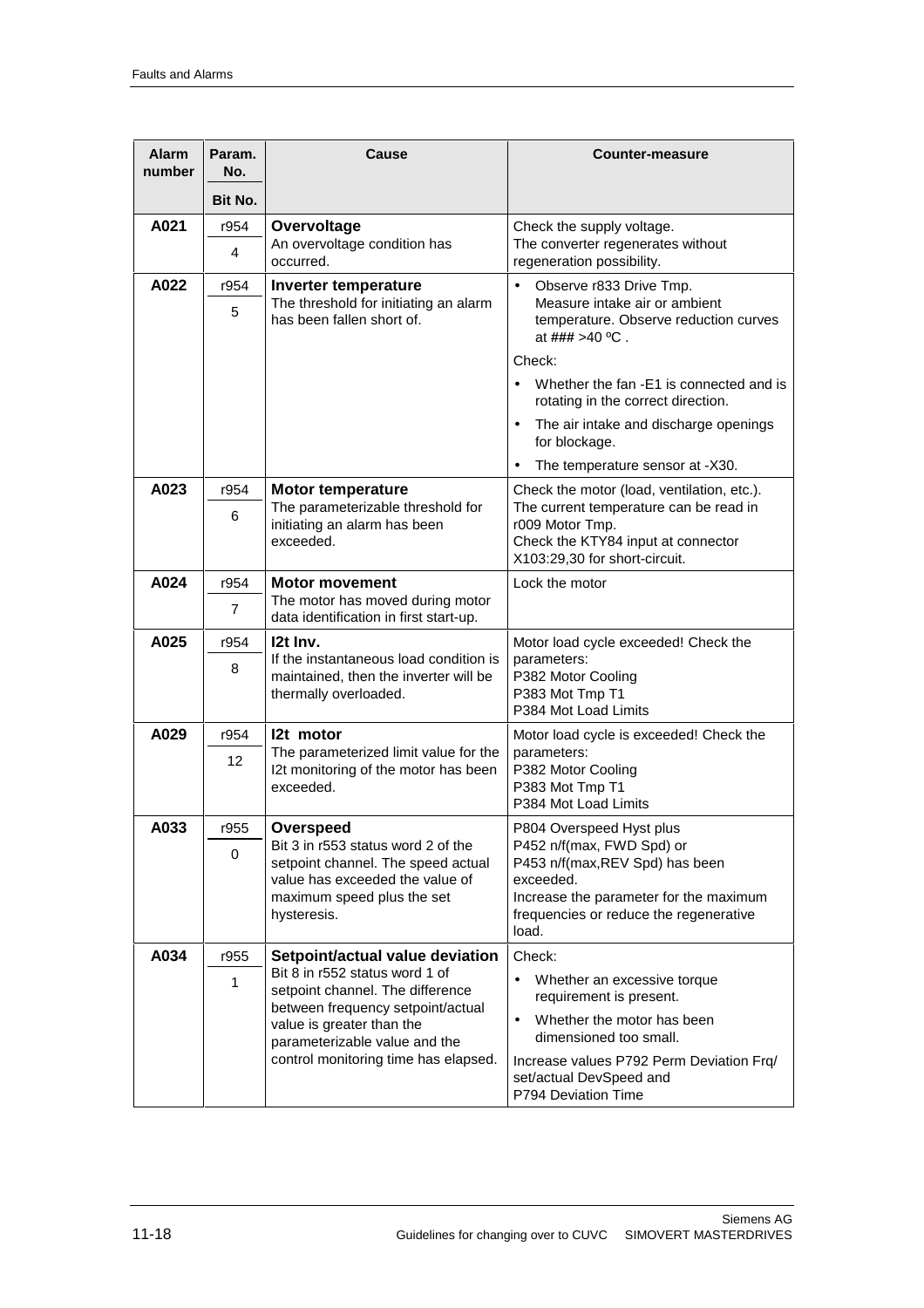| <b>Alarm</b><br>number | Param.<br>No. | Cause                                                                                                                                                                                                                                                                                                                     | Counter-measure                                                                                                                                                                                                                                                                                                                                                                                                                                                                                                                                                                                                                                                                |
|------------------------|---------------|---------------------------------------------------------------------------------------------------------------------------------------------------------------------------------------------------------------------------------------------------------------------------------------------------------------------------|--------------------------------------------------------------------------------------------------------------------------------------------------------------------------------------------------------------------------------------------------------------------------------------------------------------------------------------------------------------------------------------------------------------------------------------------------------------------------------------------------------------------------------------------------------------------------------------------------------------------------------------------------------------------------------|
|                        | Bit No.       |                                                                                                                                                                                                                                                                                                                           |                                                                                                                                                                                                                                                                                                                                                                                                                                                                                                                                                                                                                                                                                |
| A035                   | r955<br>2     | Wire break<br>The clockwise and/or the counter-<br>clockwise rotating field is not<br>enabled, or a wire breakage is<br>present in the terminal wiring (both<br>control word bits are zero)                                                                                                                               | Check whether cable(s) to the<br>corresponding digital input(s),<br>P572 Src REV Speed/ P571 Src FWD<br>Speed is (are) interrupted or released.                                                                                                                                                                                                                                                                                                                                                                                                                                                                                                                                |
| A036                   |               | <b>Brake checkback "Brake still</b><br>closed"                                                                                                                                                                                                                                                                            | Check the brake checkback (see FD 470)                                                                                                                                                                                                                                                                                                                                                                                                                                                                                                                                                                                                                                         |
| A037                   |               | <b>Brake checkback "Brake still</b><br>open"                                                                                                                                                                                                                                                                              | Check brake checkback (see FP 470)                                                                                                                                                                                                                                                                                                                                                                                                                                                                                                                                                                                                                                             |
| A041                   | r955<br>8     | <b>Vdmax controller inhibit</b><br>The line voltage is too high or the<br>drive line voltage (P071) is<br>incorrectly parameterized. The<br>Vdmax controller is disabled despite<br>parameter access (P515), as<br>otherwise the motor would<br>accelerate immediately in operation<br>to the maximum frequency.          | Check:<br>Line voltage<br>P071 Line Volts<br>$\bullet$                                                                                                                                                                                                                                                                                                                                                                                                                                                                                                                                                                                                                         |
| A042                   | r955<br>9     | <b>Motor stall/lock</b><br>Motor is stalled or locked.<br>The alarm cannot be influenced by<br>P805 " PullOut/BlckTime", but by<br>P794 "Deviation Time".                                                                                                                                                                 | Check:<br>Whether the drive is locked.<br>$\bullet$<br>Whether the encoder cable is<br>$\bullet$<br>interrupted during speed control and<br>whether the shield is connected.<br>Whether the drive has stalled.<br>$\bullet$<br>For synchronous motors (P095=12):<br>$\bullet$<br>excitation current injection                                                                                                                                                                                                                                                                                                                                                                  |
| A043                   | r955<br>10    | n-act jump<br>The permissible change value of the<br>speed encoder signal (P215) has<br>been exceeded.<br>Additionally for synchronous motors<br>(P095=12):<br>The motor rotates with more than 2<br>% of the rated speed at the time of<br>inverter release. The inverter status<br>"Ready for operation" is not exited. | Check the tachometer cables for<br>interruptions.<br>Check the earthing of the tachometer<br>shield.<br>The shield must be connected both on<br>$\bullet$<br>the motor and on the converter side.<br>$\bullet$<br>The encoder cable must not be<br>interrupted.<br>The encoder cable must not be laid with<br>$\bullet$<br>the power cables.<br>Only the recommended encoders<br>$\bullet$<br>should be used.<br>If there is a signal fault, use the DTI<br>$\bullet$<br>board if necessary.<br>If necessary, change P215<br>$\bullet$<br>Additionally for synchronous motors<br>$\bullet$<br>(P095=12):<br>Do not grant inverter release until the<br>motor is at standstill. |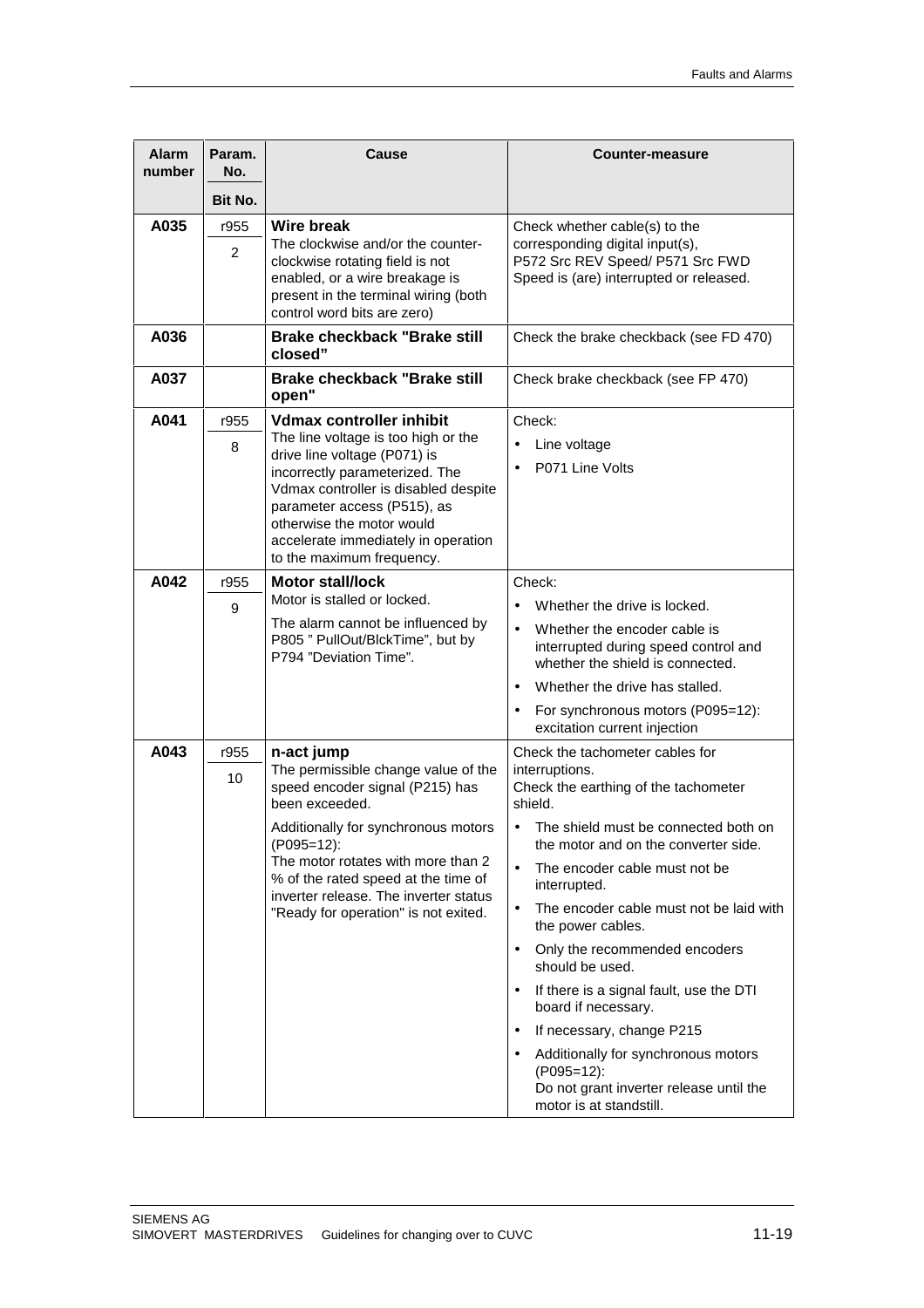| <b>Alarm</b><br>number | Param.<br>No.     | Cause                                                                                                                                                                                                                                                             | Counter-measure                                                                                                                                                                                                                                                                                                                                                                                                                                                                                                                                                                                                                                                                                                                                                                                                                                                    |
|------------------------|-------------------|-------------------------------------------------------------------------------------------------------------------------------------------------------------------------------------------------------------------------------------------------------------------|--------------------------------------------------------------------------------------------------------------------------------------------------------------------------------------------------------------------------------------------------------------------------------------------------------------------------------------------------------------------------------------------------------------------------------------------------------------------------------------------------------------------------------------------------------------------------------------------------------------------------------------------------------------------------------------------------------------------------------------------------------------------------------------------------------------------------------------------------------------------|
|                        | Bit No.           |                                                                                                                                                                                                                                                                   |                                                                                                                                                                                                                                                                                                                                                                                                                                                                                                                                                                                                                                                                                                                                                                                                                                                                    |
| A044                   | r955<br>11        | I too low<br>Only for synchronous motors<br>(P095=12) in operation:<br>The difference smoothed with P159<br>between excitation current setpoint<br>and actual value (r160 - r156)<br>deviates from zero by more than<br>25 % of the rated magnetizing<br>current. | Only for synchronous motors P095 = 12<br>Check:<br>Whether the current limitation of the<br>$\bullet$<br>excitation current control is too small.<br>Whether the dynamic performance of<br>$\bullet$<br>the excitation current injection is too low.<br>Whether the excitation current injection<br>$\bullet$<br>function is operating,<br>Whether the wiring of excitation current<br>$\bullet$<br>actual-value P155 is correct,<br>Whether the wiring of excitation current<br>$\bullet$<br>setpoint r160 is correct,<br>Whether there is a wire breakage<br>$\bullet$<br>between MASTERDRIVES and the<br>excitation device.<br>Whether the voltage limitation is too low<br>$\bullet$<br>for dynamic excitation current control.<br>Whether the analog output for r160<br>$\bullet$<br>takes place without isolating amplifiers<br>(despite cable length > 4m). |
| A045                   | r955<br>12        | DC braking activated<br>The DC braking function has been<br>activated and the motor frequency is<br>still above the frequency at which DC<br>braking begins (P398).                                                                                               | $\bullet$<br>Increase frequency at which DC<br>braking begins.                                                                                                                                                                                                                                                                                                                                                                                                                                                                                                                                                                                                                                                                                                                                                                                                     |
| A049<br>A050           | r956<br>0<br>r956 | No slave<br>At ser. I/O (SCB1 with SCI1/2) no<br>slave is connected or fiber-optic<br>cable is interrupted or slaves are<br>without voltage.<br><b>Slave incorrect</b><br>At ser. I/O the slaves required                                                         | <b>P690 SCI Analn Conf</b><br>Check slave.<br>$\bullet$<br>Check cable.<br>$\bullet$<br>Check P690 SCI Analn Conf                                                                                                                                                                                                                                                                                                                                                                                                                                                                                                                                                                                                                                                                                                                                                  |
|                        | 1                 | according to a parameterized<br>configuration are not present (slave<br>number or slave type).                                                                                                                                                                    |                                                                                                                                                                                                                                                                                                                                                                                                                                                                                                                                                                                                                                                                                                                                                                                                                                                                    |
| A051                   | r956<br>2         | <b>Peer Bdrate</b><br>In a peer-to-peer connection, a baud<br>rate has been selected which is too<br>high or too different.                                                                                                                                       | Adjust the baud rate in conjunction with the<br>SCB boards P701 SCom/SCB Baud Rate                                                                                                                                                                                                                                                                                                                                                                                                                                                                                                                                                                                                                                                                                                                                                                                 |
| A052                   | r956<br>3         | Peer PcD L<br>In a peer-to-peer connection, a PcD<br>length has been set which is too high<br>(55).                                                                                                                                                               | Reduce number of words<br>P703 SCom PcD #.                                                                                                                                                                                                                                                                                                                                                                                                                                                                                                                                                                                                                                                                                                                                                                                                                         |
| A053                   | r956<br>4         | Peer Lng f.<br>In a peer-to-peer connection, the<br>PcD length of transmitter and<br>receiver do not match.                                                                                                                                                       | Adjust the word length for transmitter and<br>receiver<br>P703 SCom/SCB PcD #                                                                                                                                                                                                                                                                                                                                                                                                                                                                                                                                                                                                                                                                                                                                                                                      |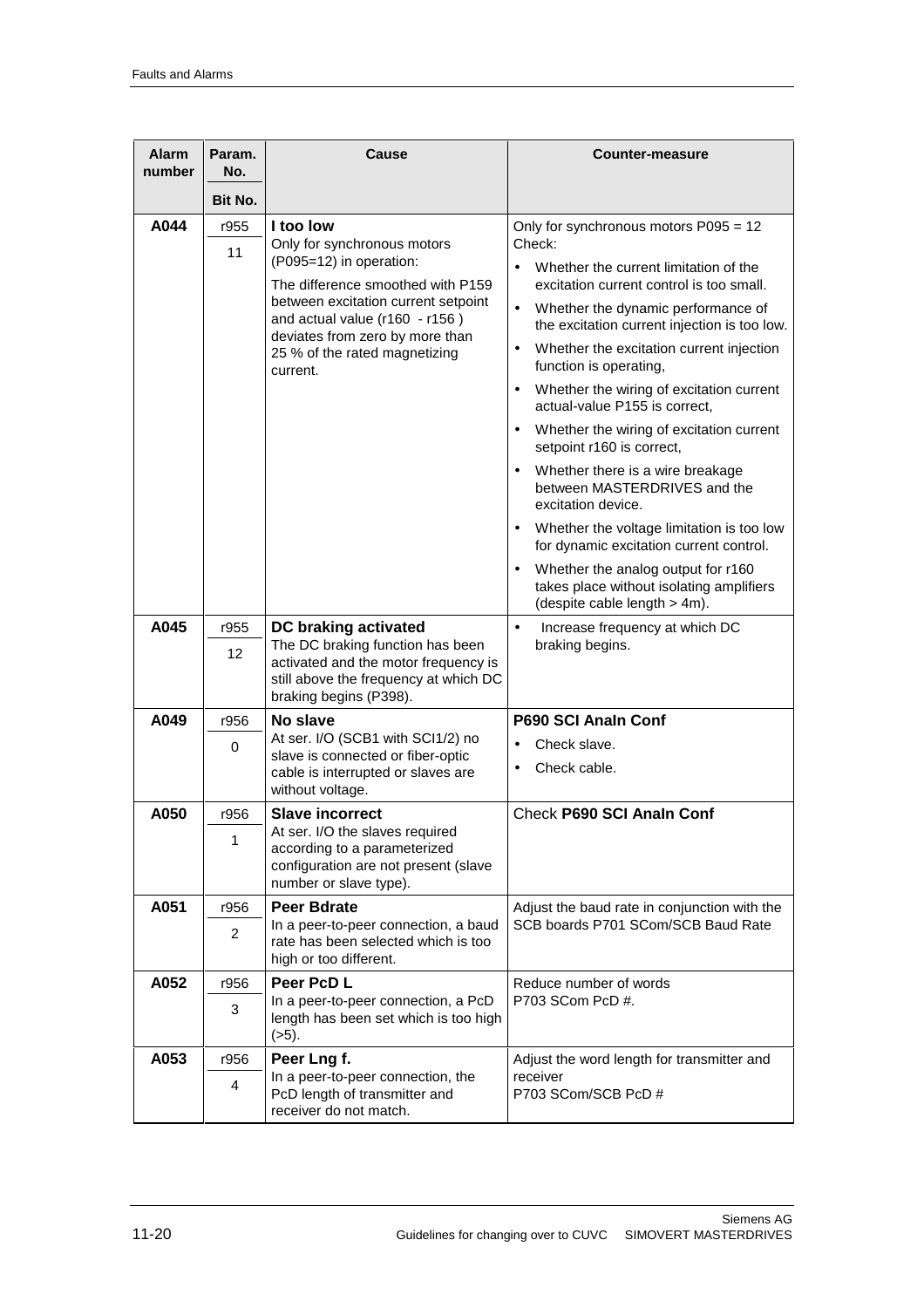| <b>Alarm</b><br>number | Param.<br>No.  | Cause                                                                                                                                                                                                                                                                                                                                          | Counter-measure                                                                                                                                           |
|------------------------|----------------|------------------------------------------------------------------------------------------------------------------------------------------------------------------------------------------------------------------------------------------------------------------------------------------------------------------------------------------------|-----------------------------------------------------------------------------------------------------------------------------------------------------------|
|                        | Bit No.        |                                                                                                                                                                                                                                                                                                                                                |                                                                                                                                                           |
| A057                   | r956<br>8      | <b>TB Param</b><br>Occurs when a TB is logged on and<br>present, but parameter tasks from<br>the PMU, SCom1 or SCom2 are not<br>answered by the TB within 6<br>seconds.                                                                                                                                                                        | Replace TB configuration (software).                                                                                                                      |
| A061                   |                | <b>Alarm 1 function blocks</b>                                                                                                                                                                                                                                                                                                                 | Check cause of alarm (see FP 710)                                                                                                                         |
| A062                   |                | <b>Alarm 2 function blocks</b>                                                                                                                                                                                                                                                                                                                 | Check cause of alarm (see FP 710)                                                                                                                         |
| A063                   |                | <b>Alarm 3 function blocks</b>                                                                                                                                                                                                                                                                                                                 | Check cause of alarm (see FP 710)                                                                                                                         |
| A064                   |                | <b>Alarm 4 function blocks</b>                                                                                                                                                                                                                                                                                                                 | Check cause of alarm (see FP 710)                                                                                                                         |
| A065                   | r957<br>0      | Auto restart active<br>The auto restart option (P373)<br>restarts the drive. A possibly<br>parameterized power-up delay time<br>(P374) expires if flying restart is not<br>selected. During pre-charging of the<br>DC link, there is no time monitoring<br>i.e. with an external electronics<br>power supply, it is also switched-in<br>again. | <b>Caution!</b><br>Personnel could be in danger when the<br>drive automatically restarts. Check whether<br>the auto restart function is really required!  |
| A066                   | r957<br>1      | fsyn > fmax<br>The measured target frequency of<br>the external converter (or supply) is<br>greater than the parameterized<br>maximum frequency of the<br>synchronizing converter.                                                                                                                                                             | Check:<br>P452 n/f(max, FWD Spd)/<br>P453 n/f(max, REV Spd) are correct and<br>Correct motor data set<br>$\bullet$<br>P578 Src MotDSet Bit0 are selected. |
| A067                   | r957           | fsyn < fmin                                                                                                                                                                                                                                                                                                                                    | Check:                                                                                                                                                    |
|                        | $\overline{2}$ | The measured target frequency of<br>the external converter (or supply) is<br>less than the minimum frequency<br>required for synchronizing.                                                                                                                                                                                                    | r533 Sync Target Freq<br>$\bullet$<br>Synchronising cable<br>$\bullet$                                                                                    |
| A068                   | r957           | fsyn<>fsoll                                                                                                                                                                                                                                                                                                                                    | Adjust total setpoint (main and additional                                                                                                                |
|                        | 3              | The setpoint frequency of the<br>synchronizing converter deviates too<br>significantly from the measured<br>target frequency of the external<br>converter (or supply).<br>The permissible deviation can be set<br>in P529.                                                                                                                     | setpoints) to the target frequency displayed<br>in visualization parameter r533.                                                                          |
| A069                   | r957           | <b>RGen active</b>                                                                                                                                                                                                                                                                                                                             | Wait until acceleration has been completed.                                                                                                               |
|                        | 4              | Synchronizing is not started as long<br>as the ramp-function generator in the<br>synchronizing converter setpoint<br>channel is active. This alarm is only<br>output if synchronizing is selected.                                                                                                                                             | Check whether:<br>P462 Accel Time<br>$\bullet$<br>P463 Accel Time Unit has been<br>correctly set.                                                         |
| A070                   | r957           | <b>Sync. Error</b>                                                                                                                                                                                                                                                                                                                             | The alarm can only be deleted after                                                                                                                       |
|                        | 5              | This alarm is output if the phase<br>difference goes outside the                                                                                                                                                                                                                                                                               | synchronization has been exited.                                                                                                                          |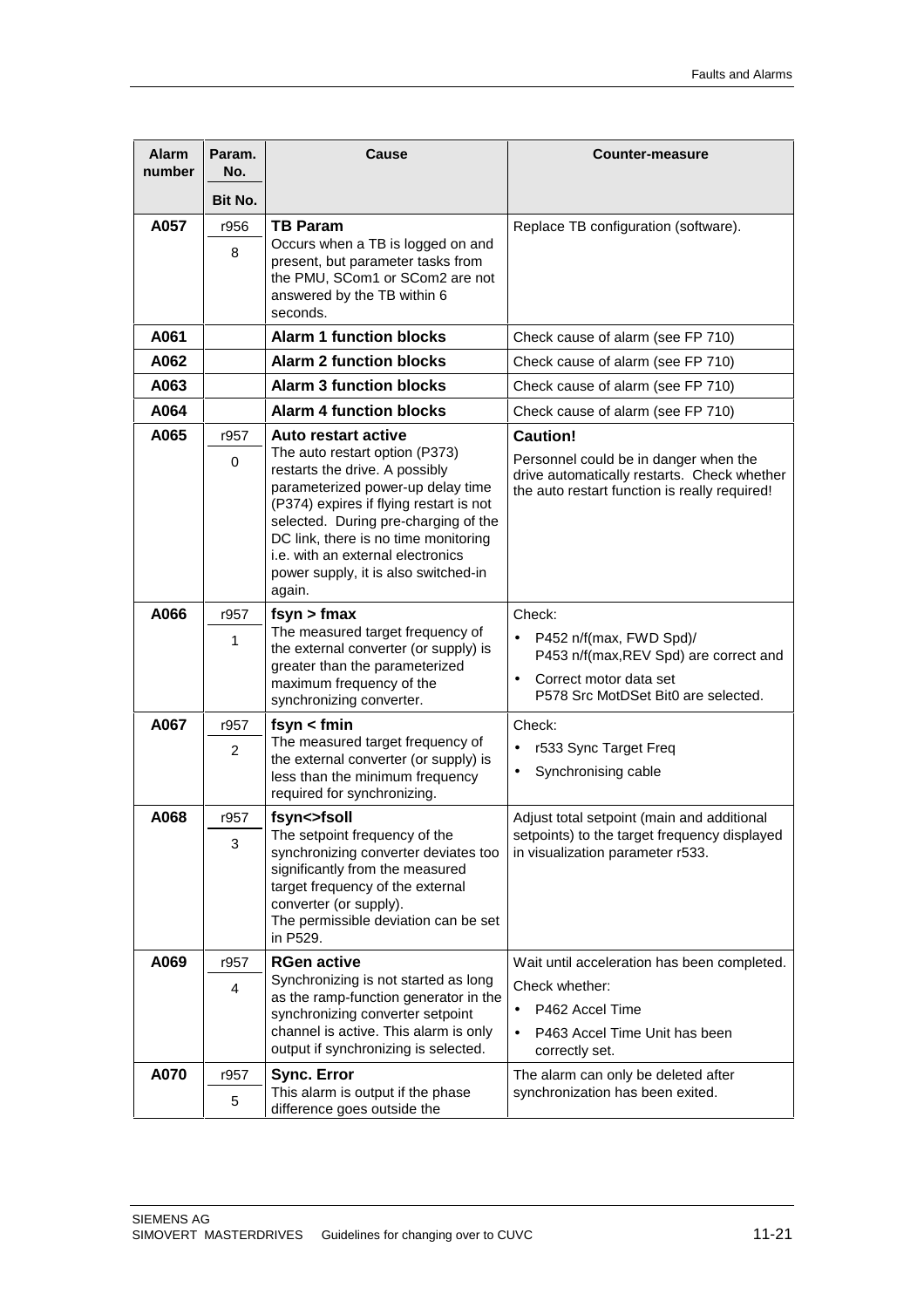| <b>Alarm</b><br>number       | Param.<br>No.       | Cause                                                                                                                                                                                                        | Counter-measure                                                                                             |
|------------------------------|---------------------|--------------------------------------------------------------------------------------------------------------------------------------------------------------------------------------------------------------|-------------------------------------------------------------------------------------------------------------|
|                              | Bit No.             |                                                                                                                                                                                                              |                                                                                                             |
|                              |                     | synchronizing window (P 391) after<br>successful synchronization.                                                                                                                                            |                                                                                                             |
| A071                         | r957<br>6           | <b>TSY missing</b><br>An attempt was made to start<br>synchronization with either the<br>synchronizing board not inserted or<br>not parameterized.                                                           | Insert the TSY board in the subrack.                                                                        |
| A076                         | r957<br>11          | t-comp lim<br>The determined compensation time<br>was limited to the value range of                                                                                                                          | The converter output and the motor output<br>are too different.<br>Check motor data entries P095 to P109.   |
| A077                         | r957<br>12          | $0.5\mu s - 1.5\mu s$ .<br>r-g limit<br>The measured resistance was<br>limited to the maximum value of<br>49 %.                                                                                              | Converter output and motor output are too<br>different.<br>Check motor data entries P095 to P109.           |
| A078                         | r957<br>13          | <b>Stands. Meas</b><br>The standstill measurement is<br>executed when the converter is<br>powered-up. With this measurement,<br>the motor can align itself in any<br>direction of rotation.                  | If the standstill measurement can be<br>executed without any danger:<br>Power up the converter<br>$\bullet$ |
| A079                         | r957<br>14          | <b>Mid Inv Stop</b><br>The rotating measurement has been<br>aborted or cannot commence<br>because an inverter stop command<br>is present.                                                                    | P561 Src InvRelease - Release the inverter<br>or re-start the measurement by powering-up<br>the converter.  |
| A080                         | r957<br>15          | MotId:Dr.M.<br>When the converter is powered-up,<br>the rotating measurement<br>automatically accelerates the drive.<br>The drive can then only be externally<br>controlled in a very restricted<br>fashion. | If the rotating measurement can be<br>executed without any danger:<br>Power-up the converter<br>$\bullet$   |
| A081<br>A096<br>A097<br>A112 | r958<br>115<br>r959 | <b>CB</b> alarm<br>See user manual for CB board<br>TB alarm 1<br>See user manual for TB board                                                                                                                |                                                                                                             |
| A113<br>A128                 | 115<br>r960<br>115  | TB alarm 2<br>See user manual for TB board                                                                                                                                                                   |                                                                                                             |

Table 11-2 Alarm numbers, causes and their counter-measures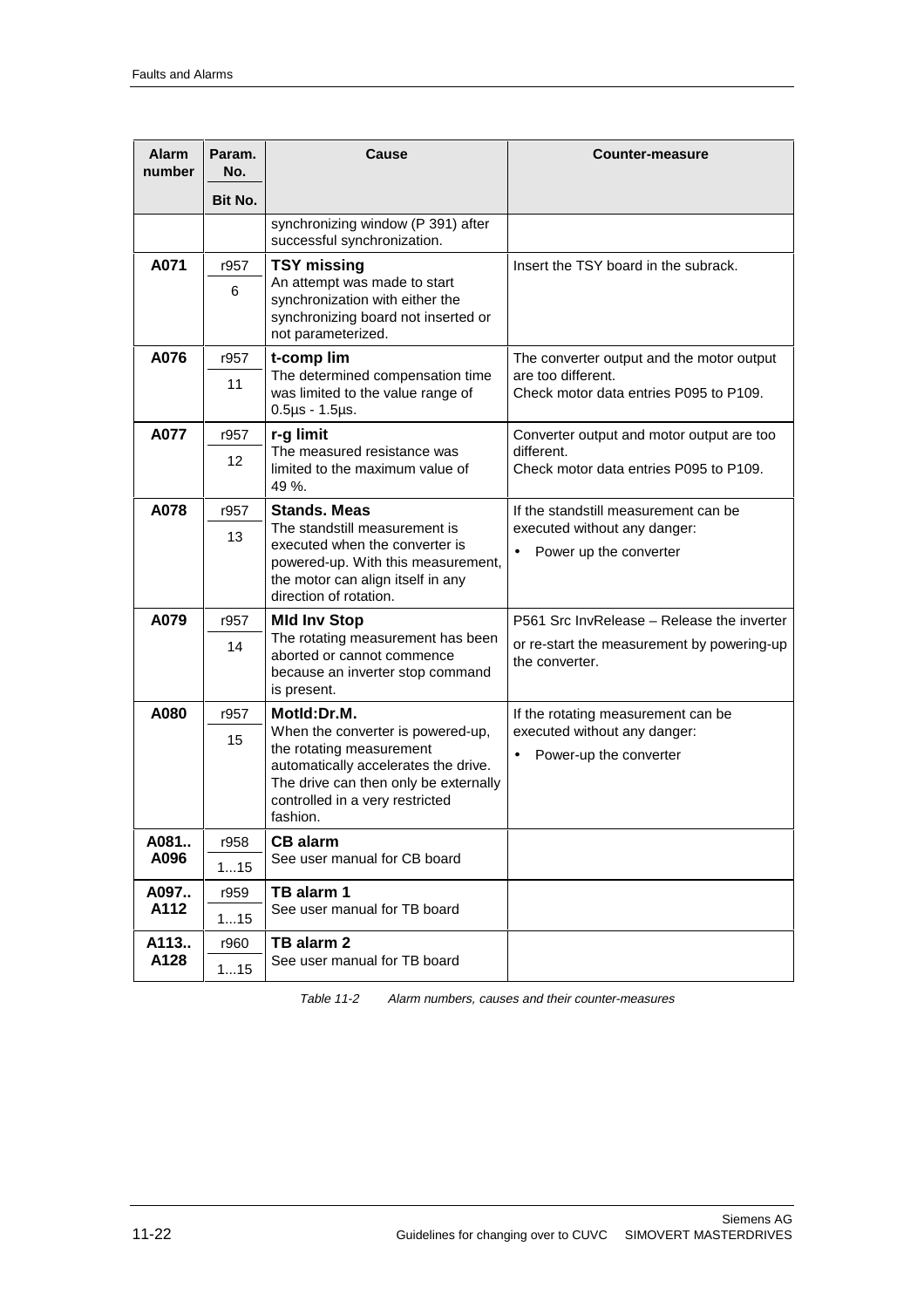#### Fatal errors are serious hardware or software errors which no longer permit normal operation of the unit. They only appear on the PMU in the form "FF<No>". The software is re-booted by actuating any key on the PMU. **Fatal errors (FF)**

| <b>FFxx</b>      | Error message                                                                                                     | Power-down the converter and power-up<br>again. Call the service personnel if a fatal<br>error message is displayed again |
|------------------|-------------------------------------------------------------------------------------------------------------------|---------------------------------------------------------------------------------------------------------------------------|
| FF <sub>01</sub> | Time slot overflow<br>A non-removable time sector overflow was<br>identified in the higher priority time sectors. | Increase sampling time (P357) or reduce<br>$\bullet$<br>pulse frequency (P340)                                            |
| FF <sub>03</sub> | Access error, optional board                                                                                      | Replace CU<br>٠<br>Replace CU                                                                                             |
|                  | Fatal errors occurred when accessing<br>external optional boards<br>(CB, TB, SCB, TSY)                            | Replace LBA                                                                                                               |
|                  |                                                                                                                   | Replace optional board                                                                                                    |
| FF <sub>06</sub> | <b>Stack overflow</b><br>Overflow of the stack.                                                                   | Increase sampling time (P357) or reduce<br>$\bullet$<br>pulse frequency (P340)                                            |
|                  |                                                                                                                   | Replace CU                                                                                                                |
| <b>FFxx</b>      | <b>Other fatal errors</b>                                                                                         | Replace CU<br>٠                                                                                                           |
| F                | <b>Fatal hardware errors</b>                                                                                      | Replace CU                                                                                                                |
| <b>EEEE</b>      | <b>Fatal firmware errors</b>                                                                                      | Replace CU                                                                                                                |
|                  |                                                                                                                   | Re-load firmware                                                                                                          |

Table 11-3 Fatal errors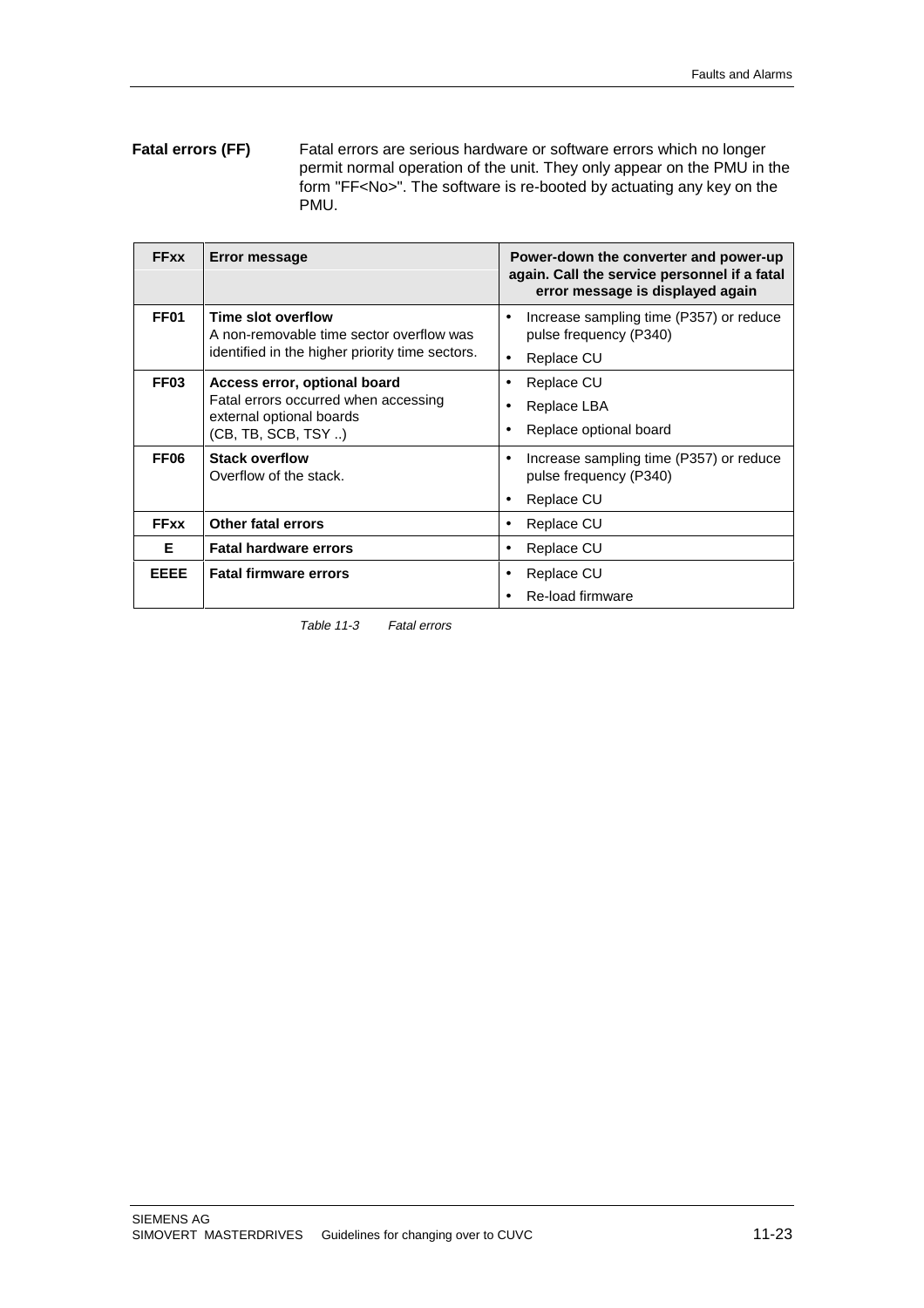# 12 Guidelines to changeover from CB1 to **CBP**

### 12.1 Reasons for the changeover

Essentially, there are two reasons for the changeover of PROFIBUS boards from CB1 to CBP:



- ♦ In the scope of the changeover from MASTERDRIVES with a CU1-, CU2- or CU3 control module to MASTERDRIVES with a CUVC- or CUMC control board, a complete drive converter with CUx- and CB1 module is replaced by a new drive converter with CUVC- or CUMC ad CBP module.
- ♦ Only the PROFIBUS module CB1 is replaced by a new PROFIBUS module CBP e.g. because you wish to use the higher baud rate or the expanded functions of the CBP, also together with a CU1-, CU2-, CU3- or also a CUR control module.

#### **In both cases, you will have to modify the bus software in the PROFIBUS-DP master; i.e. the two CB1 and CBP modules are not compatible on the master side.**

The necessary steps, i.e. to change an existing DP master software to an equivalent software with CBP modules will now be described in the following.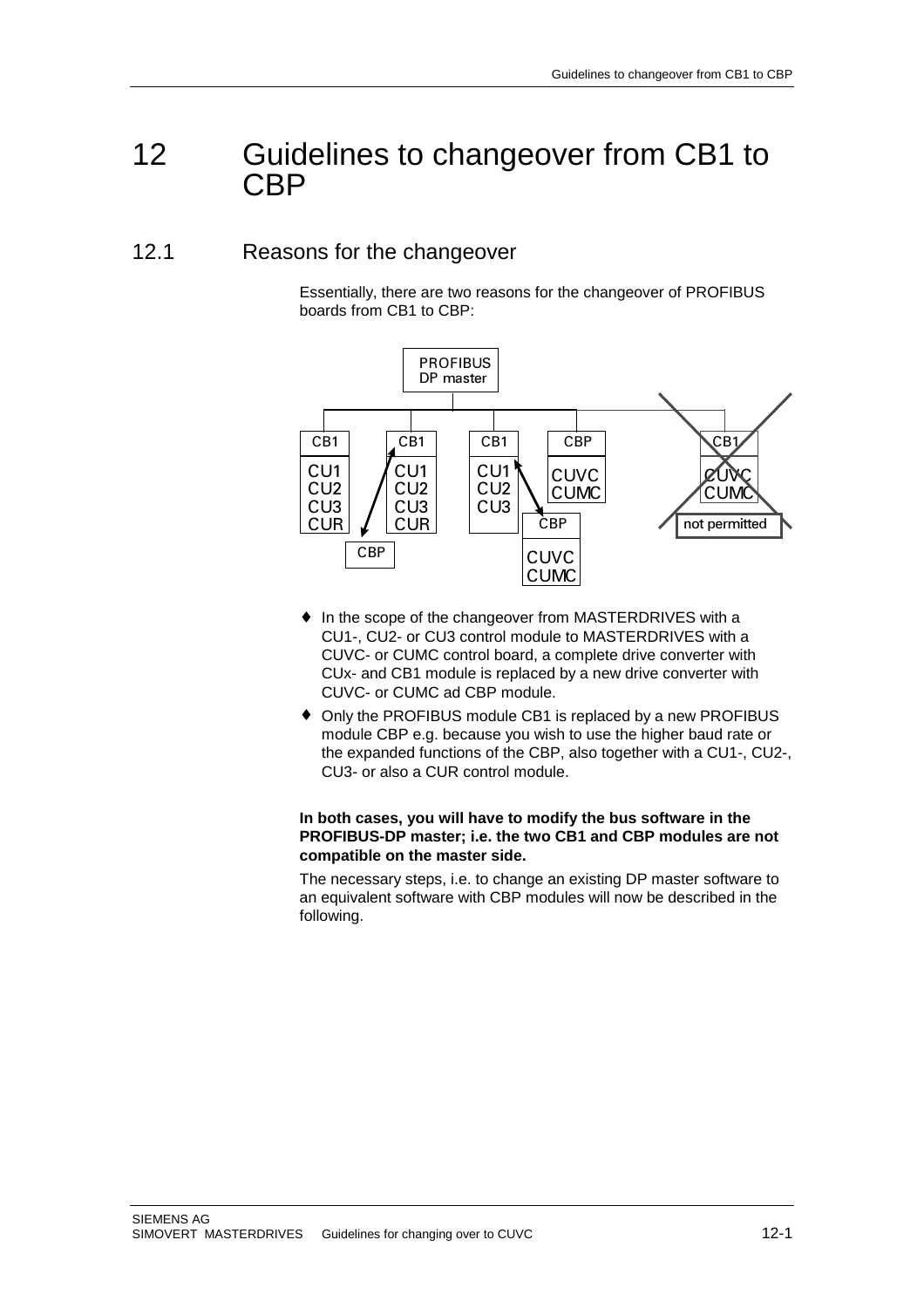Essentially, a differentiation is made between two user groups:

- ◆ SIMATIC S5 user
- ◆ SIMATIC S7 user

The guidelines should put you in a position to:

- ♦ Estimate the time and costs for such a changeover
- ♦ Make all of the necessary preparations, e.g. regarding GSD/type descriptive files
- ♦ Make the necessary steps using an example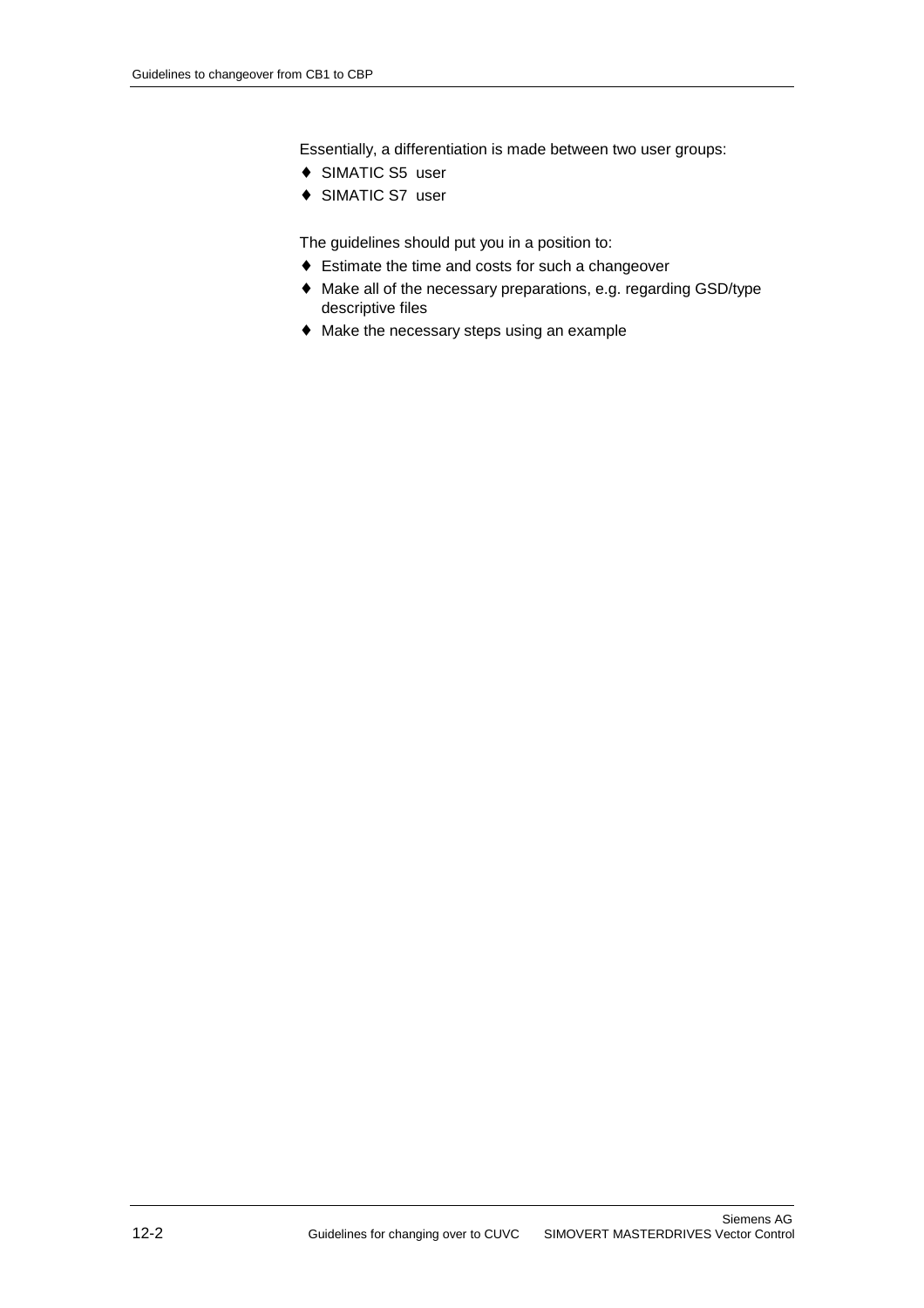## 12.2 Comparison, CB1 ⇔ CBP

### **Overview table**

The following table is intended to give you some guidelines as to common features between CB1 and CBP, but also to clearly refer to the differences of the two master drives communications modules for PROFIBUS-DP.

|                                                     | Old module CB 1                                                                          | <b>New module CBP</b>                                                                                                                                                |
|-----------------------------------------------------|------------------------------------------------------------------------------------------|----------------------------------------------------------------------------------------------------------------------------------------------------------------------|
| Order No.:                                          | 6SE7090-0XX84-0AK0                                                                       | 6SE7090-0XX84-0FF0                                                                                                                                                   |
| <b>Instruction Manual:</b>                          | 6SE7087-8CX84-0AK0                                                                       | Sec.8.2 of the<br>Compendium                                                                                                                                         |
| PNO identification No.                              | 8022                                                                                     | 8045                                                                                                                                                                 |
| Required GSD/type file                              | SIEM8022.GSD                                                                             | SIEM8045.GSD                                                                                                                                                         |
|                                                     | SI8022AX.200                                                                             | SI8045AX.200                                                                                                                                                         |
| <b>Baud rates</b>                                   | $9.6$ kbaud $-1.5$ Mbaud                                                                 | 9.6 kbaud - 12 Mbaud                                                                                                                                                 |
| <b>Bus connection</b>                               | 6 pin terminal strip<br>Phönix connector<br>is included in the scope of<br>supply of CB1 | 9-pin sub D socket<br>9-pin sub D plug connector<br>Should be separately<br>ordered, acc. to Catalog<br>DA 65.10 e.g. 6ES7 972-<br>0BA10-0XA0<br>6ES7 972-0BA20-0XA0 |
| Support standard DP                                 | yes                                                                                      | yes                                                                                                                                                                  |
| Supports non-cyclic data<br>transfer                | no                                                                                       | yes                                                                                                                                                                  |
| Possible to couple<br>SIMOVIS V 5.0 via<br>Profibus | no                                                                                       | yes                                                                                                                                                                  |
| Function block packages<br>which can be used        | DVA_S5 all versions<br>and<br>DVA_S7 all versions                                        | DVA_S5 from V 4.0<br>and<br>DVA_S7 from V 2.0                                                                                                                        |
| Can be used with FC<br>(CU1)                        | yes,<br>can be directly inserted in<br>the electronics box                               | yes,<br>can be inserted in the<br>electronics box with support<br>board ADB 6SE7090-<br>0xx84-0KA0                                                                   |
| Can be used with VC<br>(CU2)                        | yes,<br>can be directly inserted in<br>the electronics box                               | yes,<br>can be inserted in the<br>electronics box with support<br>board ADB 6SE7090-<br>0xx84-0KA0                                                                   |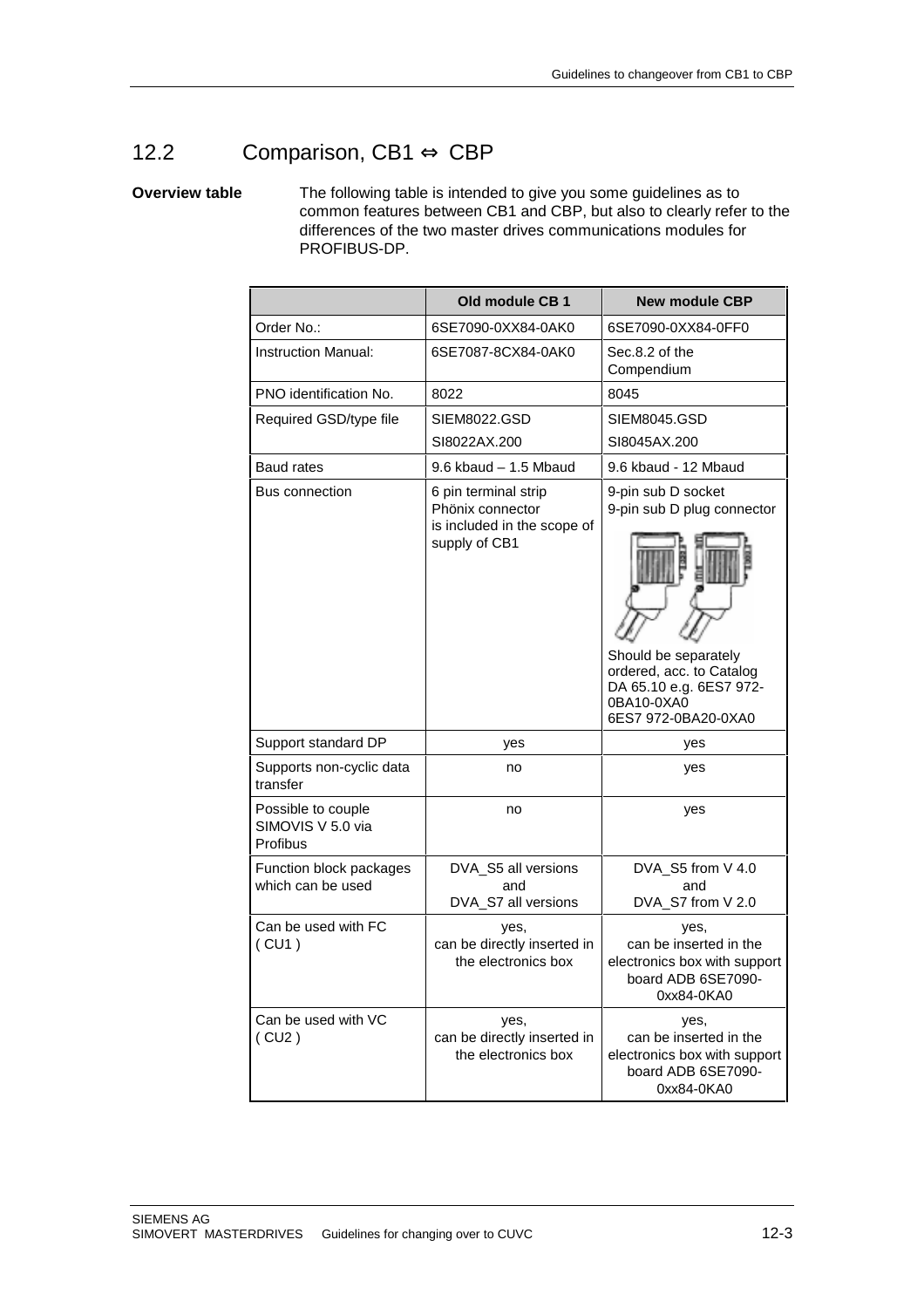|                              | Old module CB 1                                            | <b>New module CBP</b>                                                                                                   |
|------------------------------|------------------------------------------------------------|-------------------------------------------------------------------------------------------------------------------------|
| Can be used with SC<br>(CU3) | yes,<br>can be directly inserted in<br>the electronics box | yes,<br>can be inserted in the<br>electronics box with support<br>board ADB 6SE7090-<br>0xx84-0KA0                      |
| Can be used with CUMC        | no                                                         | yes                                                                                                                     |
|                              |                                                            | Can be directly inserted on<br>the CU or inserted in the<br>electronics box with support<br>board<br>6SE7090-0xx84-0KA0 |
| Can be used with CUVC        | no                                                         | yes                                                                                                                     |
|                              |                                                            | Can be directly inserted on<br>the CU or inserted in the<br>electronics box with support<br>board<br>6SE7090-0xx84-0KA0 |
| Can be used with             | no                                                         | yes                                                                                                                     |
| Compact Plus                 |                                                            | can be directly inserted on<br>the Compact Plus<br>baseboard                                                            |

### 12.3 Parameter numbers of the individual CUs regarding **PROFIBUS**

Depending on which CD control module, the CBP is used with, then a differentiation is made between the parameter numbers, which are used to enter the settings for PROFIBUS.

| Parameter name       | Parameter number for<br><b>MASTERDRIVES with</b><br>CU1, CU2, CU3 and CUR | Parameter number for<br><b>MASTERDRIVES with</b><br><b>CUMC and CUVC</b> |
|----------------------|---------------------------------------------------------------------------|--------------------------------------------------------------------------|
| Profibus address     | P 918                                                                     | P 918                                                                    |
| CB parameter 1       | P 696                                                                     | P 711                                                                    |
| CB parameter 2       | P 697                                                                     | P 712                                                                    |
| CB parameter 3       | P 698                                                                     | P 713                                                                    |
| CB parameter 4       | P 699                                                                     | P 714                                                                    |
| CB parameter 5       | P 700                                                                     | P 715                                                                    |
| CB parameter 6       | P 701                                                                     | P 716                                                                    |
| CB parameter 7       | P 702                                                                     | P 717                                                                    |
| CB parameter 8       | P 703                                                                     | P 718                                                                    |
| CB parameter 9       | P 704                                                                     | P 719                                                                    |
| CB parameter 10      | P 705                                                                     | P 720                                                                    |
| CB parameter 11      |                                                                           | P 721                                                                    |
| $CB-TE$              | P 695                                                                     | P 722                                                                    |
| CB-/TB actual values | P 694                                                                     | P 734                                                                    |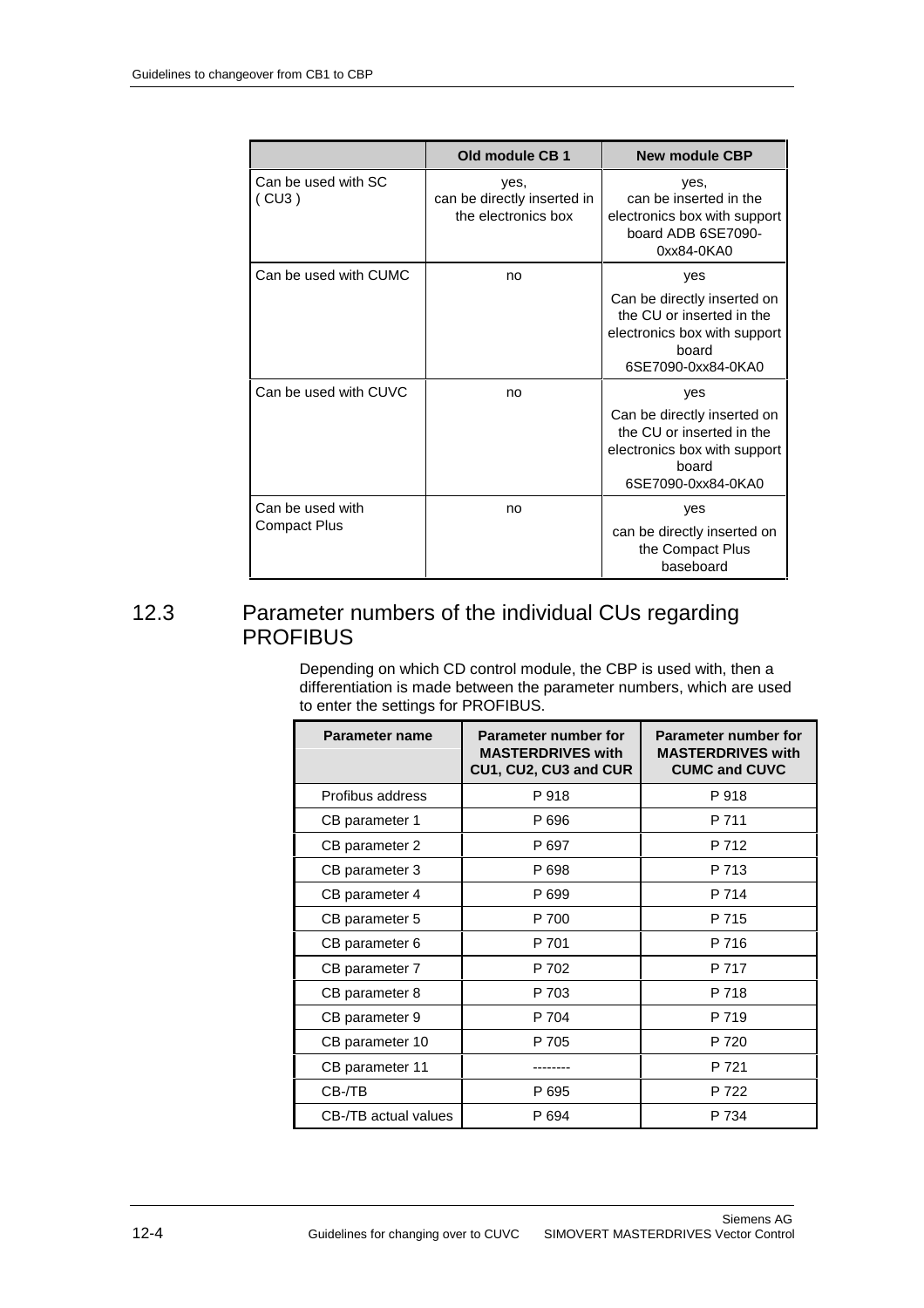### 12.4 Information on the GSD- and type files for the new COM-BOARD CBP

Different versions of the type description/GSD file are required for the different versions of SIMATIC S5 and S7.

All type/GSD files for the MasterDrives PROFIBUS board CBP have the PNO identification 8045 in the name. **General information**

> You can use the following list to define which type file / GSD file is used for which Siemens PROFIBUS master.

| Name of the<br>type/GSD files: | SI8045AX.200                 | For SIMATIC S5 with COM ET200 WIN<br>and S7 from Version V 3.x        |
|--------------------------------|------------------------------|-----------------------------------------------------------------------|
|                                | SIEM8045.GSD                 | For SIMATIC S5 with IM308C and COM<br>PROFIBUS from V3.0              |
|                                | SI80451X.200<br>SI80455X.200 | For SIMATIC S7 with STEP7 Version V2.x                                |
|                                |                              | These files are provided on a floppy disk, which is supplied together |

with the CBP module.

A differentiation should be made between the following applications: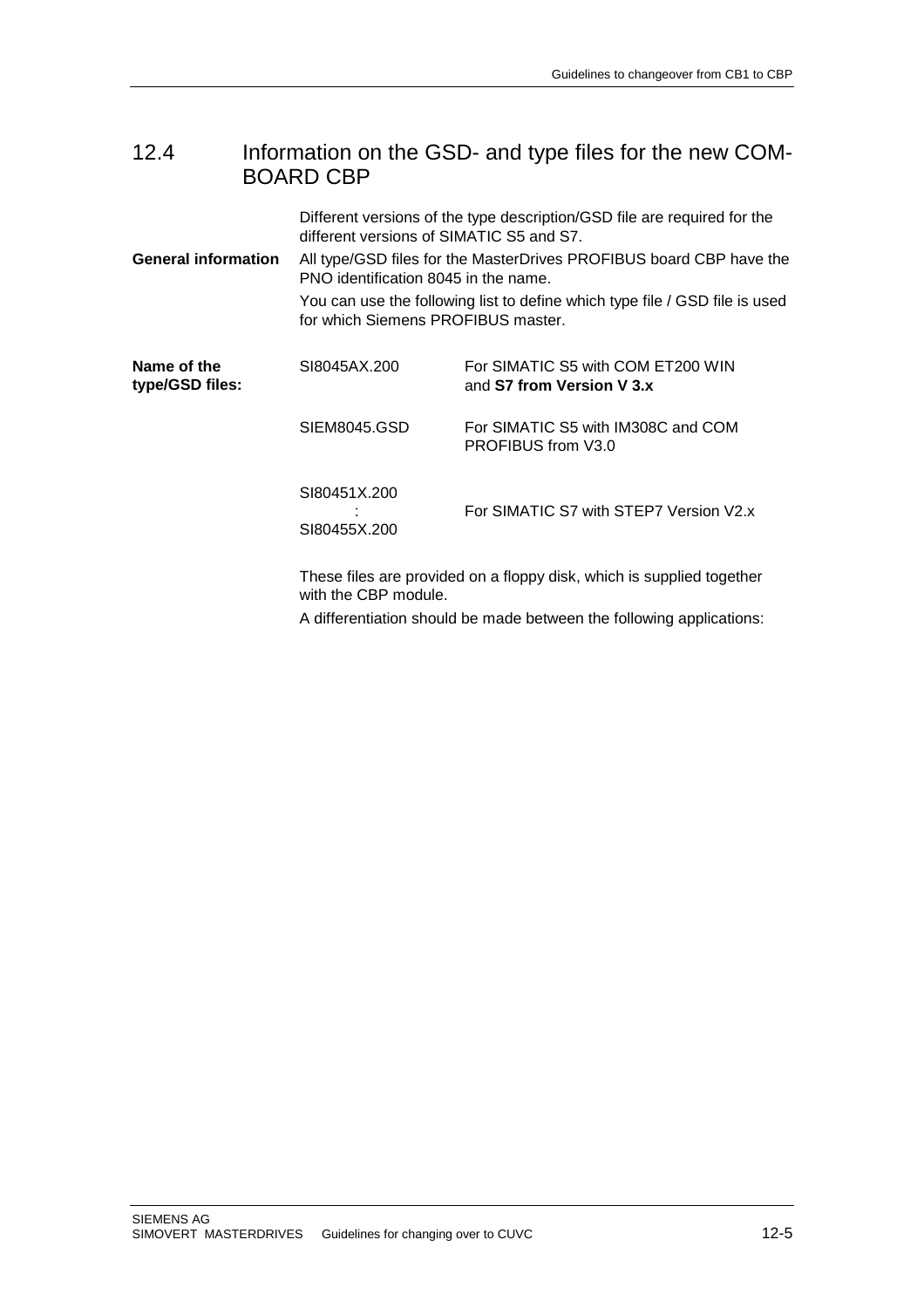### **SIMATIC S5**

### ♦ **SIMATIC S5 with IM308C and COM-PROFIBUS from Version V 3.0:**

The GSD file as well as the type description file can be used for this application.

### • **Using the GSD file**:

Copy the GSD file SIEM8045.GSD into the COM Profibus directory GSD.

Select the menu item update GSD files, in the "file" menu, and execute this command.

Then, check in the menu "Documentation"  $\Rightarrow$  menu item "type / GSD files" whether you can see the new entry of "Master Drives CBP".

If this is the case, CBP can be configured as usual, analog to CB1. If not, repeat the update.

#### • **Using the type file**:

Copy the type.file SI8045AX.200 into the COM-Profibus directory "TYPDAT5x".

Then, in the "file" menu, select the update GSD file menu item, and execute this command.

Then, check in the menu "Documentation"  $\Rightarrow$  menu item "type / GSD files", whether you can see the new entry of "Master Drives CBP".

If this is the case, CBP can be configured as usual, analog to CB1. If not, repeat the update.

### ♦ **SIMATIC S5 with IM308C and COM Windows up to Version V 2.x:**

Only the type description file can be used for this application.

### • **Using the type file**:

Copy the type.file SI8045AX.200 into the COM-Profibus directory "TYPDAT5x".

Then, in the "file" menu, select the menu item update type files, and execute this command.

Then, check in the menu "Documentation"  $\Rightarrow$  menu item "type / GSD files",whether you can see the new entry of "Master Drives CBP".

If this is the case, CBP can be configured as usual, analog to CB1. If not, repeat the update.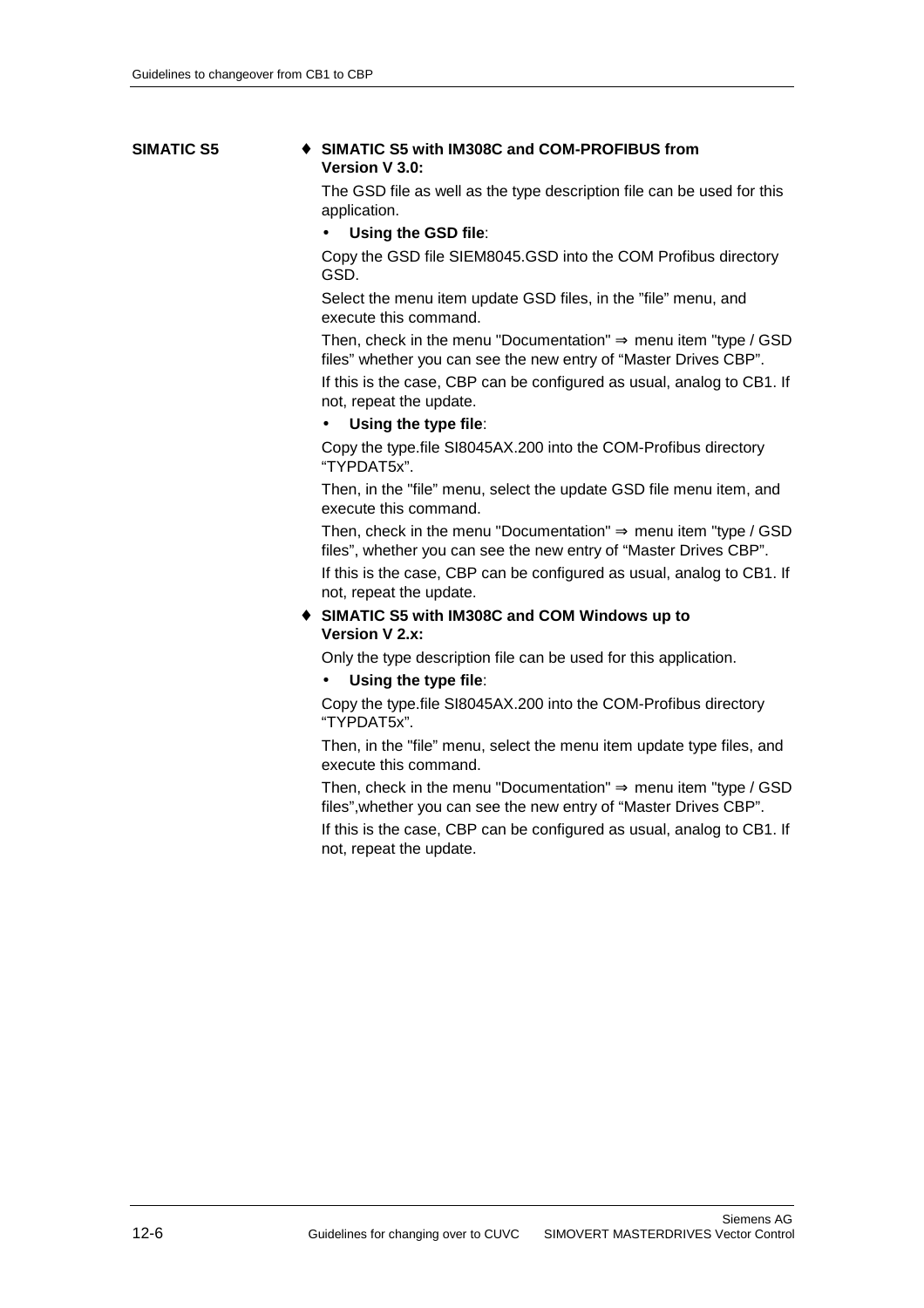#### ♦ **SIMATIC S7 with STEP7 V2.1 and integrated DP interfaces: SIMATIC S7**

Only special type description files can be used for this application.

#### • **Using the type files:**

Copy the type files SI80451X.200 to SI80455X.200 into the STEP7 directory

"STEP7  $\Rightarrow$  S7DATA  $\Rightarrow$  type file".

Then, in the "Extras" menu of the SIMATIC hardware configuration, select the "update DP type files" menu item, and execute this command.

Then, in the "Hardware Catalog" check whether you can find the new entries under the hardware catalog path "PROFIBUS DP ⇒ NORMSLAVE  $\Rightarrow$  DRIVES". They are displayed there under the "CBP-PPO1" to "CBP-PPO5" names.

If this is the case, the CBP can be configured as usual, analog to the CB1.

Directly select entries such as "CBP-PPO1", however, not the "subordinate" standard module

If the new entries are not displayed, repeat the update. It may be necessary to exit STEP7 and then restart it again.

#### ♦ **SIMATIC S7 with STEP7 V3.x , STEP7 V4.x and integrated DP interfaces:**

Only the type description file can be used for this application.

#### • **Using the type files**:

Copy the type.file SI8045AX.200 into the STEP7 directory  $"STEP7 \Rightarrow S7DATA \Rightarrow GSD".$ 

Then, in the "Extras" menu of the SIMATIC hardware configuration, select the "update GSD type files" menu item, and execute this command.

Then, in the "Hardware Catalog" menu, check whether you can find the new entry under "PROFIBUS-DP  $\Rightarrow$  additional field devices  $\Rightarrow$ Simovert". They are displayed there under the "Master Drives CBP" names.

(If the new entries are not displayed, repeat the update. It may be necessary to exit STEP7 and then restart it again.)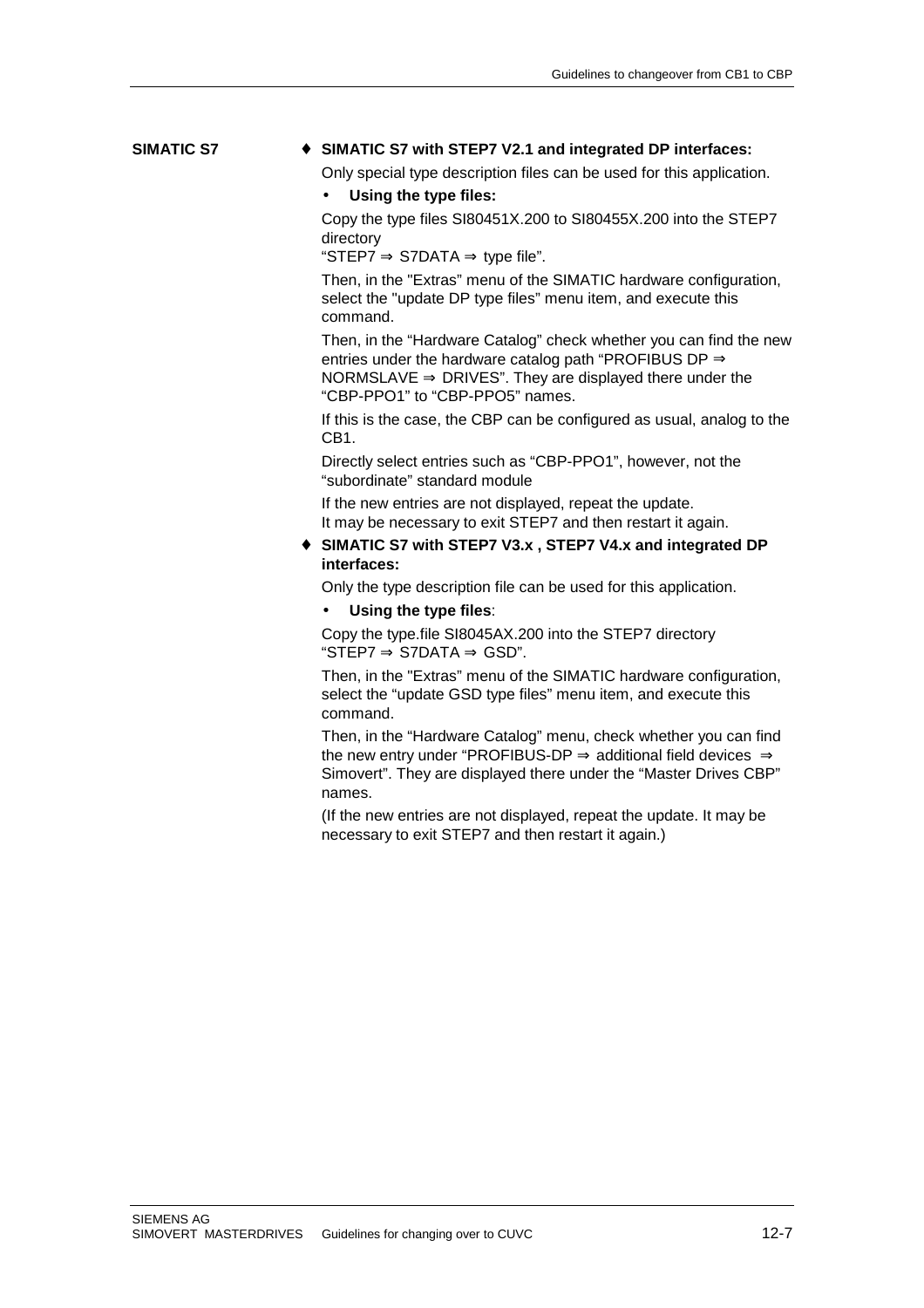# 12.5 Examples of the steps required

# 12.5.1 General information

♦ Replacing the modules

 If the CBP cannot be directly mounted on the CUVC, e.g. as other options are already inserted there, the CBP must be inserted into the electronics box on an adapter board.

♦ Connecting the new CBP to the bus cable

For the CBP, the bus cable is connected via a 9-pin bus connector. The terminals in the bus connector also have the names "A" and "B" just like the terminals in the CB1 connector. Thus, the bus cable cores in the new connector should be connected again under the same names/designations as in the CB1 connector. It is not necessary to insert two cores into one terminal, as the two A terminals as well as the two B terminals are connected in the bus connector.



12.5.2 Configuring steps in the DP master "SIMATIC S5"

## **SIMATIC S5**

For SIMATIC S5, the procedure will be explained using as an example, the COM PROFIBUS V3.0 configuring tool.

Preparations required:

- ♦ Ensure that you have the right software on your computer or that you have a floppy disk with the associated software ready.
- ♦ Ensure that the type file SI8045AX.200 required for the CBP, is in the Typdat5x directory of your COM PROFIBUS Installation. If this is not the case, then before starting your session, copy the SI8045AX.200 type file from the floppy disks included with the CBP, into the directory "Typdat5x" according to the information in Section 12.4 "Information on GSD and type files for the new COM board CBP".

 $\rightarrow$  From COM PROFIBUS, version V 3.2, the CBP is automatically included in the SIMOVERT product group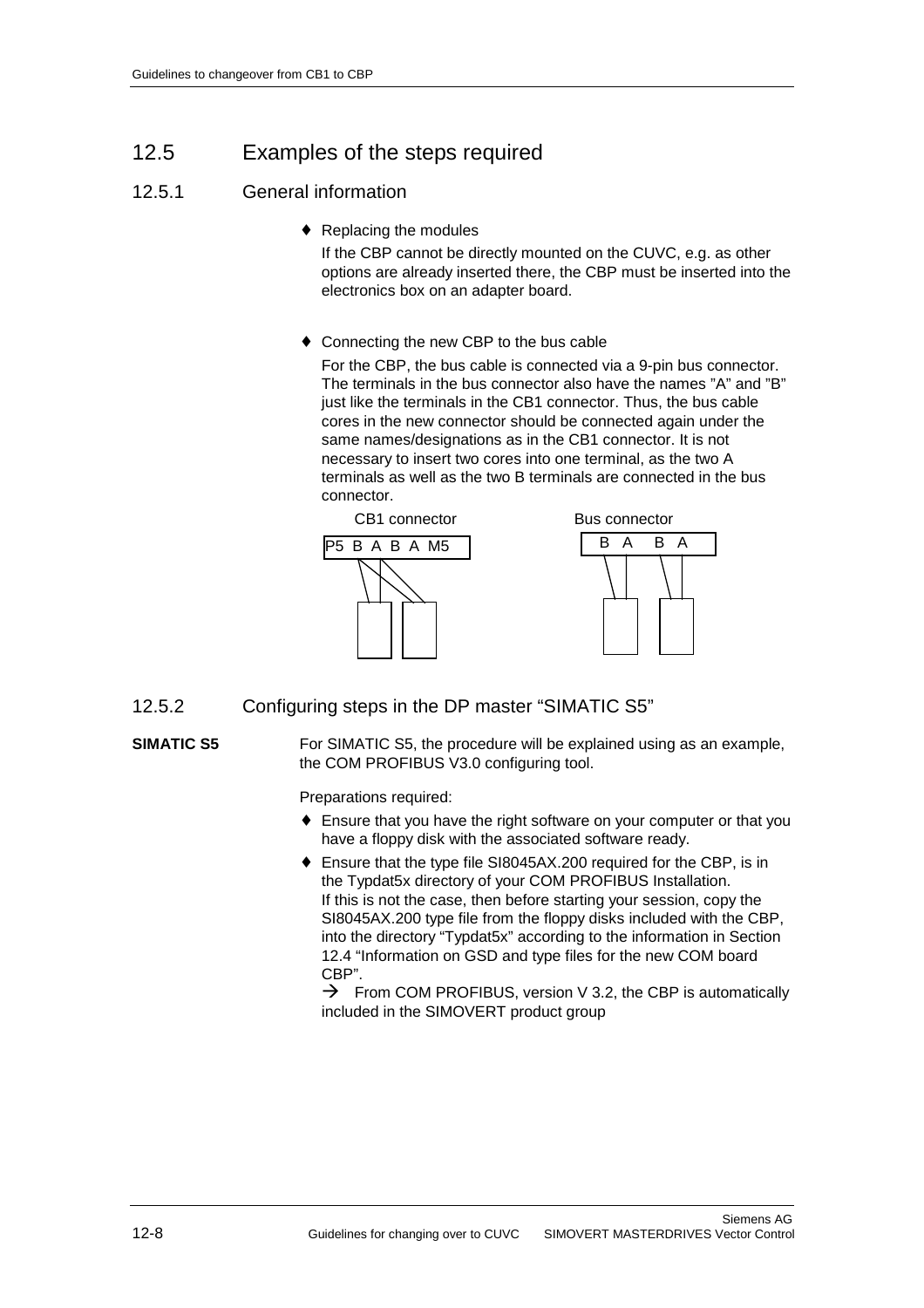#### Step 1: Deleting the stations with CB1

#### **SIMATIC S5**

|                                                                         |   | M COM PROFIBUS - NONAME.ET2 - [DP-Mastersystem PROFIBUS-Adresse 1] | $  B  \times$   |
|-------------------------------------------------------------------------|---|--------------------------------------------------------------------|-----------------|
| Datei Bearbeiten Projektieren Service Dokumentation Fenster Hilfe<br>îы |   |                                                                    |                 |
| Ħ                                                                       |   | ?<br>吊<br>E                                                        |                 |
| <b>Busbezeichnung : PROFIBUS</b><br><b>Slaves</b>                       |   |                                                                    |                 |
| Hostbezeichnung: S5-115U / CPU 941A Hostsystem <1>                      |   |                                                                    |                 |
|                                                                         |   | Stationstyp: IM 308-C                                              | ℅               |
|                                                                         |   | PROFIBUS-Adresse: 1<br>Stationsbezeichnung: Mastersystem <1>       | <b>ET 200</b>   |
|                                                                         |   | <b>Stationstyp: MASTER DRIVES CB1</b>                              | <b>SIMATIC</b>  |
|                                                                         |   | PROFIBUS-Adresse: 3                                                | <b>ANTRIEBE</b> |
|                                                                         |   | Stationsbezeichnung:                                               | <b>SCHALTG.</b> |
|                                                                         |   | <b>Stationstyp: MASTER DRIVES CBP</b>                              | $B + B$         |
|                                                                         |   | PROFIBUS-Adresse: 4<br>Stationsbezeichnung:                        | $AS-I$          |
|                                                                         |   | <b>Stationstyp: MASTER DRIVES CBP</b>                              | <b>NC</b>       |
|                                                                         |   | PROFIBUS-Adresse: 5                                                | <b>IDENT</b>    |
|                                                                         |   | Stationsbezeichnung:                                               | <b>ENCODER</b>  |
|                                                                         | Ē | <b>Stationstyp: MASTER DRIVES CB1</b><br>PROFIBUS-Adresse: 6       | 1/0             |
|                                                                         |   | Stationsbezeichnung:                                               | Sonstige        |
|                                                                         |   |                                                                    |                 |
|                                                                         |   |                                                                    |                 |
|                                                                         |   |                                                                    |                 |
|                                                                         |   | Löschen bestätigen<br>$\overline{\mathbf{x}}$                      |                 |
|                                                                         |   | Löschen des Slaves mit PROFIBUS-Adresse 6 ?                        |                 |
|                                                                         |   |                                                                    |                 |
|                                                                         |   | <b>Nein</b><br>Abbrechen<br>Ja<br>Alle                             |                 |
|                                                                         |   |                                                                    |                 |
|                                                                         |   |                                                                    |                 |
|                                                                         |   | $E: 0\%$<br>$A:0\%$                                                | Offline         |

If a CB1 communications board is to be replaced by a CBP in a master PROFIBUS-DP software, then the following steps are required in the SIMATIC S5.

- ♦ Load the configuring file of the existing configuration (attachment) into the PG/PC
- ♦ Open the configuration file using the configuring tool ( e.g. COM PROFIBUS)
- ♦ Open the station with the CB1 to be replaced, and document the configuring data used (e.g. response monitoring and peripheral addresses)
- ♦ **Completely delete** the station with the CB1 which is to be replaced
- ♦ Re-configure the station to be replaced, as CBP with the same bus address and the documented configuring data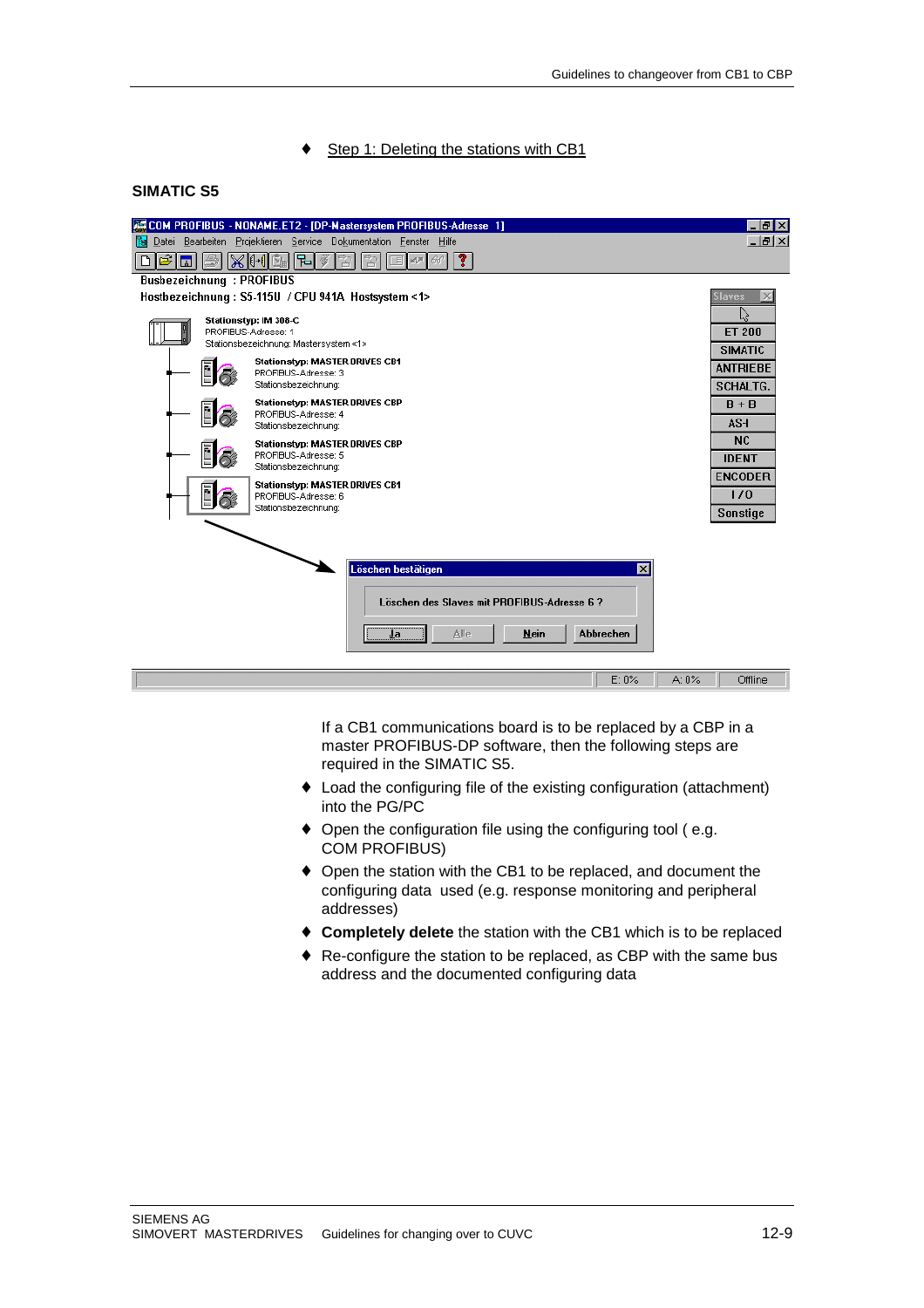#### Step 2: Re-configuring the station with CBP

#### **SIMATIC S5**



The station to be replaced is re-configured as CBP with the same bus address, according to the following schematic.

- ♦ Open the DRIVES slave family, and draw the bus connection
- ♦ Assign the bus address of the deleted CB1 to the new CBP
- ♦ Select CBP from the selection list, and transfer "configuring…" by pressing the button
- ♦ Select the configuration required corresponding to the documented information (i.e. the same which is used for CB1), and confirm with "OK".
- ♦ Assign the CBP the same peripheral addresses, which were also used for CB1
- ♦ Save the modified software
- ♦ **Transfer the software to a memory card or EPROM**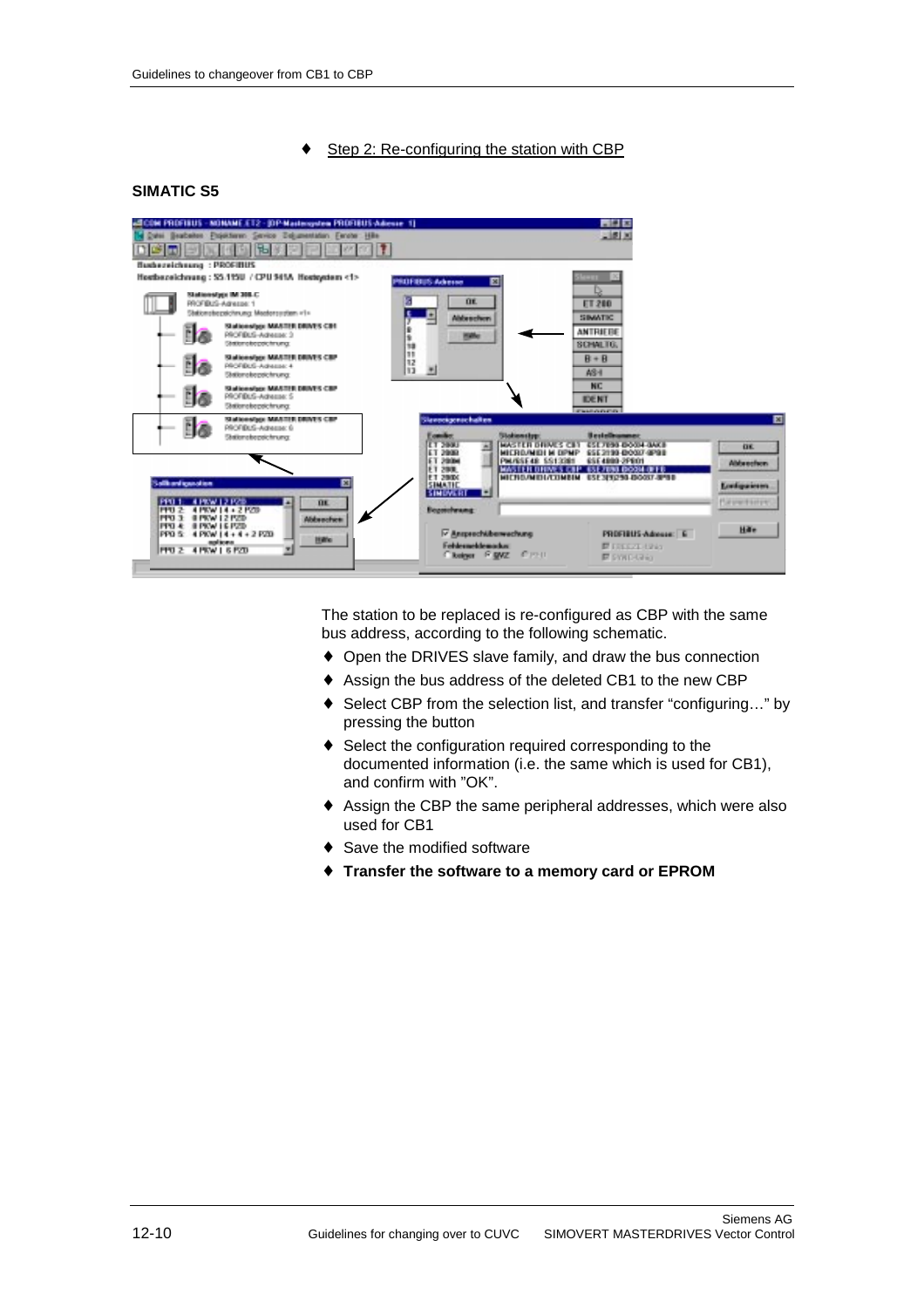# 12.5.3 Configuring steps in the DP master "SIMATIC S7"

For SIMATIC S7 the procedure is to be explained, using as example, the STEP7 V3.0 hardware configuration. **SIMATIC S7**

#### **Required preparations:**

- ♦ Ensure that the right software is available on your computer or that you have a floppy disk with the appropriate software at hand.
- ♦ Ensure that you have the SI8045AX.200 type file, required for the CBP in the directory STEP7  $\rightarrow$  S7DATA  $\rightarrow$  GSD of your STEP7 installation.

If this is not the case, before starting the session, copy the SI8045AX.200 type file from the floppy disk, included with the CBP, into the directory "STEP7  $\rightarrow$  S7DATA  $\rightarrow$  GSD" according to the instructions in Section 12.4 "Information on GSD- and type files for the new COM board CBP".

 $\rightarrow$  From STEP7, Version V 4.1, the CBP is automatically included in the SIMOVERT product group.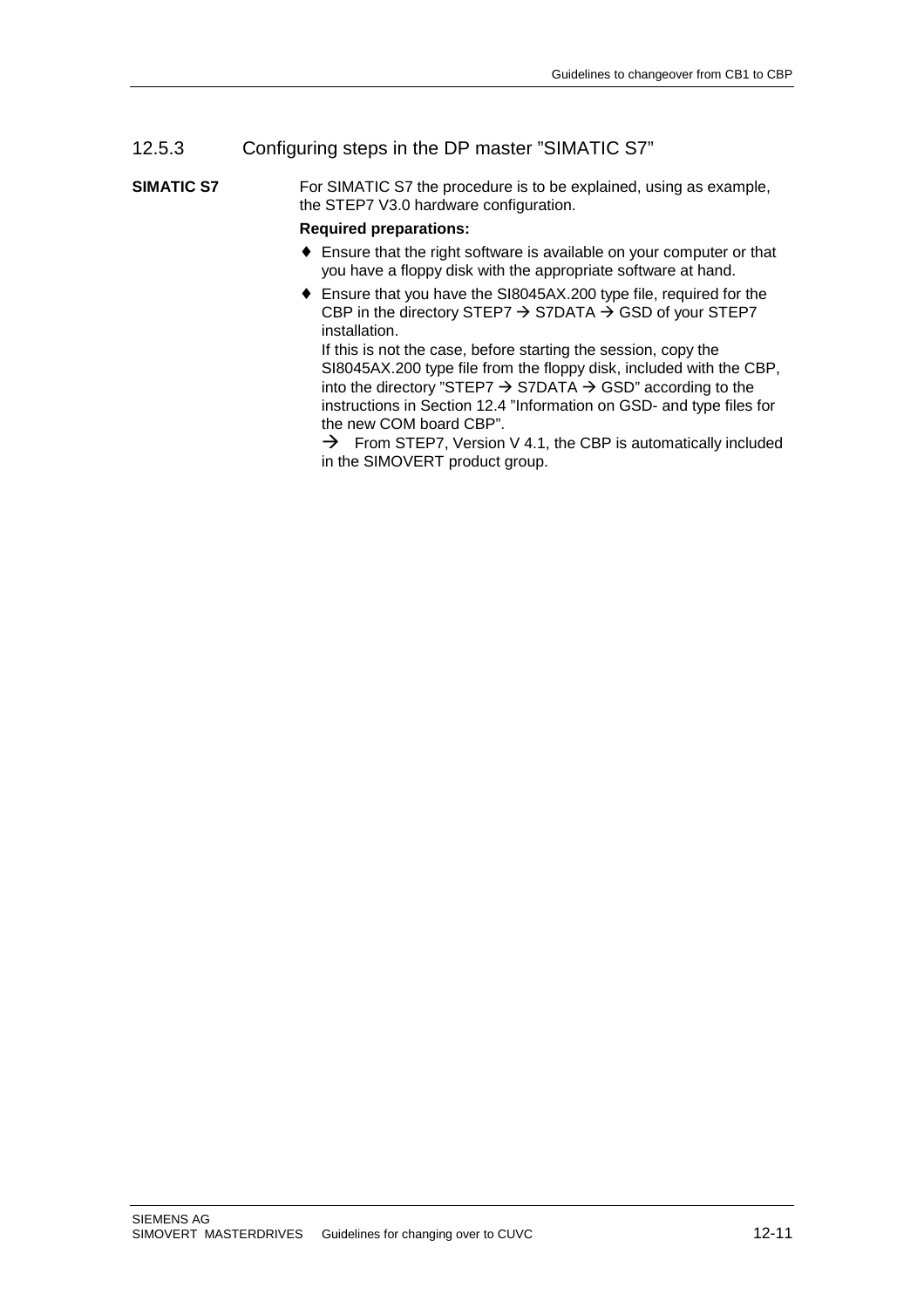### Step 1: Deleting the station with CB1

### **SIMATIC S7**



If a CB1 communications board is to be replaced by a CBP in an existing PROFIBUS-DP master software, then the following steps are required in the SIMATIC S7.

- ♦ Load the configuring file of the existing configuration (attachment) into the PG/PC
- ♦ Open the configuration file using the configuring tool (e.g. COM PROFIBUS)
- ♦ Open the station with the CB1 to be replaced, and document the configuring data used (e.g. response monitoring and peripheral addresses)
- ♦ **Completely delete** the station with the CB1 which is to be replaced